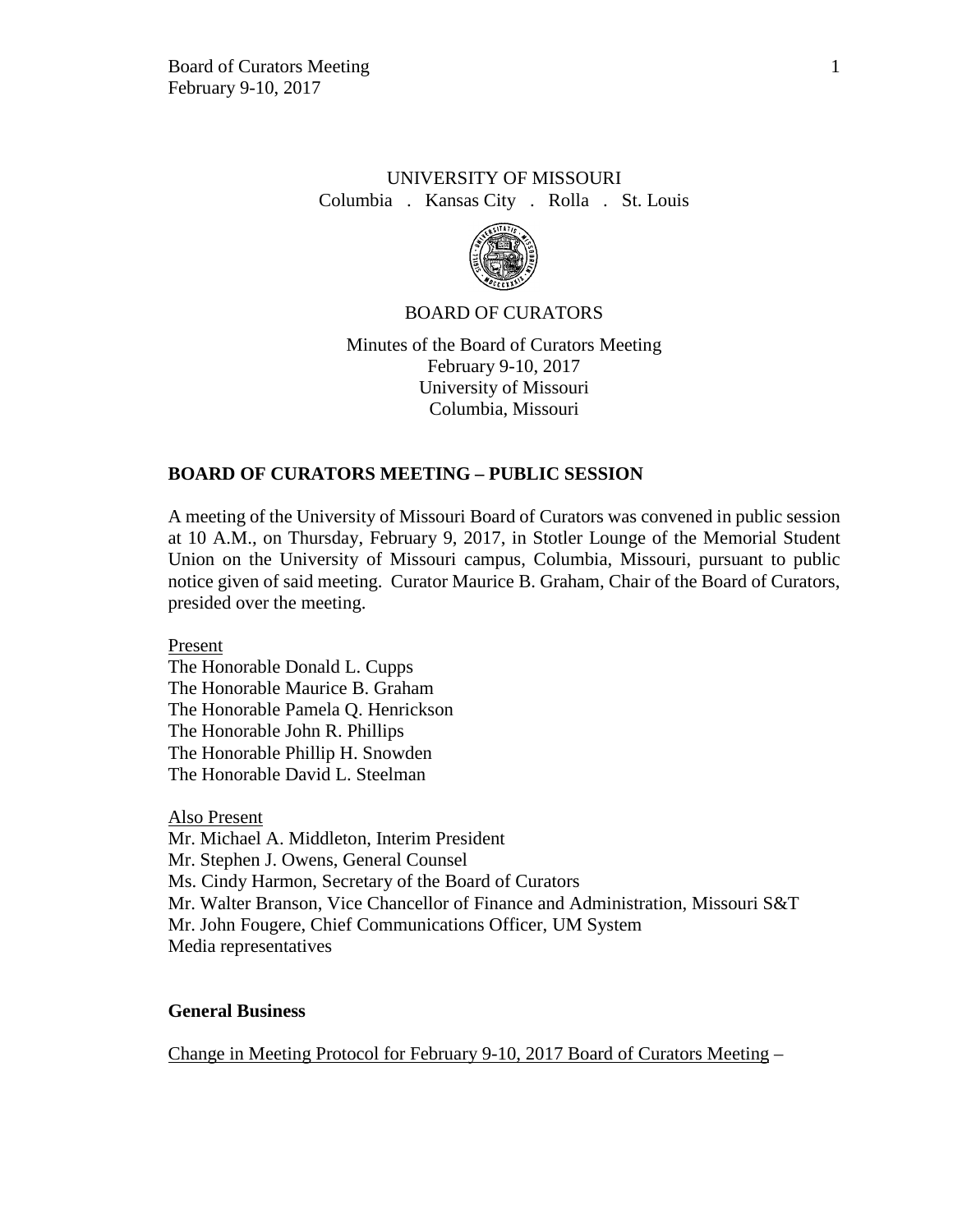It was moved by Curator Phillips and seconded by Curator Cupps that for the February 9-10, 2017 meeting only, the Board shall forego committee reports and votes and proceed "informally" on all matters in the following manner:

- 1. The Board Chair to appoint leaders to lead the discussion on information and action items customarily within the charge of the committees, as those items are reflected in the agenda;
- 2. All members of the Board may participate in the discussion of all information and action items, regardless of committee assignment;
- 3. After discussion of a proposed action item, there shall be no vote or recommendation by a committee; instead, any member of the Board may move or second a motion, regardless of committee assignment;
- 4. After appropriate discussion, the Board Chair shall call for the vote on pending and properly seconded motions or amendments; and
- 5. After the Board Chair calls for a vote, all members of the Board may vote on the action item, regardless of committee assignment.

Roll call vote of the Board:

Curator Cupps voted yes. Curator Graham voted yes. Curator Henrickson voted yes. Curator Phillips voted yes. Curator Snowden voted yes. Curator Steelman voted yes.

The motion carried.

Review of Consent Agenda – Curator Cupps requested consent agenda item #5, Amendment to Collected Rules and Regulations 220.030, Honorary Degrees be removed for discussion.

Resolution for Executive Session of the Board of Curators Meeting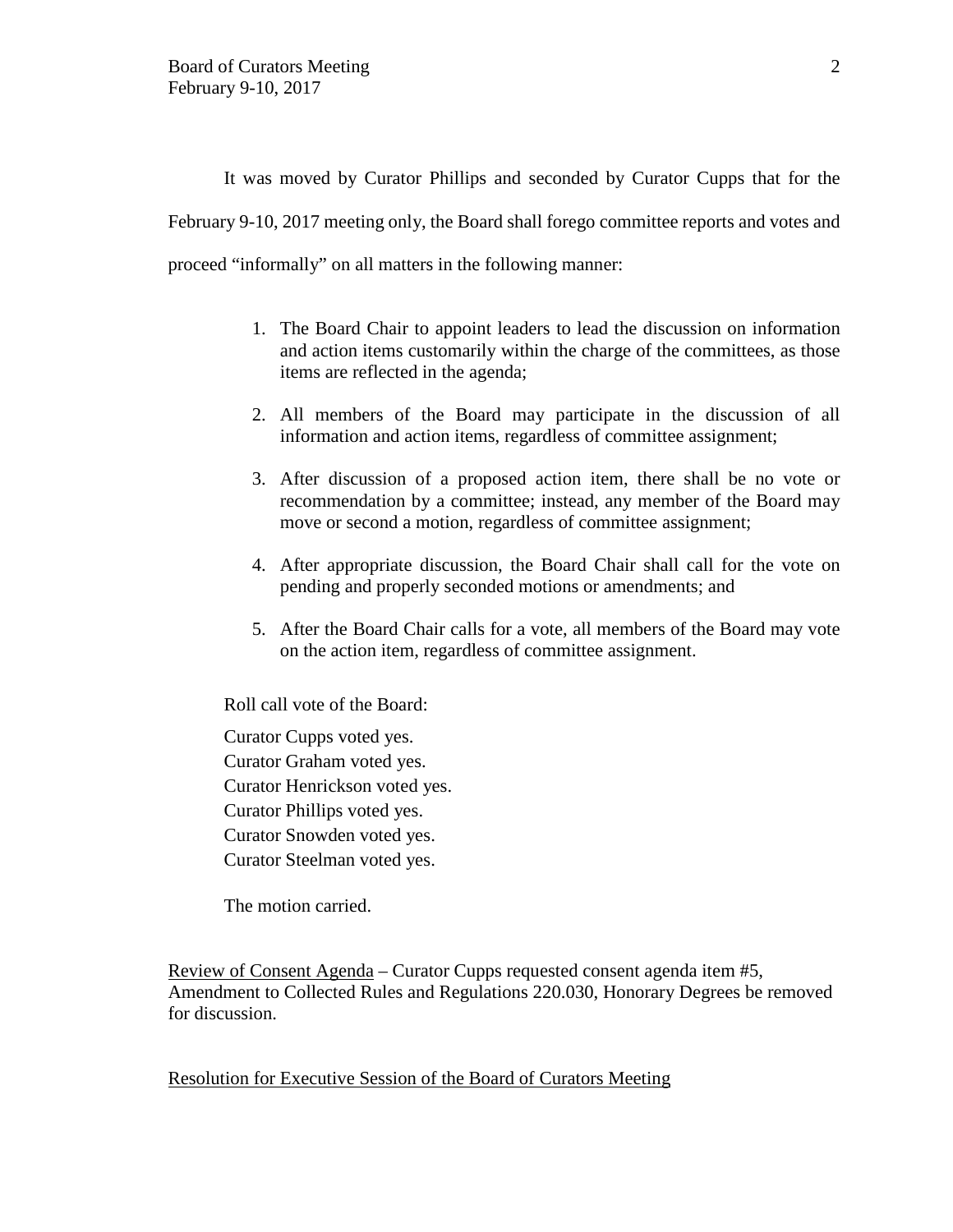It was moved by Curator Phillips and seconded by Curator Snowden, that there shall be an executive session with a closed record and closed vote of the Board of Curators meeting February 4-5, 2017 for consideration of:

- **Section 610.021(1), RSMo**, relating to matters identified in that provision, which include legal actions, causes of action or litigation, and confidential or privileged communications with counsel; and
- **Section 610.021(2), RSMo,** relating to matters identified in that provision, which include leasing, purchase, or sale of real estate; and
- **Section 610.021(3), RSMo**, relating to matters identified in that provision, which include hiring, firing, disciplining, or promoting of particular employees; and
- **Section 610.021(12), RSMo,** relating to matters identified in that provision, which include sealed bids and related documents and sealed proposals and related documents or documents related to a negotiated contract; and
- **Section 610.021 (13), RSMo**, relating to matters identified in that provision, which include individually identifiable personnel records, performance ratings, or records pertaining to employees or applicants for employment; and
- **Section 610.021 (17), RSMo**, relating to matters identified in that provision, which include confidential or privileged communications between a public governmental body and its auditor.

Roll call vote of the Board:

Curator Cupps voted yes. Curator Graham voted yes. Curator Henrickson voted yes. Curator Phillips voted yes. Curator Snowden voted yes. Curator Steelman voted yes.

The motion carried.

The public session of the Board of Curators meeting recessed at 10:05 A.M. on Thursday, February 9, 2017.

#### **Board of Curators Meeting – Executive Session**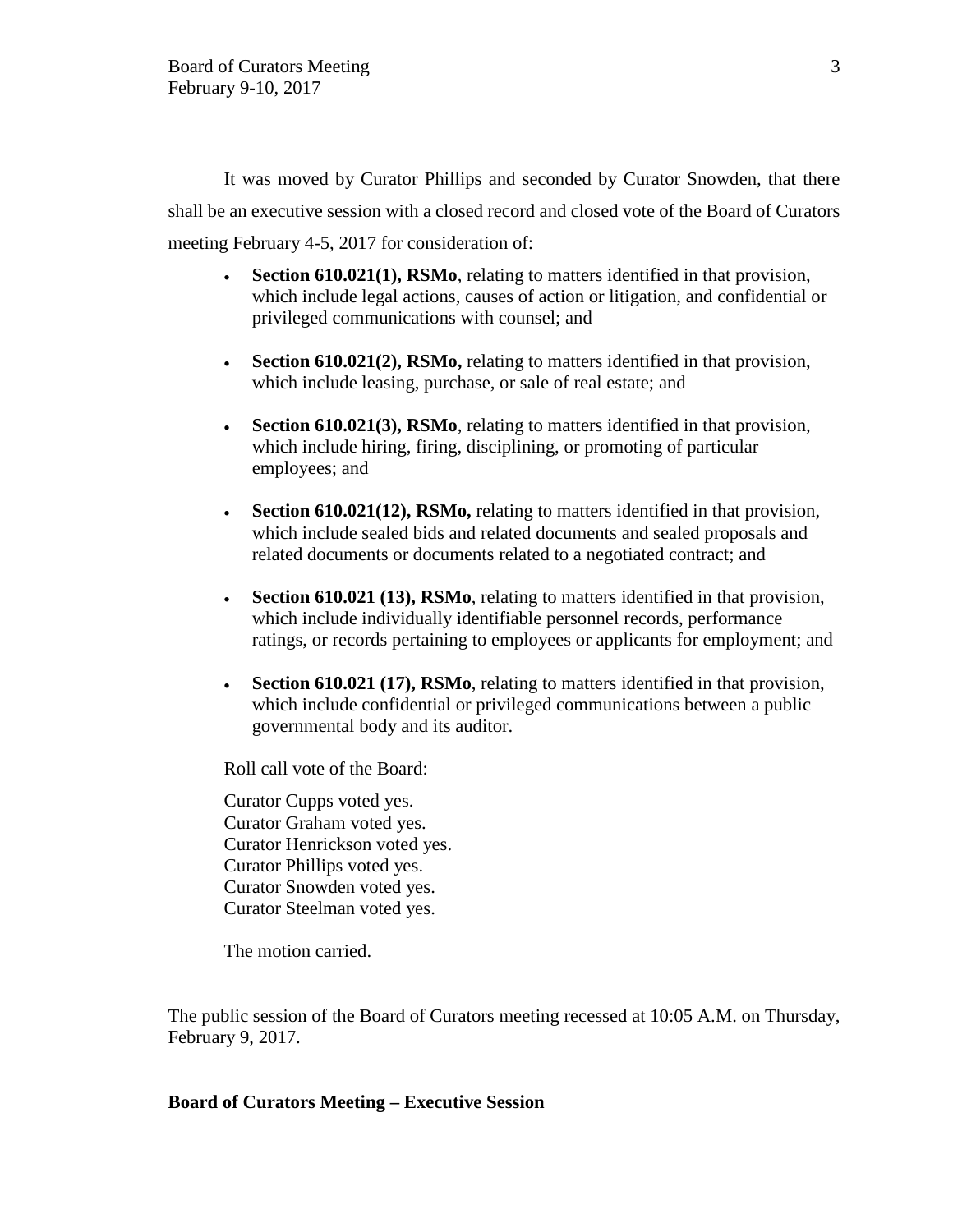A meeting of the University of Missouri Board of Curators was convened in executive session at 10:12 A.M., on Thursday, February 9, 2017, in South 304 of the Memorial Student Union on the University of Missouri campus, Columbia, Missouri, pursuant to public notice given of said meeting. Curator Pamela Q. Henrickson, Chair of the Board of Curators, presided over the meeting.

#### Present

The Honorable Donald L. Cupps The Honorable Maurice B. Graham The Honorable Pamela Q. Henrickson The Honorable John R. Phillips The Honorable Phillip H. Snowden The Honorable David L. Steelman

#### Also Present

Mr. Michael A. Middleton, Interim President Mr. Stephen J. Owens, General Counsel Ms. Cindy S. Harmon, Secretary of the Board of Curators Dr. Mun Y. Choi, President Designate, UM System Dr. Kevin McDonald, Chief Diversity Officer Ms. E. Jill Pollock, Interim Vice President of Human Resources Ms. Marsha Fischer, Attorney, UM System Ms. Emily Love, Strategic Initiatives and Operations Consultant, UM System

## **General Business**

Legal Advice - General Counsel Owens and Ms. Fischer

No action taken by the Board.

The executive session of the Board of Curators meeting recessed at 10:50 AM.

## **PUBLIC SESSION**

A meeting of the University of Missouri Board of Curators was reconvened in public session at 11:10 A.M., on Thursday, February 9, 2017, in Stotler Lounge of the Memorial Student Union on the University of Missouri campus, Columbia, Missouri, pursuant to public notice given of said meeting. Curator Maurice B. Graham, Chair of the Board of Curators, presided over the meeting.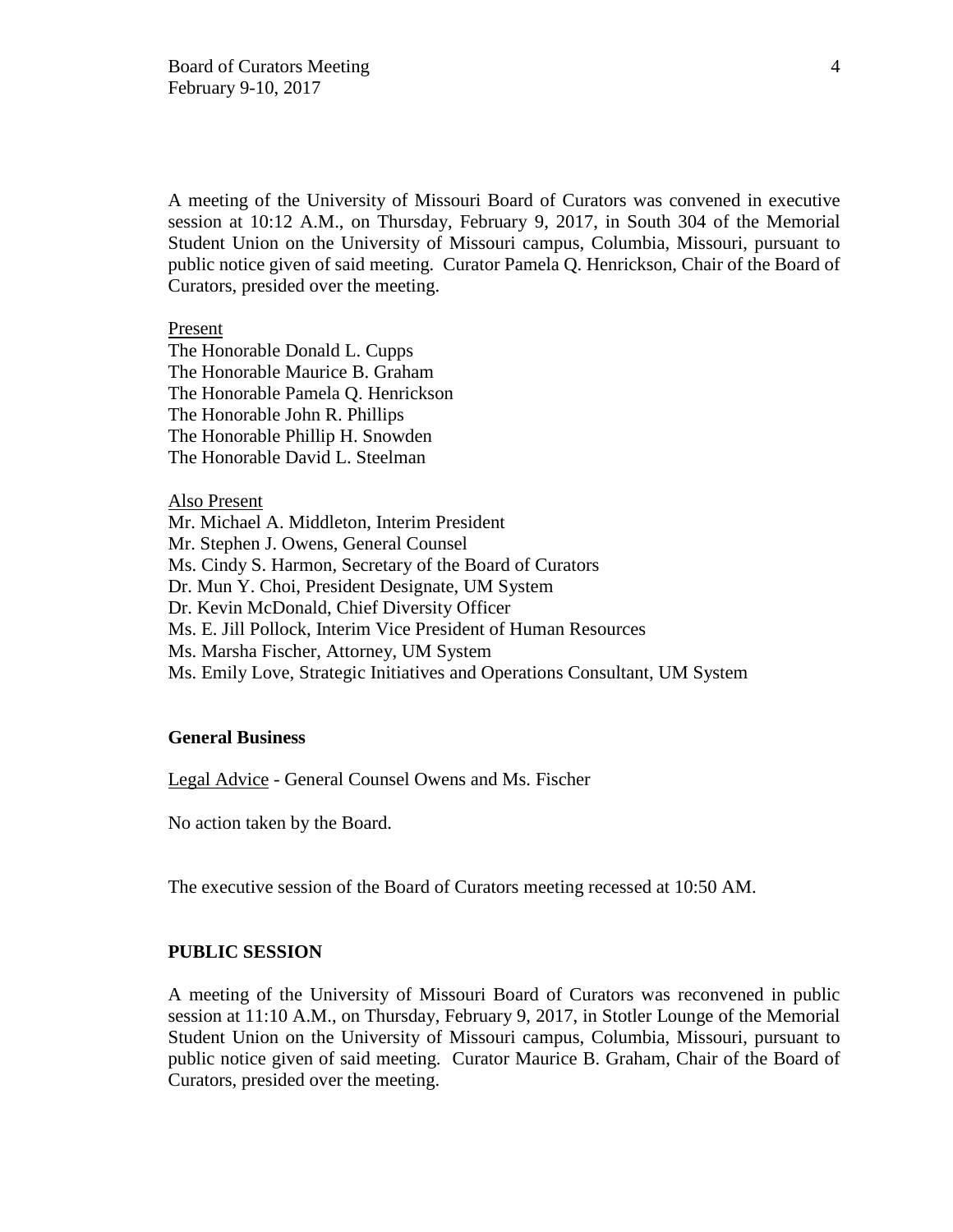Board of Curators Meeting 5 February 9-10, 2017

Present

The Honorable Donald L. Cupps The Honorable Maurice B. Graham The Honorable Pamela Q. Henrickson The Honorable John R. Phillips The Honorable Phillip H. Snowden The Honorable David L. Steelman

Also Present

Mr. Michael A. Middleton, Interim President

Mr. Stephen J. Owens, General Counsel

Ms. Cindy Harmon, Secretary of the Board of Curators

Dr. Gary K. Allen, Vice President for Information Technology

Dr. Henry "Hank" Foley, Interim Chancellor for University of Missouri-Columbia

Dr. Thomas F. George, Chancellor for University of Missouri-St. Louis

Mr. Stephen C. Knorr, Vice President for University Relations

Mr. Leo E. Morton, Chancellor for University of Missouri-Kansas City

Dr. Robert W. Schwartz, Interim Vice President for Academic Affairs, Research and Economic Development

Ms. E. Jill Pollock, Interim Vice President for Human Resources

Mr. Ryan D. Rapp, Interim Vice President for Finance and CFO

Mr. Walter Branson, Vice Chancellor of Finance and Administration, Missouri S&T

Dr. David R. Russell, Chief of Staff, UM System

Mr. John Fougere, Chief Communications Officer, UM System

Media representatives

#### **Finance**

Information

- 1. Budget Update, UM (slides on file)
- 2. Project Design, University of Missouri Teaching Hospital West Wing Expansion & Renovation, MU (information on file)
- 3. Project Information, Center for Missouri Studies, State Historical Society of Missouri, MU (information on file)

Fiscal Year 2018 Student Housing and Dining Rates, UM – presented by Interim Vice President Rapp (slides and information on file)

It was recommended by the respective Chancellors, endorsed by Interim President

Middleton, moved by Curator Steelman and seconded by Curator Cupps, that the attached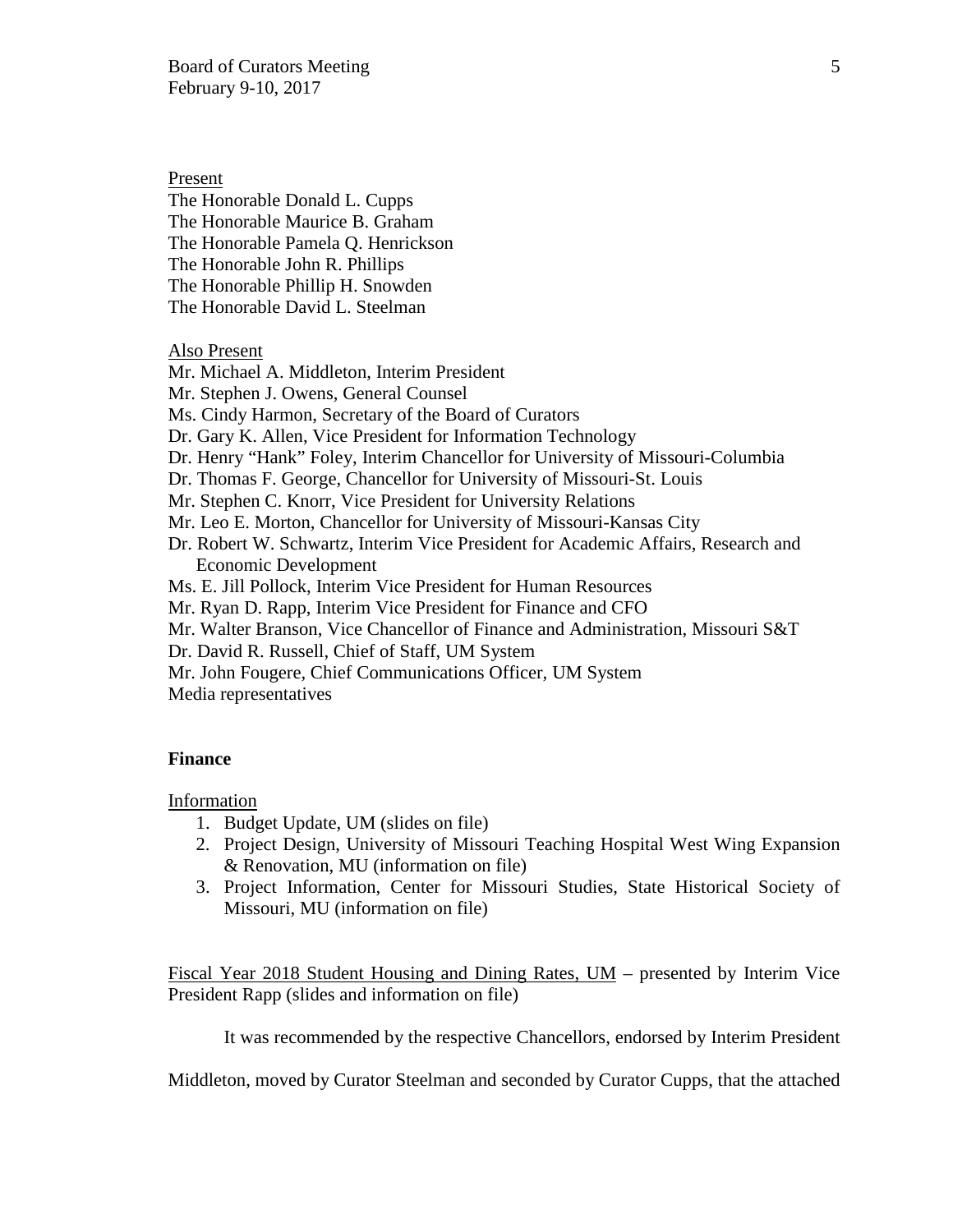schedule of rates for the Residence Halls and Family Student Housing at MU, UMKC, Missouri S&T, and UMSL be approved effective beginning with the 2017 Summer Session.

Roll call vote of Board: Curator Cupps voted yes. Curator Graham voted yes. Curator Henrickson voted yes. Curator Phillips voted yes. Curator Snowden voted yes. Curator Steelman voted yes.

The motion carried.

Tuition Rate for Illinois Resident Students, UMSL – presented by Interim Vice President Rapp (slides and information on file)

It is recommended by Chancellor George, endorsed by Interim President Middleton, moved by Curator Steelman and seconded by Curator Phillips, that a special tuition rate for Illinois resident undergraduate students attending the University of Missouri

– St. Louis be established.as amended:

- a) This tuition rate program shall be known as the Illinois undergraduate tuition rate and will begin in FY2018 for undergraduate students attending the University of Missouri – St. Louis who are residents of Illinois.
- b) The rate shall be greater than or equal to the Missouri undergraduate tuition rate and subject to customary approval by the Board.
- c) The Illinois rate program will be re-evaluated after five years (for FY2023) and will either be eliminated or extended for another five-year period.
- d) This tuition rate program will be effective with the Fall 2017 term.
- e) The FY2018 Illinois undergraduate rate will be equal to the Missouri resident undergraduate rate.

Roll call vote: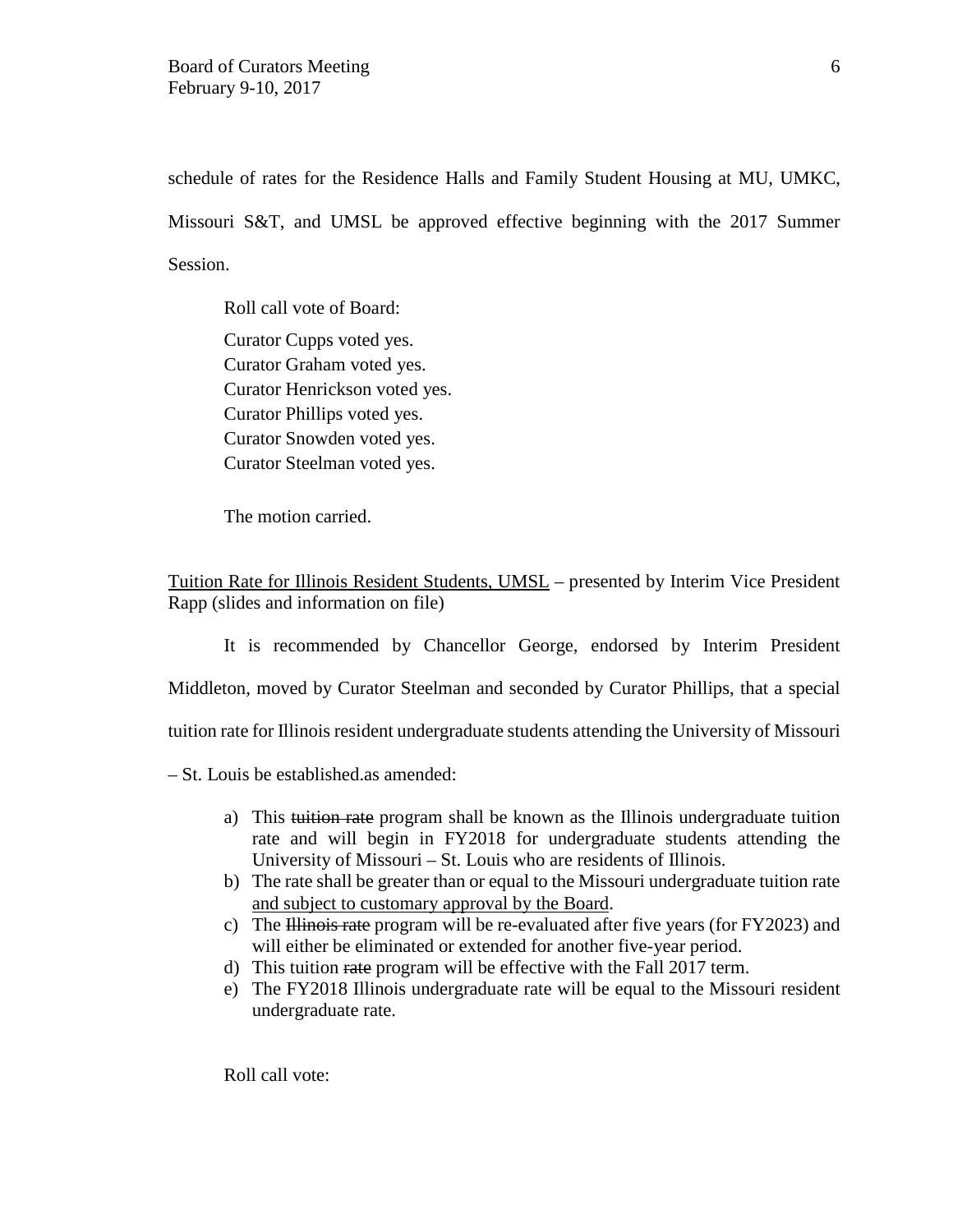Curator Cupps voted yes. Curator Graham voted yes. Curator Henrickson voted yes. Curator Phillips voted yes. Curator Snowden voted yes. Curator Steelman voted yes. The motion carried.

Revised Collected Rules and Regulations 230.010 Tuition and Supplemental Course Fees, UM – presented by Interim Vice President Rapp (information on file)

It was recommended by the respective Chancellors, endorsed by Interim President Middleton, moved by Curator Steelman and seconded by Curator Snowden, that changes to the Collected Rules and Regulations Chapter 230:010: Tuition and Supplemental Course Fees be made to remove Subsection D. Tax Credit to provide consistency with action taken by the Missouri Coordinating Board for Higher Education in December 2016 to remove this requirement for Missouri higher education institutions.

Roll call vote:

Curator Cupps voted yes. Curator Graham voted yes. Curator Henrickson voted yes. Curator Phillips voted yes. Curator Snowden voted yes. Curator Steelman voted yes.

The motion carried.

**Collected Rules and Regulations Programs, Courses and Student Affairs Chapter 230: Student Fees**

**230.010 Tuition and Supplemental Course Fees**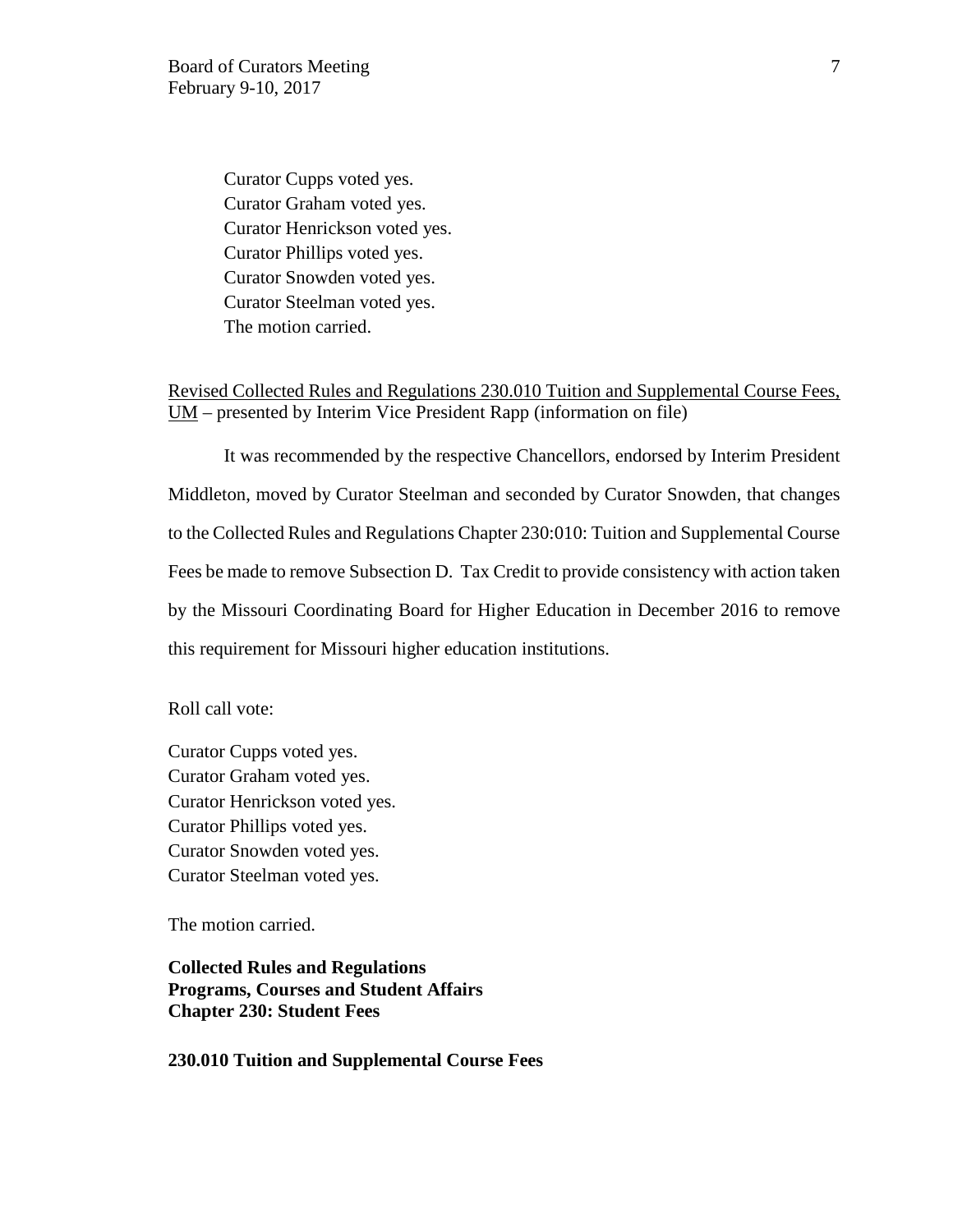Bd. Min. 6-29-79; Amended Bd. Min. 12-17-82; Amended Bd. Min. 5-2-86; Amended Bd. Min. 1-27-95; Amended Bd. Min. 5-4-06; Amended Bd. Min.12-9-16; Amended Bd. Min. 2-9-17.

#### A. **Authorization and Approval**

- 1. The Board of Curators shall set and approve tuition and supplemental course fees charged to undergraduate, graduate, and first-professional students enrolled at the University.
- 2. The amount of the tuition and supplemental course fees for each student level shall be assessed for any credit course enrollment.
- 3. The University reserves the right to make changes at any time in any or all tuition and fees without advance notice.

#### B. **Tuition and Supplemental Fee Assessment**

- 1. Assessment of tuition and supplemental fees shall be based on the credit value of a course, a flat fee per semester, or an equivalent value in the case of a zero-credit course. Assessment of tuition and fees shall be made regardless of whether a student is enrolled in a course for credit or auditing a course.
- 2. Residents of Missouri, as defined in Section 230.020, shall be assessed the tuition at resident rates. Students who are not residents of Missouri shall be assessed the tuition at nonresident fees.
- C. **Tuition Waivers** -- The Board delegates to the President of the University of Missouri System or his/her designate the authority to waive all or a portion of the tuition, if deemed appropriate and for sound educational purposes.
- D. Effective on the date of adoption hereof, the Board hereby revokes and repeals all previous rules and regulations adopted by the Board authorizing, establishing or limiting the amount of tuition, educational and supplemental course fees. This action shall not be construed to revoke or repeal any schedule or listing of educational and supplemental course fees currently in effect. The Board finds such action to be necessary for the maintenance and operation of the University.
- **Noon 1 P.M. Luncheon by Invitation for the Board of Curators, Interim President, University of Missouri Interim Chancellor and University of Missouri Student Leaders** North 214 and 215 Benton Bingham Room, Memorial Student Union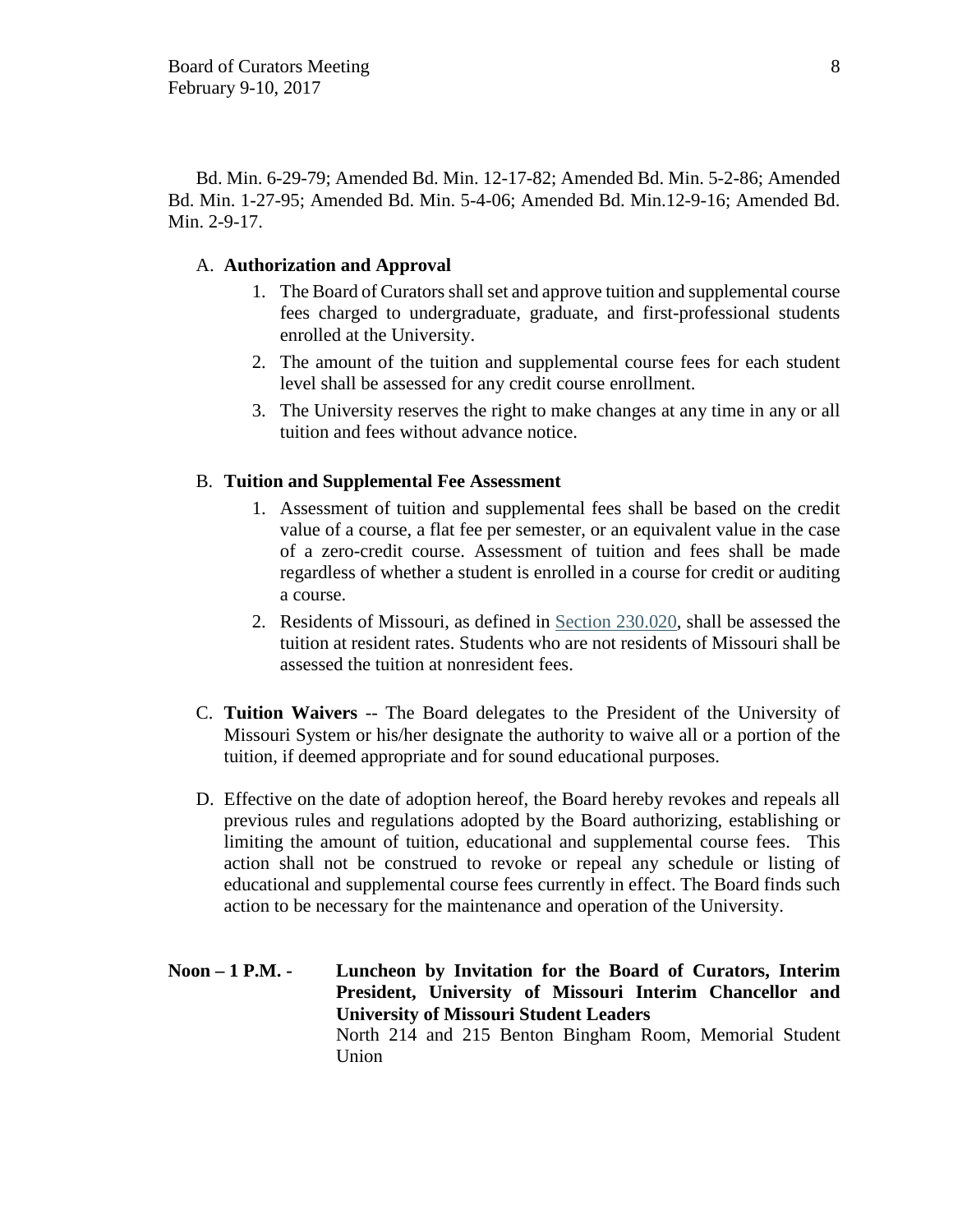## **Finance Business Continued**

Architect Approval, Memorial Stadium South Expansion, MU – presented by Interim Vice President Rapp (information on file)

It was recommended by Interim Chancellor Foley, endorsed by Interim President Middleton, moved by Curator Snowden and seconded by Curator Phillips, that the following action be approved:

> that the Interim Vice President for Finance be authorized to employ the firm of Populous, Inc., Kansas City, Missouri, for design services for the Memorial Stadium South Expansion project for a fee of \$4,310,000, for the University of Missouri-Columbia.

> Funding of the project budget is from: Gifts \$4,310,000

Roll call vote:

Curator Cupps voted yes. Curator Graham voted yes. Curator Henrickson voted no. Curator Phillips voted yes. Curator Snowden voted yes. Curator Steelman voted yes.

The motion carried with five votes in favor and one opposed.

#### **Compensation and Human Resources**

#### Information

1. Annual Benefits and Retirement Update (slides and information on file)

## **Combined Academic, Student and External Affairs and Compensation and Human Resources**

Amendments, Collected Rules and Regulations as related to Diversity, Equity and Inclusion - presented by Kevin McDonald and Emily Love (slides and information on file)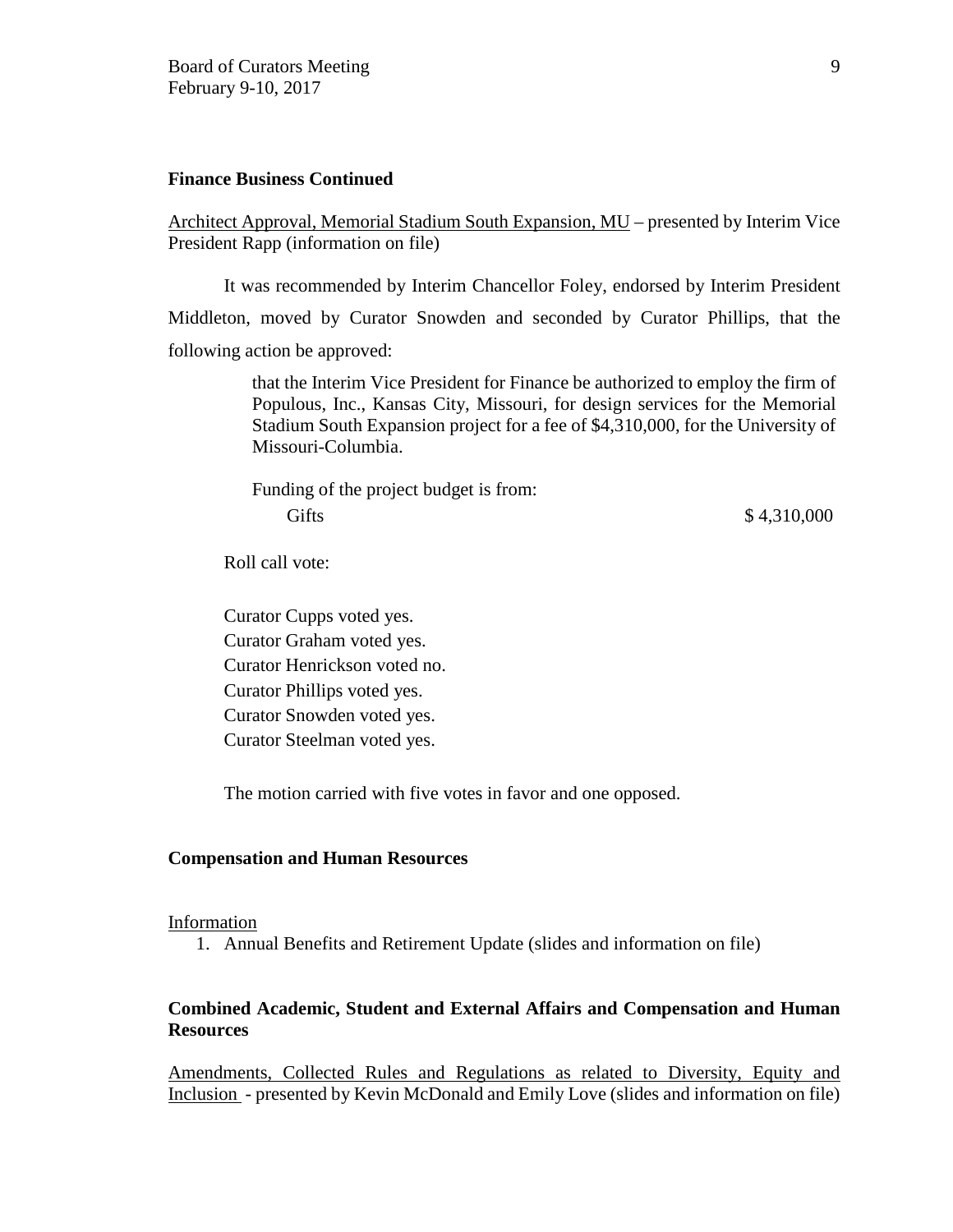It was recommended by Kevin McDonald, Chief Diversity Officer, Bob Schwartz, Interim Vice President for Academic Affairs, Research and Economic Development, and Jill Pollock, Interim Vice President for Human Resources, endorsed by President Middleton, moved by Curator Phillips and seconded by Curator Snowden, that the following action be approved:

The University's Collected Rules and Regulations be amended as set forth in the attached (and as on file with the minutes of this meeting).

#### **Records Management -**

180.020 – Student Records 180.040 – NEW – Student Preferred Name Policy 180.060 – Personnel Files

#### **Students -**

200.010 – Standard of Conduct 200.020 – Rules of Procedures in Student or Student Organization Conduct **Matters** 250.010 – Approval of Student Organizations 390.010 – Student Grievance Procedure

#### **Faculty and/or Staff -**

310.025 – Extension of Probationary Period for Faculty on Regular Term Appointment

320.035 – Policy and Procedures for Promotion and Tenure

320.070 – Academic Appointments

330.065 – Consensual Romantic Relationship Policy

340.010 – NEW – Policy Related to Family and Medical Leave (moved and revised from HR Policy Manual)

340.070 – Faculty Leave

370.010 – Academic Grievance Procedure

380.010 – Grievance Procedure for Administrative, Service and Support Staff

#### **Equal Employment/Educational Opportunity -**

90.050 – Civil Rights Act of 1964 600.010 (previously 320.010) Equal Employment/Educational Opportunity and Nondiscrimination Policy

600.020 – Sex Discrimination, Sexual Harassment and Sexual Misconduct in Education/Employment Policy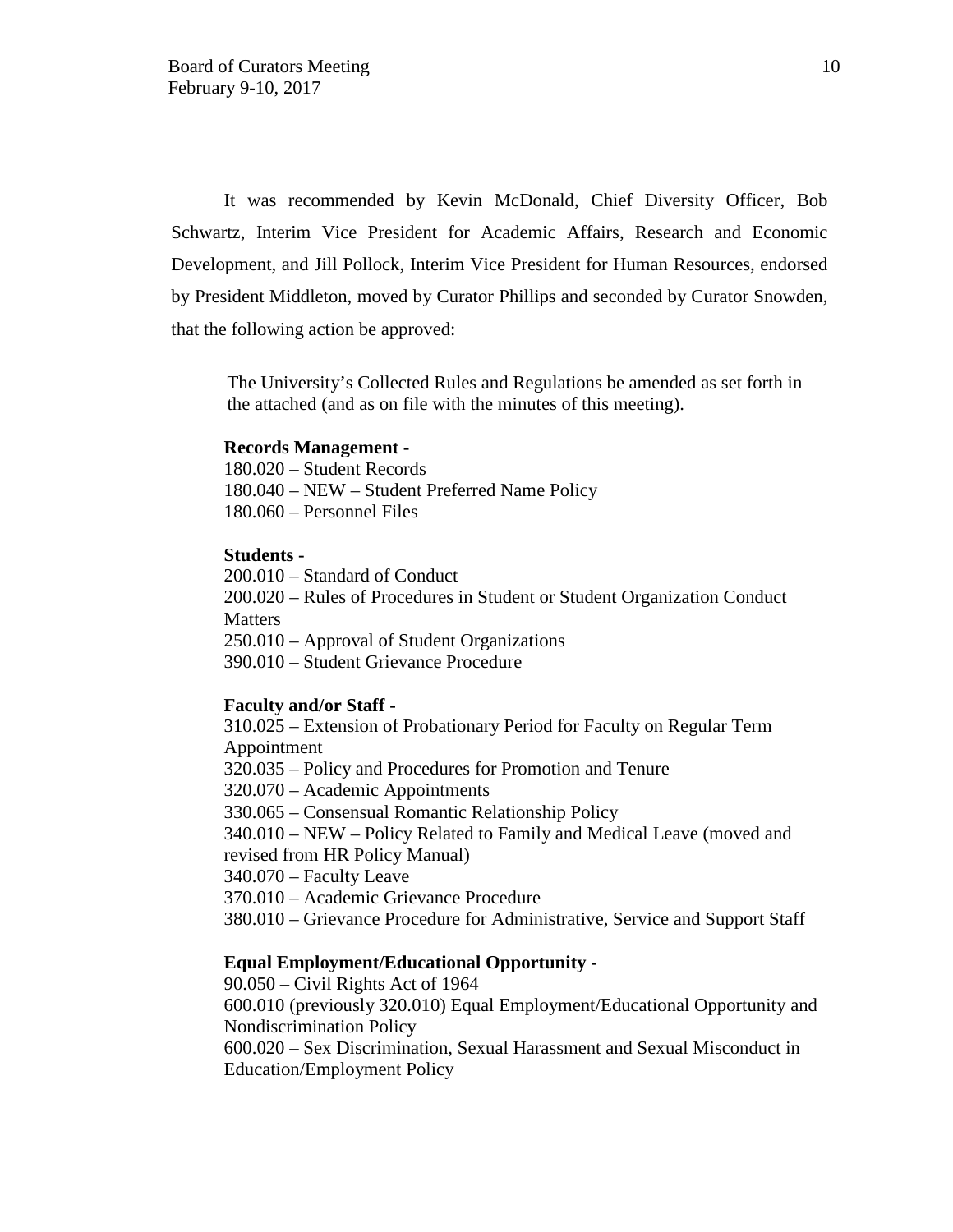600.030 (previously 200.025) Equity Resolution Process for Resolving Complaints of Discrimination, Harassment, and Sexual Misconduct against a Student or Student Organization 600.040 - Equity Resolution Process for Resolving Complaints of Discrimination, Harassment, and Sexual Misconduct against a Faculty Member 600.050 - Equity Resolution Process for Resolving Complaints of Discrimination, Harassment, and Sexual Misconduct against a Staff Member 600.060 – NEW - Equity Resolution Process for Resolving Complaints of Discrimination, Harassment, and Sexual Misconduct against the University of Missouri 600.070 (previously 240.040) – Policy Related to Students with Disabilities 600.080 – NEW - Policy Related to Employees with Disabilities

Roll call vote of Board:

Curator Cupps voted yes.

Curator Graham voted yes.

Curator Henrickson voted yes.

Curator Phillips voted yes.

Curator Snowden voted yes.

Curator Steelman voted yes.

The motion carried

## **Collected Rules and Regulations 180.020 Student Records**

Bd. Min. 6-10-59, p. 15,059; Bd. Min. 2-28-25; Amended 3-18-77; Bd. Min. 5-24-01; Amended 7-24-09; Amended 12-7-12; Amended 2-9-17.

A. **Purpose**—The purpose of this regulation is to set forth the guidelines governing the protection of the privacy of student records and to implement The Family Educational Rights and Privacy Act of 1974 (Buckley Amendment; Pub. L. 93-380, as amended). These regulations apply to all students who are or have attended the University of Missouri.

## B. **Definitions**

- 1. "**Act**" means the Family Educational Rights and Privacy Act of 1974, as amended, enacted as Section 444 of the General Education Provisions Act.
- 2. "**Attendance**" at the University includes, but is not limited to: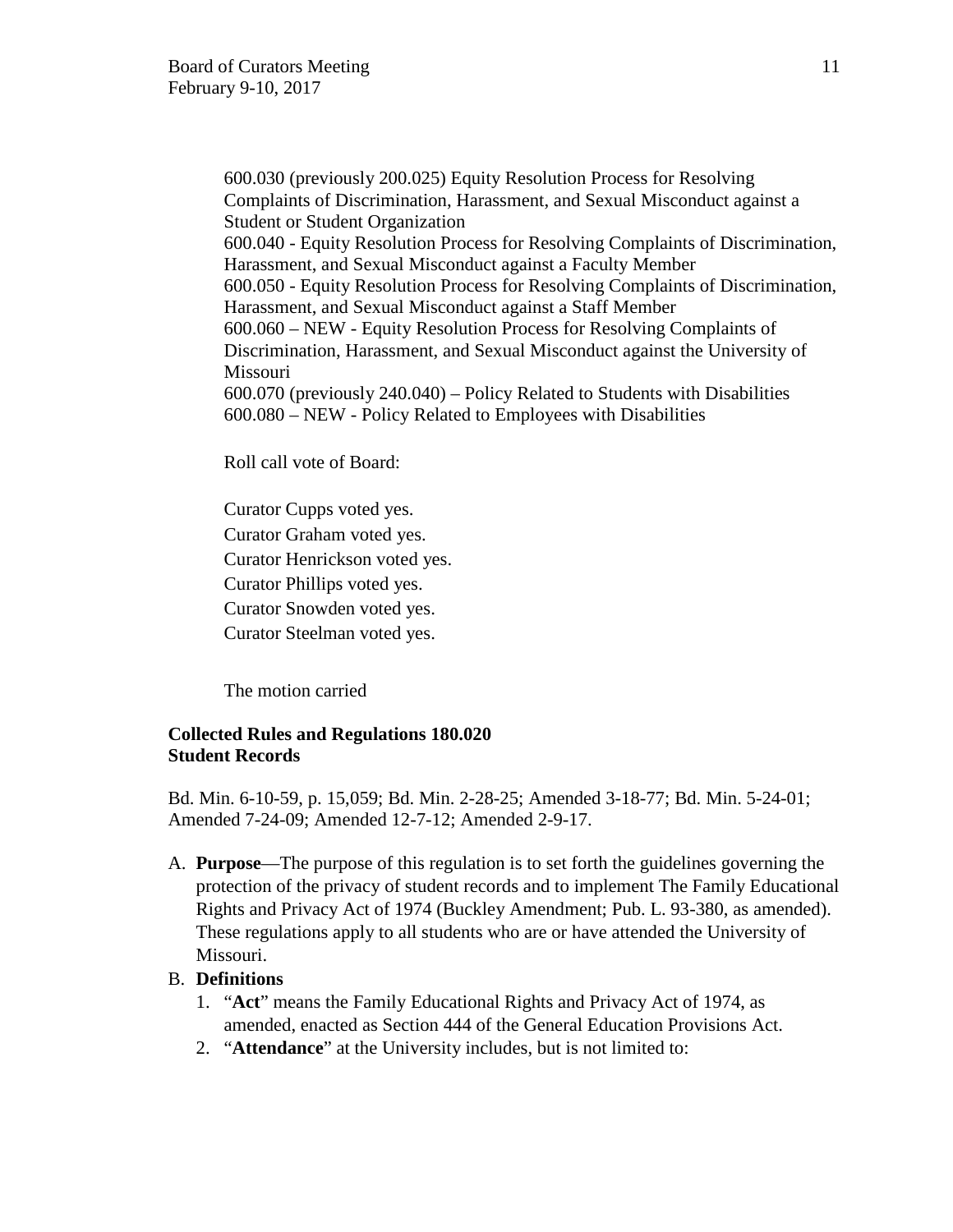- a. The term means the period of time during which a student attends the University. Examples of dates of attendance includes an academic year, a spring semester, a fall semester, a summer semester or a summer session.
- b. The term does not include specific daily records of a student's attendance at the University.
- 3. "**Directory Information/Public Information**" includes a student's name, address, e-mail address, telephone listing, major field of study, participation in officially recognized activities and sports, dates of attendance, degrees and awards received, the most recent previous educational agency or institution attended by the student, student level, and full- or part-time status.
- 4. "**Disclosure**" means to permit access to or the release, transfer, or other communication of personally identifiable information contained in education records to any party, by any means, including oral, written, or electronic means.

## 5. "**Education Records**"

- a. The term means those records that are:
	- (1) Directly related to a student; and
	- (2) Maintained by the University or by a party acting for the University.
- b. The term does not include:
	- (1) Records that are kept in the sole possession of the maker of the record, and are not accessible or revealed to any other person except a temporary substitute for the maker of the record;
	- (2) Records of a law enforcement unit of the University, but only if education records maintained by the University are not disclosed to the unit, and the law enforcement records are:
		- (a) Maintained separately from education records;
		- (b) Maintained solely for law enforcement purposes; and
		- (c) Disclosed only to law enforcement officials of the same jurisdiction;
	- (3) (a) Records relating to an individual who is employed by the University , that:
		- (i) Are made and maintained in the normal course of business;
		- (ii) Relate exclusively to the individual in that individual's capacity as an employee; and
		- (iii)Are not available for use for any other purpose.
		- (b) Records relating to an individual in attendance at the University who is employed as a result of the individual's status as a student are education records and not excepted under Section 180.020.B.5.b(3) of this definition.
	- (4) Records on a student who is attending the University, that are:
		- (a) Made or maintained by a physician, psychiatrist, psychologist, or other recognized professional or paraprofessional acting in a professional capacity or assisting in a paraprofessional capacity;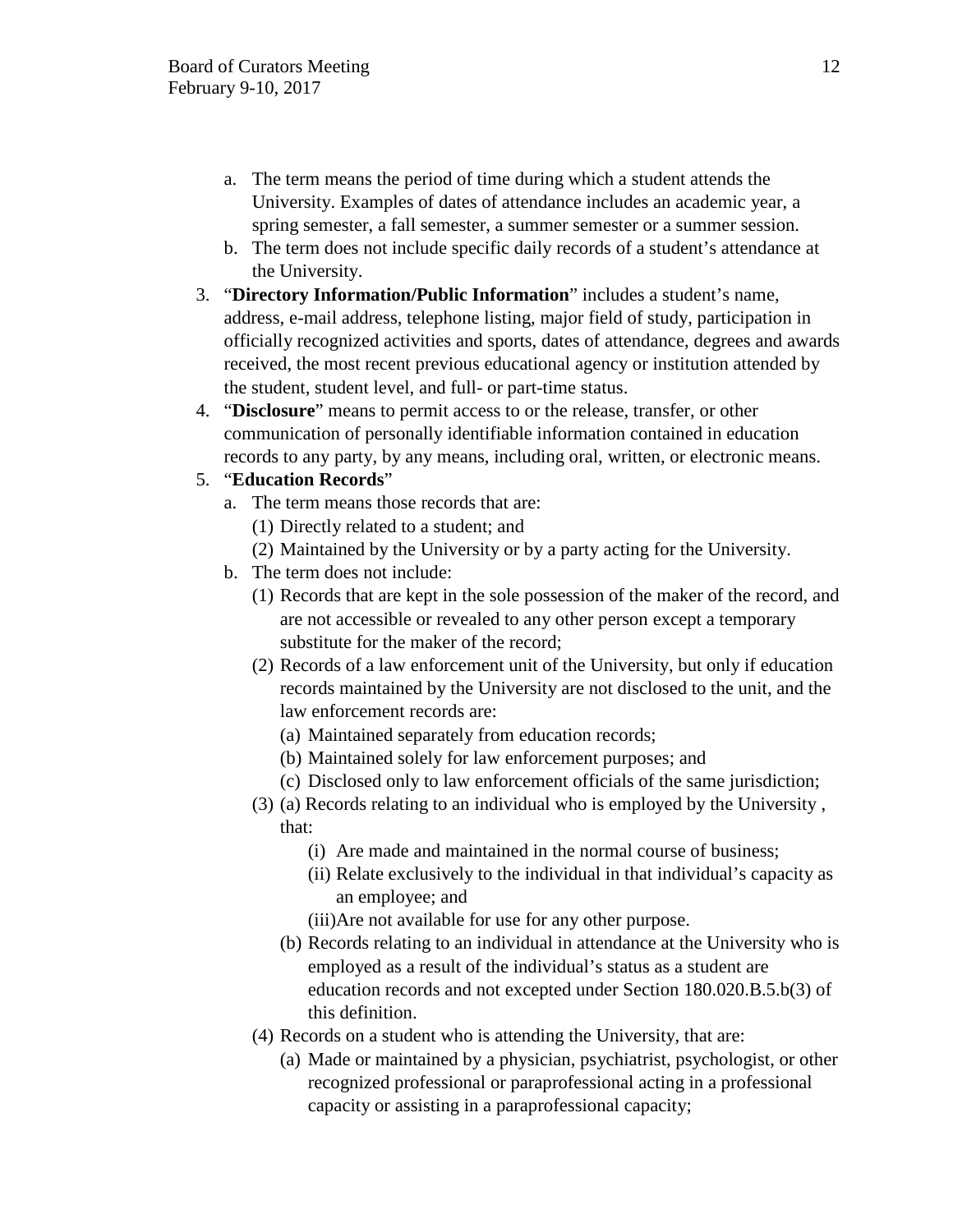- (b) Made, maintained, or used only in connection with treatment of the student; and
- (c) Disclosed only to individuals providing the treatment. For the purpose of this definition, "treatment" does not include remedial educational activities or activities that are part of the program of instruction at the University; and
- (5) Records that only contain information about an individual after he or she is no longer a student at the University.
- 6. "**Parent**" means a natural parent, an adoptive parent, or the legal guardian of the student.
- 7. "**Party**" means an individual, agency, institution, or organization.
- 8. "**Personally identifiable information**" includes:
	- a. The student's name;
	- b. The name of the student's parent or other family member;
	- c. The address of the student or student's family;
	- d. A personal identifier, such as the student's social security number or student number;
	- e. A list of personal characteristics that would make the student's identity easily traceable; or
	- f. Other information that would make the student's identity easily traceable.
- 9. "**Record**" means information or data recorded in any medium, including, but not limited to handwriting, print, computer media, video or audio tape, film, microfilm, and microfiche.
- 10. "**Student**" means any person who is or has been in attendance at the University where the University maintains education records or personally identifiable information on such person.

# C. **Notification of Access Rights by the University**

- 1. The University shall annually notify students currently in attendance of their rights under the Act.
- 2. Notice must be included in each campus's information manual, or other publication, and must inform students that they have the right to:
	- a. Inspect and review the student's education records;
	- b. Seek amendment of the student's education records that the student believes to be inaccurate, misleading, or otherwise in violation of the student's privacy rights;
	- c. Consent to disclosures of personally identifiable information contained in the student's education records, except to the extent that the Act and Section 180.020.M authorize disclosure without consent; and
	- d. File with the Department of Education's Family Policy Compliance Office a complaint under Sections 99.63 and 99.64 of the Act concerning alleged failures by the University to comply with the requirements of the Act.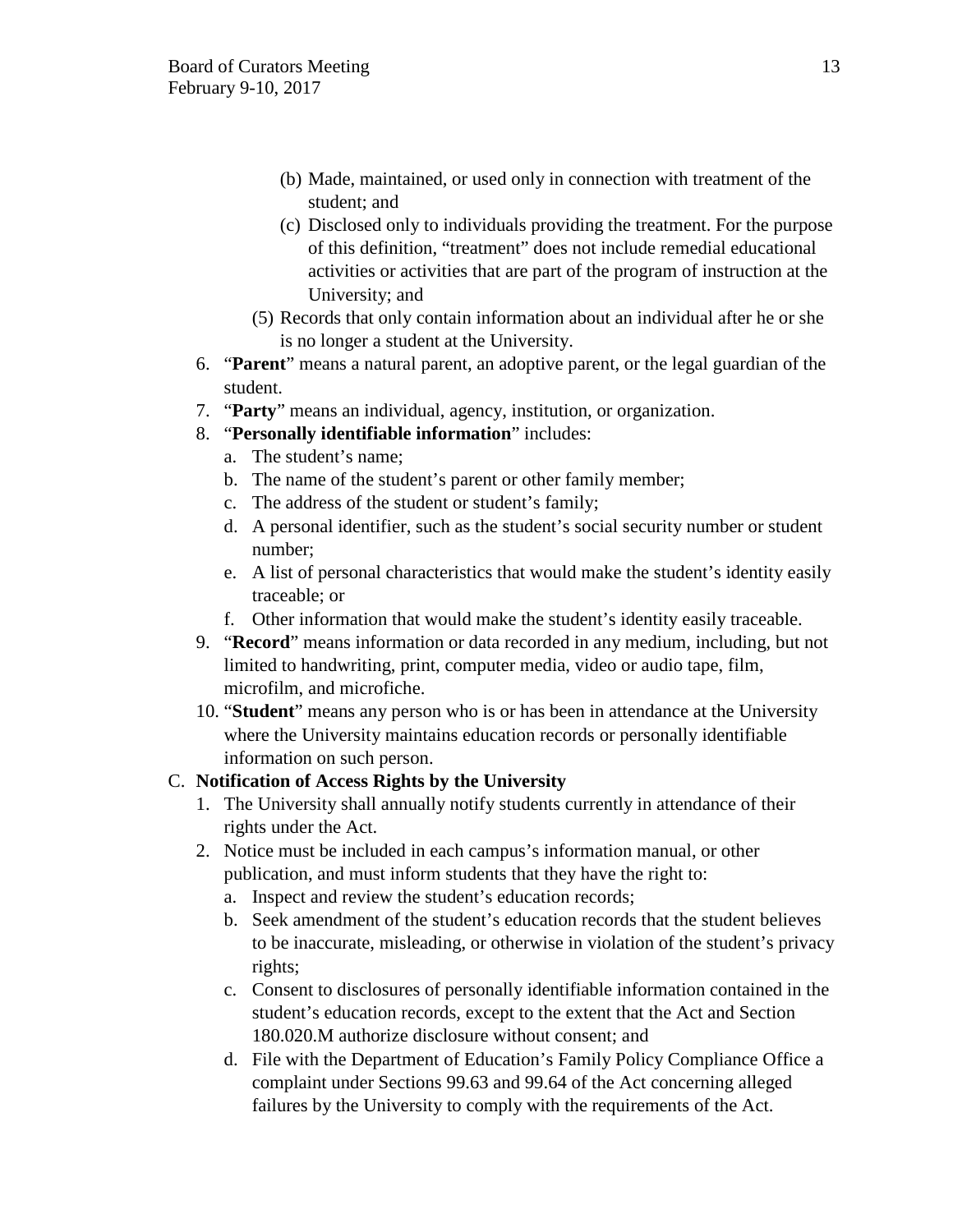- 3. The notice must include all of the following:
	- a. The procedure for exercising the right to inspect and review education records;
	- b. The procedure for requesting amendment of records under Section 180.020.I; and
	- c. A specification of criteria for determining who constitutes a school official and what constitutes a legitimate educational interest, as listed in Section 180.020.M.1.a.
- 4. The University may provide this notice by any means that are reasonably likely to inform the students of their rights. The University shall effectively notify students who are disabled.

# D. **Records of the University's Law Enforcement Unit**

- 1. "**Law enforcement unit**" means any individual, office, department, division, or other component of the University, such as the University of Missouri Police Department or noncommissioned security guards, that is officially authorized or designed by the University to:
	- a. Enforce any local, state, or federal law, or refer to appropriate authorities a matter for enforcement of any local, state, or federal law against any individual or organization other than the University itself; or
	- b. Maintain the physical security and safety of the University.
- 2. A component of the University does not lose its status as a "law enforcement unit" if it also performs other, non-law enforcement functions for the University, including investigation of incidents or conduct that constitutes or leads to a disciplinary action or proceedings against the student.
- 3. "**Records of law enforcement unit**" means those records, files, documents, and other materials that are:
	- a. Created by a law enforcement unit;
	- b. Created for a law enforcement purpose; and
	- c. Maintained by the law enforcement unit.
- 4. "Records of law enforcement unit" does not mean:
	- a. Records created by a law enforcement unit for a law enforcement purpose that are maintained by a component of the University other than the law enforcement unit; or
	- b. Records created and maintained by a law enforcement unit exclusively for a non-law enforcement purpose, such as disciplinary action or proceeding conducted by the University.
- 5. The University may contact its law enforcement unit, orally or in writing, for the purpose of asking that unit to investigate a possible violation of, or to enforce, any local, state or federal law.
- 6. Education records, and personally identifiable information contained in education records, do not lose their status as education records and remain subject to the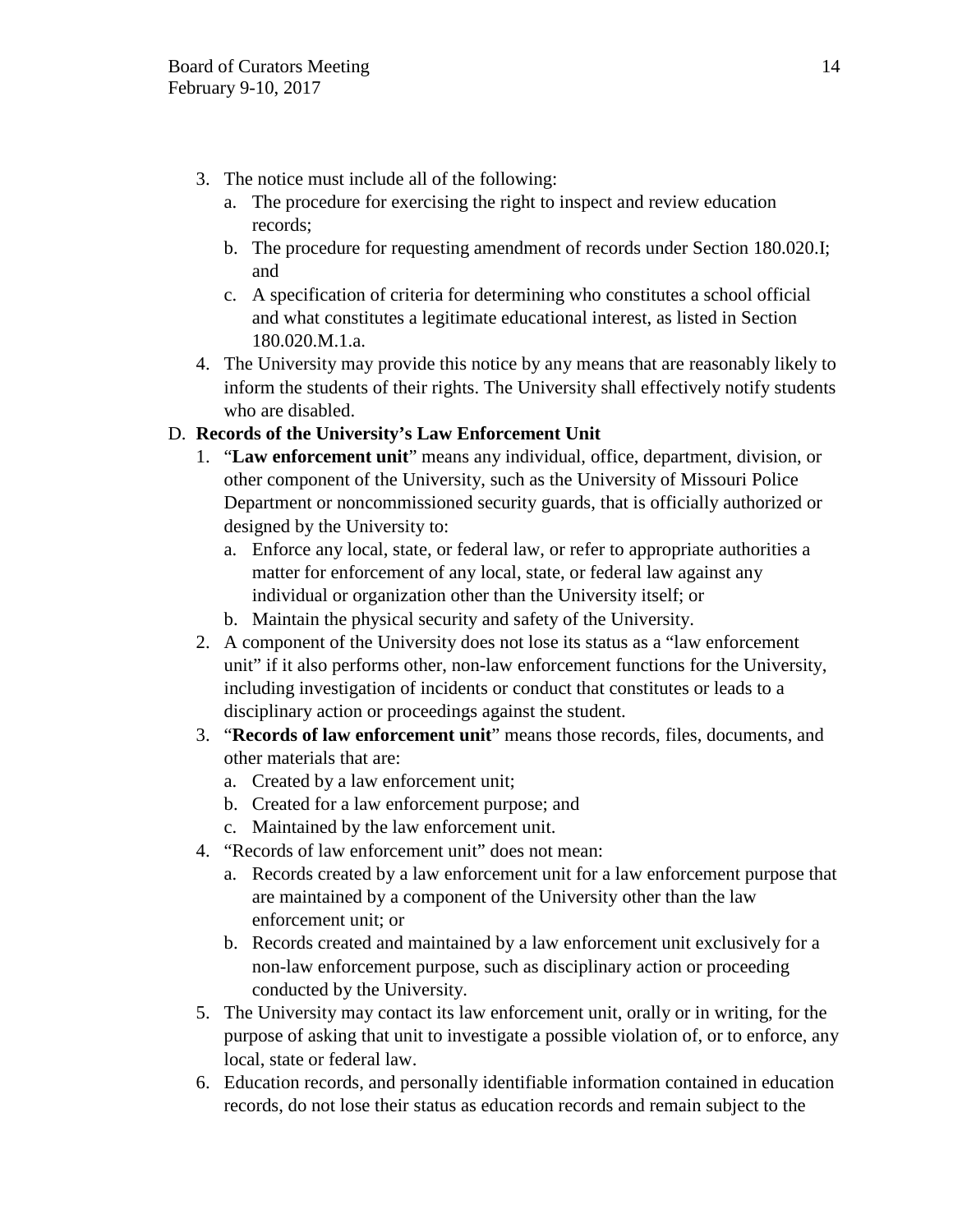Act, as well as the disclosure provisions of Section 180.020.L, while in possession of the law enforcement unit.

## E. **Rights of Inspection and Review of Education Records**

- 1. The University shall provide students access to their educational records except as provided in Section 180.020.G.
- 2. The University shall comply with a request within a reasonable period of time, but in no case more than 45 days after the request has been received.
- 3. The University shall respond to reasonable requests for explanations and interpretations of those records.
- 4. If circumstances effectively prevent the student from exercising the right to inspect and review the student's education records, the University shall:
	- a. Provide the student with a copy of the records requested; or
	- b. Make other arrangements for the student to inspect and review the requested records.
- 5. The University shall not destroy any education records if there is an outstanding request to inspect and review the records under this section.

# F. **Fees for Copies of Educational Records**

- 1. Unless the imposition of a fee effectively prevents a student from exercising the right to inspect and review the student's education records, the University may impose a reasonable fee for reproduction costs. This fee will not exceed the actual cost of production.
- 2. The University shall not charge a fee to search for or to retrieve the education records of a student.

# G. **Limitation on Access**

- 1. If the education records of a student contain information on more than one student, the student may inspect and review or be informed of only the specific information about that student.
- 2. The University will not permit a student to inspect and review education records that are:
	- a. Financial records, including any information those records contain, of the student's parents;
	- b. Confidential letters and confidential statements of recommendation placed in the education records of the student before January 1, 1975, as long as the statements are used only for the purposes for which they were specifically intended; and
	- c. Confidential letters and confidential statements of recommendation placed in the student's education records after January 1, 1975, if:
		- (1) The student has waived the right to inspect and review those letters and statements; and
		- (2) Those letters and statements are related to the student's:
			- (a) Admission to the University;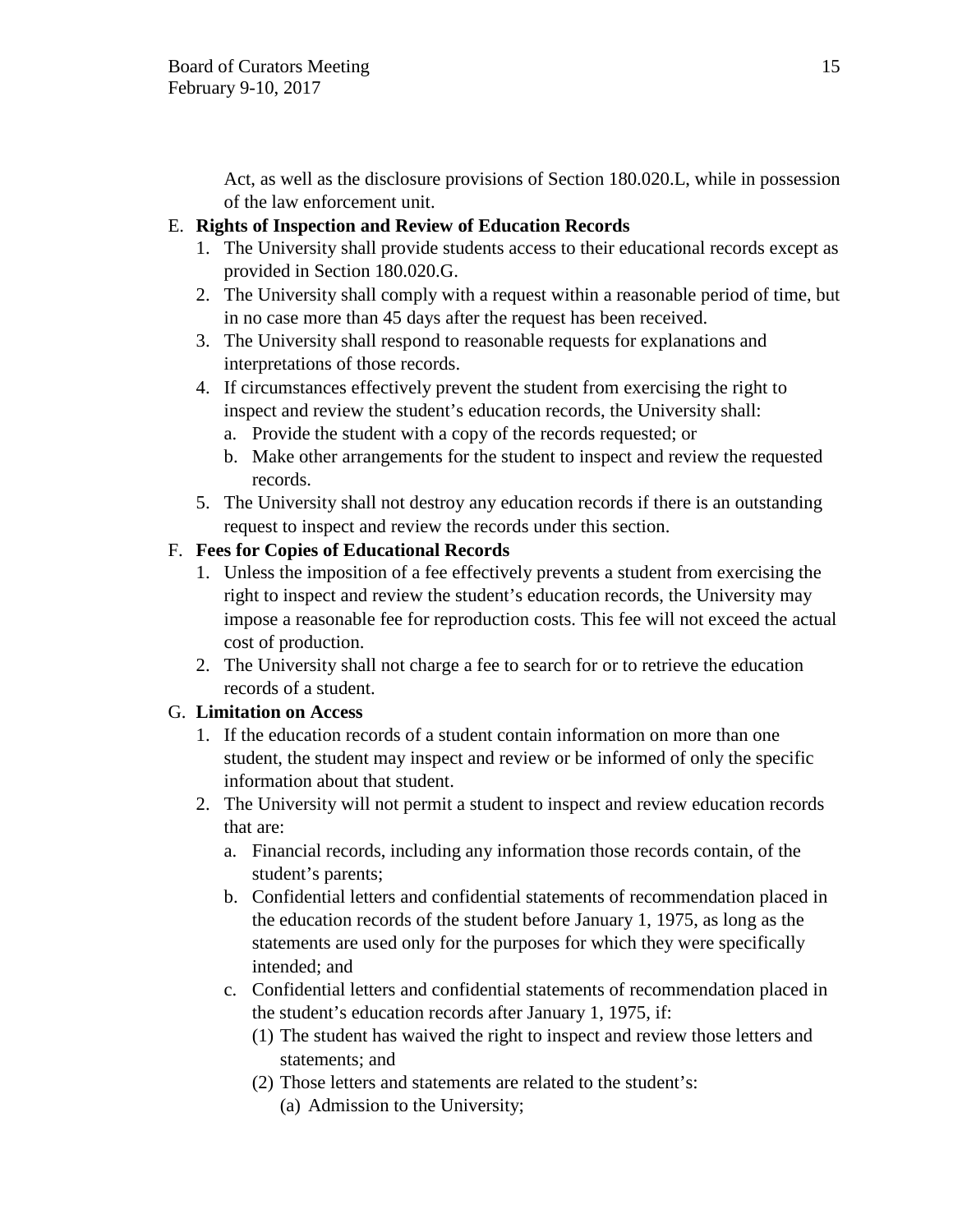- (b) Application for employment;
- (c) Receipt of an honor or honorary recognition.

# H. **Waivers**

- 1. A waiver under Section 180.020.G.2.c. is valid only if:
	- a. The University does not require the waiver as a condition for admission to or receipt of a service or benefit from the University; and
	- b. The waiver is made in writing and signed by the student, regardless of age.
- 2. If a student has waived the rights under Section 180.020.G.2.c., the University shall:
	- a. Give the student, on request, the names of the individuals who provided the letters and statements of recommendation; and
	- b. Use the letters and statements of recommendation only for the purpose for which they were intended.
- 3. A Waiver under Section 180.020.G.2.c. may be revoked with respect to any actions occurring after the revocation. A revocation must be in writing.

# I. **Amendment of Education Records**

- 1. If a student believes the education records relating to the student contain information that is inaccurate, misleading, or in violation of the student's rights of privacy, he or she may ask the University to amend the record by contacting the University Registrar.
- 2. The University shall decide whether to amend the record as requested within a reasonable time after the request is received.
- 3. If the University decides not to amend the record as requested, the University Registrar shall inform the student of its decision and of the right to a hearing under Section 180.020.J.

# J. **Rights to a Hearing**

- 1. The University shall give a student, on request, an opportunity for a hearing to challenge the content of the student's education records on the grounds that the information contained in the education records is inaccurate, misleading, or in violation of the privacy rights of the student.
- 2. If, as a result of the hearing, the University decides that the information is inaccurate, misleading, or otherwise in violation of the privacy rights of the student, it shall:
	- a. Amend the record accordingly; and
	- b. Inform the student of the amendment in writing.
- 3. If, as a result of the hearing, the University decides that the information in the education record is not inaccurate, misleading, or otherwise in violation of the privacy rights of the student, it shall inform the student of the right to place a statement in the record commenting on the contested information in the record or stating why he or she disagrees with the decision of the University, or both.
- 4. If the University places a statement in the education records of a student, it shall: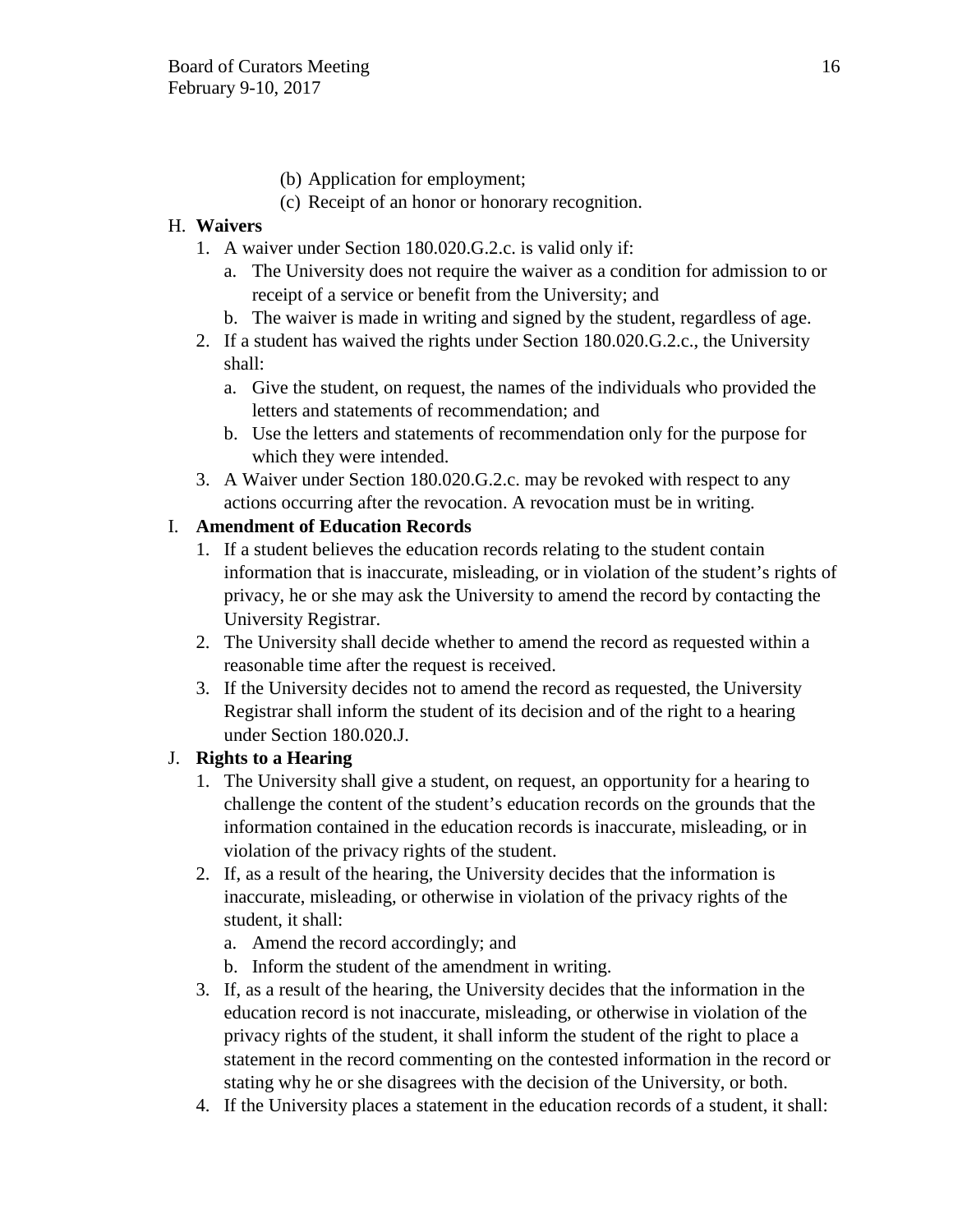- a. Maintain the statement with the contested part of the record for as long as the record is maintained; and
- b. Disclose the statement whenever it discloses the portion of the record to which the statement relates.
- K. **Conduct of a Hearing**—Upon the request of the University official charged with custody of the records of the student, the hearing required by Section 180.020.J. shall be conducted.
	- 1. The request for a hearing shall be submitted in writing to the campus Chancellor, who will appoint a hearing officer or a hearing committee to conduct the hearing.
	- 2. The hearing shall be conducted and decided within a reasonable period of time following the request for the hearing. The University shall give the student notice of the date, time, and place, reasonably in advance of the hearing.
	- 3. The hearing shall be conducted and the decision rendered by an appointed hearing official or officials who shall not have a direct interest in the outcome of the hearing.
	- 4. The student shall be afforded a full and fair opportunity to present evidence relevant to the hearing, and may be assisted or represented by individuals of the student's choice at the student's own expense, including an attorney.
	- 5. The decision of the University shall be based solely upon the evidence presented at the hearing and shall include a summary of the evidence and the reasons for the decision.
	- 6. The decision shall be rendered in writing within a reasonable period of time after the conclusion of the hearing.
	- 7. Either party may appeal the decision of the hearing official or officials to the campus Chancellor.

# L. **Conditions Under Which Prior Consent is Required**

- 1. The student shall provide a signed and dated written consent before the University discloses personally identifiable information from the student's education records, except as provided in Section 180.020.M.
- 2. The written consent must:
	- a. Specify the records that may be disclosed;
	- b. State the purpose of the disclosure; and
	- c. Identify the party or class of parties to whom the disclosure may be made.
- 3. If a student so requests, the University shall provide him or her with a copy of the records disclosed.

# M. **Conditions Under Which Prior Consent is Not Required**

1. The University may disclose personally identifiable information from an education record of a student without the consent required by Section 180.020.L. if the disclosure meets one or more of the following conditions: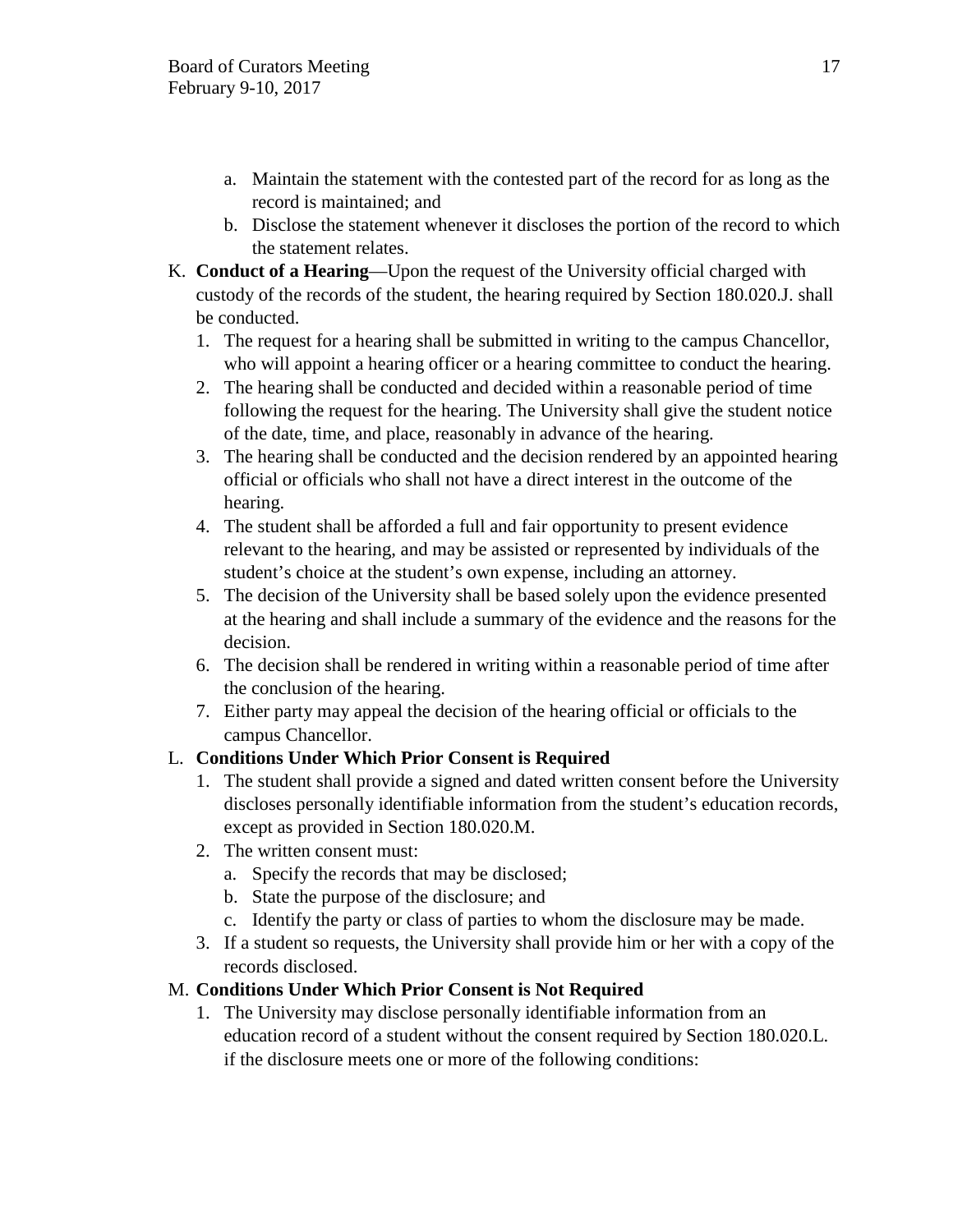- a. The disclosure is to other University officials, including instructors, within the University who have been determined by the University to have legitimate educational interests.
- b. The disclosure is to officials of other schools or school systems in which the student seeks or intends to enroll, upon condition that the student is notified of the transfer, receives a copy of the record if requested, and has an opportunity for a hearing to challenge the content of the record.
- c. The disclosure is, subject to the requirements of Section 180.020.P., to authorized representatives of:
	- (1) The Comptroller General of the United States;
	- (2) The Attorney General of the United States;
	- (3) The Secretary; or
	- (4) State and local educational authorities.
- d. The disclosure is in connection with financial aid—defined as a payment of funds provided to an individual (or a payment in kind of tangible or intangible property to the individual) that is conditioned on the individual's attendance at the University—for which the student has applied or which the student has received, if the information is necessary for such purposes as to:
	- (1) Determine eligibility for the aid;
	- (2) Determine the amount of the aid;
	- (3) Determine the conditions for the aid; or
	- (4) Enforce the terms and conditions of the aid.
- e. The disclosure is to state and local officials or authorities to which such information is specifically required to be reported or disclosed pursuant to a state statute adopted prior to November 19, 1974.
- f. The disclosure is to an organization(s) conducting studies for, or on behalf of, educational agencies or institutions to develop, validate, or administer predictive tests, administer student aid programs or improve instruction. Such studies are to be conducted in such a manner as will not permit the personal identification of students or their parents by persons other than representatives of the organization, and this information will be destroyed when no longer needed for the purpose for which the study is conducted.
- g. The disclosure is to accrediting organizations to carry out their accrediting functions.
- h. The disclosure is to parents of a dependent student, as defined in Section 152 of the Internal Revenue Code of 1986, as amended.
- i. The disclosure is to comply with a lawfully issued subpoena.
	- (1) The University may disclose this information only if it makes a reasonable effort to notify the student of the order or subpoena in advance of compliance, so that the student may seek protective action, unless the disclosure is in compliance with: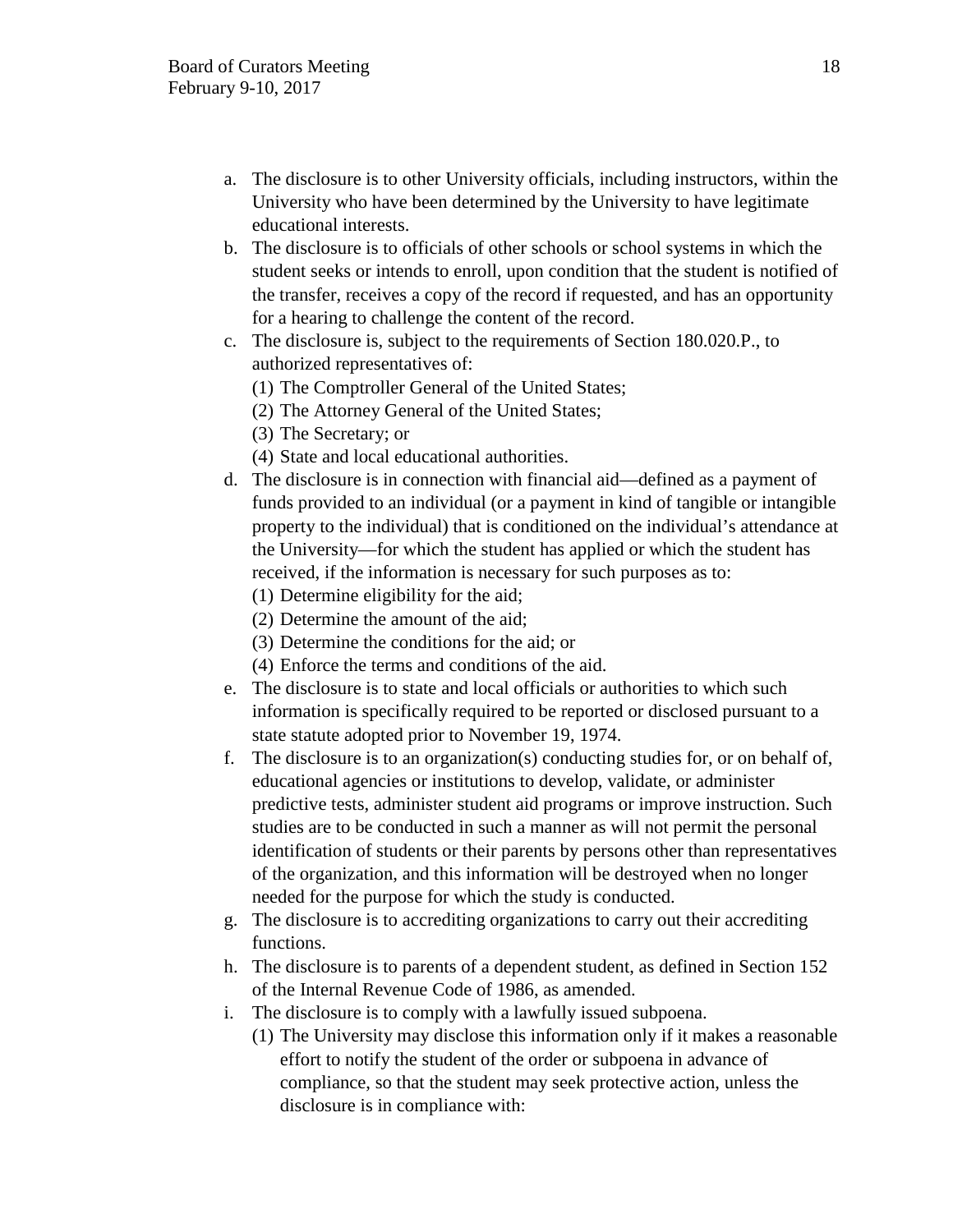- (a) A Federal grand jury subpoena and the court has ordered that the existence or the contents of the subpoena or the information furnished in response to the subpoena not be disclosed; or
- (b) Any other subpoena issued for a law enforcement purpose and the court or other issuing agency has ordered that the existence or the contents of the subpoena or the information furnished in response to the subpoena not be disclosed.
- (2) If the University initiates legal action against a parent or student, the University may disclose to the court, without a court order or subpoena, the education records of the student that are relevant for the University to process with the legal action as plaintiff.
- (3) If a parent or eligible student initiates legal action against the University, the University may disclose to the court, without a court order or subpoena, the student's education records that are relevant for the University to defend itself.
- j. The disclosure is in connection with a health or safety emergency, under the conditions described in Section 180.020.Q.
- k. The disclosure is information the University has designated as "directory information," under the conditions described in Section 180.020.R.
- l. The disclosure is to the student.
- m. The disclosure, subject to the requirements in Section 180.020.S., is to a victim of an alleged perpetrator of a crime of violence or a non-forcible sex offense. The disclosure may only include the final results of the disciplinary proceeding conducted by the University with respect to that alleged crime or offense. The University may disclose the final results of the disciplinary proceeding, regardless of whether the University concluded a violation was committed.
- n. (1) The disclosure, subject to the requirements in Section 180.020.S., is in connection with a disciplinary proceeding at the University providing that the University determines that:
	- (a) The student is an alleged perpetrator of a crime of violence or nonforcible sex offense; and
	- (b) With respect to the allegation made against him or her, the student has committed the violation of the University's rules or policies.
	- (2) The University may not disclose the name of any other student, including a victim or witness, without the prior written consent of the other student.
	- (3) This section applies only to disciplinary proceedings in which the final results were reached on or after October 7, 1998.
- o. The disclosure is to a parent of a student under the age of twenty-one at the time of disclosure, and is limited to a determination that the student violated University regulations pertaining to the use or possession of alcohol or a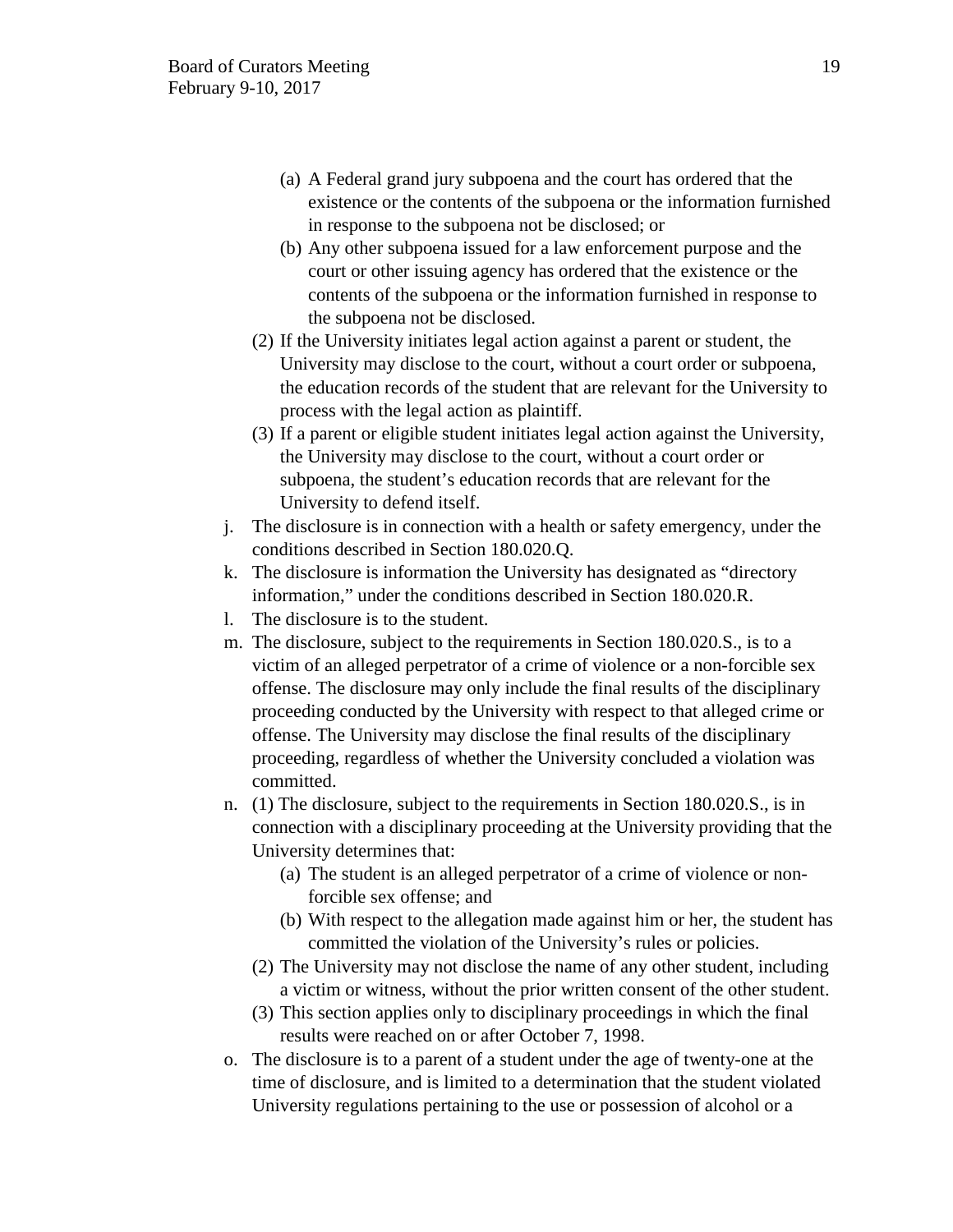controlled substance, as provided by and under the restrictions contained in Section 180.025.

# N. **Record Keeping**

- 1. The University shall maintain a record of each request for access to and each disclosure of personally identifiable information from the education records of each student, for as long as the records are maintained.
- 2. For each request or disclosure the record must include:
	- a. The parties who have requested or received personally identifiable information from the education records; and
	- b. The legitimate interests the parties had in requesting or obtaining the information.
- 3. If the University discloses personally identifiable information from an education record with the understanding authorized under Section 180.020.O.2., the record of the disclosure required under this section must include:
	- a. The names of the additional parties to which the receiving party may disclose the information on behalf of the University; and
	- b. The legitimate interests under Section 180.020.M. which each of the additional parties has in requesting or obtaining the information.
- 4. The following parties may inspect the record relating to each student:
	- a. The student;
	- b. The school official or the school official's assistants who are responsible for the custody of the records; and
	- c. Those parties authorized in Section 180.020.M.1.a. and M.1.c. for the purposes of auditing the recordkeeping procedures of the University.
- 5. Paragraph 1 of this section does not apply if the request was from, or the disclosure was to:
	- a. The student;
	- b. A University official under Section 180.020.M.1.a.;
	- c. A party with written consent from the student;
	- d. A party seeking directory information; or
	- e. A party seeking or receiving the records as directed by a Federal grand jury or other law enforcement subpoena and the issuing court or other issuing agency has ordered that the existence or the contents of the subpoena or the information furnished in response to the subpoena not be disclosed.

# O. **Limitations to the Redisclosure of Information**

1. The University may disclose personally identifiable information from an education record only on the condition that the party to whom the information is disclosed will not disclose the information to any other party without the prior consent of the student. The officers, employees, and agents of a party that receives information may use the information, but only for the purposes for which the disclosure was made.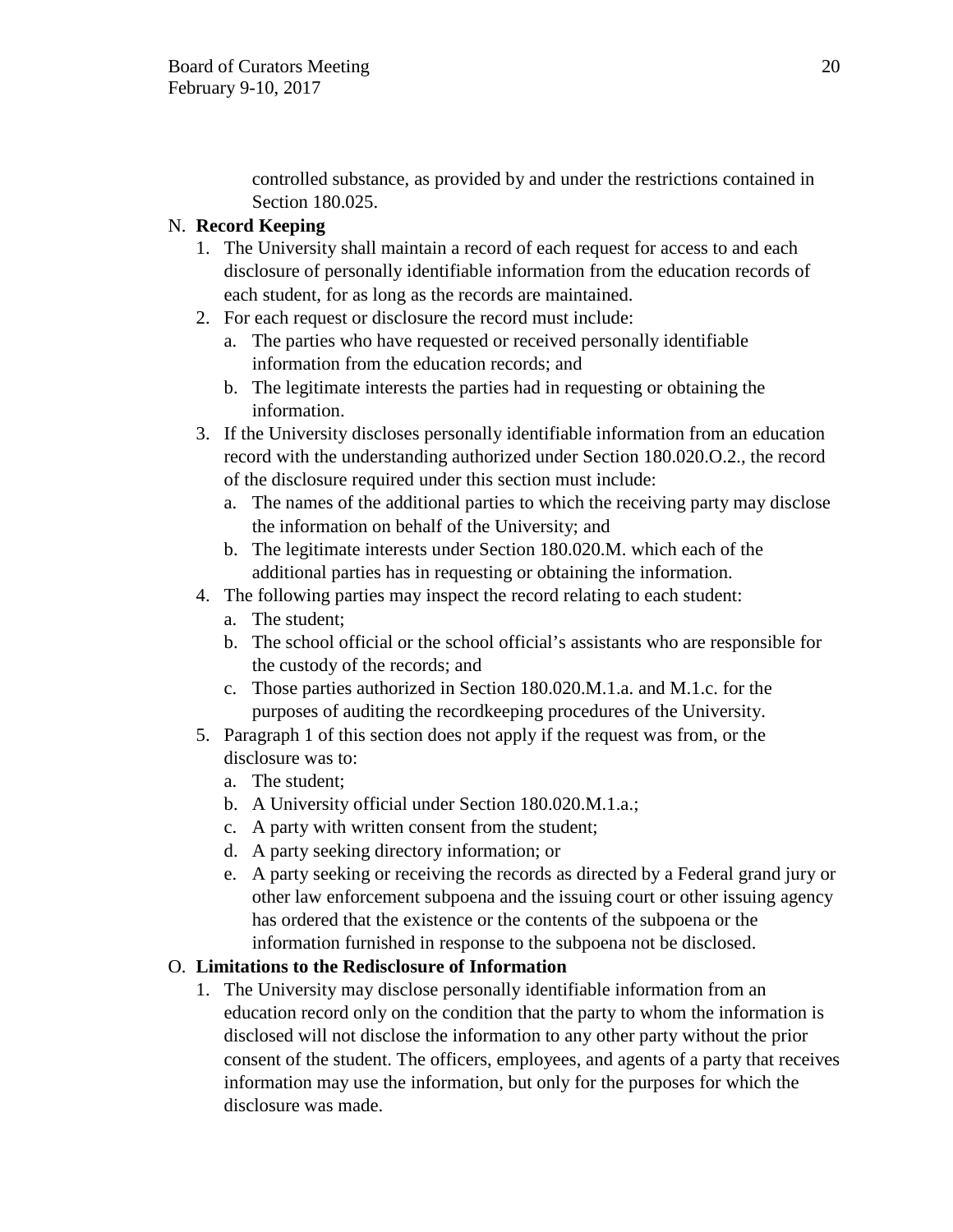- 2. This does not prevent the University from disclosing personally identifiable information with the understanding that the party receiving the information may make further disclosures of the information on behalf of the University if:
	- a. The disclosures meet the requirements of Section 180.020.M.; and
	- b. The University has complied with the requirements of Section 180.020.N.3.
- 3. Section 180.020.O.1. does not apply to disclosures made pursuant to court orders, lawfully issued subpoenas, litigation under Section 180.020.M.1.i., to disclosures of directory information under Section 180.020.M.1.k., to disclosures made to a parent or student under Section 180.020.M.1.j., to disclosures made in connection with a disciplinary proceeding under Section 180.020.M.1.n., or to disclosures made to parents under Section 180.025.
- 4. Except for disclosures under Section 180.020.M.1.k., l., m., and n., the University shall inform a party to whom disclosure is made of the requirements of this section.
- 5. If the University determines that a third party improperly rediscloses personally identifiable information from education records in violation of Section 180.020.O.1., the University may not allow that third party access to personally identifiable information from education records for at least five years.

## P. **Disclosure of Information for Federal or State Program Purposes**

- 1. The officials listed in Section 180.020.M.1.c. may have access to education records in connection with an audit or evaluation of federal or state supported education programs, or for the enforcement of or compliance with federal legal requirements which relate to those programs.
- 2. This information must:
	- a. Be protected in a manner that does not permit personal identification of individuals by anyone except the officials referred to in Section 180.020.M.1.c.; and
	- b. Be destroyed when no longer needed for the purposes listed in Section 180.020.M.1.c.
- 3. Section 180.020.P.2. does not apply if:
	- a. The student has given written consent for the disclosure under Section 180.020.L.; or
	- b. The collection of personally identifiable information is specifically authorized by federal law.
- Q. **Release of information for Health or Safety Emergencies**—The University may release information from an education record to appropriate persons in connection with an emergency, during that emergency, if the knowledge of such information is necessary to protect the health or safety of a student or other persons. The factors which will be taken into account in determining whether the records may be released under this section include the following: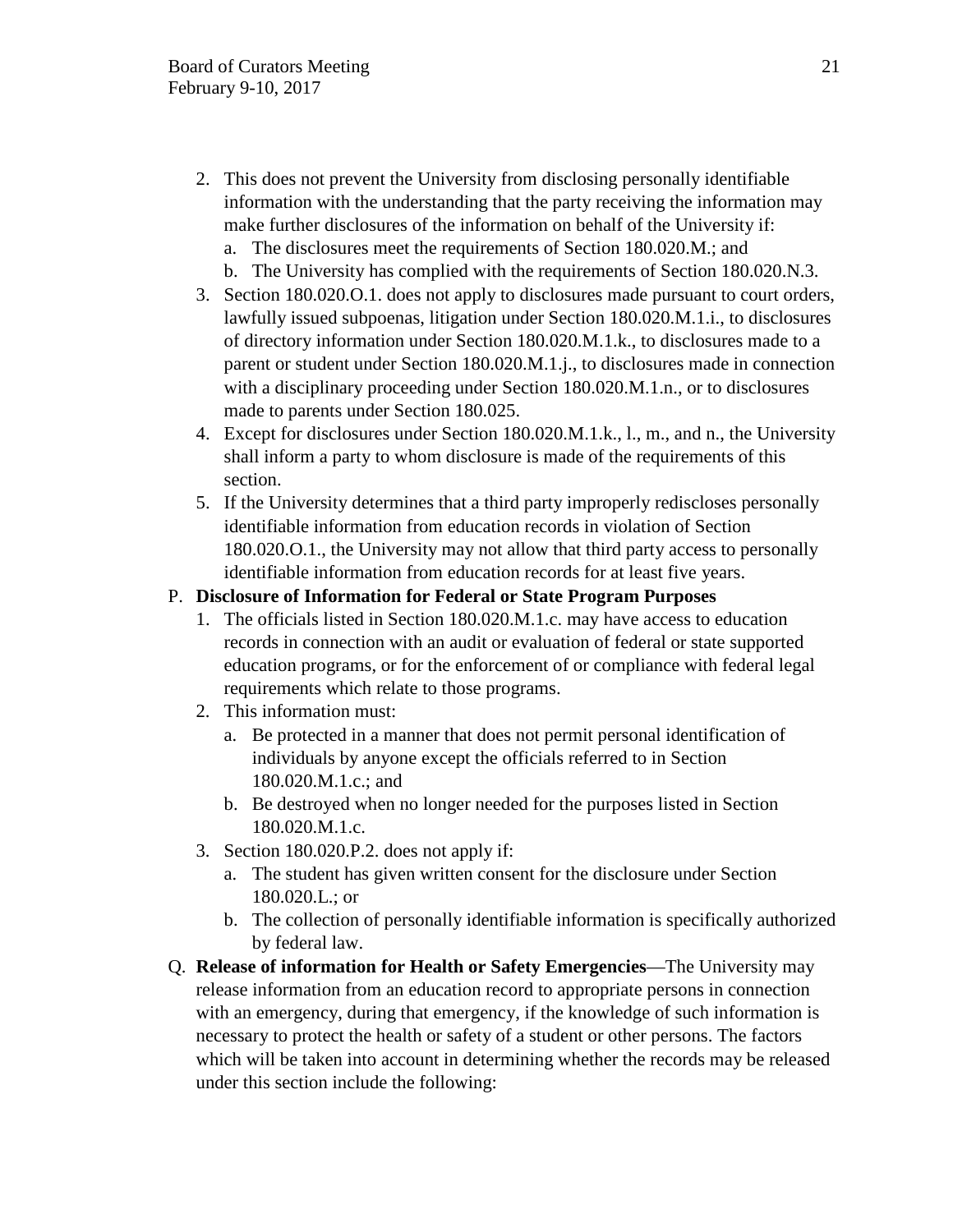- 1. The seriousness of the threat to the health or safety of the student or other persons;
- 2. The need for such records to meet the emergency;
- 3. Whether the persons to whom such records are released are in a position to deal with the emergency; and
- 4. The extent to which time is of the essence in dealing with the emergency.

# R. **Conditions for Disclosure of Directory Information**

- 1. The University may disclose directly information if it has given public notice to students in attendance at the University of:
	- a. The types of personally identifiable information that the University has designated as directory information;
	- b. A student's right to refuse to let the University designate any or all of those types of information about the student as directory information; and
	- c. The period of time within which a student has to notify the University in writing that he or she does not want any or all of those types of information about the student designated as directory information.
- 2. The University may disclose directory information about former students without meeting the conditions of this section. However, if a parent or eligible student, within the specified time period during the student's last opportunity as a student in attendance, requested that directory information not be disclosed, the University must honor that request until otherwise notified or unless such disclosure is required by law.
- S. **Definitions Applying to the Nonconsensual Disclosure of Records in Connection with Disciplinary Proceedings Concerning Crimes of Violence or Non-Forcible Sex Offenses**—as used in this part:
	- 1. "Alleged perpetrator of a crime of violence" is a student who is alleged to have committed acts that would, if proven, constitute any of the following offenses or attempts to commit the following offenses that are defined in Title 18, "Crimes and Criminal Procedure," of the United States Code:
		- a. Arson;
		- b. Assault offenses;
		- c. Burglary;
		- d. Criminal homicide—manslaughter by negligence;
		- e. Criminal homicide—murder and non-negligent manslaughter;
		- f. Destruction/damage/vandalism of property;
		- g. Kidnapping/abduction;
		- h. Robbery; or
		- i. Forcible sex offenses.
	- 2. "Alleged perpetrator of non-forcible sex offense" means a student who is alleged to have committed acts that, if proven, would constitute statutory rape or incest.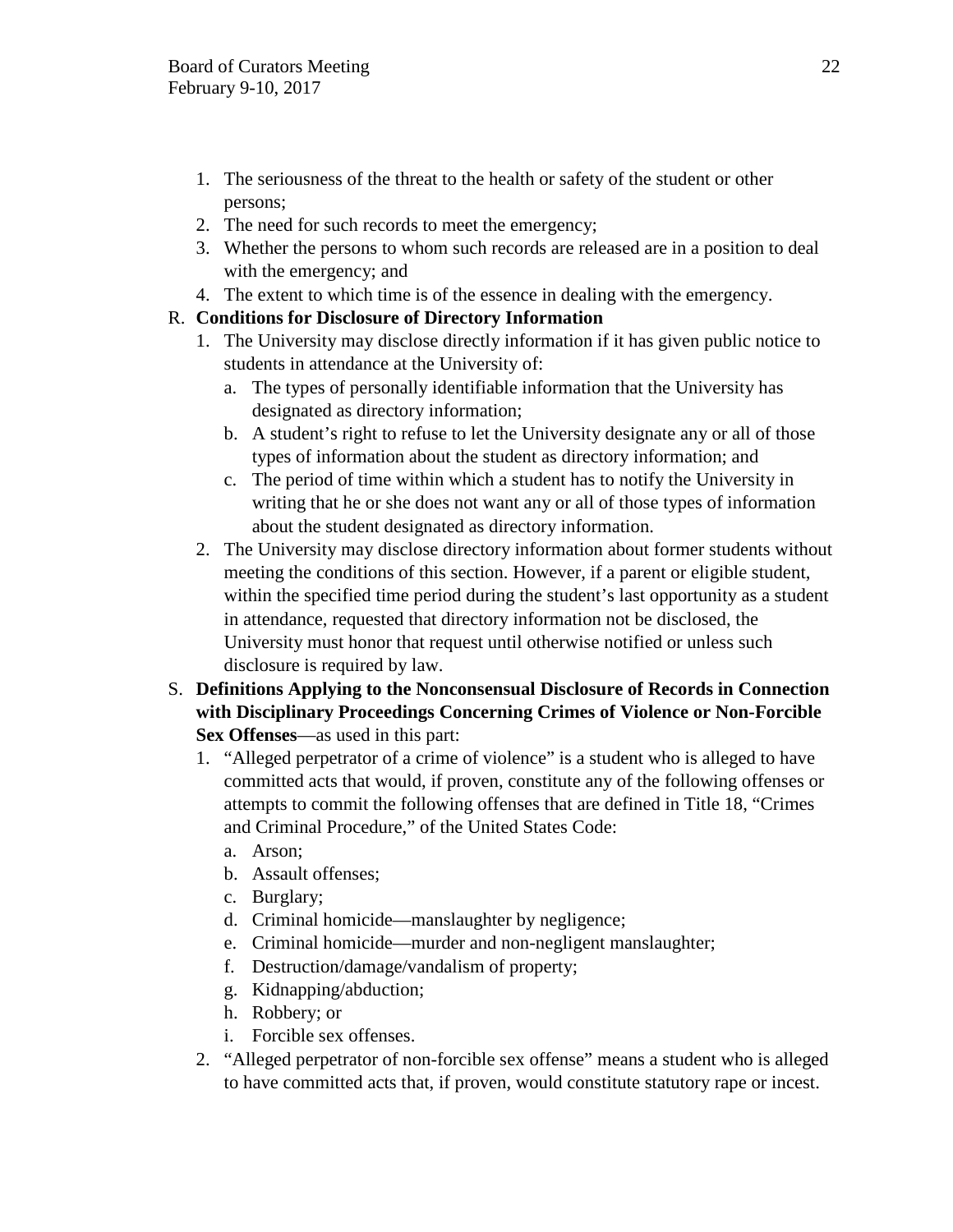These offenses are defined in Title 18, "Crimes and Criminal Procedure," of the United States Code.

- 3. "Final results" means a decision or determination, made by an honor court or council, committee, commission, or other entity authorized to resolve disciplinary matters within the University. The disclosure of final results must include only the name of the student, the violation committed, and any sanction imposed by the University against the student.
- 4. "Sanction imposed" means a description of the disciplinary action taken by the University, the date of its imposition, and its duration.
- 5. "Violation committed" means the University rules or code sections that were violated and any essential finding supporting the University's conclusion that the violation was committed.

## **Collected Rules and Regulations 180.040 Student Preferred Name Policy (New Rule)**

Bd. Min. 2-9-17, effective 3-1-17.

It is the policy of the University of Missouri that a student may choose to identify themselves within the university community with a preferred first and/or middle name that differs from their legal name.

As long as the use of the preferred first and/or middle name is not for an inappropriate purpose (explained in greater detail below), it will appear instead of the person's legal name in university-related systems and documents where it is technically feasible, except where the use of the legal name is required by university business or legal need.

A. **Preferred Name.** A student's preferred first and/or middle name will be used in lieu of a student's legal name when it is unnecessary for the legal name to be used and it is technically feasible. Students are expected to facilitate the use of preferred name by updating the Campus student information system.

The University of Missouri reserves the right to deny or remove any preferred name for misuse, including but not limited to misrepresentation, attempting to avoid legal obligation, or the use of derogatory names, with or without notice.

Instances in which preferred name will be used include, but are not limited to:

- 1. Class rosters;
- 2. Residence hall rosters
- 3. University identification cards;
- 4. Transcripts (there is an option to select either preferred or legal name at the time of ordering);
- 5. Diplomas (if requested in the Campus Student Information System); and
- 6. Wherever it is not necessary for the legal name to be used.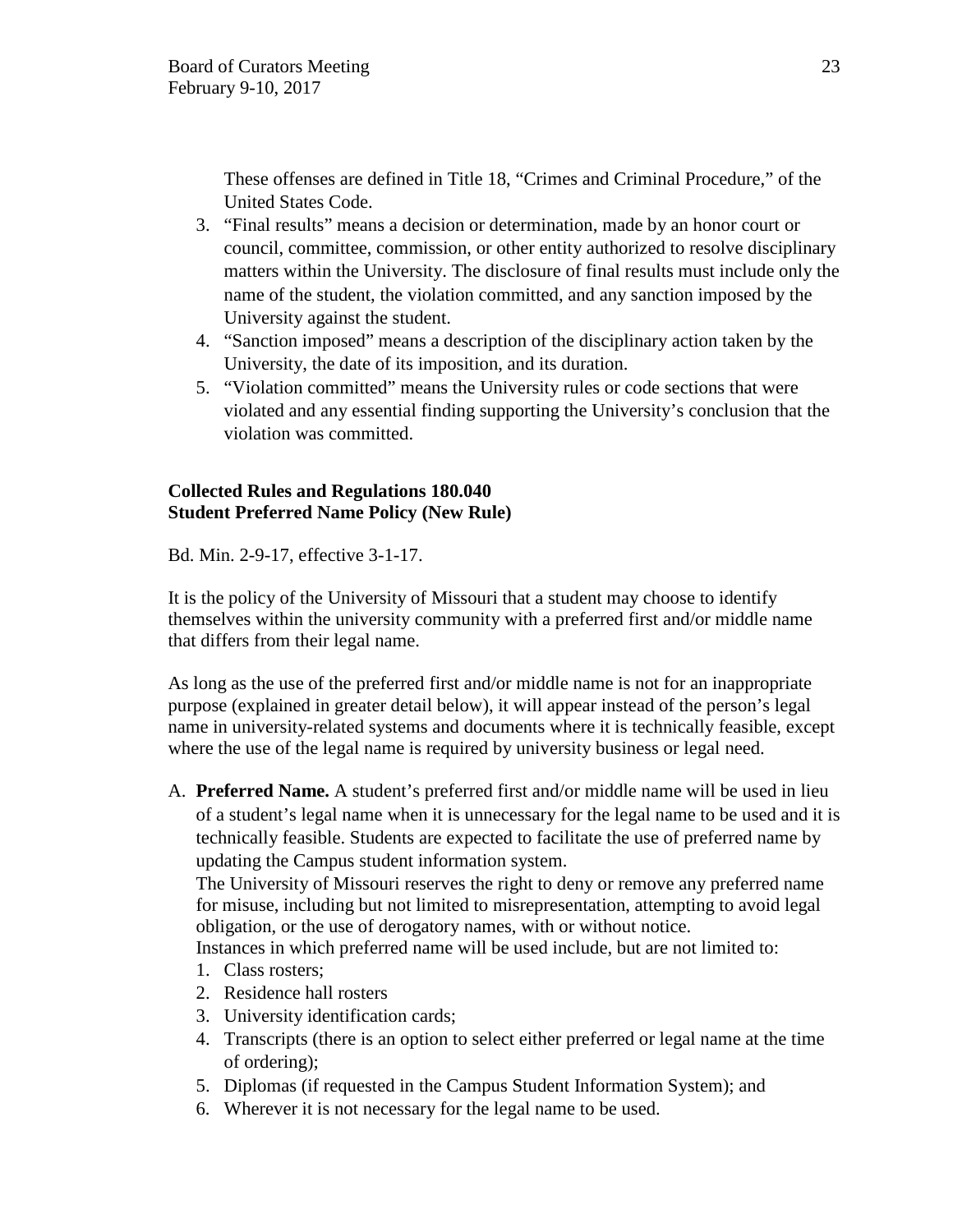B. **Legal Name**. Students are asked to provide their legal names prior to enrollment. After enrollment, students may process official legal name changes or corrections. A change of legal name requires an official document or court order verifying the correct information at the time the request is made.

Instances in which legal name will be used include, but are not limited to:

- 1. Reporting to state or federal agencies;
- 2. Transcripts (there is an option to select either preferred or legal name at the time of ordering);
- 3. Diplomas (unless the student has requested a preferred name in the Campus Student Information System)'
- 4. Payroll documents;
- 5. Financial aid documents and processes;
- 6. Enrollment and degree verification processes;
- 7. Other records where the student's legal name is required by law or University policy;
- 8. Official lists of students made available to the public; and
- 9. Communications with the "Family of \_\_\_\_\_\_\_\_\_".
- C. **FERPA.** Under the Family Rights and Privacy Act, a student's name, including preferred name, may be disclosed to the public as "directory information" unless the student opts not to permit such disclosure. To revoke the disclosure of directory information, a student has the option of requesting privacy through the Campus Student Information System.

## **Collected Rules and Regulations 180.060 Personnel Files**

Bd. Min. 9-7-79, 11-13-81; Bd. Min. 7-13-00; Amended 2-9-17.

- A. **Inspection** -- Any employee may inspect his/her personnel records and can request that these records be made available to his/her union representative.
- B. **Advance Notice** -- Such request to inspect records or make them available shall be made in writing at least one day in advance.
- C. **Official File** -- The official personnel file is the file maintained by the Human Resource Office and may include items not available to employees such as letters of recommendations and legal documents which must be considered confidential and available only to supervisory personnel who must necessarily have access in order to make appropriate decisions.
- D. **Warnings, Reprimands or Actions** -- If an employee's record has been free of written warnings, reprimands or disciplinary actions related to attendance or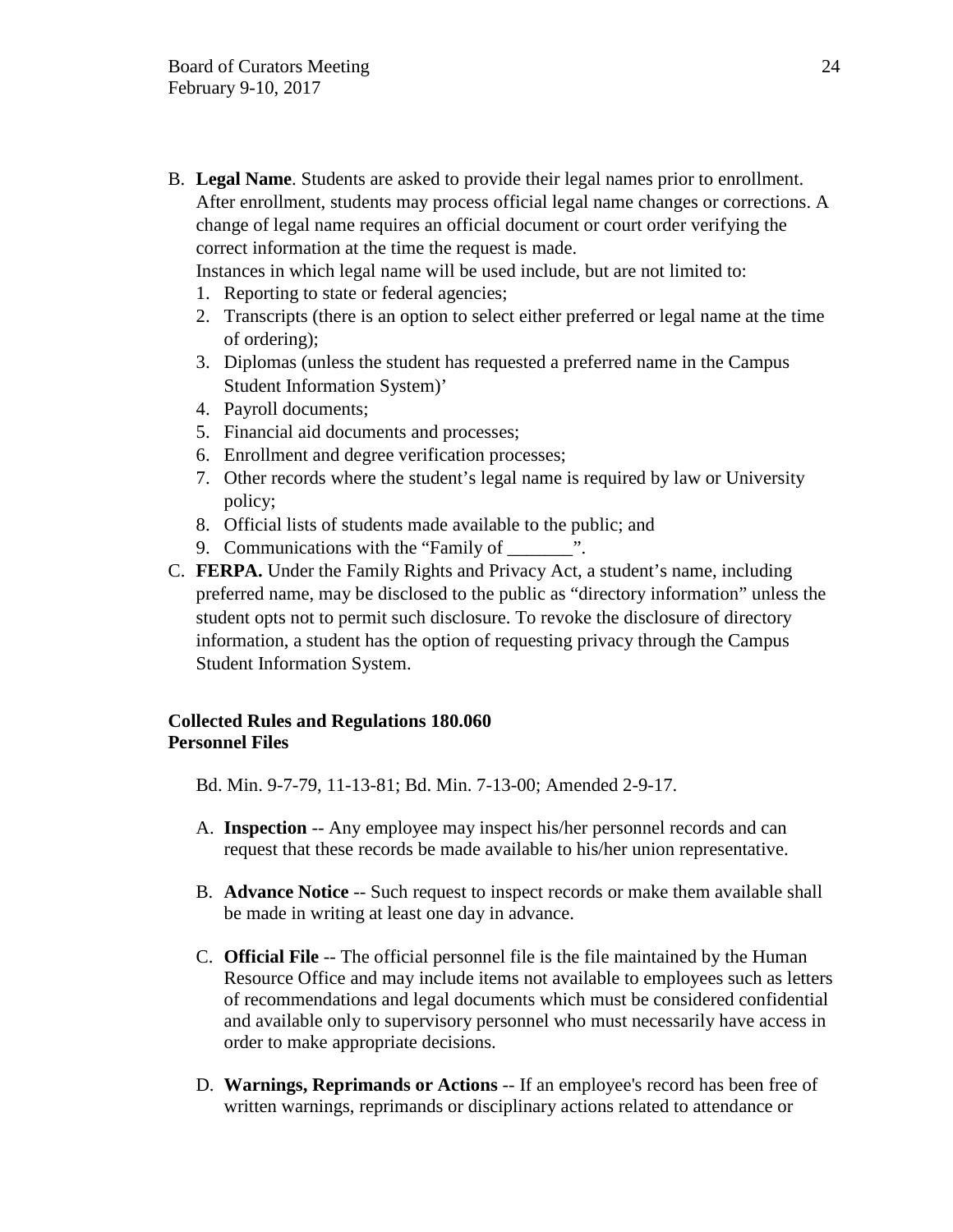tardiness for a period of two (2) years of continuous employment the University will not base any current disciplinary actions related to attendance or tardiness on the earlier warnings, reprimands or disciplinary actions. If, however, additional warnings, reprimands or suspensions related to attendance or tardiness have been given during the past two (2) years, then the employee's entire record will be considered in determining appropriate disciplinary action. For all other warnings, reprimands or disciplinary actions, such as warnings, reprimands or disciplinary actions related to discrimination, harassment and sexual misconduct, no such time limitations applies.

## **Collected Rules and Regulations 200.010 Standard of Conduct**

Amended Bd. Min. 3-20-81; Bd. Min. 8-3-90, Bd. Min 5-19-94; Bd. Min. 5-24-01, Bd. Min. 7-27-12; Bd. Min. 12-7-12; Bd. Min. 6-19-14; Revised 9-22-14 by Executive Order 41; Revised 11-3-15 by Executive Order 41; Amended 2-9-17.

A student at the University assumes an obligation to behave in a manner compatible with the University's function as an educational institution and voluntarily enters into a community of high achieving scholars. A student organization recognized by the University of Missouri also assumes an obligation to behave in a manner compatible with University's function as an educational institution. Consequently, students and student organizations must adhere to community standards in accordance with the University's mission and expectations.

These expectations have been established in order to protect a specialized environment conducive to learning which fosters integrity, academic success, personal and professional growth, and responsible citizenship.

- A. **Jurisdiction of the University of Missouri** generally shall be limited to conduct which occurs on the University of Missouri premises or at University-sponsored or University-supervised functions. However, the University may take appropriate action, including, but not limited to the imposition of sanctions under Sections 200.020 and 600.030 of the Collected Rules and Regulations against students and student organizations for conduct occurring in other settings, including off campus, in order to protect the physical safety of students, faculty, staff, and visitors or if there are effects of the conduct that interfere with or limit students ability to participate in or benefit from the University's educational programs and activities.
- **B.** A **student organization** is a recognized student organization which has received official approval in accordance with Section 250.010 of the Collected Rules and Regulations. To determine whether a student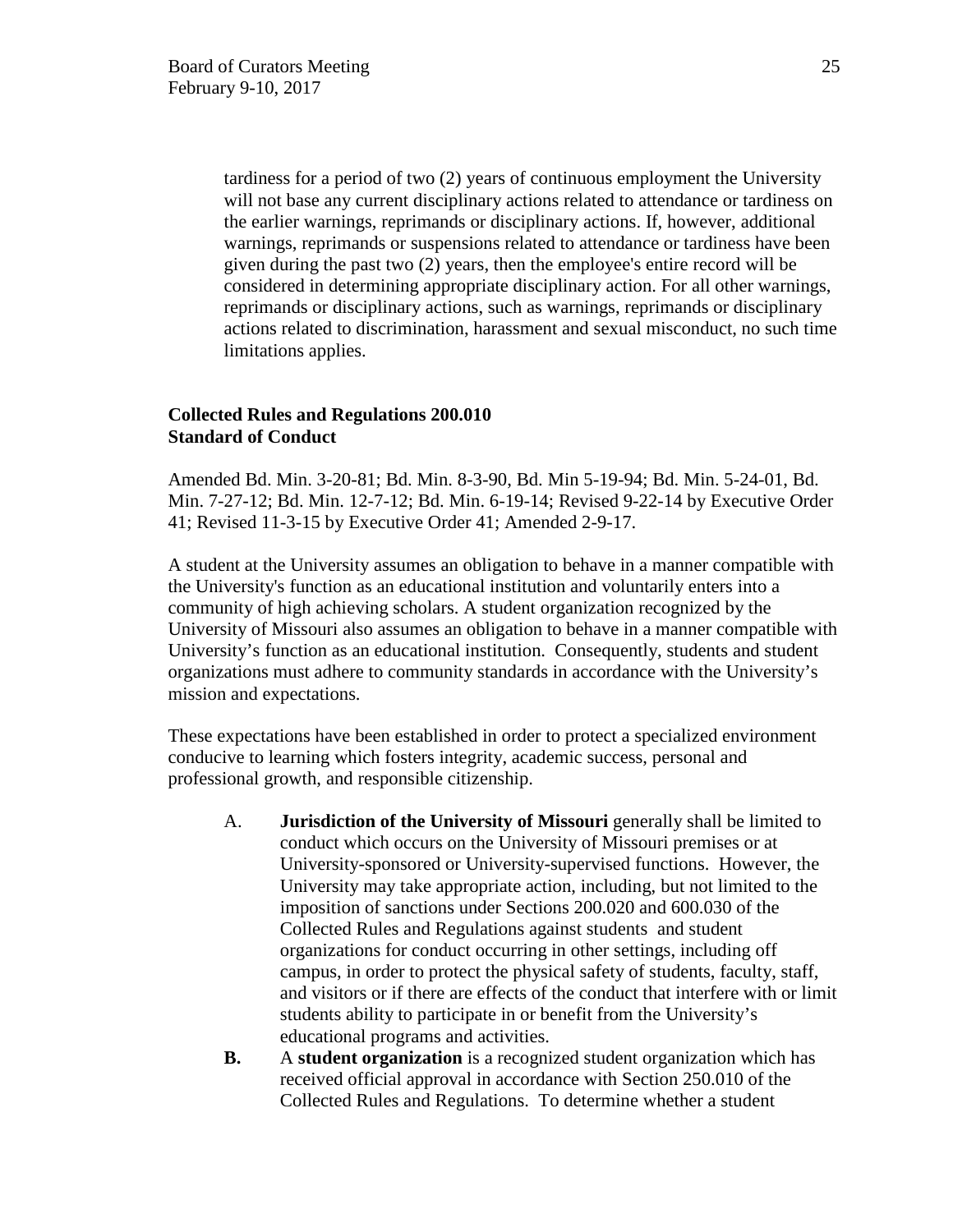organization is responsible for conduct outlined in Section 200.010C, all circumstances will be considered, including but not limited to whether:

- 1. The student organization approved, condoned, allowed, encouraged, assisted or promoted such conduct;
- 2. The prohibited behavior in question was committed by one or more student organization officers or a significant number of student organization members;
- 3. Student organization resources, such as funds, listservs, message boards or organization locations, are used for the prohibited conduct; and/or
- 4. A policy or official practice of the student organization resulted in the prohibited conduct.
- C. **Conduct** for which students and student organizations, when applicable, are subject to sanctions falls into the following categories:
	- 1. **Academic dishonesty**, including but not limited to cheating, plagiarism, or sabotage. The Board of Curators recognizes that academic honesty is essential for the intellectual life of the University. Faculty members have a special obligation to expect high standards of academic honesty in all student work. Students have a special obligation to adhere to such standards. In all cases of academic dishonest the instructor shall make an academic judgment about the student's grade on that work and in that course. The instructor shall report the alleged academic dishonest to the Primary Administrative Officer.
		- a. The term **cheating** includes but is not limited to: (i) use of any unauthorized assistance in taking quizzes, tests, or examinations; (ii) dependence upon the aid of sources beyond those authorized by the instructor in writing papers, preparing reports, solving problems, or carrying out other assignments; (iii) acquisition or possession without permission of tests or other academic material belonging to a member of the University faculty or staff; or (iv) knowingly providing any unauthorized assistance to another student on quizzes, tests, or examinations.
		- b. The term **plagiarism** includes, but is not limited to: (i) use by paraphrase or direct quotation of author with footnotes, citations or bibliographical reference; (ii) unacknowledged use of materials prepared by another person or agency engaged in the selling of term papers or other academic materials; or (iii) unacknowledged use of original work/material that has been produced through collaboration with others without release in writing from collaborators.
		- c. The term **sabotage** includes, but is not limited to, the unauthorized interference with, modification of, or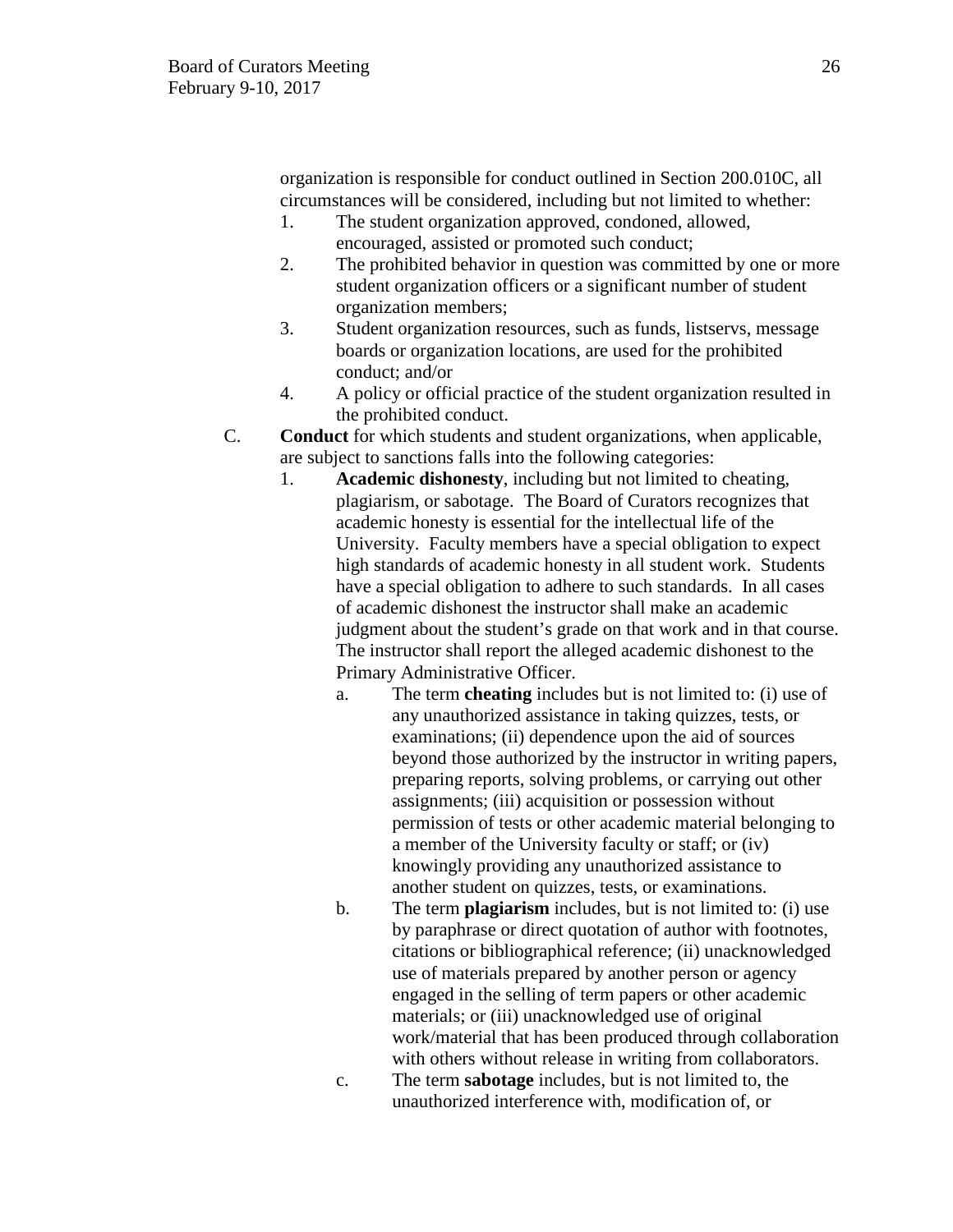destruction of the work or intellectual property of another member of the University community.

- 2. **Forgery, alteration, or misuse of University documents, records or identification, or knowingly furnishing false information to the University.**
- 3. **Obstruction or disruption of teaching, research, administration, conduct proceedings, or other University activities, including its public service functions on or off campus.**
- 4. **Physical abuse or other conduct which threatens or endangers the health or safety of any person.**
- 5. **Stalking** another by following or engaging in a course of conduct with no legitimate purpose that puts another person reasonably in fear for one's safety or would cause a reasonable person under the circumstances to be frightened, intimidated or emotionally distressed.
- 6. **Violation of the University's Equal Employment/Education Opportunity and Nondiscrimination Policy** located at Section 600.010 of the Collected Rules and Regulations.
- 7. **Violation of the University's Sex Discrimination, Sexual Harassment and Sexual Misconduct in Education/Employment Policy located at Section 600.020 of the Collected Rules and Regulations.**
- 8. **Threatening or Intimidating Behaviors,** defined as written or verbal conduct that causes a reasonable expectation of injury to the health or safety of any person or damage to any property or implied threats or acts that cause a reasonable fear of harm in another.
- 9. **Participating in attempted or actual taking of, damage to, or possession without permission of property of the University or of a member of the University community or a campus visitor.**
- 10. **Unauthorized possession, duplication or use of keys to any University facilities or unauthorized entry to or use of University facilities.**
- 11. **Violation of University policies, rules or regulations, or of campus regulations** including, but not limited to, those governing residence in the University-provided housing, or the use of University facilities, or student organizations, or the time, place or manner of public expression.
- 12. **Manufacture, use, possession, sale or distribution of alcoholic beverages or any controlled substance without proper prescription or required license or as expressly permitted by law or University regulations,** including operating a vehicle on University property, or on streets or roadways adjacent to and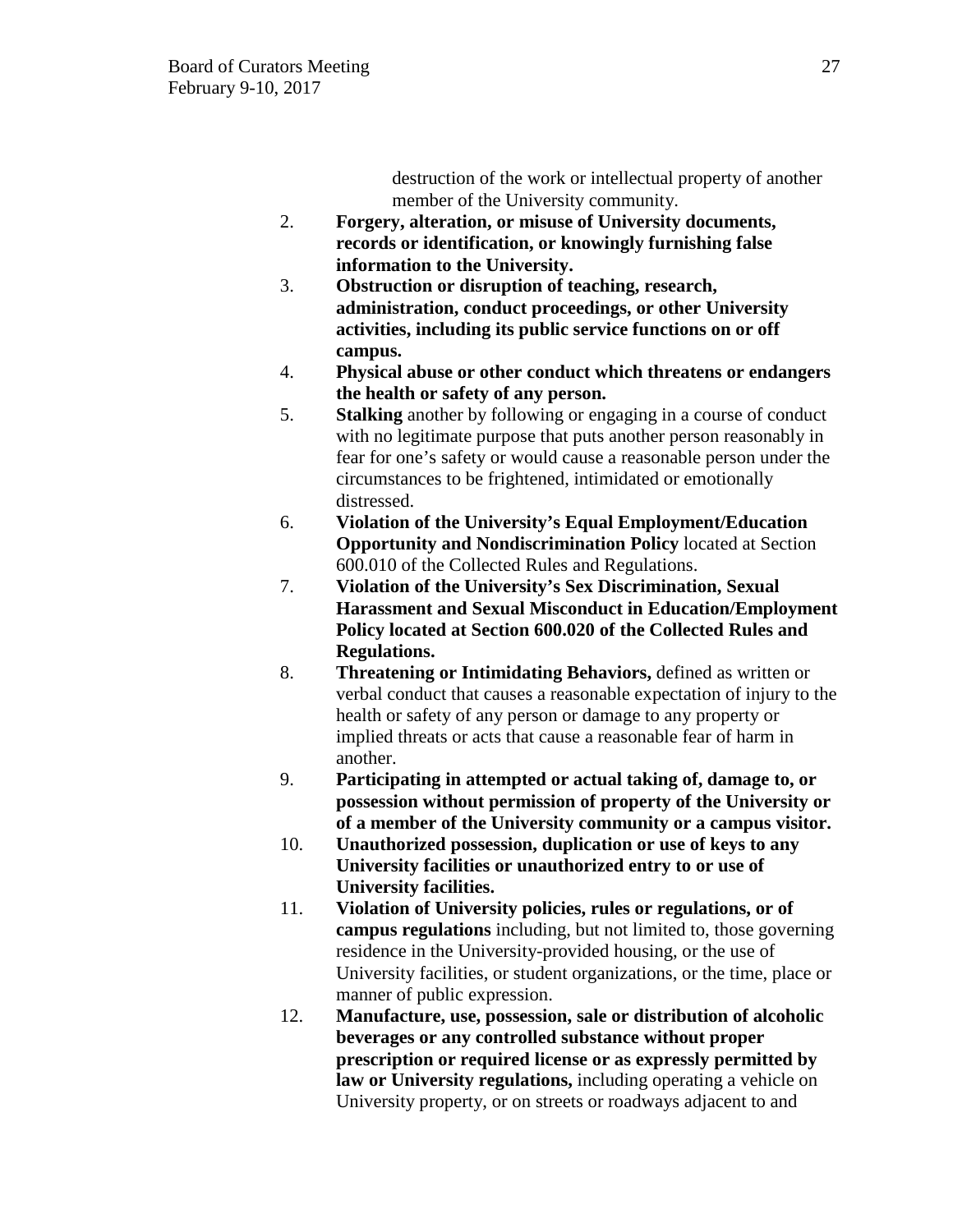abutting a campus, under the influence of alcohol or a controlled substance as prohibited by law of the state of Missouri.

- 13. **Disruptive conduct.** Conduct that creates a substantial disruption of University operations including obstruction of teaching, research, administration, other University activities, and/or other authorized non-University activities that occur on campus.
- 14. **Failure to comply with directions of University officials acting in the performance of their duties.**
- 15. **The illegal or unauthorized possession or use of firearms, explosives, other weapons, or hazardous chemicals.**
- 16. **Hazing,** defined as an act that endangers the mental or physical health or safety of a student, or an act that is likely to cause physical or psychological harm to any person within the University community, or that destroys or removes public or private property, for the purpose of initiation, admission into, affiliation with, or as a condition for continued membership in a group or organization. Participation or cooperation by the person(s) being hazed does not excuse the violation. Failing to intervene to prevent, failing to discourage, failing to report those acts may also violate this policy.
- 17. **Misuse of computing resources in accordance with University policy,** including but not limited to:
	- a. Actual or attempted theft or other abuse;
	- b. Unauthorized entry into a file to use, read, or change the contents, or for any other purpose;
	- c. Unauthorized transfer of a file;
	- d. Unauthorized use of another individual's identification and password;
	- e. Use of computing facilities to interfere with the work of another student, faculty member, or University official;
	- f. Use of computing facilities to interfere with normal operation of the University computing system; and
	- g. Knowingly causing a computer virus to become installed in a computer system or file.

## **Collected Rules and Regulations 200.020 Rules of Procedures in Student or Student Organization Conduct Matters**

Bd. Min. 11-8-68, Amended Bd. Min. 3-20-81; Bd. Min. 12-8-89, Amended 5-19-94; Bd. Min. 5-24-01; Bd. Min. 7-27-12, 6-19-14; Revised 9-22-14 by Executive Order 41; Revised 11-3-15 by Executive Order 41; Amended 2-9-17.

*A.* **Preamble.** The following rules of procedure in student or student organization conduct matters are hereby adopted in order to ensure insofar as possible and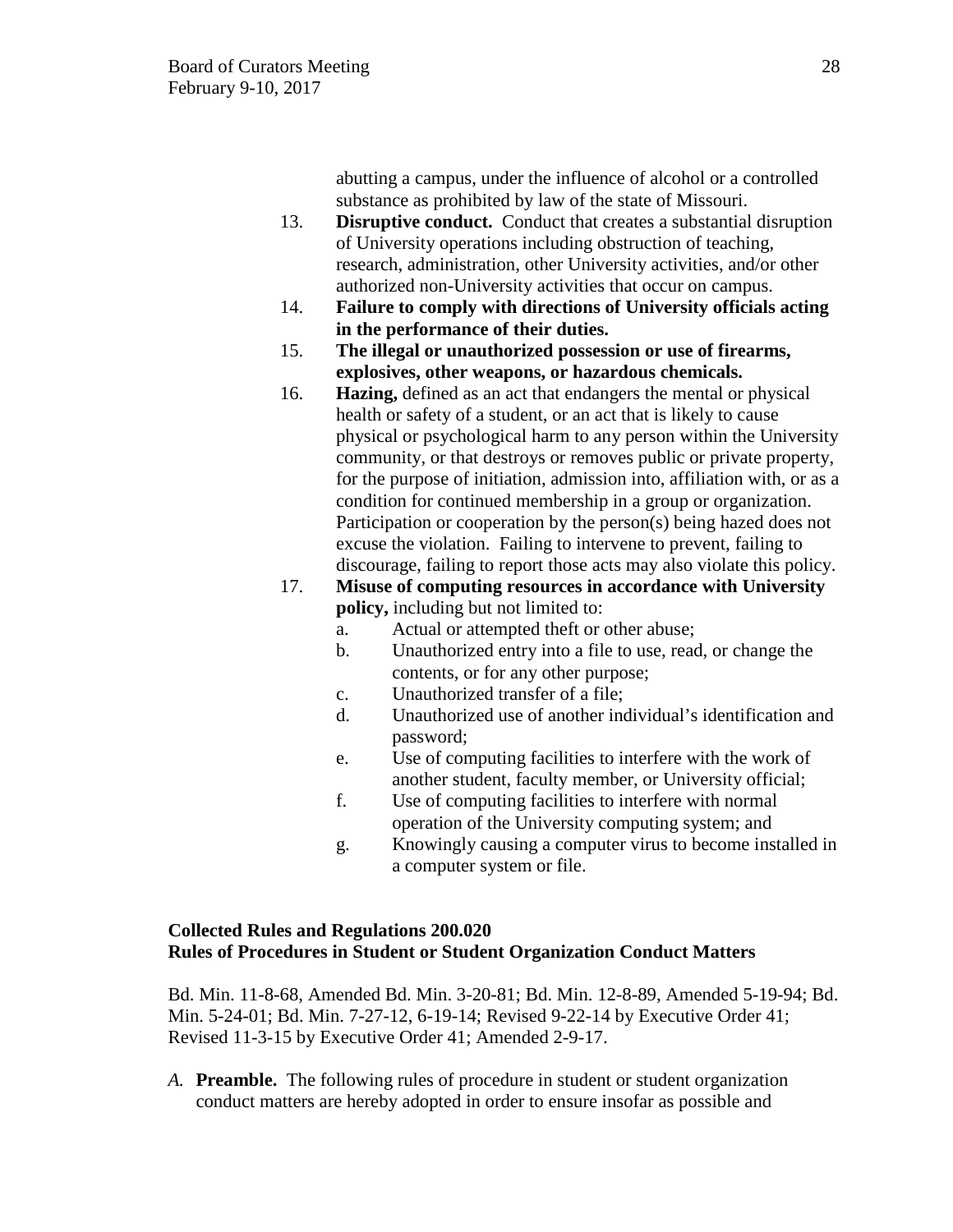practicable (a) that the requirements of procedural due process in student conduct proceedings will be fulfilled by the University, (b) that the immediate effectiveness of Section 10.030, which is Article V of the Bylaws of the Board of Curators relating to student conduct and sanctions may be secured for all students in the University of Missouri, and (c) that procedures shall be definite and determinable within the University of Missouri. Student or student organization conduct involving discrimination, harassment, and sexual misconduct is governed by Section 600.030: *Equity Resolution Process for Resolving Complaints of Discrimination, Harassment, and Sexual Misconduct against a Student or Student Organization.* 

- B. **Definitions.**As used in these rules, the following definitions shall apply:
	- 1. **Primary Administrative Officers***.* As used in these procedures, the Chief Student Affairs Administrator on each campus is the Primary Administrative Officer except in cases of academic dishonesty, where the Chief Academic Administrator is the Primary Administrative Officer. Each Primary Administrative Officer may appoint designee(s) who are responsible for the administration of these conduct procedures, provided all such appointments are made in writing, and filed with the Chancellor of the campus, and the office of General Counsel. The Primary Administrator's Office will certify in writing that the given designee has been trained in the administration of student conduct matters.
	- 2. **Student Panelist Pool.** The student panelist pool is a panel of students appointed by the Vice Chancellor for Student Affairs who may participate on the Student Conduct Committee. Specifically, if requested by the accused student or student organization, the Chair of the Student Conduct Committee shall select not more than three (3) students from the Student Panelist Pool to serve as members on the Student Conduct Committee, or not more than two (2) students to serve as members on a Hearing Panel.
	- 3. **Student.** A person having once been admitted to the University who has not completed a course of study and who intends to or does continue a course of study in or through one of the campuses of the University. For the purpose of these rules, student status continues whether or not the University's academic programs are in session.
	- 4. **Student Organization.** A recognized student organization which has received official approval in accordance with Section 250.010 of the Collected Rules and Regulations. Three members of the organization may represent the student organization in all proceedings, and the registered faculty/staff advisor may be present, though not act on behalf of the student organization. Each student organization shall designate, and such designation shall be on file with the University, the individual who will receive all notices, findings, determinations and decisions on behalf of the student organization. If the student organization fails to have a designation on file with the University, the President of the organization is the default designee. The registered faculty/staff advisor will also be sent a courtesy copy of all notices, findings, determinations and decisions.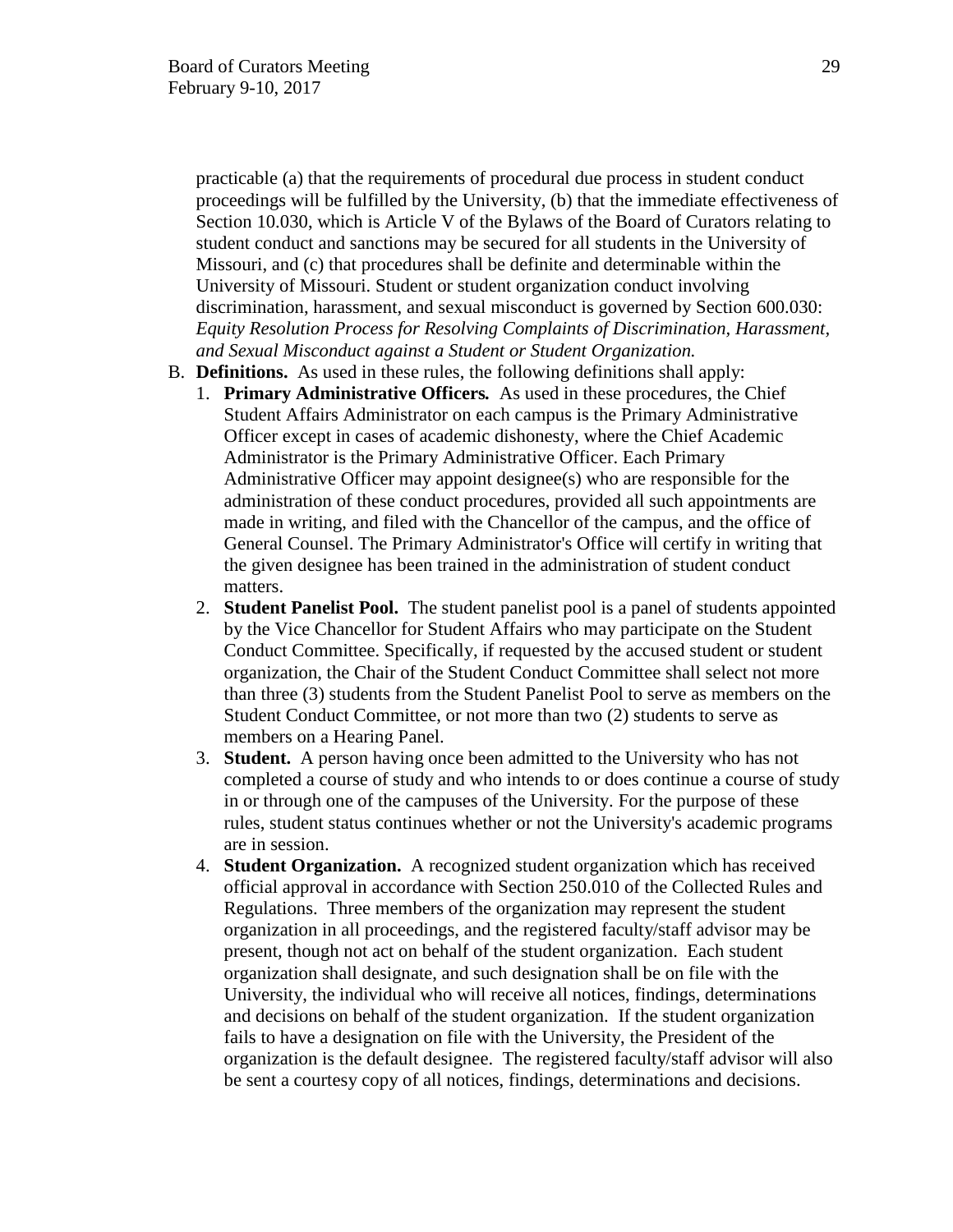- 5. **Student Conduct Committee.** As used in these procedures, "Student Conduct Committee," hereinafter referred to as the Committee, is that body on each campus which is authorized to conduct hearings and to make dispositions under these procedures or a Hearing Panel of such body as herein defined.
- 6. **Hearing Panel.** As used in these procedures, the term "hearing panel" refers to the part of the Student Conduct Committee described in Section 200.020.E.3(b) below.

## C. **Sanctions.**

- 1. The following sanctions, when applicable, may be imposed upon any student or student organization found to have violated the Student Conduct Code. More than one of the sanctions may be imposed for any single violation. Sanctions include but are not limited to:
	- a. Warning. A notice in writing to the student or student organization that there is or has been a violation of the institutional regulations.
	- b. Probation. A written reprimand for violation of specified regulations. Probation is for a designated period of time and includes the probability of more severe sanctions if the student or student organization is found to be violating any institutional regulation(s) during the probationary period.
	- c. Loss of Privileges. Denial of specified privileges of the student or student organization for a designated period of time.
	- d. Restitution. Compensation by the student or student organization for loss, damage, or injury to the University or University property. This may take the form of appropriate service and/or monetary or material replacement.
	- e. Discretionary Sanctions. Work assignments, service to the University or community, or other related discretionary assignments, or completion of educational programming or counseling.
	- f. University Housing Suspension. Separation of the student or student organization from University owned or operated housing for a definite period of time, after which the student or student organization is eligible to return. Conditions for readmission may be specified.
	- g. University Housing Expulsion. Permanent separation of the student or student organization from University owned or operated housing.
	- h. University Dismissal. An involuntary separation of the student from the institution for misconduct. It is less than permanent in nature and does not imply or state a minimum separation time.
	- i. University Suspension. Separation of the student from the University for a definite period of time, after which the student is eligible to return. Conditions for readmission may be specified.
	- j. University Expulsion. Permanent separation of the student from the University.
	- k. Withdrawal of Recognition. Student organization loses its official approval as a recognized student organization. May be either temporary or permanent. Conditions for future approval may be specified.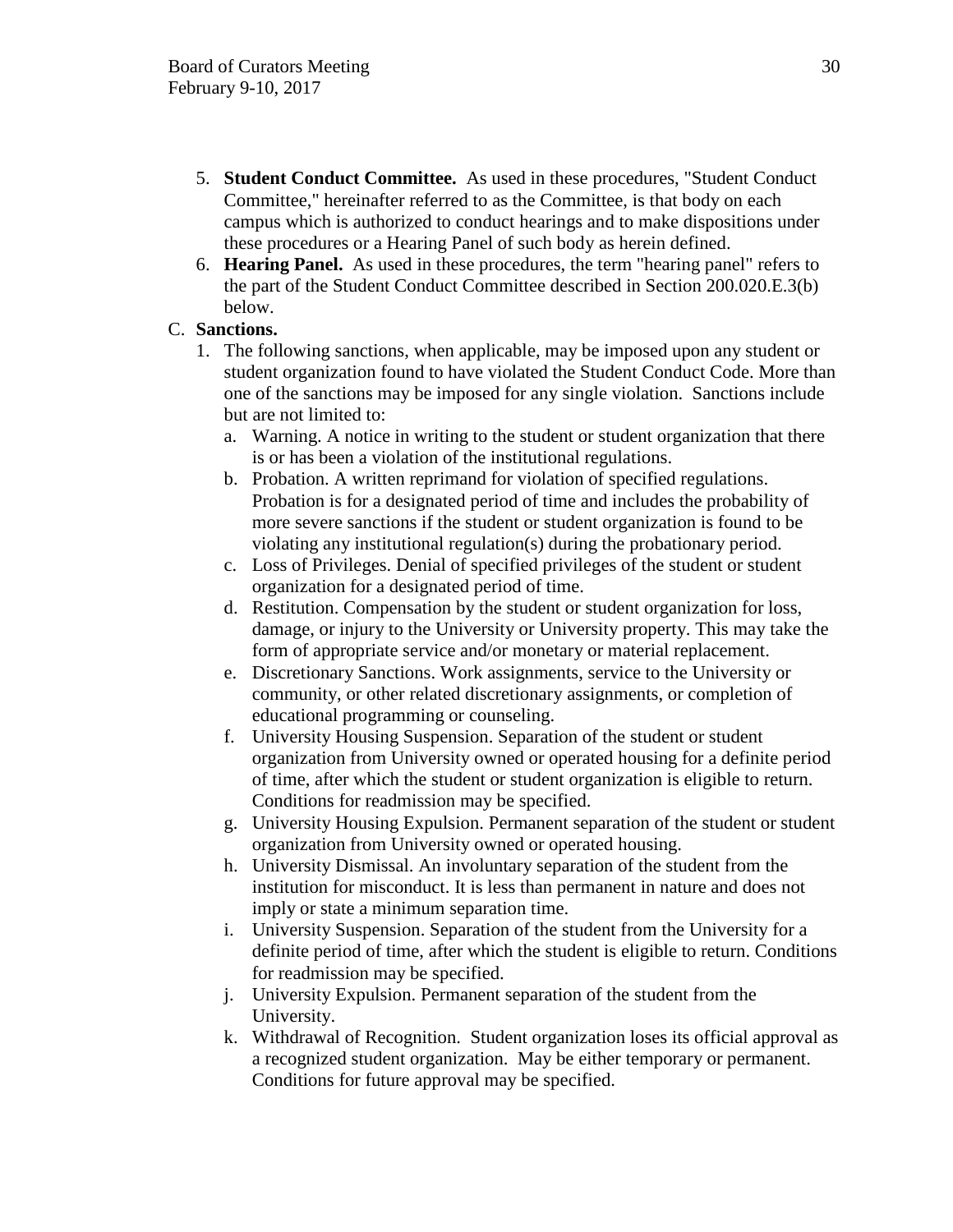- 2. **Temporary Suspension of a Student.** The Chancellor or Designee may at any time temporarily suspend or deny readmission to a student from the University pending formal procedures when the Chancellor or Designee finds and believes from available information that the presence of a student on campus would seriously disrupt the University or constitute a danger to the health, safety, or welfare of members of the University community. The appropriate procedure to determine the future status of the student will be initiated within seven business days.
- 3. **Temporary Suspension of a Student Organization.** The Chancellor or Designee may at any time temporarily suspend the student organization's operations, University recognition, access to and use of the University campus/facilities/events and/or all other University activities or privileges for which the student organization might otherwise be eligible, pending formal procedures when the Chancellor or Designee finds and believes from available information that the presence of the student organization on campus would seriously disrupt the University or constitute a danger to the health, safety, or welfare of members of the University community. The appropriate procedure to determine the future status of the student organization will be initiated within seven business days.
- D. **Records Retention.** Student conduct records shall be maintained for seven (7) years after University action is completed.

### E. **Policy and Procedures.**

- 1. **Preliminary Procedures.** The Primary Administrative Officer or Designee (hereafter "Primary Administrative Officer") shall investigate any reported student or student organization misconduct before initiating formal conduct procedures and give the student or student organization the opportunity to present a personal or organizational version of the incident or occurrence. The Primary Administrative Officer shall utilize the preponderance of the evidence standard in deciding whether or not to initiate formal conduct procedures and in deciding whether or not to offer an informal disposition in accordance with Section 200.020E.2. below. The Primary Administrative Officer may discuss with any student or student organization such alleged misconduct and the student or student organization shall attend such consultation as requested by the Primary Administrative Officer. The Primary Administrative Officer, in making an investigation and disposition, may utilize student courts and boards and/or divisional deans to make recommendations.
- 2. **Informational Dispositions.** The Primary Administrative Officer shall have the authority to make a determination and to impose appropriate sanctions and shall fix a reasonable time within which the student or student organization shall accept or reject a proposed informal disposition. A failure of the student or student organization either to accept or reject within the time fixed may be deemed by the University to be an acceptance of the determination, provided the student or student organization has received written notice of the proposed determination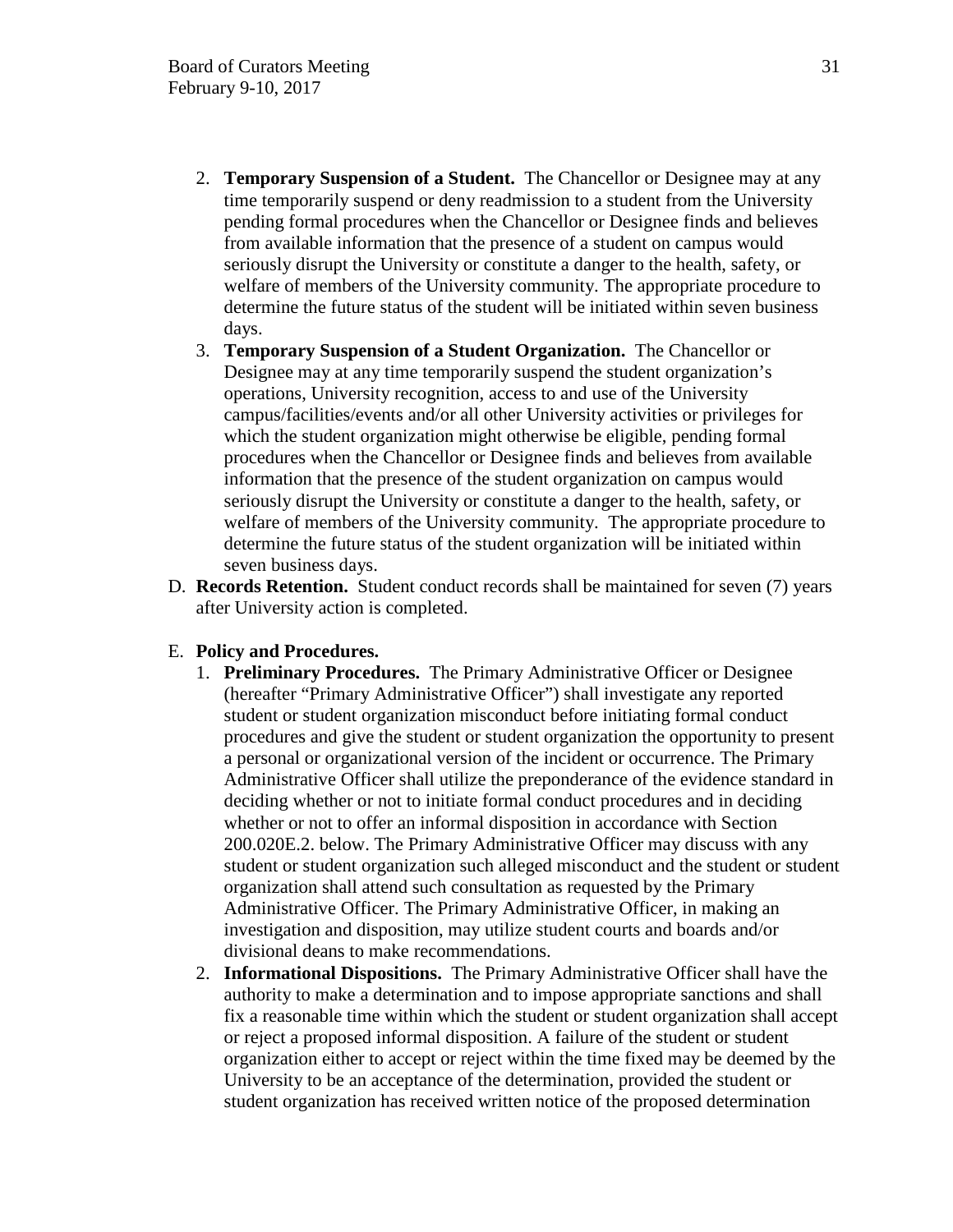and the result of the student or student organization's failure to formally reject and, in such event, the proposed disposition shall become final upon expiration of such time. If the student or student organization rejects informal disposition it must be in writing and shall be forwarded to the Committee. The Primary Administrative Officer may refer cases to the Committee without first offering informal disposition.

## 3. **Formal Procedure and Disposition.**

## a. **Student Conduct Committee:**

- (1) The Committee shall be appointed by the Vice Chancellor for Student Affairs and shall have the authority to impose appropriate sanctions upon any accused student or students or student organization appearing before it.
- (2) When deemed appropriate or convenient by the Chair of the Committee, the Chair may divide the Committee into Hearing Panels each consisting of no less than five (5) Committee members of which no more than two (2) shall be students. If the Chair creates such Hearing Panels, the Chair of the Committee shall designate a Hearing Panel Chair. A Hearing Panel has the authority of the whole Committee in those cases assigned to it. The Chair of the Committee or a Hearing Panel Chair shall count as one member of the Committee or Hearing Panel and have the same rights as other members.
- (3) The Vice Chancellor for Student Affairs shall appoint a panel of students, to be known as the Student Panelist Pool. Upon written request of an accused student or the student organization designee before the Committee made at least seventy-two (72) hours prior to the hearing, the Chair of the Committee shall appoint from the Student Panelist Pool not more than three students to sit with the Committee or the Hearing Panel Chair shall appoint two students to sit with the Hearing Panel for that particular case. When students from the Student Panelist Pool serve as members of the Committee or as members of the Hearing Panel, they shall have the same rights as other members of the Committee or Hearing Panel.
- b. **General Statement of Procedures.** A student or student organization accused of violating the Student Conduct Code is entitled to a written notice and a formal hearing unless the matter is disposed of under the rules for informal disposition. Student conduct proceedings are not to be construed as judicial trials and need not wait for legal action before proceeding; but care shall be taken to comply as fully as possible with the spirit and intent of the procedural safeguards set forth herein. The Office of the General Counsel shall be legal adviser to the Committee and the Primary Administrative Officer, but the same attorney from the Office of the General Counsel shall not perform both roles with regard to the same case.
- c. **Notice of Hearing.** At least fourteen (14) business days prior to the Student Conduct Committee Hearing, or as far in advance as is reasonably possible if an accelerated resolution process is scheduled with the consent of the accused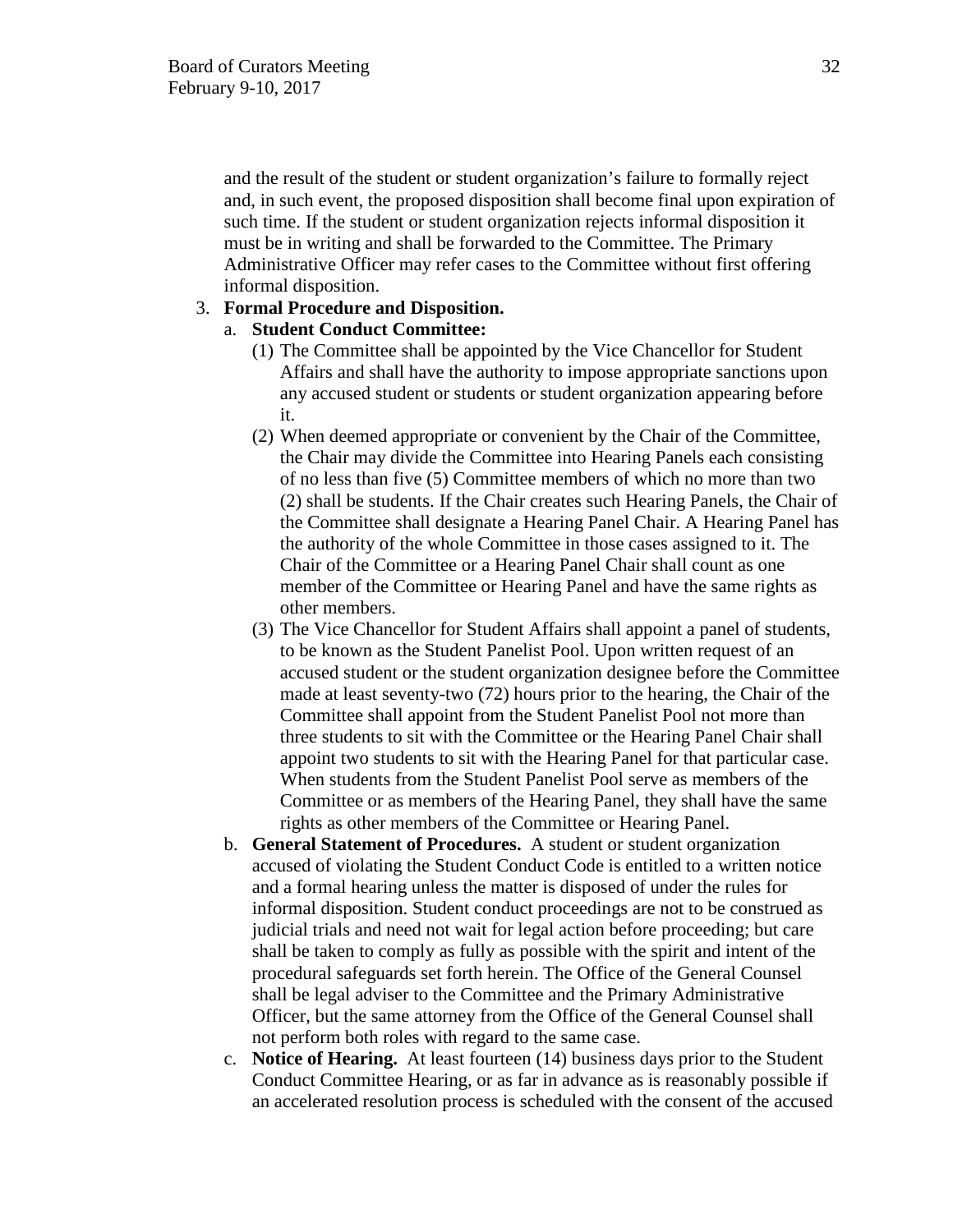student or student organization, the Primary Administrative Officer will send a letter to the accused student or student organization with the following information:

- (1) A description of the alleged violation(s) and applicable policies
- (2) A description of the applicable procedures
- (3) A statement of the potential sanctions/remedial actions that could result
- (4) The time, date and location of the hearing. If any party does not appear at the hearing, the hearing will be held in their absence. For compelling reasons, the hearing may be rescheduled.

This Notice of Charges letter will be made in writing and will be delivered either: (1) in person, (2) by email only to the Party's University-issued email account if the Party has consented in writing to receipt of all notifications by email; or (3) mailed to the mailing address of the respective Party as indicated in the official University records and emailed to the Party's University-issued email account. If there is no local address on file, mail will be sent to the Party's permanent address.

Notice is presumptively deemed delivered, when: 1) provided in person 2) emailed to the individual (when prior consent – whether electronically or in writing – has been given to receipt of all notifications by email) or 3) when mailed and emailed.

Any request to reschedule the hearing shall be made in writing to the Chair, who shall have the authority to reschedule the hearing if the request is timely and made for good cause. The Chair shall notify the Primary Administrative Officer and the accused student or student organization of the new date for the hearing. If the accused student or student organization fails to appear at the scheduled time, the Committee may hear and determine the matter.

- 4. **Right to Petition for Review:** (other than University expulsion, University dismissal, University suspension or Withdrawal of Recognition).
	- a. In all cases where the sanction imposed by the Committee is other than University expulsion, University dismissal, University suspension or Withdrawal of Recognition, the Primary Administrative Officer or the accused student or student organization may petition the Chancellor or Designee in writing for a review of the decision within five (5) business days after written notification. A copy of the Petition for Review must also be served upon the non-appealing party or parties within such time. The Petition for Review must state the grounds or reasons for review in detail, and the non-appealing party or parties may answer the petition within five (5) business days.
	- b. The Chancellor or Designee (hereafter "the Chancellor") may grant or refuse the right of review. In all cases where the Petition for Review is refused, the action of the Committee shall be final. If the Chancellor reviews the decision,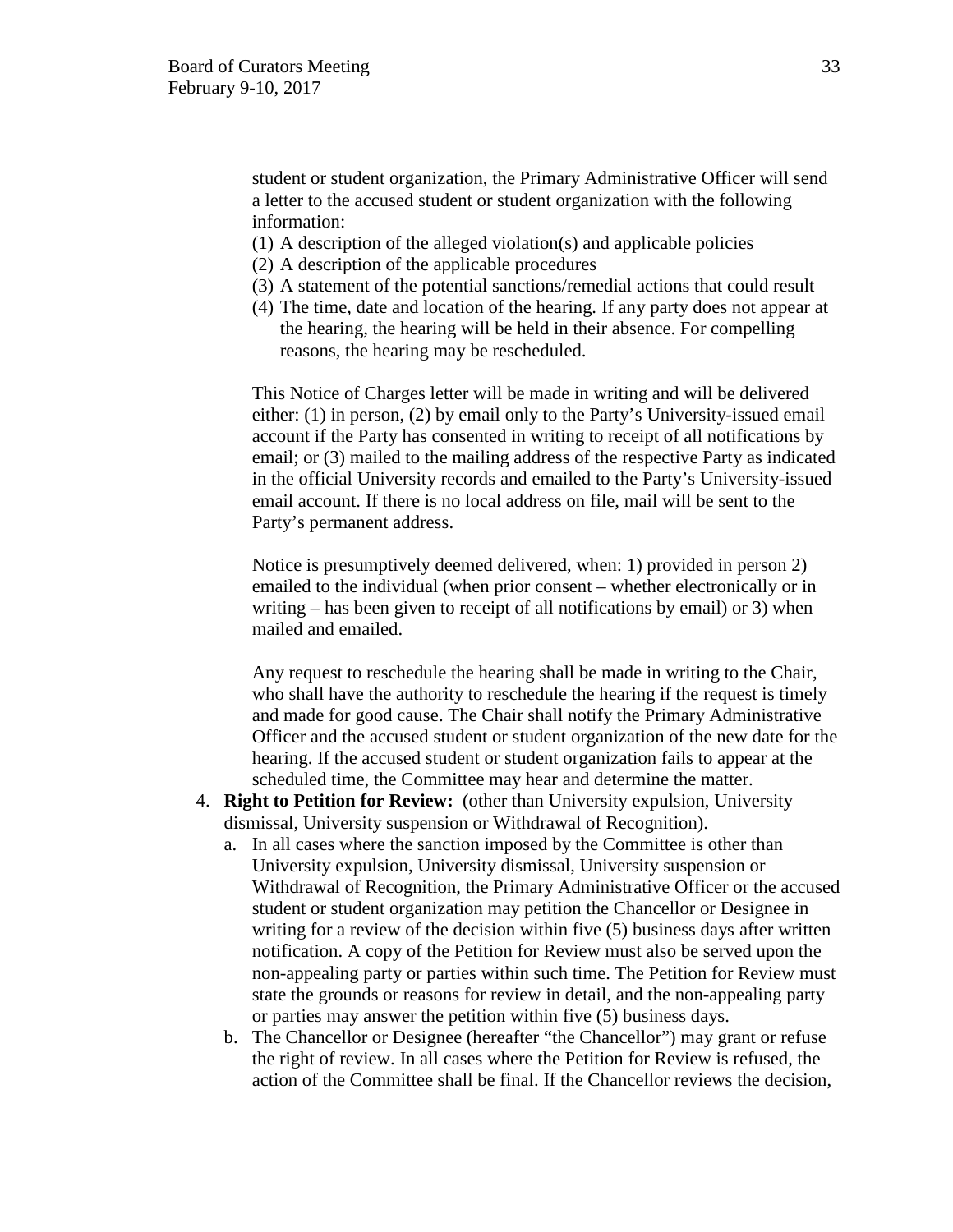the action of the Chancellor shall be final unless it is to remand the matter for further proceedings.

- 5. **Right of Appeal** (University expulsion, University dismissal, University suspension or Withdrawal of Recognition only).
	- a. When an accused student is expelled, dismissed, or suspended from the University or when a student organization has its recognition withdrawn, either temporarily or permanently, by the Committee, the Primary Administrative Officer, the accused student or student organization may appeal such decision to the Chancellor by filing written notice of appeal stating the grounds or reasons for appeal in detail with the Chancellor within ten (10) business days after notification of the decision of the Committee. The appealing party may file a written memorandum for consideration by the Chancellor with the Notice of Appeal, and the Chancellor may request a reply to such memorandum by the appropriate party.
	- b. The Chancellor shall review the record of the case and the appeal documents and may affirm, reverse, or remand the case for further proceedings. The Chancellor shall notify the accused student or student organization in writing of the decision on the appeal. The action of the Chancellor shall be final unless it is to remand the matter for further proceedings.

## **6. Status during Appeal.**

- a. In cases of suspension, dismissal, or expulsion where a Notice of Appeal is filed within the required time, a student may petition the Chancellor in writing for permission to attend classes pending final determination of appeal. The Chancellor may permit a student to continue in school under such conditions as may be designated pending completion of appellate procedures, provided such continuance will not seriously disrupt the University or constitute a danger to the health, safety, or welfare of members of the University community. In such event, however, any final sanctions imposed shall be effective from the date of the action of the Committee.
- b. In cases of withdrawal of recognition where a Notice of Appeal is filed within a required time, a student organization may petition the Chancellor in writing to stay the withdrawal of recognition while the appeal is pending The Chancellor may stay the withdrawal of recognition under such conditions as may be designated pending completion of appellate procedures, provided such continuance will not seriously disrupt the University or constitute a danger to the health, safety, or welfare of members of the University community.
- 7. **Student Honor System.** Forums under the student honor systems established for investigating facts, holding hearings, and recommending and imposing sanctions are authorized when the student honor code or other regulations containing well defined jurisdictional statements and satisfying the requirements of Section 10.030, which is Article V of the Bylaws of the Board of Curators, have been reduced to writing and have been approved by the Chancellor and the Board of Curators and notice thereof in writing has been furnished to students subject thereto. Though the student honor system has jurisdiction, together with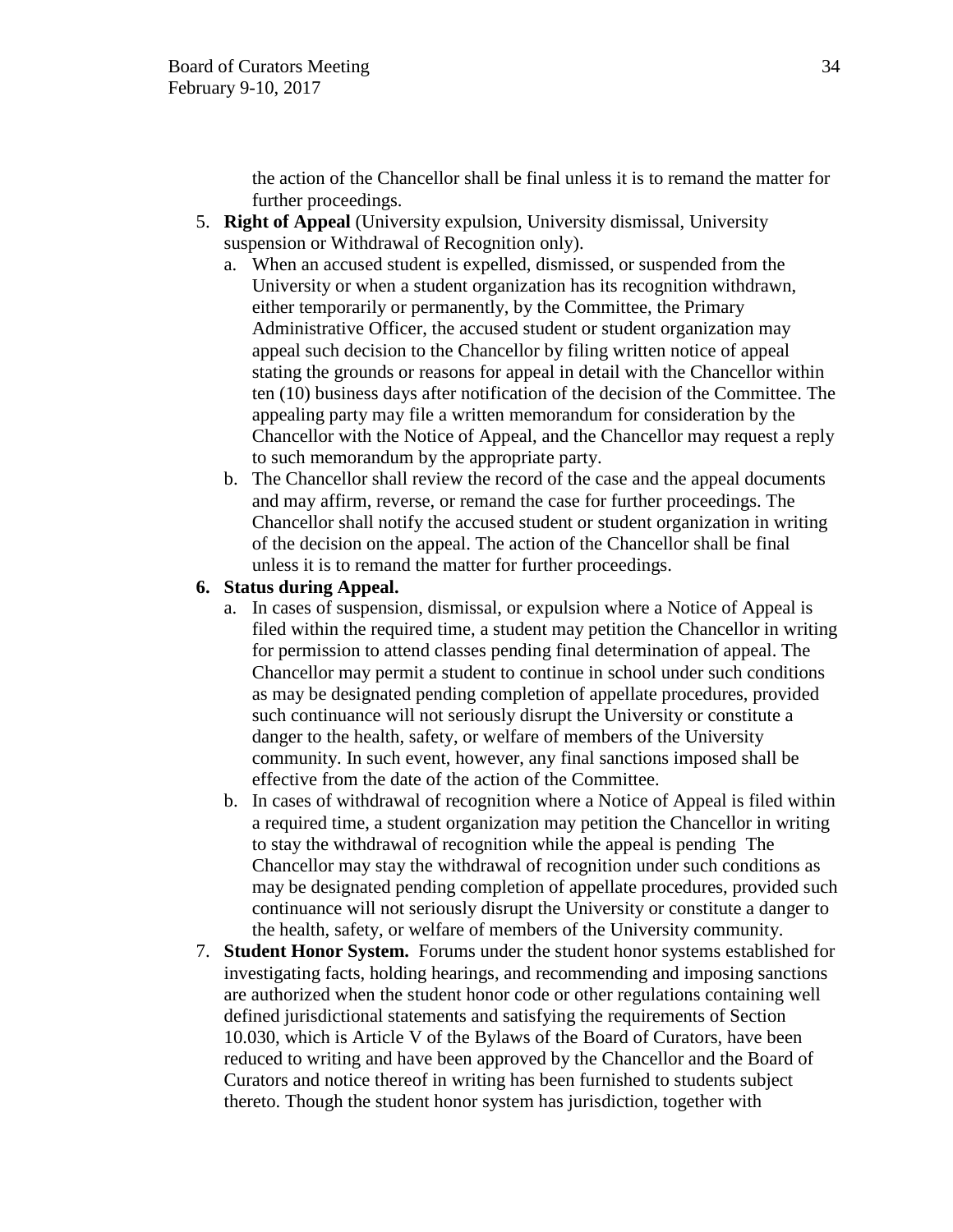procedures set forth therein, instead of the Primary Administrative Officer, the standard of conduct called for in any such student honor system shall be deemed to contain at a minimum the same standards set forth in Section 200.010, entitled Standards of Conduct. Procedures shall satisfy the requirements of the Board of Curators' Bylaws, Section 10.030, which is Article V, and shall contain procedures herein before stated insofar as appropriate and adaptable to the particular situation and shall be approved by the Chancellor and the General Counsel. Students subject to student honor systems shall have the rights of appeal as set forth in Section 200.020 E.6 and 7.

#### F. **Hearing Procedures.**

- 1. **Pre-Hearing Witness List and Documentary Evidence**. At least seven (7) business days prior to the hearing, the student or representatives of the student organization will provide the Primary Administrative Officer a list of the names of the proposed witnesses and copies of all proposed documentary evidence. At least five (5) business days prior to the hearing, the Primary Administrative Officer will have the names of proposed witnesses, copies of all pertinent documentary evidence and a copy of any investigative report available for the student or representatives of the student organization, and a copy of the same will be sent to the Hearing Panel Chair.
- 2. **Conduct of Hearing.** The Chair shall preside at the hearing, call the hearing to order, call the roll of the Committee in attendance, ascertain the presence or absence of the student or representatives of the student organization accused of misconduct, read the notice of hearing and charges, verify the receipt of notices of charges by the student or student organization, report any continuances requested or granted, establish the presence of any adviser or counselor of the student or student organization and the registered faculty/staff advisor of the student organization, and call to the attention of the accused student or student organization and the adviser any special or extraordinary procedures to be employed during the hearing and permit the student or student organization to make suggestions regarding or objections to any procedures for the Conduct Committee to consider.

#### a. **Opening Statements.**

- (1) The Primary Administrative Officer shall make opening remarks outlining the general nature of the case and testify to any facts the investigation has revealed.
- (2) The accused student or student organization may make a statement to the Committee about the charge at this time or at the conclusion of the University's presentation.

## b. **University Evidence.**

- (1) University witnesses are to be called and identified or written reports of evidence introduced as appropriate.
- (2) The Committee may question witnesses at any time.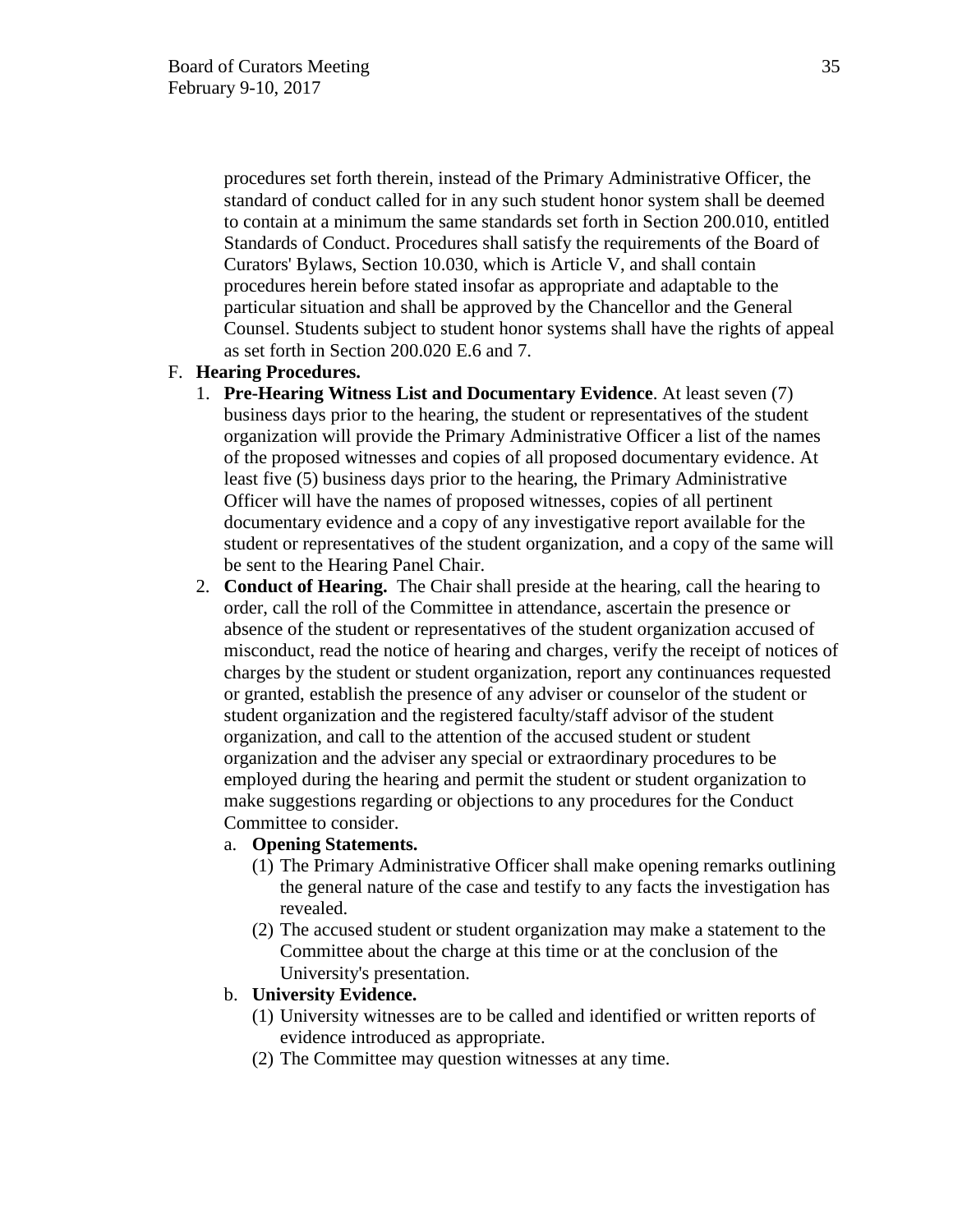(3) The accused student or student organization or, with permission of the Committee, the adviser or counselor may question witnesses or examine evidence at the conclusion of the University's presentation.

## c. **Accused Student or Student Organization Evidence.**

- (1) If the accused student or student organization has not elected to make a statement earlier under a.(2) above, the accused student or student organization shall have the opportunity to make a statement to the Committee about the charge.
- (2) The accused student or student organization may present evidence through witnesses or in the form of written memoranda.
- (3) The Committee or Hearing Panel may question the accused student or representatives of the accused student organization or witnesses at any time. The Primary Administrative Officer may question the accused student or witnesses.
- d. **Rebuttal Evidence.** The Committee may permit the University or the accused student or student organization to offer a rebuttal of the others' presentation(s).
- e. **Rights of Student Conduct Committee:** The Committee shall have the right to:
	- (1) Hear together cases involving more than one student or more than one student organization which arise out of the same transaction or occurrence, but in that event shall make separate findings and determinations for each student or student organization;
	- (2) Permit a stipulation of facts by the Primary Administrative Officer and the student or student organization involved;
	- (3) Permit the incorporation in the record by reference of any documentation, produced and desired in the record by the University or the accused;
	- (4) Question witnesses or challenge other evidence introduced by either the University or the student or student organization at any time;
	- (5) Hear from the Primary Administrative Officer about dispositions made in similar cases and any dispositions offered to the accused student or student organization appearing before the Committee;
	- (6) Call additional witnesses or require additional investigation;
	- (7) Dismiss any action at any time or permit informal disposition as otherwise provided;
	- (8) Permit or require at any time amendment of the Notice of Hearing to include new or additional matters which may come to the attention of the Committee before final determination of the case; provided, however, that in such event the Committee shall grant to the student or student organization or Primary Administrative Officer such time as the Committee may determine reasonable under the circumstances to answer or explain such additional matters;
	- (9) Dismiss any person from the hearing who interferes with or obstructs the hearing or fails to abide by the rulings of the Chair of the Committee;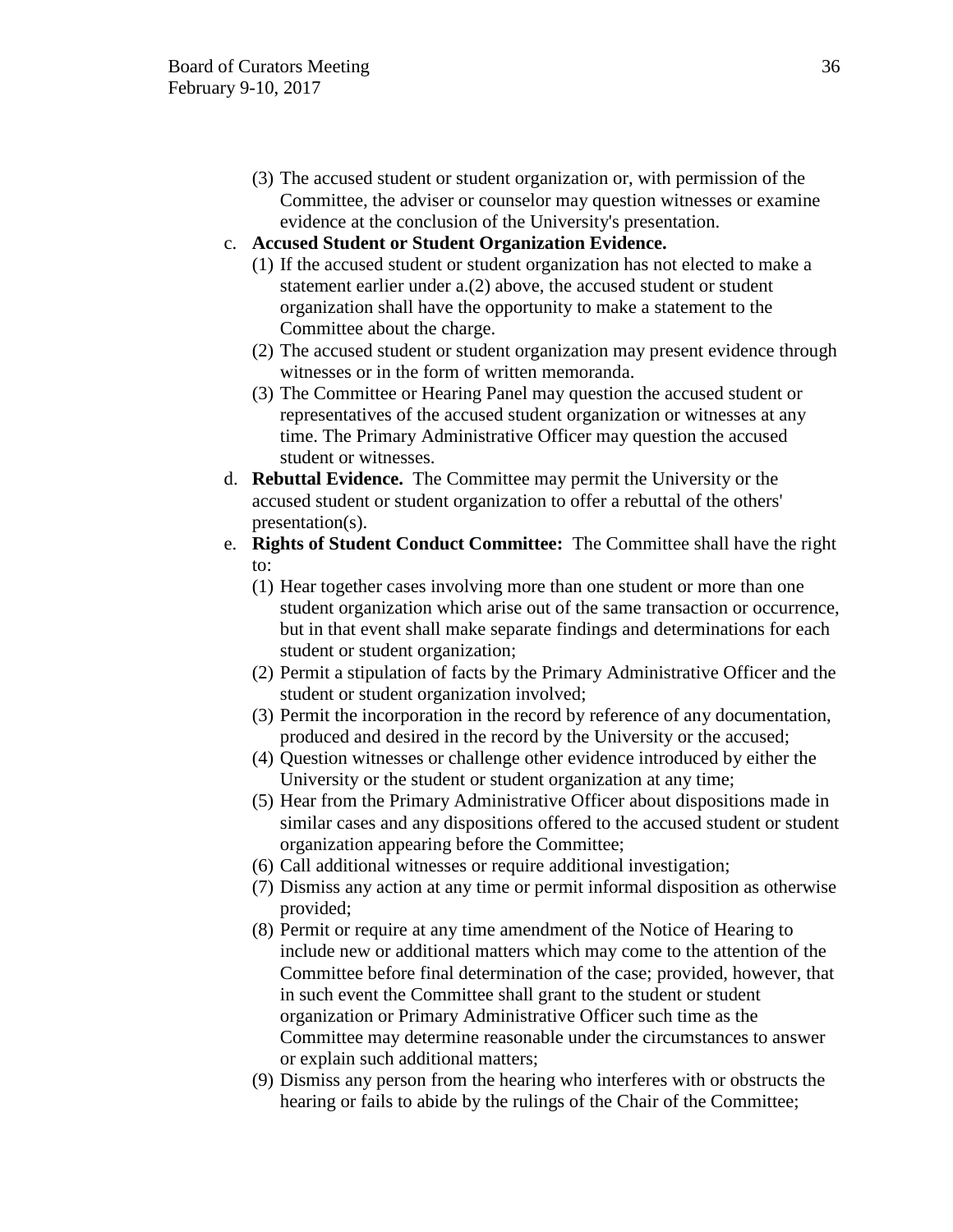- (10) Suspend summarily students from the University who, during the hearing, obstruct or interfere with the course of the hearing or fail to abide by the ruling of the Chair of the Committee on any procedural question or request of the Chair for order.
- 3. **Rights of Accused upon Hearing.** A student or student organization appearing before a Committee shall have the right to:
	- a. Be present at the hearing;
	- b. Have an adviser or counselor and to consult with such adviser or counselor during the hearing;
	- c. Hear or examine evidence presented to the Committee;
	- d. Question witnesses present and testifying;
	- e. Present evidence by witnesses or affidavit;
	- f. Make any statement to the Committee in mitigation or explanation of the conduct in question;
	- g. Be informed in writing of the findings of the Committee and any sanctions it imposes; and
	- h. Request review or appeal to the Chancellor as herein provided.
- 4. **Determination by the Student Conduct Committee.** The Committee shall make its findings and determinations based on the preponderance of the evidence in executive session out of the presence of the Primary Administrative Officer and the accused student or student organization. Separate findings are to be made:
	- a. As to the conduct of the accused student or student organization, and
	- b. On the sanctions, if any, to be imposed. No sanctions shall be imposed on the accused student or student organization unless a majority of the Committee present is convinced by the preponderance of the evidence that the student or student organization has committed the violation charged. In determining what sanction, if any, is appropriate, the Committee may take into consideration the previous disciplinary history of the accused student or student organization.
- 5. **Official Report of Findings and Determinations.** The Committee shall promptly consider the case on the merits and make its findings and determination and transmit them to the Primary Administrative Officer/Designee(s) and the accused student or student organization designee.
- 6. **Other Procedural Questions.** Procedural questions which arise during the hearing not covered by these general rules shall be determined by the Chair, whose ruling shall be final unless the Chair shall present the question to the Committee at the request of a member of the Committee, in which event the ruling of the Committee by majority vote shall be final.
- 7. **General Rules of Decorum.** The following general rules of decorum shall be adhered to:
	- a. All requests to address the Committee shall be addressed to the Chair.
	- b. The Chair will rule on all requests and points of order and may consult with Committee's legal adviser prior to any ruling. The Chair's ruling shall be final and all participants shall abide thereby, unless the Chair shall present the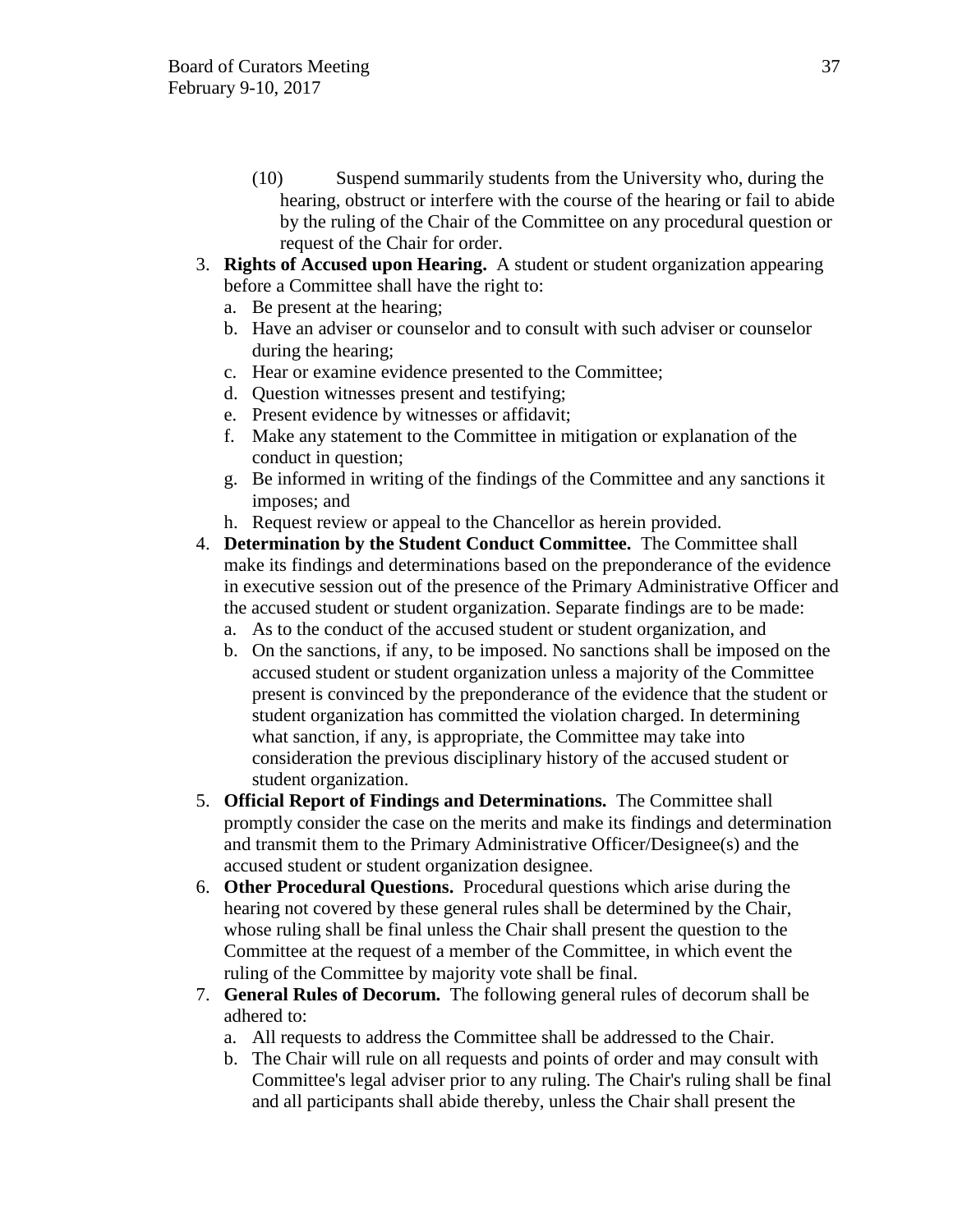question to the Committee at the request of a member of the Committee, in which event the ruling of the Committee by majority vote shall be final.

- c. Rules of common courtesy and decency shall be observed at all times.
- d. An adviser or counselor may be permitted to address the Committee at the discretion of the Committee. An adviser or counselor may request clarification of a procedural matter or object on the basis of procedure at any time by addressing the Chair after recognition.
- 8. **Record of Hearing.** An audio, video, digital or stenographic record of the hearing shall be maintained. The notice, exhibits, hearing record and the findings and determination of the Committee shall become the "Record of the Case" and shall be filed in the Office of the Primary Administrative Officer and for the purpose of review or appeal be accessible at reasonable times and places to the University, the accused student(s) or student organization designee.

### **Collected Rules and Regulations 250.010 Approval of Student Organizations**

Bd. Min. 5-14-48, p. 4196; Bd. Regs. Book dated 12-10-49, p. 82, as amended; Bd. Min. 9-8-50, p. 5375; Bd. Min. 5-24-01; Amended 2-9-17.

- A. **Official Approval** Recognition Campus student organizations must receive official approval through a campus recognition process that is approved by the Chancellor, reviewed by the General Counsel and approved by the President. This process shall also include guidelines for continued recognition of student organizations.
- B. **Membership** Members must be currently enrolled students of the University or current University employees.

# **Collected Rules and Regulations 390.010 Student Grievance Procedure**

[In light of our recommendation to adopt Section 600.060, which governs allegations of discrimination and harassment against University institutions, we removed Section 390.010. All claims of discrimination may now be processed via the applicable Equity Resolution Process.]

# **Collected Rules and Regulations 310.025 Extension of Probationary Period for Faculty on Regular Term Appointment**

Executive Order No. 26, 3-18-94; Amended 2-9-17.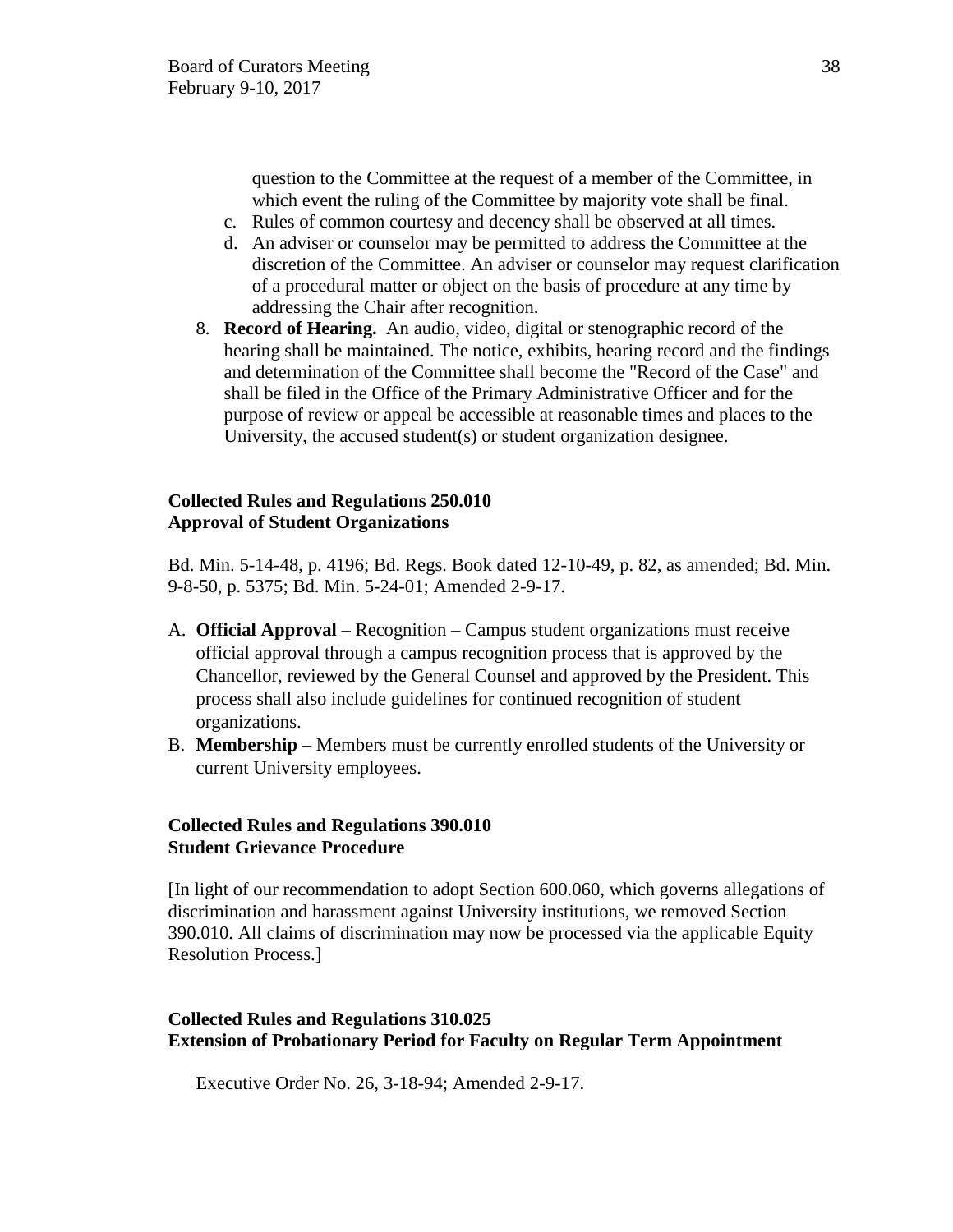- A. Chancellors shall have the discretion to grant extensions of the probationary period for tenure to faculty members who encounter circumstances which may substantially interrupt their ability to make progress toward tenure. Possible reasons for granting an extension of the probationary period include, but are not limited to, pregnancy, serious illness, or care of an invalid or seriously ill spouse, partner, parent, child, or other close dependent. Other reasons may be considered.
- B. A faculty member who receives an extension but is not on leave of absence will continue to perform regular duties. A maximum of two one-year extensions may be granted during the probationary period, except further extensions may be granted as required by law.
- C. The authority to grant extensions of the probationary period shall rest solely with the Chancellor. Chancellors are encouraged to appoint a faculty committee to review and offer advice on requests for extensions of the probationary period. Extensions shall be requested by formal written request to the Chancellor. The Chancellor will submit a report to the President in June of each year which will include a listing of all requests submitted and requests granted during the prior academic year.
- D. Extension of a faculty member's probationary period shall have no adverse effect on the tenure decision. A faculty member who has received an extension shall not be prevented from being considered for tenure at an earlier time during the probationary period.
- E. This guideline does not address faculty leave, nor does it affect any existing policy or policies relating to faculty leave.

# **Collected Rules and Regulations 320.035 Policy and Procedures for Promotion and Tenure**

Executive Order No. 6A, 6-9-92, Amended 9-2-92. Revised 7-31-97; 08-10-05; 09-27- 05; 07-14-08; 4-21-11; 4-12-13; Amended 2-9-17.

### **A. Procedures**

- 1. Initiation of Recommendations
	- a. A recommendation to consider a faculty member for promotion in academic rank or award of continuous appointment shall be initiated by the department chairperson or the appropriate departmental or school promotion and tenure committee. In units having departments, the first review of recommendation shall be by the departmental promotion and tenure committee. In divisions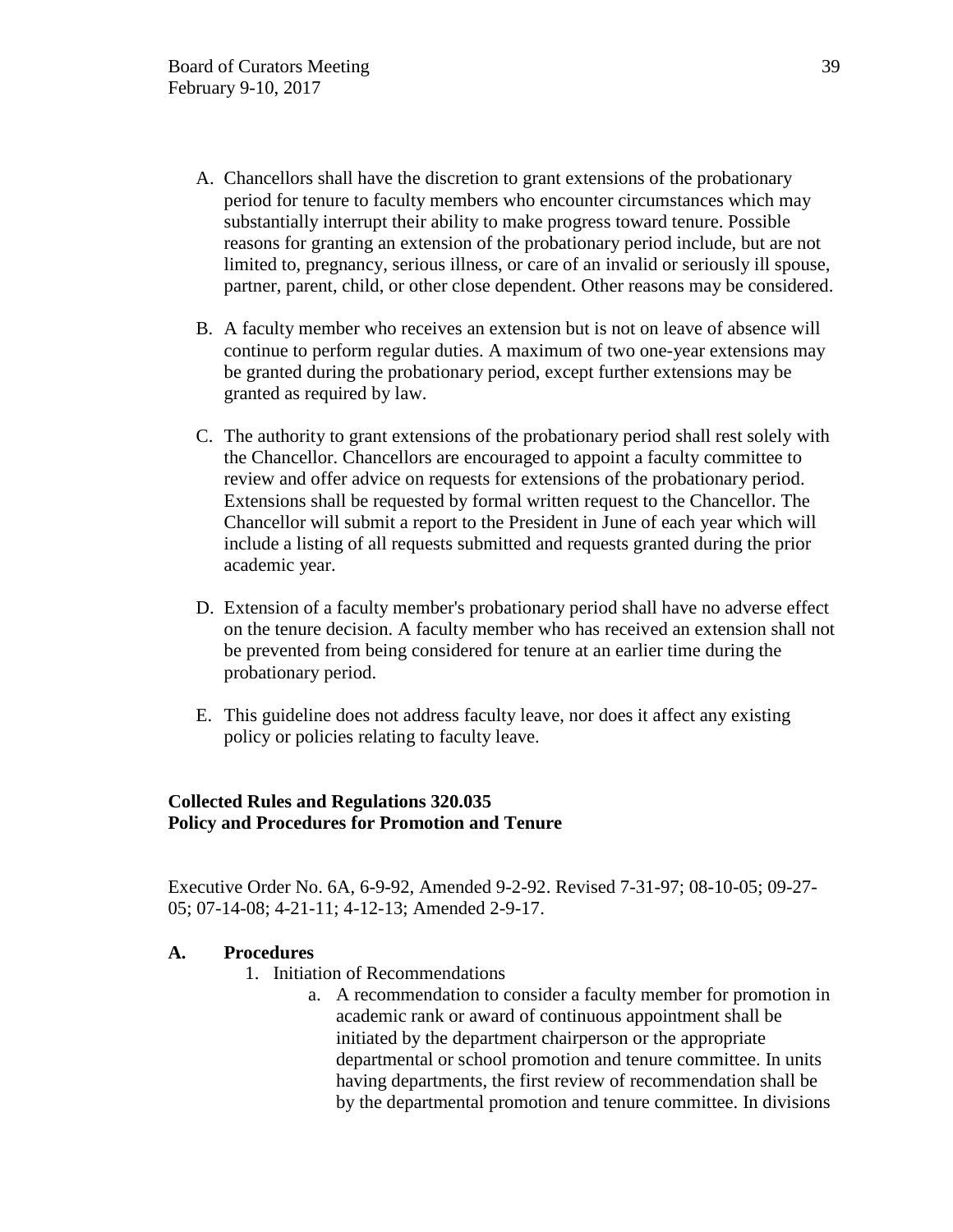without departments, first review is by the divisional promotion and tenure committee, which shall transmit its recommendations to the dean of the school or college, or on campuses with no schools or colleges the provost/vice chancellor for academic affairs. If the candidate holds a joint appointment between two departments or schools or colleges, the primary department, school or college (University of Missouri, Collected Rules and Regulations 320.080) bears the responsibility for recommendation for promotion in academic rank or award of continuous appointment. However, the non-primary department, school or college may prepare a recommendation which shall be included as part of one file pertaining to promotion or continuous appointment under the direction of the primary department. All recommendations shall be forwarded with supportive documentation including teaching evaluations, evidence of research, scholarly activity, and service.

- b. Consideration for award of continuous appointment and promotion to the rank of associate professor normally occurs after a probationary period not to exceed six years, as described in the Academic Tenure Regulations (University of Missouri Collected Rules and Regulations, 310.020). Candidates who are not recommended for promotion to associate professor should not be recommended for continuous appointment. Conversely, while there may be some cases in which an exceptional record warrants promotion to associate professor prior to the awarding of tenure, it should be kept in mind that to make such a promotion seems almost certainly to hold out the promise of tenure. Normally, recommendations for promotion to associate professor and for tenure are made simultaneously.
- c. The promotion and tenure committees may be appointed, elected, or otherwise designated in accordance with the established department, school, or college procedures as long as the procedures are in compliance with the Curators' rules and regulations. If other than tenured faculty members are included on the committee, only those who are tenured may participate in making a recommendation for a candidate seeking tenure, except in the case of faculty members emeriti serving on the committee as allowed in Section 320.035.A.1.d.
- d. If other than tenured professors are on the committee to consider a candidate for promotion to professor, only the tenured professors and professors emeriti, as allowed below, may participate in making a recommendation for a candidate seeking promotion to professor. If, in the discretion of the dean, or on campuses with no schools or colleges, the provost/vice chancellor for academic affairs, there is not an adequate number of tenured professors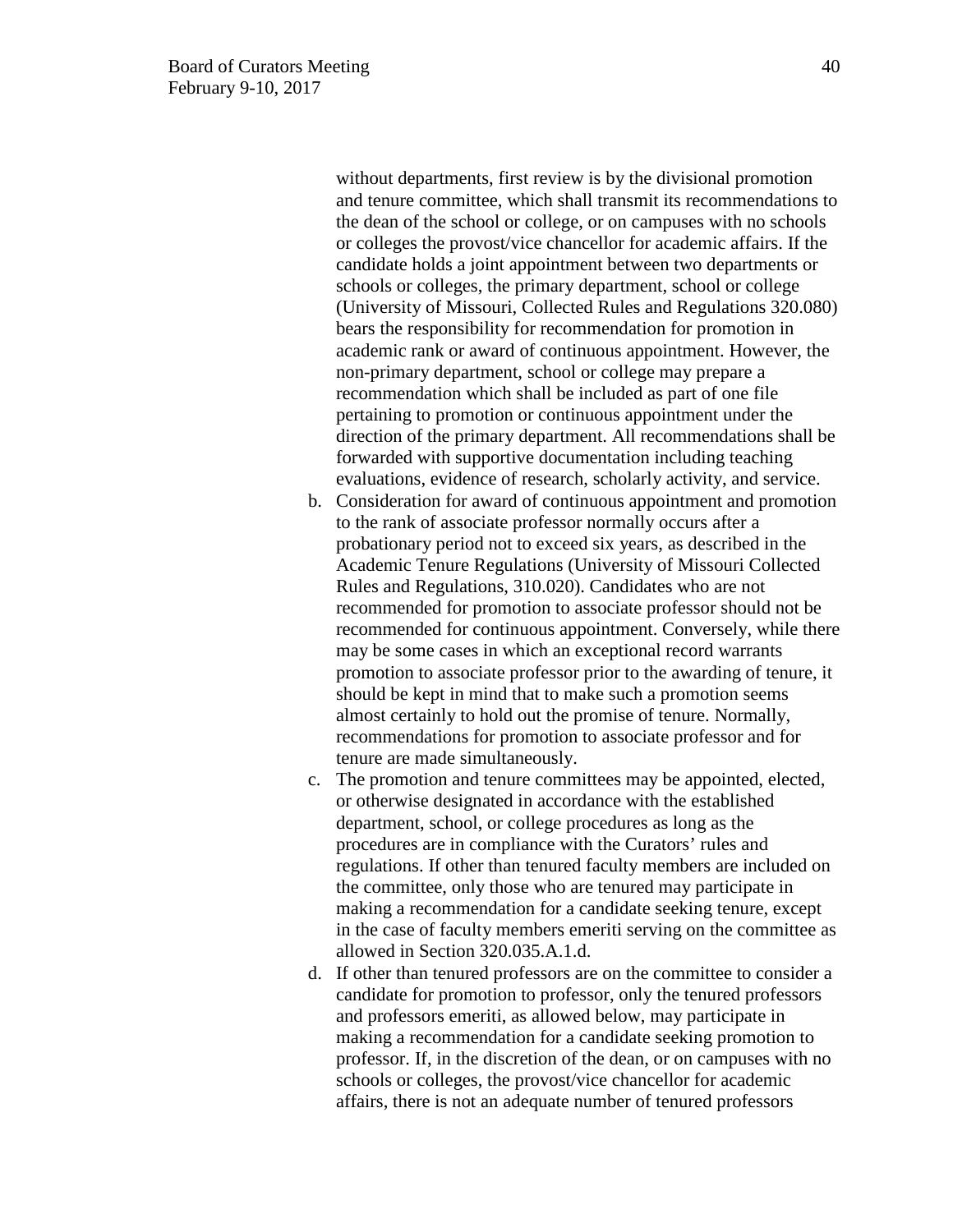within the primary department, a special promotion and tenure committee shall be formed by the addition of tenured professor(s) from a closely related department, and/or tenured professor(s) from a closely related department on the other UM campuses, and/or professor(s) emeriti from the primary department in accordance with established procedures. The emeriti faculty serving on the committee shall have attained the rank of professor with tenure, and the number shall not be greater than 50% of the committee membership. This committee shall serve as the department-level committee and shall then make a recommendation for candidate(s) seeking promotion to professor.

- e. Prior to the deliberations of the promotion and tenure committee, all tenured members of that department or school holding the same rank as or higher rank than that of the candidate (or, in larger departments or schools, all tenured members of the particular academic field holding the same rank as or higher rank than that of the candidate) shall be given the opportunity to provide written and signed comments to the promotion and tenure committee regarding the candidate being considered.
- f. The promotion and tenure committee may solicit whatever additional information its members deem appropriate, from within and outside the University, to evaluate the candidate under consideration in the areas of teaching, research, and service.
- g. An annual report of promotion and tenure actions approved by the chancellor shall be submitted by the chancellor to the president.
- 2. Review by the School or College Dean or on campuses with no schools or colleges, the Provost/Vice Chancellor for Academic Affairs
	- a. Upon receipt of the recommendations from the promotion and tenure committee or the department chairpersons, the dean, or director, or on campuses with no schools or colleges, the provost/vice chancellor for academic affairs, here and after when appropriate, shall review all such recommendations. The dean may consult with members of the faculty individually or in a group and may confer with others.
	- b. The critical questions that should be addressed during review by the dean or director, or on campuses with no schools or colleges, the provost/vice chancellor for academic affairs, are as follows:
		- (1) Is the candidate qualified to be promoted or to be placed on continuous appointment?
		- (2) If more than one person is being considered for a single position, is the candidate the best qualified among those being considered to fill this tenured position?
	- c. The dean, or on campuses with no schools or colleges, the provost/vice chancellor for academic affairs, should solicit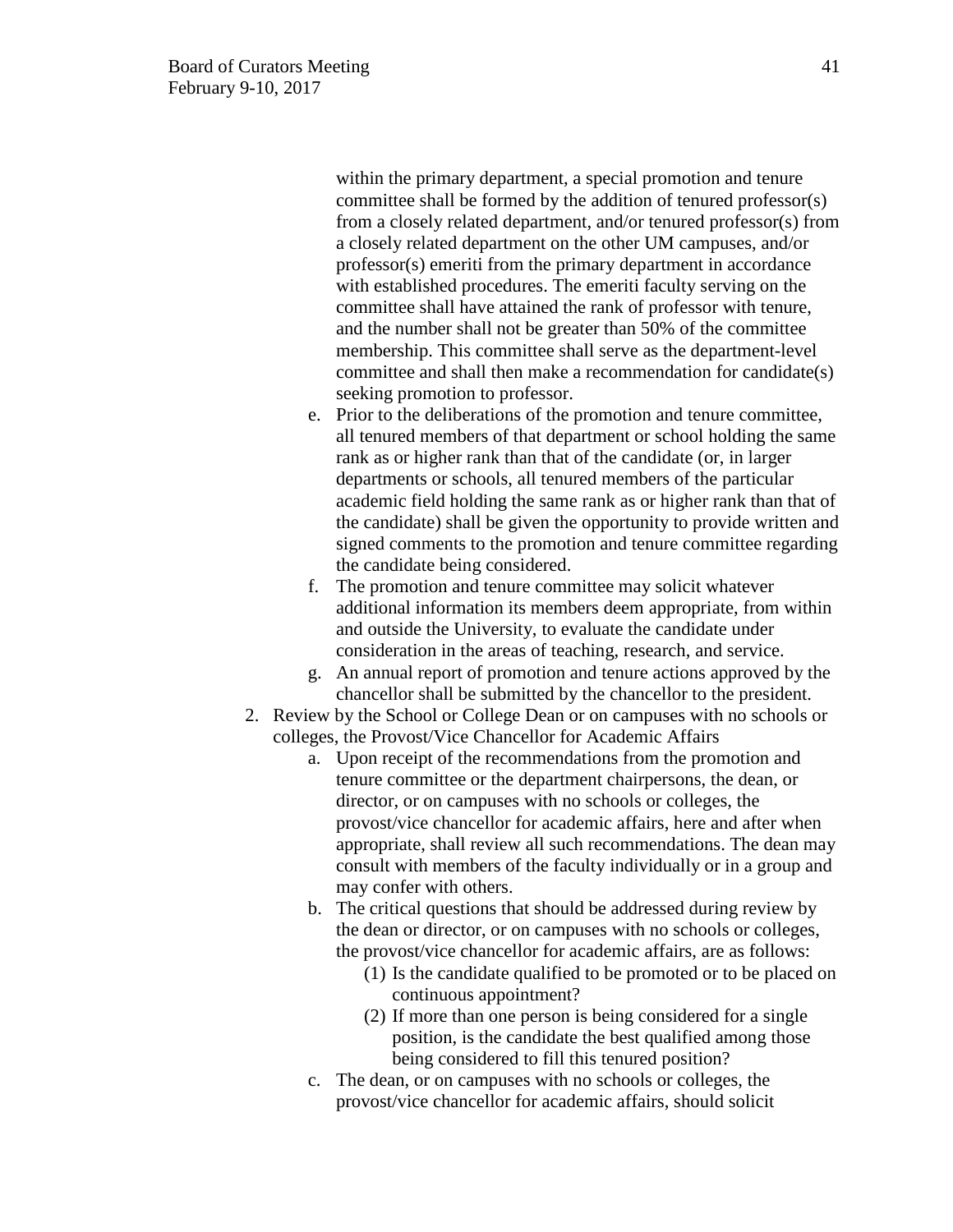whatever additional information is deemed appropriate for making an independent evaluation and recommendation.

- d. In making recommendations at the department and the school or college or campus levels, each committee, chairperson and dean, or on campuses with no schools or colleges, the provost/vice chancellor for academic affairs, should keep the above two questions clearly in mind.
- e. The dean/director, or on campuses with no schools or colleges, the provost/vice chancellor for academic affairs, shall then forward all recommendations to the chancellor, including a written statement of evaluation and recommendation for each candidate.
- 3. Review by the Chancellor
	- a. The chancellor is assisted in the review of recommendations for promotion and tenure by a campus-wide promotion and tenure advisory committee. The committee may be appointed, elected, or otherwise designated in accordance with the established campus procedures. This committee reviews all recommendations for promotion and continuous appointment and advises the chancellor on the following matters:

(1) The adequacy of the criteria used at the department, school, and college level;

(2) The qualifications of the individuals recommended; and In making a final recommendation to the chancellor, the committee will answer the two critical questions in Section 320.035.A.2.b.

- 4. Evaluation and Notification Process
	- a. In the promotion and continuous appointment process, the final decisions are made by the chancellor. Recommendations by committees, chairpersons, deans, or on campuses with no schools or colleges, the provost/vice chancellor for academic affairs, are not binding on the chancellor.
	- b. When a recommendation for continuous appointment cannot be substantially supported, a negative recommendation should be made at the earliest possible time by the first level of review. To insure fair and timely review of all actions, committees, chairpersons, deans, or on campuses with no schools or colleges, the provost/vice chancellor for academic affairs, shall communicate their recommendations to candidates under consideration and give each candidate a reasonable time to submit written rebuttal to the recommendation so that both recommendation and rebuttal may be forwarded to the next level of review.

### **B. Policies**

1. General Philosophy—As one of the nation's leading teaching and research institutions, the University of Missouri maintains high standards in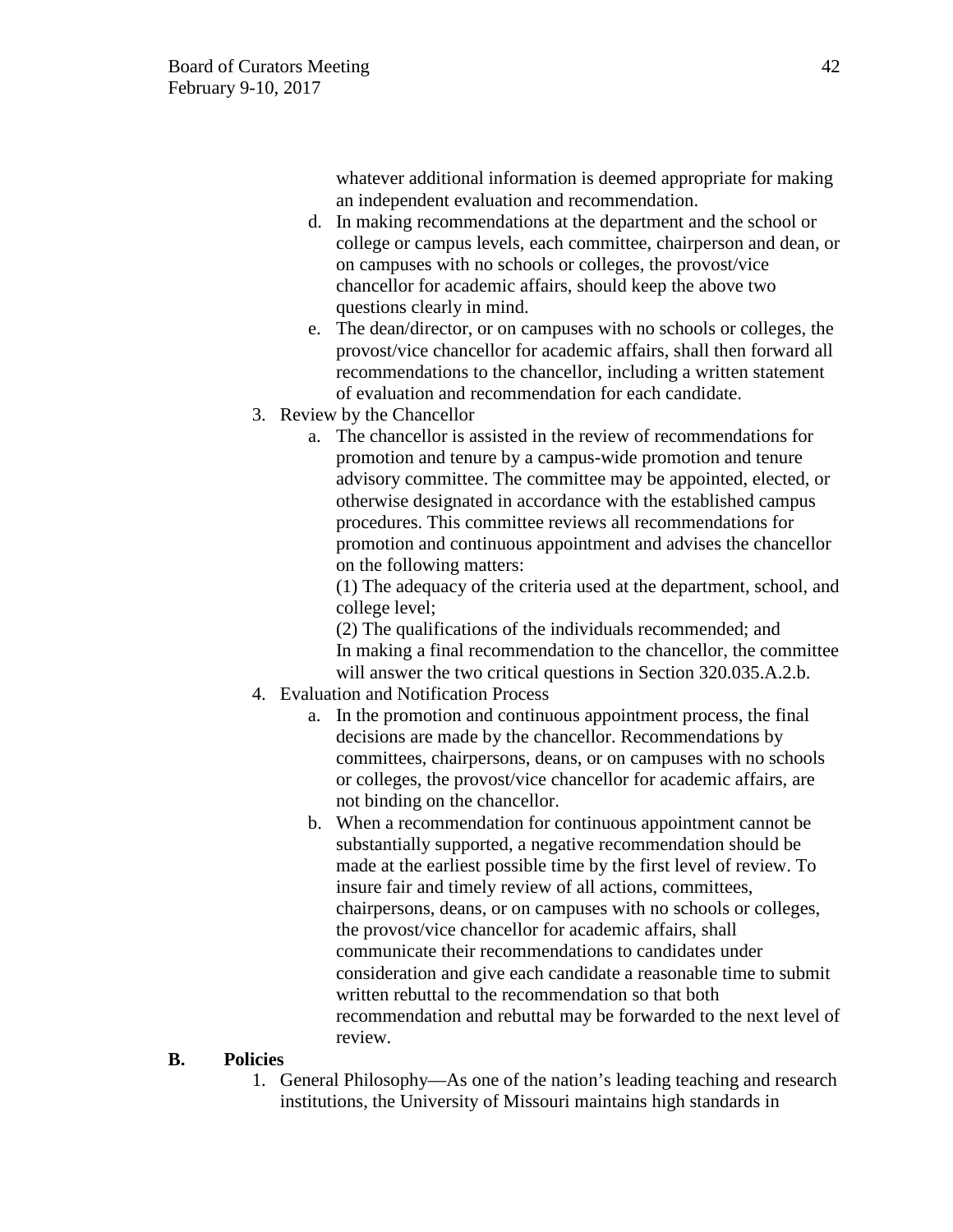recruiting, promoting, and awarding tenure to faculty members. While specific criteria for judging the merits of individual faculty may vary among units, there must be no variation in standards. The University will continue to strengthen its standards in all disciplines. Satisfaction of minimum criteria at the college, school, or department levels is not sufficient to insure promotion or continuous appointment. The University seeks faculty members who are genuinely creative scholars and inspired teachers and who are dedicated to the pursuit of knowledge and its transmission to others. These high standards are to be observed in the recruitment, promotion, and tenuring of faculty members. All persons and committees making recommendations regarding promotion and tenure will consider the candidate's demonstrated ability to meet these standards. Outstanding intellectual qualities as reflected in teaching and scholarship are the primary criteria for recommendation for promotion and tenure. Additional criteria include professionally-oriented, service contributions and service to a faculty member's department, school, college, and the University. Because the faculty has a special role in the decisions of the University, service to the University and its numerous units is expected of every faculty member; but such service shall not substitute for teaching and scholarship in matters of promotion and tenure.

- 2. Special Policy Considerations
	- a. Sustained Contributions Essential—The essential factors in consideration of candidates for promotion and tenure will be documented merit in the traditional areas of teaching, research, and service and the degree to which contributions are comprehensively substantiated and represent sustained efforts. Candidates for promotion and tenure should demonstrate sustained merit and contributions over an extended period of time. Recommendations for promotion and/or tenure before the sixth year should be rare and restricted to truly exceptional cases. Early recommendations for promotion and/or tenure should not be made primarily on the basis of market conditions which make it appear that a faculty member might accept an offer elsewhere.
	- b. The Role of Research and Other Scholarly Contributions— Productivity in research and other scholarly activities is the most distinguishing characteristic of the faculty of the University, setting it apart from all other public institutions in the state. Research by University faculty not only generates new knowledge but also results in teaching which is up-to-date and intellectually stimulating. The University expects faculty members to be engaged in scholarly or creative activities appropriate to their disciplines. Recommendations for promotion or tenure involving cases in which such activities are not at the highest level will be approved only in very rare cases where the documented evidence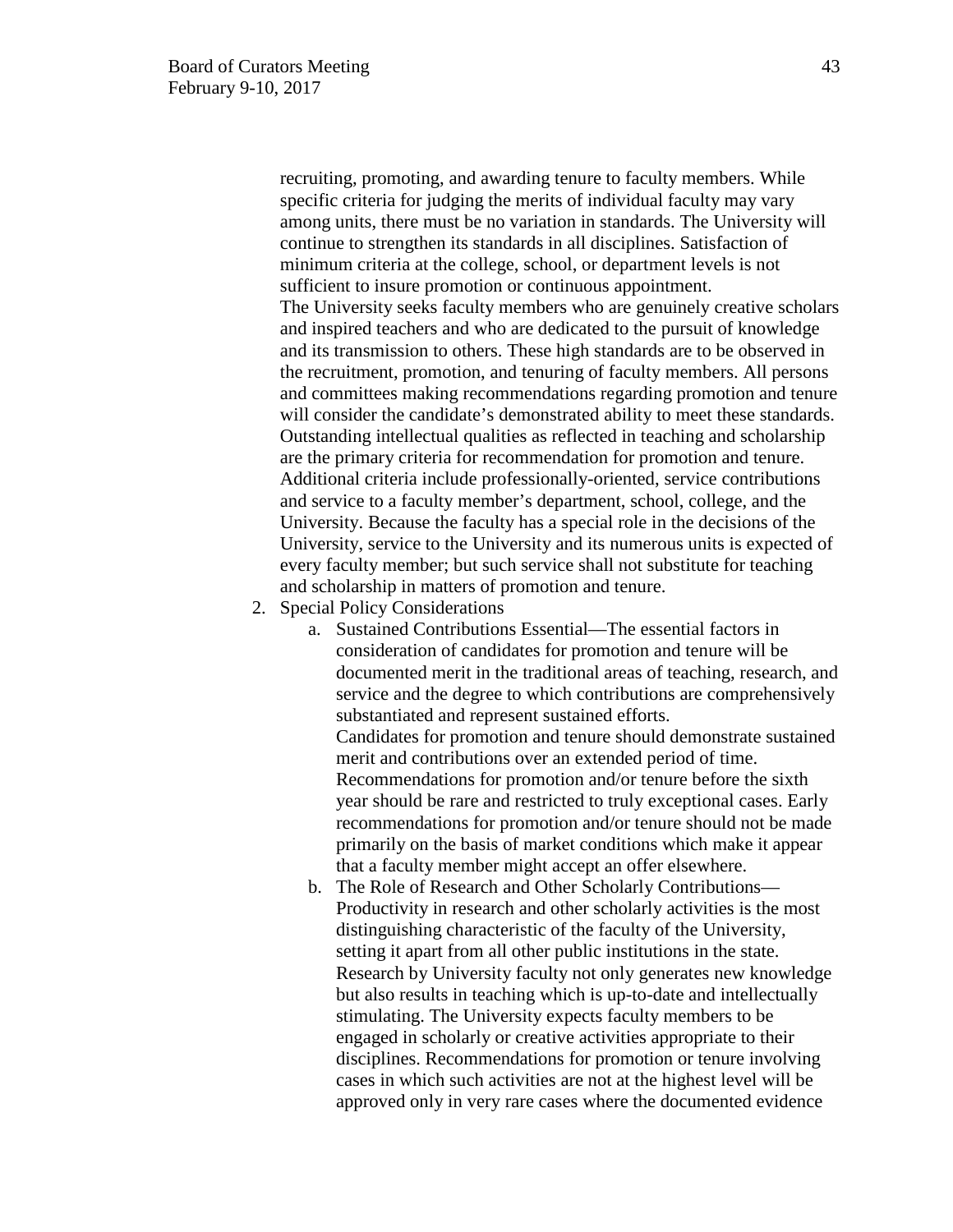for teaching (including extension) and/or service contributions is exceptionally compelling.

A recommendation for promotion and/or tenure must include supporting evidence that the individual's contributions have had an impact on the discipline; that is, the research should have made a significant contribution to knowledge that is recognized by professional colleagues. One common method of documenting such impact is through outside evaluations by authorities in the field. The most relevant letters of evaluation usually are written by disinterested experts recognized nationally and internationally for their own achievements. Because they may be biased, letters from former students, departmental colleagues, research collaborators, or former mentors should be used sparingly; when such letters are submitted, an explanation of the personal relationship should be included. Evidence of effective and sustained research and creativity must be presented. Quantity can be a consideration but quality must be the primary one.

Evidence of favorable judgment by colleagues includes publication in journals where expert evaluation is required for acceptance; favorable review of books, appointments or awards that require evaluation of professional competence; election to office in learned societies; and receipt of fellowships. Frequent citation by other scholars also provides evidence of good research. Good researchers often are invited to serve as editors of journals, members of site visit teams or in other evaluative functions of the scholarly work of their peers. Any evidence of such contributions should be emphasized in promotion and tenure recommendations. Research grants awarded, programs initiated, and other research in progress or research findings submitted for publication all represent activities that are expected of faculty members recommended for promotion and/or tenure.

Although faculty committees on promotion and tenure have the first responsibility for evaluating the quality of the work of a candidate for tenure or promotion, it is within the scope of the department chairpersons', deans', vice chancellors'/provost's, and chancellor's responsibilities to gather confirming evidence of scholarly competence by seeking the comments of other scholars within and outside the University.

c. The Role of Teaching, including Extension—Teaching includes, besides classroom and laboratory instruction, many activities that require professional knowledge and that directly contribute to the academic advancement of students; for example: academic advising, supervision of junior staff, creative redesign of courses, including courses offered through telecommunications and the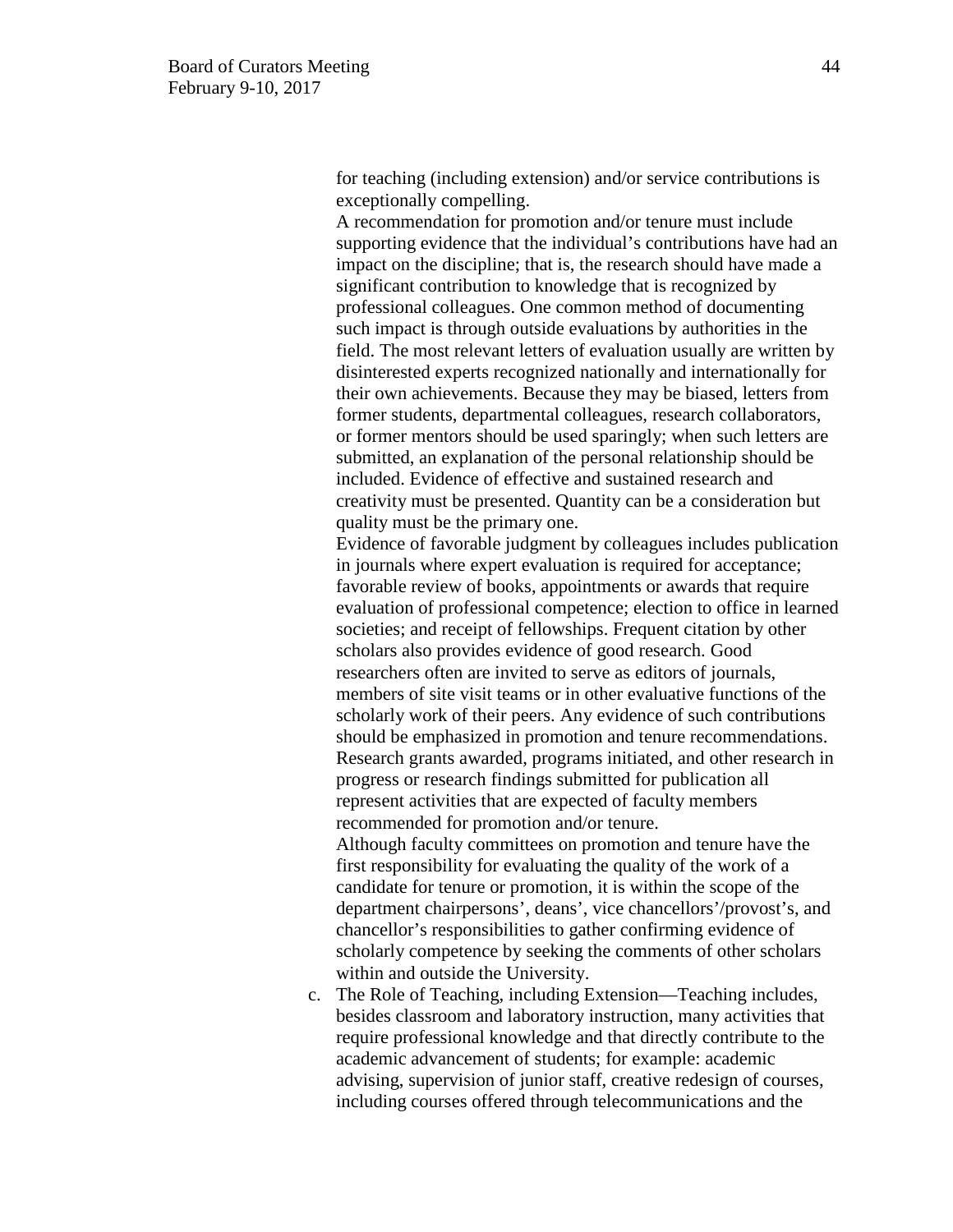Internet; liaison with teachers outside the University, off-campus teaching, and preparation of teaching materials, including textbooks.

Teaching of all faculty members shall be evaluated annually. Among the most useful kinds of evaluative evidence are testimony of chairpersons and deans, especially when based on student interviews covering several semesters, comments of colleagues who are well acquainted with the teaching performance of the candidate, achievement of students, and the quality of teaching materials prepared by the staff member. Evaluations based on classroom visitations by departmental peers can help to document the teacher's efforts to reach or maintain a given level of quality. A significant element in the evaluation of teaching is the overall judgment of students, and each unit, department, school, and college is responsible for obtaining such information on all staff members, particularly those recommended for promotion. Questionnaires developed at the college or school level in cooperation with the faculty committees on promotion and tenure may be used for this purpose, or a similar procedure can be followed which is designed to reflect comprehensive student judgment concerning teaching qualities. Data from questionnaires should be buttressed by interpretation and comparative data. Simple numerical summaries of evaluations are not sufficient to judge teaching ability. Faculty members whose records consistently reflect poor teaching will normally not be recommended for promotion.

Other indicators may be used to point out good teaching. Good teachers receive public recognition in a variety of ways. Students, both individually and through organizations, seek them out more often. Such teachers make more innovative contributions in courses, sometimes whole curricula. Their students demonstrate achievement in learning. They often serve on more student activity committees and carry heavier advising loads. They are known for their enthusiasm and involvement in the education of students. Evidence which documents such contributions is strongly encouraged.

Extension and continuing education activities represent an extension of the teaching and research functions of the institution. Faculty engaged in this mission will be evaluated by the same criteria applied to other faculty. Outstanding performance in extension leads to special recognition of faculty by groups, individuals, and organizations. These faculty members develop innovative curricula, adapt research findings to everyday needs of citizens, serve on committees and boards, and use innovative ways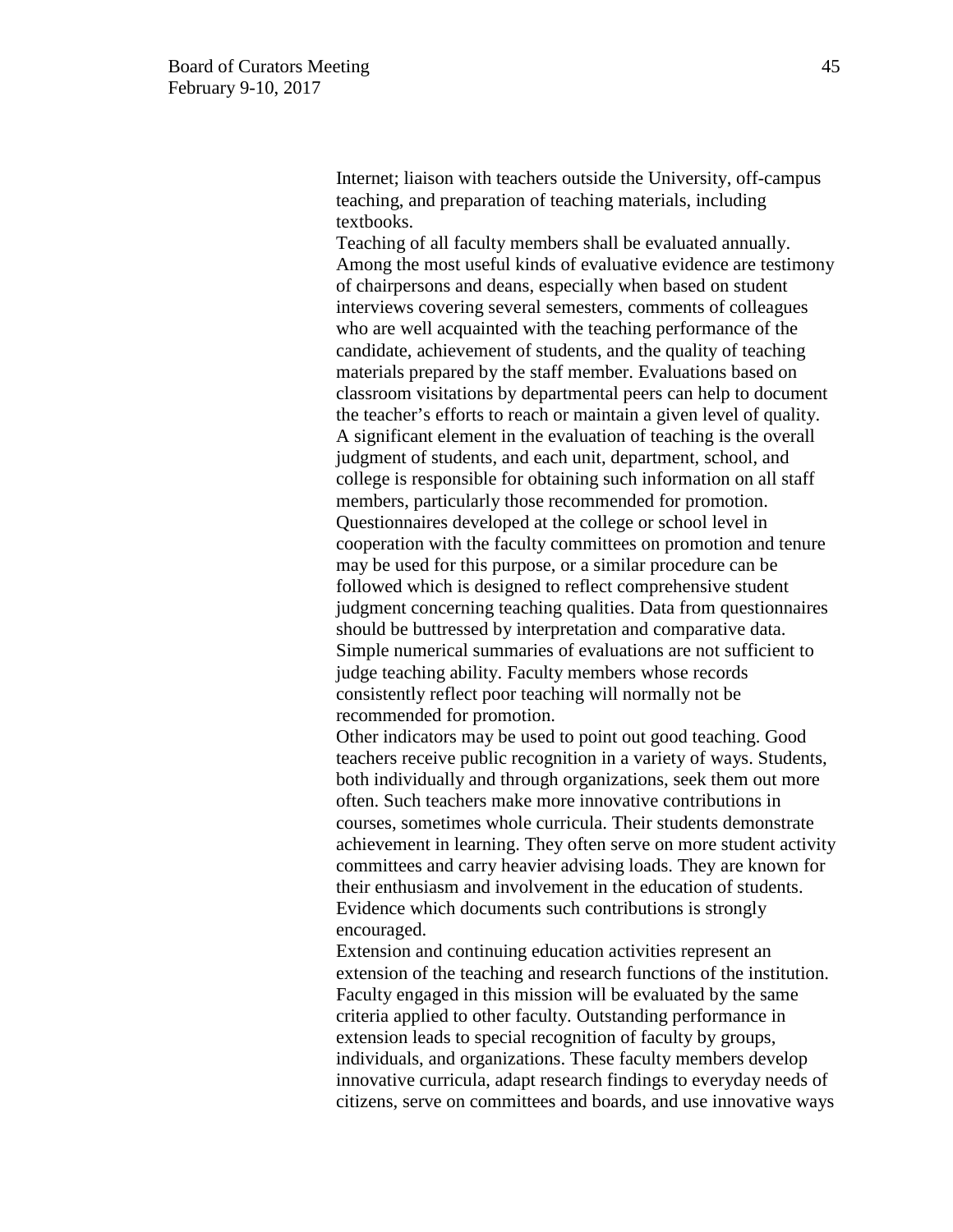of enhancing learning by part-time students. They are sought out by others for advice and counsel and are known for their enthusiasm, competence and interest in helping individuals solve problems and learn.

In unusual circumstances, tenure may be recommended for demonstrated excellence in teaching, even in the absence of significant published research. Qualifications for teaching and scholarship are, however, very closely related. The faculty member who does not keep current with developing knowledge in the field or who is not constantly searching for new insights cannot be an effective classroom teacher. Graduate as well as undergraduate instruction is a responsibility of the faculty of the University; a continuing interest in, and a capacity for, creative scholarship by a faculty member is essential to effective instruction for undergraduate as well as graduate students. A faculty member who lacks the qualifications to teach advanced students ordinarily will not be recommended for promotion to senior ranks.

- d. The Role of Service—Opportunities for service contributions abound and can take many forms. Service may occur within a discipline, through national, regional, and state organizations, or in the community at large; it may also occur in an administrative unit, such as the home department, school, or college, or on the campus. However, an uncritical list of such activities provides little support for the recommendations. A case should be made for the impact and quality of the individual's contributions. There should be evidence that the individual's efforts and judgment are held in high regard. Evidence of unusual service contributions, however, cannot by itself be sufficient grounds for a recommendation for promotion and/or tenure. It must be supported by significant additional evidence of contributions in teaching and research.
- e. Importance of New Talent—Recruitment and subsequent development of new faculty members are important ways in which an educational institution renews itself. Fresh ideas and new perspectives provide the stimulation on which a university thrives, and every effort should be made to secure them through the recruitment, development, and evaluation processes. Departments which recruit their own graduates for regular faculty positions risk making a commitment which is inimical to the long-range interests of the department and, hence, the University. Such appointments should be discouraged; and in those cases where such appointments have been made, the tenure and promotion documentation should demonstrate clearly that the individual meets the University's standard criteria.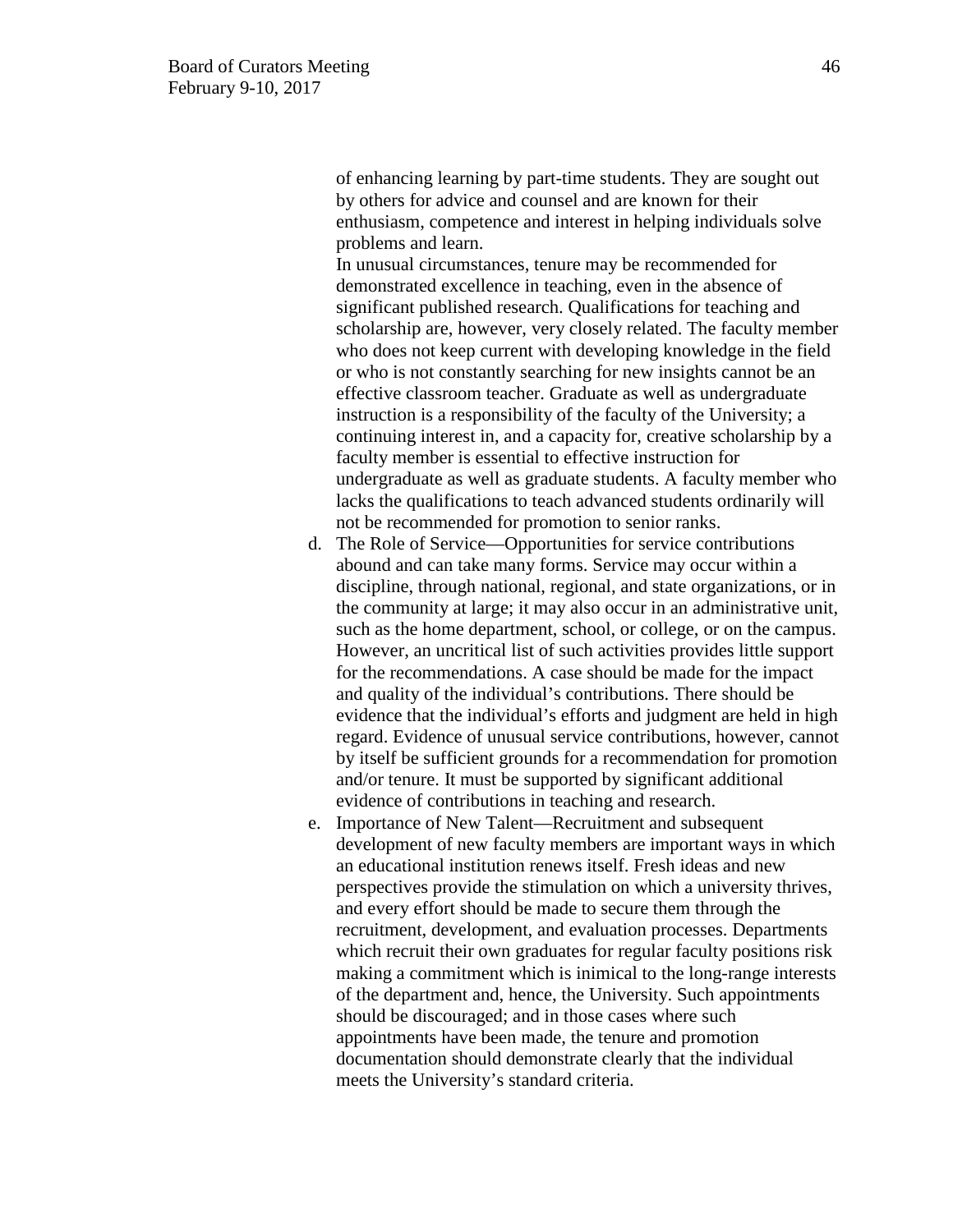- f. Promotion to Professor—A person recommended for promotion to the rank of professor should have significant accomplishments, especially in the area of research and scholarly activity, beyond those justifying the rank of associate professor. Years of service alone do not justify advancement. Rather, sustained contributions during a career to research, scholarship, and teaching are necessary. A person to be considered for promotion to professor should be a scholar who has achieved national distinction.
- g. Persons with Special Duties—In some cases, individuals on regular academic appointments have responsibilities substantially different from the usual mix of teaching and research duties (including extension). Campuses should examine such cases and seek where appropriate to change the appointment to nonregular or to administrative, service, and support. Such persons should not normally be considered for continuous academic appointment.
- C. **Statement of Nondiscrimination.** The University of Missouri prohibits discrimination on the basis of race, color, national origin, ancestry, religion, sex, pregnancy, sexual orientation, gender identity, gender expression, age, genetic information, disability, protected veteran status, and any other status protected by applicable state or federal law. The University's nondiscrimination policy applies to any phase of its employment process, including decisions regarding tenure and promotion.

### **Collected Rules and Regulations 320.070 Academic Appointments**

Bd. Min. 1-9-53, p. 6,185; Bd. Min. 6-7-58, p. 13,059; Bd. Min. 4-10-59, p. 14,760; Bd. Min. 3-29-68, p. 33,724; Amended Bd. Min. 3-26-82; Bd. Min. 1-27-89; Bd Min. 12-7- 90; Amended Bd. Min. 10-20-94; Amended Bd. Min. 2-4-05; Amended Bd. Min. 6-17- 16; Amended 2-9-17.

### A. **General Rules**

1. **Written Acceptance** -- Each appointee shall file his written acceptance of his appointment with the Secretary of the Board not later than thirty (30) days after the date on which his appointment is made by the Board. In the event that the appointee's written acceptance has not been received by the Secretary of the Board within the period just named his appointment shall be void.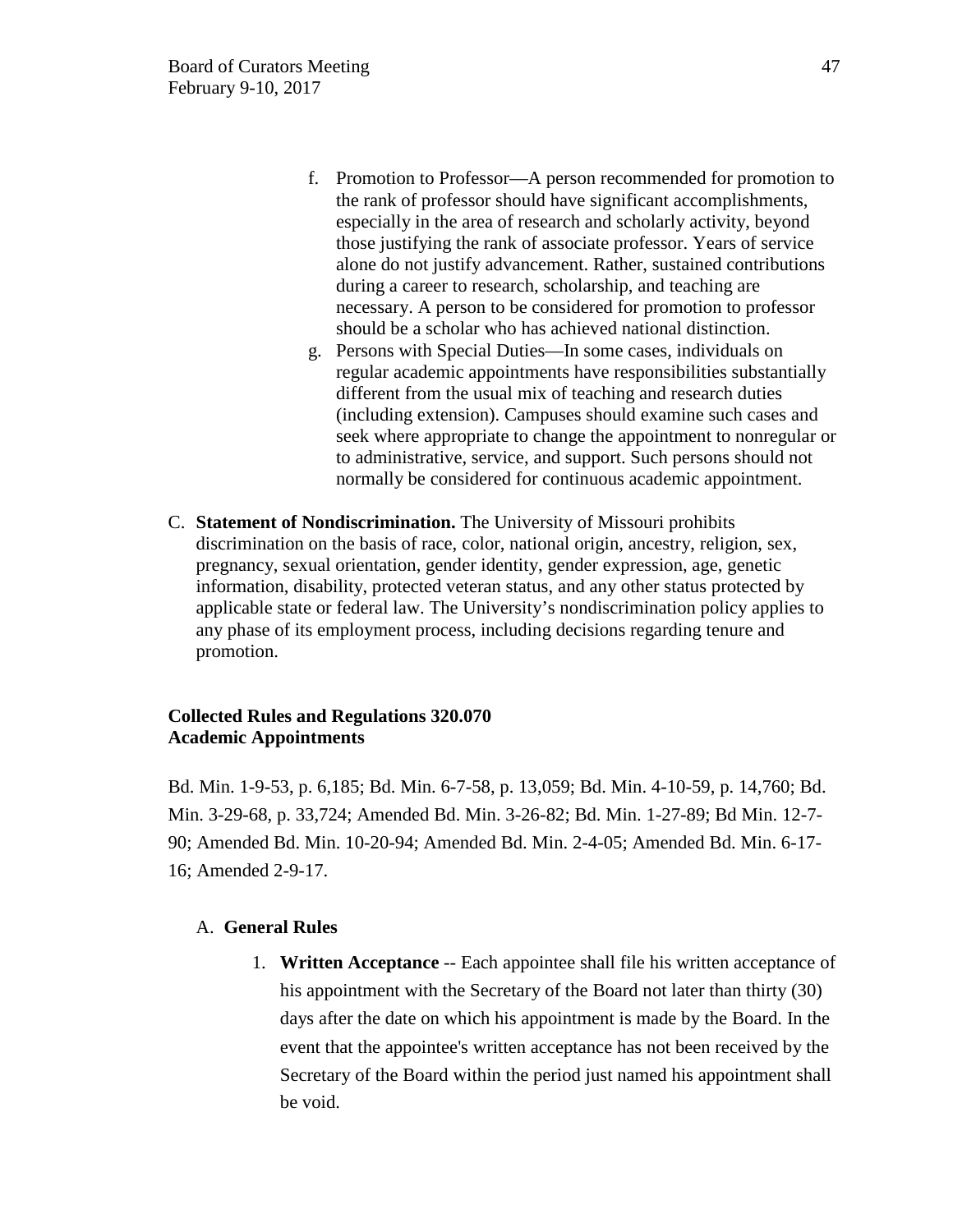- a. The Secretary of the Board shall notify the official making the recommendation for appointment whether or not the appointment has been accepted before the end of the twenty (20) day period.
- b. No Board appointee shall be placed upon the payroll until he has notified the Secretary of the Board that he will accept the appointment, and the Dean or Department Chairman has notified the Secretary that the appointee has assumed his duties.
- 2. **Terms of Service**. In all divisions of the four campuses of the University the term of service of faculty members is that period of time constituting the regular, two-semester academic year, i.e. beginning with preregistration activities in August and ending with final examinations and commencement exercises in May. However, the term of service of faculty members may be extended with the approval of the Chancellor to 12 months annually with four weeks annual leave to be taken at times mutually agreeable to the faculty members and appropriate administrators, either department chairpersons, directors, or deans.
- 3. **Appointment Records**. Appointment records shall indicate whether the appointee is to be a member of the academic, non-academic, or clerical and maintenance staff – in case of academic staff, whether regular or nonregular; in case of non-academic staff, whether administrative, professional, or technical; in case of clerical and maintenance, whether clerical or maintenance.
- B. **Non-Salaried Medical Faculty** -- There is authorized the appointment of nonsalaried professional members of the faculty of the School of Medicine with the regular academic titles of "Instructor, Assistant Professor, Associate Professor, and Professor" the title to be preceded by the word "clinical," such appointments to be classified under the Academic Tenure Regulations.
- C. **Curators' Distinguished Professorships** -- That there be a category of academic appointment to be known as the Curators' Distinguished Professorships. Appointment to such positions will be covered by procedures and policies outlined below: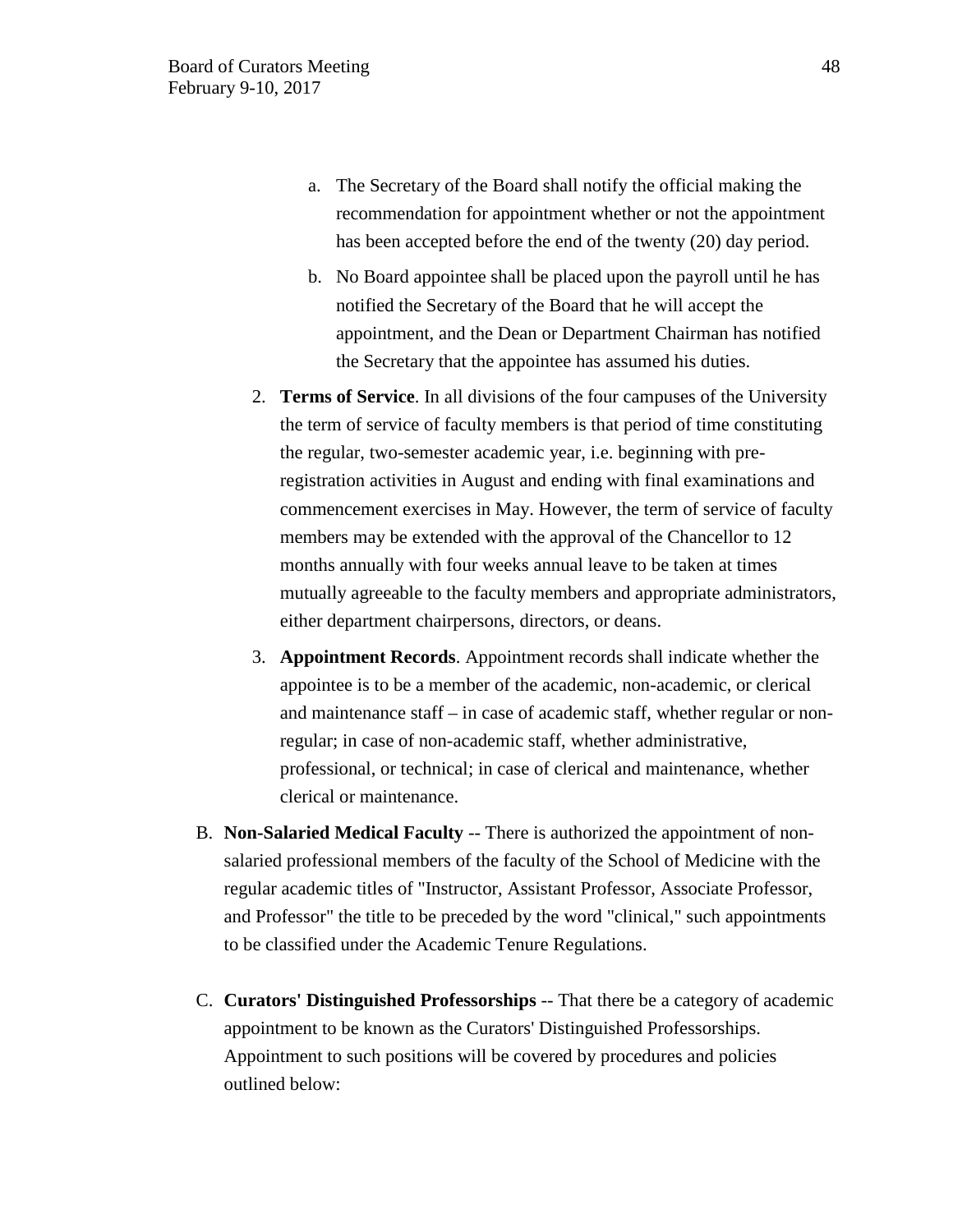- 1. **General** -- These are prestigious positions, and only outstanding scholars with established reputations will be considered for appointment. Therefore, it is expected that there will be few such appointments.
- 2. **Selection** -- Nominations for appointment to the position of Curators' Distinguished Professor will be made by departments or disciplines which will furnish needed information, including opinions of prominent people in the field, to their respective campus administration.
	- a. The campus administration will make such additional investigations as are appropriate. If the nominee is found worthy and the Chancellor approves the nomination, the Chancellor will forward the nomination with the Chancellor's approval to the President.
	- b. The President may make such investigations as deemed necessary. If the President finds the candidate worthy, the President will recommend the appointment to the Board.
- 3. **Funding** -- Before the appointment is made, the President shall determine with the Chancellor the initial funding of the appointment. This funding is to include a salary supplement and an appropriate amount of research support.

### 4. **Conditions of Appointment:**

- a. Curators' Distinguished Professors should be fully integrated in the department, with such departmental responsibilities as may be determined by the chairman and the appointee. However, each Curators' Distinguished Professor is a resource of the entire University and should be expected to contribute to the entire University through such activities as giving lectures on other campuses and engaging in teaching and research across divisional lines.
- b. All candidates selected for a Curators' Distinguished Professor appointment after January, 2005 will be appointed for a period of five years. Each five-year appointment may be renewed at the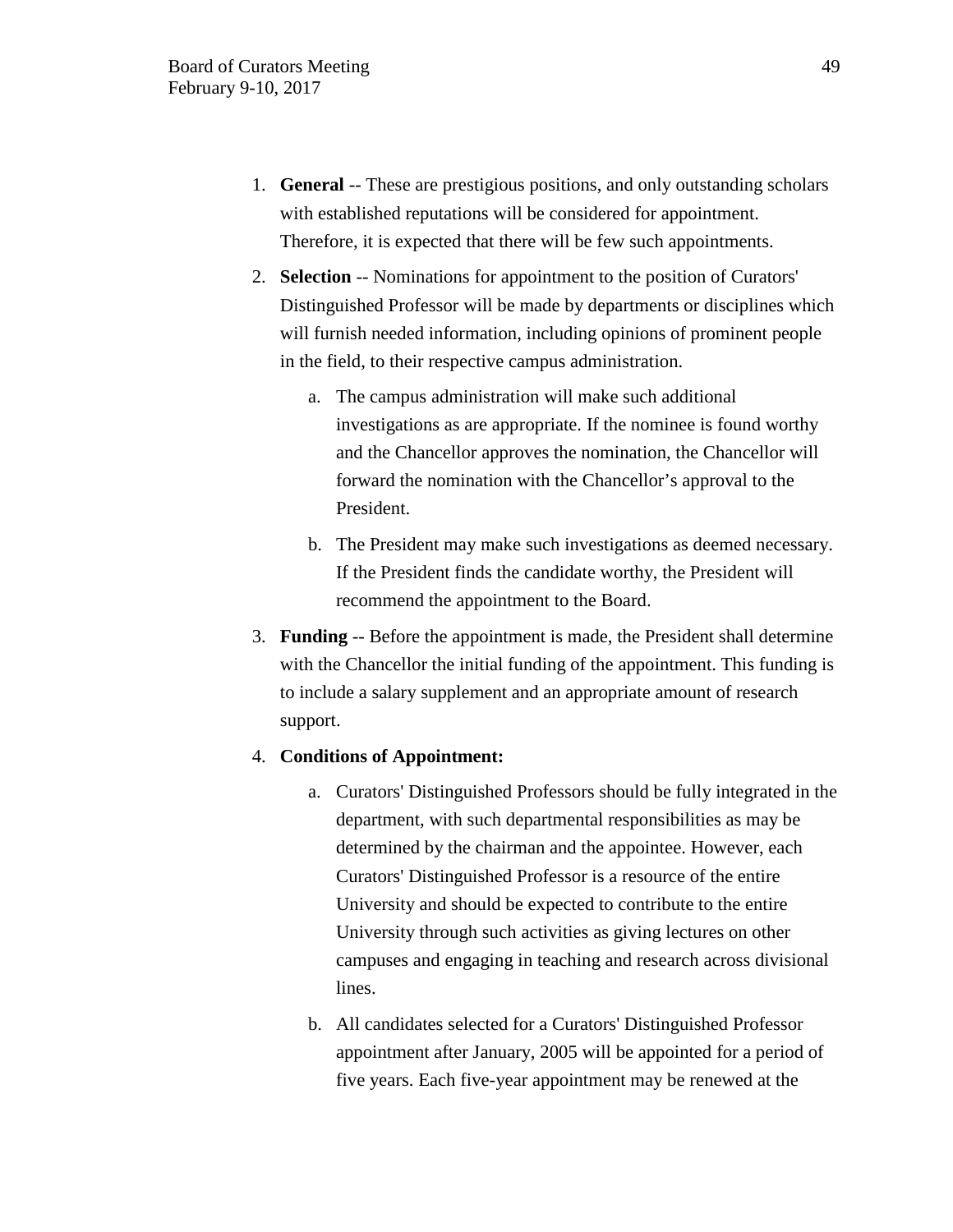discretion of the Chancellor. There is no limit to the number of extensions a Curators' Distinguished Professor may be granted.

- c. The duration of the appointment for all Curators' Distinguished Professors appointed prior to January, 2005 is not term limited.
- d. No person shall hold the title Curators' Distinguished Professor while serving also in a full-time administrative position. A person on a Curators' Distinguished Professor appointment asked to assume such a position may, with approval of the Board prior to the administrative appointment, reassume the title of Curators' Distinguished Professor upon expiration of that appointment.
- e. A Curators' Distinguished Professor may, upon recommendation of the President and approval of the Board, be designated Curators' Distinguished Professor Emeritus upon retirement from the University.
- D. **Curators' Distinguished Teaching Professorships** -- That there be a category of academic appointment to be known as the Curators' Distinguished Teaching Professorship. Appointment to this prestigious position will be covered by procedures and policies outlined below.
	- 1. **General** -- These are prestigious positions and only outstanding teachers with established reputations will be considered for appointment. Therefore, it is expected that there will be few such appointments.
	- 2. **Selection** -- Nominations for appointment to the position of Curators' Distinguished Teaching Professor will be made by departments or disciplines which will furnish needed information to their respective campus administration, including opinions of prominent people in the discipline.
		- a. The campus administration will make additional investigations as are appropriate. If the nominee is found worthy and the Chancellor approves the nomination, the Chancellor will forward the nomination with the Chancellor's approval to the President.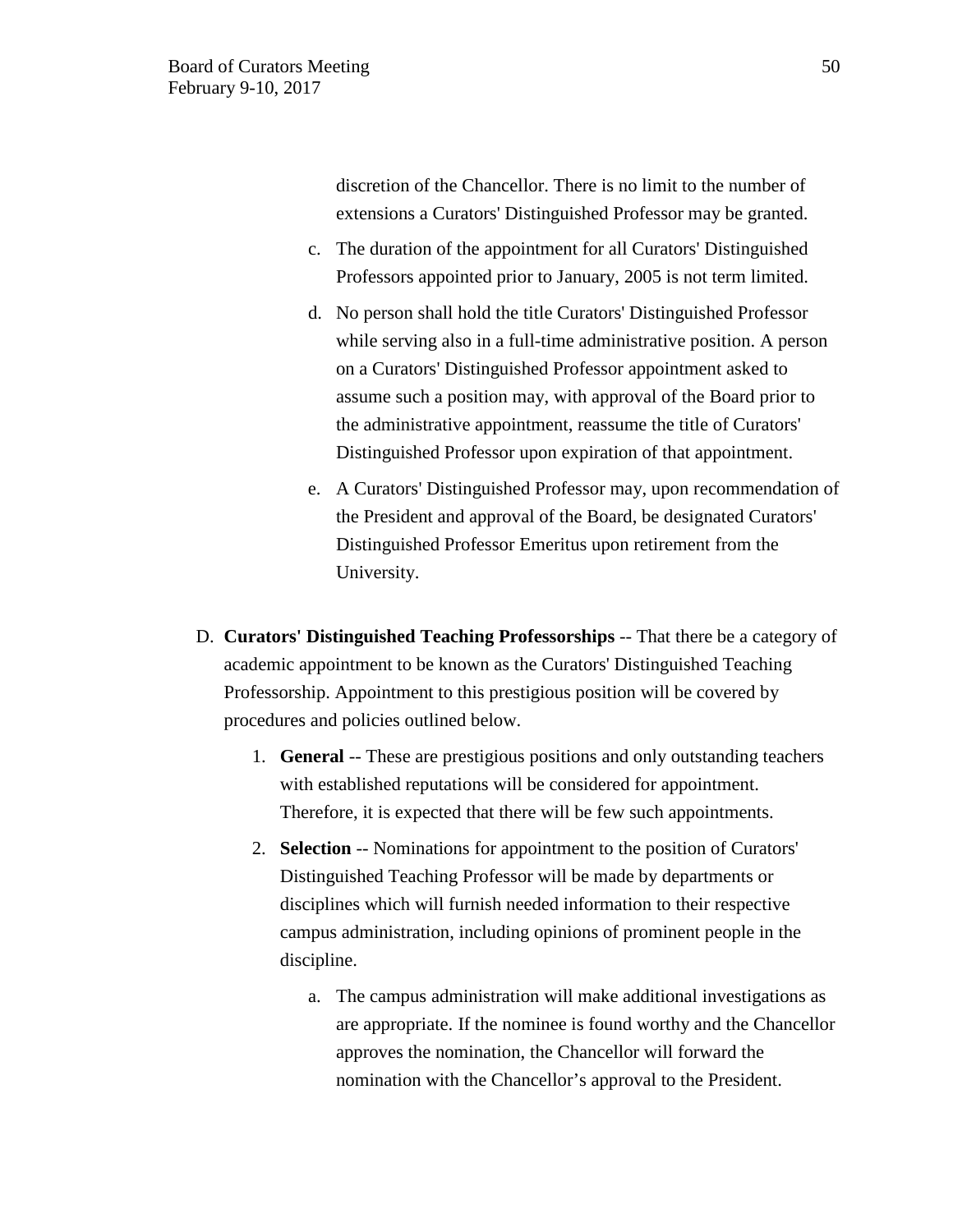- b. The President may make such investigations as deemed necessary. If the President finds the candidate worthy, the President will recommend the appointment to the Board.
- 3. **Funding** -- Before the appointment is made, the President shall determine with the Chancellor the initial funding of the appointment. This funding is to include a salary supplement and an appropriate amount of support.

#### 4. **Conditions of Appointment:**

- a. A Curators' Distinguished Teaching Professor should be fully integrated in the department, with such departmental responsibilities as may be determined by the chair and the appointee. However, each Curators' Distinguished Teaching Professor is a resource for the entire University through such activities as giving lectures on other campuses, assisting in improving the quality of teaching at the University, and engaging in teaching across divisional lines.
- b. All candidates selected for a Curators' Distinguished Teaching Professor appointment after January, 2005 will be appointed for a period of five years. Each five-year appointment may be renewed at the discretion of the Chancellor. There is no limit to the number of extensions a Curators' Distinguished Teaching Professor may be granted.
- c. The duration of the appointment for Curators' Distinguished Teaching Professors appointed prior to January, 2005 is not term limited.
- d. No person shall hold the title, Curators' Distinguished Teaching Professor, while serving also in a full-time administrative position. A person on a Curators' Distinguished Teaching Professor appointment asked to assume such a position may, with approval of the Board prior to the administrative appointment, reassume the title of Curators' Distinguished Teaching Professor upon expiration of that appointment.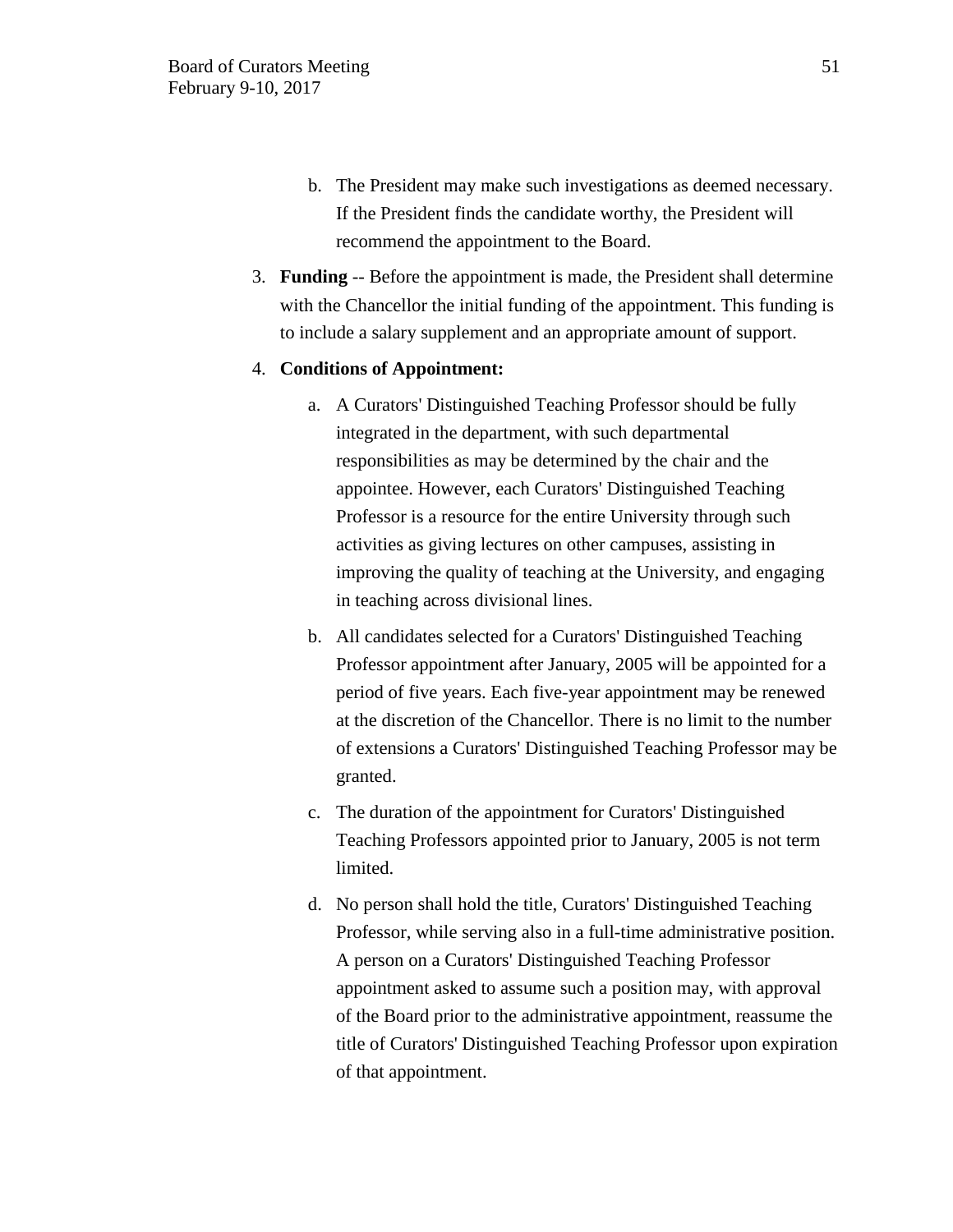- e. A Curators' Distinguished Teaching Professor may, upon recommendation of the President and approval of the Board, be designated Curators' Distinguished Teaching Professor Emeritus upon retirement from the University.
- E. **Statement of Nondiscrimination**. The University of Missouri prohibits discrimination on the basis of race, color, national origin, ancestry, religion, sex, pregnancy, sexual orientation, gender identity, gender expression, age, genetic information, disability, protected veteran status, and any other status protected by applicable state or federal law. The University's nondiscrimination policy applies to any phase of its employment process, including decisions related to academic appointments.

# **Collected Rules and Regulations 330.065 Consensual Romantic Relationship Policy**

Bd. Min. 12-15-06; Revised 6-19-14; Amended 2-9-17.

- A. For purposes of this policy, consensual romantic relationships exist when two individuals mutually and consensually understand a relationship to be romantic and/or sexual in nature. Direct evaluative or supervisory authority exists when one participant is personally involved in evaluating, assessing, grading, or otherwise determining the other participant's academic or employment performance, progress or potential.
- B. The University of Missouri promotes an atmosphere of professionalism based on mutual trust and respect. The integrity of interaction among faculty, staff and students must not be compromised. When individuals involved in a consensual romantic relationship are in positions of unequal power at the university, there is a potential for a conflict of interest, favoritism, or exploitation. These relationships may be less voluntary than the person with greater power perceives, or circumstances may change and conduct that was once welcome may become unwelcome. The fact that a relationship was initially consensual does not insulate from a later claim of sexual harassment. Moreover, such relationships may lead to restricted opportunities, or the perception thereof, for others in the work or academic environment.

In light of the foregoing, and to protect the integrity of the University academic and work environment, consensual romantic relationships between members of the University community are prohibited when one participant has direct evaluative or supervisory authority over the othe4r because such relationships create an inherent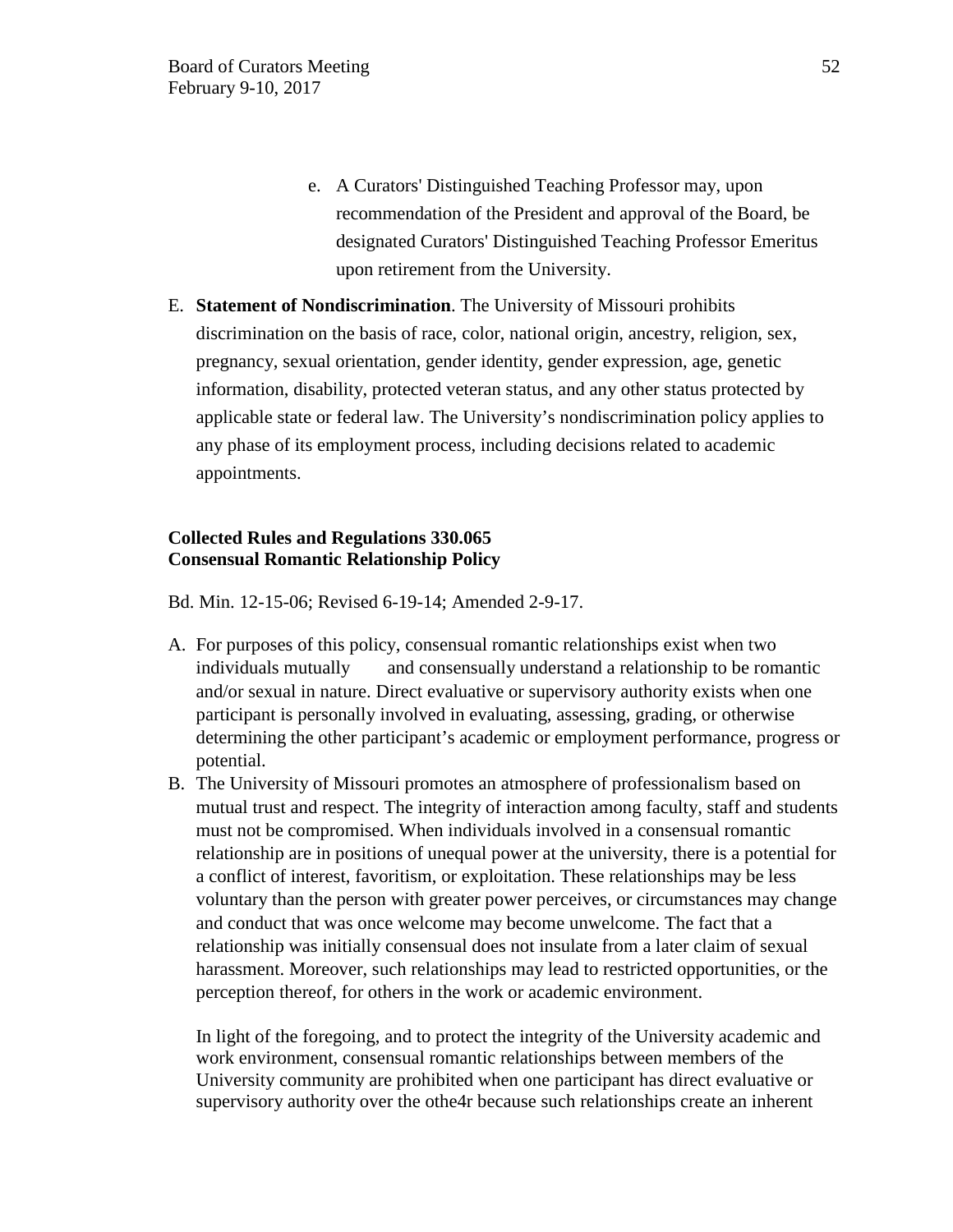conflict of interest, and may result in favoritism or exploitation. Examples of such relationships that are prohibited include, but are not limited to, employee (faculty, staff or student)/student and supervisor (faculty, staff or student)/subordinate, when those relationships involve direct evaluative or supervisory authority. In such cases, the individual in the evaluative or supervisory position has an obligation to immediately disclose the consensual romantic relationship to the individual's administrative superior and to cooperate with the administrative superior in removing himself or herself from any such evaluative or supervisory activity in order to eliminate the existing or potential conflict of interest.

- C. Students or employees who believe in good faith that a violation of the foregoing policy has occurred are encouraged to promptly report the violation to the University. Students or employees who believe that such a violation has occurred may:
	- 1. Report the perceived violation to an appropriate University official;
	- 2. File a grievance, under the appropriate University grievance procedure; and/or
	- 3. In the event the reporting party believes one has been discriminated against based upon one's sex, file a complaint with the Title IX Coordinator for the campus.

The University will promptly investigate and appropriately resolve all such reports.

D. A violation of this policy, regardless of the manner in which it is brought to the attention of the University, may lead to disciplinary action as appropriate, up to and including termination of employment, following appropriate processes for such discipline.

### **Collected Rules and Regulations 340.010 Policy Related to Family and Medical Leave (New)** Bd. Min. 2-9-17.

- A. **Purpose.** This policy describes provisions and resources supporting the University's strong commitment to the Family and Medical leave Act (FMLA), which provides eligible employees with job-protected unpaid leave for specified family and medical reasons.
- B. **Scope.** This policy applies to eligible faculty and staff employees of the University. Faculty as well as other members of the University's community should refer to applicable Collected Rules and Regulations or other administrative resources for additional information regarding leaves of absence. This policy will not be construed to diminish or alter any faculty leave authorized by Section 340.070.B.2 of the Collected Rules and Regulations and the provisions of Section 340.070.B.2 shall control in the event of any inconsistency in this policy.

# **C. Definitions:**

1. **Eligible Employee.** An eligible employee is one who has been employed by the university for a total of at least twelve (12) months at the time of the leave of absence, and has actually worked at least 1,250 hours during the 12-month period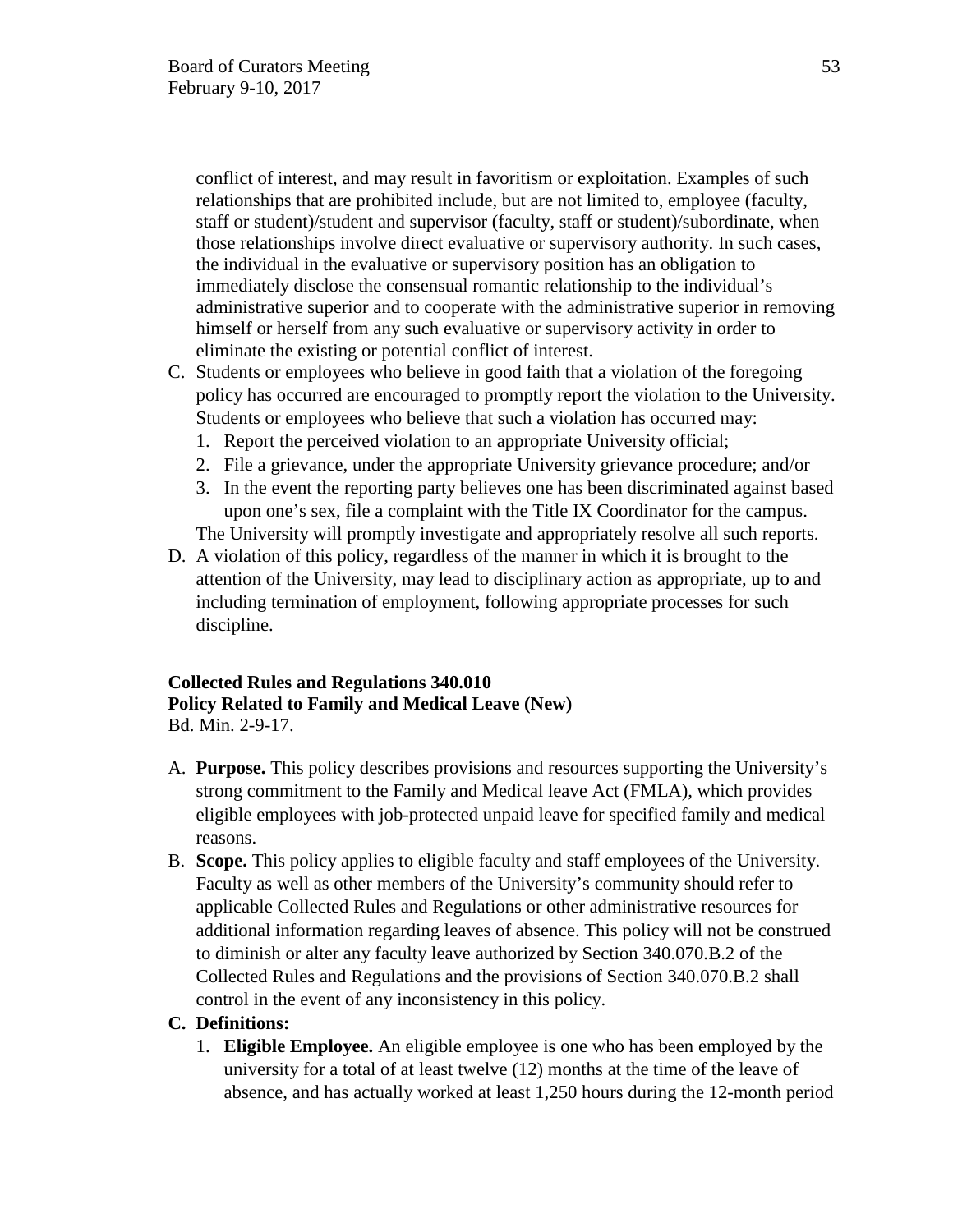immediately preceding the leave. The 12-months of employment do not have to be consecutive. If the employee has a break in service that lasted seven years or more, the time worked prior to the break will not Count unless required by law (including but not limited to any requirement of the Uniformed Services Employment and Reemployment Rights Act (USERRA)).

- 2. **Serious Health Condition.** A "serious health condition" means an illness, injury, impairment, or physical or mental condition that involves:
	- a. Inpatient care (i.e., an overnight stay) in a hospital or other medical care facility (including any period of incapacity or any subsequent treatment in connection with such in-patient care);
	- b. Period of incapacity of more than three (3) consecutive full calendar days, and any subsequent treatment or period of incapacity relating to the same condition that also involves:
		- (1) Treatment by or under the orders of a health care provider on a least two (2) occasions within the first thirty (30) days of the incapacity; or
		- (2) Treatment by a health care provider on at least one (1) occasion within the first sever (7) days of the incapacity which results in a regiment of continuing treatment under the supervision of a health care provider;
	- c. Any period of incapacity due to pregnancy, or for prenatal care;]
	- d. Chronic serious health condition requiring periodic visits (defined as a least twice per year) for treatment by or under the supervision of a health care provider that continue over an extended period of time and may cause an episodic rather than a continuing period of incapacity;
	- e. Permanent or long-term conditions requiring supervision for which treatment may not be effective; or
	- f. Multiple treatments by a health care provider or under the supervision of a health care provider, either for restorative surgery after an accident or other injury, or for a condition that will likely result in a period of incapacity of more than three (3) consecutive calendar days in the absence of medical intervention or treatment.
- 3. **Key Employee**. An employee who qualifies as a "key employee" may be denied restoration of employment after a period of FMLS leave if holding the employee's position would cause substantial and grievous economy injury to the University's operations, as defined by law. A "key employee" is an employee who is salaried and is among the highest paid ten percent of all employees employed by the University within 75 miles of the place where the employee reports to work. A key employee will be given notice regarding denial of reinstatement and will be afforded other rights as required by the FMLS and its implementing regulations.
- 4. **Intermittent and Reduced Schedule Leave.** Leaves taken to care for an employee's covered family member, the employee's own serious health condition, or to care for a qualified service member may be taken intermittently or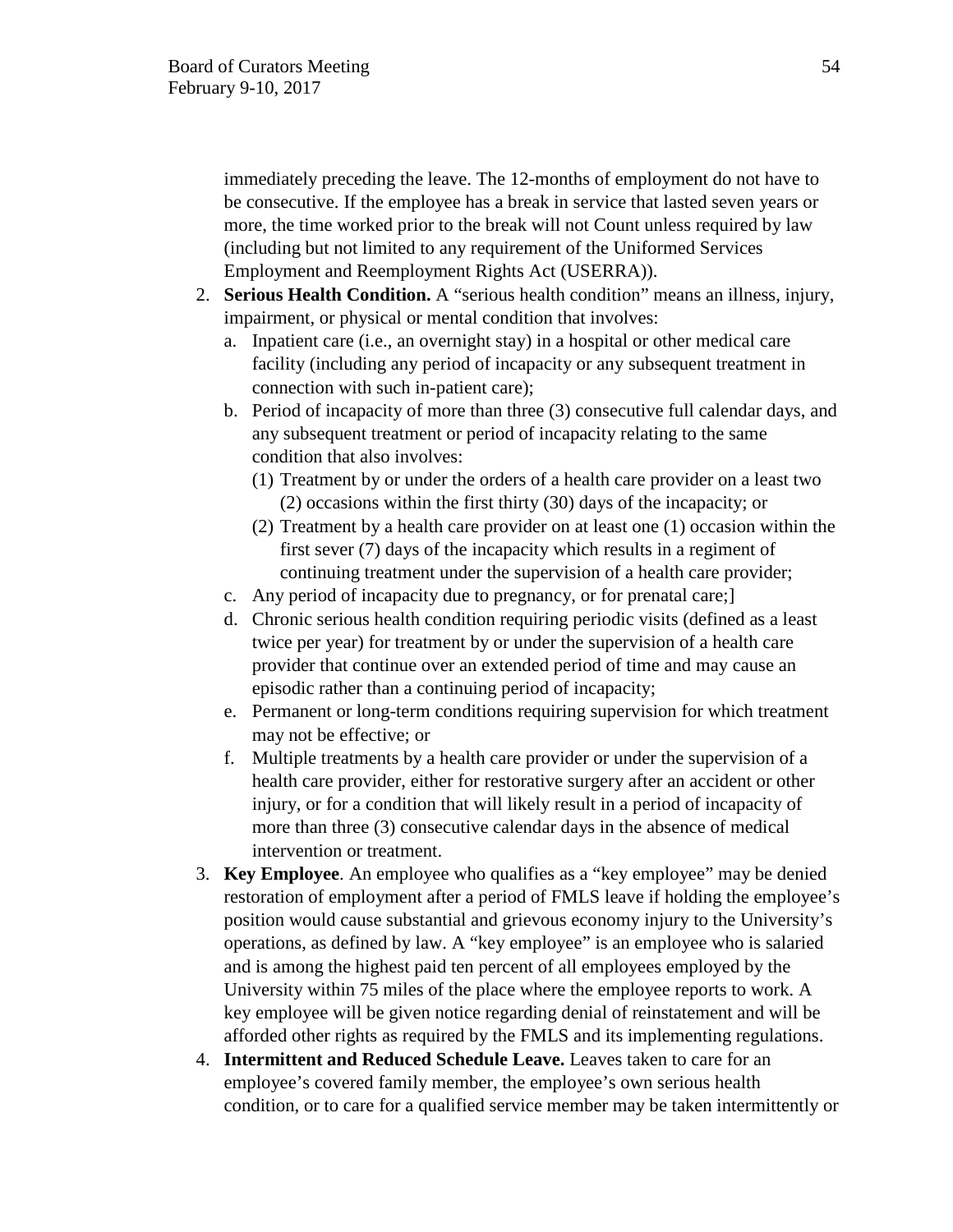on a reduced leave schedule when medically necessary, provided a health care provider certifies the expected duration and schedule of such leave. Leave for military exigency may also be taken intermittently or on a reduced leave schedule.

Employees who are approved for intermittent FMLA must continue to comply with the normal call-in procedures to the extent possible. Employees taking intermittent or reduced schedule leave that is foreseeable based on planned medical treatment may be required to transfer temporarily to an available alternative position for which the employee is qualified and that has equivalent pay and benefits and better accommodates recurring periods of leave than the employee's regular position.

Intermittent leave and/or a reduced schedule leave may be taken for the birth or adoption or a child or placement with the employee of a child for foster care if approved by the employee's direct supervisor and may not extend beyond 12 months after the birth, adoption or placement of a child for foster care. If an employee needs leave intermittently or on a reduced leave schedule for planned medical treatment, then the employee must make a reasonable effort to schedule the treatment so as not to unduly disrupt the University's operations.

### **D. Policy.**

- 1. **Leave Entitlement.** Subject to the requirements described in this policy, an eligible employee may take up to twelve (12) workweeks of leave in a 12-month period for one or more of the following reasons:
	- a. The birth of a child or placement of a child with the employee for adoption or foster care; leaves for birth or adoption must be taken with 12-months of the event;
	- b. To care for the employee's spouse, son or daughter, parent, sponsored adult dependent, or the child of a sponsored adult dependent with a serious health condition, as certified by a health care provider;
	- c. For a serious health condition that makes the employee unable to perform the essential functions of the employee's job; or
	- d. For any qualifying exigency arising out of the fact that an employee's spouse, son or daughter, parent, sponsored adult dependent, or a child of a sponsored adult dependent is a military member on covered active duty or call to covered active duty status in the Armed Forces in support of a contingency operation.
- 2. **Leave Entitlement to Care for a Covered Service Member**. An eligible employee may also take up to 26-weeks of leave during a single 12-month period to care for a covered service member with a serious injury or illness, when the employee is the spouse, son or daughter, parent, sponsored adult dependent, child of a sponsored adult dependent or next of kin of the covered service member. The single 12-month period for military caregiver leave is different from the 12-month period used for other FMLA leave reasons. The single twelve (12) month period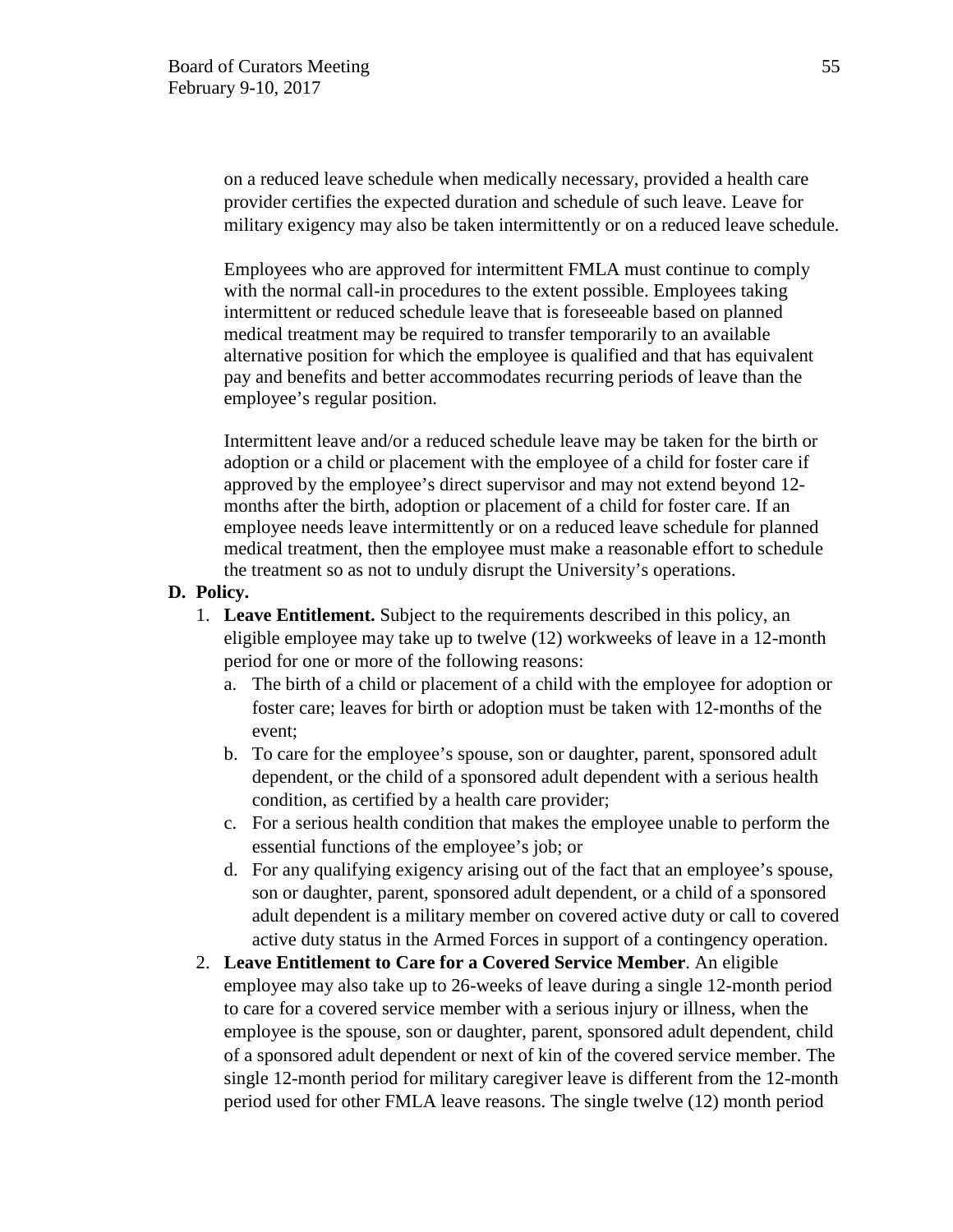for military caregiver leave begins on the first day the employee takes leave for this reason and ends 12-months later.

Covered service members include:

- a. A current member of the Armed Forces (including a member of the National Guard or Reserves) who is undergoing medical treatment, recuperation, or therapy, is in outpatient status, or is on the temporary disability retired list for a serious injury or illness, or
- b. A veteran of the Armed Forces (including the National Guard or Reserves) discharged within the five (5) year period before the family member first takes military caregiver leave to care for the veteran and who is undergoing medical treatment, recuperation, or therapy for a qualifying serious injury or illness. A veteran who was dishonorably discharged does not meet the FMLA definition of a covered service member.

For a current service member, a serious injury or illness is one that may render the service member medically unfit to perform military duties. For a veteran, a serious injury or illness is one that rendered the veteran medically unfit to perform military duties, or an injury or illness that qualifies the veteran for certain benefits from the Department of Veterans Affairs or substantially impairs the veteran's ability to work. For veterans, it includes injuries or illnesses that were incurred or aggravated during military service but that did not manifest until after the veteran left active duty.

Military caregiver leave is available to an eligible employee once per service member, per serious injury or illness.

- 3. **Use of Paid Time While Away on FMLA Leave**. The employee must use all available paid time as part of the FMLA leave. Once paid leave time is exhausted, FMLA leaves are without pay. For faculty paid family medical leave, see Section 340.070.B.2.
- 4. **University Notice of the Need for FMLA Leave.** When the leave is foreseeable, the employee must provide 30 days advance notice. Otherwise, the employee must notify the university as soon as practicable upon learning of the need for leave.
- 5. **Medical Certification.** If the requested leave is for a serious health condition of the employee, the employee will be required to prove a health care provider's certification providing information regarding the condition and inability to perform one or more essential functions of the job within 15 calendar days after the employer's request. If the requested leave is to care for a covered family member, the employee will be required to provide, within fifteen 1(15) calendar days after the employer's request, a health care provider's certification providing information as to the serious health condition and stating that the employee is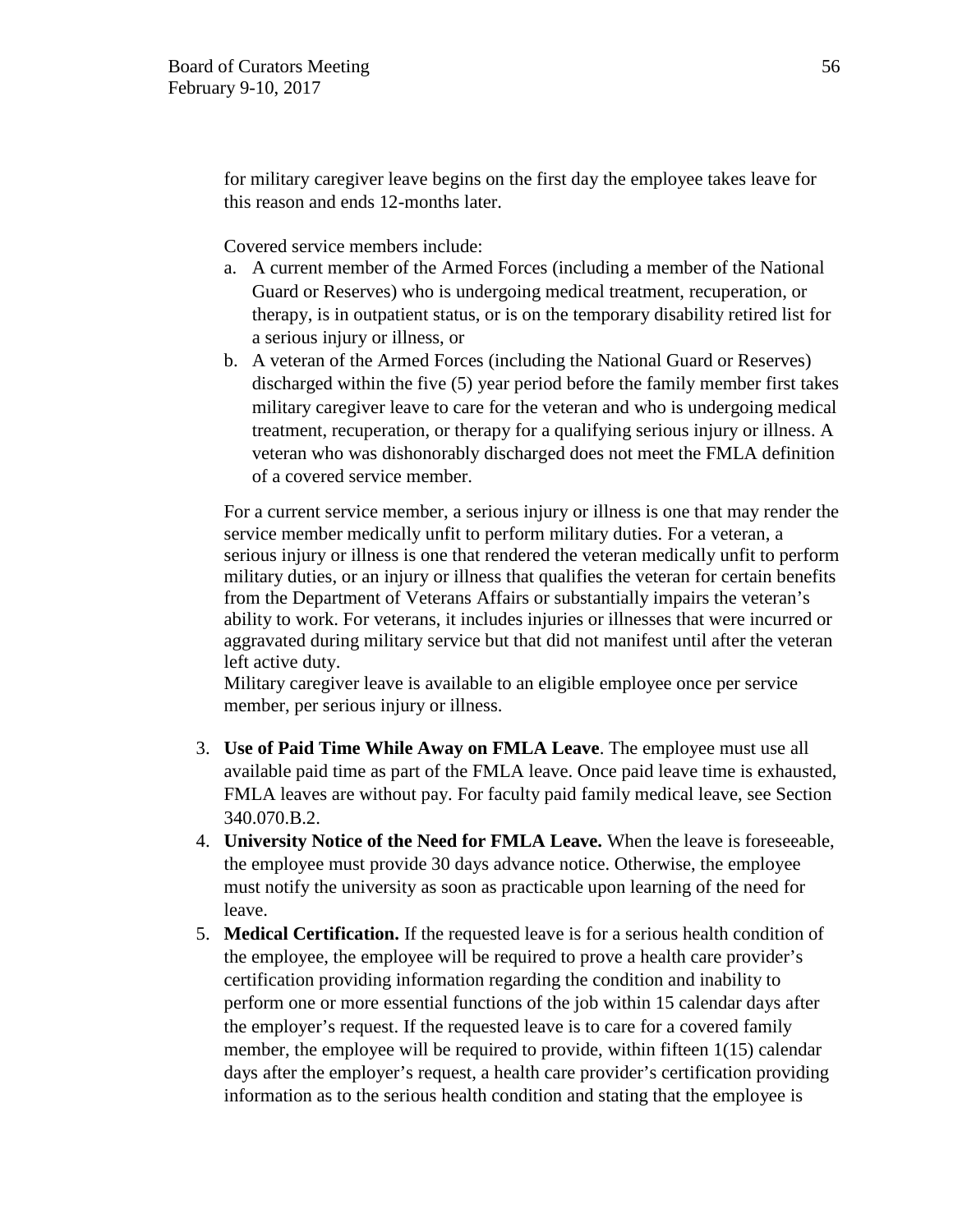needed to care for the family member. The university may request subsequent recertifications during the course of the leave in accordance with the limitations set forth in the FMLA regulations. Updated work absence statements from the healthcare provider are required for all leave extensions.

Records and documents relating to medical certifications or re-certifications of employees or employees' family members will be maintained as confidential medical records in Human Resources, subject only to the limited exceptions set forth in the FMLA regulations. FMLA may be denied if requested certifications are not provided within prescribed time limits.

- 6. **The Genetic Information Nondiscrimination Act of 2008 (GINA).** GINA is a federal law that prohibits employers and other entities covered by GINA from requesting or requiring genetic information of employees or their family members. In order to comply with this law, the University asks that health care providers not provide any genetic information when responding to the request for medical information. Genetic information, as defined by GINA, includes an individual's family medical history, the results of an individual's or family member's genetic tests, the fact that an individual or an individual's family member sought or received genetic services, and genetic information of a fetus carried by an individual or an individual's family member or an embryo lawfully held by an individual or family member receiving assistive reproductive services.
- 7. **Certification for Military Exigency Leave.** The first time an employee requests leave because of a qualifying military exigency, the employee must provide a copy of the covered military member's active duty orders or other documentation issued by the military. The documentation must indicated that the covered military service member is on active duty or called to active duty status in a foreign country and the dates of active duty service. The employee will need to supply such documentation again only if requesting leave for a different covered active duty or call to covered active duty status of the same or a different covered military member.
- 8. **Benefits.** During the leave period, an employee is eligible to continue participation in the university's employee benefit program (medical, dental, life, vision, accidental death and long-term disability). In order for the coverage to be continued, the employee will be responsible for the employee's portion of the cost.
- 9. **Return to Work.** A health care provider's statement will be required for return to work from the employee's own serious health condition, including after the birth of a child. The return to work form must be presented before the employee may be returned to the work schedule. The return to work form must document the nature and duration of work restrictions, if any. If the employee is able to return to work earlier than the date indicated, the employee will be required to notify the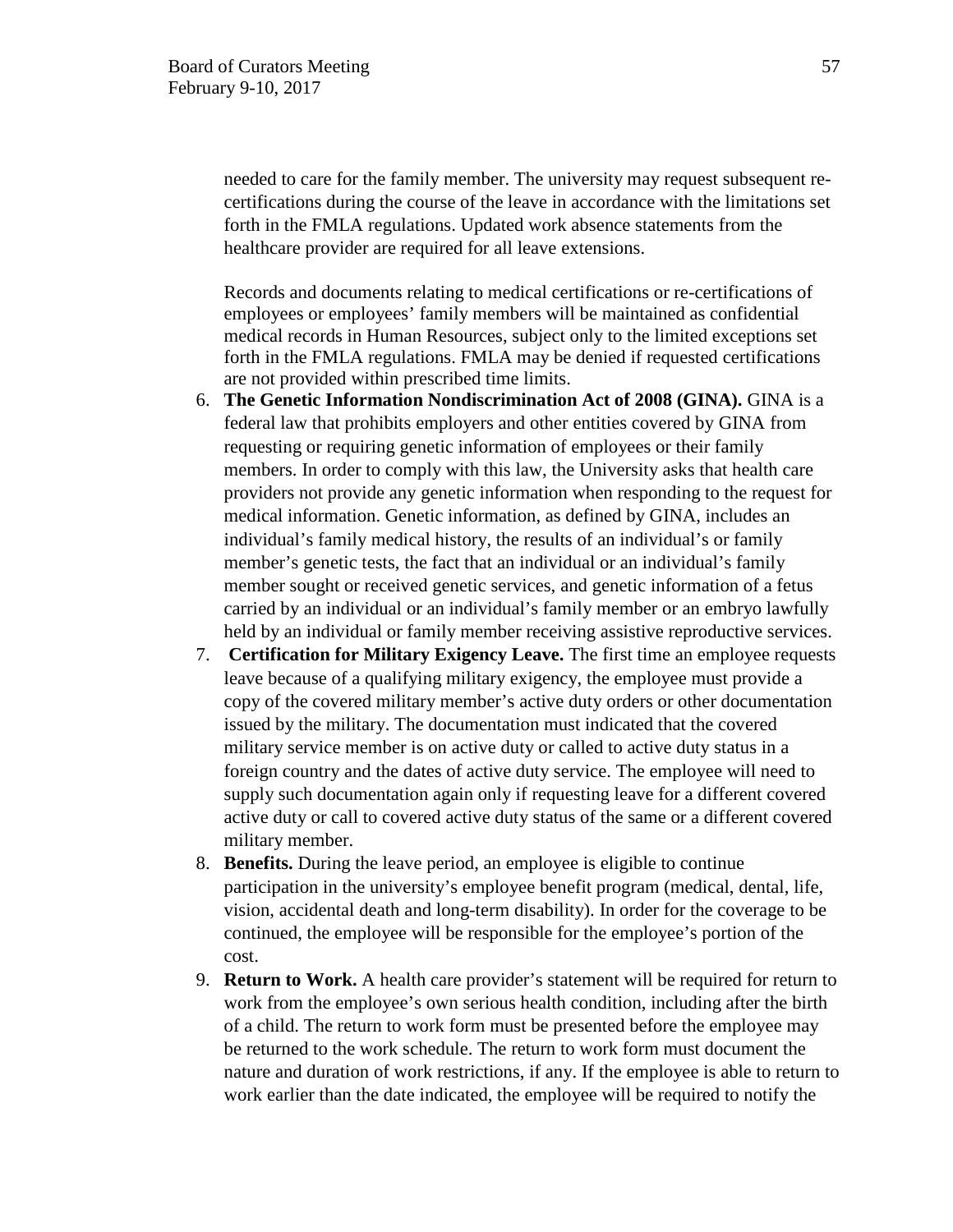supervisor and/or the campus human resources office at least two workdays prior to the date the employee intends to return for work.

The department will return the employee to the same position held before the leave or an equivalent position. The employee will be provided the level of benefits and seniority held before the leave.

10. **Failure to Return to Work.** If the employee fails to return to work following the expiration of the FMLA leave and has not requested an extension of the leave, the employee will be considered to have voluntarily resigned from the university as of the day the leave paperwork expired.

# **Collected Rules and Regulations 340.070 Faculty Leave**

Bd. Min. 1-31-08; Amended 02-06-09, 12-10-10, 07-27-12; Amended 2-9-17.

- A. **Professional Leave**  Within the specifications described below, each campus will develop an application and review process to approve leaves and stipulate the duration (not to exceed one year) and support associated for each leave aligned with institutional priorities and commensurate with available resources. All faculty members who accept a paid leave must state their intention to return to the University for the same amount of time they plan to be gone. Return of the faculty member for such period of time does not guarantee that the period of such leave shall be taken into account as service credit for purposes of the University's Retirement, Disability, and Death Benefit Plan. Exemptions to returning to the University at the conclusion of the leave can only be granted by the president upon recommendation of the chancellor. Additionally, all faculty members must file a report on the accomplishments during the leave period as specified by their chancellor or chancellor's designee.
	- 1. **Research Leave.** Tenured, tenure-track, and full-time, ranked non-tenure track research faculty members with established scholarly, artistic or research records are eligible to apply for a research leave. A research leave may be taken for a period of time up to a full year. If a faculty member receives an external fellowship or grant support for a research leave, the University may supplement such support to provide full regular salary; if such external support is not received, the University may provide full regular salary. Additional travel funds and leave related expenses may be provided as deemed appropriate.
	- 2. **Development Leave.** Tenured, tenure-track and full-time, ranked nontenure track faculty members are eligible to apply for a development leave to pursue personal, professional, instructional, or administrative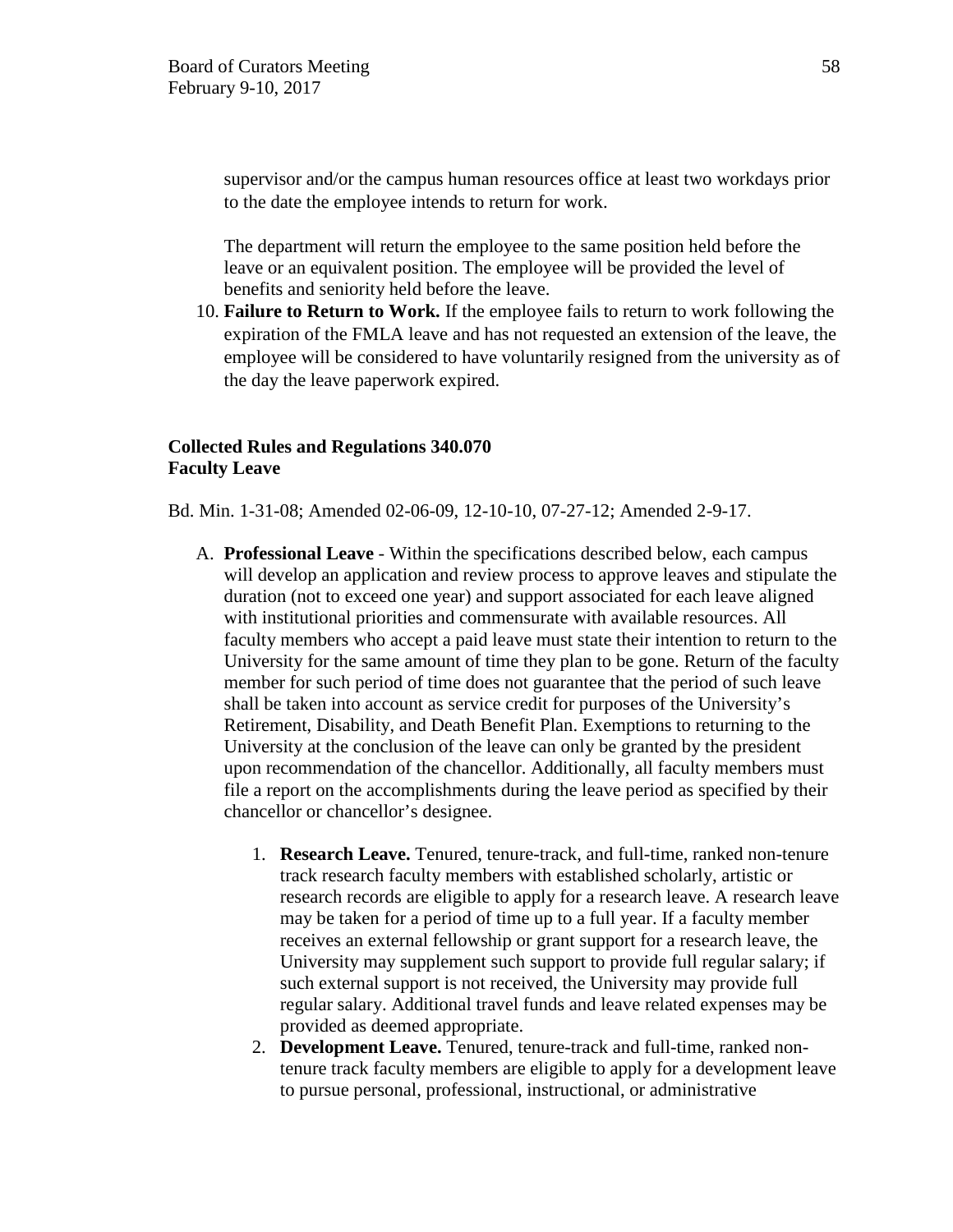development. Development leave may be taken for a period of time up to a full year. If a faculty member receives external fellowship or grant support for a development leave, the University may supplement such support to provide full regular salary; if such external support is not received, the University may provide full regular salary. Additional travel funds and leave related expenses may be provided as deemed appropriate.

- 3. **Sabbatical Leave.** Tenured faculty members are eligible to apply for a sabbatical leave after six or more years of service, and can reapply for subsequent sabbatical leaves six years after the prior sabbatical leave. Sabbatical leaves may be taken for a period of time up to a full year. A faculty member on a sabbatical leave will receive up to one-half their regular annual salary. Additional travel funds and leave related expenses may be provided as deemed appropriate.
- B. **Personal Leave** Within the specifications described below, each campus will develop an application and review process to approve personal leaves and stipulate the duration (not to exceed one year) and support associated for each leave. All leaves must be documented in writing, recorded, and approved by signature of the provost or designee.
	- 1. **Leave of Absence.** Faculty members may apply for a personal leave without pay. A leave of absence may be granted in cases of exceptional personal or institutional reasons, such as medical leave beyond the requirements of the Family and Medical Leave Act (FMLA). A leave of absence without pay may be granted for a period not to exceed one year and may not extend past the ending date of the faculty member's appointment. Any extension of the one year limit must be approved by the chancellor.
	- 2. **Paid Family and Medical Leave:** 
		- a. A tenured, or tenure-track, or full-time, ranked non-tenure track faculty member who is eligible for family and medical leave (see Section 340.010) will be paid, up to 12 weeks, during any portion of such leave that occurs during the faculty member's normally scheduled work duties. Paid family and medical leaves cannot exceed more than two 12-week paid leaves within a six-year period. Additional leaves during any six-year period will be unpaid. However, if such faculty member is covered by another approved University vacation/sick leave policy, the provisions of such vacation/sick leave policy shall apply in determining the extent to which the family and medical leave shall be paid.
		- b. Under no circumstance can a faculty member exceed 12 weeks of family and medical leave within any 12-month period unless such leave is for covered service member leave for which the maximum is described in Section 340.010. However, given that the traditional semester is 16 weeks in duration, it is important not to interrupt the teaching and learning environment of students. Therefore, any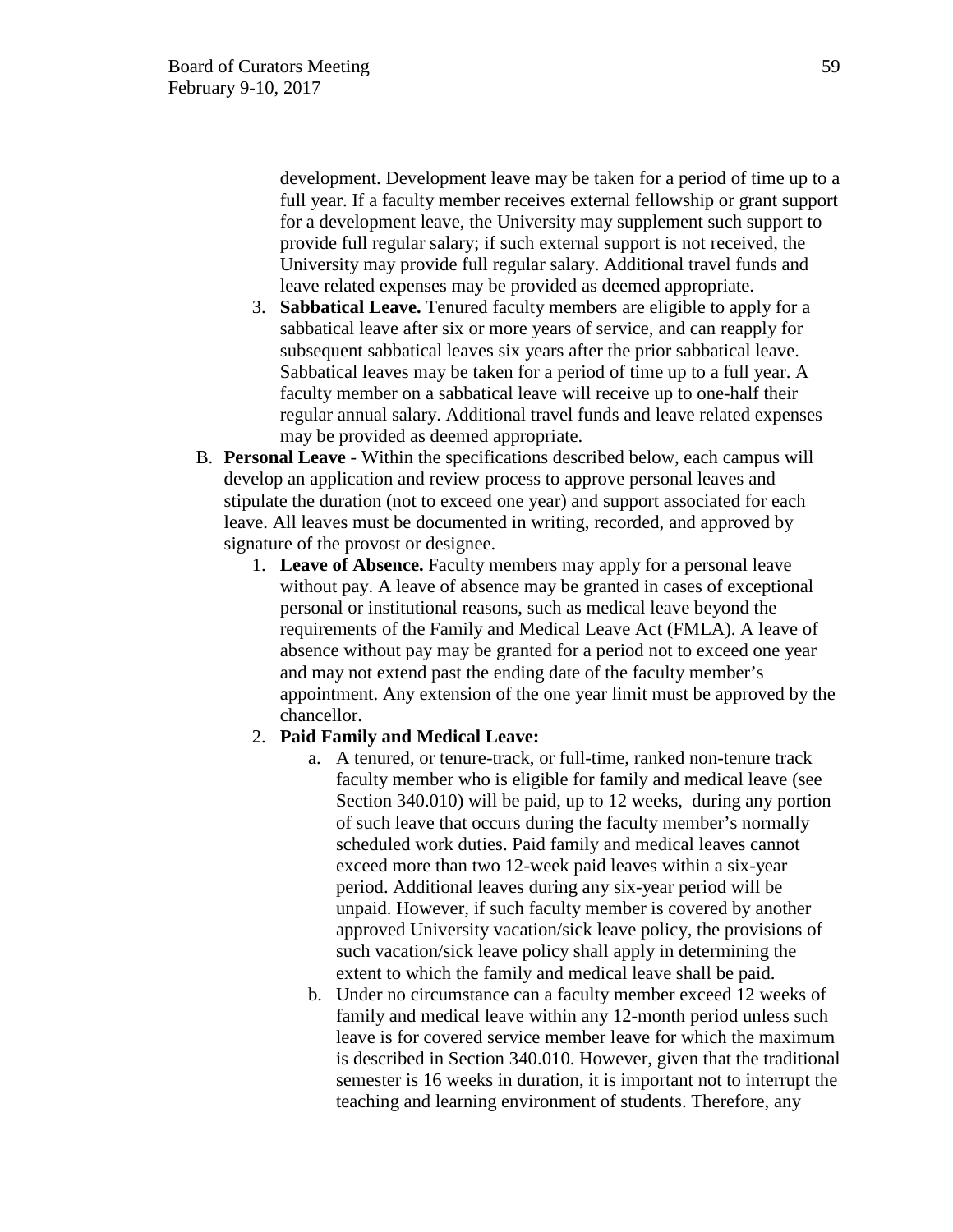faculty member who would normally have teaching responsibilities and is returning from a family and medical leave mid-semester will not be expected to return to the classroom until the start of a new term. In order to receive pay upon the return from a 12-week family and medical leave or a 26-week covered service member leave, a differentiated work load must be negotiated. This differentiated work load must be documented in writing and approved by the department chair, dean<sup>[1]</sup> and the provost or designee. If negotiated, the faculty member may be eligible to receive pay for the remainder of the semester. Faculty members who take family and medical leave, either paid or unpaid, shall not, because of such leave, be assigned heavier work load or be otherwise discriminated against.

- C. **Military Leave.** See Section 340.010 and the HR Policy Manual for further information regarding military leave.
- D. **Extension of Probationary Periods**  For tenure-track faculty members who take a family and medical leave in excess of six weeks, the probationary period will be extended for a period of one year with a maximum of two one-year extensions during the probationary period. The extension of the probationary period does not preclude a tenure-track faculty member from making a request for a promotion and tenure decision at an earlier date. Tenure-track faculty members who take a family and medical leave may choose to decline the extension and retain their original probationary time period. Any other extension of the probationary period is left to the discretion of the chancellor.
- E. **Definition of Full-time, Ranked, Non-Tenure (NTT) Faculty.** For purposes of this policy, there shall be four main types of full-time, ranked NTT faculty. Each should have primary responsibility in a single area: teaching, or research, or clinical practice, or extension activities. The titles should identify the area. Within each area, there shall be three ranks:
	- 1. Research faculty (Research Professor, Associate Research Professor, Assistant Research Professor)
	- 2. Teaching faculty (Teaching Professor, Associate Teaching Professor, Assistant Teaching Professor)
	- 3. Clinical/Professional Practice faculty (Clinical Professor, Associate Clinical Professor, Assistant Clinical Professor or Professional Practice Professor, Associate Professional Practice Professor, Assistant Professional Practice Professor)
	- 4. Extension faculty (Extension Professor, Associate Extension Professor, Assistant Extension Professor, Extension Professional, Associate Extension Professional, Assistant Extension Professional)
	- 5. Librarian faculty (Librarian I/II, Librarian III, Librarian IV) on campuses whose librarian faculty have opted for NTT status as a body, whose faculty council or faculty senate, as appropriate to the individual campus,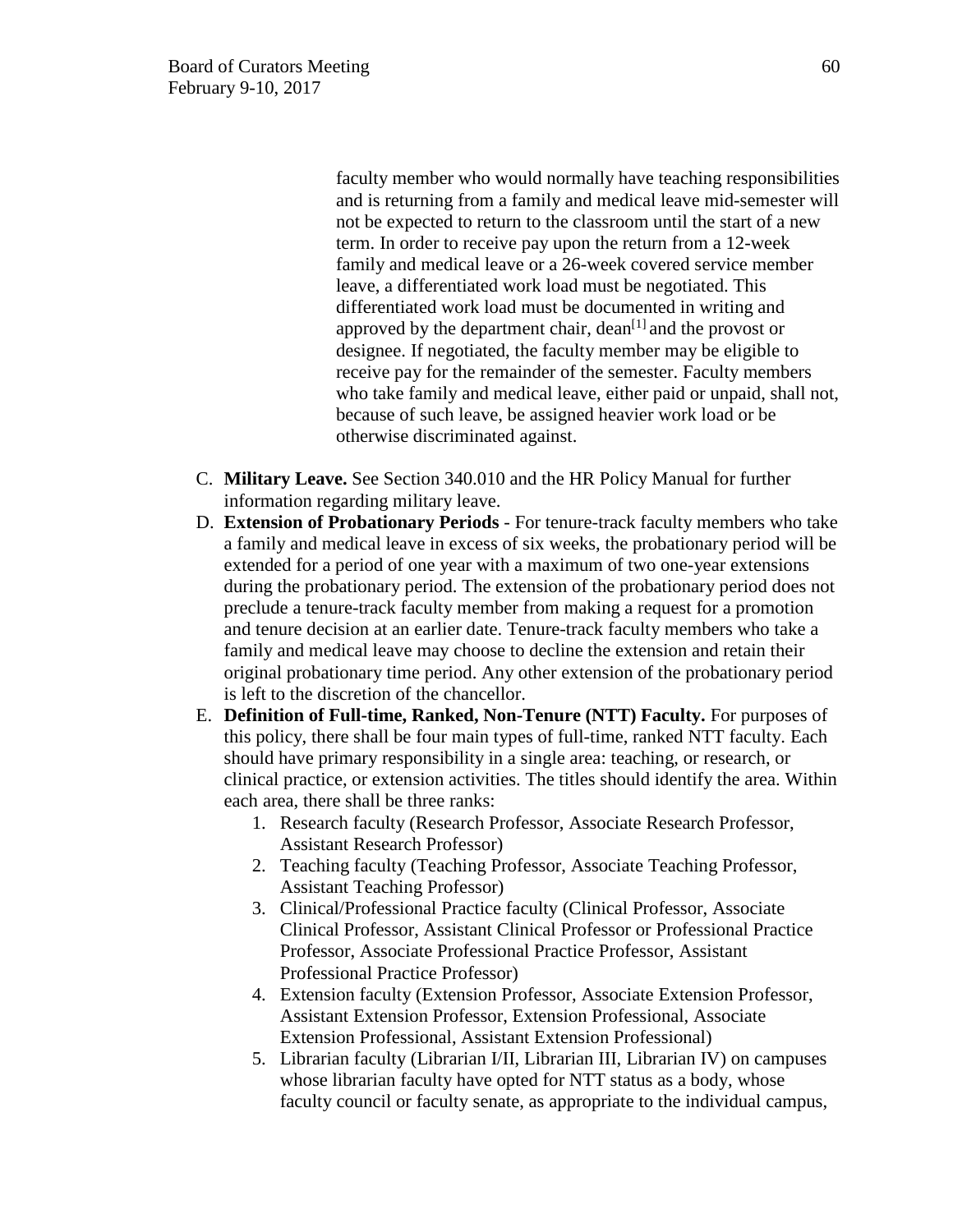has formally recognized librarian faculty as having NTT status as a body and whose Chancellor has approved such recognition.

[1] On campuses with no schools or colleges and, therefore, no deans, there is no requirement for approval by the dean.

### **Collected Rules and Regulations 370.010 Academic Grievance Procedure**

Bd. Min. 4-8-05; Extended Bd. Min. 4-4-08; Amended 12-12-08; 04-03-09; Bd. Min. 6- 17-11. [The 6-17-11 version replaces 370.015 (Pilot Academic Grievance procedure), and the prior version of 370.010.] Amended 6-19-14; Revised 2-15-15; Amended 2-9-17.

The Board of Curators, the faculty, and the administration of the University of Missouri recognize the importance of providing a prompt and efficient procedure for fair and equitable resolutions of grievances with the University without fear of pre4judice or reprisal for initiating a grievance or participating in its settlement. To the extent possible, all grievances should be settled through informal discussions at the lowest administrative level, and disputed maters should be processed as formal grievances only when either party feels that a fair and equitable solution has not been reached in the informal discussions. Accordingly, the members of the faculty as defined in the rules and regulations, Section 310.020.A, including faculty who hold an administrative title or function, are encouraged to use this procedure for grievances relating to their status or activities as faculty members. Former faculty members may only use this process to grieve the non-renewal of their employment. This grievance procedure should not be used in connection with a matter relating to any administrative title or function which the faculty member currently holds or may also have had. The grievance procedure should not be used in connection with a matter relating to a complaint of discrimination, harassment, or sexual misconduct. Such complaints should be addressed in accordance with the applicable Equity Resolution Process:

Section 600.030 Equity Resolution Process for Resolving Complaints of Discrimination, Harassment and Sexual Misconduct against a Student or Student **Organization** Section 600.040 Equity Resolution Process for Resolving Complaints of Discrimination, Harassment and Sexual Misconduct against a Faculty Member Section 600.050 Equity Resolution Process for Resolving Complaints of Discrimination, Harassment and Sexual Misconduct against a Staff Member Section 600.060 Equity Resolution Process for Resolving Complaints of Discrimination, Harassment and Sexual Misconduct against the University

The success of this procedure is contingent upon the good faith effort of all participants. It is the responsibility of the Faculty Council, Senate and Campus Administration, and the University President to encourage and sustain such efforts, and to ensure that the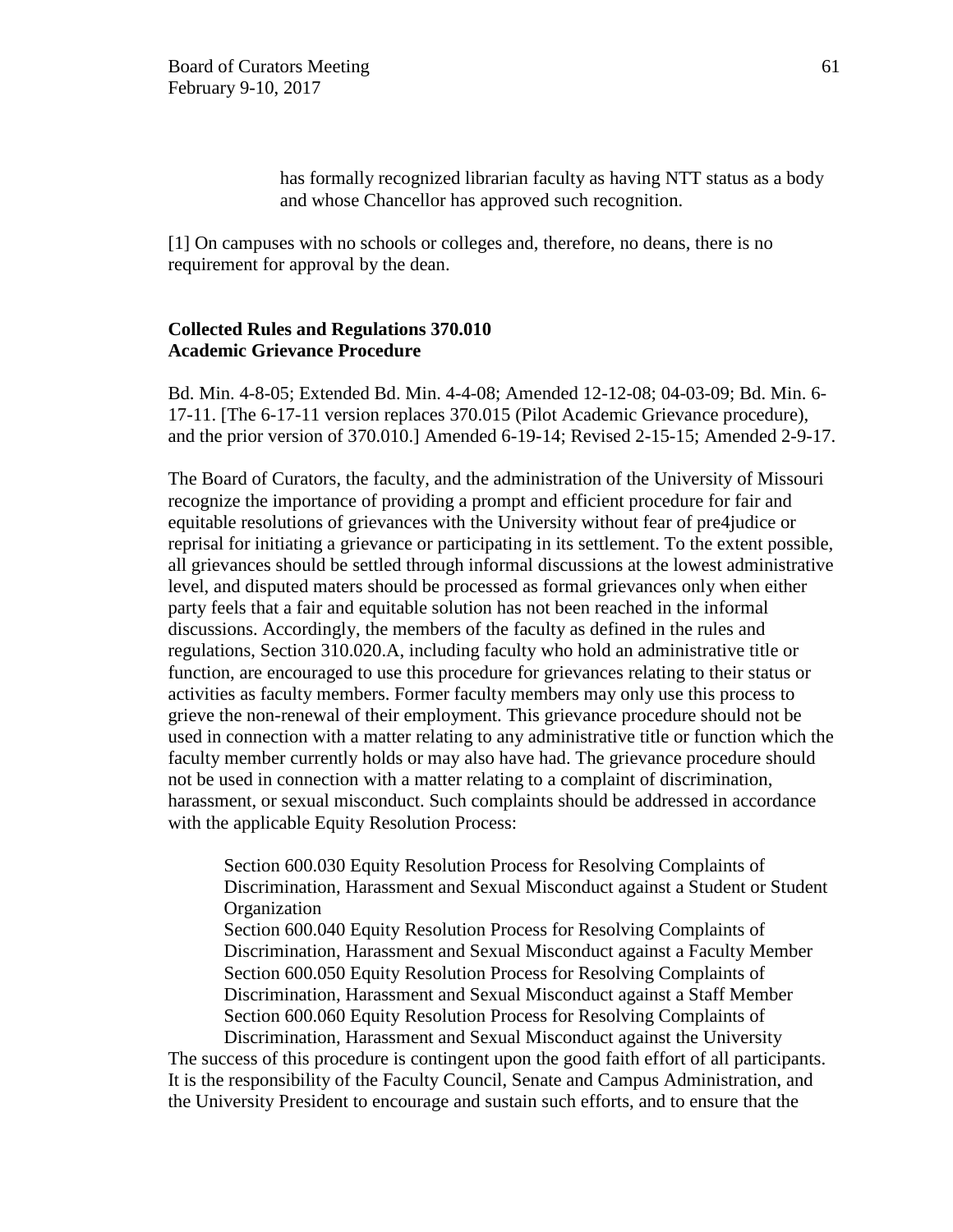procedure is followed in its entirety in its spirit as well as letter. The Chancellors will be responsible for ensuring that the determination reached in a grievance is implemented. The Faculty Council/Senate Oversight Committee will monitor this process, as per Section 370.010.C.11.c.

# **A. Definition:**

- 1. A grievance is defined as an allegation that one or more of the following has occurred:
	- a. There has been a violation, misinterpretation, or arbitrary application of written University rule, policy, regulation, or procedure which applies personally to the faculty member, notwithstanding that it may apply to others within or without the grievant's unit, relating to the privileges, responsibilities, or terms and conditions of employment as a member of the faculty.
	- b. There has been an infringement on the academic freedom of the faculty member.
- 2. This policy shall not be interpreted in such a manner as to violate the legal rights of religious organizations or the recruiting rights of military organizations associated with the Armed Forces or the Department of Homeland Security of the United States of America.

# **B. Termination and Non-Renewal of Regular Faculty:**

- 1. The termination of regular faculty on continuous appointments, on whatever grounds, is governed by the Academic Tenure Regulations (Section 310.020) and the Procedures in Cases of dismissal for Cause (Section 310.060) rather than this Grievance Procedure. Any matter related to the termination of regular faculty on continuous appointment cannot be grieved under Section 370.010.
- 2. The non-renewal of regular faculty on regular term appointments, on whatever grounds, is governed by the Academic Tenure Regulations (Section 310.020) rather than this Grievance Procedure. As laid out in Section 310.020.F.3, if a tenure-track faculty member's non-renewal has been unsuccessfully appealed to the Chancellor, the faculty member may use this grievance process only to allege that the decision resulted from inadequate consideration or that the decision was based significantly on consideration violative of academic freedom.

# **C. Grievance Process:**

- 1. Grievance Resolution Panel (GRP):
	- a. Grievances shall be addressed by a standing GRP consisting of a senior administrator and two (2) or four (4) tenured faculty members:
		- (1) Two (2) models for the GRP are possible and the model employed by each campus, as well as the number of GRP members, will be determined by the Chancellor in consultation with Faculty Council/Senate.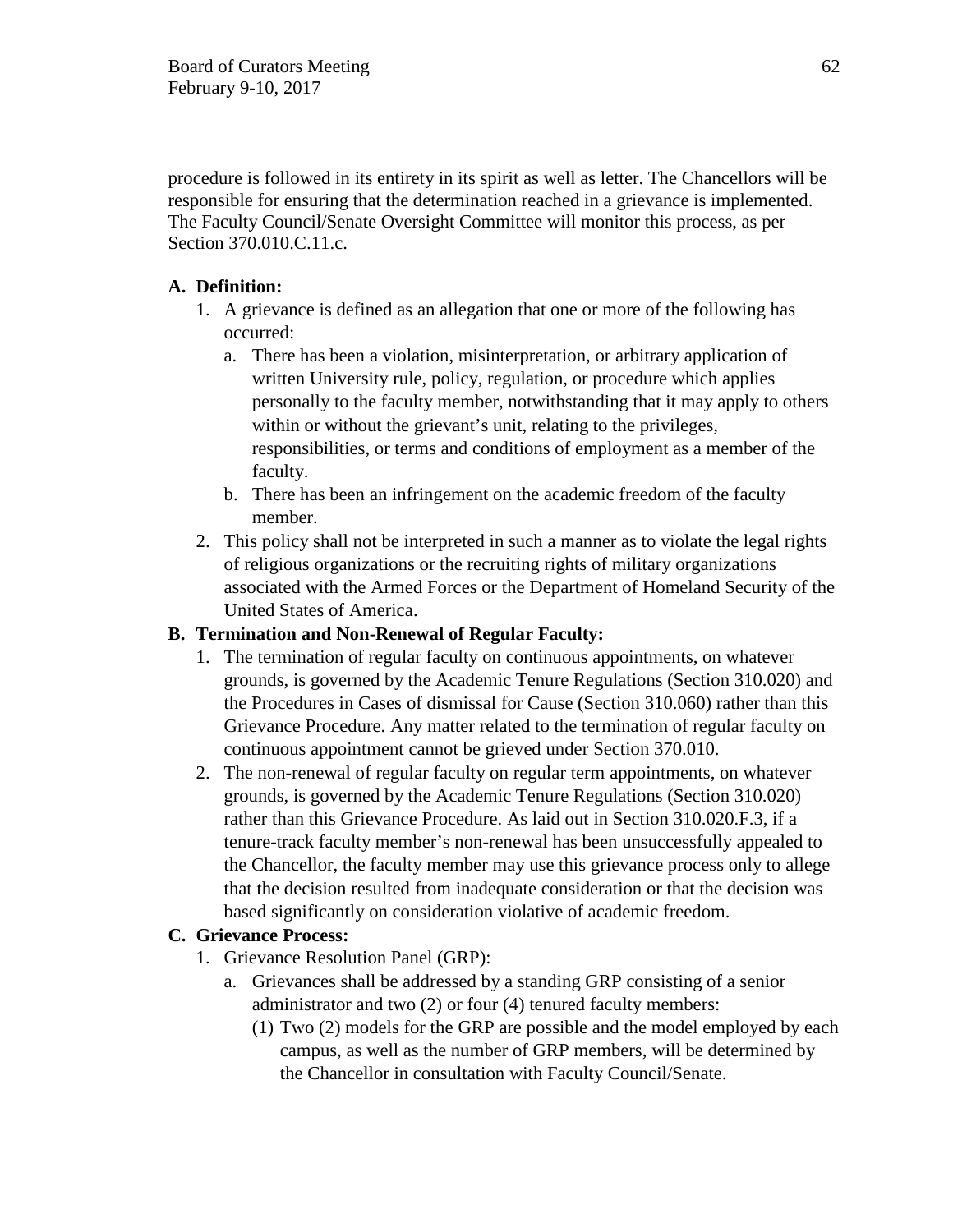- (a) Model A: Two (4) or four (4) GRP faculty members (plus 2 alternate faculty members) will be chosen by the Faculty Council (FC) or Faculty Senate (FS) after consultation with the Chancellor or Chancellor's designee (hereafter "Chancellor"), via an application process designed by the FC or FS.
- (b) Model B: The GRP will consist of two panels, each with two or four tenured faculty members and two alternate faculty members. Faculty will be chosen by FC/FS as described in Model A above.
- (2) Faculty members may be granted release time to compensate for the effort devoted to the GRP. The amount of release time will be negotiated between the chancellor and the faculty member's dean/department chair.
- (3) The senior administrator member of the GRP under either Model A or B will be appointed by the chancellor after consultation with the FC or FS.
- b. GRP members will serve up to three-year renewable terms pending FC or FS and Chancellor approval. In the interest of continuity and consistency, faculty terms on the GRP will be staggered.
- c. A conflict of interest is a situation in which financial or other personal considerations have the potential to compromise or bias professional judgment and objectivity.
	- (1) In the case of a conflict of interest of the senior administrative member of the GRP, the Chancellor will appoint an alternate senior administrator after consultation with the FC/FS.
	- (2) In case of a conflict of interest of a faculty member of the GRP, the FC/FS will appoint alternate faculty members of the GRP. Release time, if any, for faculty alternates will be negotiated between the Chancellor and the alternate's dean/department chair, as needed.
- 2. Faculty Council/Senate Oversight Committee (OC):
	- a. The OC will monitor the grievance process. (Additional details on OC committee are provided below in Section 370.010.C.11.)
- 3. Filing a grievance:
	- a. A faculty member files a grievance by the completion of the Grievance Filing Form (GFF) (see attached form in Appendix A) and submission of the form to the GRP.
		- (1) The grievant may submit any relevant evidence/attachments that the grievant would like to be considered by the GRP as well as a list of additional sources of information, including persons with knowledge, subject to the limitations as to length specified in the GFF.
		- (2) The grievant may also request that the GRP gather any additional relevant evidence that the grievant believes exists and that is not in the grievant's possession or to which the grievant does not have access. Taking into account considerations of FERPA, HIPAA, attorney/client privilege and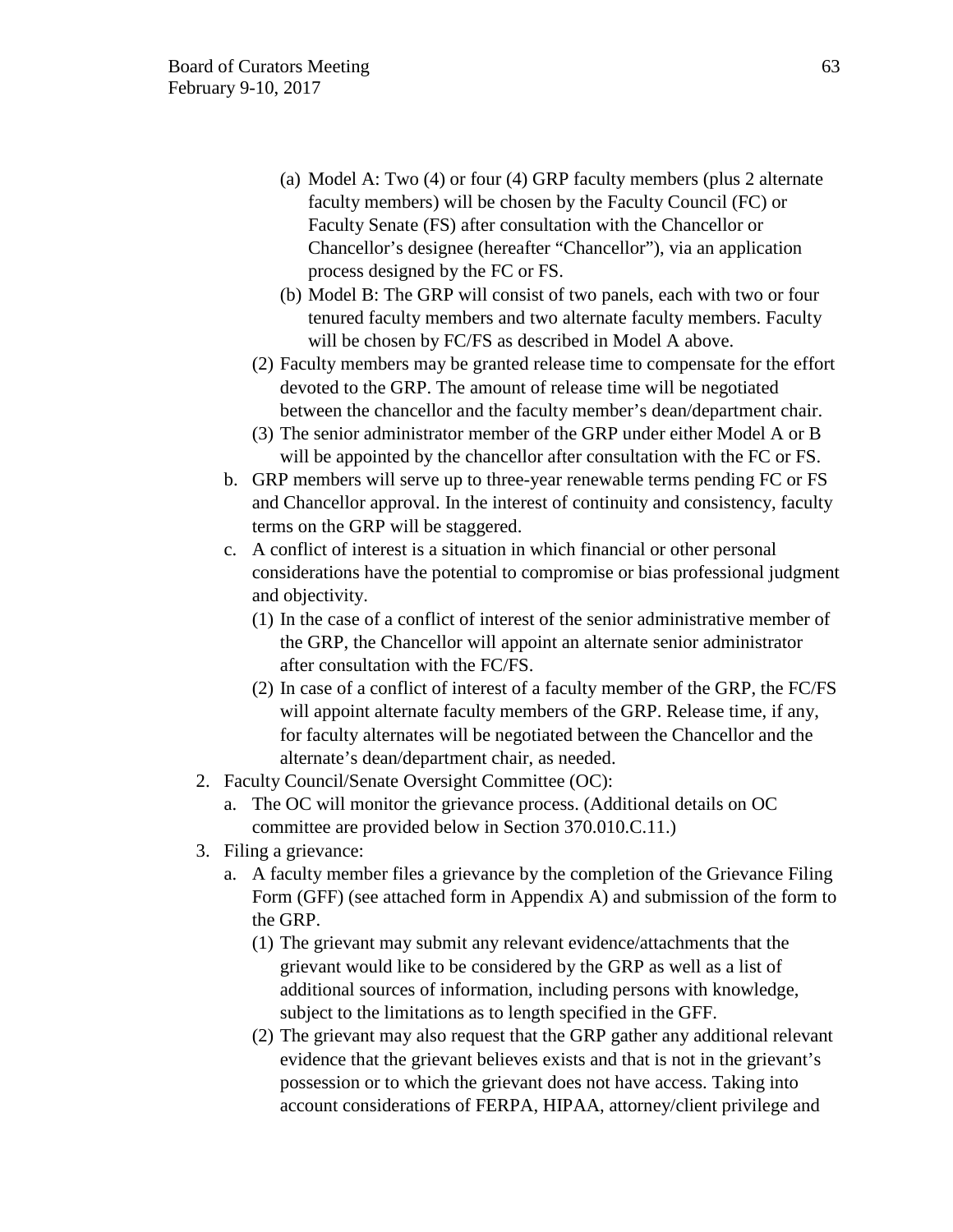impact on any party or university unit, the GRP will make reasonable attempts to obtain information that it deems relevant and central to the grieved matter(s).

- b. There are three requirements the grievant must meet when filing:
	- (1) The grieved act listed on the GFF must meet the definitional criteria in Section 370.010.A.
	- (2) The grievant must demonstrate that s/he attempted to informally resolve the complaint before filing the grievance.
	- (3) The grievant must file the grievance within one hundred and eighty (180) calendar days after the grievant knew, or reasonably should have known, of the occurrence of the event or omission out of which the grievance has arisen. In situations where the grievance arises out of a series of events or omissions, the filing period shall be measured from the last event or omission in the series.
		- (a) A faculty member who does not initiate a grievance in accordance with the 180-day calendar limit specified herein shall be deemed for purposes of these procedures to have accepted the last decision rendered by an appropriate administrative officer.
- c. If the GRP determines that neither of these requirements (Section 370.010.C.3.) are met, they may reject the grievance. Rejections of grievances cannot be appealed.
- 4. Processing a grievance:
	- a. The GRP will meet with the grievant to discuss the complaint and gain a greater understanding of the issues.
	- b. The GRP will also name a university respondent, in consultation with both the Chancellor and the Chair/President of Faculty Council/Senate or their designee.
	- c. Early in the process, the GRP may hold one face-to-face meeting simultaneously with both the grievant and the person against whom the grievance is directed.
	- d. Both the grievant and the respondent have the right to consult with an attorney of their choice, but that attorney may not be present at any meetings with the GRP. Both the grievant and the respondent may have an advisor present at meetings with the GRP but the advisor must be a current university employee and cannot act in the capacity of an attorney. The advisor may not make presentations or statements to the GRP, or any other parties present.
	- e. The university respondent will be provided with the original grievance filing form and any other information gathered that the GRP deems relevant, and will be required to write a rebuttal statement.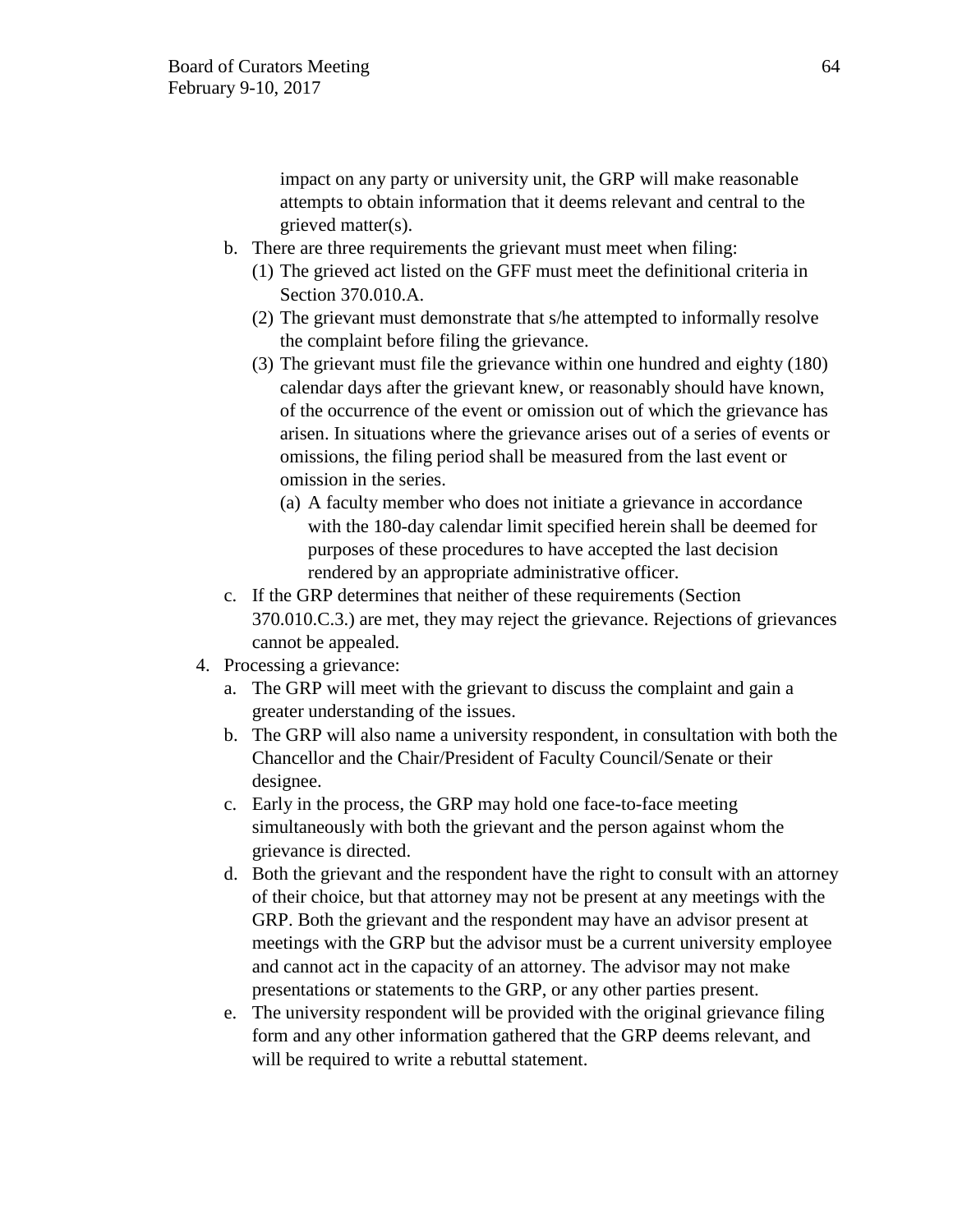- (1) The respondent may include any relevant evidence/attachments that the respondent would like to be considered by the GRP, as well as a list of additional sources of information, including persons with knowledge.
- (2) The respondent may request that the GRP gather any additional relevant evidence that the respondent believes exists and that is not in the respondent's possession or to which the respondent does not have access. Taking into account considerations of FERPA, HIPAA, attorney/client privilege and impact on any party or university, the GRP will make reasonable attempts to obtain information that it deems relevant and central to the grieved matter(s).
- (3) The respondent has fifteen (15) calendar days from the date that s/he is provided with the original grievance filing form to write this rebuttal statement. The respondent may submit a written request to the GRP for a time extension to prepare the rebuttal. Such extensions will be granted at the sole discretion of the GRP.
- f. The GRP will investigate, gather evidence, meet individually or jointly with either or both parties, as well as other relevant individuals. There shall be no formal hearing in this process.
- g. Based on its own investigation, the GRP may collect evidence that it deems as having relevance and centrality to the grieved matters.
- h. The GRP shall receive the cooperation of the campus administrators, the collegiate dean, the department chair, the grieving faculty member, other faculty members, other University employees, and students enrolled at the University. It will be the duty of all such individuals to provide, in a timely fashion, all requested non-testimonial evidence relevant to the case.
- i. The GRP will consult with University Legal Counsel concerning legal issues of evidence, including but not limited to FERPA regulations, attorney/client privilege, and HIPAA-protected materials.
- j. All University employees must be truthful in providing testimony to the GRP and all non-testimonial evidence must be genuine and accurate. False testimony, fraudulent evidence, refusal to cooperate with the GRP and breaches of confidentiality (see Section 370.010.C.12) may be the basis for disciplinary action against the uncooperative individual.
- k. The grievant(s) and respndent9s) shall be promptly provided with a copy of all evidence collected by the GRP, or in the case of materials deemed confidential by the GRP, a summary of this evidence.
- l. The GRP will have three (3) months from the date of a correctly filed grievance (see Section 370.010.C.e.a) to conduct an investigation and render findings and recommendations, if any.
- m. Prior to rendering its findings, the GRP will inform the parties in writing of their tentative findings and the basis for these findings, including documents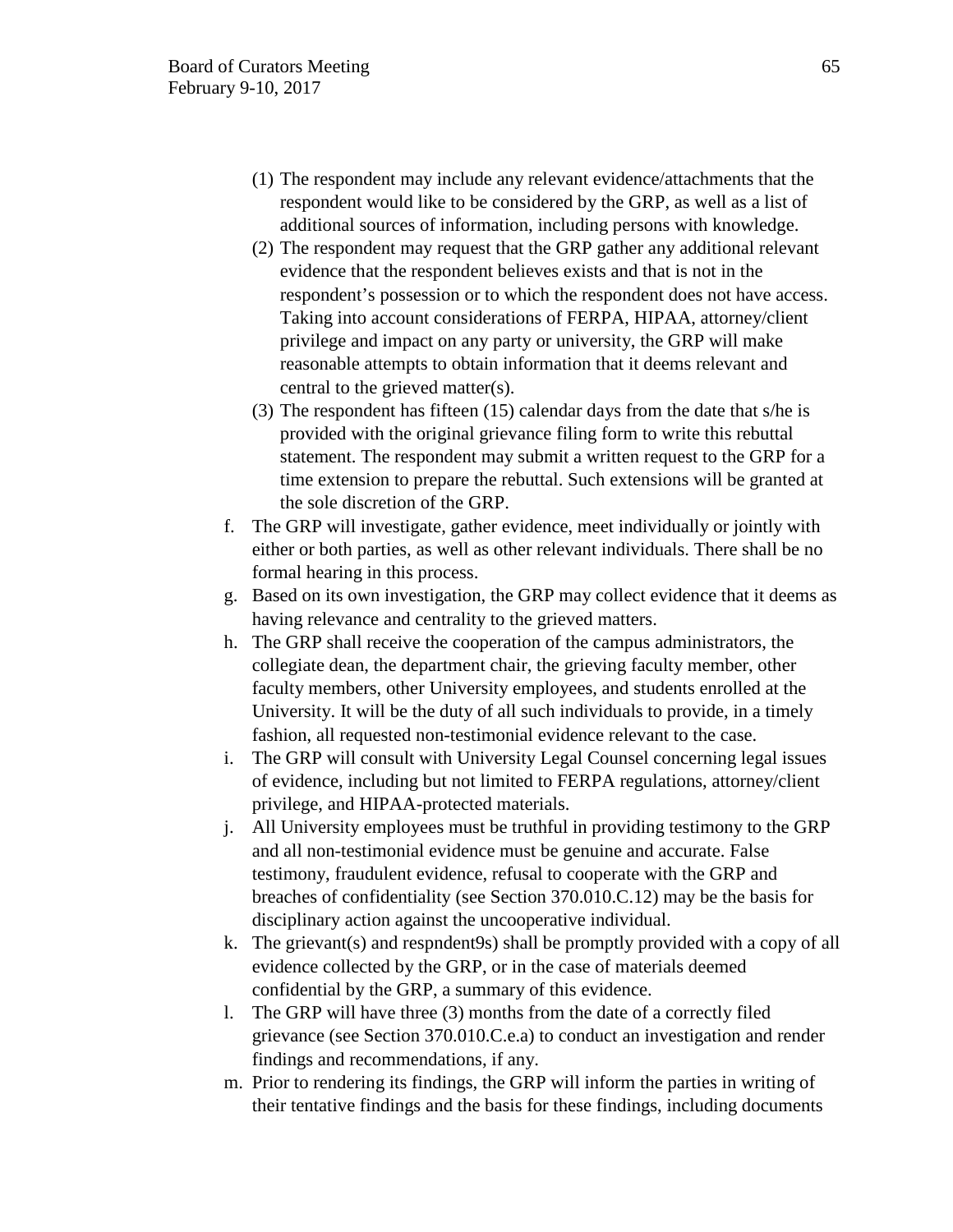collected and information received orally. The parties shall meet jointly with the GRP and each will have the opportunity to provide a 30 minute oral presentation to the GRP regarding their perspective on these tentative findings. Each party will be provided with the opportunity to make one ten (10) minute rebuttal to the other party's presentation.

- 5. Potential GRP Actions:
	- a. The GRP has broad administrative latitude to address grievances.
	- b. At any point in the process, the GRP may:
		- (1) Facilitate a settlement agreement between the grievant and the University of Missouri.
		- (2) Make a determination that the grievance has no merit. This determination is not appealable.
		- (3) Terminate a grievance if a lawsuit related to the substantive content of the grievance, as determined by the GRP, is initiated at any time. The grievant and the respondent are immediately released from requirements imposed by Section 370.010.C.12. This action is not appealable.
	- c. At the conclusion of their investigation, the GRP shall make findings and recommendations that may include, but are not limited to, the following, which will be provided to the Chancellor, Provost, the parties, and the oversight Committee Representative:
		- (1) A finding in favor of the grievant and the recommendation of remedies, if any, to resolve the grievance.
		- (2) A finding that both the grievant and the respondent have legitimate complaints and the recommendation of remedies, if any, to resolve both sets of complaints.
		- (3) A finding against the grievant with no recommendations for remedies to address the grievant's complaint.
		- (4) A finding that the respondent was subject to some adversity in connection with the aggrieved act and the recommendation of remedies, if any, to alleviate this adversity.
	- d. In the interest of solving problems, the GRP, which is in a unique position to view university functions from multiple viewpoints, may occasionally identify areas of functioning of the University of Missouri that could be improved or changed to prevent future problems. The findings and recommendations shall be provided periodically to the Provost, the chancellor, and the Chair of Faculty Council/Senate.
- 6. Appeal of the GRP findings:
	- a. Within 15 calendar days, either the grievant or the respondent may appeal the GRP findings and recommendations, if any, to the chancellor using the Grievance Appeal Form (a copy of which is attached in Appendix B).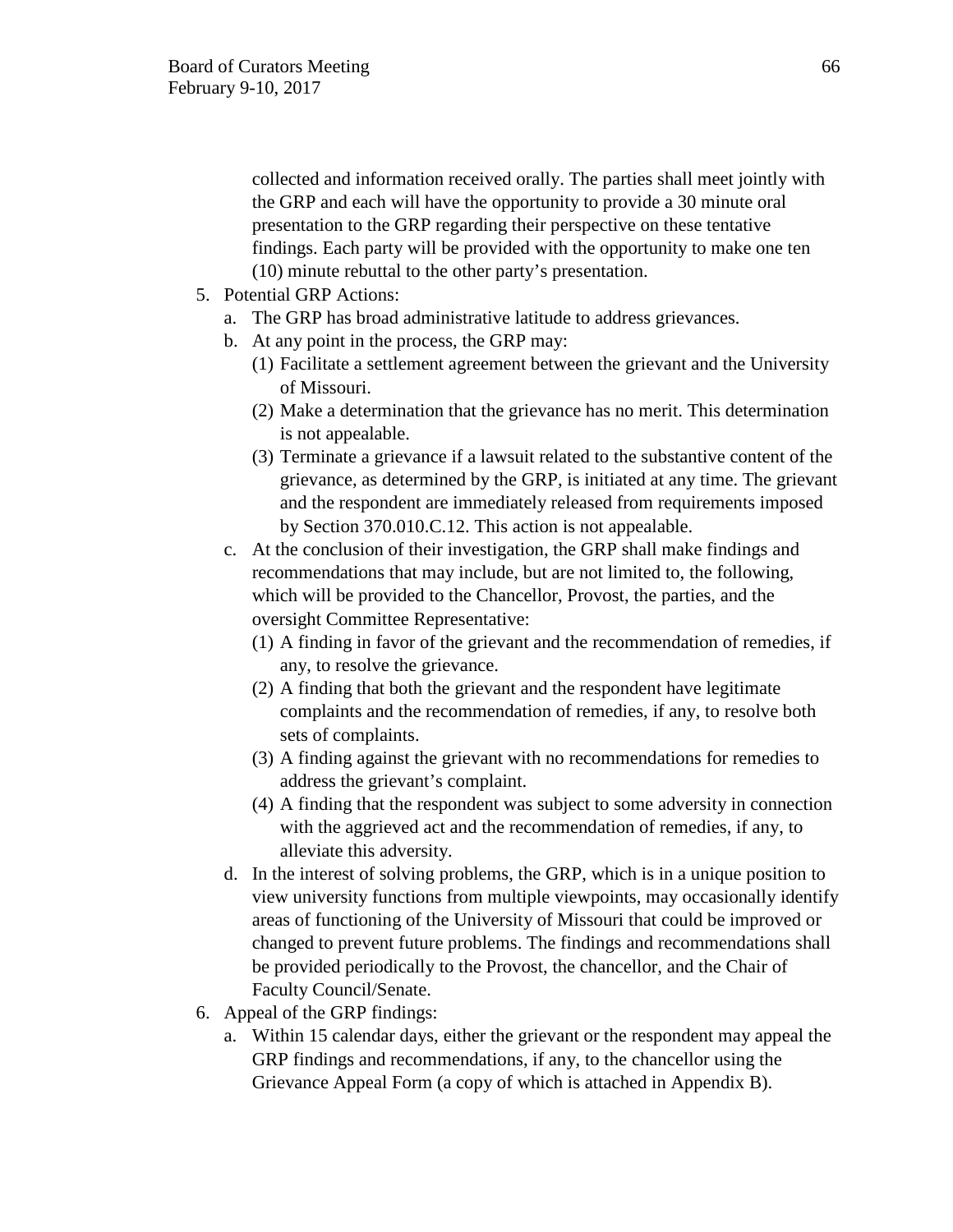- b. The Chancellor will have 30 calendar days from the time it is received to act on the appeal. If the Chancellor needs more time, then the Chancellor shall provide reasons and a new estimated time via a letter to all parties (grievant, respondent, GRP, Oversight Committee representative). If the Chancellor does not act within 30 calendar days and does not provide such a letter, the decision of the GRP becomes final.
- c. If neither party appeals the GRP decision within 15 days, then the Chancellor will have an additional 30 days to accept or reject the findings of the GRP in whole or in part, and accept, reject or modify the recommendations of the GRP. If the Chancellor needs more time, then the Chancellor shall provide reasons and a new estimated time via a letter to all parties (grievant, respondent, GRP, Oversight Committee representative). If the chancellor does not act within such additional 30 calendar days and does not provide such a letter, the decision of the GRP becomes final.
- 7. Chancellor's review of the GRP Decision:
	- a. In reviewing the GRP decision:
		- (1) The Chancellor may speak to the grievant and the respondent. If the Chancellor meets with one party, however, then the chancellor must also meet with the other party as well, although not necessarily at the same time.
		- (2) The Chancellor will have access to all relevant documents.
		- (3) The Chancellor may seek additional information or input as needed. If the Chancellor seeks additional information, however, then the chancellor shall inform the GRP and the OC representative to the grievance under consideration what additional information or input the Chancellor has sought.
	- b. The Chancellor may accept or reject the findings of the GRP in whole or in part, and accept, reject or modify the recommendations of the GRP. If the Chancellor rejects or modifies, the Chancellor shall meet with the GRP and the OC representative prior to rendering the final decision.
	- c. The Chancellor's decision is final.
	- d. Upon rendering of the final decision, the Chancellor will notify the grievant, respondent, GRP and Oversight Committee representative regarding the final outcome and remedies, if any.
- 8. Grievant's acceptance of the final decision:
	- a. Once a decision is final, the grievant has 15 calendar days to provide written acceptance or non-acceptance of the decision and any recommended remedies.
	- b. The grievant uses the Grievance Acceptance Form (a copy of which is attached in Appendix C) to file a response to the final decision.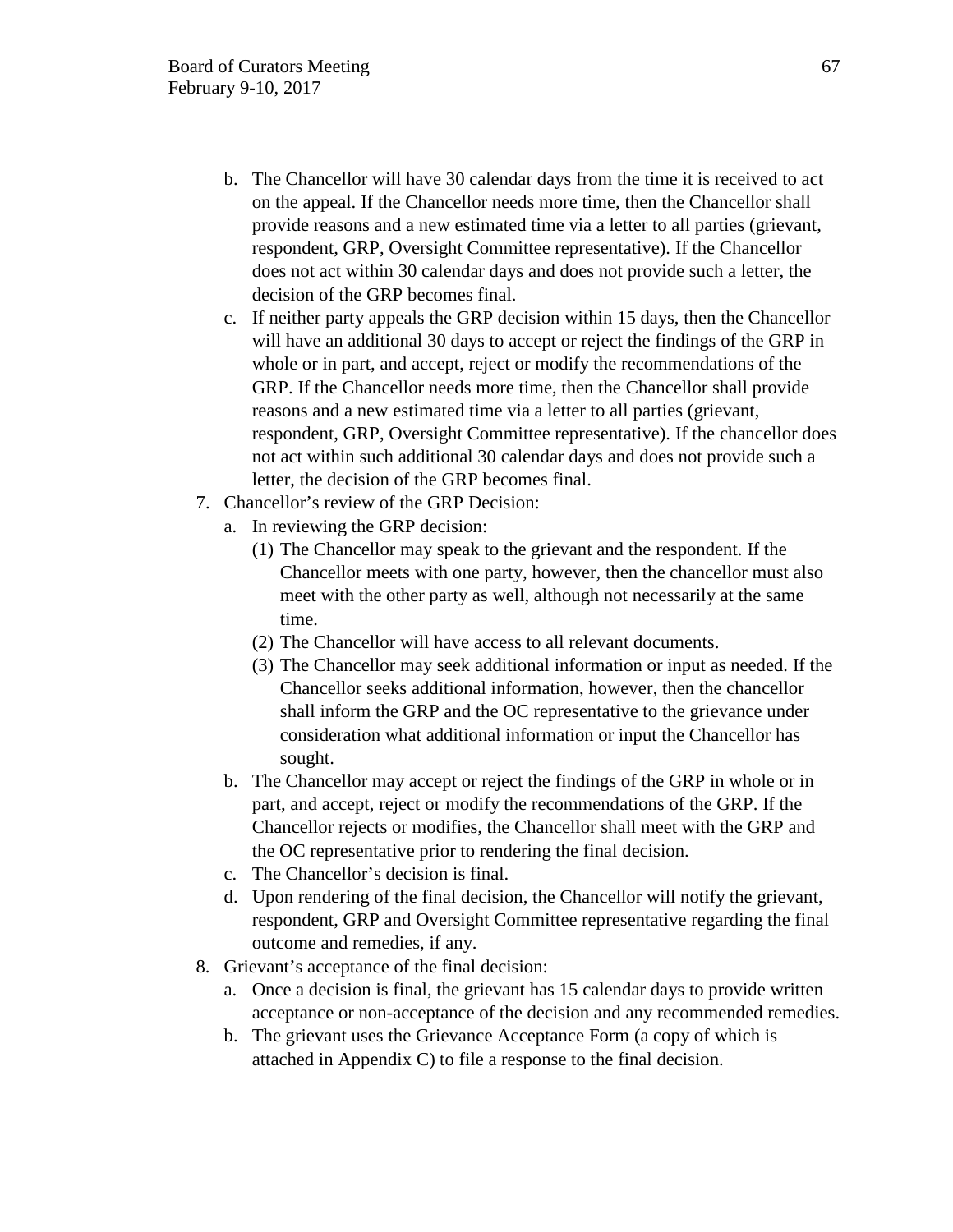- 9. If the grievant fails to provide a written acceptance of the final decision or submits a Grievance Acceptance Form that rejects the final decision, the grievant suffers the loss of all remedies favorable to the grievant.
- 10. Grievant's legal rights:
	- a. Upon acceptance of the final decision, the grievant waives the right to bring a lawsuit concerning all waivable matters that were a subject of the grievance.
	- b. If a lawsuit related to the substantive content of the grievance is initiated at any time, then this grievance process will immediately end and the grievant and the respondent are immediately released from requirements imposed by Seciton370.010.C.12.
	- c. Upon rejection of the final decision, the grievant and the respondent are released from the confidentiality requirements imposed by Section 370.010.C.12.
- 11. Oversight:
	- a. There will be a Faculty Council/Senate Oversight Committee (OC), whose purpose will be to monitor the Grievance process as neutral observers and provide feedback on the process to the Faculty Council or Faculty Senate, the faculty and the Provost's and Chancellor's Office.
		- (1) The OC will consist of 3-5 tenured faculty appointed by Faculty council or Faculty Senate for up to three (3) year staggered terms.
		- (2) Chair of the OC will be a member of the Faculty Council or Faculty Senate.
	- b. OC monitoring of individual grievances:
		- (1) A member of the OC will be appointed to each grievance case following receipt of the Grievance Filing form by the GRP. OC members will rotate grievance case membership unless a conflict of interest is identified.
		- (2) The OC representative will sit in on all GRP deliberations and will be copied on all correspondence. If during deliberations, the OC member has process or procedural concerns, the member may raise the concerns with the GRP, without the grievant or respondent or any other parties present.
		- (3) The OC representative is an observer: The OC representative may not participate in the deliberations or rendering of findings and recommendations by the GRP.
		- (4) GRP requests for extensions of up to two (2) weeks may be approved by the OC representative on that case. Any additional requests for extensions must be approved by the OC. The OC shall rule on such requests within five (5) calendar days from the receipt of the request.
		- (5) The OC representative shall not discuss the ongoing grievance with anyone, including other OC members, except any information necessary to the OC committee decision regarding time extension requests from the GRP.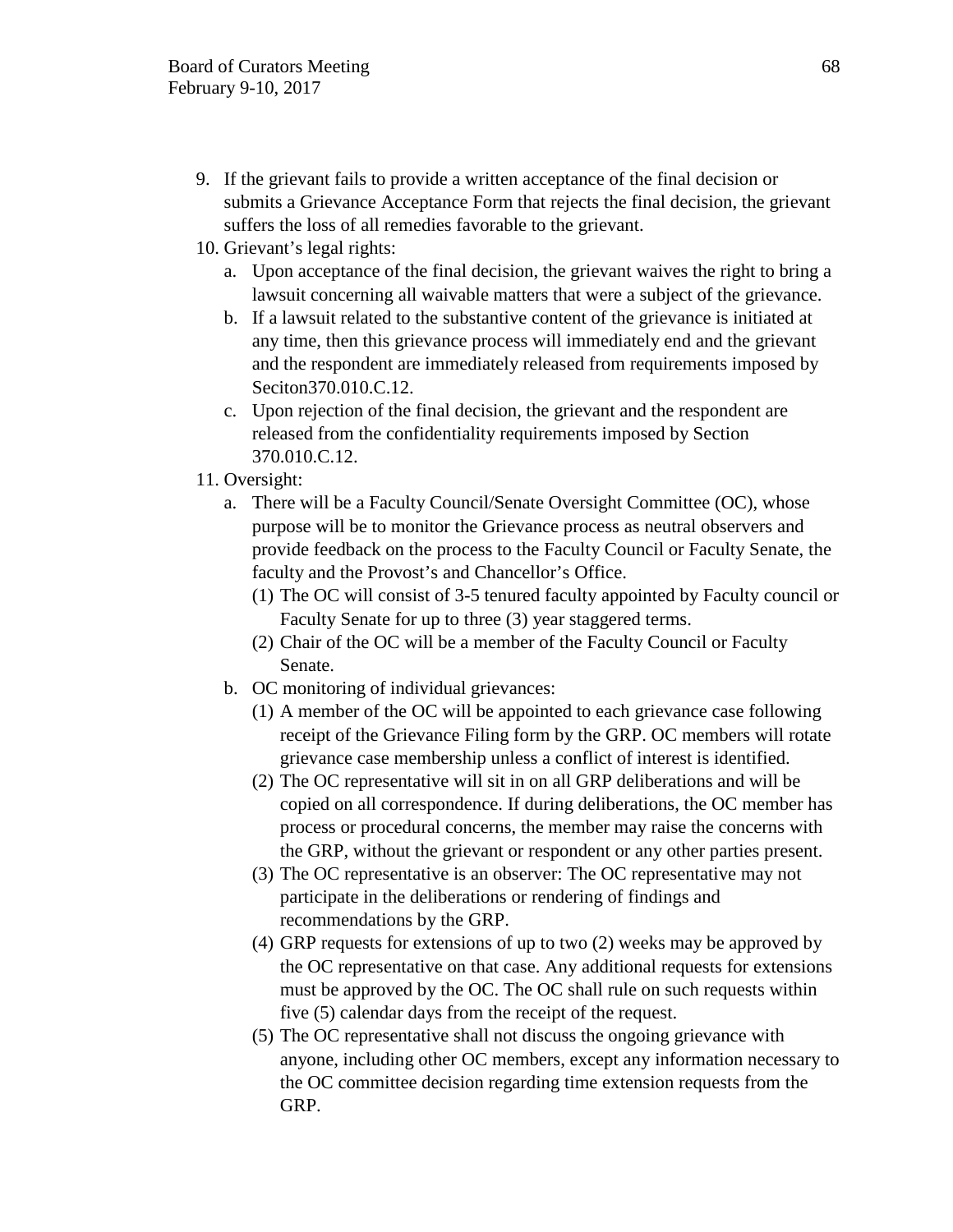- (6) At the close of each grievance case, the OC representative shall present to the other OC members, and the GRP, a summative and evaluative report of the process as it relates to that particular case. These reports will not reveal any substantive information concerning grievances including but not limited to supporting materials, specific findings, and identifying information about any participant.
- c. OC monitoring of the grievance process:
	- (1) The OC will continually monitor the overall grievance process.
	- (2) On a yearly basis the OC shall present a summative and evaluative report to the Faculty council or Faculty Senate Executive Committee, the Provost and the Chancellor.
	- (3) The OC will monitor the implementation of remedies resulting from the final grievance decision by communication with relevant parties, and in cases in which remedies are not being implemented the Faculty Council/Faculty Senate will be notified.
- 12. Confidentiality:

П

a. All parties involved (grievant, respondent, GRP and OC) must agree to maintain strict confidentiality regarding any substantive information concerning grievances including but not limited to supporting materials, specific findings, and identifying information about any participant. The substance of the cases shall not be discussed at any time, before or after a final decision is made, except as provided in Section 370.010.C.5.b.(3) and 370.010.C.10.c. Additionally, information related to claims of discrimination shall be reported to the Equity Officer or Title IX Coordinator.

**Appendix A Case #: \_\_\_\_\_\_\_\_\_\_\_\_\_\_\_\_ (To Be Assigned by GRP)** 

**Grievance Filing Form Date of Filing this Form: \_\_\_\_\_\_\_\_\_\_\_\_\_\_\_\_\_ Name:**  $\blacksquare$ **Contact Information (address, phone, email):** 

**Instructions for Questions Associated with Roman Numeral I – II:**

**The Collected Rules and Regulations list three (3) categories of grievances and these are listed below in italics (see I, II, and III). Check the box(es) associated with the category or categories of the grievance you are filing. For each relevant category, answer the questions that follow by attaching a separate word document or inserting pages at the end of this document. Please number your responses in accordance with the numbering system employed below (e.g. I-1; III-b, etc.).**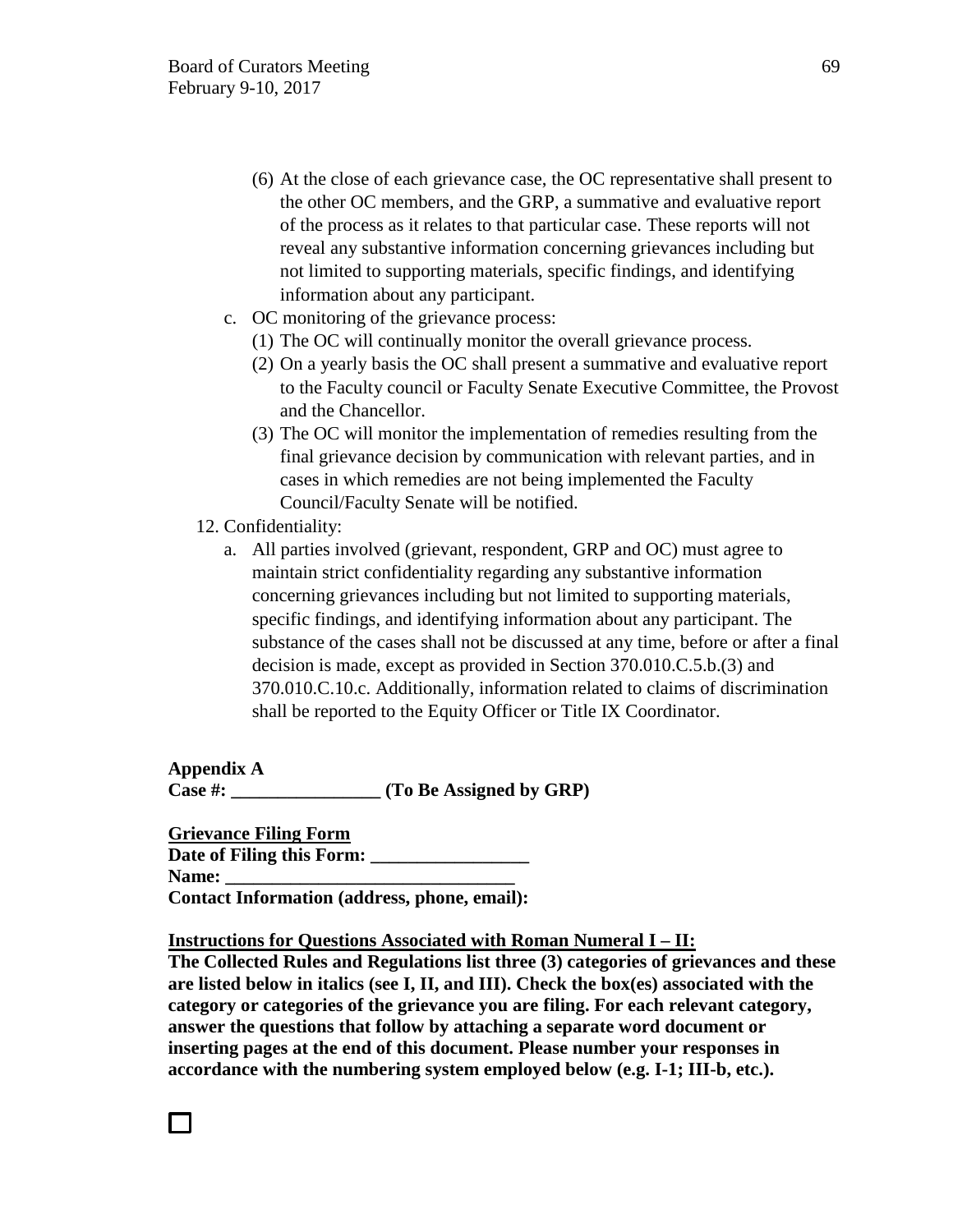# *I. There has been a violation, a misinterpretation, an arbitrary or discriminatory application of written University rule, policy, regulation, or procedure which applies personally to the faculty member, notwithstanding that it may apply to others within or without the grievant's unit, relating to the privileges, responsibilities, or terms and conditions of employment as a member of the faculty.*

- 1. List the specific written University rule, policy, regulation or procedure that was violated or misinterpreted. Either cite the specific Collected Rules and Regulation number or attach relevant policies (e.g., department bylaws). If there is more than one alleged violation, list each separately.
	- a. For each alleged violation, list the date of occurrence of the grieved act. Please note that the grievant must file the grievance within one hundred and eighty (180) calendar days after the grievant knew, or reasonably should have known, of the occurrence of the event or omission out of which the grievance has arisen. In situations where the grievance arises out of a series of events or omissions, the filing period shall be measured from the last event or omission in the series.
	- b. For each alleged violation, describe the grieved act. Include in your description the harm that you perceive resulted and the remedy requested.
	- c. The description of each grieved act is limited to three (3) double-spaced pages (Times New Roman, 12 point).

#### $\Box$ *II. There has been an infringement on the academic freedom of the faculty member.*

(For information on academic freedom, see the Collected Rules and Regulations, Section 310.010).

- a. List the date of occurrence of the grieved act. Please note that the grievant must file the grievance within one hundred and eighty (180) calendar days after the grievant knew, or reasonably should have known, of the occurrence of the event or omission out of which the grievance has arisen. In situations where the grievance arises out of a series of events or omissions, the filing period shall be measured from the last event or omission in the series.
- b. Describe the grieved act. Include in your description the harm that you perceive resulted and the remedy requested.
- c. The description of each grieved act is limited to three (3) double-spaced pages (Times New Roman, 12 point).

# **Instructions for Roman Numeral III – VII:**

**Answer the questions that follow by attaching a separate word document or inserting pages at the end of this document. Please number your responses in accordance with the the numbering system employed below (e.g. IV, V, etc.).** 

**(iii)Please specify in detail any attempts made for informal resolution. The description of such attempts is limited to one double-spaced page (Times New Roman, 12 point). Please note**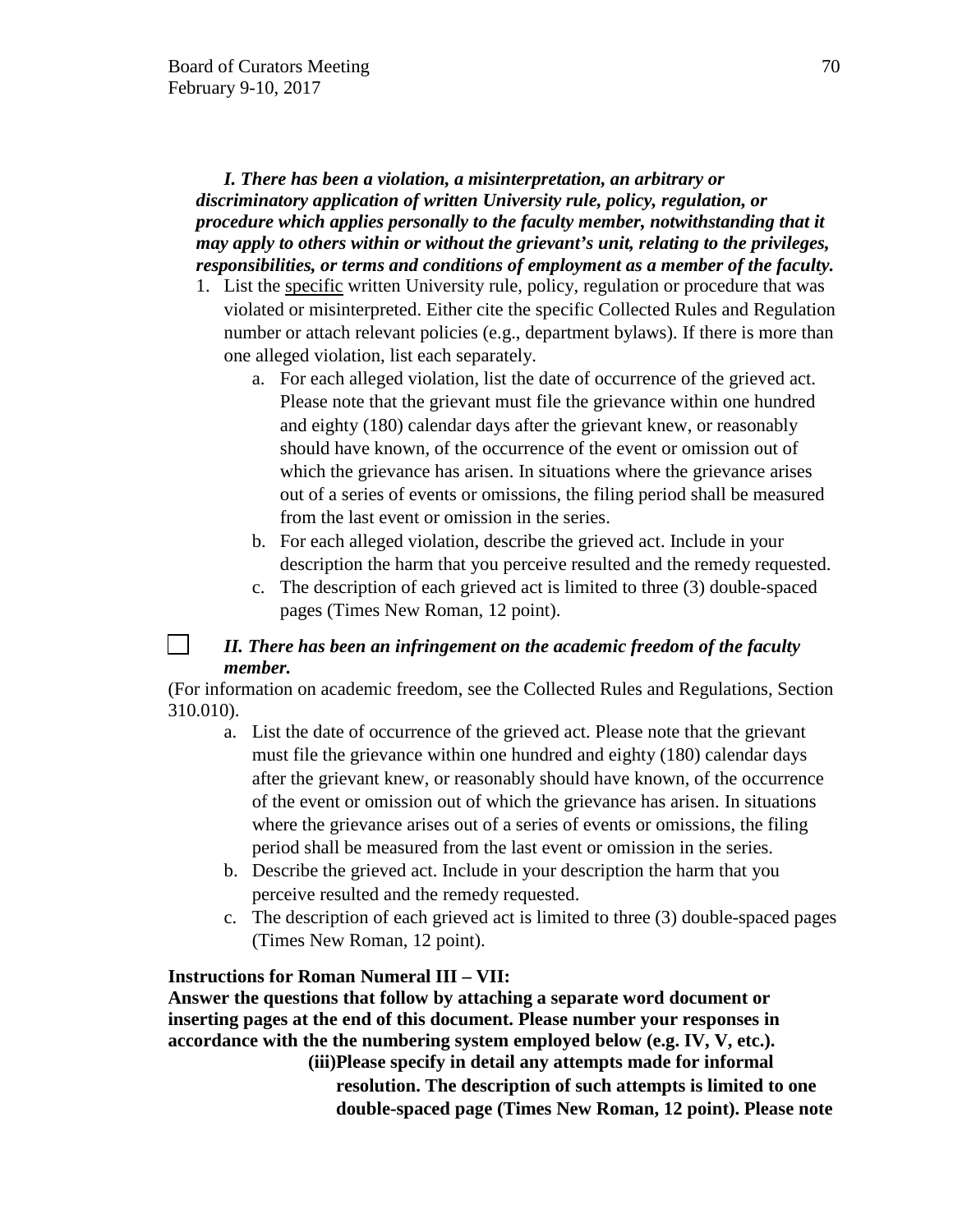**the grievant must demonstrate that s/he attempted to informally resolve the complaint before filing the grievance.**

- **(iv)If you have any relevant evidence/attachments that you would like the Grievance resolution Panel (GRP) to consider, please include them. You must refer to any attachments in your replies to the questions above so that the relevance of each attachment is clear.**
- **(v) If desired, please list any additional sources of information, including persons with knowledge. Please specify the type of information available through these additional sources and the relevance of this information to the alleged violations.**
- **(vi)The grievant may also request that the GRP gather any additional relevant evidence that the grievant believes exists and that is not in the grievant's possession or to which the grievant does not have access. Taking into account considerations of FERPA, HIPAA, attorney/client privilege and impact on any party or university entity, the** *GRP* **will make reasonable attempts to obtain information that is deems relevant and central to the grieved matter(s). Please list any such information and its relevance to the alleged violations.**
- **(vii) Have you filed a lawsuit related to the substantive content of the grievance?**

### **PLEASE NOTE THAT INCOMPLETE FILING FORMS OR FILING FORMS THAT DO NOT COMPLY WITH THE DIRECTIONS ABOVE WILL BE RETURNED.**

**Columbia Campus: Send forms and responses to [GRP@missouri.edu](mailto:GRP@missouri.edu) UMKC Campus: Send form and responses to [GRP@umkc.edu](mailto:GRP@umkc.edu) Missouri S&T Campus: Send form and responses to [GRP@mst.edu](mailto:GRP@mst.edu) UMSL Campus: Send form and responses to [grievance@umsl.edu](mailto:grievance@umsl.edu)** 

# **Collected Rules and Regulations 380.010 Grievance Procedure for Administrative, Service and Support Staff**

Bd. Min. 2-19-67, p. 32,163; Revised Bd. Min. 9-7-79; Revised Bd. Min 9-12-80; Revised Bd. Min. 2-2-94; Amended 9-26-97; Revised 10-1-98; Revised 2-5-15; Amended 2-9-17.

The Board of Curators has adopted the following resolution relating to grievance procedures for the administrative, service and support staff of the University of Missouri.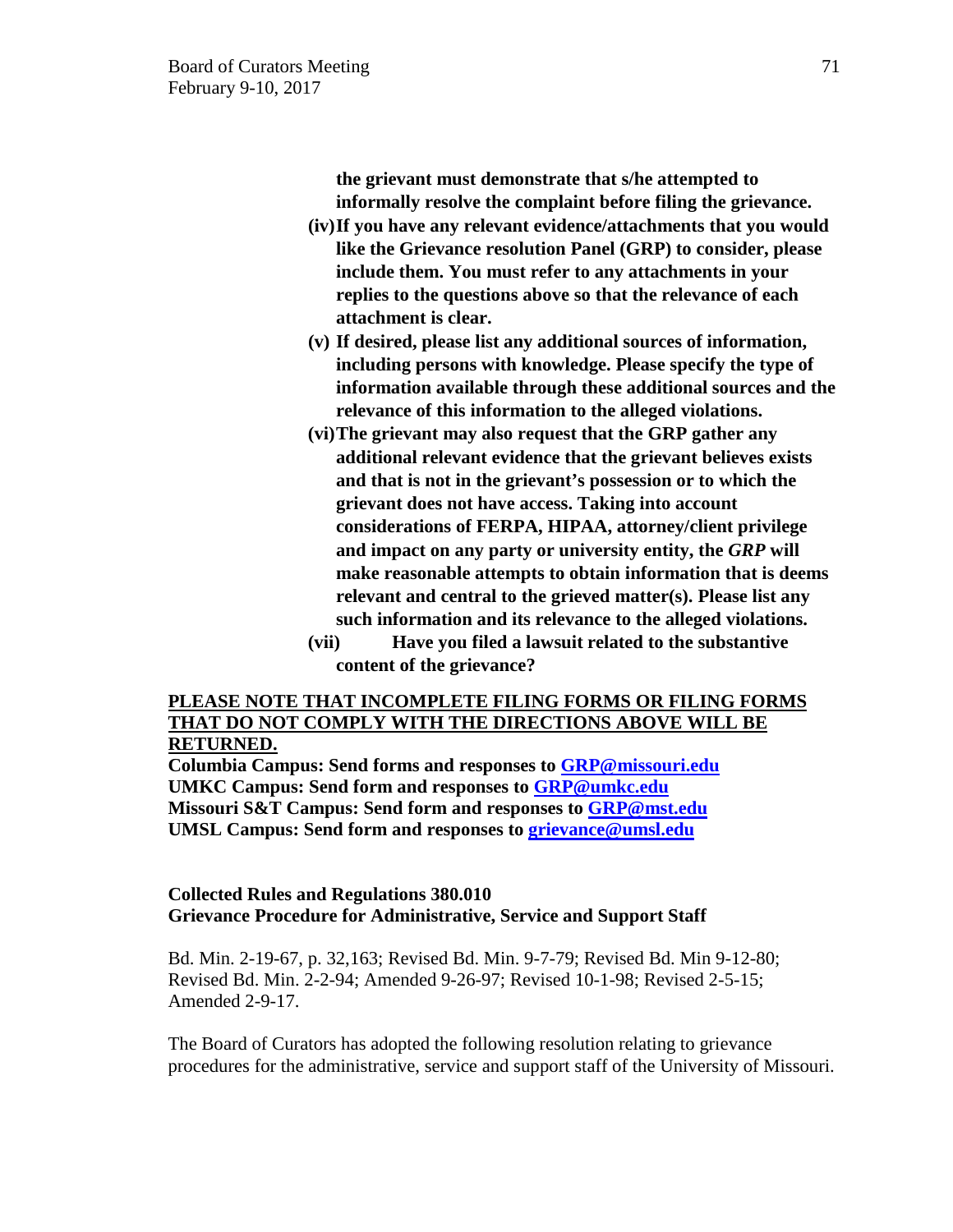- A. The University recognizes the right of employees to express their grievances and to seek a solution concerning disagreements arising from working relationships, working conditions, employment practices or differences of interpretation of policy which might arise between the University and its employees. A regular employee may process a grievance regarding any of these matters upon completion of their probationary period. In addition, a probationary or non-regular employee may process a grievance concerning application or interpretation of University policies and procedures. The grievance procedure should not be used in connection with a matter relating to a complaint of discrimination, harassment, or sexual misconduct. Such complaints should be addressed in accordance with the applicable Equity Resolution Process:
	- 1. Section 600.030 Equity Resolution Process for Resolving Complaints of Discrimination, Harassment and Sexual Misconduct against a Student or Student **Organization**
	- 2. Section 600.040 Equity Resolution Process for Resolving Complaints of Discrimination, Harassment and Sexual Misconduct against a Faculty Member
	- 3. Section 600.050 Equity Resolution Process for Resolving Complaints of Discrimination, Harassment and Sexual Misconduct against a Staff Member
	- 4. Section 600.060 Equity Resolution Process for Resolving complaints of Discrimination, Harassment and Sexual Misconduct against the University
- B. Procedures for Processing Grievances
	- 1. Should an employee or the employee's representative feel after oral discussion with the immediate supervisor that employee's rights under University policy have been violated, the employee may originate a grievance within ten (10) days of the date the alleged grievable act occurred, by presenting the facts in writing to the proper supervisor, department head, or designated representative of the University, with a copy to the Campus Grievance Representative. The decision of such official shall be made in writing to the employee within ten (10) days after receipt of response.
	- 2. Should the employee decide the decision is unsatisfactory, the employee or the employee's representative shall writing five (5) days submit an appeal to the Campus Grievance Representative. The Campus Grievance Representative or designee shall respond in writing to the grievant within five (5) days from the date of the review. If the grievance is resolved, no further action will be necessary.

If the grievance is not satisfactorily resolved, the employee or the employee's representative, may appeal within five (5) days after receipt of response to the University Grievance Representative (Vice President, Human Resource Services or a designated representative) for the purpose of reviewing the grievance. The decision of the University Grievance Representative or designee shall be made in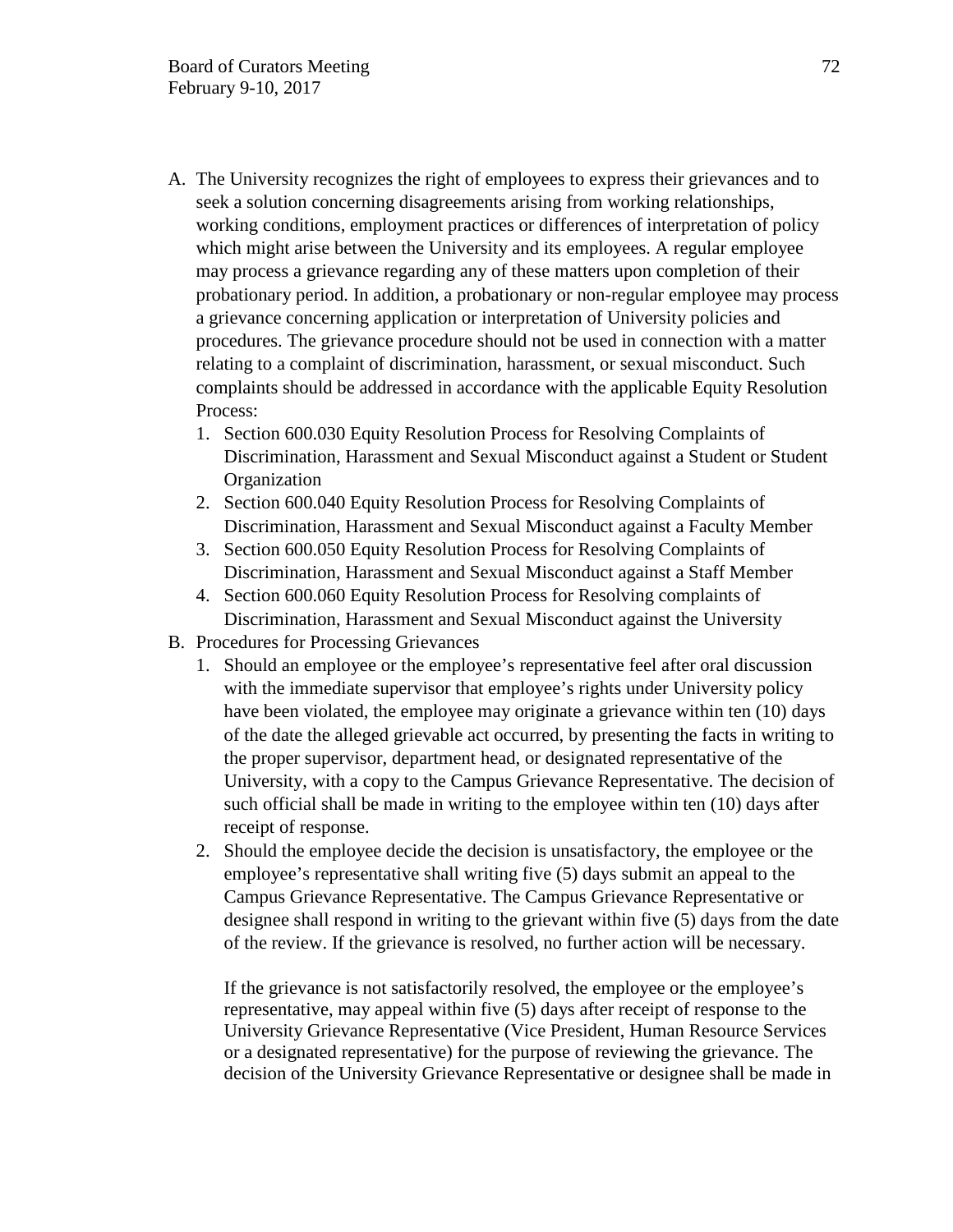writing to the employee and/or to employee's representative writing five (5) days after the date of the review.

- 3. Should the employee decide that the reply of the University Grievance Representative or designee is unsatisfactory, the matter may be appealed within five (5) days of receipt of the response through the University Grievance Representative to a grievance committee which shall be established as follows:
	- a. The employee or employee's representative may designate one member.
	- b. The University through its Grievance Representative, with the approval of the chancellor of the campus, shall appoint one member.
	- c. The selection of the third member shall be made by these two (2) members. If mutually agreeable, the two (2) designated members may select the third member from a list recommended by either and approved by both. Otherwise selection will be made from a list of committee members supplied by the federal Mediation and Conciliation Service. The selection will be made by reducing the list in alternate turns. The toss of a coin shall determine the elimination sequence.
	- d. A decision of the grievance committee may be reached upon the concurrence of any two of the three members.
	- e. A hearing will be scheduled as soon as feasible after selection of the third committee member.
	- f. The grievance committee shall keep a complete record of the hearing before it, including any exhibits or papers submitted to it in connection with the hearing and a complete record of any testimony taken. Upon the rendering of its decision, the complete record shall be filed in the Office of the President of the University and shall be available to the employee, employee's representative and the University Grievance Representative.
	- g. Any cost of the third party on the committee and cost of transcript (if requested) shall be paid equally by the employee and the University.
- 4. In the event the decision of the grievance committee is unsatisfactory to either the employee or the University Grievance Representative, either may within five (5) days after receipt of the decision appeal to the Board of Curators by delivering such notice of appeal to the President of the University.
- 5. Upon the receipt of the notice of appeal, the President of the University shall cause the record of the hearing before the grievance committee to be filed with the Board of Curators of the University, who shall review such record. The decision of the Board of Curators, upon such review, will be final.
- 6. The prescribed time limits may be extended by mutual agreement whenever necessary in order for these provisions to be implemented.
- 7. The interpretation of "days" within this section is to be normal workdays (Monday through Friday) exclusive of official University holidays.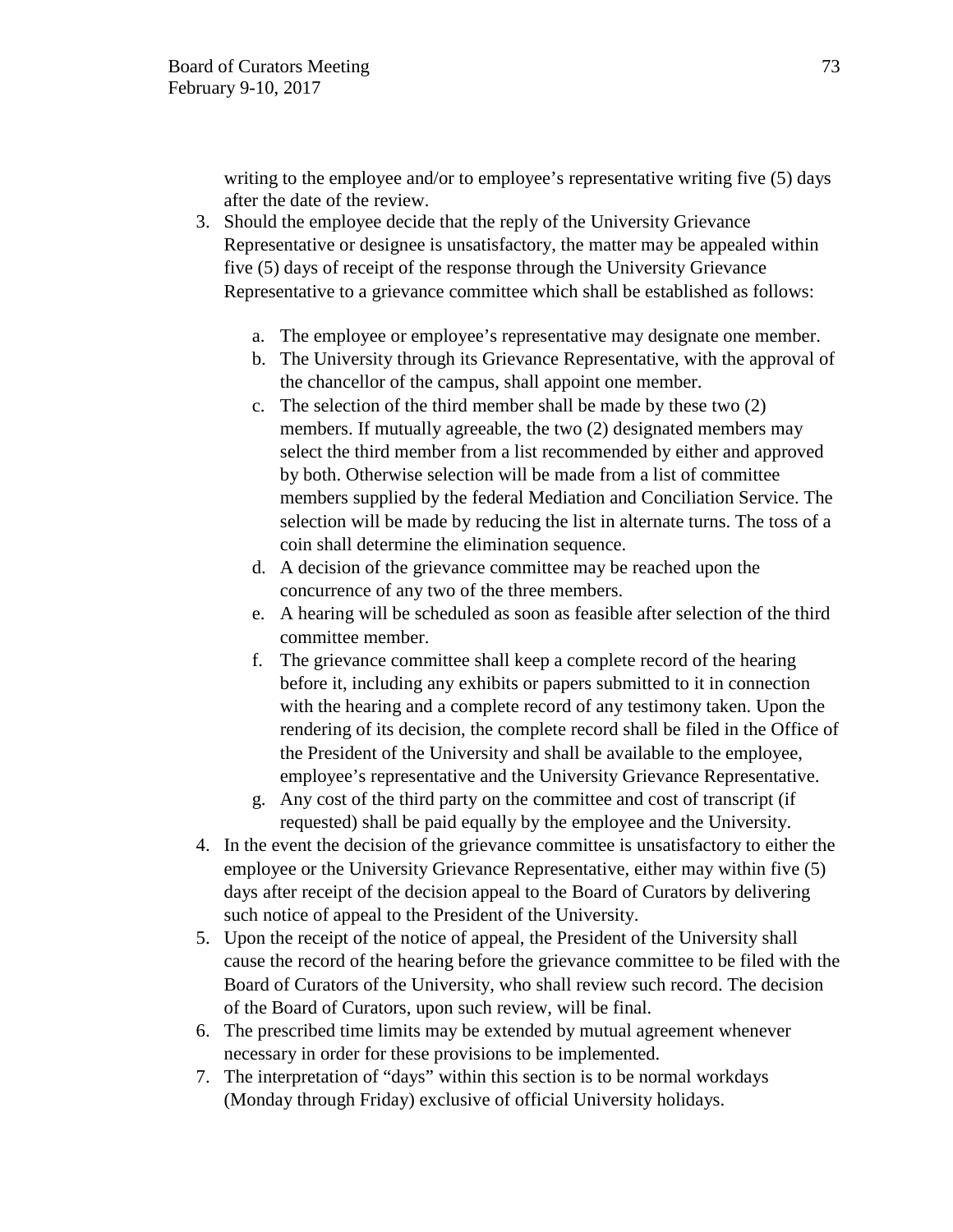# **Collected Rules and Regulations 90.050 Civil Rights Act of 1964**

Amended 2-9-17

A. The University hereby reaffirms its commitment to complying with the provisions of Title VI of the Civil Rights Act of 1965, as amended 42 U.S.C. § 2000d et seq., prohibiting discrimination in programs and activities receiving federal financial assistance.

B. Those officers and employees of the Curators of the University authorized to execute instruments on its behalf are hereby specifically authorized to execute, in connection with an application for federal financial assistance, such assurance of Title VI compliance as may be required by a federal department or agency as a condition to the application's approval and extension of federal financial assistance, upon approval thereof by the Office of the General Counsel as to form.

### **Collected Rules and Regulations 600.010 Equal Employment/Educational Opportunity and Nondiscrimination Policy (previously 320.010)**

Bd. Min. 2-19-71; Reaffirmed Bd. Min. 10-14-77; Amended Bd. Min. 5-23-80; Amended Bd. Min. 10-15-82; Amended Bd. Min. 10-16-03; Amended Bd. Min. 6-19-14; Revised 9-22-14 by Executive Order 41. Revised 2-5-15; Amended 2-9-17 with effective date of  $3 - 1 - 17$ .

- A. **Equal Employment/Educational Opportunity Policy and Statement of Nondiscrimination**. The Curators of the University of Missouri does hereby reaffirm and state the policy of the University of Missouri on Equal Employment/Educational Opportunity and Nondiscrimination.
	- 1. Equal Opportunity is and shall be provided for all employees and applicants for employment on the basis of their demonstrated ability and competence without unlawful discrimination on the basis of their race, color, national origin, ancestry, religion, sex, pregnancy, sexual orientation, gender identity, gender expression, age, disability, protected veteran status, or any other status protected by applicable state or federal law. This policy shall not be interpreted in such a manner as to violate the legal rights of religious organizations or the recruiting rights of military organizations associated with the Armed Forces or the Department of Homeland Security of the United States of America.
	- 2. Equal Opportunity is and shall be provided for all students and applicants for admission without unlawful discrimination on the basis of their race, color, national origin, ancestry, religion, sex, pregnancy, sexual orientation, gender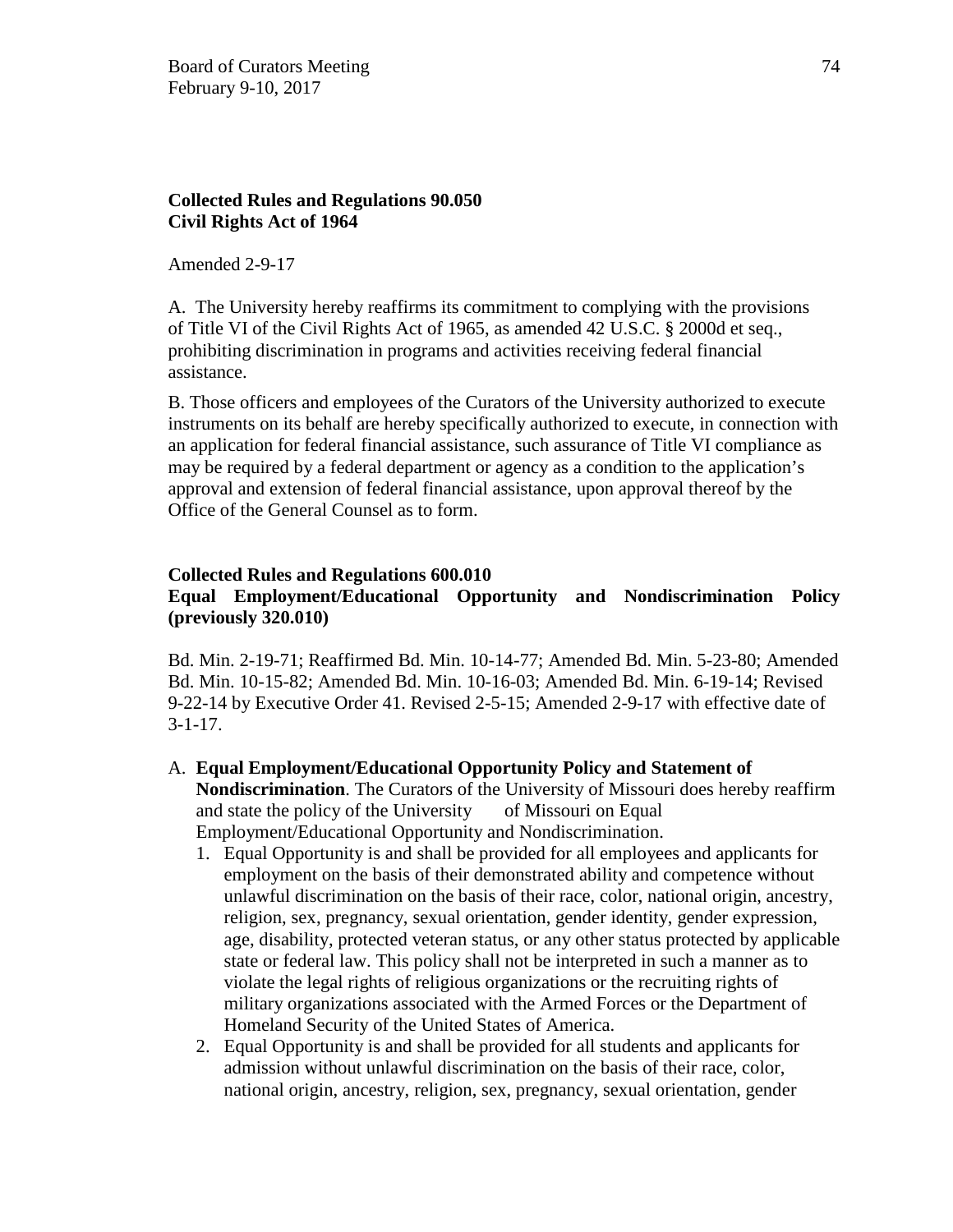identity, gender expression, age, disability, protected veteran status, or any other status protected by applicable state or federal law. This policy shall not be interpreted in such a manner as to violate the legal rights of religious organizations or the recruiting rights of military organizations associated with the Armed Forces of the Department of Homeland Security of the United States of America.

The University of Missouri does not discriminate on the basis of race, color, national origin, ancestry, religion, sex, pregnancy, sexual orientation, gender identity, gender expression, age, disability, protected veteran status, and any other status protected by applicable state or federal law. The University's Nondiscrimination policies apply to any phase of its employment process, any phase of its admission or financial aid programs, other aspects of its educational programs or activities, and instances occurring in other settings, including off-campus, if there are effects of the conduct that interfere with or limit any person's ability to participate in or benefit from the University's educational programs, activities or employment. Notices of Nondiscrimination are posted online and in physical locations for the UM System and each of the campuses.

The President of the University shall establish affirmative action procedures to implement this policy.

- B. **Definition of Discrimination and Harassment.** For purposes of determining whether a particular course of conduct constitutes prohibited discrimination or harassment under this policy, the following definitions will be used:
	- 1. Conduct that constitutes sex discrimination (including discrimination on the basis of sex, pregnancy, gender identity, and gender expression), sexual harassment, sexual misconduct, stalking on the basis of sex, dating/intimate partner violence or sexual exploitation is defined in Section 600.020 – Sex Discrimination, Sexual Harassment and Sexual Misconduct in Employment/Education Policy.
	- 2. Conduct that is based upon an individual's race, color, national origin, ancestry, religion, sexual orientation, age, disability, protected veteran status, or any other status protected by applicable state or federal law that:
		- a. Adversely affects a term or condition of employment, education, living environment or participation in a University activity; or
		- b. Creates a hostile environment by being sufficiently severe or pervasive and objectively offensive that it interferes with, limits, or denies the ability to participate in or benefit from the University's educational programs, activities, or employment.
- C. **Equity Officers.** Duties and responsibilities of the University's Equity Officers include monitoring and oversight of overall implementation and compliance with the University's Equal Employment/Educational Opportunity and Nondiscrimination Policy, including coordination of training, education, communications and coordination with the equity resolution processes for faculty, staff, students and other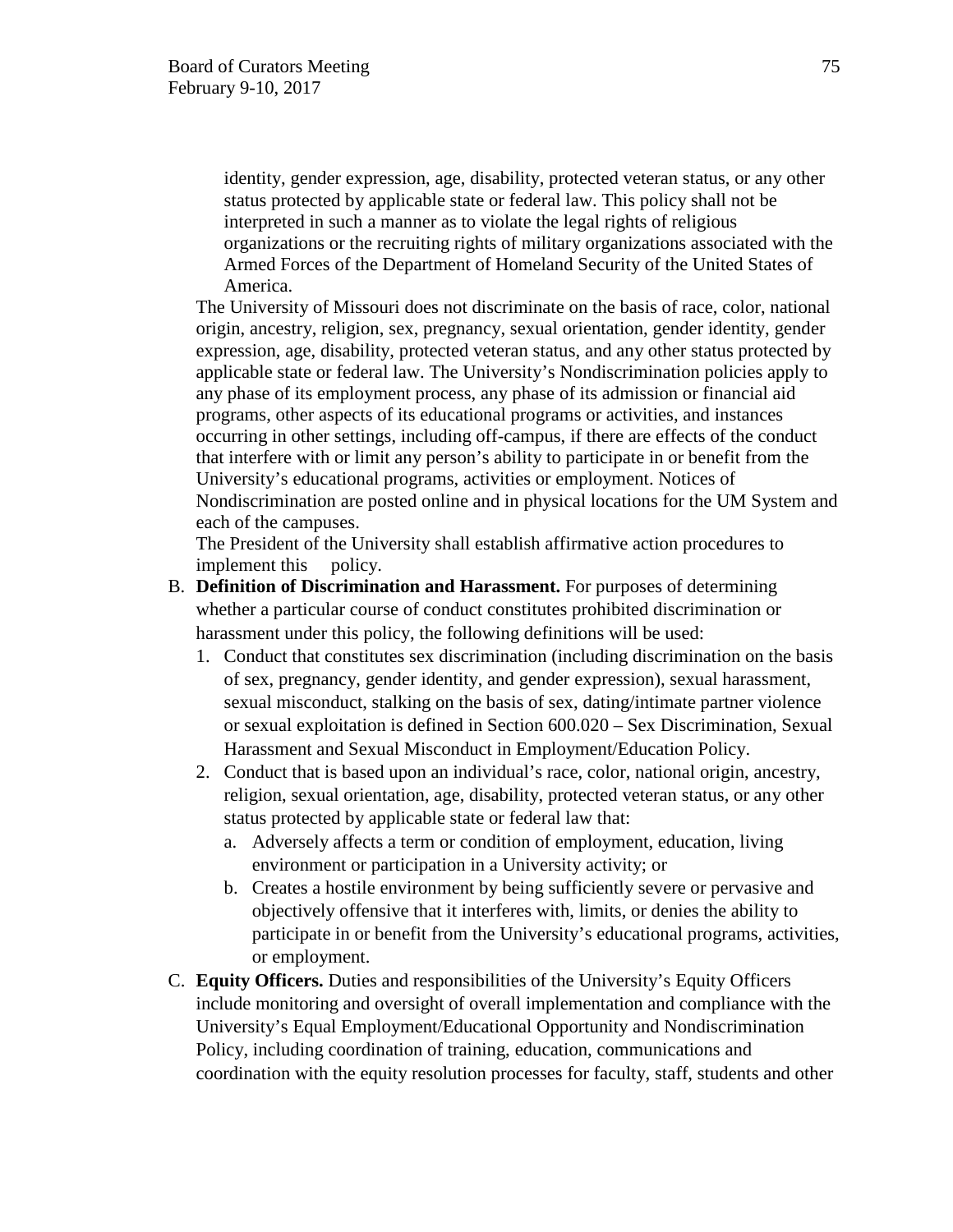members of the University community and investigation of complaints of discrimination, harassment, and retaliation.

Any person having inquiries concerning this policy should contact their respective UM System or campus Equity Officer. The following individuals serve as Equity Officers and are designated to handle inquiries regarding the Anti-Discrimination policies and to serve as the coordinators for purposes of compliance with those policies:

**University of Missouri System**  Kevin McDonald, Ph.D./J.D. Chief Diversity Officer Equity Officer **Address:** 321 University Hall University of Missouri System Columbia, MO 65211 **Telephone:** (573) 882-2011 **Email:** [mcdonaldkg@missouri.edu](mailto:mcdonaldkg@missouri.edu) <https://www.umsystem.edu/president/deioffice>

#### **University of Missouri-Columbia**

Ellen Eardley, J.D./M.A. Assistant Vice Chancellor for Civil Rights & Title IX Equity Officer **Address:** 202 Jesse Hall University of Missouri Columbia, MO 65211 **Telephone:** (573) 882-2824 **Email:** [eardleye@missouri.edu](mailto:eardleye@missouri.edu) <http://civilrights.missouri.edu/> **University of Missouri-Kansas City**  Mikah K. Thompson, J.D. Director of Affirmative Action Equity Officer **Address:** Administrative Center Room 212 5115 Oak Street, Room 212 Kansas City, MO 64110 **Telephone:** (816) 235-6910 **Email:** [thompsonmikah@umkc.edu](mailto:thompsonmikah@umkc.edu) <http://www.umkc.edu/titleix/>

**Missouri University of Science and Technology** Shenethia Manuel, J.D.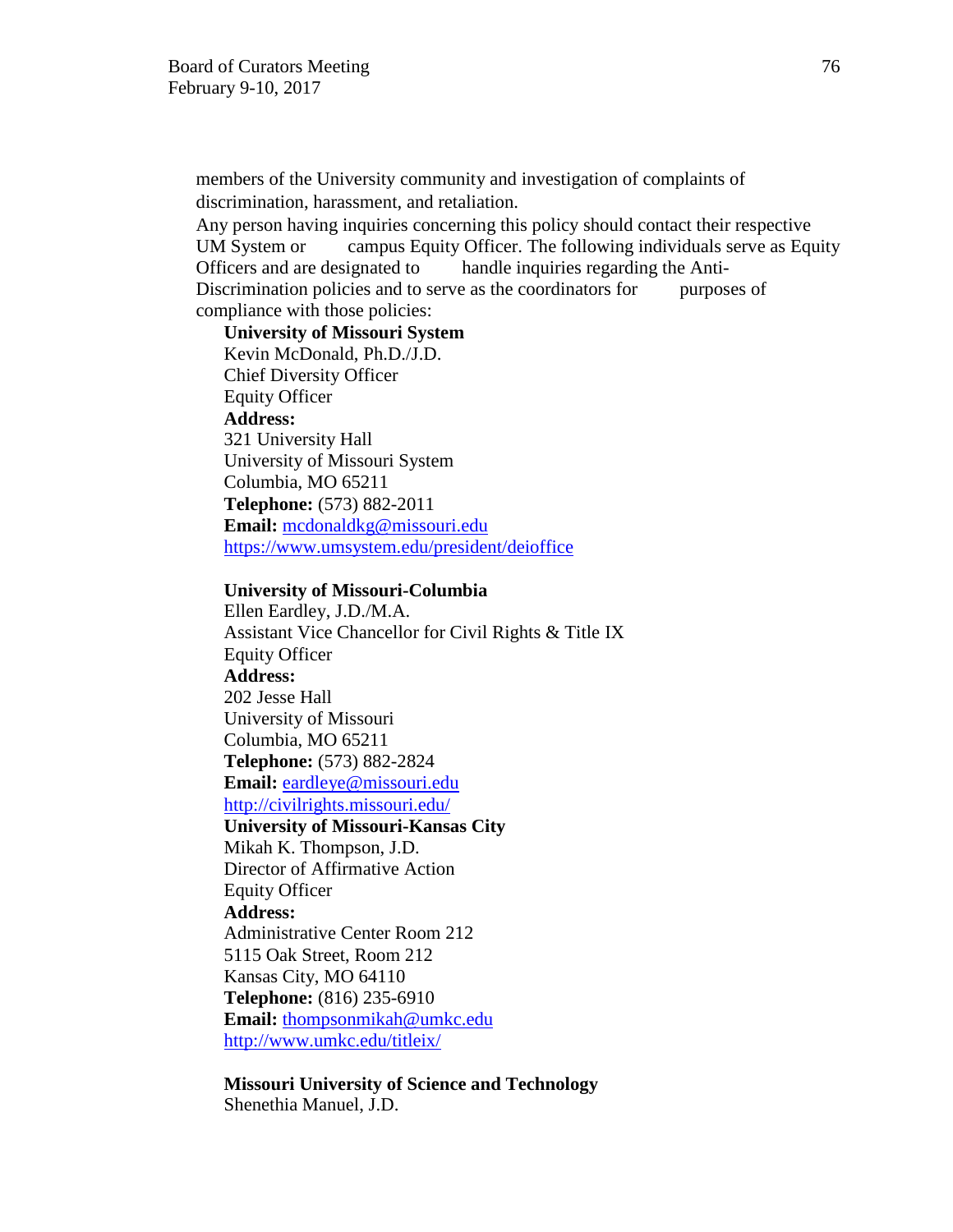Vice Chancellor for Human Resources, Equity and Inclusion Equity Officer **Address:** 113 Centennial Hall  $300 \text{ W}$ .  $12^{\text{th}}$  Street Rolla, MO 65409 **Telephone:** (573) 341-4920 **Email:** [manuels@mst.edu](mailto:manuels@mst.edu) <http://titleix.mst.edu/>

### **University of Missouri-St. Louis**

Justin Lacy, J.D. Senior Human Resources Consultant Equity Officer **Address:** 211 Arts Administration Building, Room #2016 St. Louis, MO 63121 **Telephone**: (314) 516-7219 **Email:** [lacyjk@umsl.edu](mailto:lacyjk@umsl.edu) <http://www.umsl.edu/title-ix/contactus.html>

NOTE: All references to "Equity Officer" throughout this policy refer to the Equity Officer or the Equity Officer's designee.

If the Complaint involves the University's Equity Officer, Complaints may be made to the System Equity Officer. If the Complaint involves the System Equity Officer, reports may be made to the System President. The contact information for the System President is:

Office of the President 321 University Hall Columbia, MO 65211 **Telephone:** (573) 882-2011 **Email:** [umpresident@umsystem.edu](mailto:umpresident@umsystem.edu)

NOTE: The above-listed contact information for Equity Officers may be updated as needed and without requiring the approval of the Board of Curators.

D. **Equity Resolution Processes.** The University is committed to preventing and eliminating impermissible discrimination and harassment in its educational programs, activities and employment. To that end, the University maintains policies regarding reporting, investigation, and resolution of Complaints of discrimination, harassment, or sexual misconduct. Specifically, please see: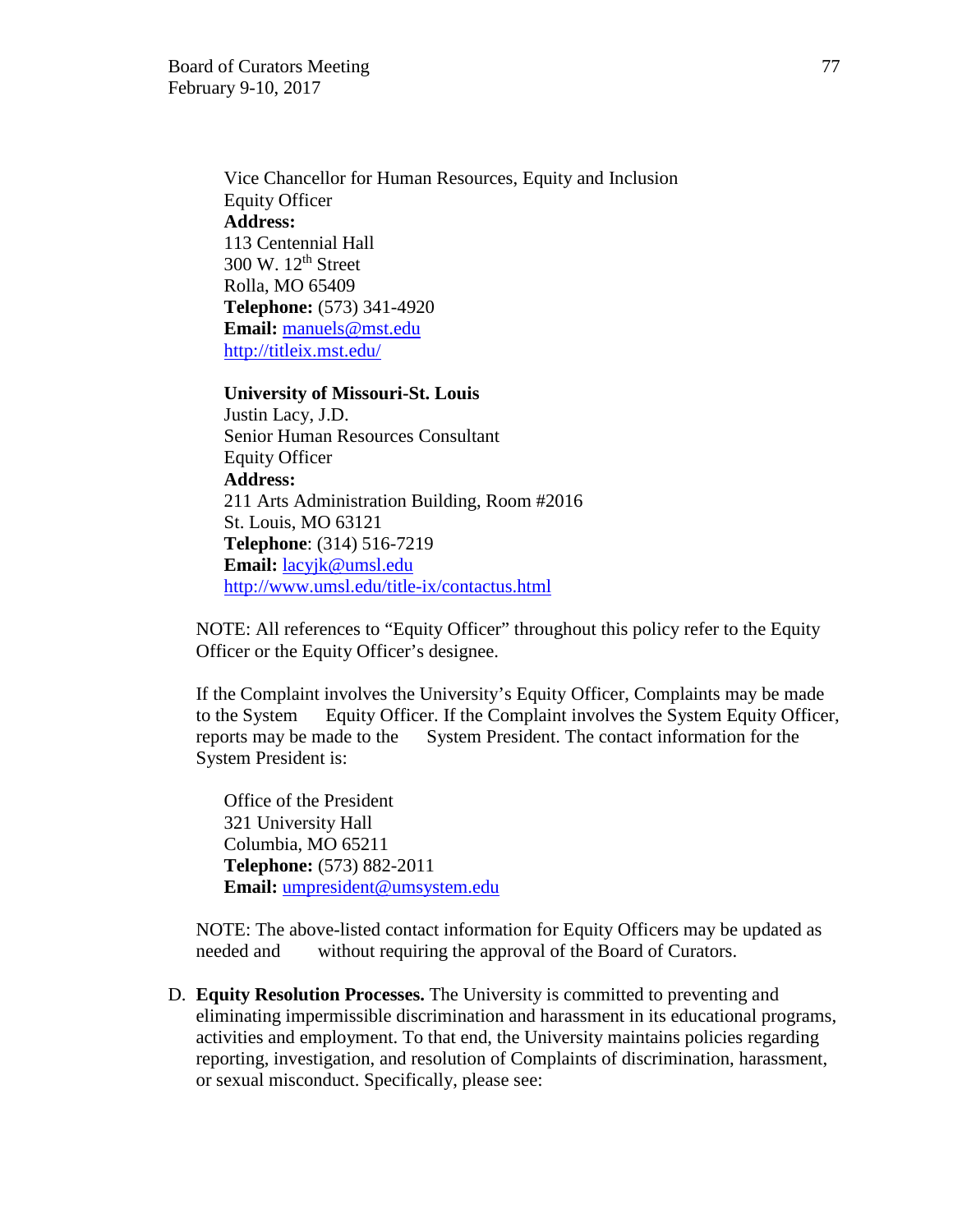- 1. Section 600.030 Equity Resolution Process for Resolving Complaints of Discrimination, Harassment and Sexual Misconduct Against a Student or Student **Organization**
- 2. Section 600.040 Equity Resolution Process for Resolving Complaints of Discrimination, Harassment and Sexual Misconduct Against a Faculty Member
- 3. Section 600.050 Equity Resolution Process for Resolving Complaints of Discrimination, Harassment and Sexual Misconduct Against a Staff Member
- 4. Section 600.060 Equity Resolution Process for Resolving Complaints of Discrimination and Harassment Against the University of Missouri
- E. **Retaliation.** Retaliation is any adverse action taken against a person because of that person's participation in protected activity. The University strictly prohibits retaliation against any person for making any good faith report of discrimination, harassment, or sexual misconduct, or for filing, testifying, assisting, or participating in any investigation or proceeding involving allegations of discrimination, harassment or sexual misconduct. Any person who engages in such retaliation shall be subject to disciplinary action, up to and including expulsion or termination, in accordance with applicable procedures. Any person who believes they have been subjected to retaliation is encouraged to promptly notify the Equity Officer or Title IX Coordinator. The University will promptly investigate all claims of retaliation.
- F. **False Reporting**. False reporting is making an intentional false report or accusation in relation to this policy as opposed to a report or accusation, which, even if erroneous, is made in good faith. False reporting is a serious offense subject to appropriate disciplinary action up to and including expulsion or termination.
- G. **Witness Intimidation or Harassment.** No individual participating in an investigation relating to a report or Complaint that a violation of this policy has occurred should, directly or through others, take any action which may interfere with the investigation. The University prohibits attempts to or actual intimidation or harassment of any potential witness. Failure to adhere to these requirements may lead to disciplinary action ranging up to and including expulsion or termination.
- H. **U.S. Department of Education Office for Civil Rights.** Inquiries concerning discrimination in educational opportunities also may be referred to the United States Department of Education's Office of Civil Rights. For further information on notice of nondiscrimination and for the address and phone number of the U.S. Department of Education office which serves your area visit

[http://wdcrobcolp01.ed.gov/CFAPPS/OCR/contactus.cfm or call 1-800-421-3481.](http://wdcrobcolp01.ed.gov/CFAPPS/OCR/contactus.cfm%20or%20call%201-800-421-3481)

The State of Missouri regional Office for Civil Rights is located in Kansas City and is available to provide assistance.

Office for Civil Rights U.S. Department of Education One Petticoat Lane 1010 Walnut, 3rd Floor, Suite 320 Kansas City, MO 64106 Telephone: (816) 268-0550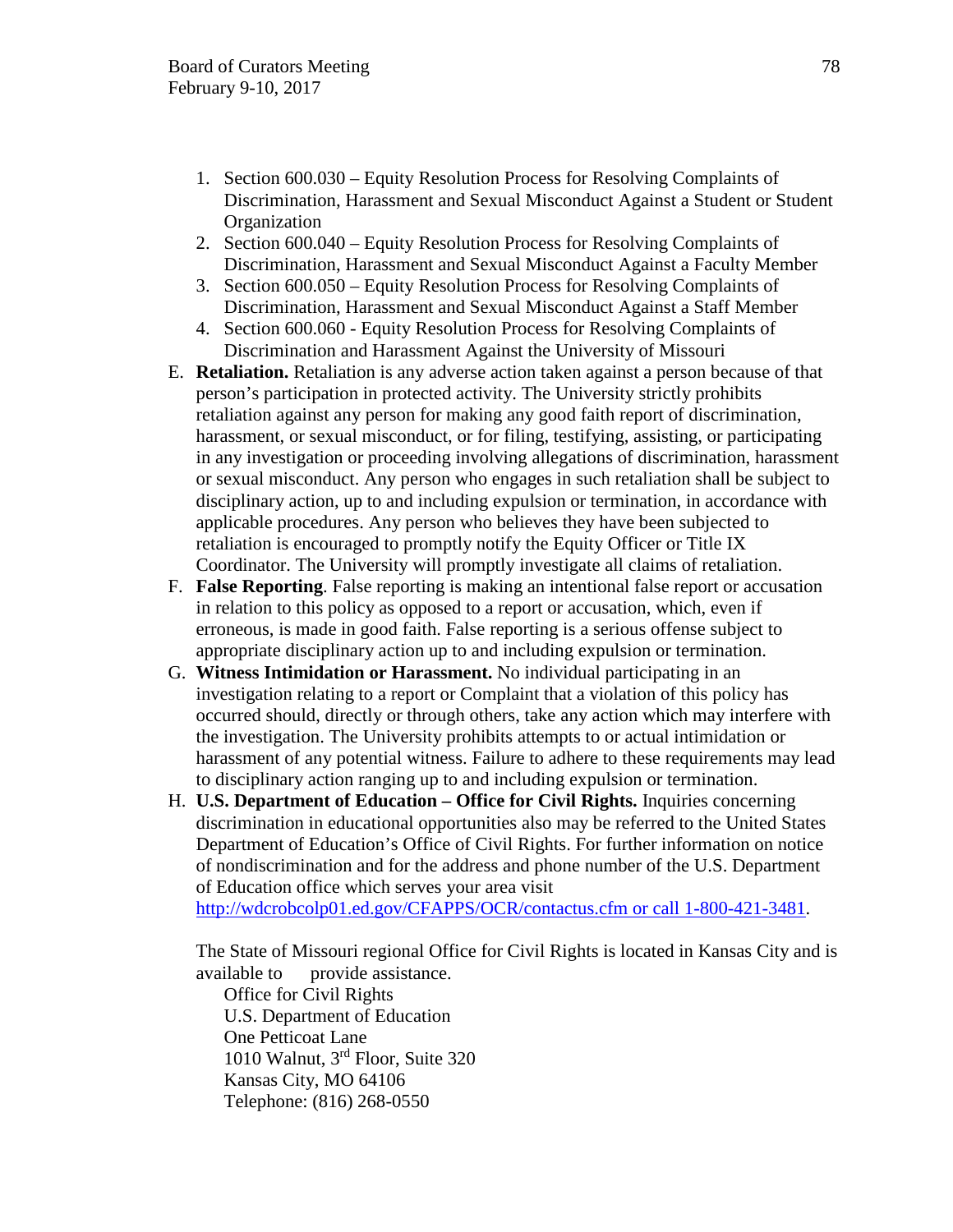FAX: (816) 268-0599 TDD: (800) 877-8339 Email: [OCR.KansasCity@ed.gov](mailto:OCR.KansasCity@ed.gov)

# **Collected Rules and Regulations 600.020 Sex Discrimination, Sexual Harassment and Sexual Misconduct in Education/Employment Policy**

Executive Order 40, 4-8-14; Revised 6-19-14; Revised 9-22-14 by Executive Order 41. Revised 2-9-17 with effective date of 3-1-17.

**A. Sex Discrimination, Sexual Harassment and Sexual Misconduct in Education.** 

The University is committed to affording equal employment and education opportunities to its employees and students, and to creating an environment free from discrimination (see Section 600.010 of the Collected Rules and Regulations). In furtherance of these commitments, both University policy and applicable state and federal law, prohibit all students, employees, volunteers and visitors at the University from engaging in discrimination on the basis of any protected characteristic, including sex, pregnancy, gender identity, and gender expression. In addition, University policy and the law prohibit sexual misconduct, sexual harassment, stalking on the basis of sex, dating/intimate partner violence, and sexual exploitation, as defined in Section 600.020.B. As used in this policy, the word "sex" is also inclusive of the term "gender."

This policy applies to any phase of its employment process, any phase of its admission or financial aid programs, and all other aspects of its educational programs or activities. Additionally, this policy applies to allegations of sexual misconduct or allegations of other forms of sex discrimination, as defined in Section 600.020.B., occurring in other settings, including off-campus, if there are effects of the conduct that interfere with or limit any person's ability to participate in or benefit from the University's educational programs, activities or employment. Notices of nondiscrimination are posted online and in physical locations for the UM System and each of the campuses.

# **B. Definitions**

1. **Sex Discrimination**. Sex discrimination is conduct that is based upon an individual's sex, pregnancy, gender identity, or gender expression that adversely affects a term or condition of an individual's employment, education, living environment, or participation in a University activity.

In addition, sexual harassment, sexual misconduct, sexual exploitation, stalking on the basis of sex and dating/intimate partner violence, as further defined below, are forms of sex discrimination which are prohibited under this policy.

2. **Sexual Harassment**. Sexual harassment is defined as: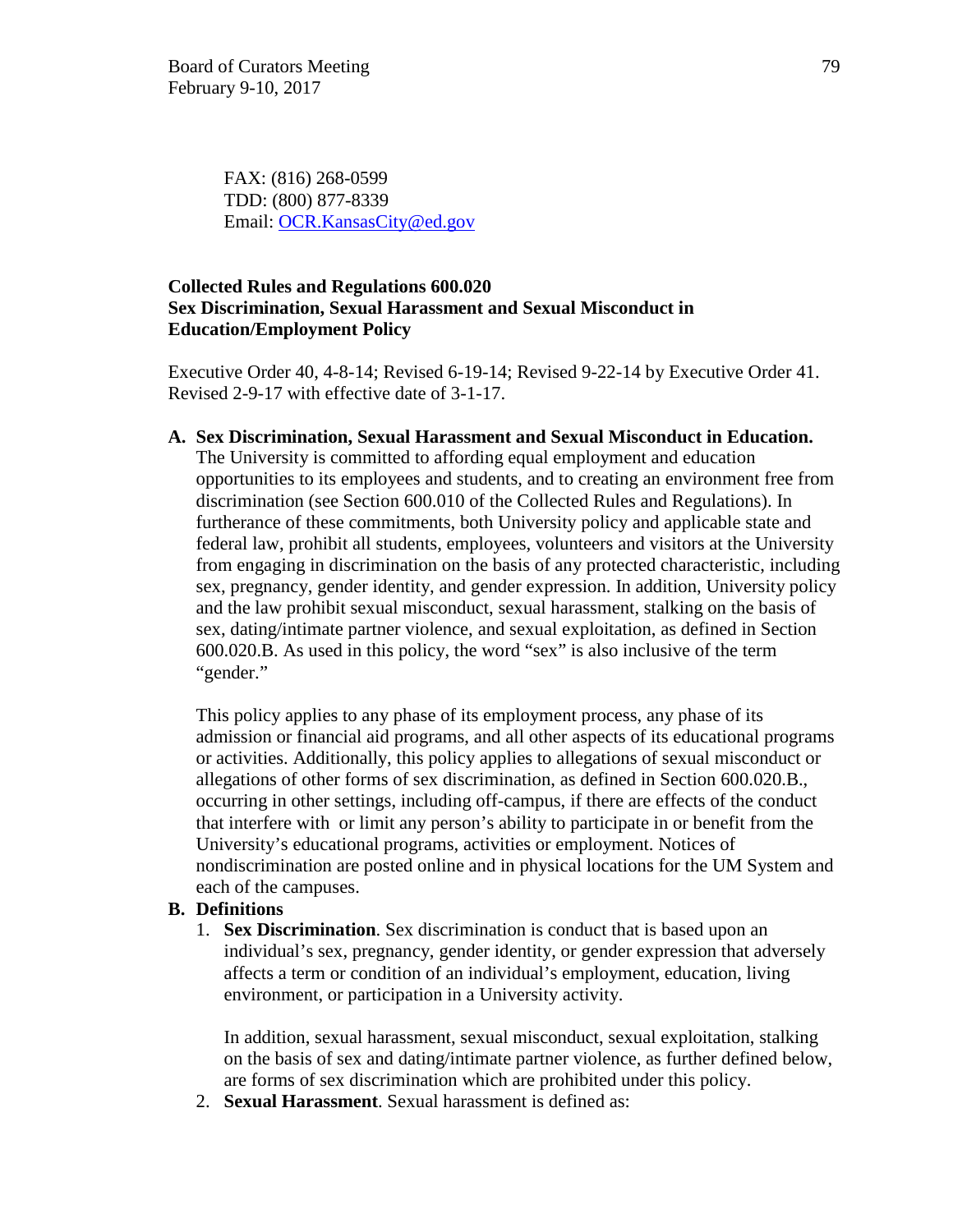- a. Unwelcome sexual advances or requests for sexual activity by a person or persons in a position of power or authority to another person; or
- b. Other unwelcome verbal or physical conduct of a sexual nature or because of sex, pregnancy, gender identity, or gender expression when:
	- (1) Submission to or rejection of such conduct is used explicitly or implicitly as a condition for academic or employment decisions; or
	- (2) Such conduct creates a hostile environment by being sufficiently severe or pervasive or objectively offensive that it interferes with, limits or denies the ability to participate in or benefit from the University's educational programs, activities, or employment.
- 3. **Sexual Misconduct**. Sexual misconduct includes: 1) nonconsensual sexual intercourse; 2) nonconsensual sexual contact involving the sexual touching of a body part (i.e., the lips, genitals, breast, anus, groin, or buttocks of another person) or the nonconsensual sexual touching of another with one's own genitals whether directly or through the clothing; 3) exposing one's genitals to another under circumstances in which one should reasonably know that the conduct is likely to cause affront or alarm; or 4) sexual exploitation.
- 4. **Stalking on the Basis of Sex**. Stalking on the basis of sex is following or engaging in a course of conduct on the basis of sex with no legitimate purpose that makes another person reasonably concerned for their safety or would cause a reasonable person under the circumstances to be frightened, intimidated or emotionally distressed.
- 5. **Dating/Intimate Partner Violence**. Violence, threats of violence, intimidation and acts of coercion committed by a person who is or has been in a social relationship of a romantic or intimate nature with the recipient of the violent behavior.
- 6. **Sexual Exploitation**. Sexual exploitation occurs when one person takes nonconsensual or abusive sexual advantage of another person for one's own advantage or benefit or for the advantage or benefit of anyone other than the person being exploited and which behavior does not constitute any other form of sexual misconduct. Examples of sexual exploitation include, but are not limited to, the following activities done without the consent of all participants:
	- a. Invasion of sexual privacy;
	- b. Prostituting another person;
	- c. Taping or recording of sexual activity;
	- d. Going beyond the boundaries of consent to sexual activity (e.g., letting your friends hide to watch you engaging in sexual activity);
	- e. Engaging in voyeurism;
	- f. Knowingly transmitting an STI, STD, venereal disease or HIV to another person;
	- g. Inducing another to expose their genitals;
	- h. Nonconsensual distribution of intimate images;
	- i. Use or distribution of drugs or alcohol with intent to facilitate sexual contact without consent (i.e., predatory drugs or alcohol).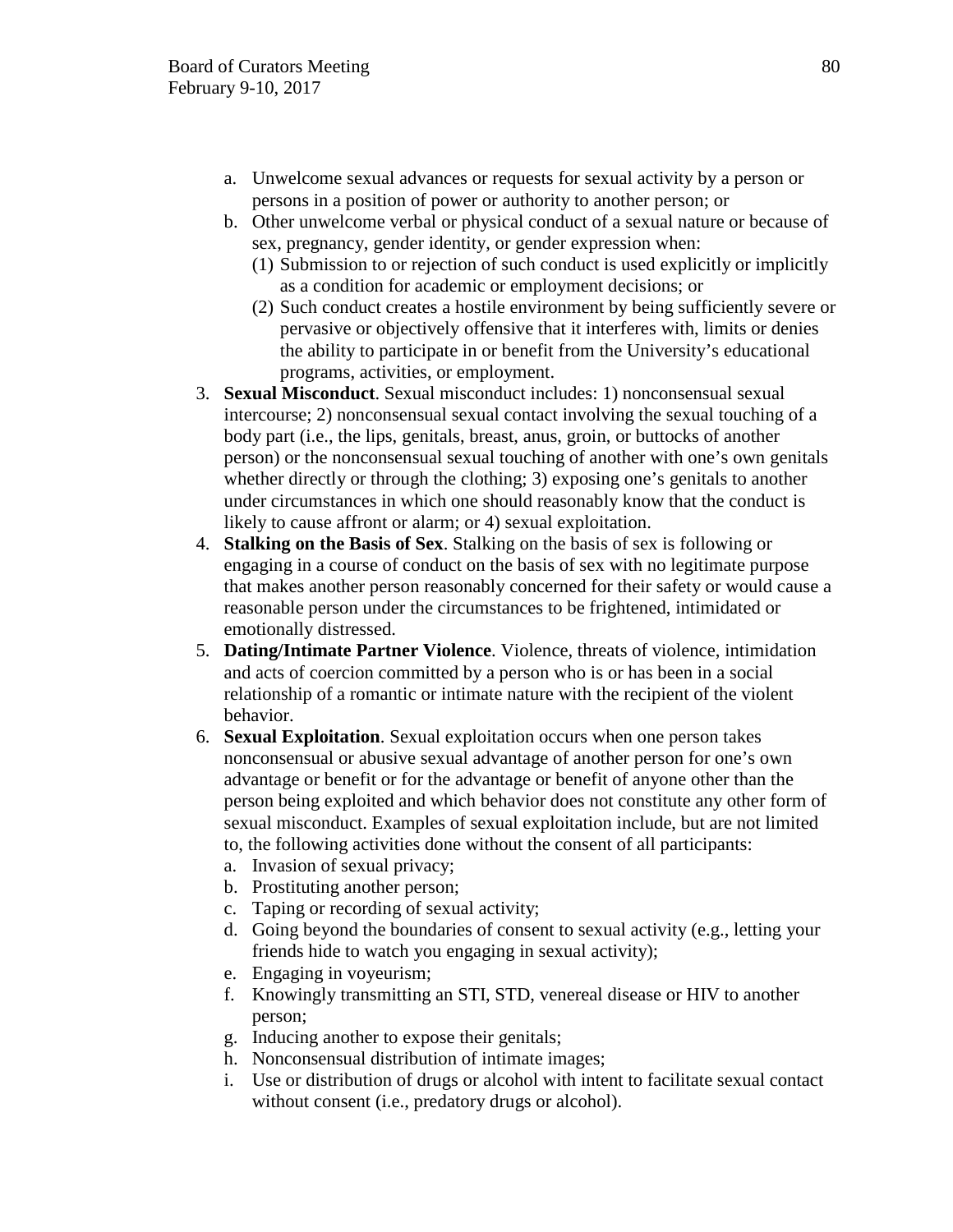7. **Consent to Sexual Activity**. Consent to sexual activity is knowing and voluntary. Consent to sexual activity requires of all involved persons a conscious and voluntary agreement to engage in sexual activity. Each person engaged in the sexual activity must have met the legal age of consent. It is the responsibility of each person to ensure they have the consent of all others engaged in the sexual activity. Consent must be obtained at the time of the specific activity and can be withdrawn at any time. Consent, lack of consent or withdrawal of consent may be communicated by words or non-verbal acts.

Someone who is incapacitated cannot consent. Silence or absence of resistance does not establish consent. The existence of a dating relationship or past sexual relations between the Parties involved should never by itself be assumed to be an indicator of consent. Further, consent to one form of sexual activity does not imply consent to other forms of sexual activity. Consent to engage in sexual activity with one person does not imply consent to engage in sexual activity with another. Coercion and force, or threat of either, invalidates consent.

8. **Incapacitated or Incapacitation**. A state in which rational decision-making or the ability to consent is rendered impossible because of a person's temporary or permanent physical or mental impairment, including but not limited to physical or mental impairment resulting from drugs or alcohol, disability, sleep, unconsciousness or illness. Consent does not exist when the Respondent knew or should have known of the other individual's incapacitation. Incapacitation is determined based on the totality of the circumstances. Incapacitation is more than intoxication but intoxication can cause incapacitation.

Factors to consider in determining incapacity include, but are not limited to, the following:

- Lack of awareness of circumstances or surroundings (e.g., an inability to understand, either temporarily or permanently, the who, what, where, how and/or why of the circumstances; blackout state)
- Inability to physically or verbally communicate coherently, particularly with regard to consent (e.g., slurred or incoherent speech)
- Lack of full control over physical movements (e.g., difficulty walking or standing without stumbling or assistance)
- Physical symptoms (e.g., vomiting or incontinence).
- C. **Title IX Coordinators.** Duties and responsibilities of the University's Title IX Coordinators include monitoring and oversight of overall implementation of Title IX compliance at the University, including coordination of training, education, communications and coordination with the Equity Resolution Processes for faculty, staff, students and other members of the University community and investigation of complaints of sex discrimination. The University may designate Deputy Coordinators as needed to assist in fulfillment of the Coordinator's duties and responsibilities.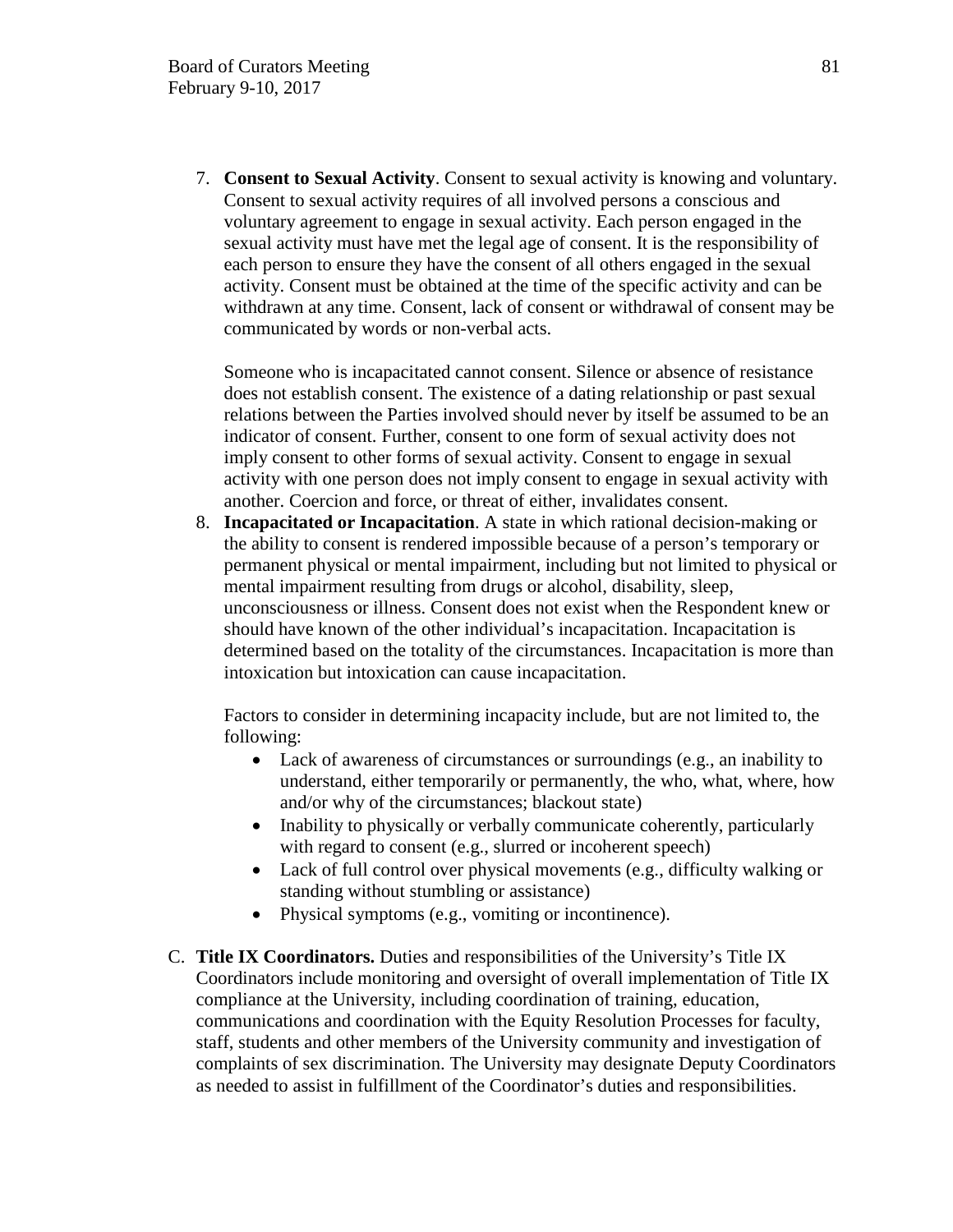NOTE: All references to "Title IX Coordinator" throughout this policy refer to the Title IX Coordinator or the Coordinator's designee.

Any person having inquiries concerning the application of Title IX should contact their respective UM System or campus Title IX Coordinator. The following individuals serve as Title IX Coordinators and are designated to handle inquiries regarding the Anti-Discrimination policies and to serve as coordinators for purposes of Title IX compliance:

### **University of Missouri System and University of Missouri-Columbia**

Ellen Eardley, J.D./M.A. Assistant Vice Chancellor for Civil Rights & Title IX Title IX Administrator **Address**: 202 Jesse Hall University of Missouri Columbia, MO 65211 **Telephone:** 573-882-2824 **Email:** [EardleyE@missouri.edu](mailto:EardleyE@missouri.edu) <http://civilrights.missouri.edu/>

#### **University of Missouri-Kansas City**

Mikah K. Thompson, J.D. Director of Affirmative Action Title IX Coordinator **Address**: Administrative Center Room 212 5115 Oak Street, Room 212 Kansas City, MO 64110 **Telephone**: 816-235-6910 **Email**: [thompsonmikah@umkc.edu](mailto:thompsonmikah@umkc.edu) <http://www.umkc.edu/titleix/>

#### **Missouri University of Science and Technology**

Shenethia Manuel, J.D. Vice Chancellor for Human Resources, Equity and Inclusion Title IX Coordinator **Address**: 113 Centennial Hall  $300 \text{ W}$ .  $12^{\text{th}}$  Street Rolla, MO 65409 **Telephone**: 573-341-4920 **Email**: [manuels@mst.edu](mailto:manuels@mst.edu) <http://titleix.mst.edu/>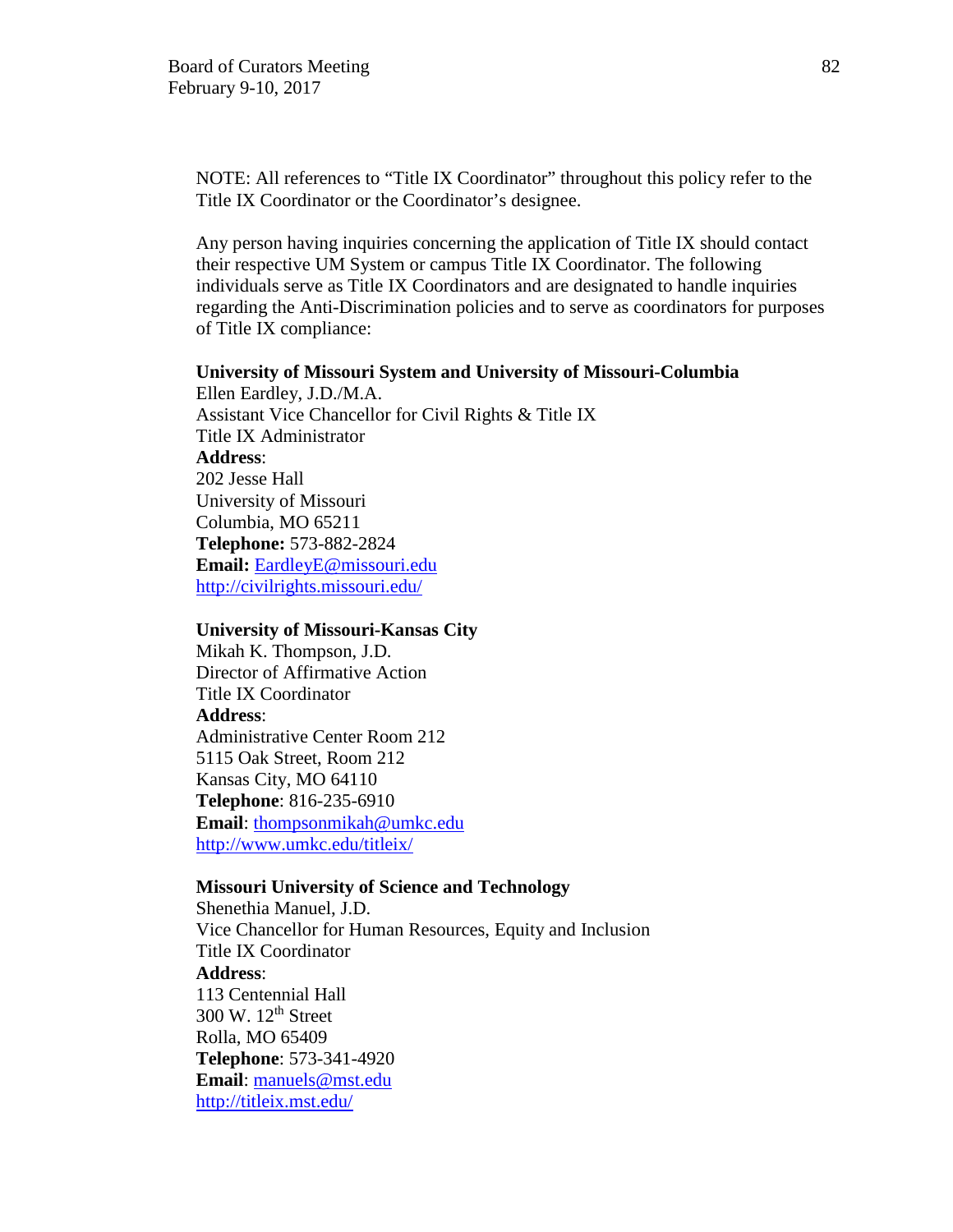**University of Missouri-St. Louis**  Justin Lacy, J.D. Title IX Coordinator Senior Human Resources Consultant **Address**: 211 Arts Administration Building, Room #206 St. Louis, MO 63121 **Telephone**: 314-516-7219 **Email**: [lacyjk@umsl.edu](mailto:lacyjk@umsl.edu) <http://www.umsl.edu/title-ix/contactus.html>

If the Complaint involves the University's Title IX Coordinator, Complaints may be made to the System Title IX Coordinator. If the Complaint involves the System Title IX Coordinator, reports may be made to the System President. The contact information for the System President is: Office of the President 321 University Hall Columbia, MO 65211 **Telephone:** 573-882-2011 **Email:** [umpresident@umsystem.edu](mailto:umpresident@umsystem.edu)

NOTE: The above-listed contact information for Title IX Coordinators may be updated as needed and without requiring the approval of the Board of Curators.

### **D. Reporting Sex Discrimination, Including Sexual Harassment and Sexual Misconduct**

- 1. **Students, Employees, Volunteers, Visitors, and Patients**. Students, employees, volunteers, visitors, and patients of the University who have experienced any form of sex discrimination, sexual harassment or sexual misconduct, are encouraged to report the incident promptly to the appropriate Title IX Coordinator listed in Section 600.020.C. above. In addition, students, volunteers, visitors, and patients of the University who have witnessed such conduct are encouraged to report the incident promptly to the appropriate Title IX Coordinator. The University will investigate and appropriately resolve all such reports pursuant to one of its Equity Resolution Processes (*see* Sections 600.030, 600.040, 600.050, 600.060). For questions regarding confidentiality or requests that the Complaint not be pursued, see Section 600.020.E. below. In order to foster reporting and participation, the University may provide amnesty to Complainants and witnesses for minor student conduct violations ancillary to the incident.
- 2. **Mandated Reporters**. Any employee of the University, except as noted below, who becomes aware of sex discrimination as defined in this policy (including sexual harassment, sexual misconduct, stalking on the basis of sex, dating/intimate partner violence or sexual exploitation) is a Mandated Reporter,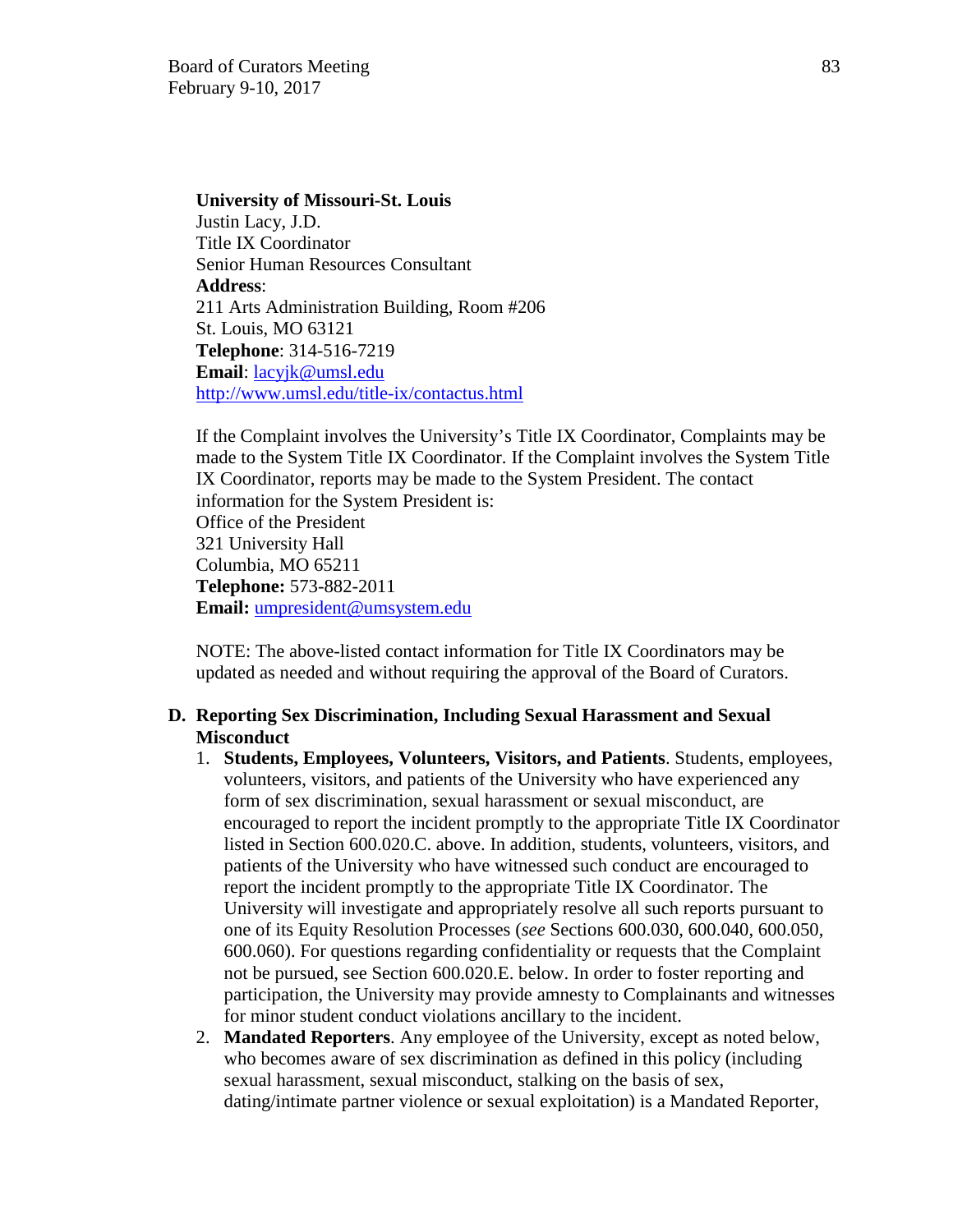regardless of whether the recipient of the behavior is a student, employee, volunteer or visitor of the University.

- 3. **Employees with a Legal Obligation or Privilege of Confidentiality**. Employees with a legal obligation or privilege of confidentiality (including health care providers, counselors, lawyers, and their associated staff) are not considered Mandated Reporters and are not required to report when the information is learned in the course of a confidential communication. This also means that the employee seeking the exemption is employed by the University for that specific purpose and was acting in that capacity when the confidential disclosure was made. If the information is not learned in the course of confidential communication (for example, behavior is observed in class) then the employee has the same obligation as a Mandated Reporter.
- 4. **Designated Confidential Employees**. Consistent with the law and upon approval from the Office of the General Counsel, campuses may also designate nonprofessional counselors or advocates as confidential for purposes of this policy and, therefore, excluded from the definition of Mandated Reporters. However, these individuals are required once per month to report to the Title IX Coordinator aggregate, non-personally identifiable information regarding incidents of sex discrimination reported to them. The aggregate data report should contain general information about individual incidents of sexual violence such as the nature, date, time, and general location of the incident. Confidentiality in this context is not the same as privilege under the law.
- 5. **Required Reporting and Disclosure**. A mandated Reporter is required to promptly report the information to the appropriate Title IX Coordinator. The Mandated Report must be made regardless of whether the person reporting the information to the Mandated Reporter requests confidentiality and regardless of how the Mandated Reporter becomes aware of the offensive behavior (personal observation, direct information from the subject of the behavior, indirect information from a third party, etc.). If the Complainant requests confidentiality or that the charges not be pursued, the Mandated Reporter should warn the Complainant that, at this stage in the process, the Mandated Reporter must report all known information to the Title IX Coordinator.
- 6. **Content of Mandated Report to Title IX Coordinator**. Mandated Reporters must report all details that they possess. This includes names of the Parties, if known, and all other information in the Mandated Reporter's possession.

### **E. Requests for Confidentiality or Not to Pursue an Investigation**

1. The Title IX Coordinator or other appropriate official should inform and obtain the consent from the Complainant before beginning an investigation. If the Complainant requests confidentiality or asks that the Complaint not be pursued, the Title IX Coordinator should take all reasonable steps to investigate and respond to the Complaint consistent with the request for confidentiality or request not to pursue an investigation. If a Complainant requests confidentiality or insist that identifiable information, such as the Complainant's name, not be disclosed to the Respondent, the Title IX Coordinator should inform the Complainant that the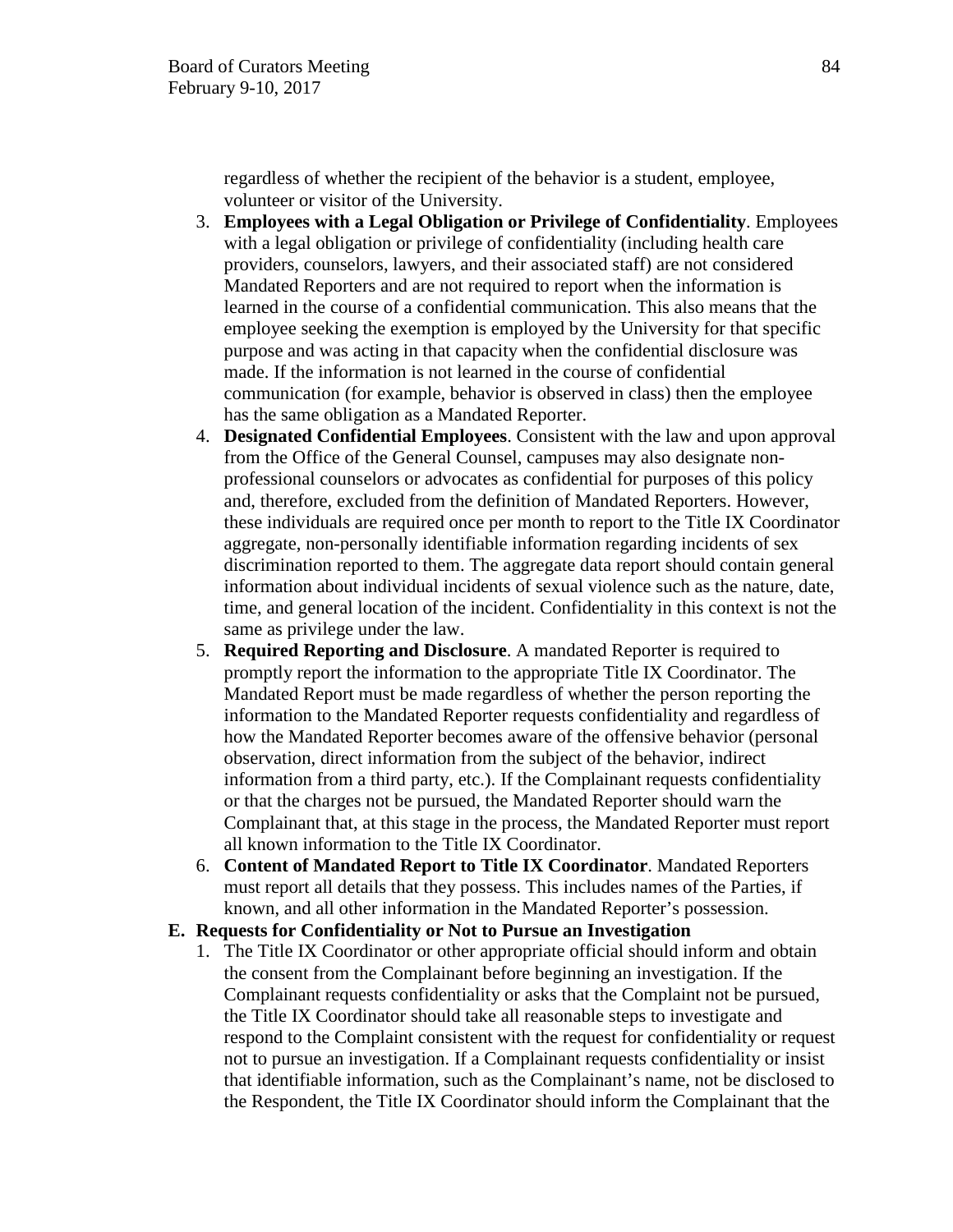institution's ability to respond may be limited. The Title IX Coordinator should evaluate the Complainant's request in the context of providing a safe and nondiscriminatory environment for the University community.

2. If, after due deliberation and based on the nature and severity of the Complaint, the Title IX Coordinator determines there is a sufficient basis to proceed with the Complaint, the Title IX Coordinator may initiate an investigation notwithstanding a Complainant's request that the Complaint not be pursued. Such a decision should be well-reasoned and documented. Documentation of the decision will be maintained by the Title IX Coordinator. In such cases, the Title IX Coordinator will inform the Complainant of the decision to commence an investigation.

Alternatively, if after due deliberation and based on the nature and severity of the Complaint, the Title IX Coordinator determines there is not a sufficient basis to proceed with the Complaint, the Title IX Coordinator may decide not to initiate an investigation and/or may also refer the Complaint to the appropriate procedural process. Such a decision should be well-reasoned and documented. Documentation of the decision will be maintained by the Title IX Coordinator. If, after due deliberation, the Title IX Coordinator decides the University cannot or should not take disciplinary action with respect to the Respondent, the Title IX Coordinator should consider other steps to limit the effects of the alleged harassment and prevent its recurrence, and remedy its effects on the victim and the University community.

- F. **Impact of Optional Report to Law Enforcement**. In accordance with federal law, the Title IX Coordinator will not wait for the conclusion of a criminal investigation or criminal proceeding to begin the Title IX preliminary investigation. It may be necessary to delay temporarily the fact-finding portion of a Title IX preliminary investigation while the police are gathering evidence. The Title IX Coordinator will promptly resume the preliminary Title IX investigation as soon as notified by the law enforcement agency that it has completed the evidence-gathering process. The Title IX Coordinator will implement appropriate interim steps during the law enforcement agency's investigation period to provide for the safety of the Complainant and the campus community and the avoidance of retaliation.
- G. **Non-compliance**. Failure to comply with this policy can result in disciplinary action. Employees also are cautioned that non-compliance with this policy may increase their risk of personal liability. Further, an individual who fails to report as required under this policy may be determined to be ineligible for defense or protection under Section 490.010 for any associated claims, causes of action, liabilities or damages.
- H. **Retaliation**. Retaliation is any adverse action taken against a person because of that person's participation in protected activity. The University strictly prohibits retaliation against any person for making any good faith report to a Title IX Coordinator or for filing, testifying, assisting, or participating in any investigation or proceeding involving allegations of sex discrimination, sexual harassment or sexual misconduct. Any person who engages in such retaliation shall be subject to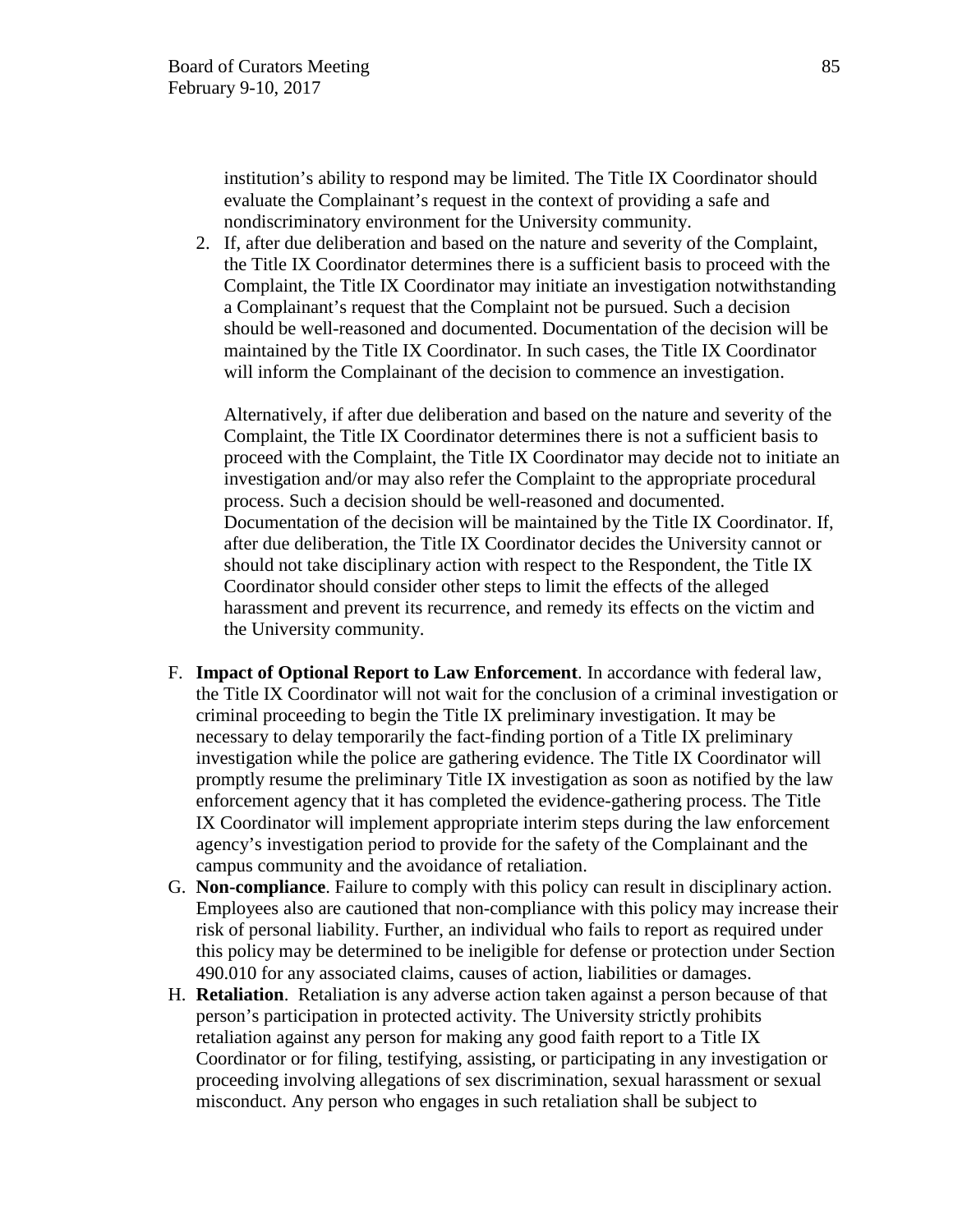disciplinary action, up to and including expulsion or termination, in accordance with applicable procedures. Any person who believes they have been subjected to retaliation is encouraged to promptly notify the Equity Officer or Title IX Coordinator. The University will promptly investigate all claims of retaliation.

Examples of prohibited retaliation include, but are not limited to, giving a lesser grade than the student's academic work warrants because the student filed a Complaint of sexual harassment; giving lower than justified performance appraisals because a person was a witness in an investigation of alleged sexual harassment; and threatening to spread false information about a person for filing a Complaint of sexual harassment.

- I. **False Reporting**. False reporting is making an intentional false report or accusation in relation to this policy as opposed to a report or accusation, which, even if erroneous, is made in good faith. False reporting is a serious offense subject to appropriate disciplinary action ranging up to and including expulsion or termination.
- J. **Witness Intimidation or Harassment**. No individual participating in an investigation relating to a report or Complaint that a violation of this policy has occurred should, directly or through others, take any action which may interfere with the investigation. The University prohibits attempts to or actual intimidation or harassment of any potential witness. Failure to adhere to these requirements may lead to disciplinary action, up to and including expulsion or termination.
- K. **U.S. Department of Education—Office for Civil Rights**. Inquiries concerning the application of Title IX also may be referred to the United States Department of Education's Office for Civil Rights. For further information on notice of nondiscrimination, visit<http://wdcrobcolp01.ed/gov/CFAPPS/OCR/contactus.cfm> and for the address and phone number of the U.S. Department of Education office which serves your area, or call 1-800-421-3481.

The State of Missouri regional Office for Civil Rights is located in Kansas City and is available to provide assistance.

Office for Civil Rights U.S. Department of Education One Petticoat Lane 1010 Walnut, 3rd Floor, Suite 320 Kansas City, MO 64106 Telephone: 816-268-0550 **FAX:** 816-268-0599 **TDD:** 800-877-8339 **Email:** OCR.KansasCity@ed.gov

**Collected Rules and Regulations 600.030**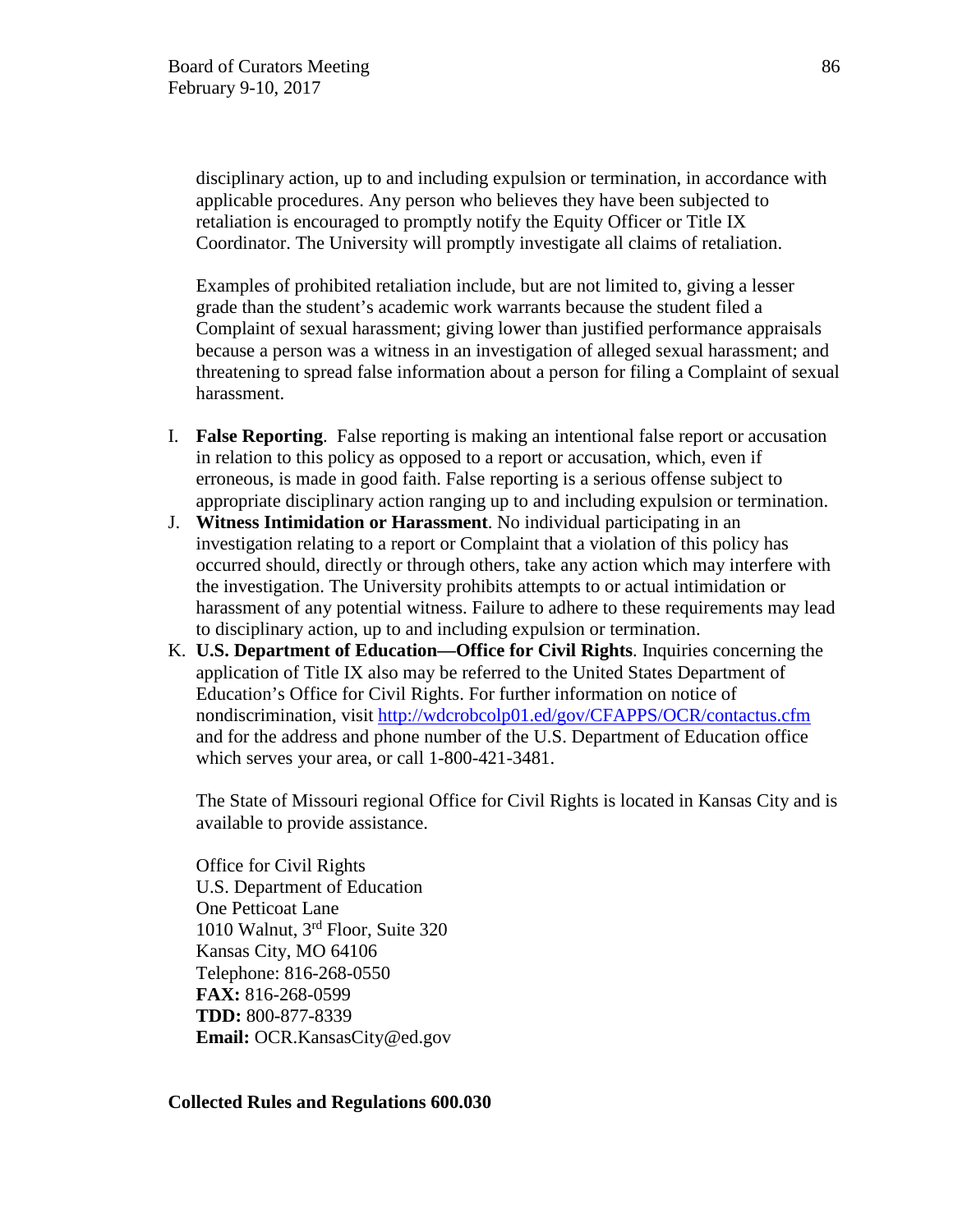# **Equity Resolution Process for Resolving Complaints of Discrimination, Harassment, and Sexual Misconduct against a Student or Student Organization (previously 200.025)**

Executive Order 41, 9-22-14; Amended 2-09-17 with effective date of 3-1-17.

- A. **General.** The University will promptly and appropriately respond to any Complaint of violation of the University's Anti-Discrimination policies. The procedures described below apply to such Complaints when the Respondent is a student, students or a student organization.
- B. **Jurisdiction.** Jurisdiction of the University of Missouri generally shall be limited to conduct which occurs on the University of Missouri premises or at Universitysponsored or University-supervised functions. However, the University may take appropriate action, including, but not limited to, the imposition of sanctions under Section 600.030 of the Collected Rules and Regulations against students for conduct occurring in other settings, including off-campus, (1) in order to protect the physical safety of students, employees, visitors, patients or other members of the University community, or (2) if there are effects of the conduct that interfere with or limit any person's ability to participate in or benefit from the University's educational programs, activities or employment.

If a Complainant alleges or the investigation suggests that a student conduct policy violation occurred in concert with the alleged violation of the University's Anti-Discrimination Policies, the University shall have the authority to investigate and take appropriate action regarding each of the alleged violations of the student conduct policy pursuant to this Equity Resolution Process (i.e., the Student Conduct Procedure shall not apply). In conducting such investigations, the Equity Resolution Officer, Title IX Coordinator, and/or their Investigator may consult with and/or seek guidance from the Student Conduct Coordinator or Residential Life Coordinator as appropriate.

# **C. Definitions:**

- 1. **University's Anti-Discrimination Policies.** The University's Anti-Discrimination Policies include the Equal Employment/Education Opportunity and Nondiscrimination Policy located at Section 600.010 of the Collected Rules and Regulations and the Sex Discrimination, Sexual Harassment and Sexual Misconduct in Employment/Education Policy located at Section 600.020 of the Collected Rules and Regulations.
- 2. **Complainant.** "Complainant" refers to the person alleged to have been subjected to discrimination, harassment or sexual misconduct in violation of the University's Anti-Discrimination Policies. The University may serve as the Complainant when the person alleged to have been subjected to discrimination, harassment or sexual misconduct in violation of the University's Anti-Discrimination Policies chooses not to act as the Complainant in the resolution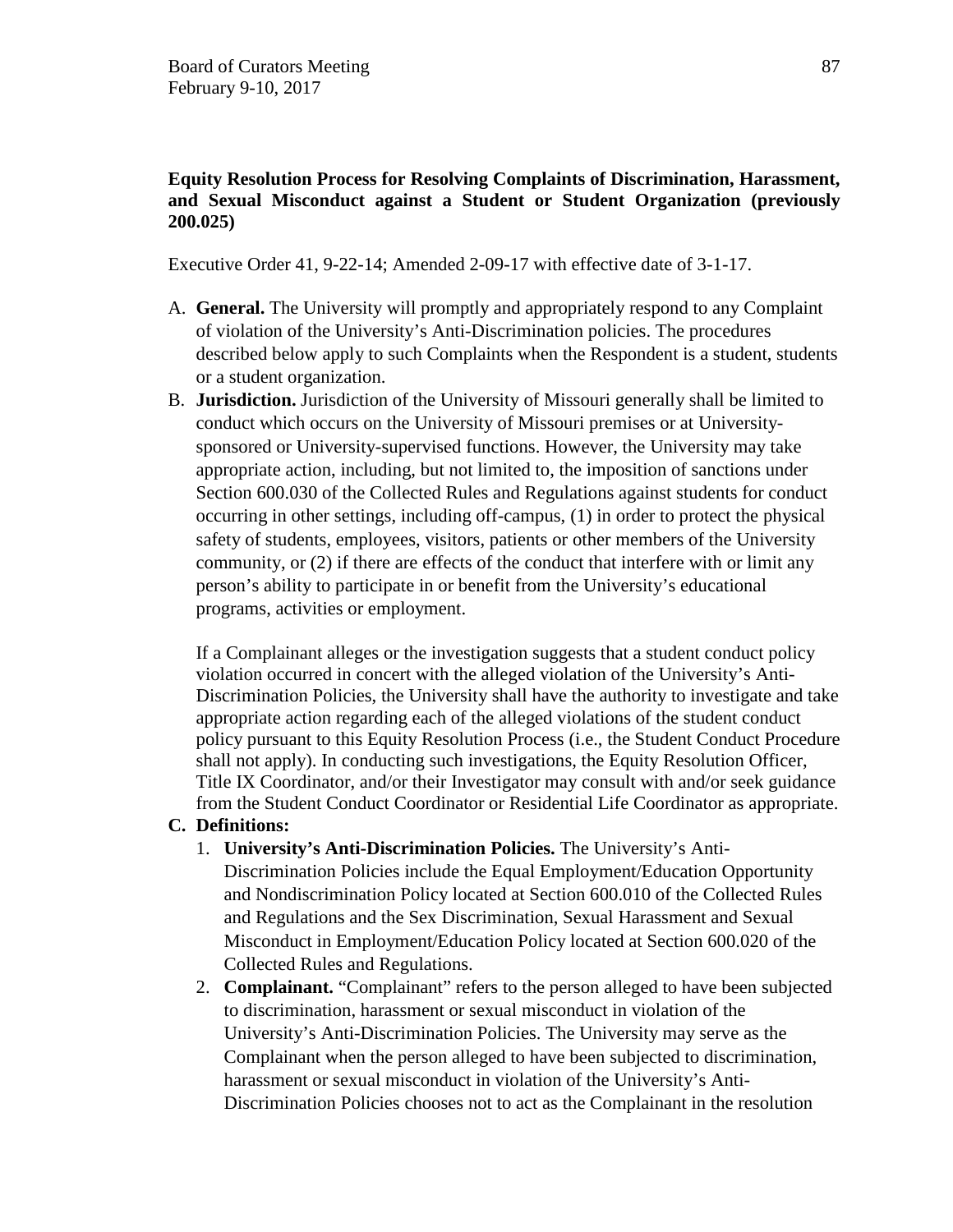process or requests that the Complaint not be pursued. If the University decides to pursue a claim of discrimination by a visitor, third party or applicant through the applicable equity resolution process, the University will act as the Complainant. Former University Faculty or Staff members may act as the Complainant in the applicable equity resolution process only when their employment is terminated and they allege that the termination of employment was discriminatory. For any other allegations of discrimination by former University Faculty or Staff members, the University will investigate and appropriately respond to Complaints of violation of the University's Anti-Discrimination policies and if the University decides to pursue a claim of discrimination through the applicable equity resolution process, the University will act as the Complainant.

- 3. **Respondent.** The student, students or student organization alleged to have violated the University's Anti-Discrimination Policies.
- 4. **Student.** A person having once been admitted to the University who has not completed a course of study and who intends to or does continue a course of study in or through one of the campuses of the University. For the purpose of these rules, student status continues whether or not the University's academic programs are in session.
- 5. **Student Organization**. A recognized student organization which has received Official Approval in accordance with Section 250.010 of the Collected Rules and Regulations. Three members of the organization may represent the student organization as the Party.
- 6. **Complaint.** Any verbal or written communication or notice of an alleged violation of the University's Anti-Discrimination Policies.
- 7. **Advisors.** The individuals selected by the Complainant and the Respondent to provide support and guidance throughout the Equity Resolution Process. Each Party is allowed one Advisor.
- 8. **Investigators.** Investigators are trained individuals appointed by the Equity Officer or Title IX Coordinator (or their designee) to conduct investigations of the alleged violations of the University's Anti-Discrimination Policies.
- 9. **Equity Officer.** The Equity Officer is a trained administrator designated by the Chancellor (or Designee) to receive and assist with the investigation and resolution of reports or complaints regarding violation of the University's Anti-Discrimination Policies. All references to "Equity Officer" throughout this policy refer to the Equity Officer or the Equity Officer's designee.
- 10. **Title IX Coordinator.** The Title IX Coordinator is a trained administrator designated by the Chancellor (or Designee) to receive and assist with the investigation and resolution of reports or complaints regarding violation of the University's Sex Discrimination, Sexual Harassment and Sexual Misconduct in Employment/Education Policy. All references to "Title IX Coordinator"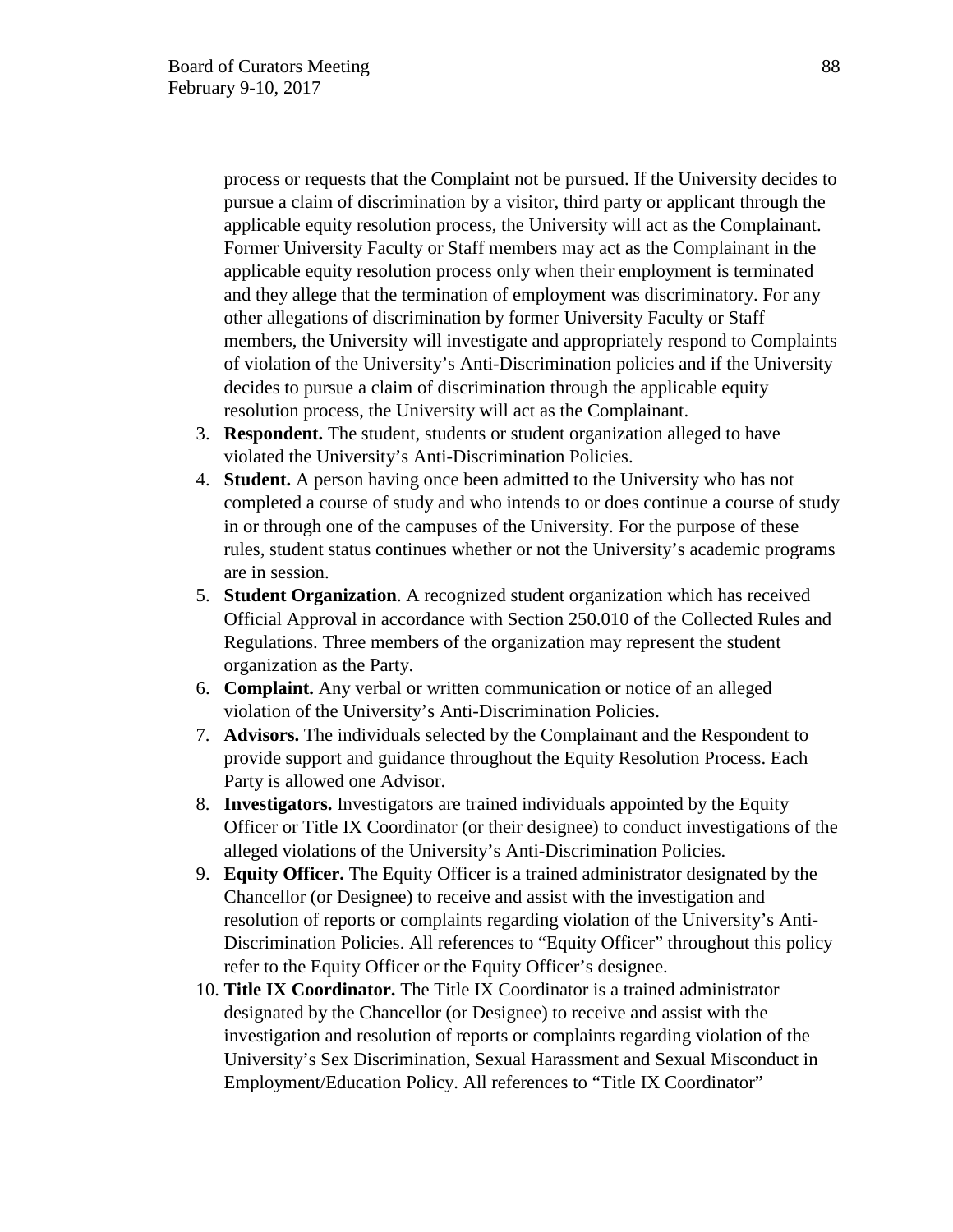throughout this policy refer to the Title IX Coordinator or the Title IX Coordinator's designee.

- 11. **Equity Resolution Hearing Panelists Pool ("Hearing Panelist Pool").** A group of at least ten (10) faculty and ten (10) administrators and/or staff selected by the Chancellor (or Designee) to serve as hearing panel members in the Hearing Panel Resolution. The faculty hearing panel members selected by the Chancellor (or Designee) shall be selected from a list of no less than twenty (20) faculty members proposed by the faculty council/senate.
- 12. **Equity Resolution Hearing Panel ("Hearing Panel").** A group of three (3) trained Equity Resolution Hearing Panelist Pool members who serve as the Hearing Panel for a specific Complaint. Whenever possible, the panel will include at least one faculty member and one administrator or staff member.
- 13. **Hearing Panelist Pool Chair ("Pool Chair").** The Hearing Panelist Pool Chair is selected by the Chancellor (or Designee). The Pool Chair assigns and coordinates the hearing panel members to serve on the Hearing Panel for a specific Complaint and designates the Chair of the Hearing Panel for a specific Complaint. The Pool Chair may serve as a panel member or the Chair of the Hearing Panel for a specific Complaint.
- 14. **Chair of the Hearing Panel ("Panel Chair").** A Chair of the Hearing Panel for a specific Complaint is designated by the Hearing Panelist Pool Chair. The Pool Chair may serve as the Chair of the Hearing Panel for a specific Complaint.
- 15. **Equity Resolution Appellate Officer.** A trained, senior-level administrator appointed by the Chancellor (or Designee) to hear all appeals stemming from the Equity Resolution Process.
- 16. **Summary Resolution.** Resolution of the Complaint upon a determination by the Equity Officer of Title IX Coordinator that there is an insufficient basis to proceed with the Complaint that the Respondent violated the University's Anti-Discrimination Policies.
- 17. **Conflict Resolution.** Resolution using alternative dispute resolution mechanisms such as mediation, facilitated dialogue or restorative justice.
- 18. **Administrative Resolution.** Resolution of a Complaint by the Equity Officer or Title IX Coordinator making the finding on each of the alleged policy violations and the finding on sanctions.
- 19. **Hearing Panel Resolution.** Resolution of a Complaint by an Equity Resolution Hearing Panel making the finding on each of the alleged policy violations and the finding on sanctions.
- 20. **Record of the Case in Section 600.030 Process.** The Record of the Case in the Section 600.030 Process includes, when applicable: Letter(s) of notice, exhibits, hearing record (an audio, video, digital or stenographic record of the hearing); the finding on each of the alleged policy violations and sanctions by either the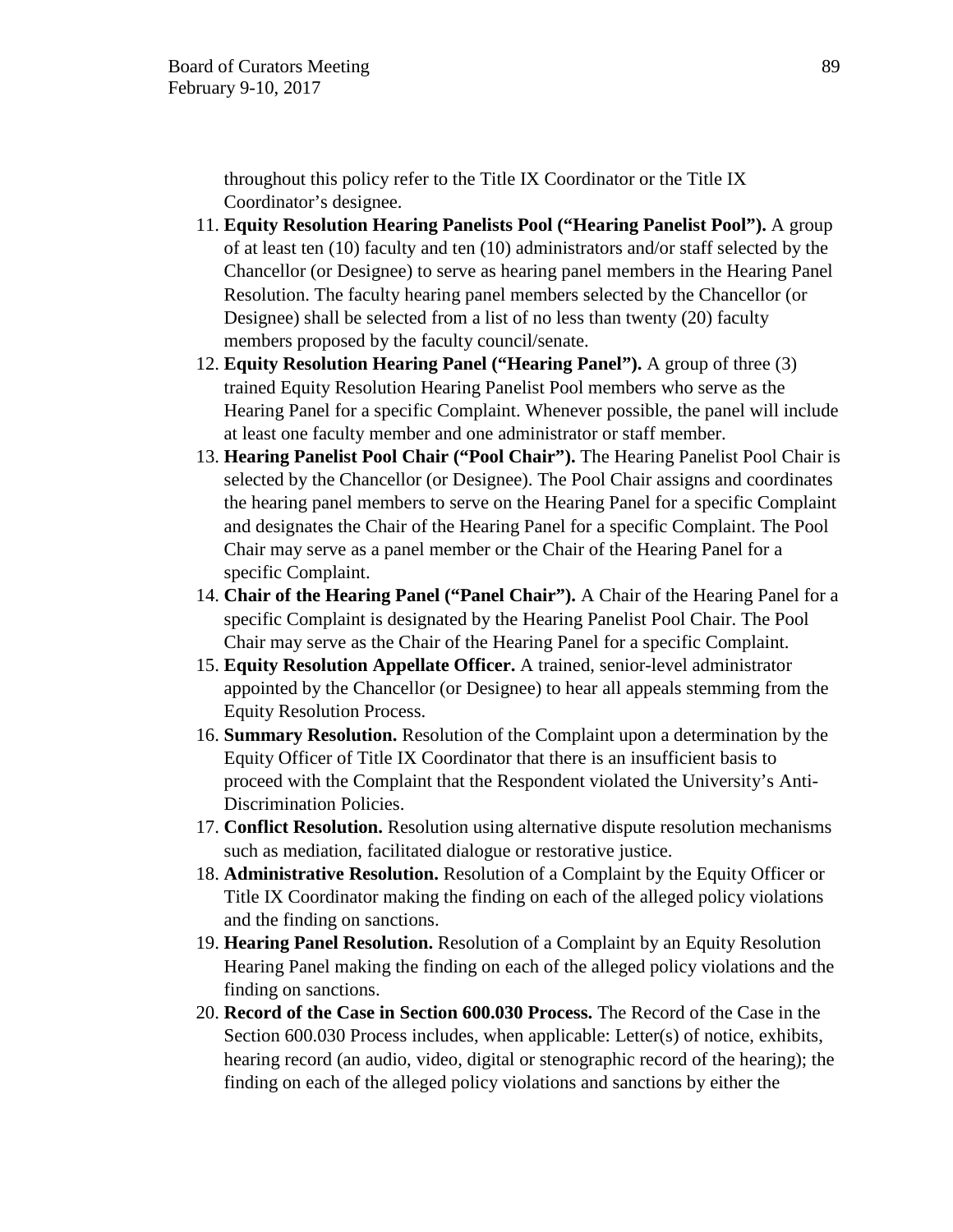Hearing Panel or the Equity Officer of Title IX Coordinator; and the decision on the appeal, if applicable.

- 21. **Parties.** The Complainant and the Respondent are collectively referred to as the Parties.
- D. **Filing a Complaint.** Any student, employee, volunteer, visitor, or patient who believes that a student or student organization has violated the University's Equal Employment/Education Opportunity and Nondiscrimination Policy should report the Complaint to the Equity Officer. Any student, employee, volunteer, visitor, or patient who believes that a student or student organization has violated the Sex Discrimination, Sexual Harassment, and Sexual Misconduct in Employment/Education Policy should report the Complaint to the Title IX Coordinator. Complainants may also contact campus police if the alleged offense may also constitute a crime. In order to foster reporting and participation, the University may provide amnesty to Complainants and witnesses accused of minor student conduct violations ancillary to the incident.
- E. **Preliminary Investigation.** Upon receiving the Complaint, the Equity Officer or Title IX Coordinator shall conduct a preliminary investigation. The purpose of the preliminary investigation is to gather enough information to make a threshold decision regarding whether the Complaint describes a possible violation of the University's Anti-Discrimination Policies. If the Complaint describes a possible violation, the Equity Officer or Title IX Coordinator will refer the matter to the appropriate procedural process and provide appropriate interim remedies. If the Complaint does not describe a possible violation, the matter will be referred to the appropriate non-equity process. Under those circumstances, the Equity Officer or Title IX Coordinator may counsel and suggest monitoring or training opportunities to correct for inappropriate behavior that does not rise to the level of a violation.

The preliminary investigation shall be conducted promptly (typically within 7-10 business days of receiving the Complaint). At the conclusion of the preliminary investigation, the Equity Officer or Title IX Coordinator will provide the Complainant with written information regarding the appropriate procedural process and interim remedies, if any.

- F. **Interim Remedies.** During the Equity Resolution Process and prior to finding whether the alleged violation has occurred, the Equity Officer or Title IX Coordinator may provide interim remedies including, but not limited to, one or more of the following:
	- 1. Referral and facilitating contact for the Complainant to on- or off-campus counseling, medical services and/or mental health services.
	- 2. Implementing contact limitations on the Respondent or on all Parties.
	- 3. Referral of Complainant to victim advocacy and support services either on and/or off-campus.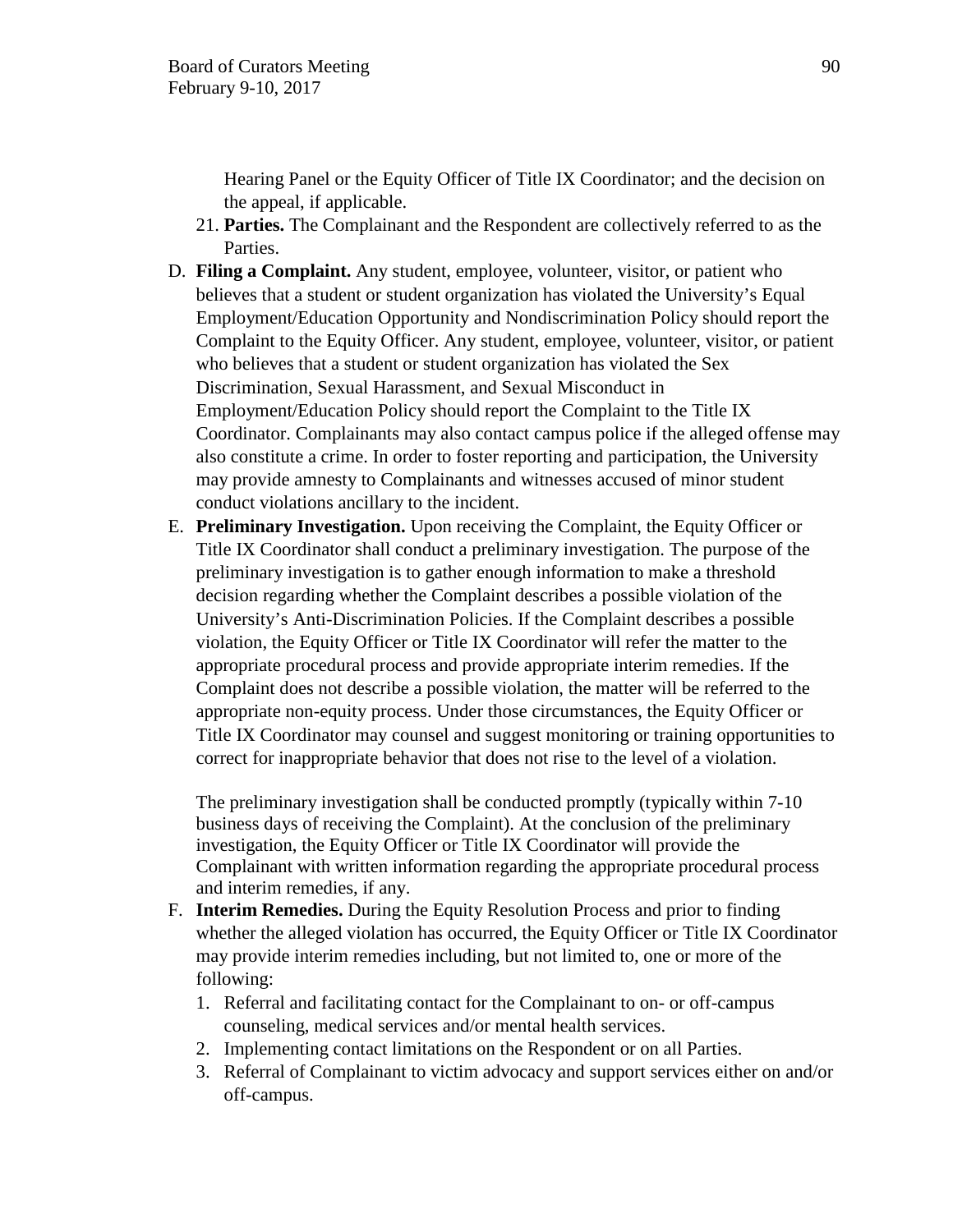- 4. Adjusting the extracurricular activities, work schedules, work assignments, supervisory responsibilities, or work arrangements of the Complainant and/or the Respondent, as appropriate.
- 5. If the Complainant is a student:
	- a. Referral of the Complainant to academic support services and any other services that may be beneficial to the Complainant.
	- b. Adjusting the courses, assignments, exam schedules of the Complainant and/or the Respondent.
	- c. Altering the on-campus housing assignments, dining arrangements, or other campus services for either the Complainant and/or the Respondent.
- 6. Providing transportation accommodations for the Complainant.
- 7. Informing the Complainant of the right to notify law enforcement authorities of the alleged incident and offering to help facilitate such a report.
- 8. Suspending, on an interim basis, the Respondent from the University housing, classes, the University campus/facilities/events and/or all other University activities or privileges for which the student might otherwise be eligible, when the Equity Officer or Title IX Coordinator finds and believes from the available information that the presence of the Respondent on campus would seriously disrupt the University or constitute a danger to the health, safety, or welfare of members of the University community. The appropriate procedure to determine the future status of the student will be initiated within seven (7) business days.
	- a. In all cases in which an interim suspension is imposed, the Respondent will be given the opportunity to meet with the Equity Officer or Title IX Coordinator prior to such suspension being imposed, or as soon thereafter as reasonably possible, to show cause why the suspension should not be implemented.
	- b. At the discretion of the Equity Officer or Title IX Coordinator, alternative coursework options may be pursued to ensure as minimal an impact as possible on the Respondent.
	- c. The Equity Officer or Title IX Coordinator has sole discretion to implement or stay an interim suspension and to determine its conditions and duration.
	- d. Violation of an interim suspension under this policy will be grounds for expulsion.
- 9. Suspending, on an interim basis, the Respondent Student Organization's operations, University recognition, access to and use of the University campus/facilities/events and/or all other University activities or privileges for which the Respondent Student Organization might otherwise be eligible, pending the completion of the Equity Resolution Process when the Equity Officer or Title IX Coordinator finds and believes from available information that the presence of the student organization on campus would seriously disrupt the University or constitute a danger to the health, safety, or welfare of members of the University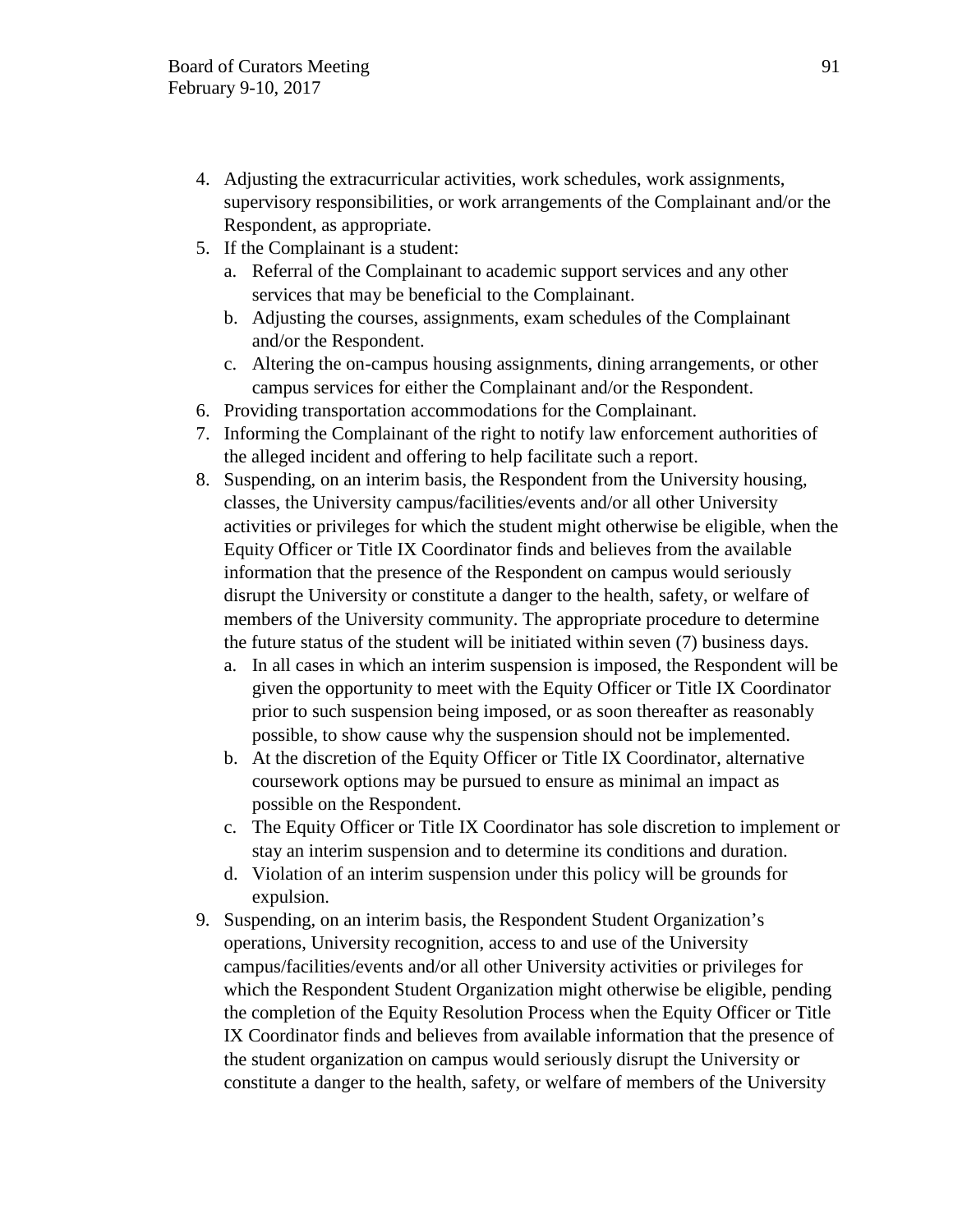community. The appropriate procedure to determine the future status of the student organization will be initiated within seven (7) business days.

G. **Employees and Students Participating in the Equity Resolution Process.** All University employees and students must be truthful when making any statement or providing any information or evidence to the University throughout the process, including to the Investigator, Equity Officer, Title IX Coordinator, the Hearing Panel and/or the Equity Resolution Appellate Officer, and all documentary evidence must be genuine and accurate. False statements, fraudulent evidence or refusal to cooperate with the Equity Officer, Title IX Coordinator, Hearing Panel and/or the Equity Resolution Appellate Officer by an employee may be the basis for personnel action or by a student may be the basis for student conduct action pursuant to Collected Rules Regulations 200.010.B.14 or other provisions of Collected Rules Regulations 200.010. However, this obligation does not supersede nor expand any rights the individual may have under applicable state or federal statutory law or the U.S. Constitution. Nothing in this provision is intended to require a Complainant to participate in the process.

No employee or student, directly or through others, should take any action which may interfere with the investigation. Employees and students are prohibited from attempting to or actually intimidating or harassing any potential witness. Failure to adhere to these requirements may lead to disciplinary action, up to and including expulsion or termination.

### **H. Rights of the Complainant in the Equity Resolution Process**

- 1. To be treated with respect by University officials.
- 2. To be free from retaliation.
- 3. To have access to campus support resources (such as counseling and mental health services and University health services).
- 4. To request reasonable housing, living and other accommodations and remedies consistent with Section 600.030.F.
- 5. To request a no contact directive between the Parties.
- 6. To have an Advisor of the Complainant's choice accompany the Complainant to all interviews, meetings and proceedings throughout the Equity Resolution Process.
- 7. To refuse to have an allegation resolved through Conflict Resolution or Administrative Resolution Processes.
- 8. To receive amnesty for minor student misconduct that is ancillary to the incident, at the discretion of the Equity Officer or Title IX Coordinator.
- 9. To have an opportunity to present a list of potential witnesses and provide evidence to the Investigator.
- 10. To have Complaints heard in substantial accordance with these procedures.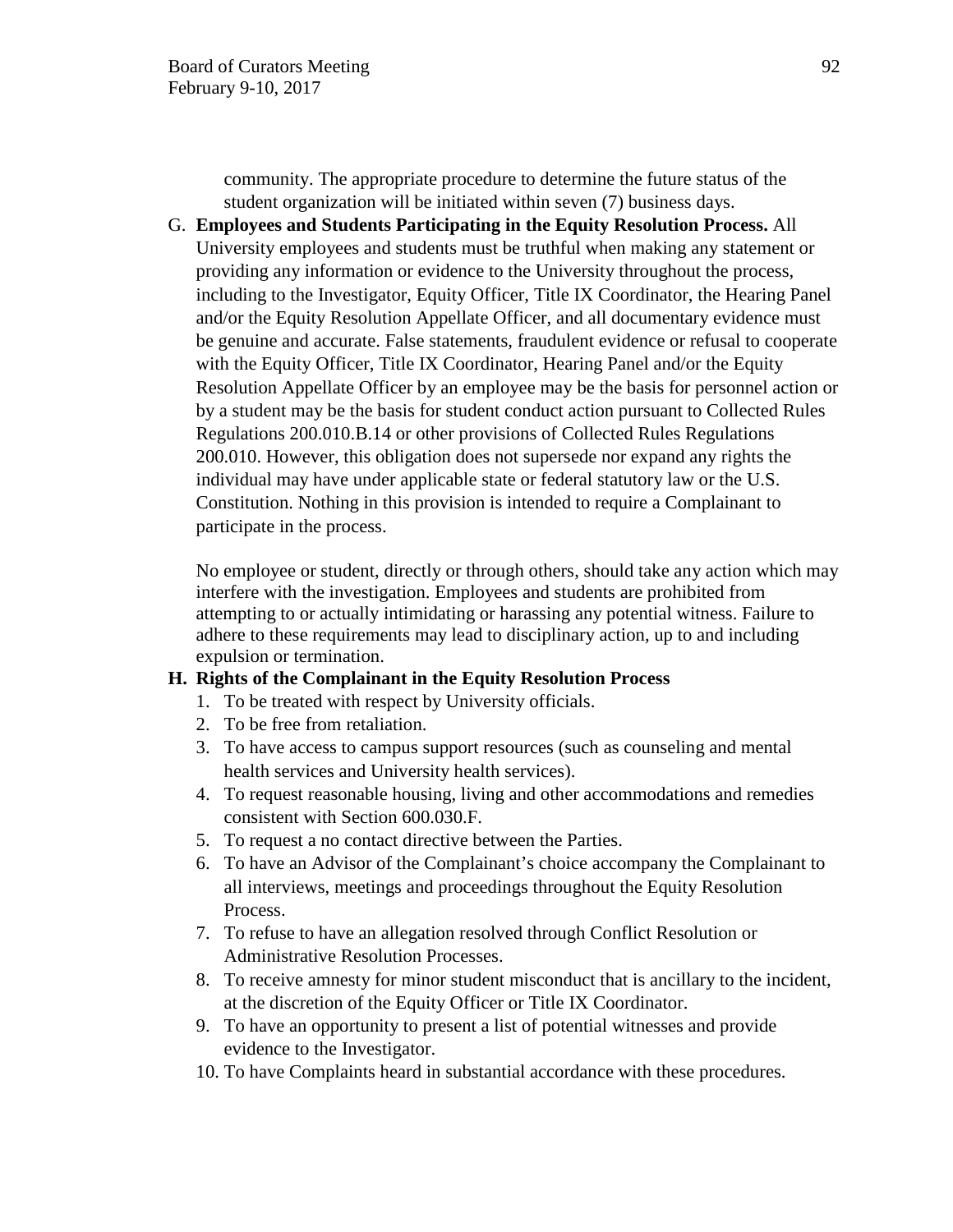- 11. When the Complainant is not the reporting party, the Complainant has full rights to participate in any Equity Resolution Process.
- 12. To be informed of the finding, rationale, sanctions and remedial actions.
- 13. To report the matter to law enforcement (if applicable) and to have assistance in making that report.
- 14. To have an opportunity to appeal the findings and sanctions.
- 15. Additional Rights For Hearing Panel Resolution:
	- a. To receive notice of a hearing.
	- b. To have the names of witnesses that may participate in the hearing and copies of all pertinent documentary evidence and any investigative report at least five (5) business days prior to the hearing. In the event the Hearing Panel becomes aware of additional witnesses or pertinent documentary evidence less than five (5) business days prior to the scheduled hearing date (or continued hearing date), the Complainant shall be provided reasonable notice of such witnesses and reasonable time to review pertinent documentary evidence prior to their introduction.
	- c. To be present at the hearing, which right may be waived by either written notification to the Hearing Panel Chair or by failure to appear.
	- d. To request alternative attendance or questioning mechanisms for the hearing (e.g.: screens, Skype, questions directed through the Chair, etc.).
	- e. To have present an Advisor during the hearing and to consult with such Advisor during the hearing.
	- f. To testify at the hearing or refuse to testify at the hearing.
	- g. To present witnesses and documents deemed relevant by the Chair.
	- h. To question witnesses present and testifying at the hearing. See Section 600.030.N. below for limitations on directly questioning the Respondent.

# **I. Rights of the Respondent in the Equity Resolution Process:**

- 1. To be treated with respect by University officials.
- 2. To have access to campus support resources (such as counseling and mental health services and University health services), unless removed from campus pending the completion of the process.
- 3. To have an Advisor of the Respondent's choice accompany the Respondent to all meetings and proceedings throughout the Equity Resolution Process.
- 4. To refuse to have an allegation resolved through Conflict Resolution or Administrative Resolution Processes.
- 5. To have an opportunity to present a list of potential witnesses and provide evidence to the Investigator.
- 6. To receive notice of the policies alleged to have been violated.
- 7. To have Complaints heard in substantial accordance with these procedures.
- 8. To be informed of the finding, rationale and sanctions.
- 9. To have an opportunity to appeal the findings and sanctions.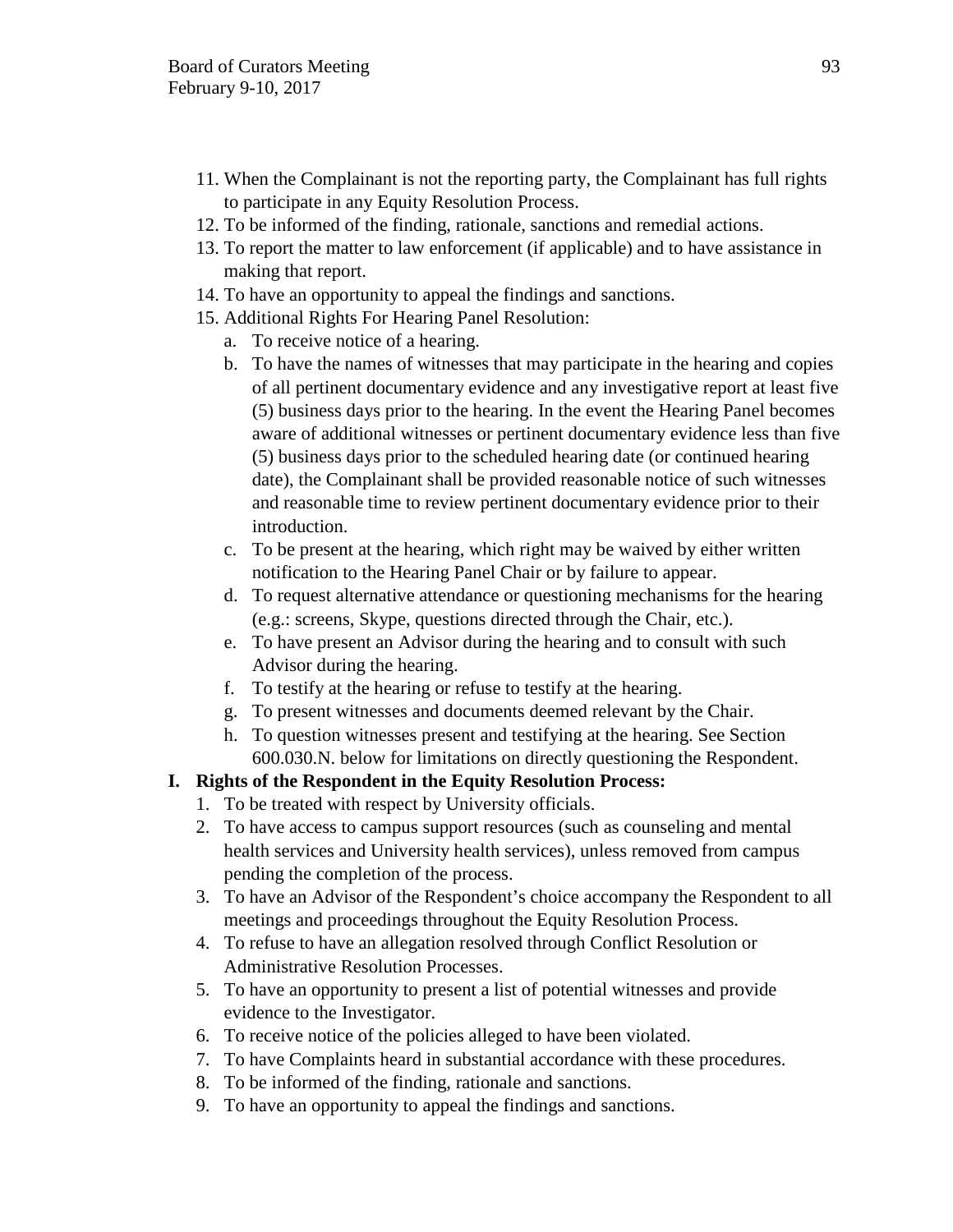- 10. Additional Rights For Hearing Panel Resolution:
	- a. To receive notice of the hearing.
	- b. To have the names of witnesses that may participate in the hearing and copies of all pertinent documentary evidence and any investigative report at least five (5) business days prior to the hearing. In the event the Hearing Panel becomes aware of additional witnesses or pertinent documentary evidence less than five (5) business days prior to the scheduled hearing date (or continued hearing date), the Complainant shall be provided reasonable notice of such witnesses and reasonable time to review pertinent documentary evidence prior to their introduction.
	- c. To be present at the hearing, which right may be waived by either written notification to the Hearing Panel Chair or by failure to appear.
	- d. To request alternative attendance or questioning mechanisms for the hearing (e.g.: screens, Skype, questions directed through the Chair, etc.).
	- e. To have present an Advisor during the hearing and to consult with such Advisor during the hearing.
	- f. To testify at the hearing or refuse to testify at the hearing.
	- g. To present witnesses and documents deemed relevant by the Chair.
	- h. To question witnesses present and testifying at the hearing. See Section 600.030.N. below for limitations on directly questioning the Complainant.
- J. **Role of Advisors.** Each Complainant and Respondent is allowed to have one Advisor of their choice present with them for all Equity Resolution Process interviews, meetings and proceedings. The Parties may select whoever they wish to serve as their Advisor, including an attorney or parent. An Advisor is not required and any Party may elect to proceed without an Advisor.

If requested by either the student Complainant or the Respondent, the Equity Officer or Title IX Coordinator will assign a trained Advisor to provide support throughout the Equity Resolution Process. University trained Advisors are administrators, faculty, or staff at the University trained on the Equity Resolution Process. The Parties may not require that the assigned Advisor have specific qualifications such as being an attorney.

The Advisor may not make a presentation or represent the Complainant or the Respondent during the hearing. At the hearing, the Parties are expected to ask and respond to questions on their own behalf, without representation by their Advisor. The Advisor may consult with the advisee quietly or in writing, or outside the hearing during breaks, but may not speak on behalf of the advisee to the hearing panelists. Advisors who do not follow these guidelines will be warned or dismissed from the hearing at the discretion of the Chair.

K. **Investigation.** If, following the preliminary investigation, a Complainant or the University wants to pursue a formal investigation, then the Equity Officer or Title IX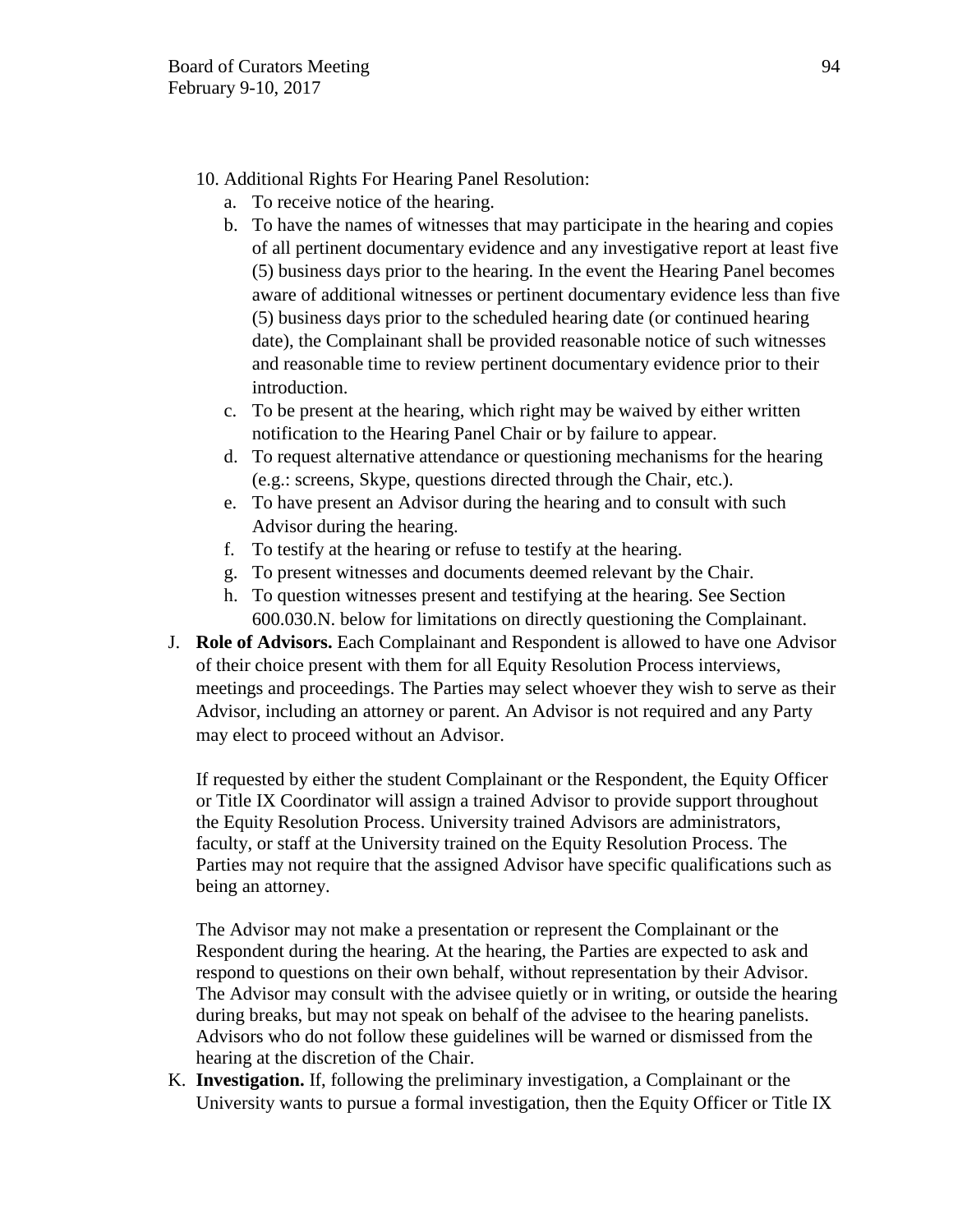Coordinator (depending on the nature of the Complaint) will promptly appoint a trained Investigator or a team of trained Investigators to investigate.

Within ten (10) business days after commencement of the formal investigation, the Investigator(s) will provide the Parties with written notice identifying the nature of the allegation(s) against the Respondent and stating that an investigation has commenced, either: (1) in person, (2) by email only to the Party's University-issued email account if the Party has consented in writing to receipt of all notifications by email; or (3) mailed to the mailing address of the respective Party as indicated in the official University records and emailed to the Party's University-issued email account. If there is no local address on file, mail will be sent to the Party's permanent address. Notice is presumptively deemed delivered, when: 1) provided in person 2) emailed to the individual (when prior consent – whether electronically or in writing – has been given to receipt of all notifications by email) or 3) when mailed and emailed.

The Parties are allowed to have an Advisor of their choice present with them for all Equity Resolution Process interviews, meetings and proceedings in which they participate. All investigations will be thorough, reliable and impartial. The Investigator(s) will make reasonable efforts to include interviews with the Parties and relevant witnesses, obtain available evidence and identify sources of expert information, if necessary. The Investigator(s) will provide an investigative report to the Equity Officer or Title IX Coordinator (depending on the nature of the Complaint). This report may contain the Investigator's observations regarding the credibility of the Complainant, the Respondent, and any witnesses interviewed.

The investigation of reported misconduct should be completed expeditiously, normally within thirty (30) business days of the Equity Officer or Title IX Coordinator's decision to accept the Complaint for formal investigation. Investigation of a Complaint may take longer based on the nature and circumstances of the Complaint. A delay may also occur when criminal charges on the basis of the same behaviors that invoke this process are being investigated, to allow for evidence collection by the law enforcement agency. University action will not typically be altered or precluded on the grounds that civil cases or criminal charges involving the same incident have been filed or that charges have been dismissed or reduced.

L. **Summary Resolution.** During or upon the completion of investigation, the Equity Officer or Title IX Coordinator will review the investigation, which may include meeting with the Investigator(s). The investigative report is not provided to the Parties during the Summary Resolution, but is provided to the Parties at either the Administrative Resolution or Hearing Panel Resolution. Based on that review, the Equity Officer or Title IX Coordinator will make a summary determination whether, based on the evidence gathered, there is a sufficient basis to proceed with the Complaint that the Respondent is responsible for violating the University's Anti-Discrimination Policies.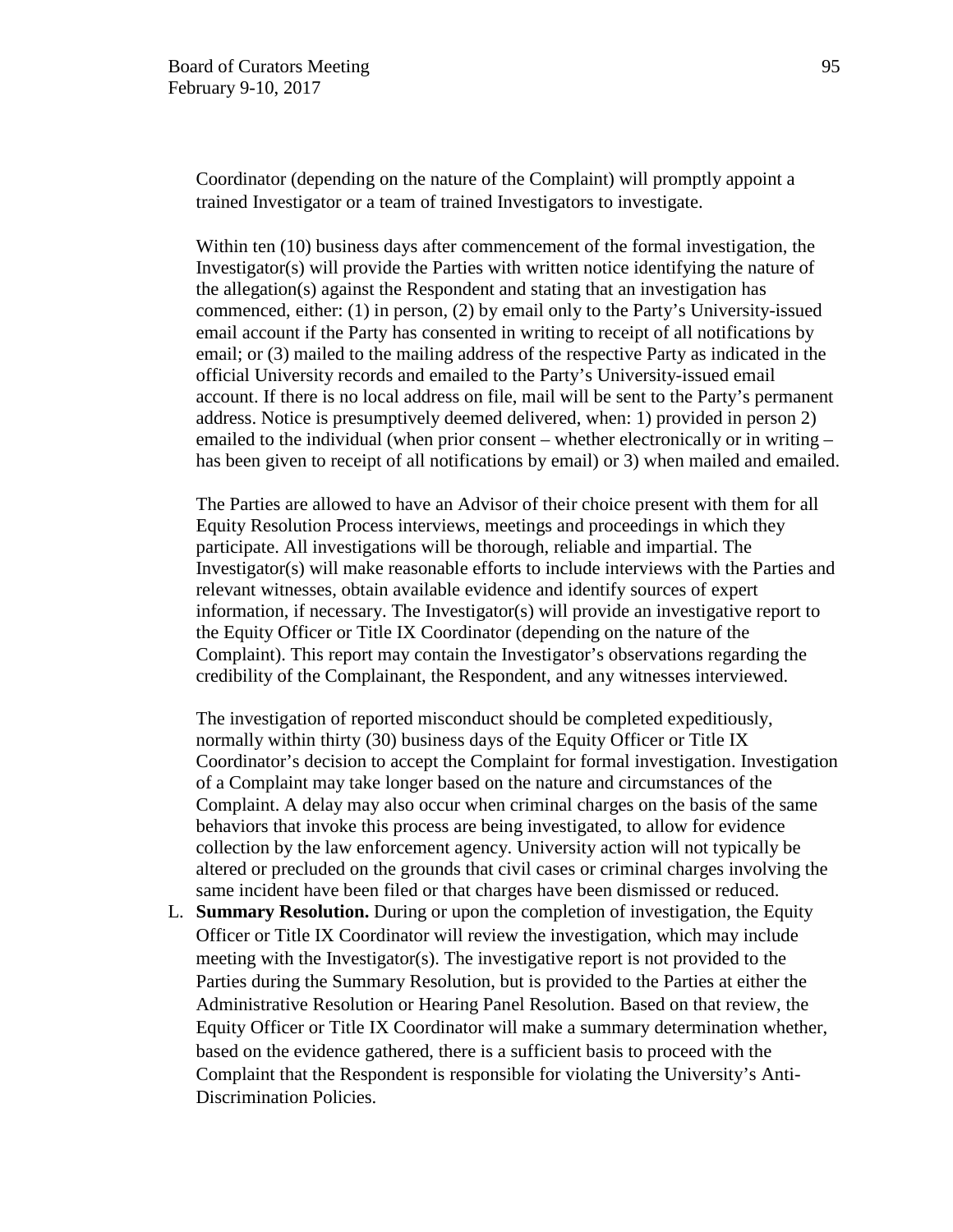If the Equity Officer or Title IX Coordinator determines there is a sufficient basis to proceed with the Complaint, then the Equity Officer or Title IX Coordinator will direct the process to continue. The Complaint will then be resolved through one of three processes: Conflict Resolution, Administrative Resolution, or Hearing Panel Resolution. There is no right to request reconsideration or appeal the summary determination to continue the process.

If the Equity Officer or Title IX Coordinator determines that there is an insufficient basis to proceed with the Complaint, then the process will end and the Complainant and Respondent will be sent written notification of the determination. The Equity Officer or Title IX Coordinator may counsel and suggest monitoring or training opportunities to correct for inappropriate behavior that does not rise to the level of a violation.

The Complainant may request reconsideration of the summary determination ending the process by filing a written request with the Equity Resolution Appellate Officer within five (5) business days of notice of the summary determination. If the Equity Resolution appellate Officer decides there is a sufficient basis to proceed with the Complaint, the equity Resolution Appellate Officer will reverse the determination ending the process and direct the process to continue. The Complaint will then be resolved through one of three processes: Conflict Resolution, Administrative Resolution, or Hearing Panel Resolution. This determination to continue the process lies in the sole discretion of the Equity Resolution Appellate Officer and such determination is final. Further appeal of such determination is not permitted.

If the Equity Resolution Appellate Officer agrees with the summary determination ending the process by the Equity Officer or Title IX Coordinator and that there is an insufficient basis to proceed with the Complaint, then the process will end and the Complainant and the Respondent will be sent written notification of the determination. This determination to end the process lies in the sole discretion of the Equity Resolution Appellate Officer and such determination is final. Further appeal of such determinations is not permitted.

M. **Conflict Resolution.** Either Party may request Conflict Resolution at any time during the Equity Resolution Process, including during the preliminary investigation. Upon receiving such a request, or of their own accord, the Equity Officer or Title IX Coordinator will determine if conflict resolution is appropriate, based on the willingness of the Parties, the nature of the conduct at issue and the susceptibility of the conduct to the Conflict Resolution. Conflict Resolution is often used for less serious, yet inappropriate behaviors and is encouraged as an alternative to the Administrative Resolution or Hearing Panel Resolution processes to resolve conflicts. Mediation is never utilized in cases involving allegations of nonconsensual sexual intercourse or nonconsensual sexual contact. It is not necessary to pursue Conflict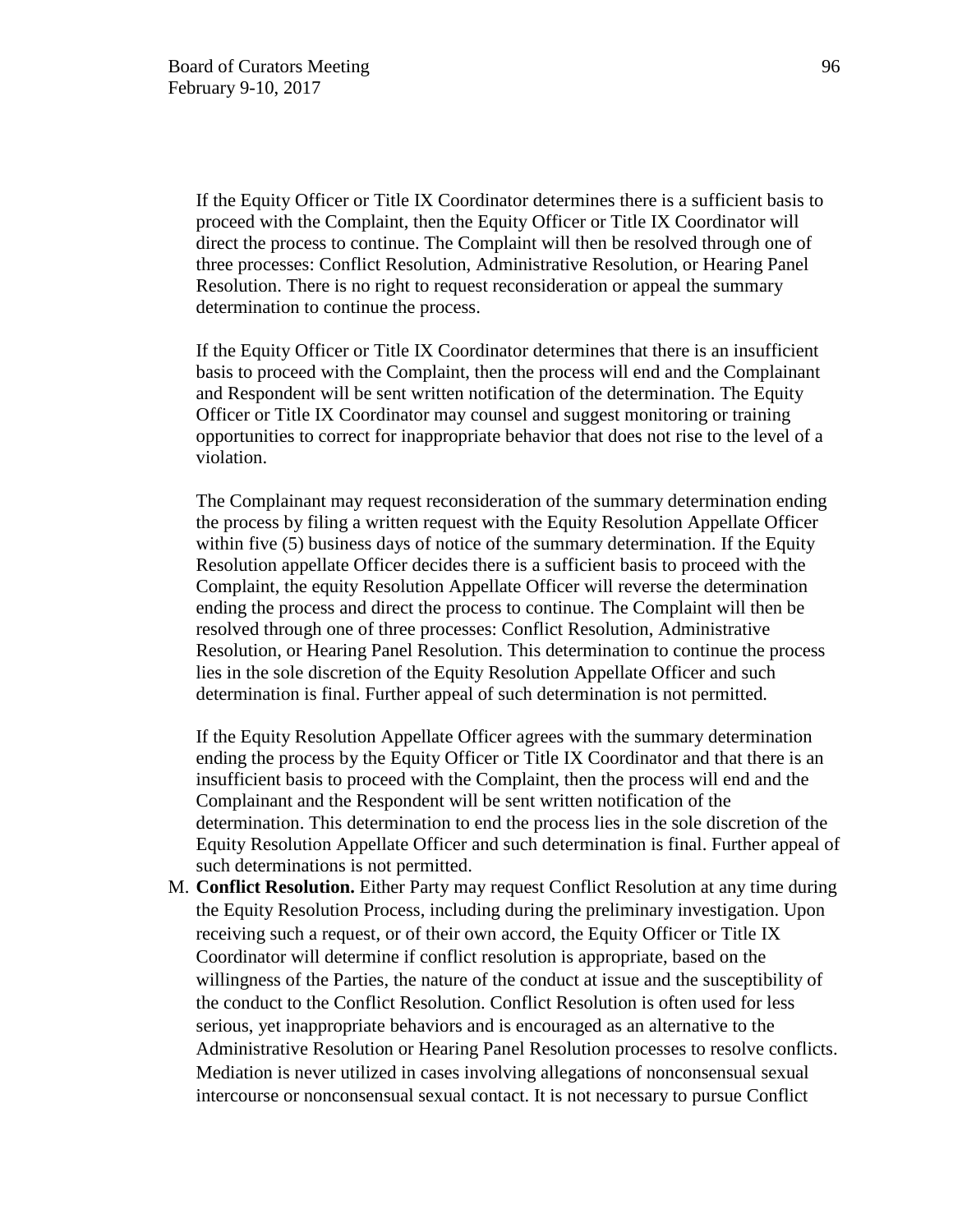Resolution prior to pursuing either Administrative Resolution or Hearing Panel and either Party can stop the Conflict Resolution process at any time and request either the Administrative Resolution or Hearing Panel process.

In a Conflict Resolution meeting, a neutral, University-assigned facilitator will foster a dialogue with the Parties to an effective resolution, if possible. The Complainant's and the Respondent's Advisor may attend the conflict Resolution meeting. The Equity Officer or Title IX Coordinator will keep records of any resolution that is reached, and failure to abide by the agreed upon resolution may result in sanctions. In the event the Parties are unable to reach a mutually agreeable resolution, the investigation will be referred to the Administrative Resolution or Hearing Panel Resolution process as appropriate. The content of the Parties' discussions during the conflict Resolution Process will be kept confidential in the event the matter proceeds to the Administrative Resolution or Hearing Panel processes. The Parties' agreement to participate, refusal to participate in, or termination of participation in Conflict Resolution shall not be factors in any subsequent decisions regarding whether a policy violation occurred.

Among those resolutions which may be reached at this stage (or at any point prior to a finding through Administrative or Hearing Panel Resolution), the Respondent may voluntarily request to permanently separate from the University of Missouri System. If the Equity Officer or Title IX Coordinator accepts the Respondent's proposal, the Respondent must sign a Voluntary Permanent Separation and General Release agreement to effectuate their separation and terminate the Equity Resolution Process.

- N. **Procedural Details for Administrative Resolution and Hearing Panel Resolution.**  For both the Administrative Resolution and Hearing Panel Resolution, which are described in more detail below, the following will apply:
	- 1. The standard of proof will be "preponderance of the evidence," defined as determining whether evidence shows it is more likely than not that a policy violation occurred.
	- 2. Three members of the organization may represent the Respondent Student Organization as the Party.
	- 3. The decision maker (i.e., the Investigator, Equity Officer, Title IX Coordinator, or Hearing Panel Chair) has the discretion to determine the relevance of any witness or documentary evidence and may exclude information that is irrelevant, immaterial, cumulative, or more prejudicial than informative. In addition, the following rules shall apply to the introduction of evidence:
		- a. Questioning or evidence about the Complainant's prior sexual conduct is not permitted, though the decision maker may grant a limited exception in regards to the sexual history between the Parties, if deemed relevant.
		- b. Character evidence is information that does not directly relate to the facts at issue, but instead reflects upon the reputation, personality, or qualities of an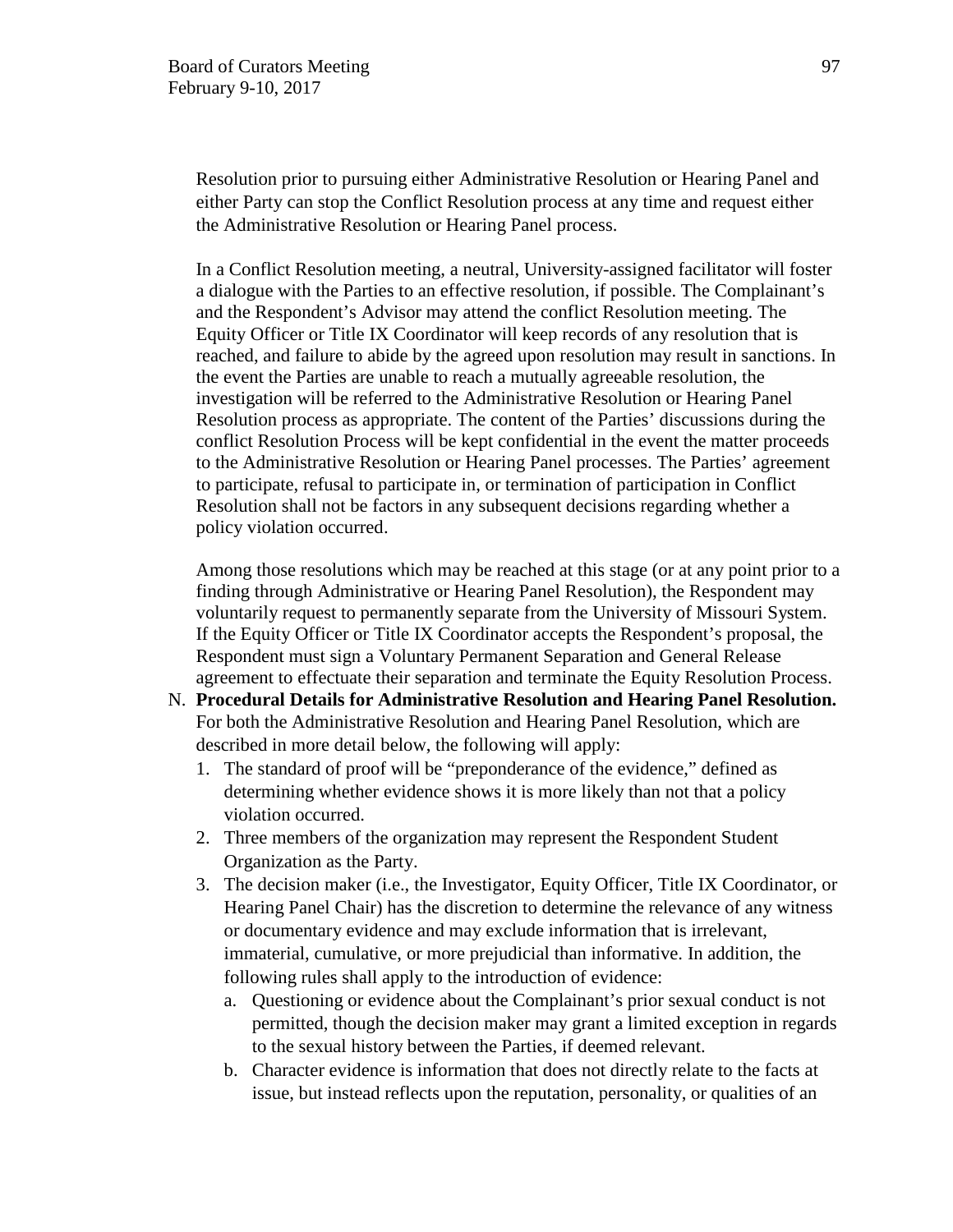individual, including honesty. Such evidence regarding either the Complainant or the Respondent's character is of limited utility and shall not be admitted unless deemed relevant by the decision maker.

- c. Incidents or behaviors of the Respondent not directly related to the possible violation(s) will not be considered unless they show a pattern of related misconduct. History of related misconduct by the Respondent that shows a pattern may be considered only if deemed relevant by the decision maker.
- 4. The Respondent may not directly question the Complainant and the Complainant may not directly question the Respondent. However, if both Complainant and Respondent request the opportunity, direct questioning between the Parties will be permitted in the Hearing Panel Resolution Process. Otherwise written questions will be directed to the Chair in the Hearing Panel Resolution Process, and those questions deemed appropriate and relevant will be asked on behalf of the requesting Party.
- 5. In the Administrative Resolution Process, the Respondent and the Complainant may provide a list of questions for the Equity Officer or Title IX Coordinator to ask the other Party. If those questions are deemed appropriate and relevant, they may be asked on behalf of the requesting Party.
- 6. The Administrative Resolution Process may be used when both Parties elect to resolve the Complaint using the Administrative Resolution Process.
- 7. At any time prior to the deadline in the Notice of Administrative Resolution, the Complainant and/or the Respondent may request that the Complaint shift from the Administrative Resolution Process to the Hearing Panel Resolution Process. Upon receipt of such timely request from either Party, the Complaint will shift to the Hearing Panel Resolution Process.
- 8. The Resolution Processes will proceed regardless of whether the Respondent chooses to participate in the investigation, the finding or the hearing.
- 9. The Administrative Resolution or Hearing Panel Resolution will normally be completed within sixty (60) business days of the Equity Officer or Title IX Coordinator's decision to accept the Complaint for formal investigation. Deviations from this timeframe will be promptly communicated to both Parties.
- 10. For good cause, the Equity Officer or Title IX Coordinator in the Administrative Resolution Process and the Chair of the Hearing Panel in the Hearing Panel Resolution Process may, in their discretion, grant reasonable extensions to the time frames and limits provided.

# O. **Administrative Resolution:**

- 1. Administrative Resolution by the Equity Officer or Title IX Coordinator can be pursued for any behavior that falls within the University's Anti-Discrimination Policies. Administrative Resolution may be used when both Parties elect to resolve the Complaint using the Administrative Resolution Process.
- 2. The Administrative Resolution Process consists of: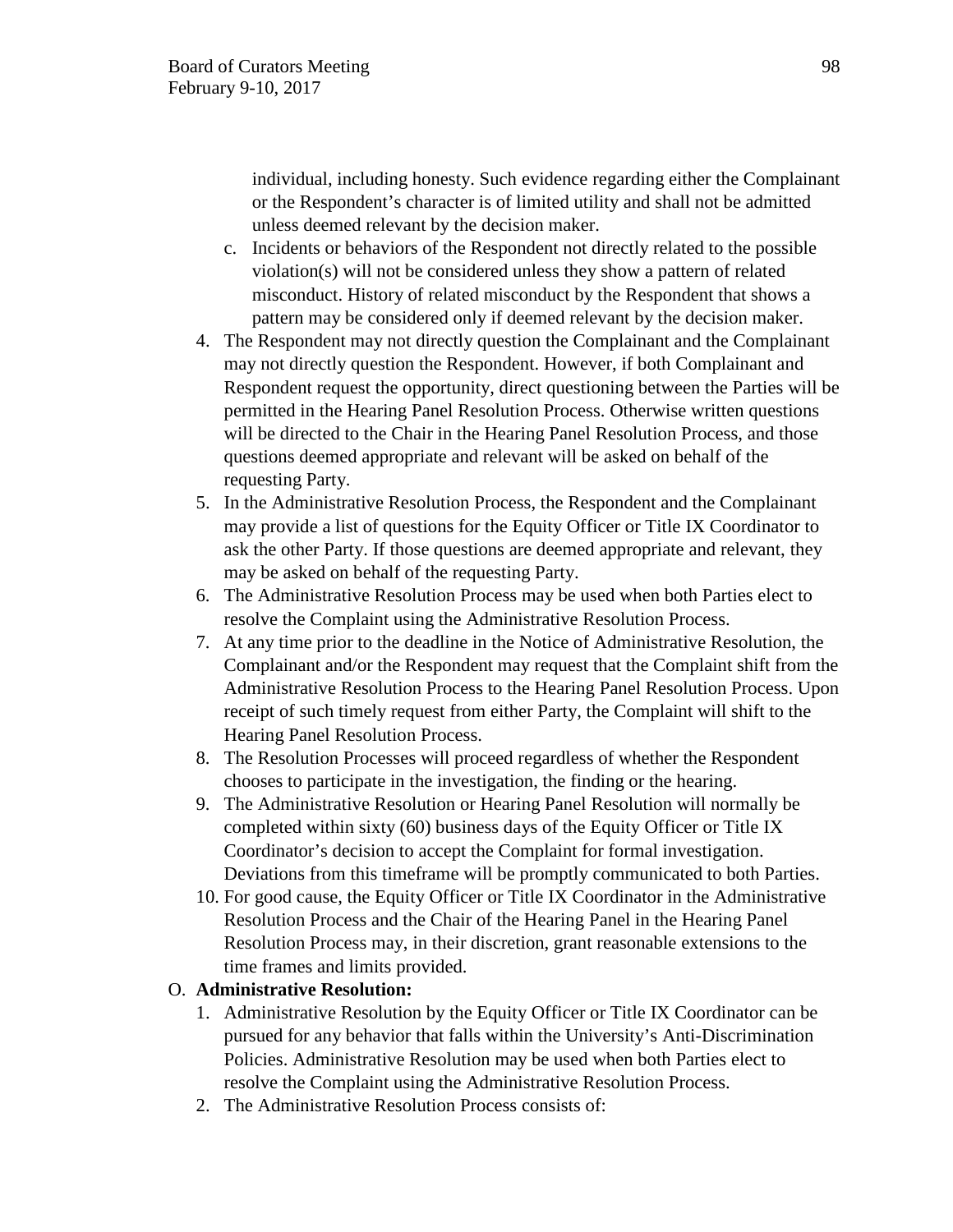- a. A prompt, thorough and impartial investigation,
- b. A finding by the Equity Officer or Title IX Coordinator on each of the alleged policy violations, and
- c. A finding by the Equity Officer or Title IX Coordinator on sanctions for findings of responsibility.
- 3. At least fourteen (14) business days prior to meeting with the Equity Officer or Title IX Coordinator or if no meeting is requested, at least fourteen (14) business days prior to the Equity Officer or Title IX Coordinator rendering a finding(s) (or as far in advance as is reasonably possible if an accelerated resolution process is scheduled with the consent of the Parties), the Equity Officer or Title IX Coordinator will send a letter (Notice of Administrative Resolution) to the Parties with the following information:
	- a. A description of the alleged violation(s) and applicable policy or policies that are alleged to have been violated.
	- b. Reference to or attachment of the applicable procedures.
	- c. A copy of the investigative report.
	- d. The option and deadline of ten (10) business days from the date of the notice to request a meeting with the Equity Officer or Title IX Coordinator.
	- e. An indication that the Parties may have the assistance of an Advisor of their choosing at the meeting, though the Advisor's attendance at the meeting is the responsibility of the respective Parties.
	- f. The option and the deadline of ten (10) business days from the date of the notice to request in writing that the matter be referred to the Hearing Panel Resolution Process. If neither Party requests the Hearing Panel Resolution Process within the required time period, the matter will be decided through the Administrative Resolution Process and the right to the Hearing Panel Resolution Process is waived.
- 4. Within ten (10) business days from the date of the Notice of Administrative Resolution, the Parties have the right to have the matter referred to the Hearing Panel Resolution Process. If neither Party requests the Hearing Panel Resolution Process within the required time period, the matter will be decided through the Administrative Resolution Process and the right to the Hearing Panel Resolution Process is waived.
- 5. The Investigator(s) will provide an investigative report to the Equity Officer or Title IX Coordinator and Parties. This report may include the Investigator's observations regarding the credibility of the Complainant, the Respondent, and any witnesses interviewed.
- 6. The Equity Officer or Title IX Coordinator can, but is not required to, meet with and question the Investigator and any identified witnesses. The Equity Officer or Title IX Coordinator may request that the Investigator conduct additional interviews and/or gather additional information. The Equity Officer or Title IX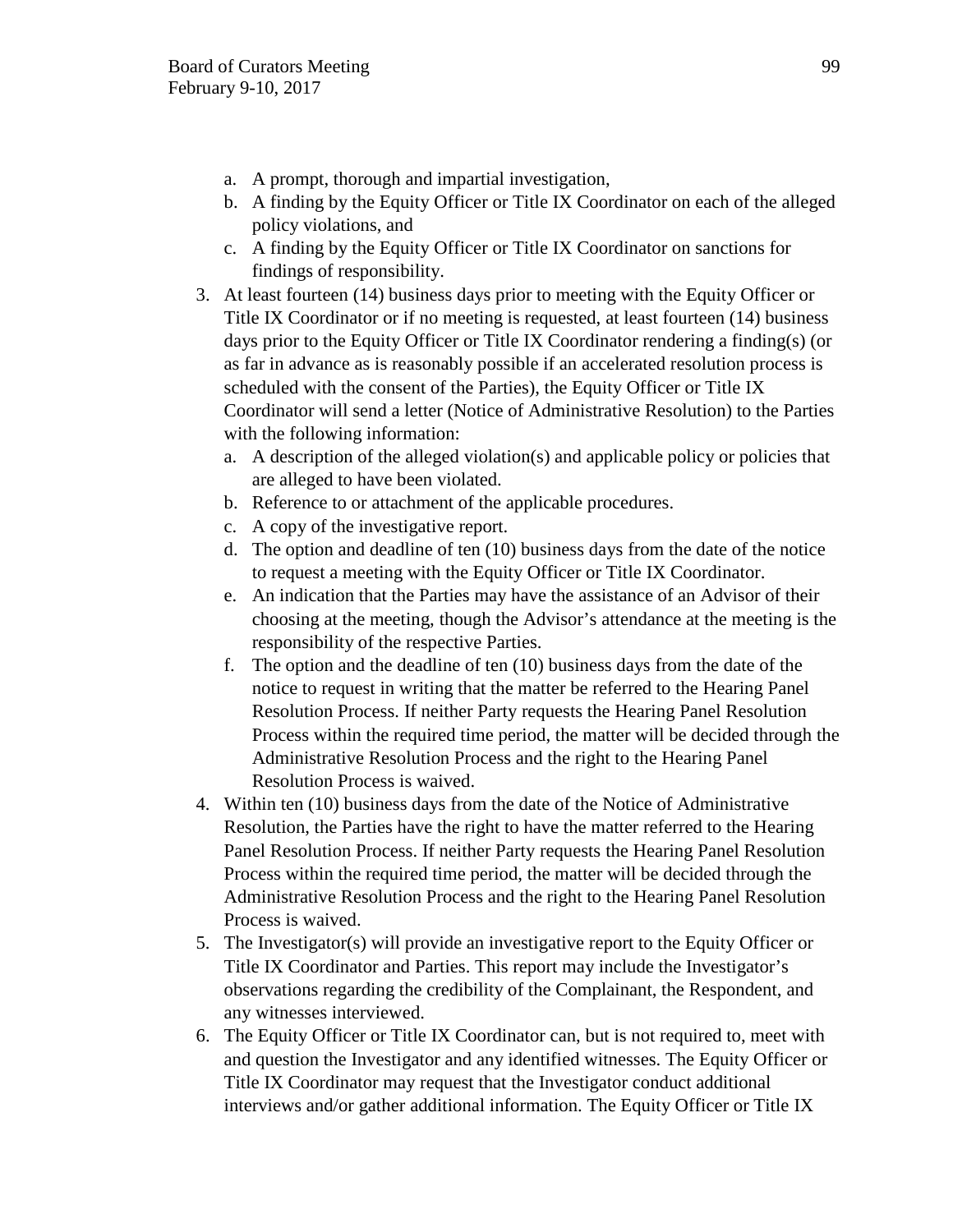Coordinator will attempt to meet separately with the Complainant and the Respondent to review the alleged policy violations and the investigative report. The Respondent may choose to admit responsibility for all or part of the alleged policy violations at any point in the process. If the Respondent admits responsibility, in whole or in part, the Equity Officer or Title IX Coordinator will render a finding that the individual is in violation of University policy for the admitted conduct. For any disputed violations, the Equity Officer or Title IX Coordinator will render a finding utilizing the preponderance of the evidence standard. The Equity Office or Title IX Coordinator will also determine appropriate sanctions or remedial actions. The findings and sanctions are subject to appeal.

7. The Equity Office or Title IX Coordinator will inform the Respondent and the Complainant of the finding on each of the alleged policy violations and the finding of sanctions, if applicable, in writing within five (5) business days of the findings, without significant time delay between notifications. The Notification will be made in writing and will be delivered either: (1) in person, (2) by email only to the Party's University-issued email account if the Party has consented in writing to receipt of all notifications by email; or (3) mailed to the mailing address of the respective Party as indicated in the official University records and emailed to the Party's University-issued email account. If there is no local address on file, mail will be sent to the Party's permanent address. Notice is presumptively deemed delivered, when: 1) provided in person 2) emailed to the individual (when prior consent – whether electronically or in writing – has been given to receipt of all notifications by email) or 3) when mailed and emailed.

### P. **Hearing Panel Resolution.**

1. **Equity Resolution Hearing Panelist Pool.** The University will create and annually train a pool of not less than ten (10) faculty and ten (10) administrators and/or staff to serve as hearing panel members in the Hearing Panel Resolution Process. The faculty hearing panel members selected by the Chancellor (or Designee) shall be selected from a list of no less than twenty (20) faculty members proposed by the faculty council/senate. Panelists are selected by the Chancellor (or Designee) and serve a renewable one-year term. Panelist selections should be made with attention to representation of groups protected by the University's Anti-Discrimination Policies. The Chancellor (or Designee) will select a Hearing Panelist Pool Chair ("Pool Chair"). The Pool Chair assigns and coordinates the hearing panel members to serve on the Hearing Panel for a specific Complaint and designates the Chair of the Hearing Panel for a specific Complaint. The Pool Chair may serve as a panel member or the Chair of the Hearing Panel for a specific Complaint.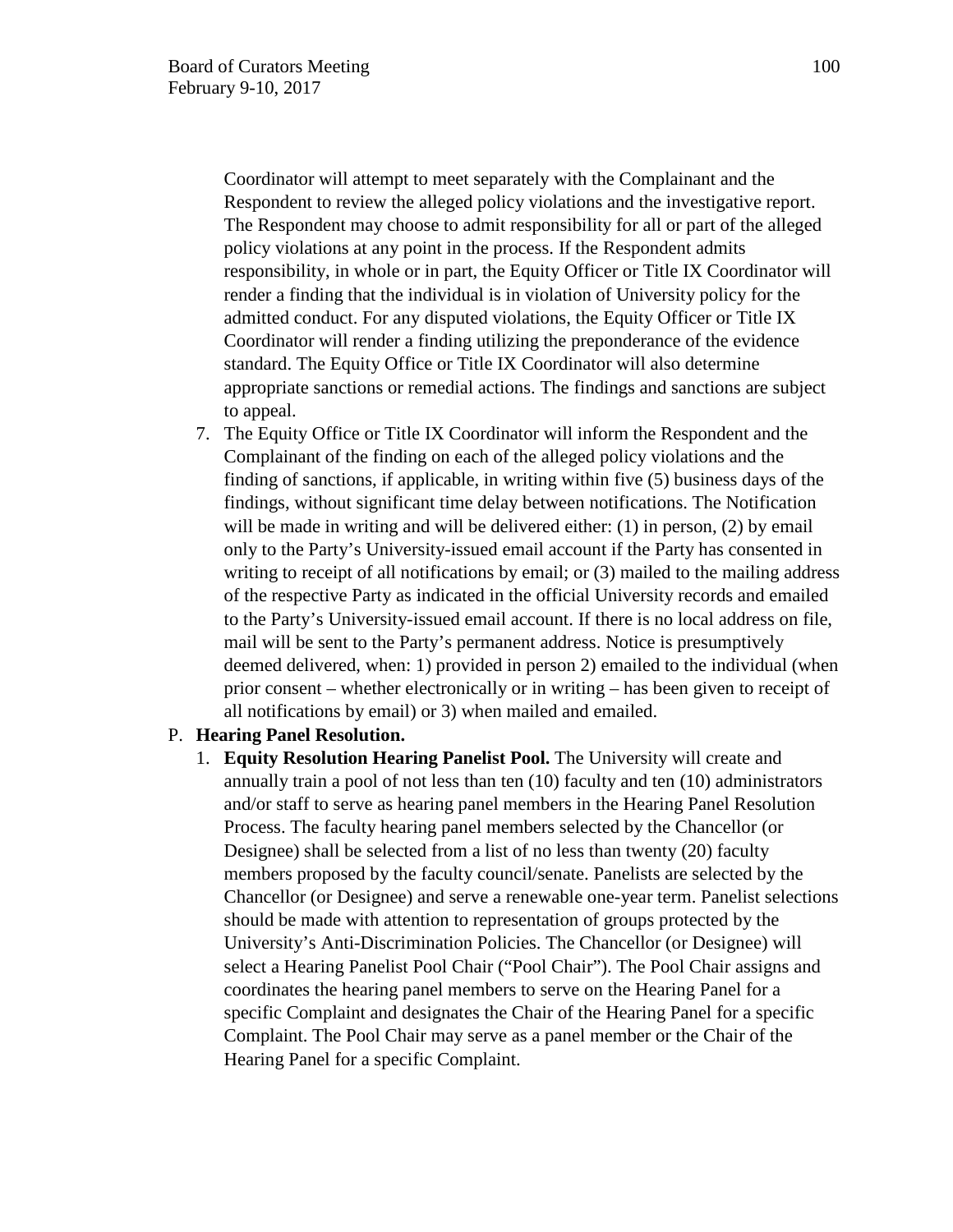Administrators, faculty, and staff will be removed from the Hearing Panelist Pool if they fail to satisfy the annual training requirements, as determined by the Equity Officer or Title IX Coordinator. Under such circumstances, the Equity Officer or Title IX Coordinator will notify the Chancellor (or Designee), who will inform the administrator, faculty, or staff member of the discontinuation of their term.

2. **Equity Resolution Hearing Panel ("Hearing Panel").** When a Complaint is not resolved through the Administrative Resolution Process, the Hearing Panelist Pool Chair will assign three (3) members from the Hearing Panelist Pool to serve on the specific Hearing Panel and will also designate the Chair of the Hearing Panel. Whenever possible, the Hearing Panel shall include at least one faculty member and one administrator or staff member. Up to two (2) alternates may be designated to sit in throughout the process as needed. The Chair of the Hearing Panel helps ensure that the process adheres materially to the procedural elements of the Hearing Panel Resolution Process. The institution reserves the right to have its attorney or attorneys present during the hearing.

### 3. **Notice of Hearing.**

- a. At least fourteen (14) business days prior to the hearing, or as far in advance as is reasonably possible if an accelerated resolution process is scheduled with the consent of the Parties, the Equity Officer or Title IX Coordinator will send a letter to the Parties with the following information:
	- (1) A description of the alleged violation(s) and applicable policy or policies that are alleged to have been violated.
	- (2) Reference to or attachment of the applicable procedures.
	- (3) An indication that the Parties may have the assistance of an Advisor of their choosing, at the hearing, though the Advisor's attendance at the hearing is the responsibility of the respective Parties.
	- (4) The time, date and location of the hearing.
	- (5) A list of the names of each of the Hearing Panel members and alternates.
	- (6) A copy of the preliminary investigative report or summary.
- b. This Notice of Hearing letter will be made in writing and will be delivered either: (1) in person, (2) by email only to the Party's University-issued email account if the Party has consented in writing to receipt of all notifications by email; or (3) mailed to the mailing address of the respective party as indicated in the official University records and emailed to the Party's University-issued email account. If there is no local address on file, mail will be sent to the Party's permanent address. Notice is presumptively deemed delivered, when: 1) provided in person 2) emailed to the individual (when prior consent – whether electronically or in writing – has been given to receipt of all notifications by email) or 3) when mailed and emailed.
- 4. **Pre-Hearing Witness List and Documentary Evidence.**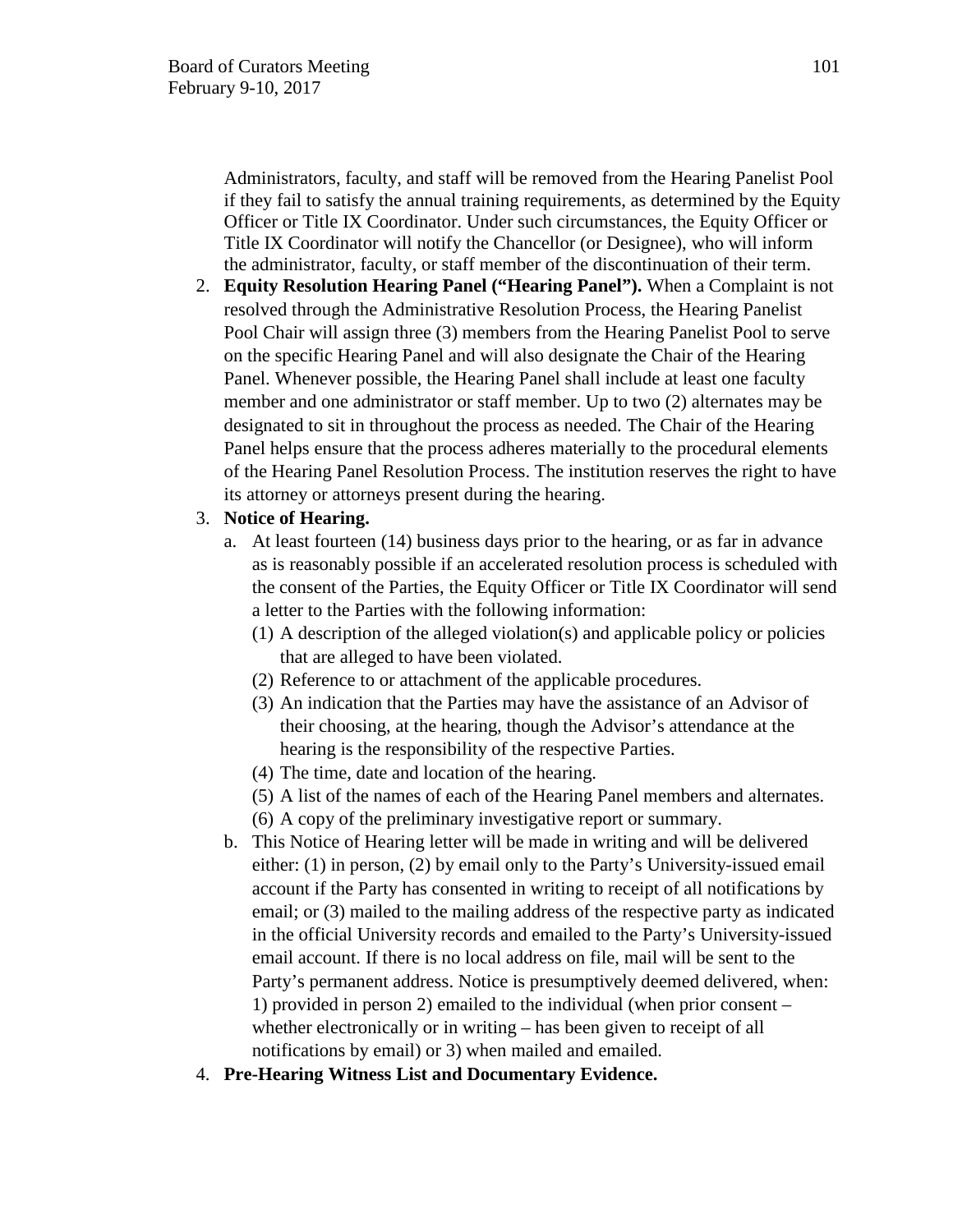- a. At least seven (7) business days prior to the hearing, the Complainant and Respondent will provide to the Investigator a list of the names of the proposed witnesses and copies of all proposed documentary evidence. At least five (5) business days prior to the hearing, the Investigator will have the names of proposed witnesses, copies of all pertinent documentary evidence and a copy of any investigative report available for the Complainant and Respondent, and a copy of the same will be sent to the Hearing Panel Chair.
- b. No employee or student, directly or through others, should take any action which may interfere with the investigation or hearing procedures. Employees and students are prohibited from attempting to or actually intimidating or harassing any potential witness. Failure to adhere to these requirements may lead to disciplinary action, up to and including expulsion or termination.

### 5. **Objection to or Recusal of Hearing Panel Member.**

- a. In addition, the Parties will be given a list of the names of each of the Hearing Panel members at least fourteen (14) business days in advance of the hearing. Should any Complainant or Respondent object to any panelist, they must raise all objections, in writing, to the Hearing Panelist Chair at least seven (7) business days prior to the hearing.
- b. Upon receipt, the Investigator will forward to the Hearing Panelist Pool Chair any written objection by the Complainant or the Respondent to any hearing panel member. Hearing Panel members will only be unseated and replaced if the Hearing Panelist Pool Chair concludes that good cause exists for the removal of a panel member. Good cause may include, but is not limited to, bias that would preclude an impartial hearing or circumstances in which the panel member's involvement could impact the Party's work or learning environment due to current or potential interactions with the panel member (e.g., a panel member being in the same department as either Party). Additionally, any panel member or Chair of the Hearing Panel who feels they cannot make an objective determination must recuse themselves from the proceedings in advance of the hearing.
- 6. **Request for Alternative Attendance or Questioning Mechanisms**. The Chair of the Hearing Panel, in consultation with the Parties and Investigators, may decide in advance of the hearing that certain witnesses do not need to be physically present if their testimony can be adequately summarized by the Investigator(s) in the investigative report or during the hearing. All Parties will have ample opportunity to present facts and arguments in full and question all present witnesses during the hearing, though formal cross-examination is not used between the Parties. If alternative attendance or questioning mechanisms are desired (e.g., screens, Skype, questions directed through the Chair, etc.), the Parties should request them from the Chair at least two (2) business days prior to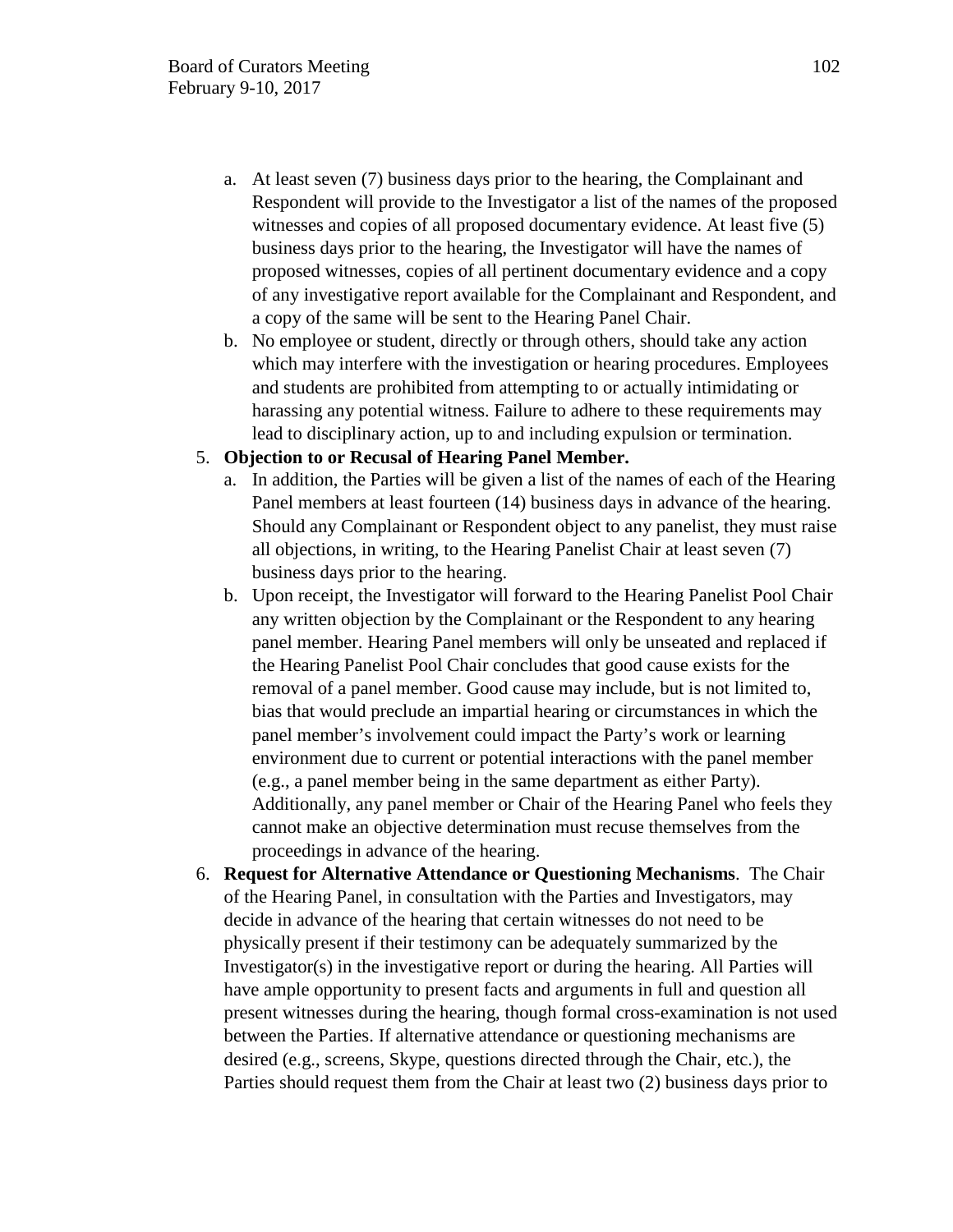the hearing. The University will make reasonable accommodations for both Parties in keeping with the principles of equity and fairness.

- 7. **Requests to Reschedule the Hearing Date.** For good cause, the Chair of the Hearing Panel may grant requests to reschedule the hearing date.
- 8. **Conduct of Hearing.** The Chair of the Hearing Panel ("Chair" in this subsection) shall preside at the hearing, call the hearing to order, call the roll of the Hearing Panel and alternates in attendance, ascertain the presence or absence of the Investigator, the Complainant and the Respondent, confirm receipt of notice of hearing, report any extensions requested or granted and establish the presence of any Advisors. Formal rules of evidence shall not apply.
	- a. **Investigator's Report and Testimony.** The Investigator(s) will first present the written investigative report and may give a narrative report of the investigation, and then be subject to questioning by the Complainant, the Respondent and the Hearing Panel. The Investigator(s) may also call witnesses who will be subject to questioning by the Investigator, the Complainant, the Respondent and the Hearing Panel. The Investigator may also submit documentary evidence. The investigator(s) will remain present during the entire hearing process.
	- b. **Complainant's Evidence.** The Complainant may give testimony and be subject to questioning by the Investigator, the Respondent (through the Chair as discussed above) and the Hearing Panel. The Complainant may also call and question witnesses who may also be questioned by the Respondent, Investigator, and the Hearing Panel. The Complainant may also submit documentary evidence.
	- c. **Respondent's Evidence.** The Respondent may give testimony and be subject to questioning by the Investigator, the Complainant (through the Chair as discussed above) and the Hearing Panel. The Respondent may also call and question witnesses who may also then be questioned by the Complainant, the Investigator and the Hearing Panel. The Respondent may also submit documentary evidence.
	- d. **Record of Hearing.** The Chair of the Hearing Panel shall arrange for recording of the hearing, whether by audio, video, digital or stenographic means. The recording of the hearing will become part of the Record of the Case in the Section 600.030 Process.

# 9. **Rights of the Hearing Panel.**

a. The relevancy and admissibility of any evidence offered at the hearing shall be determined by the Chair, whose ruling shall be final unless the Chair shall present the question to the Hearing Panel at the request of a member of the Hearing Panel, in which event, the ruling of the Hearing Panel by majority vote shall be final.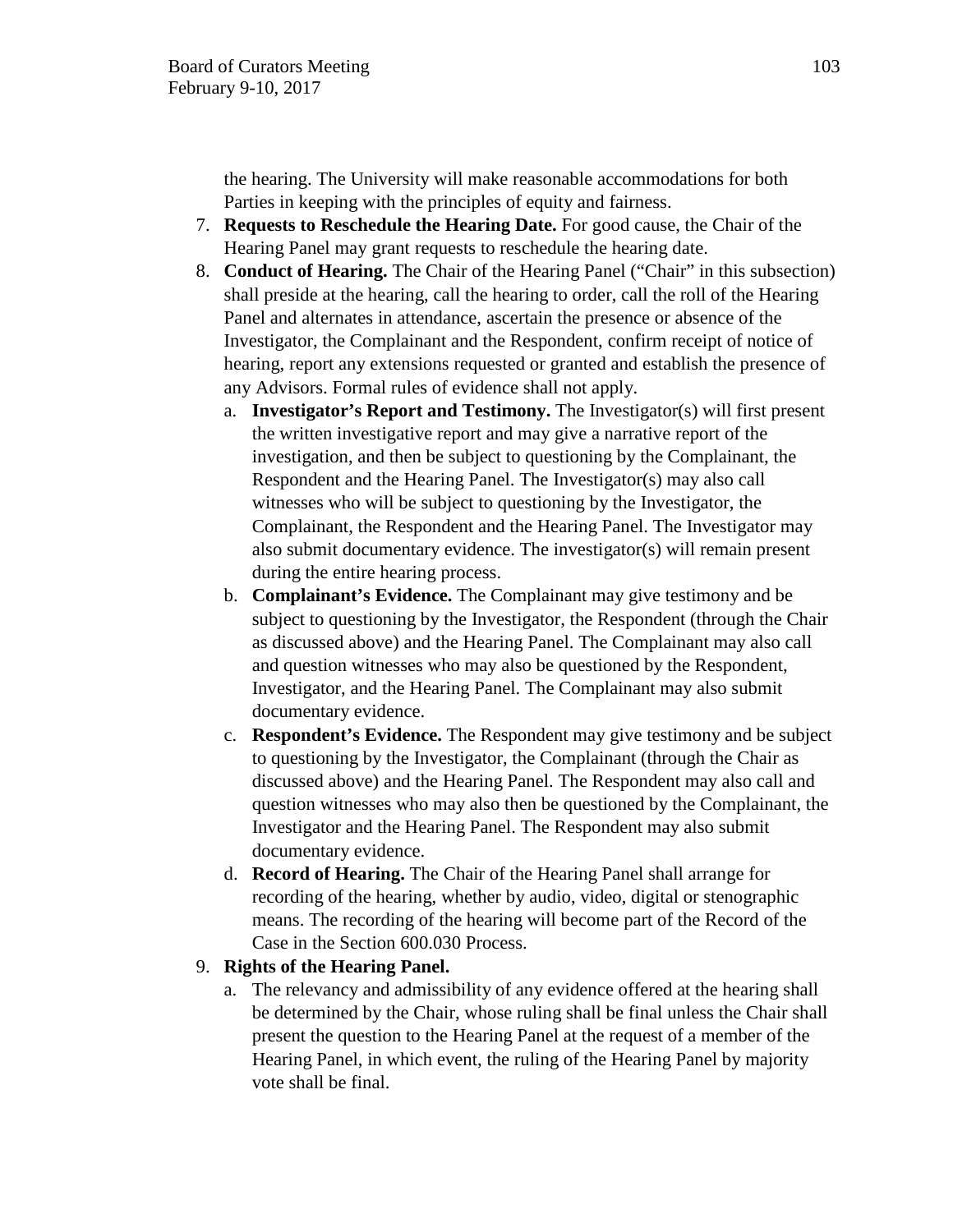- b. To question witnesses or evidence introduced by the Investigator, the Complainant or the Respondent at any time during the hearing process.
- c. To call additional witnesses and submit documentary evidence.
- d. To exclude a witness proposed by the Investigator, the Complainant or the Respondent if it is determined their testimony would be redundant or not relevant.
- e. To dismiss any person from the hearing who interfere with or obstructs the hearing or fails to abide by the rulings of the Chair of the Hearing Panel ("Chair" in this subsection).
- f. To arrange for alternative attendance or questioning mechanisms for either Party or any witness at the hearing (e.g.: screens, Skype, questions directed through the Chair, etc.).
- g. To have present a legal advisor to the Hearing Panel, who shall be designated by the Office of the General Counsel.
- h. To have the names of witnesses that may be called by the Investigator, the Complainant and the Respondent, all pertinent documentary evidence that may be introduced by those Parties, and a complete copy of the investigative report at least five (5) business days prior to the hearing.

Procedural questions which arise during the hearing and which are not covered by these general rules shall be determined by the Chair, whose ruling shall be final unless the Chair shall present the question to the Hearing Panel at the request of a member of the Hearing Panel, in which event, the ruling of the Hearing Panel by majority vote shall be final.

# 10. **Findings.**

- a. The Hearing Panel will deliberate with no others present, except any legal advisor to the Hearing Panel, to find whether the Respondent is responsible or not responsible for the policy violation(s) in question. The panel will base its finding on a preponderance of the evidence (i.e., whether it is more likely than not that the Respondent committed each alleged violation). If a Respondent is found responsible by a majority of the panel, the panel will find appropriate sanctions.
- b. The Hearing Panel Chair will prepare a written panel report and deliver it to the Equity Officer or Title IX Coordinator detailing the finding, how each member voted, the information cited by the panel in support of its finding and any information the Hearing Panel excluded from its consideration and why. If the Respondent is found responsible, the report should conclude with sanctions. This report should be submitted to the Equity Officer or Title IX Coordinator within five (5) business days of the end of deliberations. Deviation from the five-day period will be communicated to the Parties, and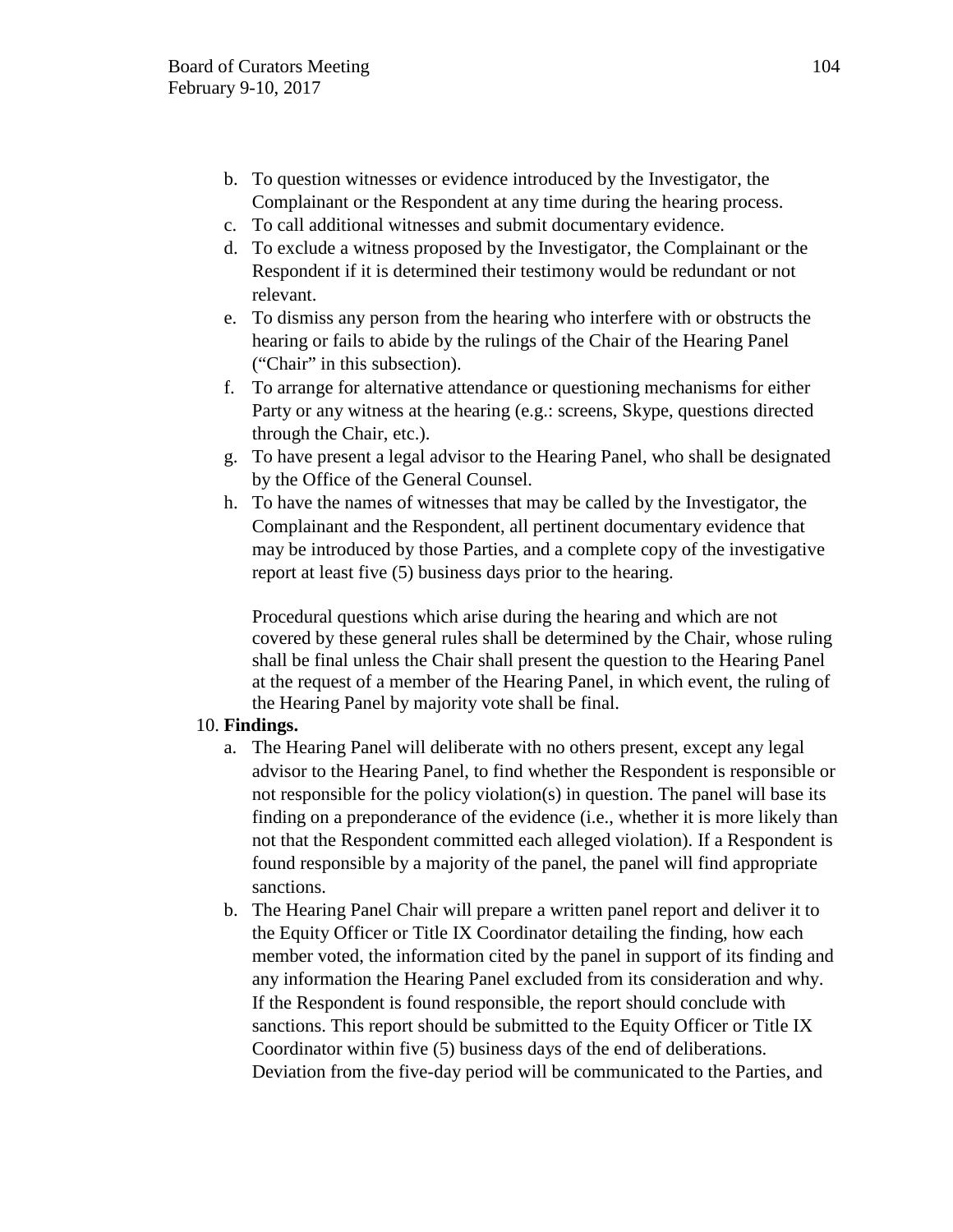the Equity Officer or Title IX Coordinator, along with an expected time for completion.

c. The Equity Officer or Title IX Coordinator will inform the Respondent and the Complainant of the finding on each of the alleged policy violations and the finding on sanctions for findings of responsibility, if applicable, within five (5) business days of receipt of the panel report, without significant time delay between notifications. Notification will be made in writing and will be delivered: (1) in person, (2) by email only to the Party's University-issued email account if the Party has consented in writing to receipt of all notifications by email; or (3) mailed to the mailing address of the respective Party as indicated in the official University records and emailed to the Party's University-issued email account. If there is no local address on file, mail will be sent to the Party's permanent address. Notice is presumptively deemed delivered, when: 1) provided in person 2) emailed to the individual (when prior consent – whether electronically or in writing – has been given to receipt of all notifications by email) or 3) when mailed and emailed.

# **Q. Sanctions.**

- 1. If the Respondent is found responsible for a violation of the University's Anti-Discrimination Policies, the Hearing Panel, or the Equity Officer or Title IX Coordinator in the Administrative Resolution Process, will determine sanctions and remedial actions. The Equity Officer or Title IX Coordinator will apply and enforce the sanctions and remedial actions and may also add other remedial actions as deemed appropriate.
	- a. Factors Considered When Finding Sanctions/Remedial Actions include but are not limited to:
		- (1) The nature, severity of, and circumstances surrounding the violation;
		- (2) The disciplinary history of the Respondent;
		- (3) The need for sanctions/remedial actions to bring an end to the discrimination, harassment and/or retaliation;
		- (4) The need for sanctions/remedial actions to prevent the future recurrence of discrimination, harassment and/or retaliation; and
		- (5) The need to remedy the effects of the discrimination, harassment and/or retaliation on the Complainant and the University community.
	- b. **Types of Sanctions.** The following sanctions may be imposed upon any Respondent or Respondent Student Organization found to have violated the University's Anti-Discrimination Policies or the Student Conduct Code. Multiple sanctions may be imposed for any single violation. Sanctions include but are not limited to:
		- (1) **Warning.** A notice in writing to the Respondent or Respondent Student Organization that there is or has been a violation of institutional regulations.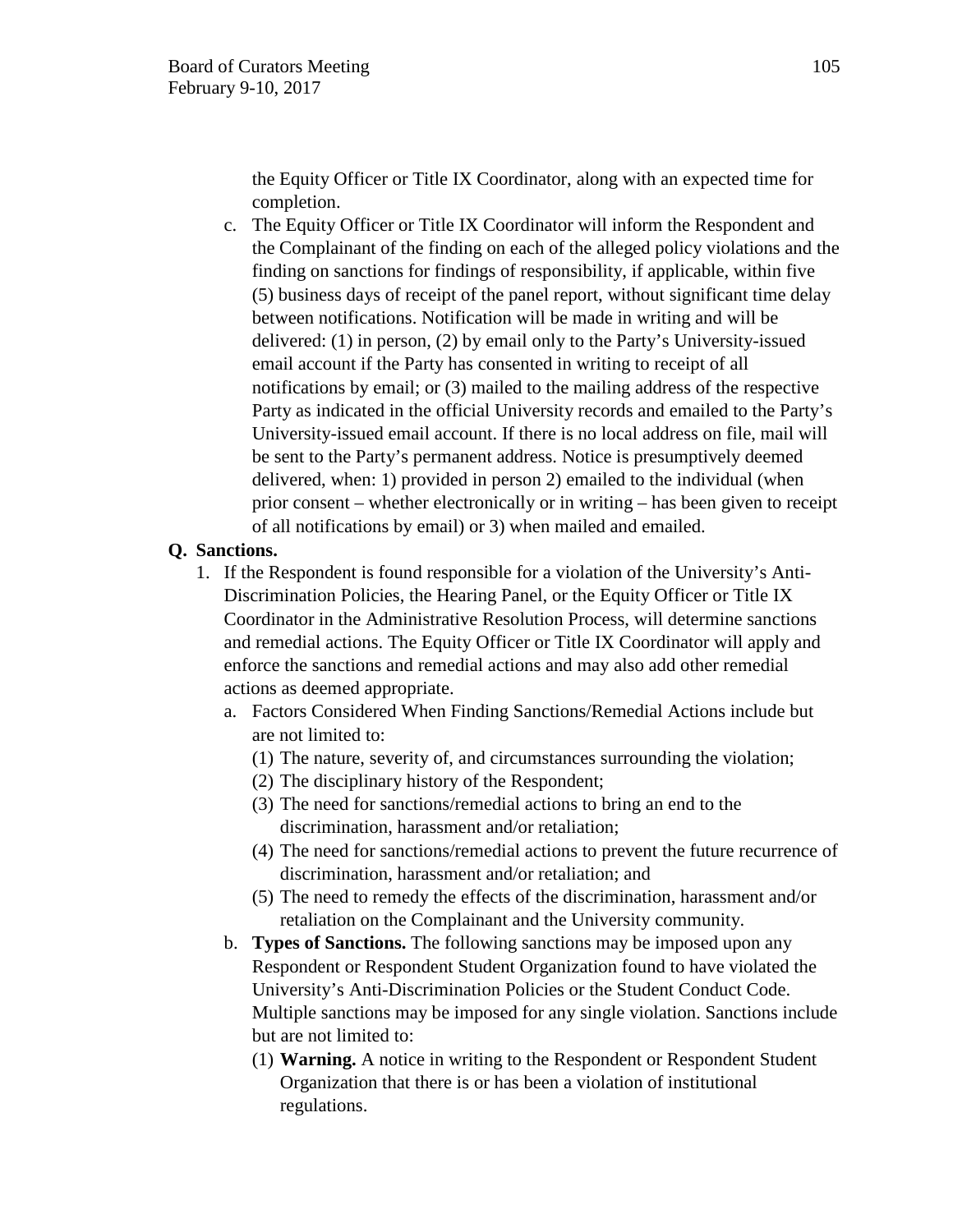- (2) **Probation.** A written reprimand for violation of specified regulations. Probation is for a designated period of time and includes the probability of more severe sanctions if the Respondent or Respondent Student Organization is found to be violating any institutional regulation(s) during the probationary period.
- (3) **Loss of Privileges.** Denial of specified privileges for a designated period of time.
- (4) **Restitution.** Compensating the University for loss, damage, or injury to University property. This may take the form of appropriate service and/or monetary or material replacement.
- (5) **Discretionary Sanctions**. Work assignments, service to the University, or other related discretionary assignments, or completion of educational programming or counseling.
- (6) **Residence Hall Suspension**. Separation of the Respondent from the residence halls for a definite period of time, after which the Respondent is eligible to return. Conditions for readmission may be specified.
- (7) **Residence Hall Expulsion.** Permanent separation of the Respondent from the residence halls.
- (8) **Campus suspension**. Respondent is suspended from being allowed on campus for a definite period of time. Logistical modifications consistent with the sanction imposed, may be granted at the discretion of the Chief Student Affairs Officer (or Designee).
- (9) **University Dismissal.** An involuntary separation of the Respondent from the institution for misconduct. It is less than permanent in nature and does not imply or state a minimum separation time.
- (10) **University Suspension.** Separation of the Respondent from the University for a definite period of time, after which the Respondent is eligible to return. Conditions for readmission may be specified.
- (11) **Withdrawal of Recognition.** Respondent Student Organization loses its Official Approval as a recognized student organization. May be either temporary or permanent.
- (12) **University Expulsion.** Permanent separation of the Respondent from the University.

c. **Remedial Actions.** The following remedial actions may also be imposed to address the effects of the violation(s) of the University's Anti-Discrimination Policies on the Complainant. Such remedial actions will vary depending on the circumstances of the policy violation(s), but may include:

(1) Where the Complainant is a student:

- (a) Permitting the student to retake courses;
- (b) Providing tuition reimbursement;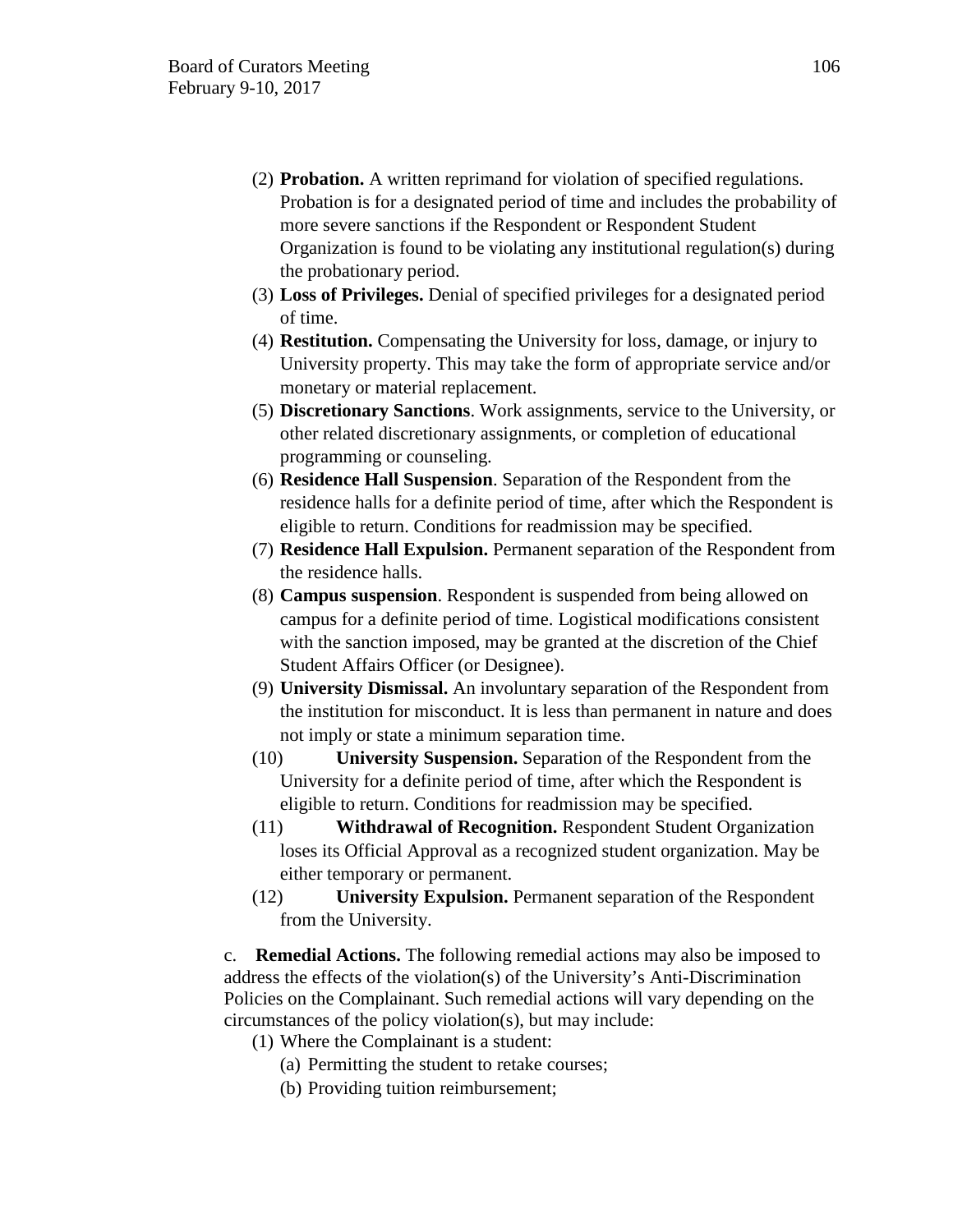- (c) Providing additional academic support;
- (d) Removal of a disciplinary action; and
- (e) Providing educational and/or on-campus housing accommodations.
- (2) Where the Complainant is an employee:
	- (a) Removal of a disciplinary action;
	- (b) Modification of a performance review;
	- (c) Adjustment in pay;
	- (d) Changes to the employee's reporting relationships; and
	- (e) Workplace accommodations.

In addition, the University may offer or require training and/or monitoring as appropriate to address the effects of the violation(s) of the University's Anti-Discrimination Policies.

- d. **When Implemented.** Sanctions and remedial actions are implemented immediately by the Equity Officer or Title IX Coordinator unless the Chancellor stays their implementation pending the outcome of the appeal.
- R. **Withdrawal While Charges Pending.** Should a Respondent decide to withdraw from the University and not participate in the investigation and/or hearing without signing a Voluntary Permanent Separation and General Release Agreement and without the approval of the Equity Officer or Title IX Coordinator, the process will nonetheless proceed in the Respondent's absence to a reasonable resolution and, if the Respondent is found responsible, the Respondent will not be permitted to return to the University unless all sanctions have been satisfied.
- S. **Appeal.** 
	- 1. **Grounds for Appeal.** Both Complainant and Respondent are allowed to appeal the findings of the Administrative Resolution Process or Hearing Panel Resolution Process. Appeals are limited to the following:
		- a. A procedural error occurred that significantly impacted the outcome of the Administrative or Hearing Panel Resolution Process (e.g., substantiated bias, material deviation from established procedures, etc.).
		- b. To consider new evidence, unavailable during the original hearing. Administrative or Hearing Panel Resolution Process or investigation that could substantially impact the original finding or sanction.
		- c. The sanctions fall outside the range typically imposed for this offense, or for the cumulative conduct record of the Respondent.
	- 2. **Requests for Appeal.** Both the Complainant and the Respondent may submit a request for appeal to the Equity Resolution Appellate Officer. All requests for appeal must be submitted in writing to the Equity Resolution Panel Appellate Officer within three (3) business days of the delivery of the findings. When any Party requests an appeal, the other Party (Parties) will be notified and receive a copy of the request for appeal.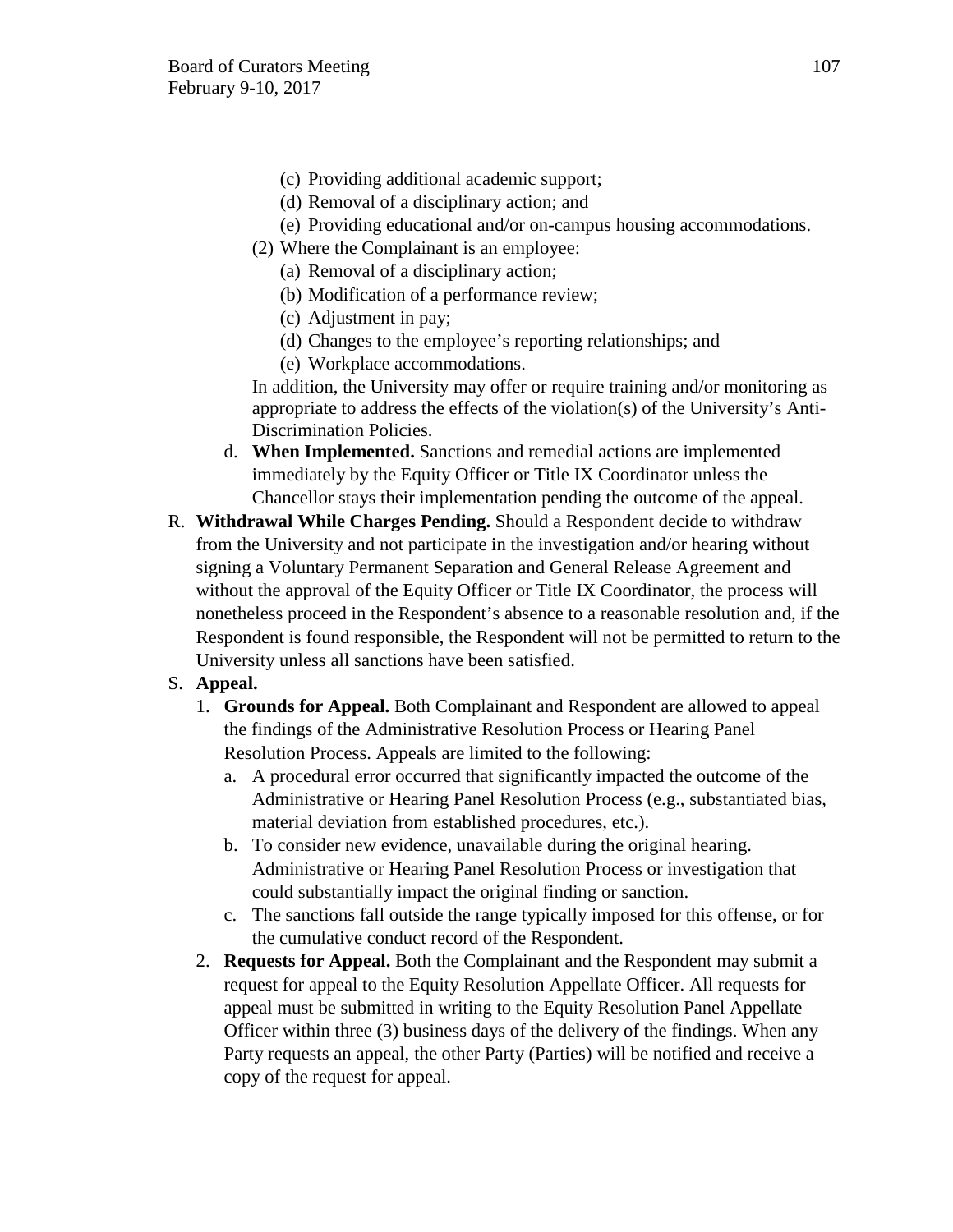- 3. **Response to Request for Appeal.** Within three (3) business days of the delivery of the notice and copy of the request for appeal, the non-appealing Party (Parties) may file a response to the request for appeal. The response can address that sufficient grounds for appeal have not been met and/or the merits of the appeal.
- 4. **Review of the Request to Appeal.** The Equity Resolution Appellate Officer will make an initial review of the appeal request(s). The Equity Resolution Appellate Officer will then review the request for appeal to determine whether:
	- a. The request is timely, and
	- b. The appeal is on the basis of the any of three articulated grounds listed above, and
	- c. When viewed in the light most favorable to the appealing Party, the appeal states grounds that could result in an adjusted finding or sanction.

The Equity Resolution Appellate Officer will reject the request for appeal if any of the above requirements are not met. The decision to reject the request for appeal is final and further appeals and grievances are not permitted. The Equity Resolution Appellate Officer will render a written decision whether the request for appeal is accepted or rejected within fourteen (14) business days from receipt of the request for appeal. If no written decision is provided to the Parties within fourteen (14) business days from receipt of the request, the appeal will be deemed accepted.

- 5. **Review of the Appeal.** If all three (3) requirements for appeal listed above are met, the Equity Resolution Appellate Officer will accept the request for appeal and proceed with rendering a decision on the appeal applying the following additional principles:
	- a. Appeals are not intended to be full re-hearings of the Complaint and are therefore deferential to the original findings. In most cases, appeals are confined to a review of the written documentation and record of the Administrative Resolution or Hearing Panel Resolution, and pertinent documentation regarding the grounds for appeal. Appeals granted based on new evidence should normally be remanded to the original decision maker for reconsideration.
	- b. Sanctions and remedial actions are implemented immediately unless the Equity Resolution Hearing Panel or Appellate Officer (or Designee) stays their implementation pending the outcome of the appeal.
	- c. The Equity Resolution Appellate Officer will normally render a written decision on the appeal to all Parties within ten (10) business days from accepting the request for appeal. In the event the Equity Resolution Appellate Officer is unable to render a written decision within ten (10) business days from accepting the request for appeal, the Equity Resolution Appellate Officer will promptly notify the Parties in writing of the delay.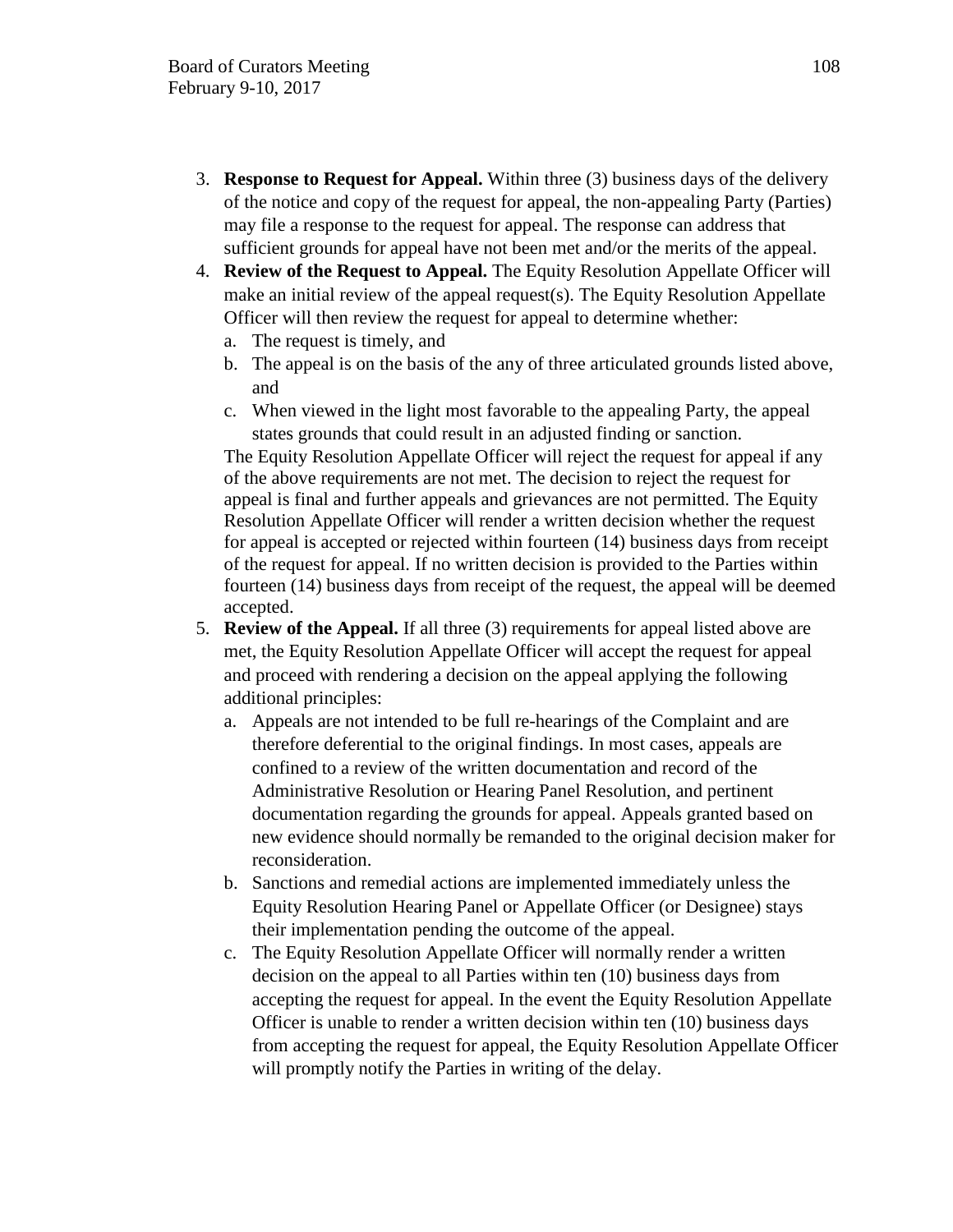- d. Once an appeal is decided, the outcome is final. Further appeals are not permitted.
- 6. **Extensions of Time.** For good cause, the Equity Resolution Appellate Officer may grant reasonable extensions of time (e.g.: 7-10 business days) to the deadlines in the appeal process. The Equity Resolution Appellate Officer will notify the Parties in writing if such extensions are granted.
- T. **Failure to Complete Sanctions/Comply with Interim and Long-term Remedial Actions.** All Respondents are expected to comply with all sanctions, remedial actions and corrective actions within the timeframe specified. Failure to follow through on these sanctions, remedial actions and corrective actions by the date specified, whether by refusal, neglect or any other reason, may result in additional sanctions/remedial/corrective actions and/or suspension, expulsion or withdrawal of recognition from the University. Suspension will only be lifted when compliance is achieved to the satisfaction of the Equity Officer or Title IX Coordinator.
- U. **Records.** In implementing this policy, records of all Complaints, resolutions, and hearings will be kept by the Equity Officer or Title IX Coordinator (depending on the nature of the Complaint). An audio, video, digital, or stenographic record of the hearings will be maintained and will be filed in the office of the Equity Officer or Title IX Coordinator and, for the purpose of review or appeal, be accessible at reasonable times and places to the Respondent and the Complainant. The "Record of the Case in the Section 600.030 Process" includes, when applicable: Letter(s) of Notice, exhibits, hearing record (an audio, video, digital or stenographic record of the hearing), and the findings and determination by either the Equity Officer or Title IX Coordinator or the Hearing Panel; the finding of sanctions; and the decision of appeal, if applicable. The Record of the Case in the Section 600.030 Process will be kept for seven (7) years following final resolution.
- V. **Retaliation.** Retaliation is any adverse action taken against a person because of that person's participation in protected activity. The University strictly prohibits retaliation against any person for making any good faith report of discrimination, harassment, or sexual misconduct or for filing, testifying, assisting, or participating in any investigation or proceeding involving allegations of discrimination, harassment, or sexual misconduct. Any person who engages in such retaliation shall be subject to disciplinary action, up to and including expulsion or termination, in accordance with applicable procedures. Any person who believes they have been subjected to retaliation is encouraged to promptly notify the Equity Officer or Title IX Coordinator. The University will promptly investigate all complaints of retaliation.

#### **Collected Rules and Regulations 600.040**

**Equity Resolution Process for Resolving Complaints of Discrimination, Harassment, and Sexual Misconduct against a Faculty Member**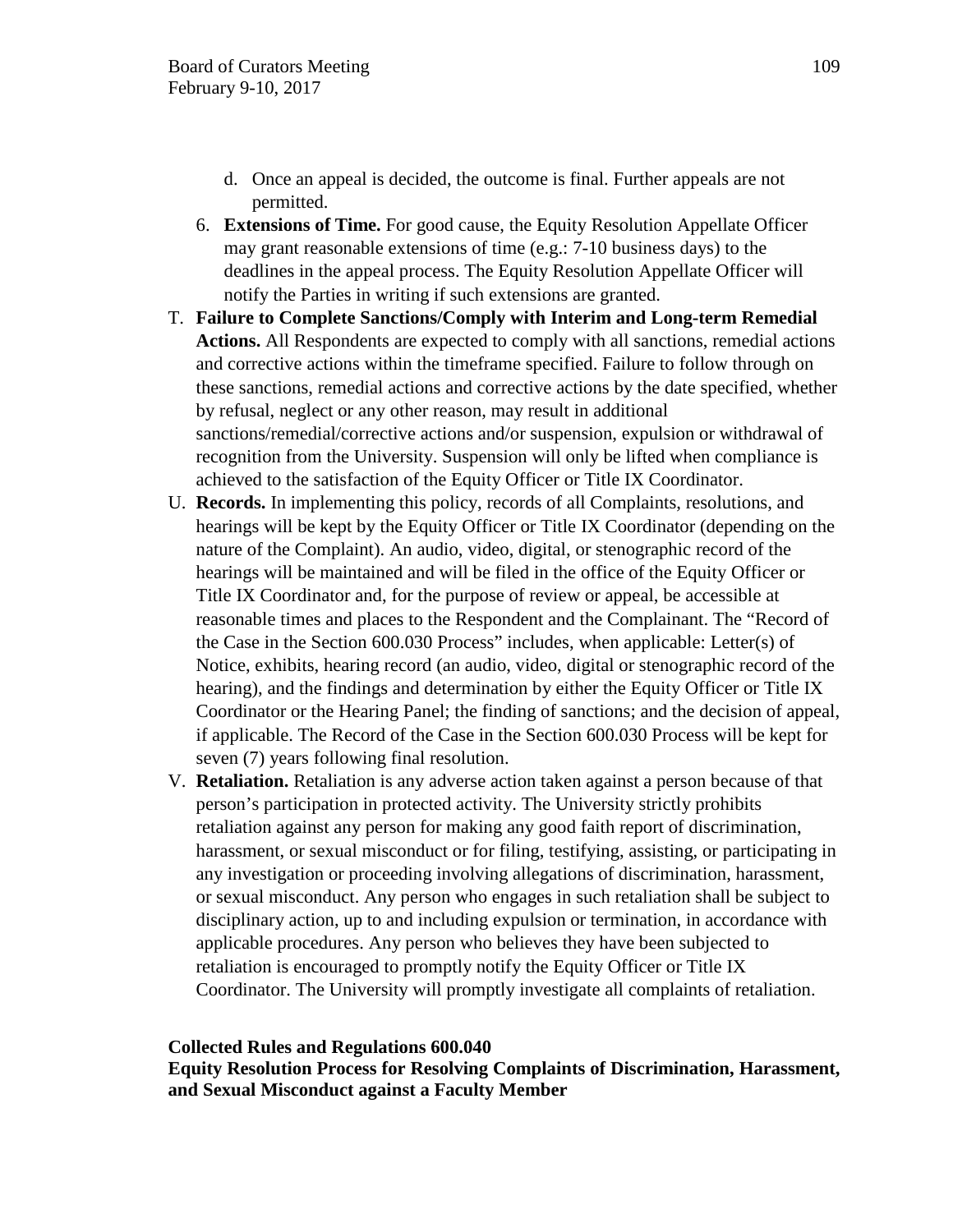Bd. Min. 2-5-15; Amended 2-09-17 with effective date 3-1-17.

- A. **General.** The University will promptly and appropriately respond to any complaint of violation of the University's Anti-Discrimination policies. The procedures described below apply to such complaints when the Respondent is a Faculty Member, except as noted herein. Further, when the Complaint involves allegations against the President or a Chancellor, upon consultation between the Office of the General Counsel and the System Title IX Administrator, the investigation may be conducted by an outside investigator.
- B. **Jurisdiction.** Jurisdiction of the University of Missouri generally shall be limited to conduct which occurs on the University of Missouri premises or at Universitysponsored or University-supervised functions. However, the University may take appropriate action, including, but not limited to, the imposition of sanctions under Section 600.040 of the collected Rules and Regulations against Faculty Members for conduct occurring in other settings, including off-campus, (1) in order to protect the physical safety of students, employees, visitors, patients or other members of the University community, or (2) if there are effects of the conduct that interfere with or limit any person's ability to participate in or benefit from the University's educational programs, activities or employment, (3) if the conduct is related to the Faculty Member's fitness or performance in the professional capacity of teacher or researcher or (4) if the conduct occurs when the Faculty Member is serving in the role of a University employee.

If a Complainant simultaneously alleges or the investigation suggests violations of the University's Anti-Discrimination Policies and (1) violation, misinterpretation, or arbitrary application of another written University rule, policy, regulation, or procedure which applies personally to the faculty member; and/or (2) that there has been an infringement on the academic freedom of the faculty member, the University shall have the authority to investigate and take appropriate action regarding each of the Complainant's allegations pursuant to this Equity Resolution Process (i.e., the Academic Grievance Procedure shall not apply). In conducting such investigations, the Provost, Title IX Coordinator, and/or their Investigator may consult with and/or seek guidance from the Human Resources staff or other appropriate administrators as necessary.

### **C. Definitions:**

1. **University's Anti-Discrimination Policies.** The University's Anti-Discrimination Policies include the Equal Employment/Education Opportunity and Nondiscrimination Policy located at Section 600.010 of the Collected Rules and Regulations and the Sex Discrimination, Sexual Harassment and Sexual Misconduct in "Employment/Education Policy located at Section 600.020 of the collected Rules and Regulations.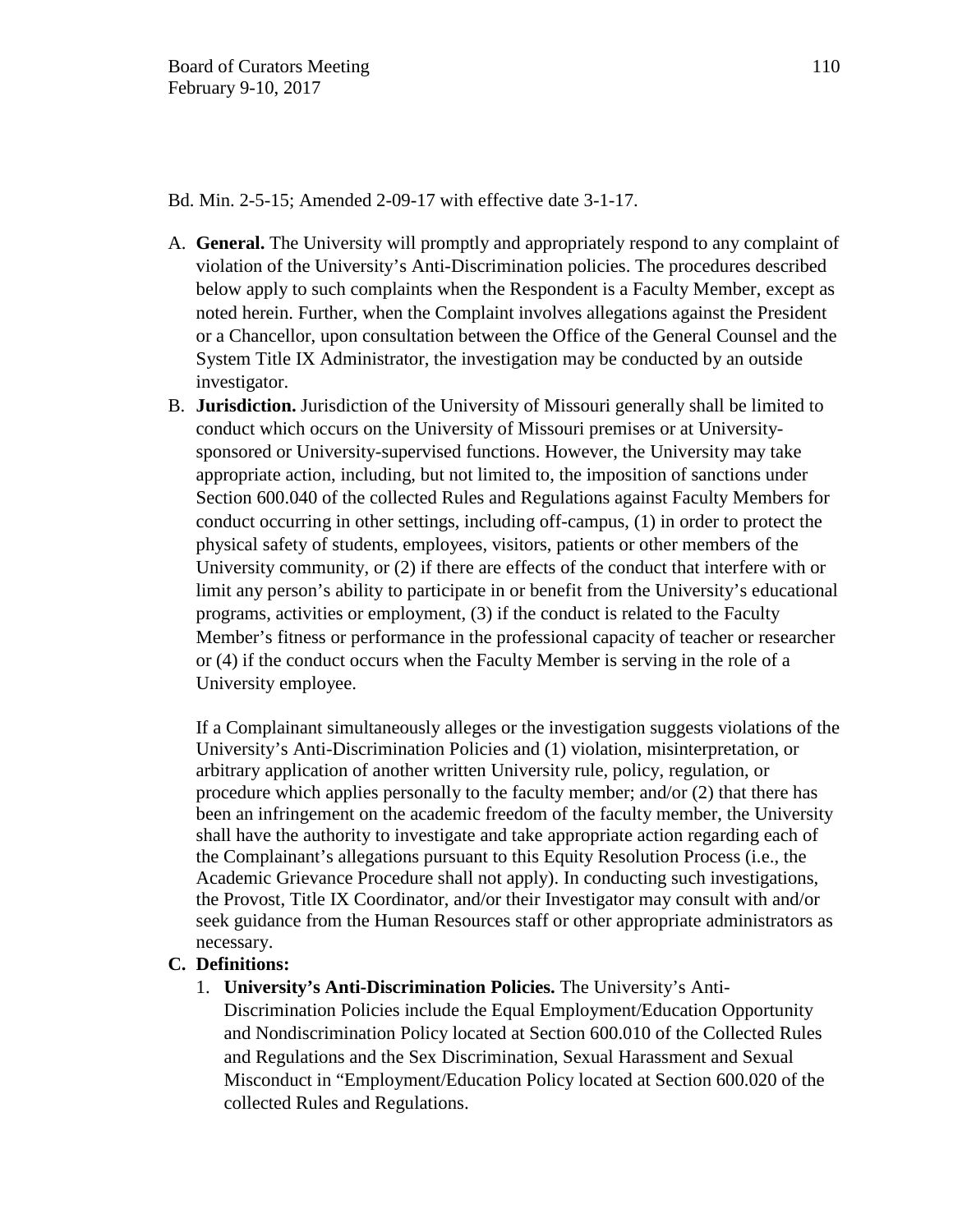- 2. **Complainant.** "Complainant" refers to the person alleged to have been subjected to discrimination, harassment or sexual misconduct in violation of the University's Anti-Discrimination Policies. The University may serve as the complainant when the person alleged to have been subjected to discrimination, harassment or sexual misconduct in violation of the University's Anti-Discrimination Policies chooses not to act as the complainant in the resolution process or requests that the complaint not be pursued. If the University decides to pursue a claim of discrimination by a visitor, third party or applicant through the applicable equity resolution process, the University will act as the Complainant. Former University Faculty or Staff members may act as the complainant in the applicable equity resolution process only when their employment is terminated and they allege that the termination of employment was discriminatory. For any other allegations of discrimination by former University Faculty or Staff members, the University will investigate and appropriately respond to complaints of violation of the University's Anti-Discrimination policies and if the University decides to pursue a claim of discrimination through the applicable equity resolution process, the University will act as the Complainant.
- 3. **Respondent.** Faculty Member or Members alleged to have violated the University's Anti-Discrimination Policies.
- 4. **Faculty Member.** For purposes of Section 600.040, Faculty Member includes all regular and non-regular academic staff appointments as defined in Section 310.020 and 310.035 of the Collected Rules and Regulations.
- 5. **Complaint.** Any verbal or written communication or notice of an alleged violation of the University's Anti-Discrimination Policies.
- 6. **Advisors.** The individuals selected by the Complainant and the Respondent to provide support and guidance throughout the Equity Resolution Process. Each Party is allowed one Advisor.
- 7. **Investigators.** Investigators are trained individuals appointed by the Equity Officer or Title IX Coordinator (or their designee) to conduct investigations of the alleged violations of the University's Anti-Discrimination Policies.
- 8. **Equity Officer.** The Equity Officer is a trained administrator designated by the Chancellor (or Designee) to receive and assist with the investigation and resolution of reports or complaints regarding violation of the University's Anti-Discrimination Policies. All references to "Equity Officer" throughout this policy refer to the Equity Officer or the Equity Officer's designee.
- 9. **Title IX Coordinator.** The Title IX Coordinator is a trained administrator designated by the Chancellor (or Designee) to receive and assist with the investigation and resolution of reports or complaints regarding violation of the University's Sex Discrimination, Sexual Harassment and Sexual Misconduct in Employment/Education Policy. All references to "Title IX Coordinator"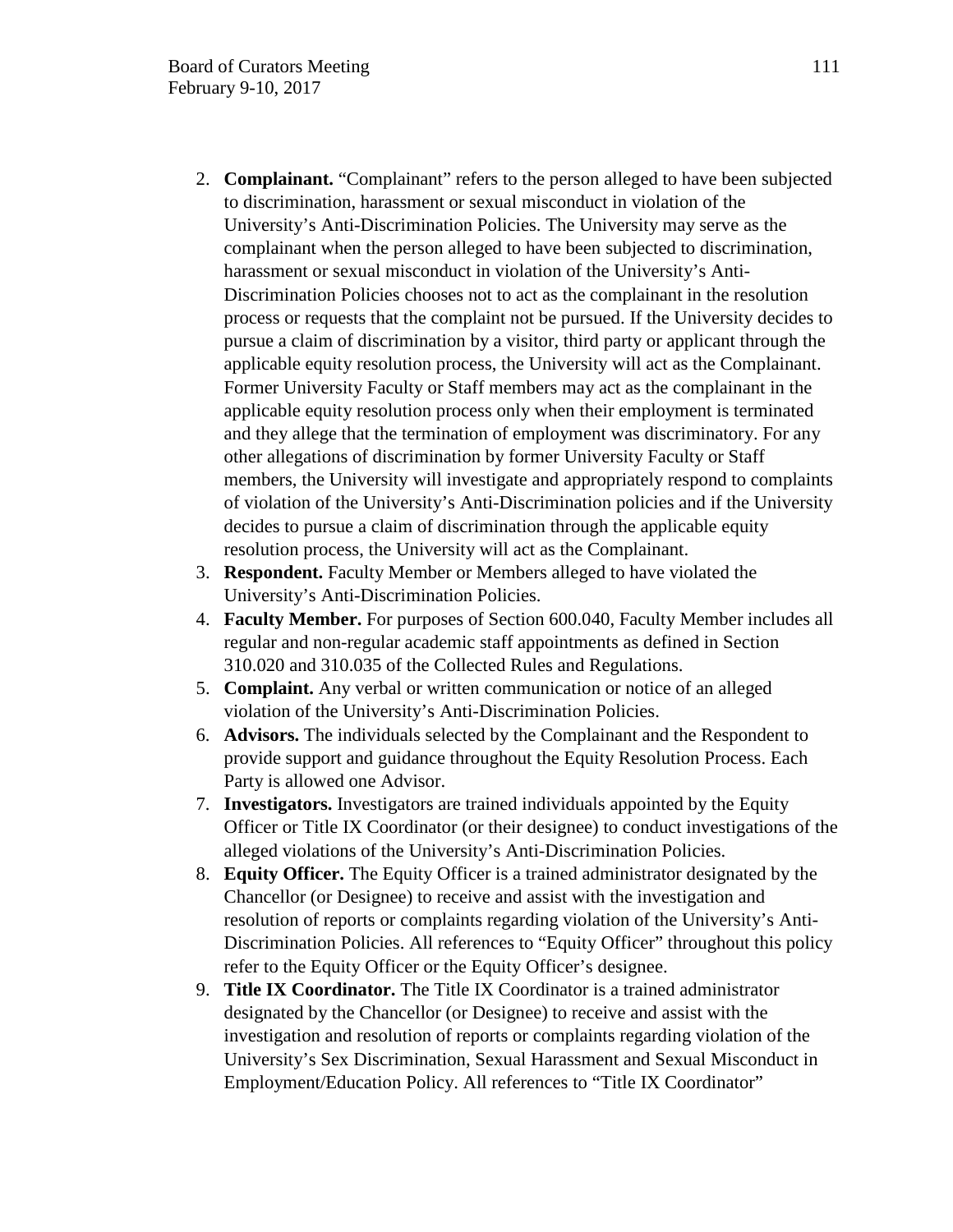throughout this policy refer to the Title IX Coordinator or the Title IX Coordinator's designee.

- 10. **Equity Resolution Hearing Panelists Pool ("Hearing Panelist Pool").** A group of at least ten (10) faculty and ten (10) administrators and/or staff selected by the Chancellor (or Designee) to serve as hearing panel members in the Hearing Panel Resolution. The faculty hearing panel members selected by the Chancellor (or Designee) shall be selected from a list of no less than twenty (20) faculty members proposed by the faculty council/senate.
- 11. **Equity Resolution Hearing Panel ("Hearing Panel").** A group of three (3) trained Equity Resolution Hearing Panelist Pool members who serve as the Hearing Panel for a specific Complaint. Whenever possible, the panel will include at least one faculty member and one administrator or staff member.
- 12. **Hearing Panelist Pool Chair ("Pool Chair").** The Hearing Panelist Pool Chair is selected by the Chancellor (or Designee). The Pool Chair assigns and coordinates the hearing panel members to serve on the Hearing Panel for a specific Complaint and designates the Chair of the Hearing Panel for a specific Complaint. The Pool Chair may serve as a panel member or the Chair of the Hearing Panel for a specific Complaint.
- 13. **Chair of the Hearing Panel ("Panel Chair").** A Chair of the Hearing Panel for a specific Complaint is designated by the Hearing Panelist Pool Chair. The Pool Chair may serve as the Chair of the Hearing Panel for a specific Complaint.
- 14. **Summary Resolution.** Resolution of the complaint upon a determination by the Equity Officer or Title IX Coordinator that there is an insufficient basis to proceed with the complaint that the Respondent violated the University's Anti-Discrimination Policies.
- 15. **Conflict Resolution.** Resolution using alternative dispute resolution mechanisms such as mediation, facilitated dialogue or restorative justice.
- 16. **Administrative Resolution.** Resolution of a Complaint by the Provost making the finding on each of the alleged policy violations and the finding on sanctions.
- 17. **Hearing Panel Resolution.** Resolution of a Complaint by an Equity Resolution Hearing Panel making the finding on each of the alleged policy violations and recommending sanctions, and the Provost making the finding on sanctions.
- 18. **Record of the Case in Section 600.040 Process.** The Record of the Case in the Section 600.040 Process includes, when applicable: Letter(s) of notice, exhibits, hearing record (an audio, video, digital or stenographic record of the hearing); the finding on each of the alleged policy violations by either the Hearing Panel, the Provost (or Designee) or Title IX Coordinator; the recommendation of sanctions by the Hearing Panel, the Provost (or Designee) or Title IX Coordinator; the recommendation of sanctions by the Hearing Panel (or Provost's Designee); the finding of sanctions by the Provost; and the decision on the appeal, if applicable.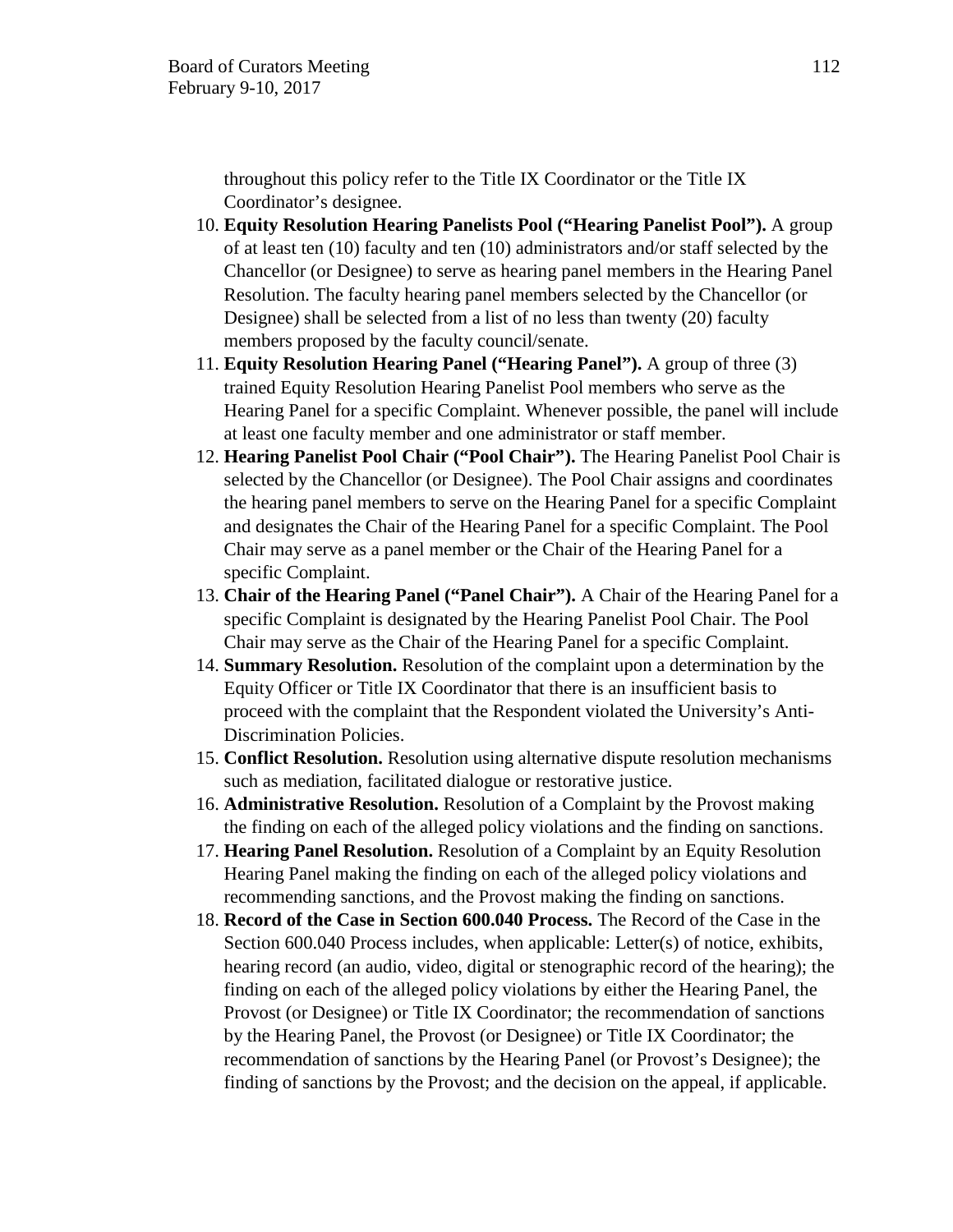- 19. **Parties.** The Complainant and the Respondent are collectively referred to as the Parties.
- D. **Filing a Complaint.** Any student, employee, volunteer, visitor, or patient who believes that a Faculty Member has violated the University's Equal Employment/Education Opportunity and Nondiscrimination Policy should report the complaint to the Equity Officer. Any student, employee, volunteer, visitor, or patient who believes that a Faculty Member has violated the Sex Discrimination, Sexual Harassment, and Sexual Misconduct in Employment/Education Policy should report the complaint to the Title IX Coordinator. Complainants may also contact campus police if the alleged offense may also constitute a crime. In order to foster reporting and participation, the University may provide amnesty to Complainants and witnesses accused of minor student conduct violations ancillary to the incident.
- E. **Preliminary Investigation.** Upon receiving the complaint, the Equity Officer of Title IX Coordinator shall conduct a preliminary investigation. The purpose of the preliminary investigation is to gather enough information to make a threshold decision regarding whether the complaint describes a possible violation of the University's Anti-Discrimination policies. If the complaint describes a possible violation, the Equity Officer of Title IX Coordinator will refer the matter to the appropriate procedural process and provide appropriate interim remedies. If the Complaint does not describe a possible violation, the matter will be referred to the appropriate non-equity process. Under those circumstances, the Equity Officer or Title IX Coordinator may counsel and suggest monitoring or training opportunities to correct for inappropriate behavior that does not rise to the level of a violation.

The preliminary investigation shall be conducted promptly (typically within 7-10 business days of receiving the Complaint). At the conclusion of the preliminary investigation, the Equity Officer or Title IX Coordinator will provide the Complainant with written information regarding the appropriate procedural process and interim remedies, if any.

- F. **Interim Remedies.** During the Equity Resolution Process and prior to a finding whether the alleged violation has occurred, the Equity Officer of Title IX Coordinator, in consultation with the Provost (or Designee) when directly impacting a Faculty Member, may provide interim remedies including, but not limited to, one or more of the following:
	- 1. Referral and facilitating contact for the Complainant to on- or off-campus counseling, medical services and/or mental health services.
	- 2. Implementing contact limitations on the Respondent or on all Parties.
	- 3. Referral of the Complainant to victim advocacy and support services either on and/or off-campus.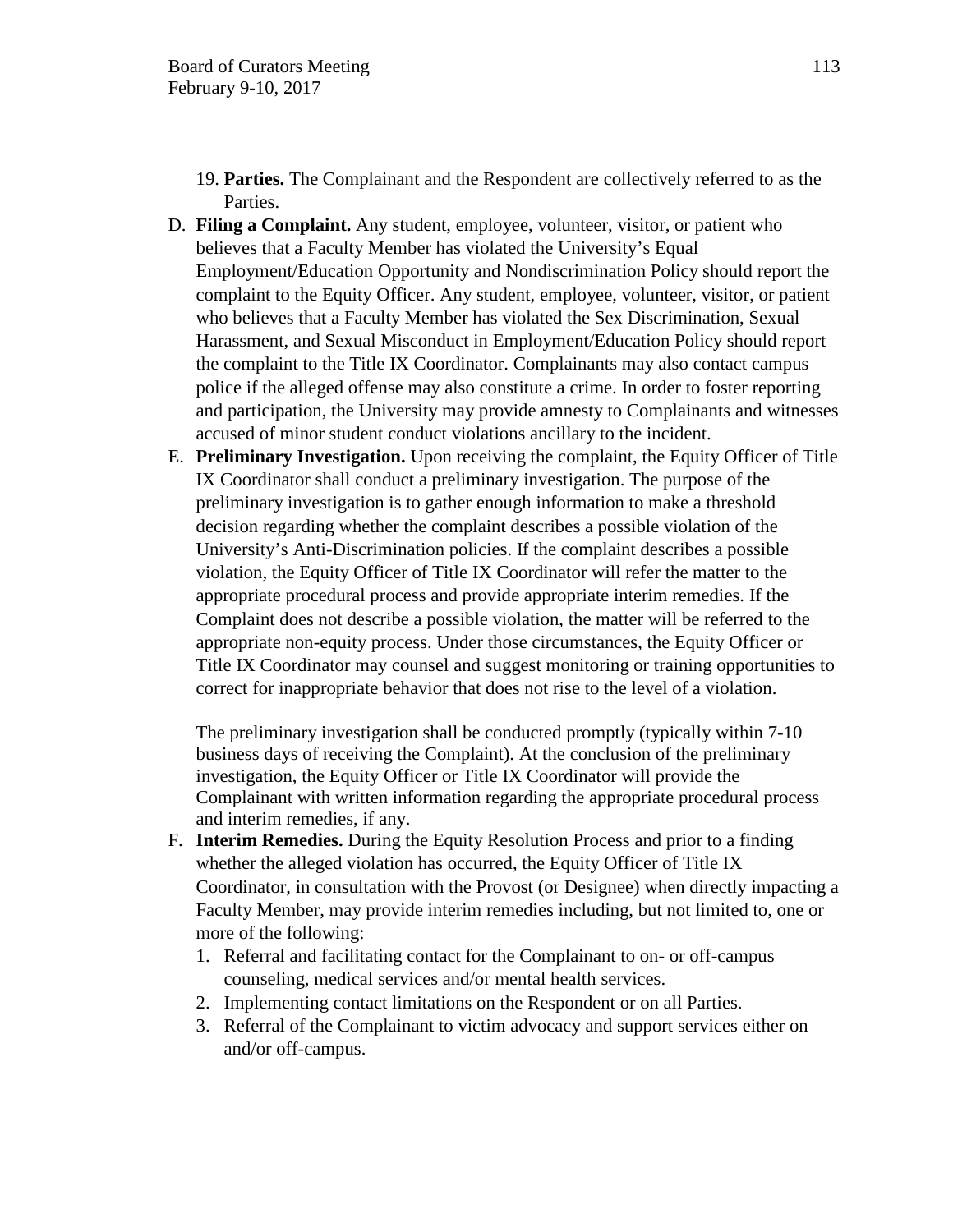- 4. Adjusting the extracurricular activities, work schedules, work assignments, supervisory responsibilities, or work arrangements of the Complainant and/or the Respondent, as appropriate.
- 5. If the Complainant is a student:
	- a. Referral of the Complainant to academic support services and any other services that may be beneficial to the Complainant.
	- b. Adjusting the courses, assignments, exam schedules of the Complainant and/or the Respondent.
	- c. Altering the on-campus housing assignments, dining arrangements, or other campus services for either the Complainant and/or the Respondent.
- 6. Providing transportation accommodations for the Complainant.
- 7. Informing the Complainant of the right to notify law enforcement authorities of the alleged incident and offering to help facilitate such a report.
- 8. Implementing leave from work with pay for the Complainant and/or Respondent.
- 9. Implementing suspension from campus with pay for the Respondent.
- G. **Employees and Students Participating in the Equity Resolution Process.** All University employees and students must be truthful when making any statement or providing any information or evidence to the University throughout the process, including to the Investigator, the Provost (or Designee), the Equity Officer, the Title IX Coordinator, the Hearing Panel and/or the Chancellor (or Designee), and all documentary evidence must be genuine and accurate. False statements, fraudulent evidence or refusal to cooperate with the Investigator, the Provost, the Title IX Coordinator, the Hearing Panel and/or the Chancellor (or Designee) by an employee may be the basis for personnel action or by a student may be the basis for student conduct action pursuant to Section 200.010.B.14. or other provisions of Section 200.010. However, this obligation does not supersede nor expand any rights the individual may have under applicable state or federal statutory law or the U.S. Constitution. Nothing in this provision is intended to require a Complainant to participate in the process.

No employee or student, directly or through others, should take any action which may interfere with the investigation. Employees and students are prohibited from attempting to or actually intimidating or harassing any potential witness. Failure to adhere to these requirements may lead to disciplinary action, up to and including expulsion or termination.

# **H. Rights of the Complainant in the Equity Resolution Process**

- 1. To be treated with respect by University officials.
- 2. To be free from retaliation.
- 3. To have access to campus support resources (such as counseling and mental health services and University health services).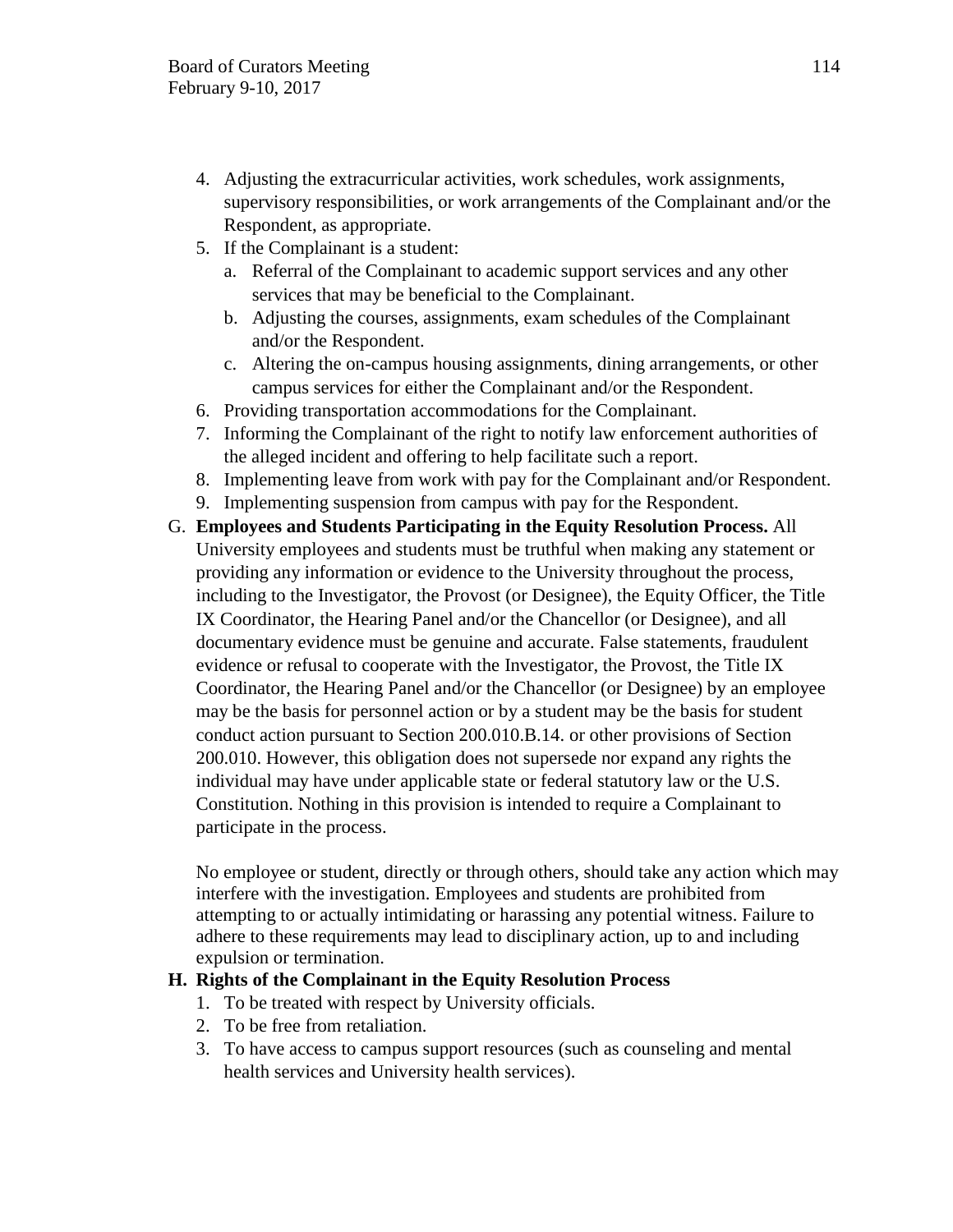- 4. To have an Advisor of the Complainant's choice accompany the Complainant to all interviews, meetings and proceedings throughout the Equity Resolution Process.
- 5. To refuse to have an allegation resolved through Conflict Resolution or Administrative Resolution Processes.
- 6. To have an opportunity to present a list of potential witnesses and provide evidence to the Investigator.
- 7. To have Complaints heard in substantial accordance with these procedures.
- 8. When the Complainant is not the reporting Party, the Complainant has full rights to participate in any Equity Resolution Process.
- 9. To be informed in writing of the finding, rationale, sanctions and remedial actions.
- 10. To report the matter to law enforcement (if applicable) and to have assistance in making that report.
- 11. To have an opportunity to appeal the findings and sanctions.
- 12. Additional Rights For Hearing Panel Resolution:
	- a. To receive notice of a hearing.
	- b. To have the names of witnesses that may participate in the hearing and copies of all pertinent documentary evidence and any investigative report at least five (5) business days prior to the hearing. In the event the Hearing Panel becomes aware of additional witnesses or pertinent documentary evidence less than five (5) business days prior to the scheduled hearing date (or continued hearing date), the Complainant shall be provided reasonable notice of such witnesses and reasonable time to review pertinent documentary evidence prior to their introduction.
	- c. To be present at the hearing, which right may be waived by either written notification to the Hearing Panel Chair or by failure to appear.
	- d. To request alternative attendance or questioning mechanisms for the hearing (e.g.: screens, Skype, questions directed through the Chair, etc.).
	- e. To have present an Advisor during the hearing and to consult with such Advisor during the hearing.
	- f. To testify at the hearing or refuse to testify at the hearing.
	- g. To present witnesses and documents deemed relevant by the Chair.
	- h. To question witnesses present and testifying at the hearing. See Section 600.040.N. below for limitations on directly questioning the Respondent.

# **I. Rights of the Respondent in the Equity Resolution Process:**

- 1. To be treated with respect by University officials.
- 2. To have access to campus support resources (such as counseling and mental health services and University health services), unless removed from campus pending the completion of the process.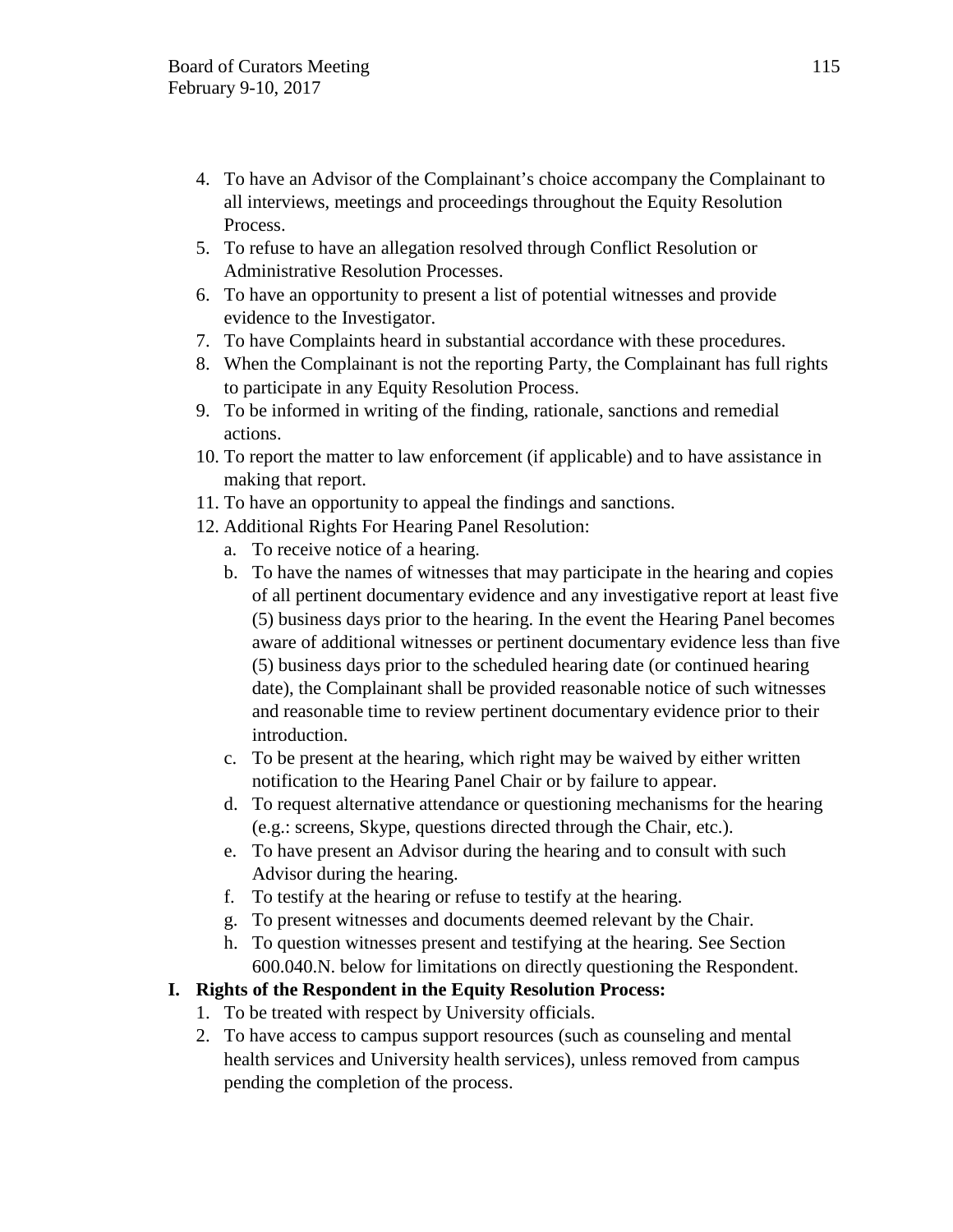- 3. To have an Advisor of the Respondent's choice accompany the Respondent to all meetings and proceedings throughout the Equity Resolution Process.
- 4. To refuse to have an allegation resolved through Conflict Resolution or Administrative Resolution Processes.
- 5. To have an opportunity to present a list of potential witnesses and provide evidence to the Investigator.
- 6. To receive notice of the policies alleged to have been violated.
- 7. To have Complaints heard in substantial accordance with these procedures.
- 8. To be informed in writing of the finding, rationale and sanctions.
- 9. To have an opportunity to appeal the findings and sanctions.
- 10. Additional Rights For Hearing Panel Resolution:
	- a. To receive notice of the hearing.
	- b. To have the names of witnesses that may participate in the hearing and copies of all pertinent documentary evidence and any investigative report at least five (5) business days prior to the hearing. In the event the Hearing Panel becomes aware of additional witnesses or pertinent documentary evidence less than five (5) business days prior to the scheduled hearing date (or continued hearing date), the Complainant shall be provided reasonable notice of such witnesses and reasonable time to review pertinent documentary evidence prior to their introduction.
	- c. To be present at the hearing, which right may be waived by either written notification to the Hearing Panel Chair or by failure to appear.
	- d. To request alternative attendance or questioning mechanisms for the hearing (e.g.: screens, Skype, questions directed through the Chair, etc.).
	- e. To have present an Advisor during the hearing and to consult with such Advisor during the hearing.
	- f. To testify at the hearing or refuse to testify at the hearing.
	- g. To present witnesses and documents deemed relevant by the chair.
	- h. To question witnesses present and testifying at the hearing. See Section 600.040.N. below for limitations on directly questioning the Complainant.
- J. **Role of Advisors.** Each complainant and Respondent is allowed to have one Advisor of their choice present with them for all Equity Resolution Process interviews, meetings and proceedings. The Parties may select whoever they wish to serve as their Advisor, including an attorney. An Advisor is not required and any Party may elect to proceed without an Advisor.

If the Complainant is a student, the student Complainant may request that the Equity Officer or Title IX Coordinator assign a trained Advisor to provide support throughout the Equity Resolution Process. University trained Advisors are administrators, faculty, or staff at the University trained on the Equity Resolution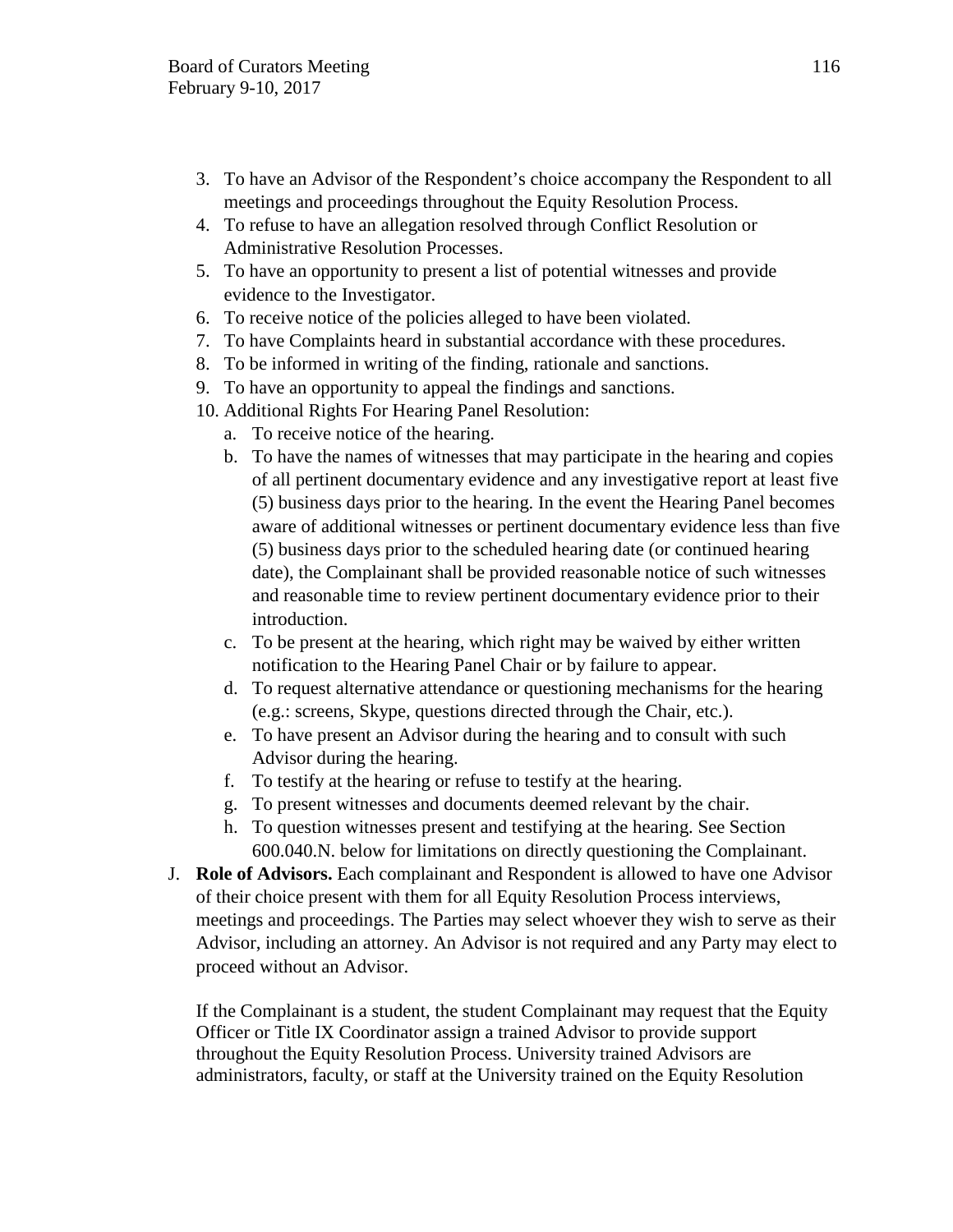Process. The Complainant may not require that the assigned Advisor have specific qualifications such as being an attorney.

The Advisor may not make a presentation or represent the Complainant or the Respondent during the hearing. At the hearing, the Parties are expected to ask and respond to questions on their own behalf, without representation by their Advisor. The Advisor may consult with the advisee quietly or in writing, or outside the hearing during breaks, but may not speak on behalf of the advisee to the hearing panelists. Advisors who do not follow these guidelines will be warned or dismissed from the hearing at the discretion of the Chair.

K. **Investigation.** If, following the preliminary investigation, a Complainant or the University wants to pursue a formal investigation, then the Equity Officer or Title IX Coordinator (depending on the nature of the Complaint) will promptly appoint a trained Investigator or a team of trained investigators to investigate. Within ten (10) business days after commencement of the formal investigation, the Investigator(s) will provide the Parties with written notice identifying the nature of the allegation(s) against the Respondent and stating that an investigation has commenced, either: (1) in person, (2) by email only to the Party's University-issued email account if the Party has consented in writing to receipt of all notifications by email; or (3) mailed to the mailing address of the respective Party as indicated in the official University records and emailed to the Party's University-issued email account. If there is no local address on file, mail will be sent to the Party's permanent address. Notice is presumptively deemed delivered, when: 1) provided in person 2) emailed to the individual (when prior consent – whether electronically or in writing – has been given to receipt of all notifications by email) or 3) when mailed and emailed.

The Parties are allowed to have an Advisor of their choice present with them for all Equity Resolution Process interviews, meetings and proceedings in which they participate. All investigations will be thorough, reliable and impartial. The Investigator(s) will make reasonable efforts to include the interviews with the Parties and relevant witnesses, obtain available evidence and identify sources of expert information, if necessary. The Investigator(s) will provide an investigative report to the Equity Officer or Title IX Coordinator (depending on the nature of the Complaint). This report may contain the Investigator's observations regarding the credibility of the complainant, the Respondent, and any witnesses interviewed.

The investigation of reported misconduct should be completed expeditiously, normally within thirty (30) business days of the Equity Officer or Title IX Coordinator's decision to accept the complaint for formal investigation. Investigation of a Complaint may take longer based on the nature and circumstances of the complaint. A delay may also occur when criminal charges on the basis of the same behaviors that invoke this process are being investigated, to allow for evidence collection by the law enforcement agency. University action will not typically be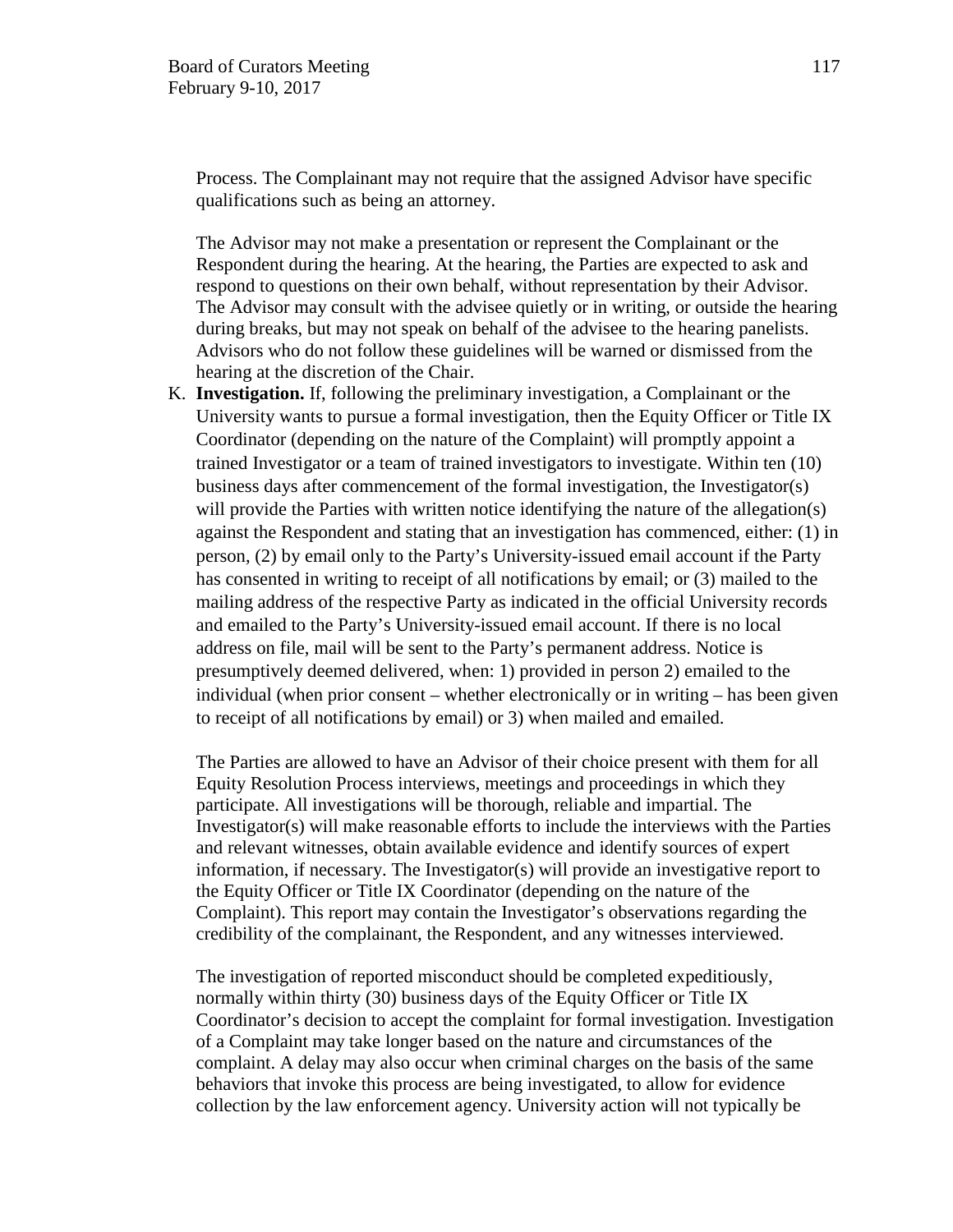altered or precluded on the grounds that civil cases or criminal charges involving the same incident have been filed or that charges have been dismissed or reduced.

L. **Summary Resolution.** During or upon the completion of investigation, the Equity Officer or Title IX Coordinator will review the investigation, which may include meeting with the Investigator(s). The investigative report is not provided to the Parties during the Summary Resolution, but is provided to the Parties at either the Administrative Resolution or Hearing Panel Resolution. Based on that review, the Equity Officer or Title IX Coordinator will make a summary determination whether, based on the evidence gathered, there is a sufficient basis to proceed with the Complaint that the Respondent is responsible for violating the University's Anti-Discrimination Policies.

If the Equity Officer or Title IX Coordinator determines there is a sufficient basis to proceed with the Complaint, then the Equity Officer or Title IX Coordinator will direct the process to continue. The Complaint will then be resolved through one of three processes: Conflict Resolution, Administrative Resolution, or Hearing Panel Resolution. There is no right to request reconsideration or appeal the summary determination to continue the process.

If the Equity Officer or Title IX Coordinator determines that there is an insufficient basis to proceed with the Complaint, then the process will end and the Complainant and Respondent will be sent written notification of the determination. The Equity Officer or Title IX Coordinator may counsel and suggest monitoring or training opportunities to correct for inappropriate behavior that does not rise to the level of a violation.

The Complainant may request that the Chancellor (or Designee) reconsider the summary determination ending the process by filing a written request with the Chancellor within five (5) business days of notice of the summary determination. If the Chancellor (or Designee) decides there is a sufficient basis to proceed with the Complaint, the Chancellor (or Designee) will reverse the determination ending the process and direct the process to continue. The Complaint will then be resolved through one of three processes: Conflict Resolution, Administrative Resolution, or Hearing Panel Resolution. This determination to continue the process lies in the sole discretion of the Chancellor (or Designee) and such determination is final. Further appeal of such determination is not permitted.

If the Chancellor (or Designee) agrees with the summary determination ending the process by the Equity Officer or Title IX Coordinator and that there is not a sufficient basis to proceed with the Complaint, then the process will end and the Complainant and the Respondent will be sent written notification of the determination. This determination to end the process lies in the sole discretion of the Chancellor (or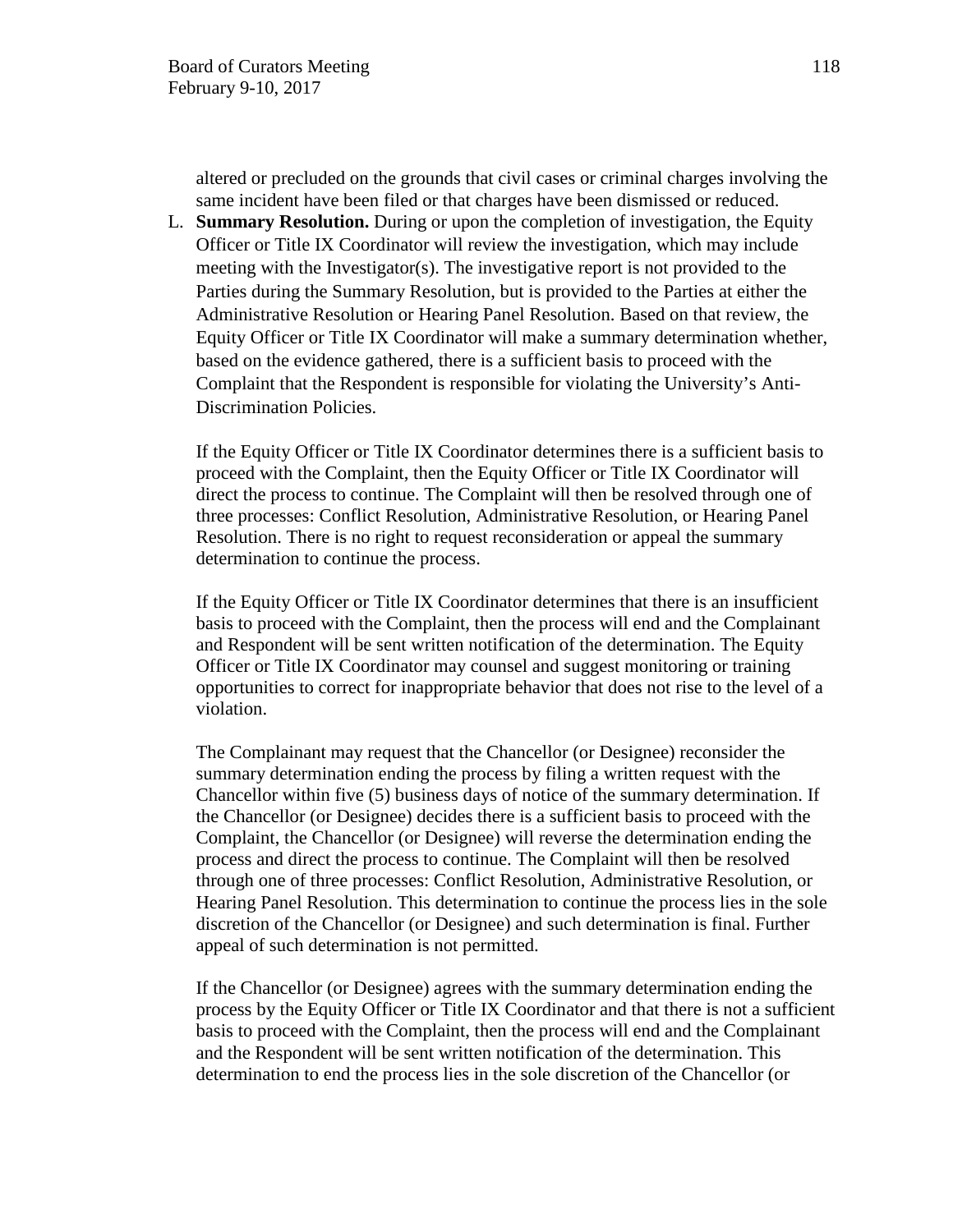Designee) and such determination is final. Further appeal of such determination is not permitted.

M. **Conflict Resolution.** Either Party may request Conflict Resolution at any time during the Equity Resolution Process, including during the preliminary investigation. Upon receiving such a request, or of their own accord, the Equity Officer or Title IX Coordinator will determine if conflict resolution is appropriate, based on the willingness of the Parties, the nature of the conduct at issue and the susceptibility of the conduct to the Conflict Resolution. Conflict Resolution is often used for less serious, yet inappropriate behaviors and is encouraged as an alternative to the Administrative and Hearing Panel Resolution processes to resolve conflicts. Mediation is never utilized in cases involving allegations of nonconsensual sexual intercourse or nonconsensual sexual contact. It is not necessary to pursue Conflict Resolution prior to pursuing either the Administrative or Hearing Panel Resolution Process and either party can stop the Conflict Resolution process at any time and request either the Administrative Resolution or Hearing Panel process.

In a Conflict Resolution meeting, a neutral, University-assigned facilitator will foster a dialogue with the Parties to an effective resolution, if possible. The Complainant's and the Respondent's Advisor may attend the Conflict Resolution meeting. The Equity Officer or Title IX Coordinator will keep records of any resolution that is reached, and failure to abide by the agreed upon resolution may result in sanctions. In the event the Parties are unable to reach a mutually agreeable resolution, the investigation will be referred to the Administrative Resolution or Hearing Panel Process as appropriate. The content of the Parties' discussions during the conflict Resolution Process will be kept confidential in the event the matter proceeds to the Administrative Resolution or Hearing Panel Processes. The Parties' agreement to participate in, refusal to participate in, or termination of participation in Conflict Resolution shall not be factors in any subsequent decisions regarding whether a policy violation occurred.

- N. **Procedural Details for Administrative Resolution and Hearing Panel Resolution.**  For both the Administrative Resolution and Hearing Panel Resolution, which are described in more detail below, the following will apply:
	- 1. The standard of proof will be "preponderance of the evidence," defined as determining whether evidence shows it is more likely than not that a policy violation occurred.
	- 2. The decision maker (i.e., the Investigator, Provost or Designee and/or Hearing Panel Chair) has the discretion to determine the relevance of any witness or documentary evidence and may exclude information that is irrelevant, immaterial, cumulative, or more prejudicial than informative. In addition, the following rules shall apply to the introduction of evidence: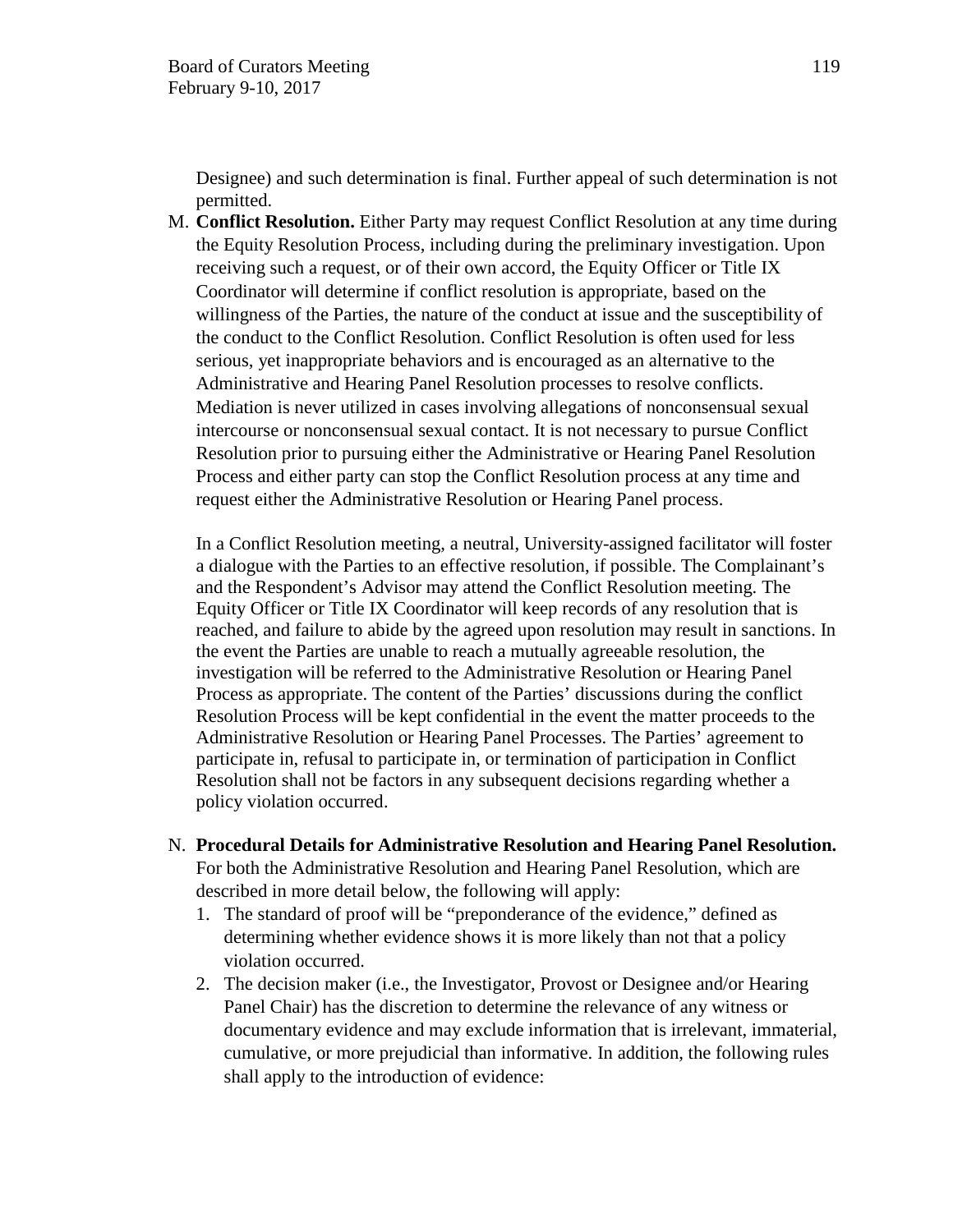- a. Questioning or evidence about the Complainant's prior sexual conduct is not permitted, though the decision maker may grant a limited exception in regards to the sexual history between the Parties, if deemed relevant.
- b. Character evidence is information that does not directly relate to the facts at issue, but instead reflects upon the reputation, personality, or qualities of an individual, including honesty. Such evidence regarding either the Complainant or the Respondent's character is of limited utility and shall not be admitted unless deemed relevant by the decision maker.
- c. Incidents or behaviors of the Respondent not directly related to the possible violation(s) will not be considered unless they show a pattern of related misconduct. History of related misconduct by the Respondent that shows a pattern may be considered only if deemed relevant by the decision maker.
- 3. The Respondent may not directly question the Complainant and the Complainant may not directly question the Respondent. However, if both Complainant and Respondent request the opportunity, direct questioning between the Parties will be permitted in the Hearing Panel Resolution Process. Otherwise written questions will be directed to the Chair in the Hearing Panel Resolution Process, and those questions deemed appropriate and relevant will be asked on behalf of the requesting Party.
- 4. In the Administrative Resolution Process, the Respondent and the Complainant may provide a list of questions for the Provost to ask the other Party. If those questions are deemed appropriate and relevant, they may be asked on behalf of the requesting Party.
- 5. The Administrative Resolution process may be used when both Parties elect to resolve the Complaint using the Administrative Resolution Process.
- 6. At any time prior to the deadline in the Notice of Administrative Resolution, the Complainant and/or the respondent may request that the Complaint shift from the Administrative Resolution process to the Hearing Panel Resolution process. Upon receipt of such timely request from either Party, the Complaint will shift to the Hearing Panel Resolution Process.
- 7. The Resolution Processes will proceed regardless of whether the Respondent chooses to participate in the investigation, the finding or the hearing.
- 8. The Administrative Resolution or Hearing Panel Resolution Process will normally be completed within sixty (60) business days of the Equity Officer or Title IX Coordinator's decision to accept the Complaint for formal investigation. Deviations from this timeframe will be promptly communicated to both Parties.
- 9. For good cause, the Provost in the Administrative Resolution Process and the Chair of the Hearing Panel Resolution Process may, in their discretion, grant reasonable extensions to the time frames and limits provided.
- O. **Administrative Resolution:**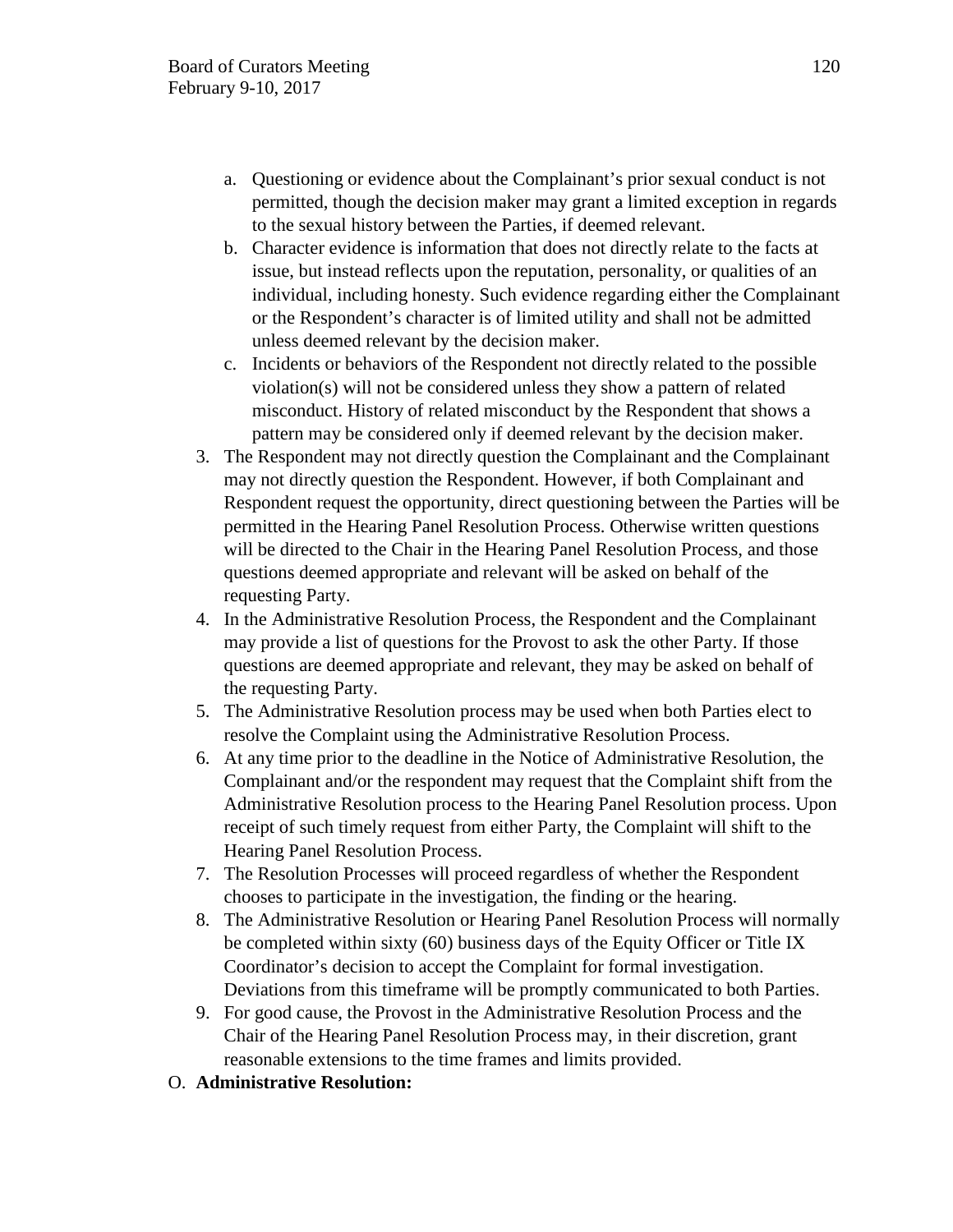- 1. Administrative Resolution by the Provost (or Designee) can be pursued for any behavior that falls within the University's Anti-Discrimination Policies. Administrative Resolution may be used when both Parties elect to resolve the Complaint using the Administrative Resolution Process.
- 2. The Administrative Resolution process consists of:
	- a. A prompt, thorough and impartial investigation;
	- b. A finding by the Provost (or Designee) on each of the alleged policy violations; and
	- c. A finding by the Provost on sanctions for findings of responsibility.
- 3. At least fourteen (14) business days prior to meeting with the Provost (or Designee) or if no meeting is requested, at least fourteen (14) business days prior to the Provost (or Designee) rendering a finding(s) (or as far in advance as is reasonably possible if an accelerated resolution process is scheduled with the consent of the Parties), the Provost (or Designee) will send a letter (Notice of Administrative Resolution) to the Parties with the following information:
	- a. A description of the alleged violation(s) and applicable policy or policies that are alleged to have been violated.
	- b. Reference to or attachment of the applicable procedures.
	- c. A copy of the investigative report.
	- d. The option and deadline of ten (10) business days from the date of the notice to request a meeting with the Provost (or Designee).
	- e. An indication that the Parties may have the assistance of an Advisor of their choosing at the meeting, though the Advisor's attendance at the meeting is the responsibility of the respective Parties.
	- f. The option and the deadline of ten (10) business days from the date of the notice to request in writing that the matter be referred to the Hearing Panel Resolution process. If neither Party requests the Hearing Panel Resolution Process within the required time period, the matter will be decided through the administrative Resolution Process and the right to the Hearing Panel Resolution Process is waived.
- 4. Within ten (10) business days from the date of the Notice of Administrative Resolution, the Parties have the right to have the matter referred to the Hearing Panel Resolution Process. If neither Party requests the Hearing Panel Resolution Process within the required time period, the matter will be decided through the Administrative Resolution Process and the right to the Hearing Panel Resolution Process is waived.
- 5. The Investigator(s) will provide an investigative report to the Provost (or Designee) and Parties. This report may include the Investigator's observations regarding the credibility of the Complainant, the Respondent, and any witnesses interviewed.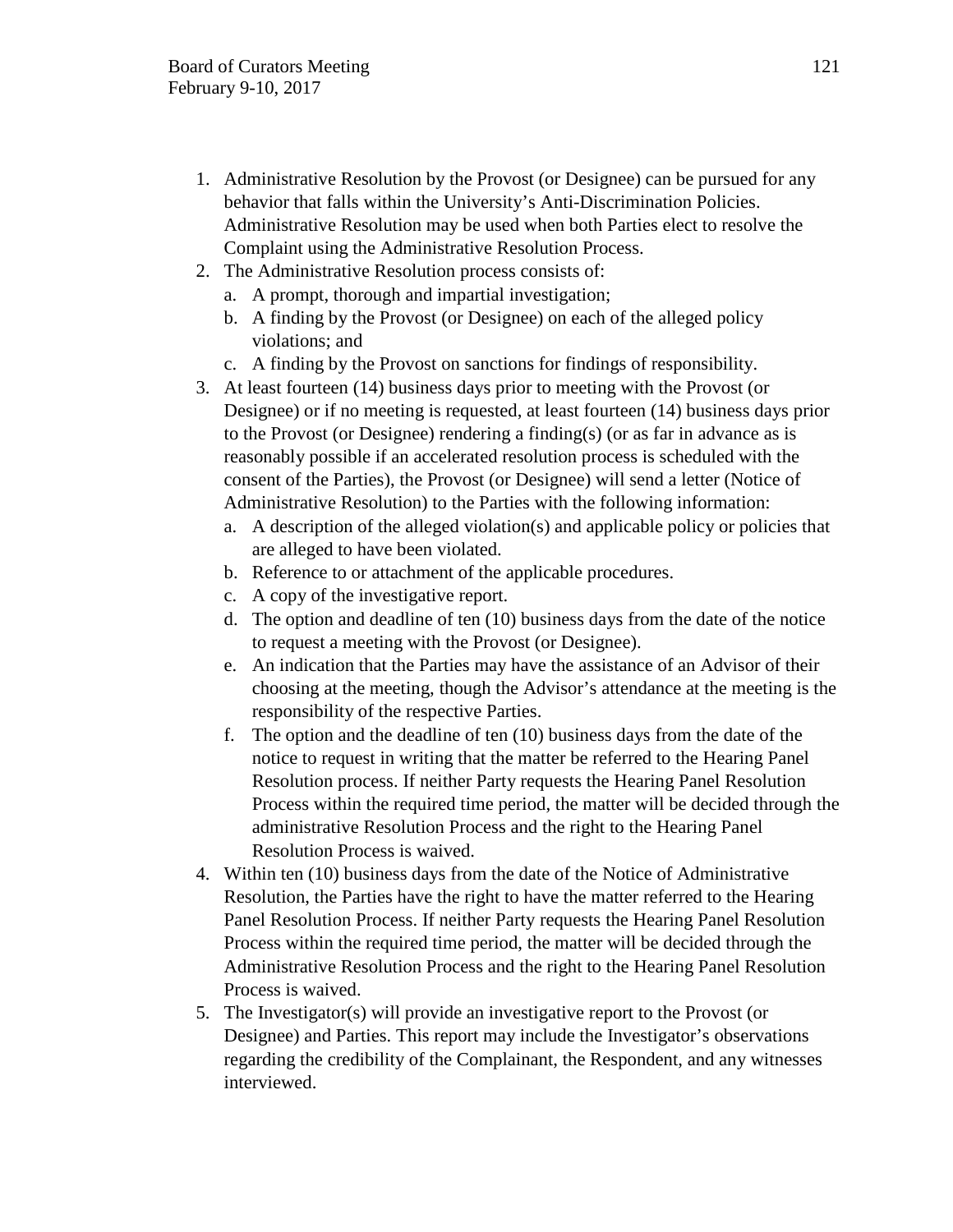- 6. The Provost (or Designee) can, but is not required to, meet with and question the Investigator and any identified witnesses. The Provost (or Designee) may request that the Investigator conduct additional interviews and/or gather additional information. The Provost (or Designee) will attempt to meet separately with the Complainant and the Respondent to review the alleged policy violations and the investigative report. The Respondent may choose to admit responsibility for all or part of the alleged policy violations at any point in the process. If the Respondent admits responsibility, in whole or in part, the Provost (or Designee) will render a finding that the individual is in violation of University policy for the admitted conduct. For any disputed violations, the Provost (or Designee) will render a finding utilizing the preponderance of the evidence standard. The Provost's Designee may recommend appropriate sanctions and remedial actions but only the Provost will find sanctions or remedial actions. The findings and sanctions are subject to appeal.
- 7. The Provost (or Designee) will inform the Respondent and the Complainant of the finding of each of the alleged policy violations and the finding on sanctions, if applicable, in writing within five (5) business days of the findings, without significant time delay between notifications. The Notification will be made in writing and will be delivered either: (1) in person, (2) by email only to the Party's University-issued email account if the Party has consented in writing to receipt of all notifications by email; or (3) mailed to the mailing address of the respective Party as indicated in the official University records and emailed to the Party's University-issued email account. If there is no local address on file, mail will be sent to the Party's permanent address. Notice is presumptively deemed delivered, when: 1) provided in person; 2) emailed to the individual (when prior consent – whether electronically or in writing – has been given to receipt of all notifications by email) or 3) when mailed and emailed.

### P. **Hearing Panel Resolution**

1. **Equity Resolution Hearing Panelist Pool.** The University will create and annually train a pool of not less than ten (10) faculty and ten (10) administrators and/or staff to serve as hearing panel members in the Hearing Panel Resolution Process. The faculty hearing panel members selected by the Chancellor (or Designee) shall be selected from a list of no less than twenty (20) faculty members proposed by the faculty council/senate. Panelists are selected by the Chancellor (or Designee) and serve a renewable one-year term. Panelist selections should be made with attention to representation of groups protected by the University's Anti-Discrimination Policies. The Chancellor (or Designee) will select a Hearing Panelist Pool Chair ("Pool Chair"). The Pool chair assigns and coordinates the hearing panel members to serve on the Hearing Panel for a specific Complaint and designates the Chair of the Hearing Panel for a specific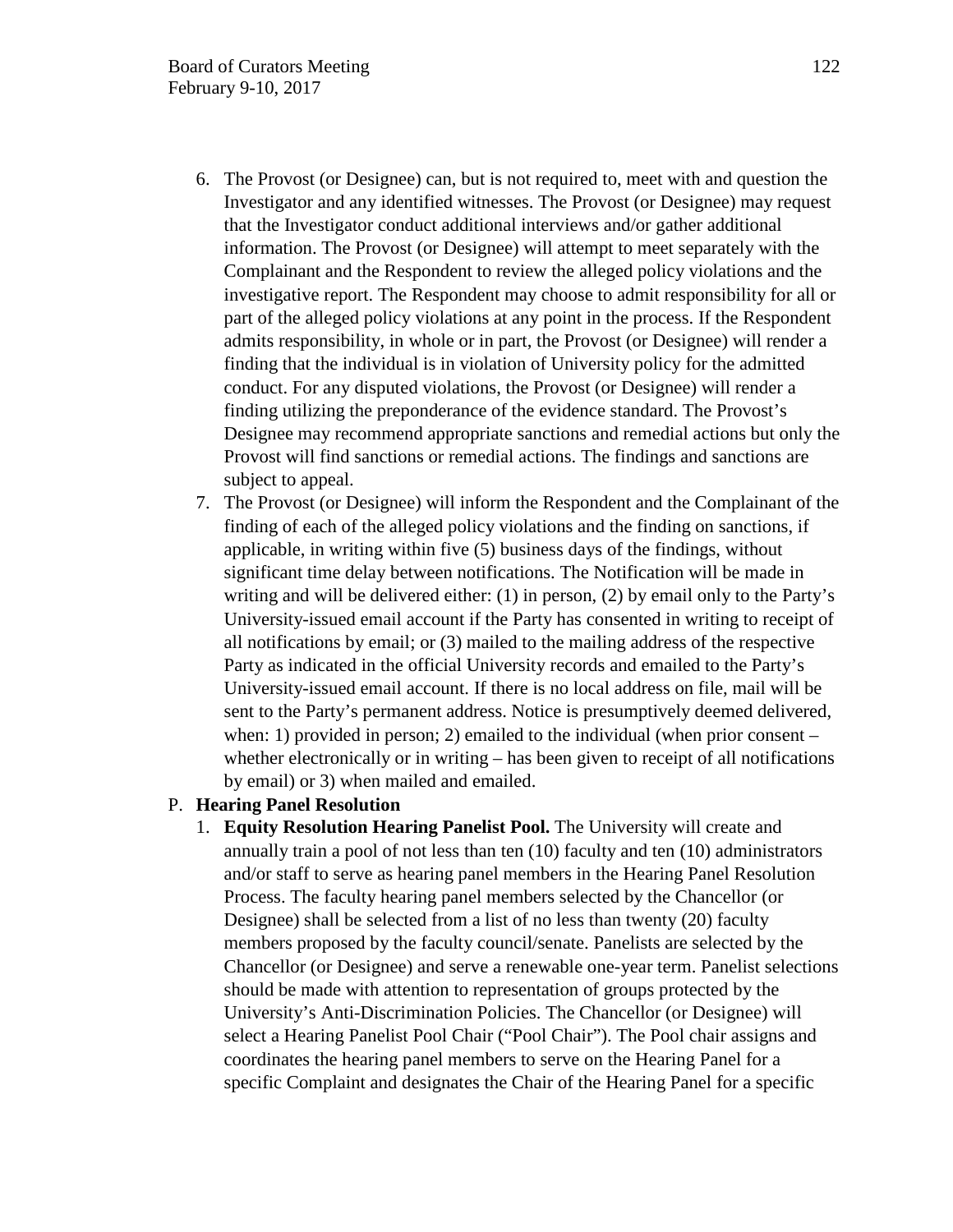Complaint. The Pool Chair may serve as a panel member or the chair of the Hearing Panel for a specific Complaint.

Administrators, faculty, and staff will be removed from the Hearing Panelist Pool if they fail to satisfy the annual training requirements, as determined by the Equity Officer or Title IX Coordinator. Under such circumstances, the Equity Officer or Title IX Coordinator will notify the chancellor (or Designee), who will inform the administrator, faculty, or staff member of the discontinuation of their term.

2. **Equity Resolution Hearing Panel ("Hearing Panel").** When a Complaint is not resolved through the Administrative Resolution Process, the Hearing Panelist Pool Chair will assign three (3) members from the Hearing Panelist Pool to serve on the specific Hearing Panel and will also designate the Chair of the Hearing Panel. The Hearing Panel will include at least one faculty member and one administrator or staff member. Up to two (2) alternates may be designated to sit in throughout the process as needed. The Chair of the Hearing Panel helps ensure that the process adheres materially to the procedural elements of the Hearing Panel Resolution Process. The institution reserves the right to have its attorney or attorneys present during the hearing.

#### 3. **Notice of Hearing.**

- a. At least fourteen (14) business days prior to the hearing, or as far in advance as is reasonably possible if an accelerated resolution process is scheduled with the consent of the Parties, the Provost (or Designee) will send a letter to the Parties with the following information:
	- (1) A description of the alleged violation(s) and applicable policy or policies that are alleged to have been violated.
	- (2) Reference to or attachment of the applicable procedures.
	- (3) An indication that the Parties may have the assistance of an Advisor of their choosing, at the hearing, though the Advisor's attendance at the hearing is the responsibility of the respective Parties.
	- (4) The time, date and location of the hearing.
	- (5) A list of the names of each of the Hearing Panel members and alternates.
	- (6) A copy of the preliminary investigative report or summary.
- b. This Notice of Hearing letter will be made in writing and will be delivered either: (1) in person, (2) by email only to the Party's University-issued email account if the Party has consented in writing to receipt of all notifications by email; or (3) mailed to the mailing address of the respective party as indicated in the official University records and emailed to the Party's University-issued email account. If there is no local address on file, mail will be sent to the Party's permanent address. Notice is presumptively deemed delivered, when: 1) provided in person 2) emailed to the individual (when prior consent –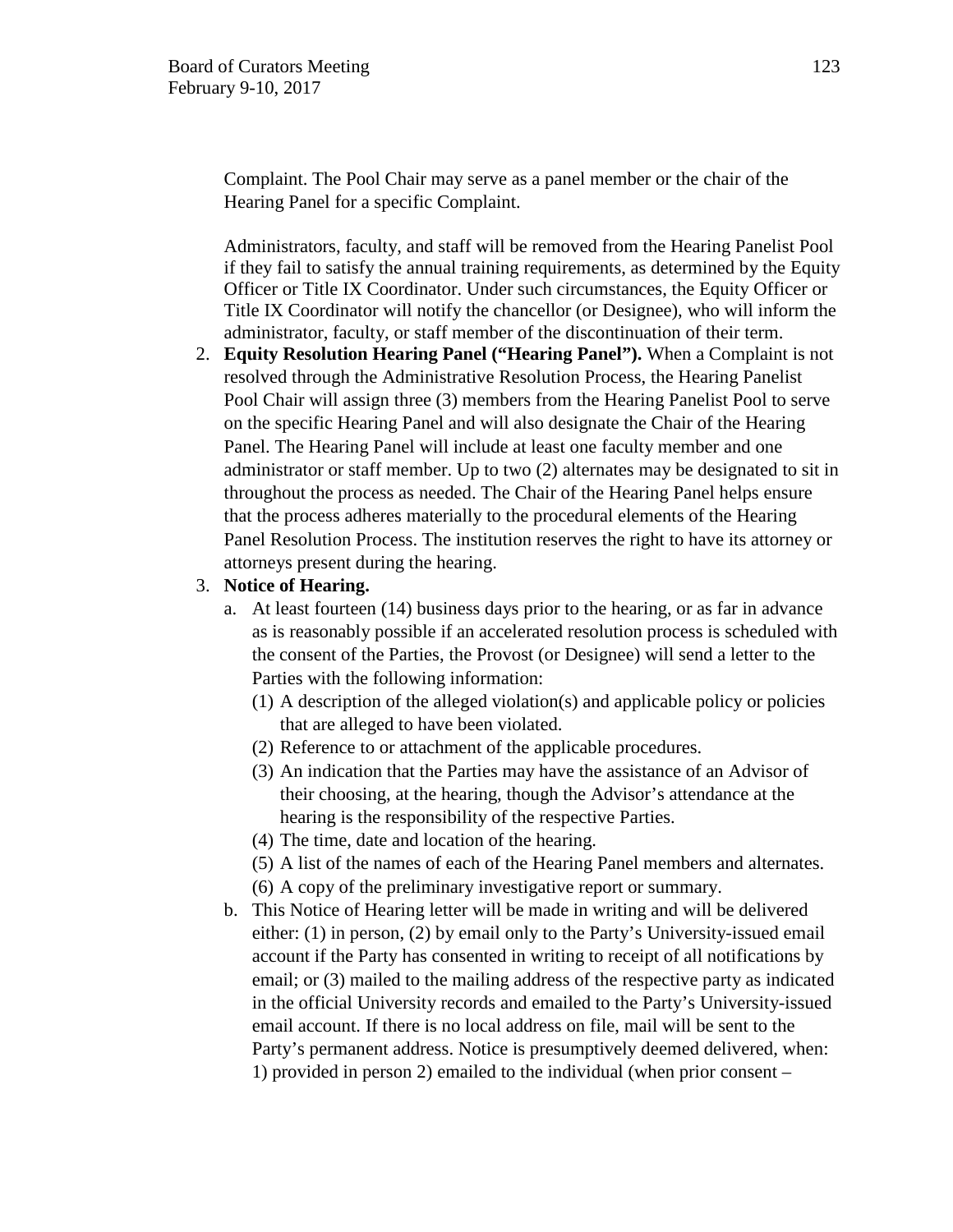whether electronically or in writing – has been given to receipt of all notifications by email) or 3) when mailed and emailed.

## 4. **Pre-Hearing Witness List and Documentary Evidence.**

- a. At least seven (7) business days prior to the hearing, the Complainant and Respondent will provide to the Investigator a list of the names of the proposed witnesses and copies of all proposed documentary evidence. At least five (5) business days prior to the hearing, the Investigator will have the names of proposed witnesses, copies of all pertinent documentary evidence and a copy of the investigative report available for the Complainant and the Respondent, and a copy of the same will be sent to the Hearing Panel Chair.
- b. No employee or student, directly or through others, should take any action which may interfere with the investigation or hearing procedures. Employees and students are prohibited from attempting to or actually intimidating or harassing any potential witness. Failure to adhere to these requirements may lead to disciplinary action, up to and including expulsion or termination.

## 5. **Objection to or Recusal of Hearing Panel Member.**

- a. In addition, the Parties will be given a list of names of each of the Hearing Panel members at least fourteen (14) business days in advance of the hearing. Should any Complainant or Respondent object to any panelist, they must raise all objections, in writing, to the Hearing Panelist Chair at least seven (7) business days prior to the hearing.
- b. Upon receipt, the investigator will forward to the Hearing Panelist Pool Chair any written objection by the Complainant or the Respondent to any hearing panel member. Hearing Panel members will only be unseated and replaced if the Hearing Panelist Pool Chair concludes that good cause exists for the removal of a panel member. Good cause may include, but is not limited to, bias that would preclude an impartial hearing or circumstances in which the panel member's involvement could impact the Party's work or learning environment due to current or potential interactions with the panel member (e.g., a panel member being in the same department as either Party). Additionally, any panel member or Chair of the Hearing Panel who feels they cannot make an objective determination must recuse themselves from the proceedings in advance of the hearing.
- 6. **Request for Alternative Attendance or Questioning Mechanisms**. The Chair of the Hearing Panel, in consultation with the Parties and investigators, may decide in advance of the hearing that certain witnesses do not need to be physically present if their testimony can be adequately summarized by the Investigator(s) in the investigative report or during the hearing. All Parties will have ample opportunity to present facts and arguments in full and question all present witnesses during the hearing, though formal cross-examination is not used between the Parties. If alternative attendance or questioning mechanisms are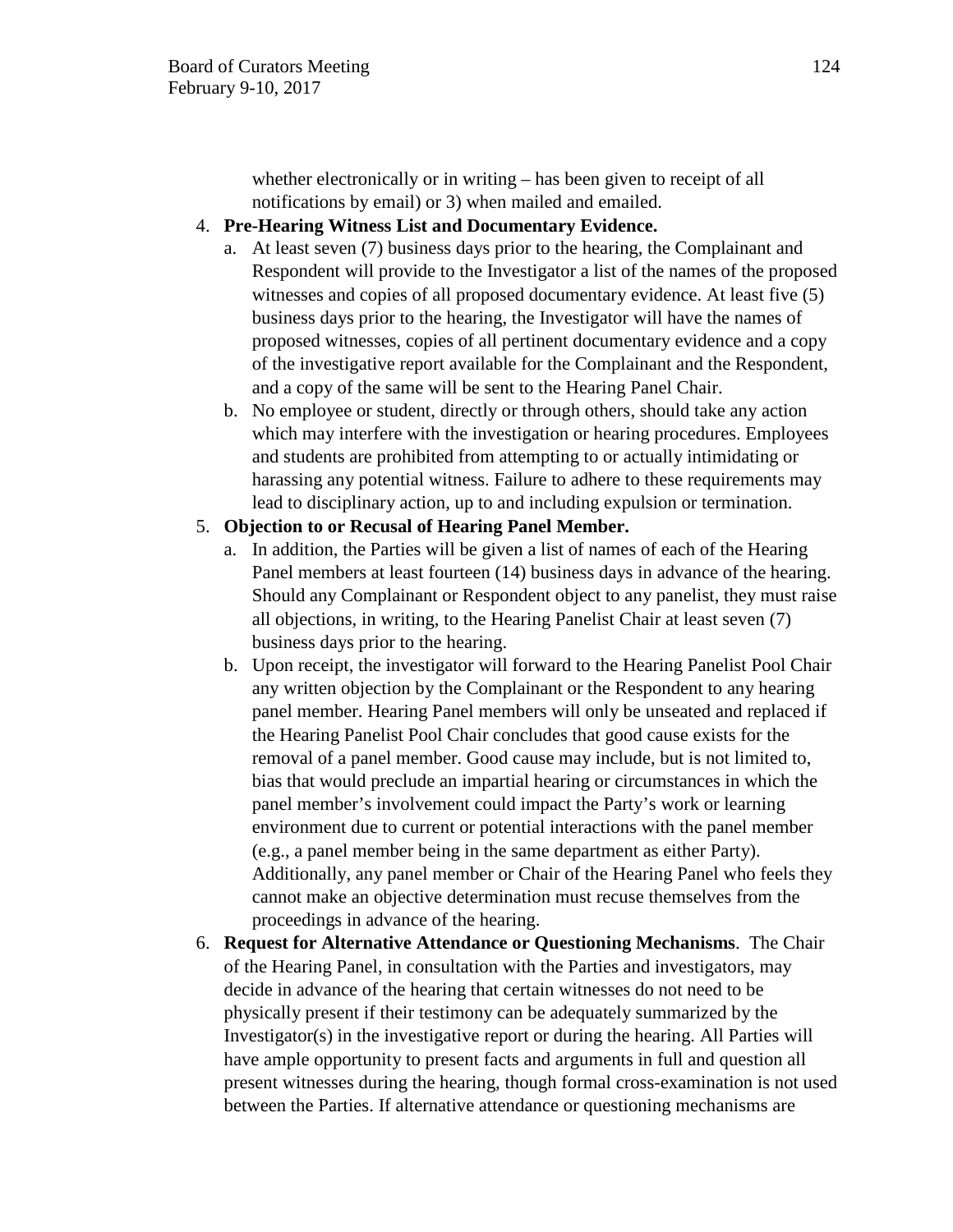desired (e.g., screens, Skype, questions directed through the Chair, etc.), the Parties should request them from the Chair at least two (2) business days prior to the hearing. The University will make reasonable accommodations for both Parties in keeping with the principles of equity and fairness.

- 7. **Requests to Reschedule the Hearing Date.** For good cause, the Chair of the Hearing Panel may grant requests to reschedule the hearing date.
- 8. **Conduct of Hearing.** The Chair of the Hearing Panel ("Chair" in this subsection) shall preside at the hearing, call the hearing to order, call the roll of the Hearing Panel and alternates in attendance, ascertain the presence or absence of the Investigator, the Complainant and the Respondent, confirm receipt of notice of hearing, report any extensions requested or granted and establish the presence of any Advisors. Formal rules of evidence shall not apply
	- a. **Investigator's Report and Testimony.** The Investigator(s) will first present the written investigative report and may give a narrative report of the investigation, and then be subject to questioning by the Complainant, the Respondent and the Hearing Panel. The Investigator(s) may also call witnesses who will be subject to questioning by the Investigator, the Complainant, the Respondent and the Hearing Panel. The Investigator may also submit documentary evidence. The investigator(s) will remain present during the entire hearing process.
	- b. **Complainant's Evidence.** The Complainant may give testimony and be subject to questioning by the Investigator, the Respondent (through the chair as discussed in Section 600.040.N.6 above) and the Hearing Panel. The Complainant may also call and question witnesses who may also then be questioned by the Respondent, the Investigator and the Hearing Panel. The Complainant may also submit documentary evidence.
	- c. **Respondent's Evidence.** The Respondent may give testimony and be subject to questioning by the Investigator, the Complainant (through the Chair as discussed in Section 600.040.N above) and the Hearing Panel. The Respondent may also call and question witnesses who may also then be questioned by the Complainant, the Investigator and the Hearing Panel. The Respondent may also submit documentary evidence.
	- d. **Record of Hearing.** The Chair of the Hearing Panel shall arrange for recording of the hearing, whether by audio, video, digital or stenographic means. The recording of the hearing will become part of the Record of the Case in the Section 600.040 Process.

# 9. **Rights of the Hearing Panel.**

a. The relevancy and admissibility of any evidence offered at the hearing shall be determined by the Chair, whose ruling shall be final unless the Chair shall present the question to the Hearing Panel at the request of a member of the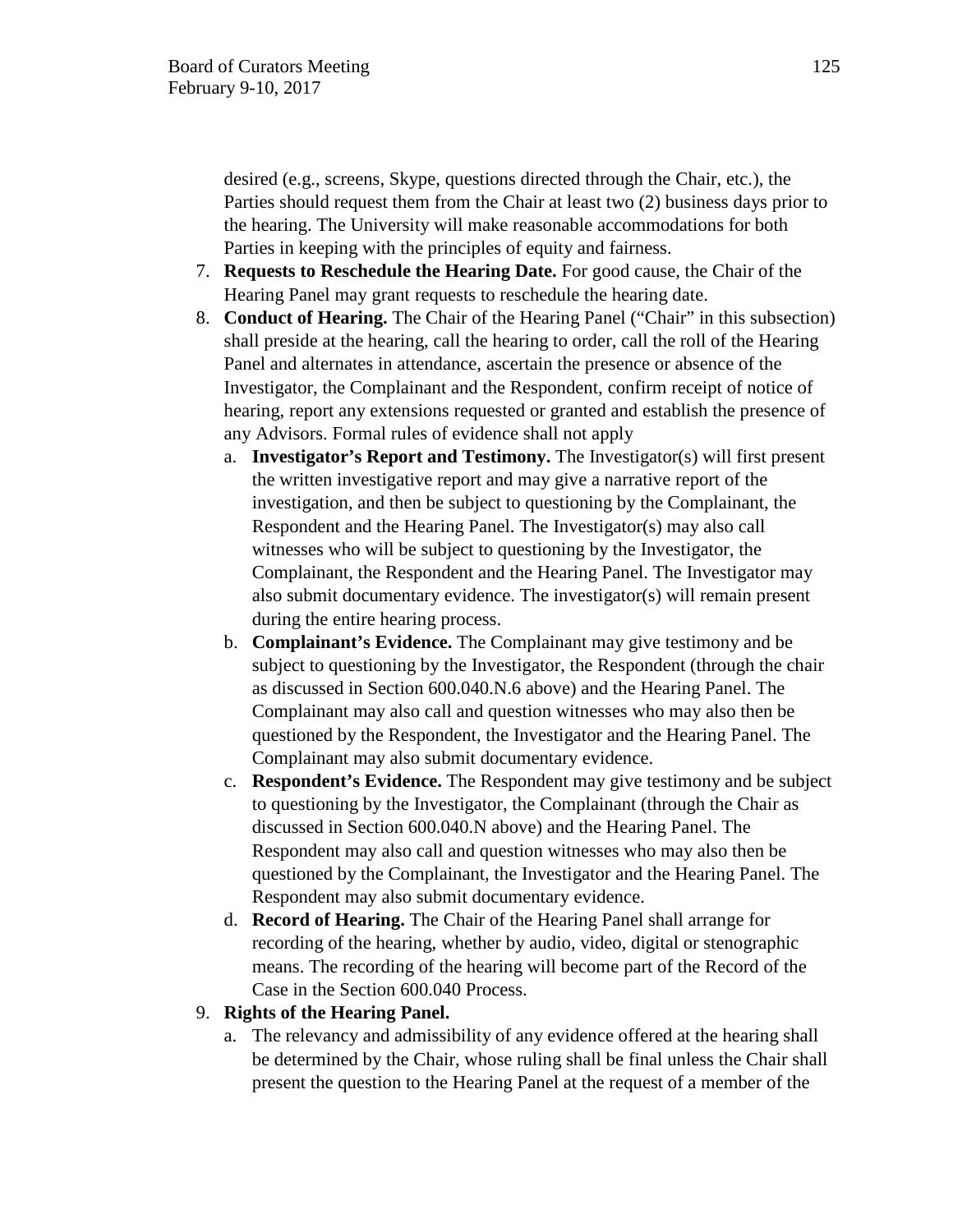Hearing Panel, in which event, the ruling of the Hearing Panel by majority vote shall be final.

- b. To question witnesses or evidence introduced by the Investigator, the Complainant or the Respondent at any time during the hearing process.
- c. To call additional witnesses and submit documentary evidence.
- d. To exclude a witness proposed by the Investigator, the Complainant or the Respondent if it is determined their testimony would be redundant or not relevant.
- e. To dismiss any person from the hearing who interferes with or obstructs the hearing or fails to abide by the rulings of the Chair of the Hearing Panel ("Chair" in this subsection).
- f. To arrange for alternative attendance or questioning mechanisms for either Party or any witness at the hearing (e.g.: screens, Skype, questions directed through the Chair, etc.).
- g. To have present a legal advisor to the Hearing Panel, who shall be designated by the Office of the General Counsel.
- h. To have the names of witnesses that may be called by the Investigator, the Complainant and the Respondent, all pertinent documentary evidence that may be introduced by those Parties, and a complete copy of the investigative report at least five (5) business days prior to the hearing.

Procedural questions which arise during the hearing and which are not covered by these general rules shall be determined by the Chair, whose ruling shall be final unless the Chair shall present the question to the Hearing Panel at the request of a member of the Hearing Panel, in which event, the ruling of the Hearing Panel by majority vote shall be final.

# 10. **Findings.**

- a. The Hearing Panel will deliberate with no others present, except any legal advisor to the Hearing Panel, to find whether the Respondent is responsible or not responsible for the policy violation(s) in question. The panel will base its finding on a preponderance of the evidence (i.e., whether it is more likely than not that the Respondent committed each alleged violation). If a Respondent is found responsible by a majority of the panel, the panel will recommend appropriate sanctions.
- b. The Hearing Panel Chair will prepare a written panel report and deliver it to the Provost (or Designee) detailing the finding, how each member voted, the information cited by the panel in support of its finding and any information the Hearing Panel excluded from its consideration and why. If the Respondent is found responsible, the report should conclude with recommended sanctions. This report should be submitted to the Provost (or Designee) within five (5) business days of the end of deliberations. Deviation from the five-day period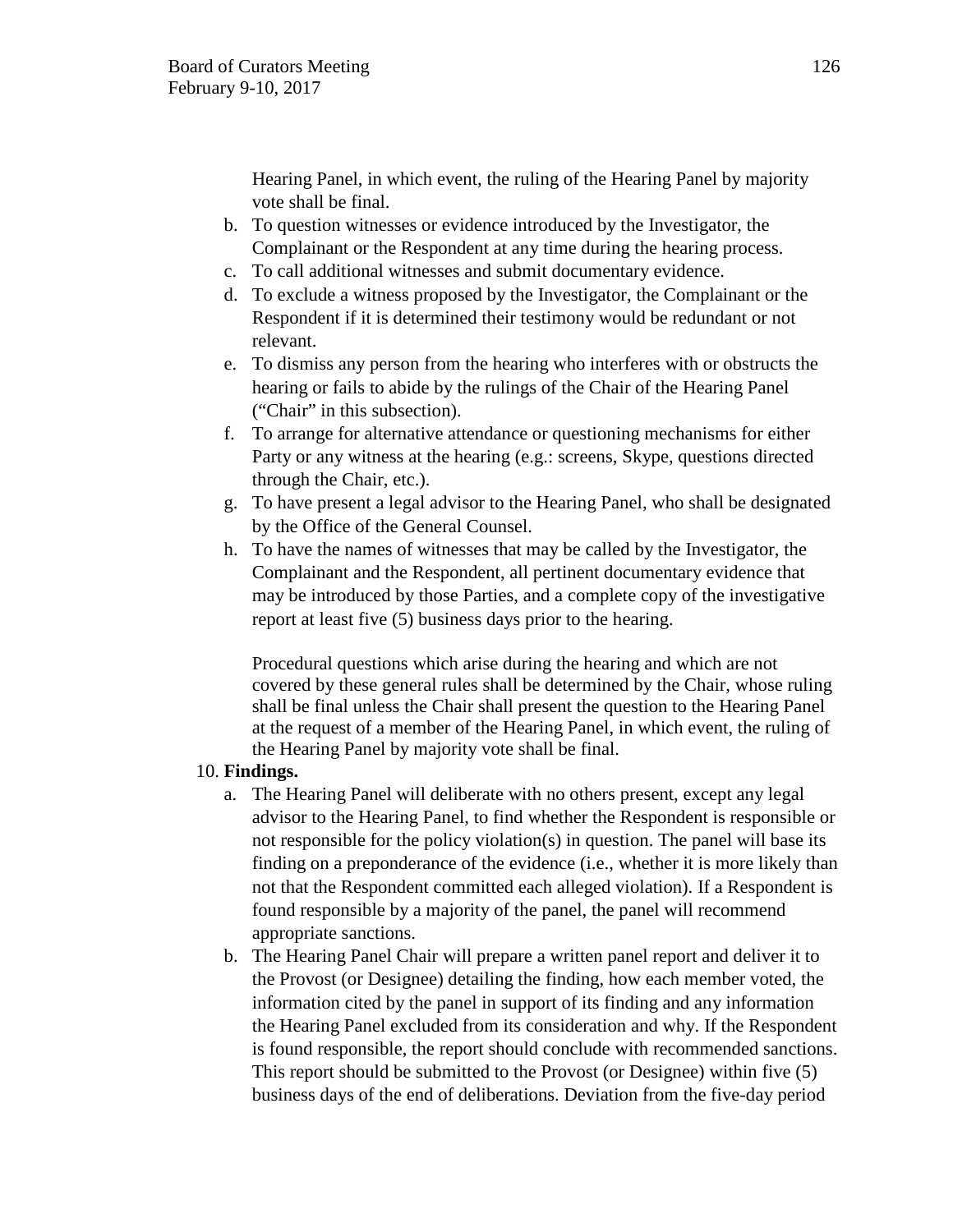will be communicated to the Parties, and the Provost (or Designee), along with an expected time for completion.

c. The Provost (or Designee) will inform the Respondent and the Complainant of the hearing panel report and the Provost's finding of sanctions, if applicable, within five (5) business days of receipt of the panel report, without significant time delay between notifications. Notification will be made in writing and will be delivered either: (1) in person, (2) by email only to the Party's Universityissued email account if the Party has consented in writing to receipt of all notifications by email; or (3) mailed to the mailing address of the respective Party as indicated in the official University records and emailed to the party's University-issued email account. If there is no local address on file, mail will be sent to the Party's permanent address. Notice is presumptively deemed delivered, when: 1) provided in person 2) emailed to the individual (when prior consent – whether electronically or in writing – has been given to receipt of all notifications by email) or 3) when mailed and emailed.

### **Q. Sanctions.**

- 1. If the Respondent is found responsible for a violation of the University's Anti-Discrimination Policies, the Hearing Panel (or Designee when used in the Administrative Resolution Process) will recommend sanctions and remedial actions. The Provost will make and enforce the finding of sanctions and remedial actions.
	- a. Factors Considered When Finding Sanctions/Remedial Actions include but are not limited to:
		- (1) The nature, severity of, and circumstances surrounding the violation;
		- (2) The disciplinary history of the Respondent;
		- (3) The need for sanctions/remedial actions to bring an end to the discrimination, harassment and/or retaliation;
		- (4) The need for sanctions/remedial actions to prevent the future recurrence of discrimination, harassment and/or retaliation; and
		- (5) The need to remedy the effects of the discrimination, harassment and/or retaliation on the Complainant and the University community.
	- b. **Types of Sanctions.** The following sanctions may be imposed upon any Faculty Member found to have violated the University's Anti-Discrimination Policies. Multiple sanctions may be imposed for any single violation. Sanctions include but are not limited to:
		- (1) Warning verbal or written;
		- (2) Performance Improvement Plan;
		- (3) Required counseling;
		- (4) Required training or education;
		- (5) Loss of annual pay increase;
		- (6) Loss of supervisory responsibility;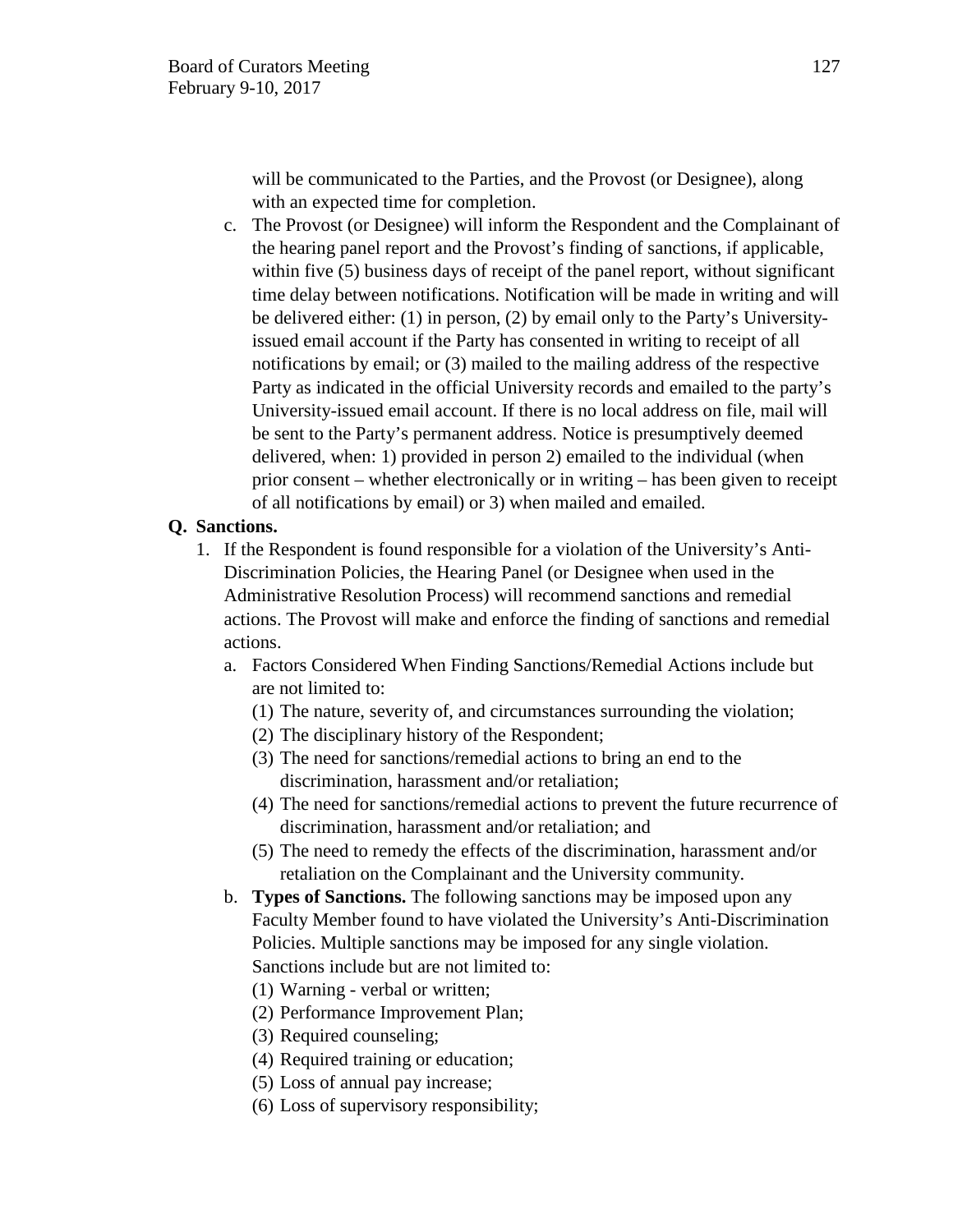- (7) Recommendation of discipline in a training program, including recommendation of termination, suspension or other corrective or remedial actions;
- (8) For Non-Regular Faculty, immediate termination of term contract and employment;
- (9) For Regular, Untenured Faculty, immediate termination of term contract and employment. Notice of not reappointing would not be required;
- (10) Suspension without pay (while the appeal is pending this is a suspension with pay);
- (11) Non-renewal of appointment; and
- (12) For Regular, Tenured Faculty, suspension without pay (while the appeal is pending, but not for the duration of the dismissal for cause proceedings, this is a suspension with pay), removal from campus and referral to the Chancellor to initiate dismissal for cause as detailed in Section 310.060 of the Collected Rules and Regulations.

c. **Remedial Actions.** The following remedial actions may also be imposed to address the effects of the violation(s) of the University's Anti-Discrimination Policies on the Complainant. Such remedial actions will vary depending on the circumstances of the policy violation(s), but may include:

(1) Where the Complainant is a student:

- (a) Permitting the student to retake courses;
- (b) Providing tuition reimbursement;
- (c) Providing additional academic support;
- (d) Removal of a disciplinary action; and
- (e) Providing educational and/or on-campus housing accommodations.
- (2) Where the Complainant is an employee:
	- (a) Removal of a disciplinary action;
	- (b) Modification of a performance review;
	- (c) Adjustment in pay;
	- (d) Changes to the employee's reporting relationships; and
	- (e) Workplace accommodations.

In addition, the University may offer or require training and/or monitoring as appropriate to address the effects of the violation(s) of the University's Antidiscrimination Policies.

- d. **When Implemented.** Sanctions and remedial actions are implemented immediately by the Provost unless the Chancellor stays their implementation pending the outcome of the appeal. Suspension without pay is automatically a suspension with pay during the appeal but immediately converts to a suspension without pay upon the conclusion of an appeal upholding the sanction.
- R. **Appeal.**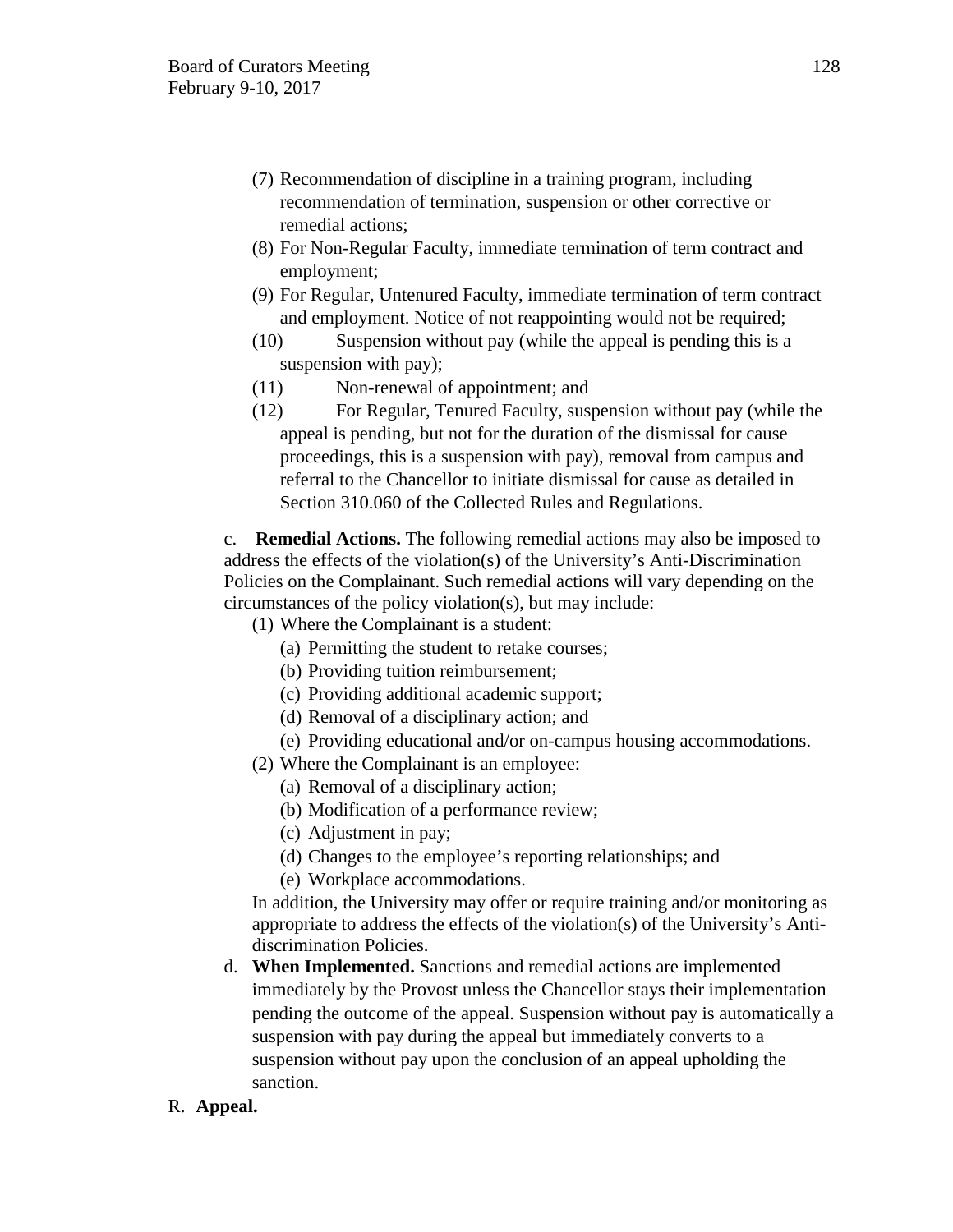- 1. **Grounds for appeal.** Both Complainant and Respondent are allowed to appeal the findings in the Administrative Resolution Process or the finding in the Hearing Panel Resolution Process. Appeals are limited to the following:
	- a. A procedural error occurred that significantly impacted the outcome of the Administrative or Hearing Panel Resolution Process (e.g., substantiated bias, material deviation from established procedures, etc.).
	- b. To consider new evidence, unavailable during the original resolution process or investigation that could substantially impact the original finding or sanction.
	- c. The sanctions fall outside the range typically imposed for this offense, or for the cumulative disciplinary record of the Respondent.
- 2. **Requests for Appeal.** Both the Complainant and the Respondent may submit a request for appeal to the Chancellor. All requests for appeal must be submitted in writing to the Chancellor within three (3) business days of the delivery of the findings. When any Party requests an appeal, the other Party (Parties) will be notified and receive a copy of the request for appeal.
- 3. **Response to Request for Appeal.** Within three (3) business days of the delivery of the notice and copy of the request for appeal, the non-appealing Party (Parties) may file a response to the request for appeal. The response can address that sufficient grounds for appeal have not been met and/or the merits of the appeal.
- 4. **Review of the Request to Appeal.** The Chancellor (or Designee) will make an initial review of the appeal request(s). The Chancellor (or Designee) will review the request for appeal to determine whether:
	- a. The request is timely;
	- b. The appeal is on the basis of the any of the three (3) articulated grounds listed above; and
	- c. When viewed in the light most favorable to the appealing Party, the appeal states grounds that could result in an adjusted finding or sanction.

The Chancellor (or Designee) will reject the request for appeal if any of the above requirements are not met. The decision to reject the request for appeal is final and further appeals and grievances are not permitted. The Chancellor (or Designee) will render a written decision whether the request for appeal is accepted or rejected within fourteen (14) business days from receipt of the request for appeal. If no written decision is provided to the Parties within fourteen (14) business days from receipt of the request, the appeal will be deemed accepted.

- 5. **Review of the Appeal.** If all three requirements for appeal listed above are met, the Chancellor will accept the request for appeal and proceed with rendering a decision on the appeal applying the following additional principles:
	- a. Appeals are not intended to be full re-hearings of the Complaint and are therefore deferential to the original findings. In most cases, appeals are confined to a review of the written documentation and record of the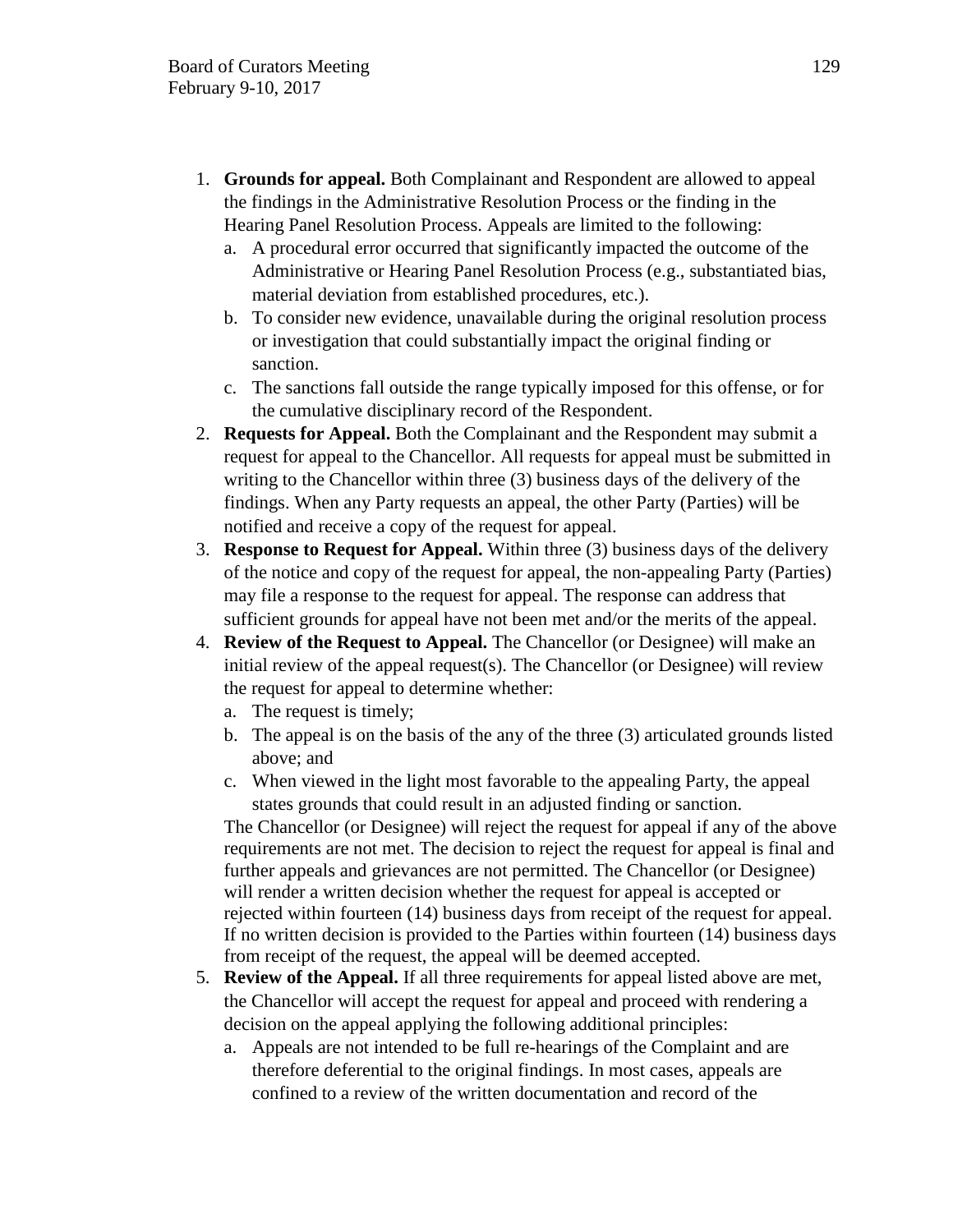Administrative Resolution or Hearing Panel Resolution, and pertinent documentation regarding the grounds for appeal. Appeals granted based on new evidence should normally be remanded to the original decision maker for reconsideration.

- b. Sanctions and remedial actions are implemented immediately unless the Chancellor stays their implementation pending the outcome of the appeal. Suspension without pay is automatically a suspension with pay during the appeal but immediately converts to a suspension without pay upon the conclusion of an unfavorable appeal.
- c. The Chancellor will normally render a written decision on the appeal to all Parties within ten (10) business days from accepting the request for appeal. In the event the Chancellor is unable to render a written decision within ten (10) business days from accepting the request for appeal, the Chancellor will promptly notify the Parties in writing of the delay.
- d. Once an appeal is decided, the outcome is final. Further appeals and grievances are not permitted.
- 6. **Extensions of Time.** For good cause, the Chancellor (or Designee) may grant reasonable extensions of time (e.g.: 7-10 business days) to the deadlines in the appeal process. The Chancellor (or Designee) will notify the Parties in writing if such extensions are granted.
- S. **Failure to Complete Sanctions/Comply with Interim and Long-term Remedial Actions.** All Respondents are expected to comply with all sanctions, remedial actions and corrective actions within the time frame specified. Failure to follow through on these sanctions, remedial actions and corrective actions by the date specified, whether by refusal, neglect or any other reason, may result in additional sanctions and remedial/corrective actions through the applicable process.
- T. **Records.** In implementing this policy, records of all Complaints, resolutions, and hearings will be kept by the Equity Officer or Title IX Coordinator (depending on the nature of the Complaint). An audio, video, digital, or stenographic record of the hearings will be maintained and will be filed in the office of the Provost or Title IX Coordinator and, for the purpose of review or appeal, be accessible at reasonable times and places to the Respondent and the Complainant. The "Record of the Case in the Section 600.040 Process" includes, when applicable: letter(s) of notice, exhibits, hearing record (an audio, video, digital or stenographic record of the hearing); the findings on each of the alleged policy violations by either the Hearing Panel (or Provost's Designee); the finding of sanctions by the Provost; and the decision on the appeal, if applicable. The Record of the Case in the Section 600.040 Process will be kept for seven (7) years following final resolution.
- U. **Dismissal for Cause Referral.** If the recommended sanction for a Regular, Tenured Faculty member is referral to the Chancellor to initiate Dismissal for Cause, the Record of the Case will be forwarded to the appropriate Faculty Committee on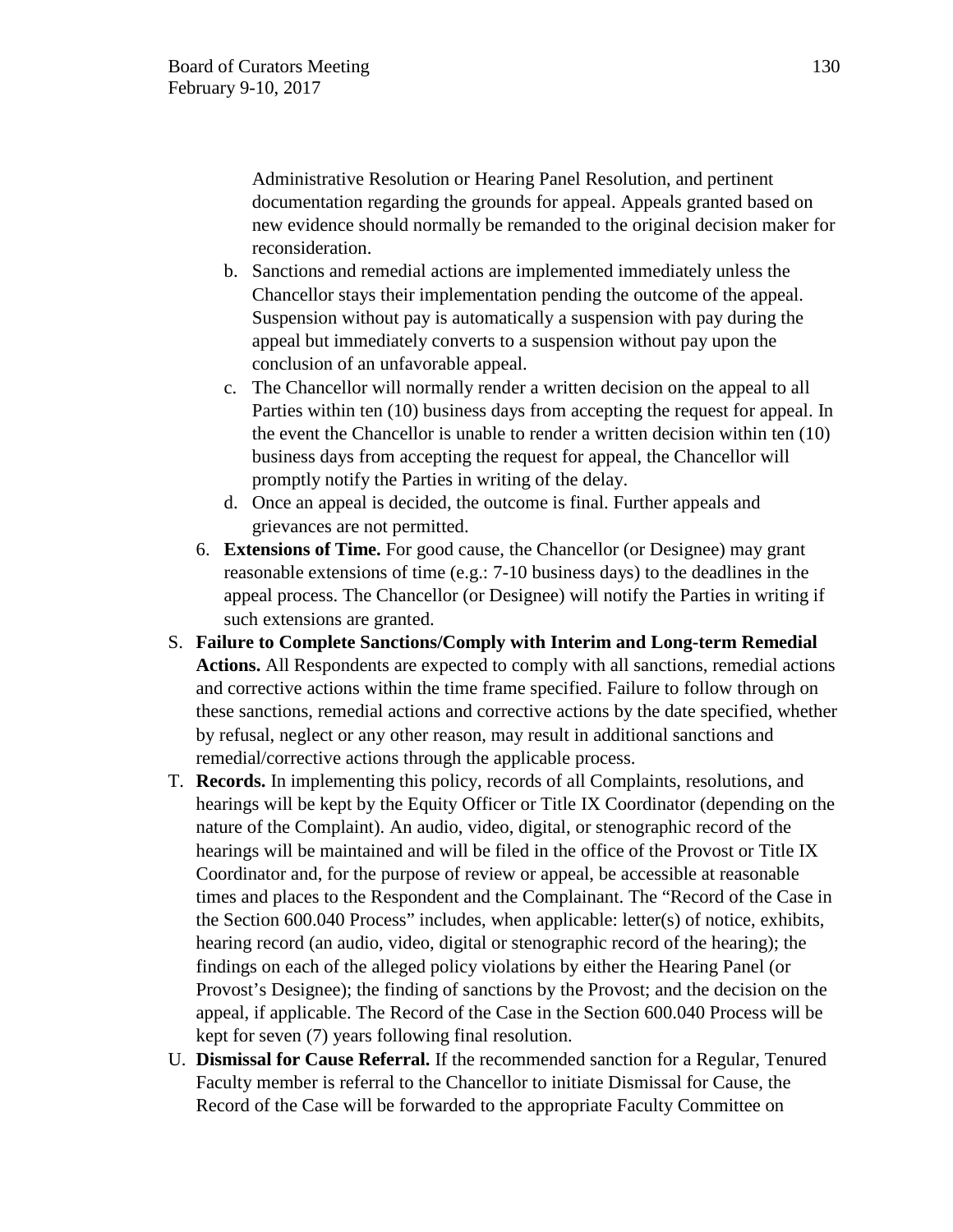Tenure. Because the Dismissal for Cause proceeding is not a re-hearing of the complaint, the Record of the Case will be included as evidence and the findings will be adopted for proceeding as detailed in Section 310.060: Procedures in Case of Dismissal for Cause in the Collected Rules and Regulations.

V. **Retaliation.** Retaliation is any adverse action taken against a person because of that person's participation in protected activity. The University strictly prohibits retaliation against any person for making any good faith report of discrimination, harassment, or sexual misconduct or for filing, testifying, assisting, or participating in any investigation or proceeding involving allegations of discrimination, harassment, or sexual misconduct. Any person who engages in such retaliation shall be subject to disciplinary action, up to and including expulsion or termination, in accordance with applicable procedures. Any person who believes they have been subjected to retaliation is encouraged to promptly notify the Equity Officer or Title IX Coordinator. The University will promptly investigate all complaints of retaliation.

#### **Collected Rules and Regulations 600.050**

## **Equity Resolution Process for Resolving Complaints of Discrimination, Harassment and Sexual Misconduct against a Staff Member**

Bd. Min. 2-5-15; Amended 2-9-17 effective 3-1-17.

- A. **General.** The University will promptly and appropriately respond to any Complaint of violation of the University's Anti-Discrimination Policies. The procedures described below apply to such Complaints with the Respondent is a Staff Member, except as noted herein. Further, when the Complaint involves allegations against the President or a Chancellor, upon consultation between the Office of the General Counsel and the System Title IX Administrator, the investigation may be conducted by an outside investigator.
- B. **Jurisdiction.** Jurisdiction of the University of Missouri generally shall be limited to conduct which occurs on the University of Missouri premises or at Universitysponsored or University-supervised functions. However, the University may take appropriate action, including, but not limited to, the imposition of sanctions under Section 600.050 of the Collected Rules and Regulations against Staff Members for conduct occurring in other settings, including off-campus, (1) in order to protect the physical safety of students, employees, visitors, patients or other members of the University community, (2) if there are effects of the conduct that interfere with or limit any person's ability to participate in or benefit from the University's educational programs, activities or employment or (3) if the conduct occurs when the Staff Member is servicing in the role of a University employee.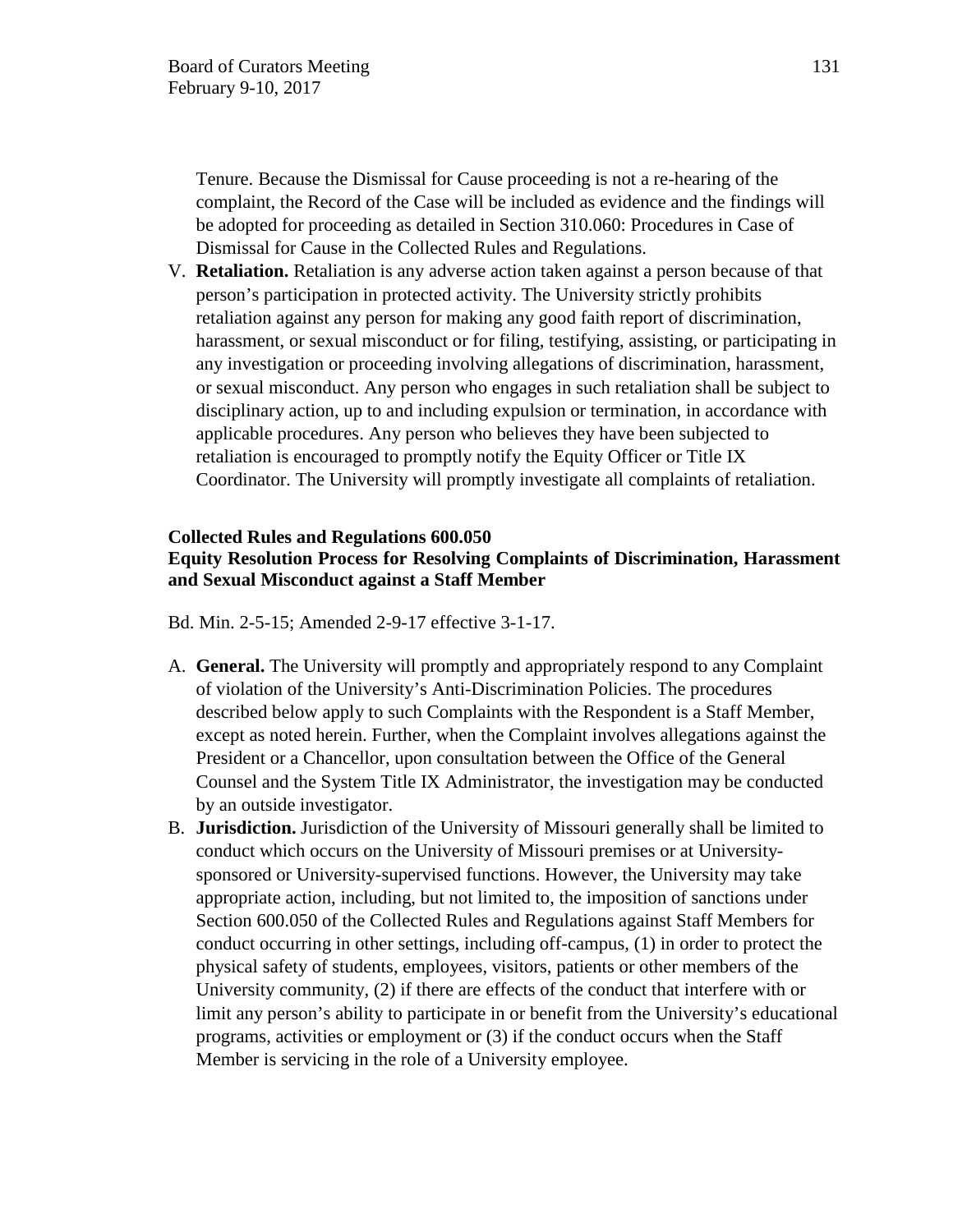If a Complainant simultaneously alleges or the investigation suggests that violations of the University's Anti-Discrimination Policies and disagreements arising from working relationships, working conditions, employment practices, or differences of interpretation of a policy, the University shall have the authority to investigate and take appropriate action regarding each of the Complainant's allegations pursuant to this Equity Resolution Process (i.e., the Grievance Procedure for Administrative, Service and Support Staff shall not apply). In conducting such investigations, the Equity HR Officer, Title IX Coordinator, and/or their Investigator may consult with and/or seek guidance from Human Resources staff or appropriate administrators as necessary.

C. **At-Will Employment Status.** Nothing contained in this policy is intended and no language contained herein shall be construed as establishing a "just cause" standard for imposing discipline, including but not limited to, termination of employment. Further, nothing contained in this policy is intended and no language contained herein shall be construed to alter in any manner whatsoever the at-will employment status of any at-will University employee.

### D. **Definitions:**

- 1. **University's Anti-Discrimination Policies.** The University's Anti-Discrimination Policies include the Equal Employment/Education Opportunity and nondiscrimination Policy located at Section 600.010 of the Collected Rules and Regulations and the Sex Discrimination, Sexual Harassment and Sexual Misconduct in Employment/Education Policy located at Section 600.020 of the Collected Rules and Regulations.
- 2. **Complainant.** "Complainant" refers to the person alleged to have been subjected to discrimination, harassment or sexual misconduct in violation of the University's Anti-Discrimination Policies. The University may serve as the Complainant when the person alleged to have been subjected to discrimination, harassment or sexual misconduct in violation of the University's Anti-Discrimination Policies chooses not to act as the Complainant in the resolution process or requests that the Complaint not be pursued. If the University decides to pursue a claim of discrimination by a visitor, third party or applicant through the applicable equity resolution process, the University will act as the Complainant. Former University Faculty or Staff members may act as the Complainant in the applicable equity resolution process only when their employment is terminated and they allege that the termination of employment was discriminatory. For any other allegations of discrimination by former University Faculty or Staff members, the University will investigate and appropriately respond to Complaints of violation of the University's Anti-Discrimination Policies and if the University decides to pursue a claim of discrimination through the applicable equity resolution process, the University will act as the Complainant.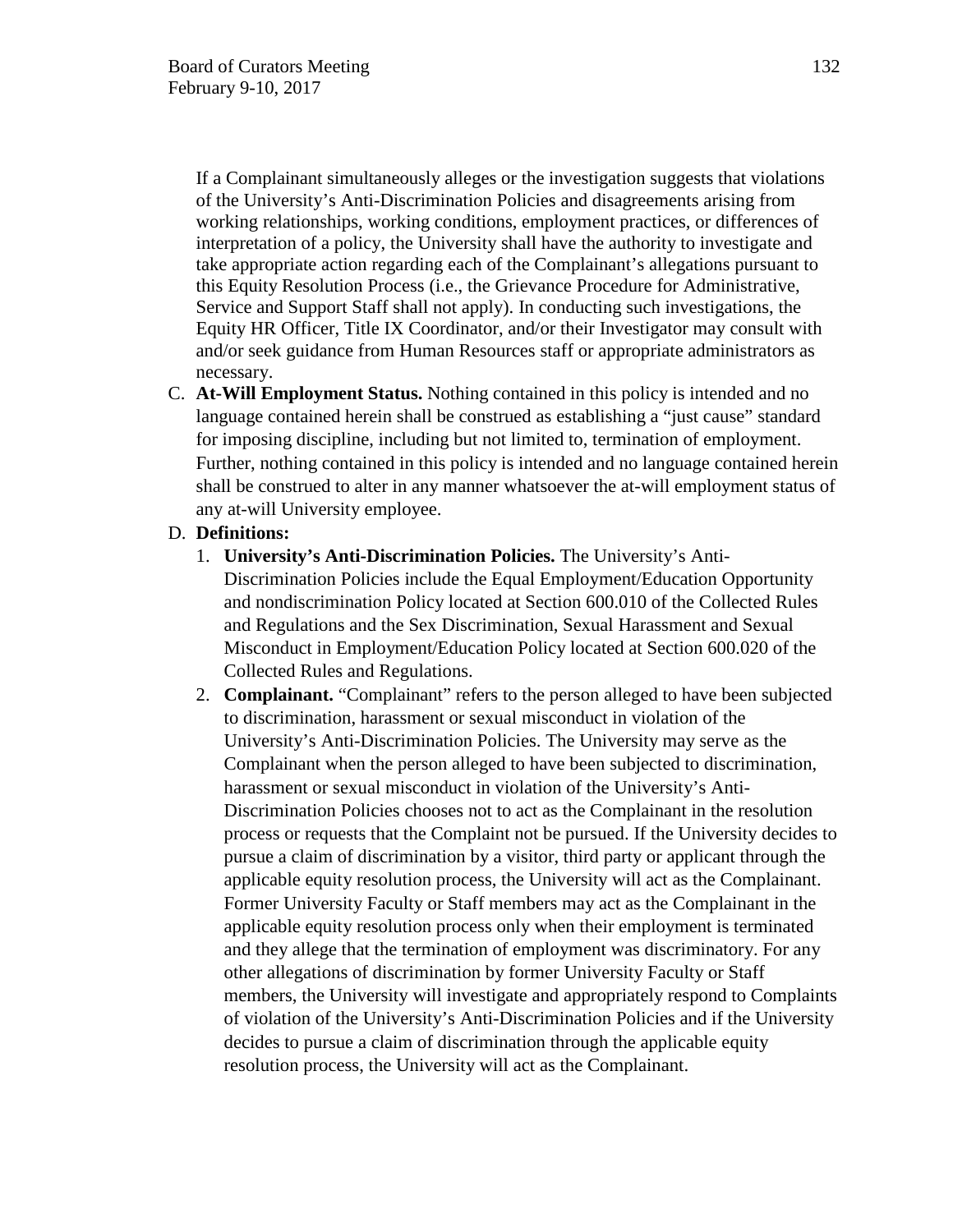- 3. **Respondent.** The Staff Member of Members alleged to have violated the University's Anti-Discrimination Policies.
- 4. **Staff Members.** Staff Members include all Administrative, Service and Support Staff, which includes all regular employees, variable hour employees, nonregular employees, per diem employees as defined in Section 320.050.II of the Collected Rules and Regulations, and Subsidiary Employees as defined in Section 320.050.III. When academic administrators are acting in their administrative, atwill role, Complaints against them will be processed pursuant to this Equity Resolution Process.
- 5. **Complaint.** Any verbal or written communication or notice of an alleged violation of the University's Anti-Discrimination Policies.
- 6. **Advisors.** The individuals selected by the Complainant and the Respondent to provide support and guidance throughout the Equity Resolution Process. Each Party is allowed one Advisor.
- 7. **Investigators.** Investigators are trained individuals appointed by the Equity Officer or Title IX Coordinator (or Designee) to conduct investigations of the alleged violations of the University's Anti-Discrimination Policies.
- 8. **Equity Officer.** The Equity Officer is a trained administrator designated by the Chancellor (or Designee) to receive and assist with the investigation and resolution of reports or Complaints regarding violation of the University's Anti-Discrimination Policies. All references to "Equity Officer" throughout this policy refer to the Equity Officer or the Equity Officer's designee.
- 9. **Title IX Coordinator.** The Title IX Coordinator is a trained administrator designated by the Chancellor (or Designee) to receive and assist with the investigation and resolution of reports or Complaints regarding violation of the University's Sex Discrimination, Sexual Harassment and Sexual Misconduct in Employment/Education Policy. All references to "Title IX Coordinator" throughout this policy refer to the Title IX Coordinator or the Title IX Coordinator's designee.
- 10. **Equity Human Resources Officers ("Equity HR Officers").** The Equity Human Resources Officers ("Equity HR Officers") are trained human resources and/or equity administrators designated by either the Chancellor (or Designee) for campus Staff Members and MU Health Staff Members or the President (or Designee) for System Staff Members to receive and assist with the investigation and resolution of reports or Complaints regarding violation of the University's Anti-Discrimination Policies.
- 11. **Supervisor.** The individual or individuals who have authority to terminate the Respondent's employment. If a supervisor has a conflict as determined by the Equity HR Officer, the Equity HR Officer or Title IX Coordinator will determine the appropriate manager to act as the Supervisor for purposes of this rule.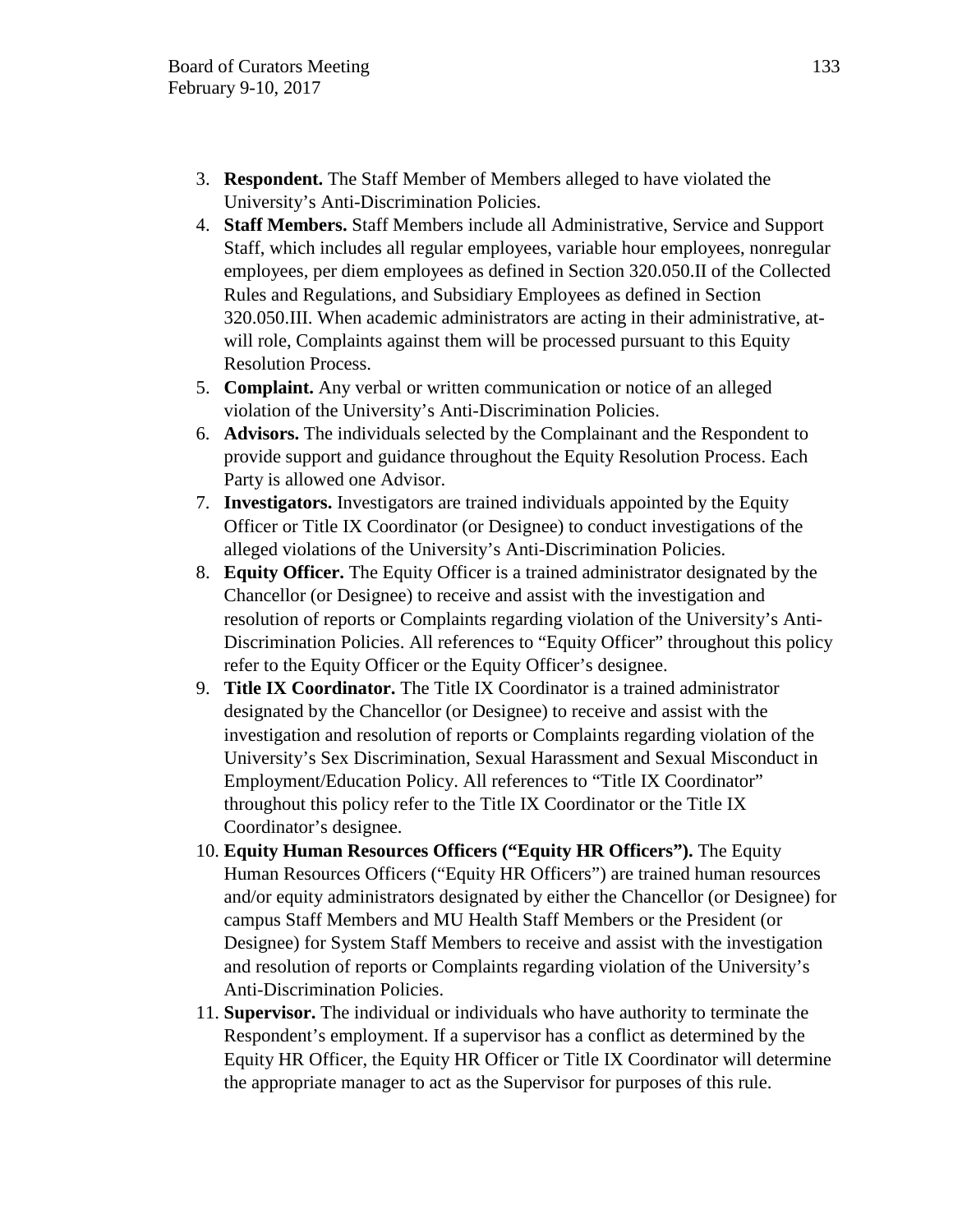- 12. **Equity Resolution Appellate Officers.** Equity Resolution Appellate Officers are trained, senior-level administrators who hear all appeals stemming from the Equity Resolution Process and are designated by either the Chancellor (or Designee) for campus Staff Members or Health System Staff Members or the President (or Designee) for System Staff Members.
- 13. **Summary Resolution.** Resolution of the Complaint upon the determination by the Equity Officer or Title IX Coordinator that there is an insufficient basis to proceed with the Complaint that the Respondent violated the University's Anti-Discrimination Policies.
- 14. **Conflict Resolution.** Resolution using alternative dispute resolution mechanisms such as mediation, facilitated dialogue or restorative justice.
- 15. **Administrative Resolution.** Resolution of a Complaint by the Equity HR Officer or Title IX Coordinator and the Respondent's Supervisor.
- 16. **Record of the Case in Section 600.050 Process.** The Record of the Case in the Section 600.050 Process includes, when applicable: Letter(s) of Notice, exhibits; the finding on each of the alleged policy violations and sanctions by the Equity Officer, Equity HR Officer, and/or Title IX Coordinator; and the decision on appeal, if applicable.
- 17. **Parties.** The Complainant and the Respondent are collectively referred to as the Parties.
- E. **Filing a Complaint.** Any student, employee, volunteer, visitor or patient who believes that a Staff Member has violated the University's Equal Employment/Education Opportunity and Nondiscrimination Policy should report the Complaint to the Equity Officer. Any student, employee, volunteer, visitor or patient who believes that a Staff Member has violated the Sex Discrimination, Sexual Harassment and Sexual Misconduct in Employment/Education Policy should report the complaint to the Title IX Coordinator. Complainants may also contact campus police if the alleged offense may also constitute a crime. In order to foster reporting and participation, the University may provide amnesty to Complainants and witnesses accused of minor student conduct violations ancillary to the incident.
- F. **Preliminary Investigation.** Upon receiving the Complaint, the Equity HR Officer or Title IX Coordinator shall conduct a preliminary investigation. The purpose of the preliminary investigation is to gather enough information to make a threshold decision regarding whether the Complaint describes a possible violation of the University's Anti-Discrimination Policies. If the Complaint describes a possible violation, the Equity HR Officer or Title IX Coordinator will refer the matter to the appropriate procedural process and provide appropriate interim remedies. If the Complaint does not describe a possible violation, the matter will be referred to the appropriate non-equity process. Under those circumstances, the Equity HR Officer or Title IX Coordinator may counsel and suggest monitoring or training opportunities to correct for inappropriate behavior that does not rise to the level of a violation.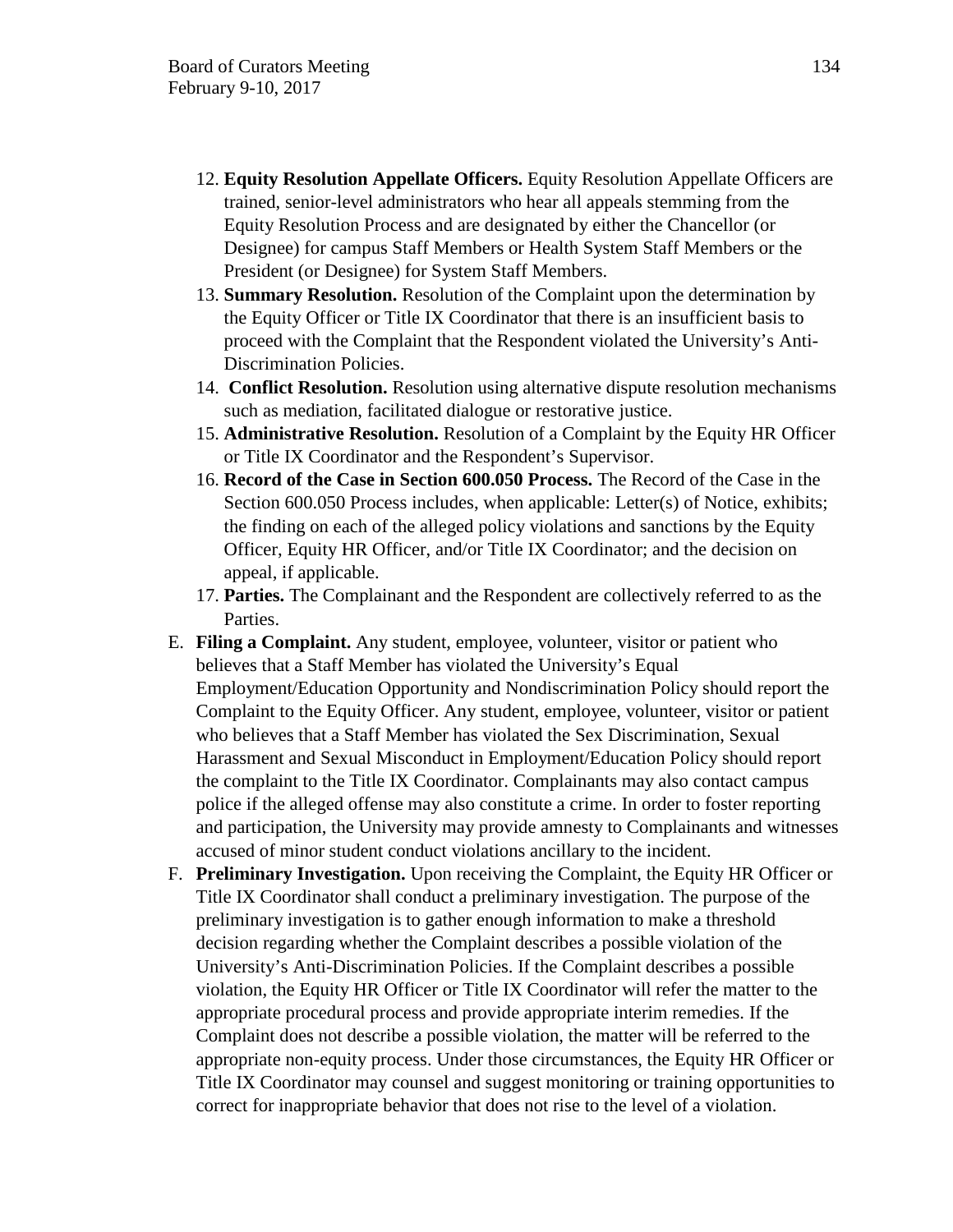The preliminary investigation shall be conducted promptly (typically within 7-10 business days of receiving the Complaint). At the conclusion of the preliminary investigation, the Equity HR Officer or Title IX Coordinator will provide the Complainant with written information regarding the appropriate procedural process and interim remedies, if any.

- G. **Interim Remedies.** During the Equity Resolution Process and prior to a finding whether an alleged violation has occurred, the Equity Officer or Title IX Coordinator (or their Designee), in consultation with the Equity HR Officer when directly impacting a Staff Member, may provide interim remedies including but not limited to, one or more of the following:
	- 1. Referral and facilitating contact for the Complainant to on- or off-campus counseling, medical services and/or mental health services.
	- 2. Implementing contact limitations on the Respondent or on all Parties.
	- 3. Referral of the Complainant to victim advocacy and support services either on and/or off-campus.
	- 4. Adjusting the extracurricular activities, work schedules, work assignments, supervisory responsibilities, or work arrangements of the Complainant and/or the Respondent, as appropriate.
	- 5. If the Complainant is a student:
		- a. Referral of Complainant to academic support services and any other services that may be beneficial to the Complainant.
		- b. Adjusting the courses, assignments, exam schedules, etc. of the Complainant.
		- c. Altering the on-campus housing assignments, dining arrangements, or other campus services for the Complainant.
	- 6. Providing transportation accommodations for the Complainant.
	- 7. Informing the Complainant of the right to notify law enforcement authorities of the alleged incident and offering to help facilitate such a report.
	- 8. Implementing leave from work with or without pay for the Complainant and/or Respondent.
	- 9. Implementing suspension from campus with or without pay for the Respondent.
- H. **Employees and Students Participating in the Equity Resolution Process.** All University employees and students must be truthful when making any statement or providing any information or evidence to the University throughout the process, including to the Investigator, the Equity HR Officer (or Designee), the Equity Officer, the Title IX Coordinator and/or the Equity Resolution Appellate Officer, and all documentary evidence must be genuine and accurate. False statements, fraudulent evidence or refusal to cooperate with the Investigator, the Equity HR Officer (or Designee), the Equity Officer, the Title IX Coordinator and/or the Equity Resolution Appellate Officer by an employee may be the basis for personnel action or by a student may be the basis for student conduct action pursuant to Section 200.010.B.14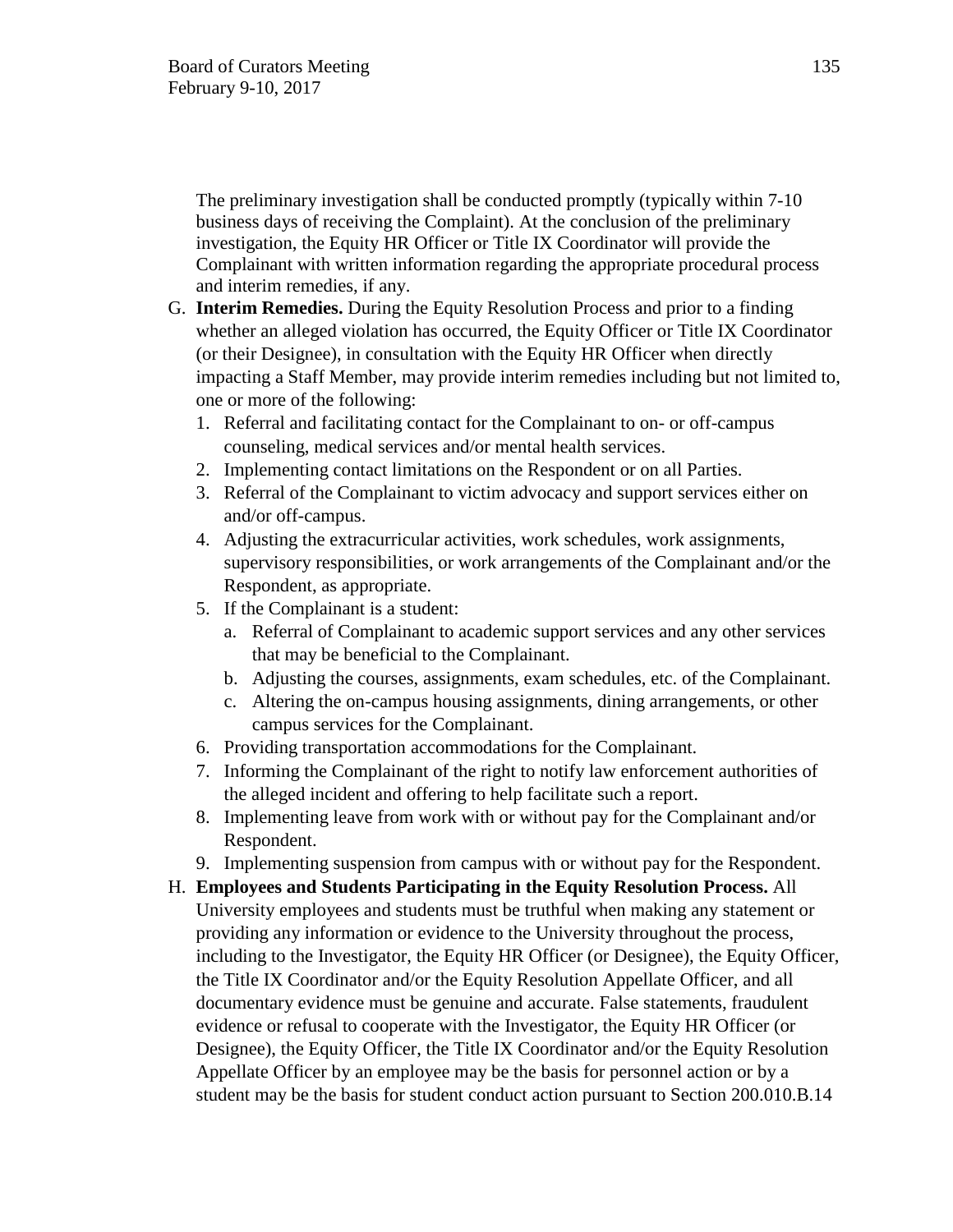or other provisions of Section 200.010. However, this obligation does not supersede nor expand any rights the individual may have under applicable state or federal statutory law or the U.S. Constitution. Nothing in this provision is intended to require a Complainant to participate in the process.

No employee or student, directly or through others, should take any action which may interfere with the investigation. Employees and students are prohibited from attempting to or actually intimidating or harassing any potential witness. Failure to adhere to these requirements may lead to disciplinary action, up to and including expulsion or termination.

## I. **Rights of the Complainant in the Equity Resolution Process**.

- 1. To be treated with respect by University officials.
- 2. To be free from retaliation.
- 3. To have access to campus support resources (such as counseling and mental health services and University health services).
- 4. To have an Advisory of the Complainant's choice accompany the Complainant to all interviews, meetings and proceedings throughout the Equity Resolution Process.
- 5. To refuse to have an allegation resolved through the Conflict Resolution Process.
- 6. To have an opportunity to present a list of potential witnesses and provide evidence to the Investigator.
- 7. To have Complaints heard in substantial accordance with these procedures.
- 8. When the Complainant is not the reporting Party, The Complainant has full rights to participate in any Equity Resolution Process.
- 9. To be informed in writing of the finding, rationale, sanctions and remedial actions.
- 10. To report the matter to law enforcement (if applicable) and to have assistance in making that report.
- 11. To have an opportunity to appeal the findings and sanctions.

# J. **Rights of the Respondent in the Equity Resolution Process.**

- 1. To be treated with respect by University officials.
- 2. To have access to campus support resources (such as counseling and mental health services and University health services), unless removed from campus pending the completion of the process.
- 3. To have an Advisor of the Respondent's choice accompany the Respondent to all meetings and proceedings throughout the Equity Resolution Process.
- 4. To refuse to have allegation resolved through the Conflict Resolution Process.
- 5. To have an opportunity to present a list of potential witnesses and provide evidence to the Investigator.
- 6. To receive notice of the policies alleged to have been violated.
- 7. To have Complaints heard in substantial accordance with these procedures.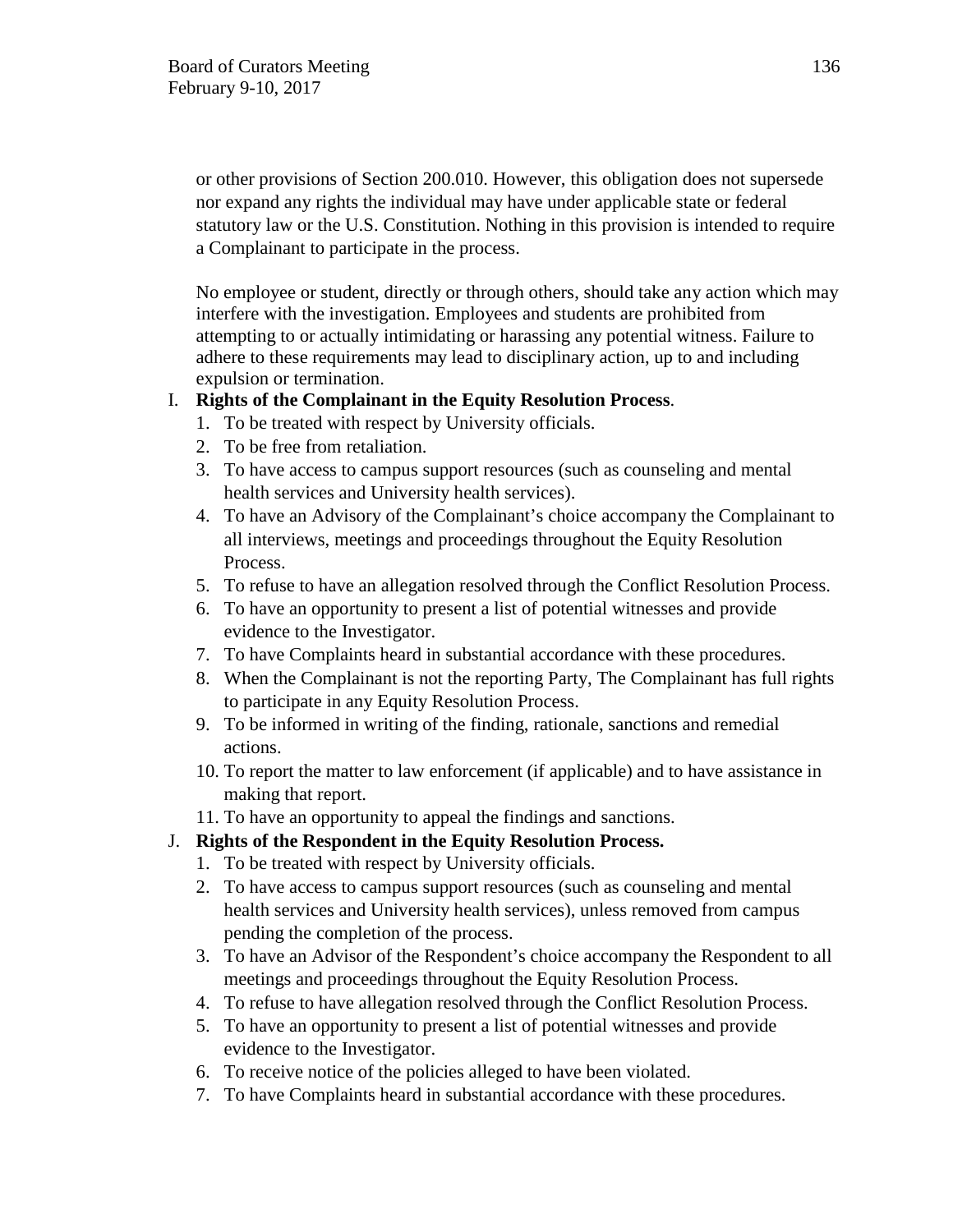- 8. To be informed in writing of the finding, rationale and sanctions.
- 9. To have an opportunity to appeal the findings and sanctions.
- K. **Role of Advisors.** Each Complainant and Respondent is allowed to have one Advisor of their choice present with them for all Equity Resolution Process interviews, meetings and proceedings. The Parties may select whoever they wish to serve as their Advisor, including an attorney. An Advisor is not required and any Party may elect to proceed without an Advisor.

If Complainant is a student, the student Complainant may request that the Equity Officer or Title IX Coordinator assign a trained Advisor to provide support throughout the Equity Resolution Process. University trained Advisors are administrators, faculty, or staff at the University trained on the Equity Resolution Process. The Complainant may not require that the assigned Advisor have specific qualifications such as being an attorney.

L. **Investigation.** If, following the preliminary investigation, a Complainant or the University wants to pursue a formal investigation, then the Equity Officer or Title IX Coordinator (depending on the nature of the Complaint) will promptly appoint a trained Investigator or a team of trained Investigators to investigate. Within ten (10) business days after the commencement of the formal investigation, the Investigator(s) will provide the Parties with written notice identifying the nature of the allegation(s) against the Respondent and stating that an investigation has commenced, either: (1) in person, (2) by email only to the Party's University-issued email account if the Party has consented in writing to receipt of all notifications by email; or (3) mailed to the mailing address of the respective Party as indicated in the official University records and emailed to the Party's University-issued emails account. If there is no local address on file, mail will be sent to the Party's permanent address. Notice is presumptively deemed delivered, when: 1) provided in person; 2) emailed to the individual (when prior consent – whether electronically or in writing – has been given to receipt of all notifications by email); or 3) when mailed and emailed.

The Parties are allowed to have an Advisor of their choice present with them for all Equity Resolution Process interviews, meetings and proceedings in which they participate. All investigations will be thorough, reliable and impartial. The Investigator(s) will make reasonable efforts to include interviews with the Parties and relevant witnesses, obtain available evidence and identify sources of expert information, if necessary. The Investigator(s) will provide an investigative report to the Equity Officer or Title IX Coordinator (depending on the nature of the Complaint), and the Supervisor. This report may include the Investigator's observations regarding the credibility of the Complainant, the Respondent, and any witnesses interviewed.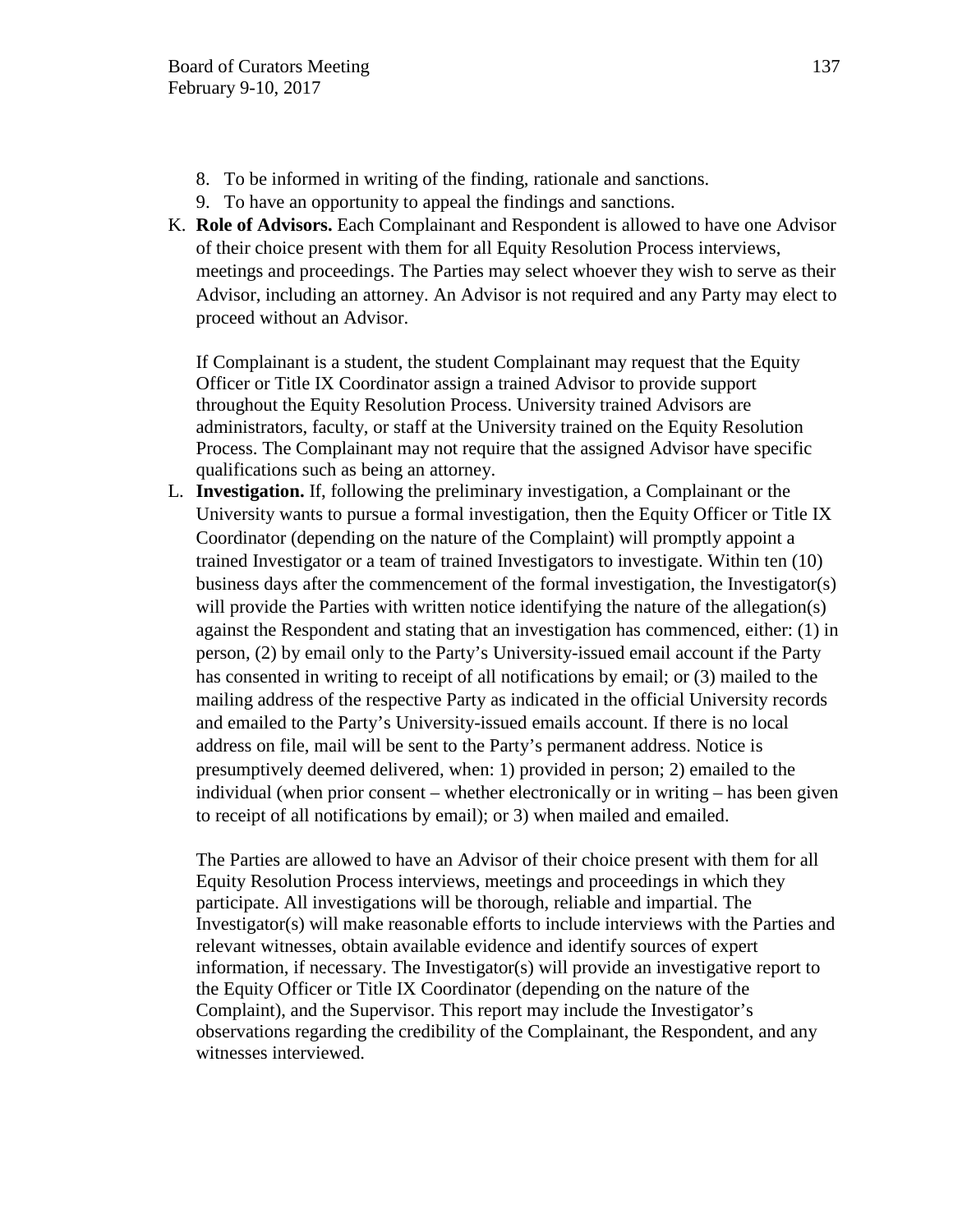The investigation of reported misconduct should be completed expeditiously, normally within thirty (30) business days of the Equity Officer or Title IX Coordinator's decision to accept a Complaint for formal investigation. Investigation of a Complaint may take longer based on the nature or circumstances of the Complaint. A delay may also occur when criminal charges on the basis of the same behaviors that invoke this process are being investigated, to allow for evidence collection by the law enforcement agency. University action will not typically be altered or precluded on the grounds that civil cases or criminal charges involving the same incident have been filed or that charges have been dismissed or reduced.

M. **Summary Resolution.** During or upon the completion of the investigation, the Equity Officer or Title IX Coordinator will review the investigation, which may include meeting with the Investigator(s). The investigative report is not provided to the parties during the Summary Resolution, but is provided to the Parties at the Administrative Resolution. Based on that review, the Equity Officer or Title IX Coordinator will make a summary determination whether, based on the evidence gathered, there is a sufficient basis to proceed with the Complaint that the Respondent is responsible for violating the University's Anti-Discrimination Policies.

If the Equity Officer or Title IX Coordinator determines that there is a sufficient basis to proceed with the Complaint, then the Equity Officer or the Title IX Coordinator will direct the process to continue. The Complaint will then be resolved through either: Conflict Resolution or Administrative Resolution. There is no right to request consideration or appeal the summary determination to continue the process.

If the Equity Officer or Title IX Coordinator determines that there is an insufficient basis to proceed with the Complaint, then the process will end and the Complainant and the Respondent will be sent written notification of the determination. The Equity Officer or Title IX Coordinator may counsel and suggest monitoring or training opportunities to correct for inappropriate behavior that does not rise to the level of a violation.

The Complainant may request reconsideration of the summary determination ending the process by filing a written request with the Equity Resolution Appellate Officer within five (5) business days of notice of the summary determination. If the Equity Resolution Appellate Officer decides there is a sufficient basis to proceed with the Complaint, the Equity Resolution Appellate Officer will reverse the determination ending the process and direct the process to continue. The Complaint will then be resolved through either: Conflict Resolution or Administrative Resolution. This determination to continue the process lies in the sole discretion of the Equity Resolution Appellate Officer and such determination is final. Further appeal of such determination is not permitted.

If the Equity Resolution Appellate Officer agrees with the summary determination ending the process by the Equity Officer or Title IX Coordinator and that there is an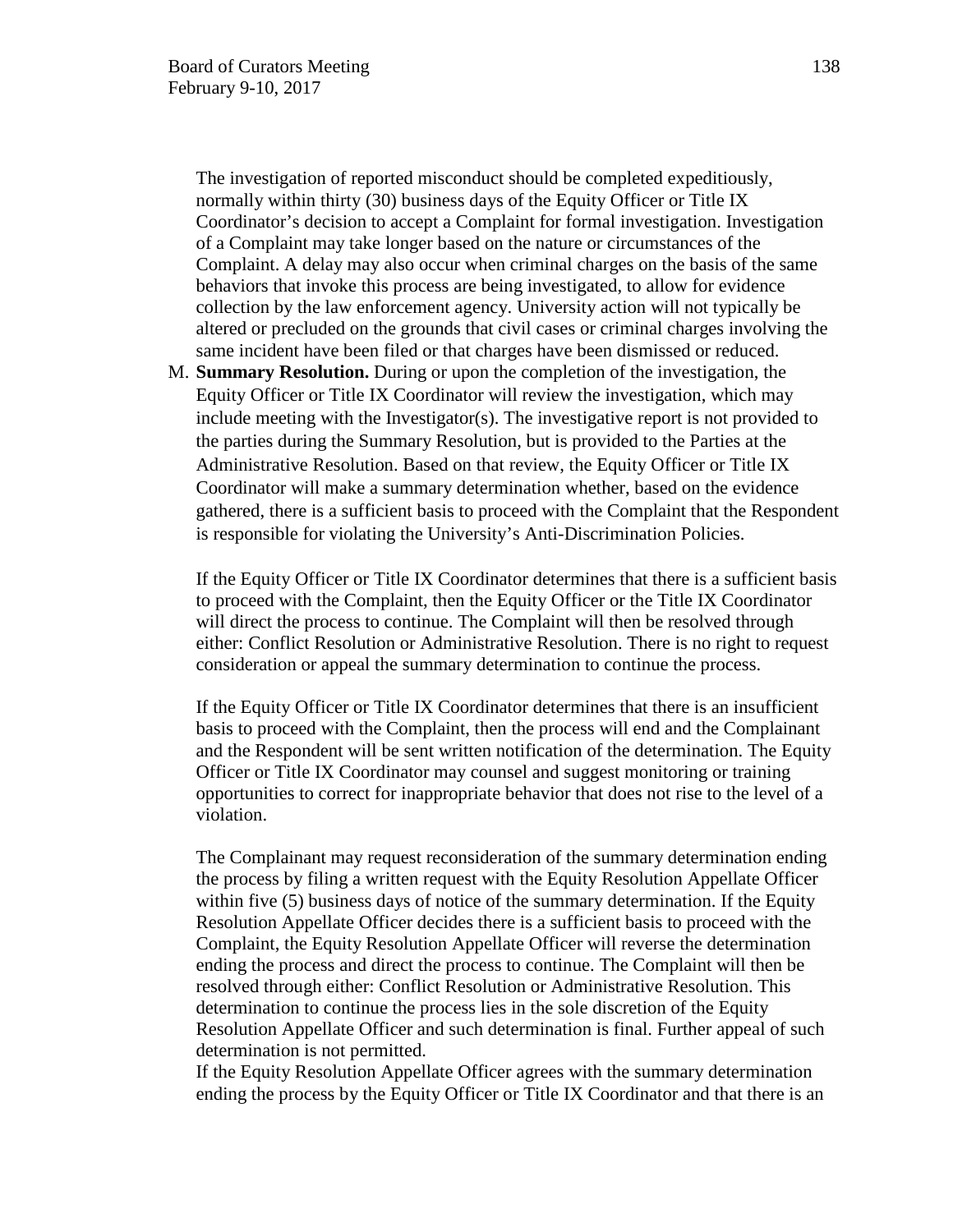insufficient basis to proceed with the Complaint, then the process will end and the Complainant and the Respondent will be sent written notification of the determination. This determination to end the process lies in the sole discretion of the Equity Resolution Appellate Officer and such determination is final. Further appeal of such determination is not permitted.

N. **Conflict Resolution**. Either Party may request conflict Resolution at any time during the Equity Resolution Process, including during the preliminary investigation. Upon receiving such a request, or of their own accord, the Equity Officer or Title IX Coordinator will determine if conflict Resolution is appropriate based on the willingness of the Parties, the nature of the conduct at issue and the susceptibility of the conduct to conflict Resolution. Conflict Resolution is often used for less serious, yet inappropriate behaviors and is encouraged as an alternative to the Administrative Resolution Process to resolve conflicts. Mediation is never utilized in cases involving allegations of nonconsensual sexual intercourse or nonconsensual sexual contact. It is not necessary to pursue Conflict Resolution prior to pursuing the Administrative Resolution process and either Party can stop the conflict Resolution process at any time and request the Administrative Resolution Process.

In a Conflict Resolution meeting, a neutral, University-assigned facilitator will foster dialogue with the Parties to an effective resolution, if possible. The Complainant's and the Respondent's Advisor may attend the Conflict Resolution Meeting. The Equity Officer of Title IX Coordinator will keep records of any resolution that is reached, and failure to abide by the agreed upon resolution may result in sanctions. In the event the Parties are unable to reach a mutually agreeable resolution, the investigation will be referred to the Administrative Resolution Process. The consent of the Parties' discussion during the conflict Resolution Process will be kept confidential in the event the matter proceeds to the Administration Resolution process. The Parties' agreement to participate in, refusal to participate in, or termination of participation in conflict Resolution shall not be factors in any subsequent decisions regarding whether a policy violation occurred.

#### O. **Administrative Resolution.**

- 1. Procedural Details for Administrative Resolution. For the Administrative Resolution Process, which is described in more detail below, the following will apply:
	- a. The standard of proof will be "preponderance of the evidence," defined as determining whether evidence shows it is more likely than not that a policy violation occurred.
	- b. The decision maker (i.e., the Investigator, Equity Officer or Title IX Coordinator, Equity HR Officer or Supervisor) has the discretion to determine the relevance of any witness or documentary evidence and may exclude information that is irrelevant, immaterial, cumulative, or more prejudicial than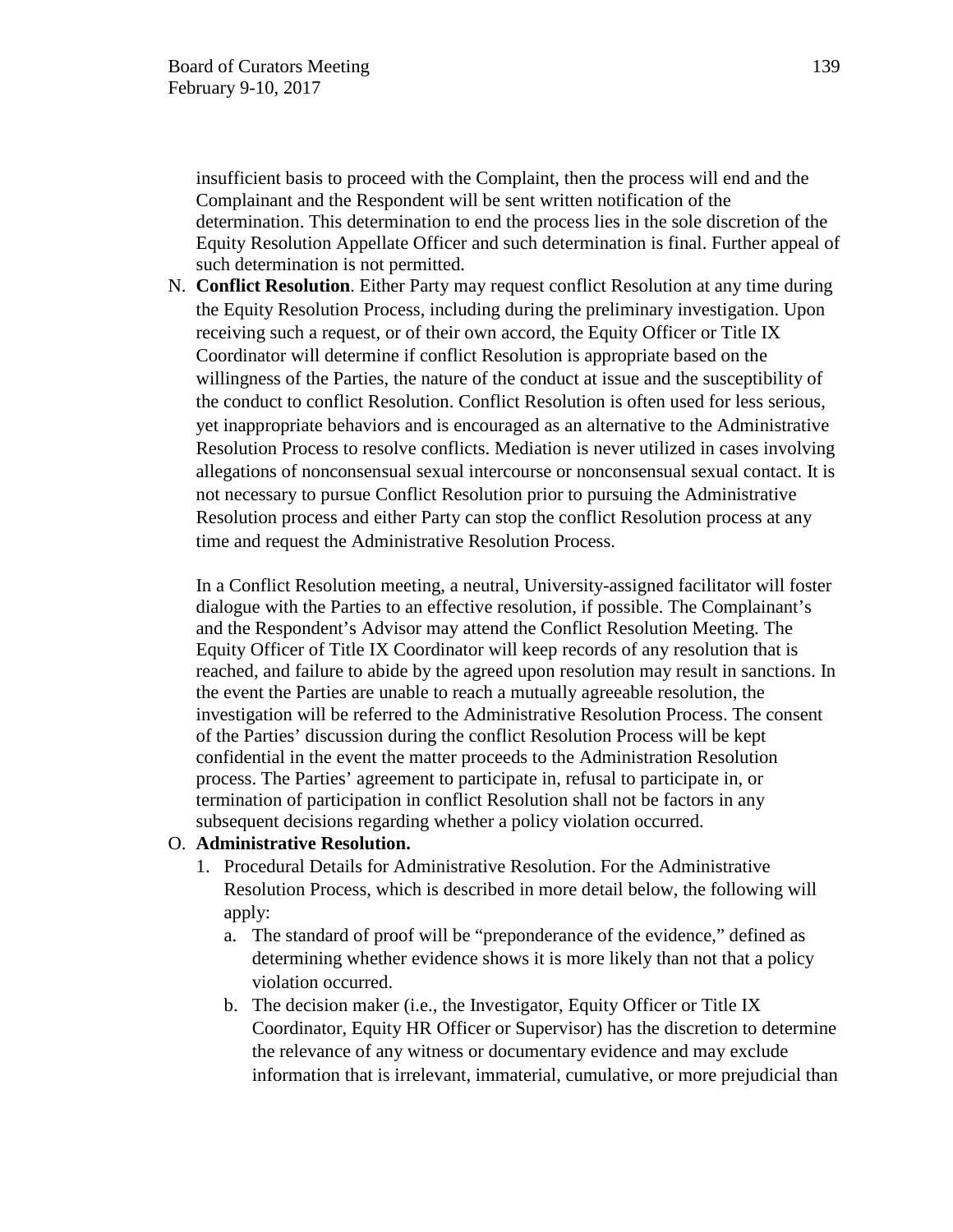informative. In addition, the following rules shall apply to the introduction of evidence:

- (1) Questioning or evidence about the Complainant's prior sexual conduct is not permitted, though the decision maker may grant a limited exception in regards to the sexual history between the Parties, if deemed relevant.
- (2) Character evidence is information that does not directly relate to the facts at issue, but instead reflects upon the reputation, personality, or qualities of an individual, including honesty. Such evidence regarding either the Complainant or the Respondent's character is of limited utility and shall not be admitted unless deemed relevant by the decision maker.
- (3) Incidents or behaviors of the Respondent not directly related to the possible violation(s) will not be considered unless they show a pattern of related misconduct. History of related misconduct by the Respondent that shows a pattern may be considered, only if deemed relevant by the Equity HR Officer (or Designee).
- c. The Respondent and the Complainant may provide a list of questions for the Investigator(s) or Equity HR Officer (or Designee) to ask the other Party. If those questions are deemed appropriate and relevant, they may be asked on behalf of the requesting Party.
- d. The Administrative Resolution Process will proceed regardless of whether the Respondent chooses to participate in the investigation or the finding.
- e. The Administrative Resolution Process will normally be completed within sixty (60) business days of the Equity Officer or Title IX Coordinator's decision to accept the Complaint for formal investigation. Deviations from this timeframe will be promptly communicated to both Parties.
- f. The Equity HR Officer (or Designee) may, in their discretion, grant reasonable extensions to the timeframes and limits provided.
- 2. Administrative Resolution: Resolution by the Equity HR Officer and Supervisor.

Administrative Resolution by the Equity HR Officer and Supervisor can be pursued for any behavior that falls within the University's Anti-Discrimination Policies.

The Administrative Resolution process consists of:

- a. A prompt, thorough and impartial investigation by the investigator;
- b. A joint finding by the Equity HR Officer and Supervisor on each of the alleged policy violations; and
- c. A joint finding by the Equity HR Officer and Supervisor on sanctions for findings of responsibility.

At least fourteen (14) business days prior to meeting with the Equity HR Officer and Supervisor or if no meeting is requested, at least fourteen (14) business days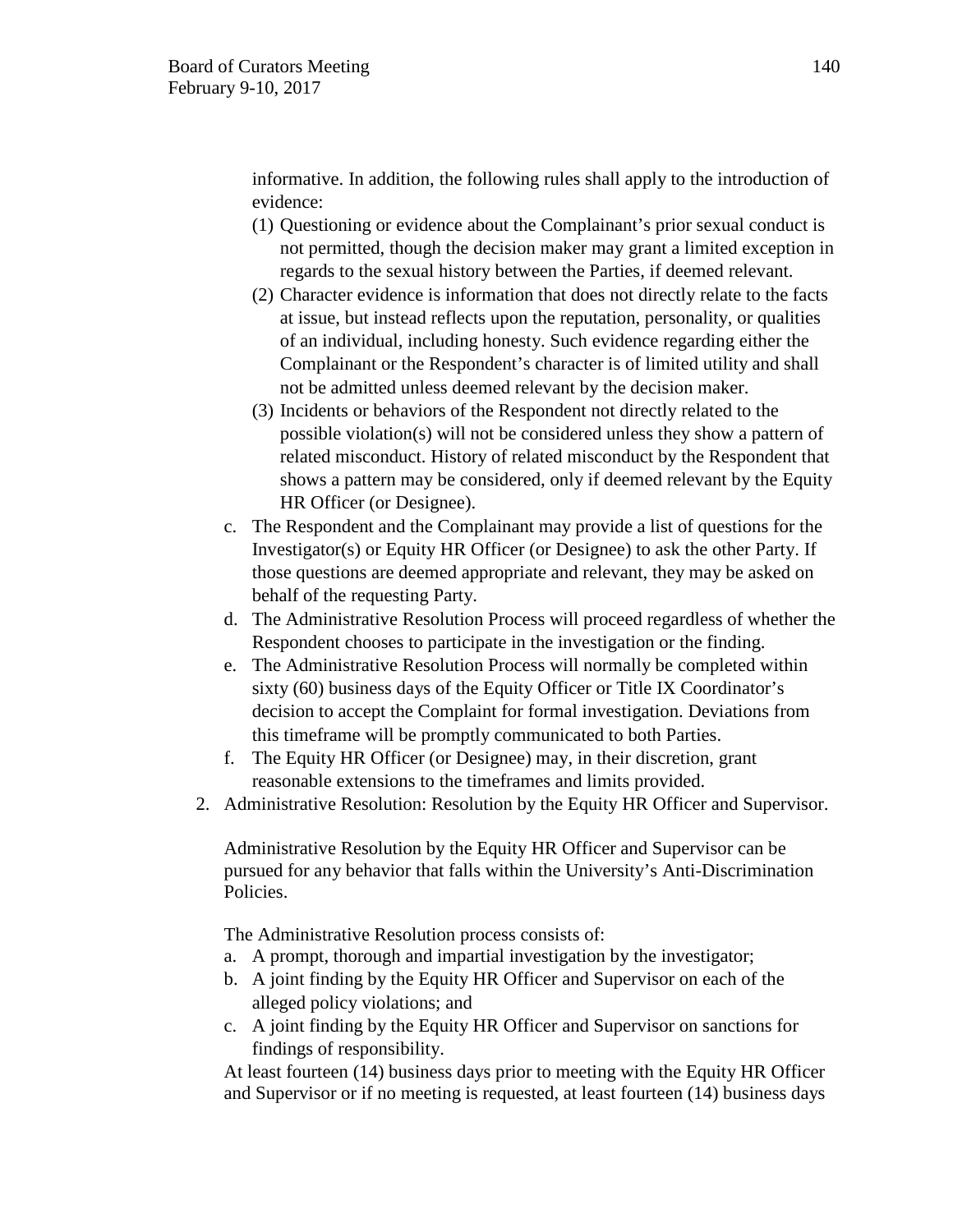prior to the Equity HR Officer and Supervisor rendering a finding(s) (or as far in advance as is reasonably possible if an accelerated resolution process is scheduled with the consent of the Parties), the Equity HR Officer and Supervisor will send a letter (Notice of Administrative Resolution) to the Parties with the following information:

- (a) A description of the alleged violation(s) and applicable policy or policies that are alleged to have been violated.
- (b) Reference to or attachment of the applicable procedures.
- (c) A copy of the investigative report.
- (d) The option and deadline of ten (10) business days from the date of the notice to request a meeting with the Equity HR Officer and Supervisor.
- (e) An indication that the Parties may have the assistance of an Advisory of their choosing at the meeting through the Advisor's attendance at the meeting is the responsibility of the respective Parties.

The Investigator(s) will provide an investigative report to the Equity HR Officer and Supervisor and Parties. The Equity HR Officer and Supervisor can, but are not required to, meet with and question the Investigator(s) and any identified witnesses. The Equity HR Officer and Supervisor may request that the Investigator(s) conduct additional interviews and/or gather additional information. The Equity HR Officer and Supervisor will attempt to meet separately with the Complainant and the Respondent to review the alleged policy violations and the investigative report. The Respondent may choose to admit responsibility for all or part of the alleged policy violations at any point in the process. If the Respondent admits responsibility, in whole or in part, the Equity HR Officer and Supervisor will render a finding that the individual is in violation of University policy for the admitted conduct. For any disputed violations, the Equity HR Officer and Supervisor will render a joint finding utilizing the preponderance of the evidence standard. The Equity HR Officer and Supervisor will also render a finding on appropriate sanctions or remedial actions, if applicable. The findings are subject to appeal.

The Equity HR Officer will inform the Respondent and the Complainant of the joint finding on each of the alleged policy violations and the joint finding on sanctions for findings of responsibility, if applicable, within five (5) business days of the findings, without significant time delay between notifications. Notification will be made in writing and will be delivered either:  $(1)$  in person,  $(2)$  by email only to the Party's University-issued email account if the Party has consented in writing to receipt of all notifications by email; or (3) mailed to the mailing address of the respective Party as indicated in the official University records and emailed to the Party's University-issued email account. If there is no local address on file, mail will be sent to the Party's permanent address. Notice is presumptively deemed delivered, when: 1) provided in person 2) emailed to the individual (when prior consent – whether electronically or in writing – has been given to receipt of all notifications by email) or 3) when mailed and emailed.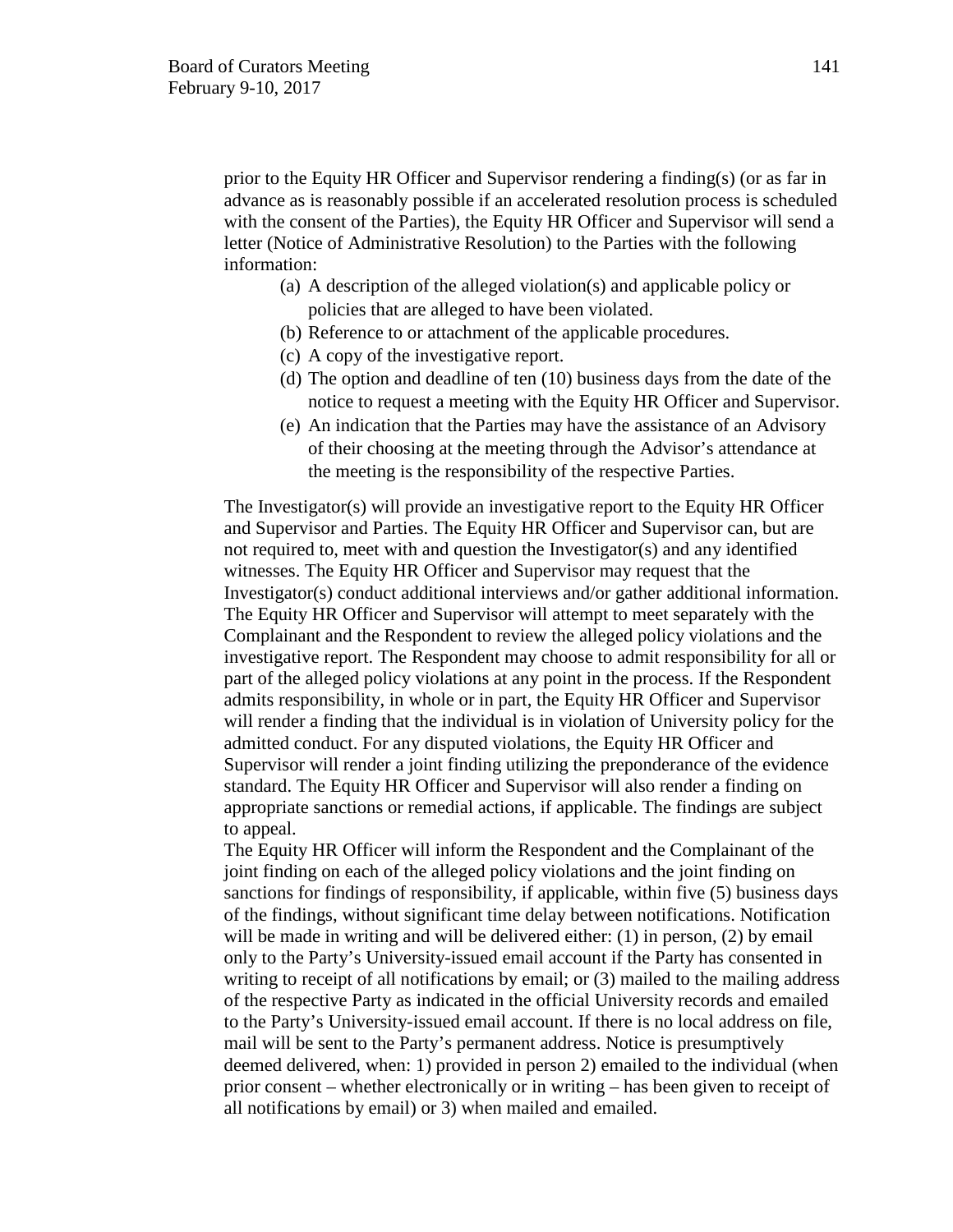# P. **Sanctions.**

- 1. **Factors Considered When Finding Sanctions/Remedial Actions.** If the Respondent is found responsible for a violation of the University's Anti-Discrimination Policies, the Equity HR Officer and Supervisor will determine sanctions and remedial actions. Factors considered when finding sanctions/remedial actions may include:
	- a. The nature, severity of, and circumstances surrounding the violation;
	- b. The disciplinary history of the Respondent;
	- c. The need for sanctions/remedial actions to bring an end to the discrimination, harassment and/or retaliation;
	- d. The need for sanctions/remedial actions to prevent the future recurrence of discrimination, harassment and/or retaliation;
	- e. The need to remedy the effects of the discrimination, harassment and/or retaliation on the Complainant and the University community; and
	- f. Any other information deemed relevant by the Equity HR Officer or Title IX Coordinator and Supervisor.
- 2. **Types of Sanctions.** The following sanctions may be imposed upon any Staff Member found to have violated a University's Anti-Discrimination Policy. Multiple sanctions may be imposed for any single violation. Sanctions include but are not limited to:
	- a. Warning verbal or written;
	- b. Performance improvement plan;
	- c. Required counseling;
	- d. Required training or education;
	- e. Loss of annual pay increase;
	- f. Loss of supervisory responsibility;
	- g. Demotion;
	- h. Suspension without pay;
	- i. Termination; and
	- j. Recommendation of discipline in a training program, including recommendation of termination, suspension or other corrective or remedial actions.
- 3. **Remedial Actions.** The following remedial actions may also be imposed to address the effects of the violation(s) of the University's Anti-Discrimination Policies on the Complainant. Such remedial actions will vary depending on the circumstances of the policy violation(s), but may include:
	- a. Where the Complainant is a student:
		- (1) Permitting the student to retake courses;
		- (2) Providing tuition reimbursement;
		- (3) Providing additional academic support;
		- (4) Removal of a disciplinary action; and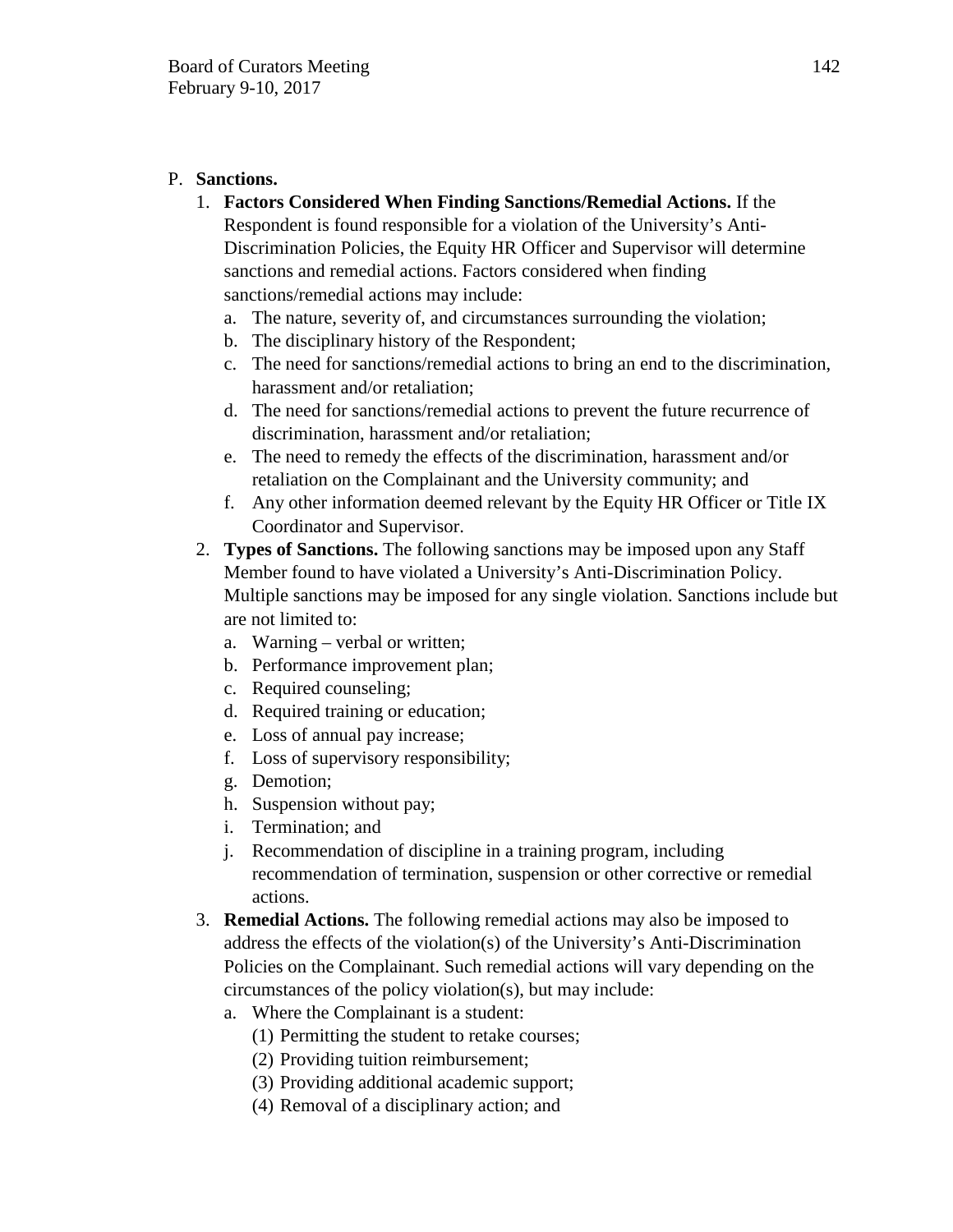- (5) Providing educational and/or on-campus housing accommodations.
- b. Where the Complainant is an employee:
	- (1) Removal of a disciplinary action;
	- (2) Modification of a performance review;
	- (3) Adjustment in pay;
	- (4) Changes to the employee's reporting relationships; and
	- (5) Workplace accommodations.

In addition, the University may offer or require training and/or monitoring as appropriate to address the effects of the violation(s) of the University's Anti-Discrimination Policies.

4. **When Implemented.** Sanctions and remedial actions are implemented immediately by the Equity Officer or Title IX Coordinator, unless the Equity Resolution Appellate Officer stays their implementation pending the outcome of the appeal. Suspension without pay is automatically a suspension with pay during the appeal but immediately converts to a suspension without pay upon the conclusion of an appeal upholding the sanction.

# Q. **Appeal.**

- 1. **Grounds for Appeal.** Both the Complainant and the Respondent are allowed to appeal the findings in the Administrative Resolution Process. Appeals are limited to the following:
	- a. A procedural error occurred that significantly impacted the outcome of the Administrative Resolution Process (e.g., substantiated bias, material deviation from established procedures, etc.).
	- b. To consider new evidence, unavailable during the original Administrative Resolution Process or investigation that could substantially impact the original finding or sanction.
	- c. The sanctions fall outside the range typically imposed for this offense, or for the cumulative disciplinary record of the Respondent.
- 2. **Requests for Appeal.** Both the Complainant and the Respondent may submit a request for appeal to the Equity Resolution Appellate Officer. All requests for appeal must be submitted in writing to the Equity Resolution Appellate Officer within three (3) business days of the delivery of the findings. When any Party requests an appeal, the other Party (Parties) will be notified and receive a copy of the request for appeal.
- 3. **Response to Request for Appeal**. Within three (3) business days of the delivery of the notice and copy of the request for appeal, the non-appealing Party (Parties) may file a response to the request for appeal. The response can address that sufficient grounds for appeal have not been met and/or the merits of the appeal.
- 4. **Review of the Request to Appeal.** The Equity Resolution Appellate Officer will make an initial review of the appeal request(s). The Equity Resolution Appellate Officer will review the request for appeal to determine whether: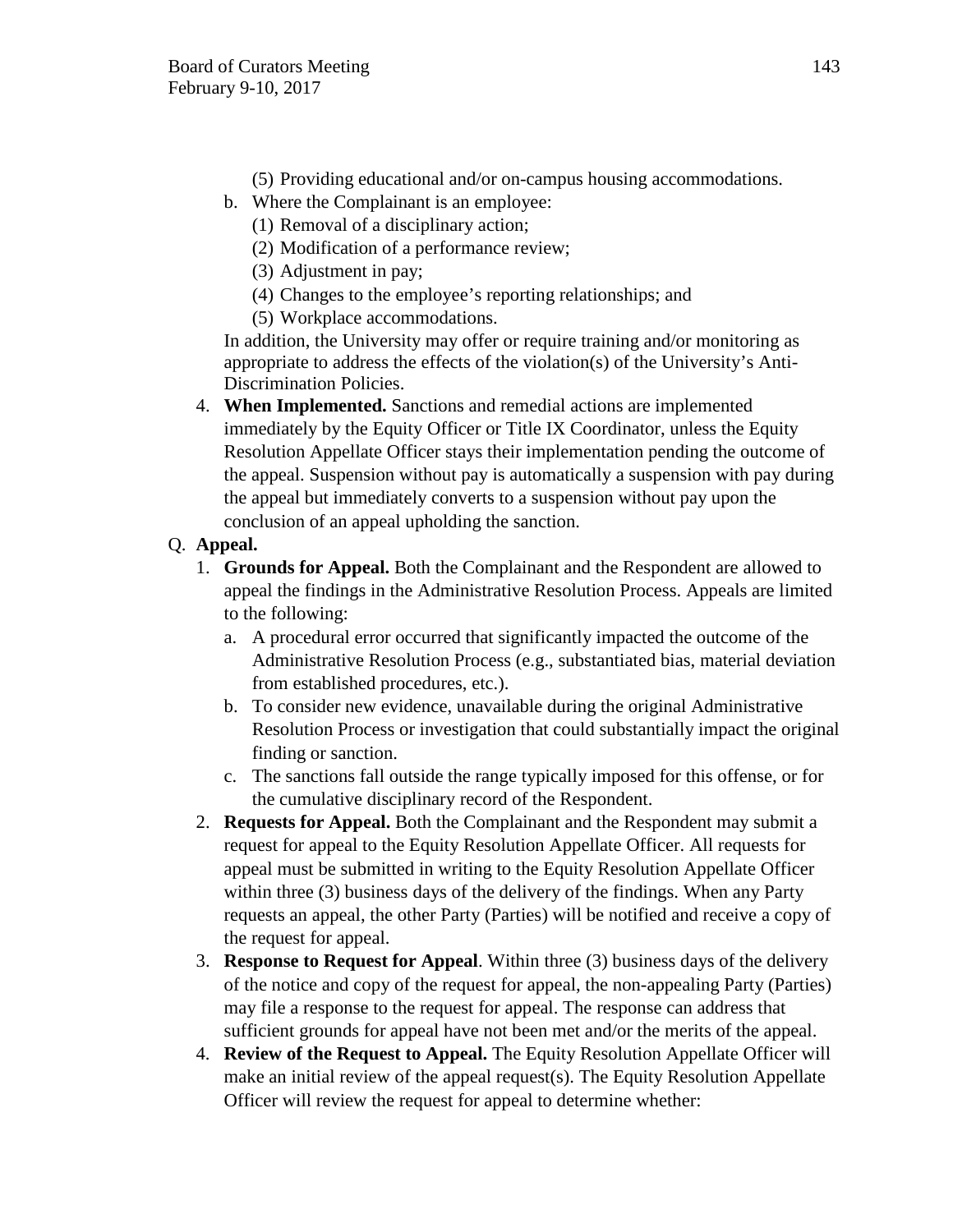- a. The request is timely;
- b. The appeal is on the basis of any of the three grounds listed above; and
- c. When viewed in the light most favorable to the appealing Party, the appeal states grounds that could result in an adjusted finding or sanction.

The Equity Resolution Appellate Officer will reject the request for appeal if any of the above requirements are not met. The decision to reject the request for appeal is final and further appeals and grievances are not permitted. The Equity Resolution Appellate Officer will render a written decision whether the request for appeal is accepted or rejected within fourteen (14) business days from receipt of the request for appeal. If no written decision is provided to the Parties within fourteen (14) business days from receipt of the request, the appeal will be deemed accepted.

- 5. **Review of the Appeal.** If all three (3) requirements for appeal listed above are met, the Equity Resolution Appellate Officer will accept the request for appeal and proceed with rendering a decision on the appeal applying the following additional principles:
	- a. Appeals are not intended to be full re-hearings of the Complaint and are therefore deferential to the original findings. In most cases, appeals are confined to a review of the written documentation and record of the Administrative Resolution Process, and pertinent documentation regarding the grounds for appeal. Appeals granted based on new evidence should normally be remanded to the original decision maker for reconsideration.
	- b. Sanctions and remedial actions are implemented immediately unless the Equity Resolution Appellate Officer stays their implementation pending the outcome of the appeal.
	- c. The Equity Resolution Appellate Officer will normally render a written decision on the appeal to all Parties within ten (10) business days from accepting the request for appeal. In the event the Equity Resolution Appellate Officer is unable to render a written decision within ten (10) business days from accepting the request for appeal, the Equity Resolution Appellate Officer will promptly notify the Parties in writing of the delay.
	- d. Once an appeal is decided, the outcome is final. Further appeals and grievances are not permitted.
- 6. **Extensions of Time**. For good cause, the Equity Resolution Appellate Officer may grant reasonable extensions of time (e.g.: 7-10 business days) to the deadlines in the appeal process. The Equity Resolution Appellate Officer will notify the Parties in writing if such extensions are granted.
- R. **Failure to complete Sanctions/Comply with Interim and Long-term Remedial Actions.** All Respondents are expected to comply with all sanctions, remedial actions and corrective actions within the timeframe specified. Failure to follow through on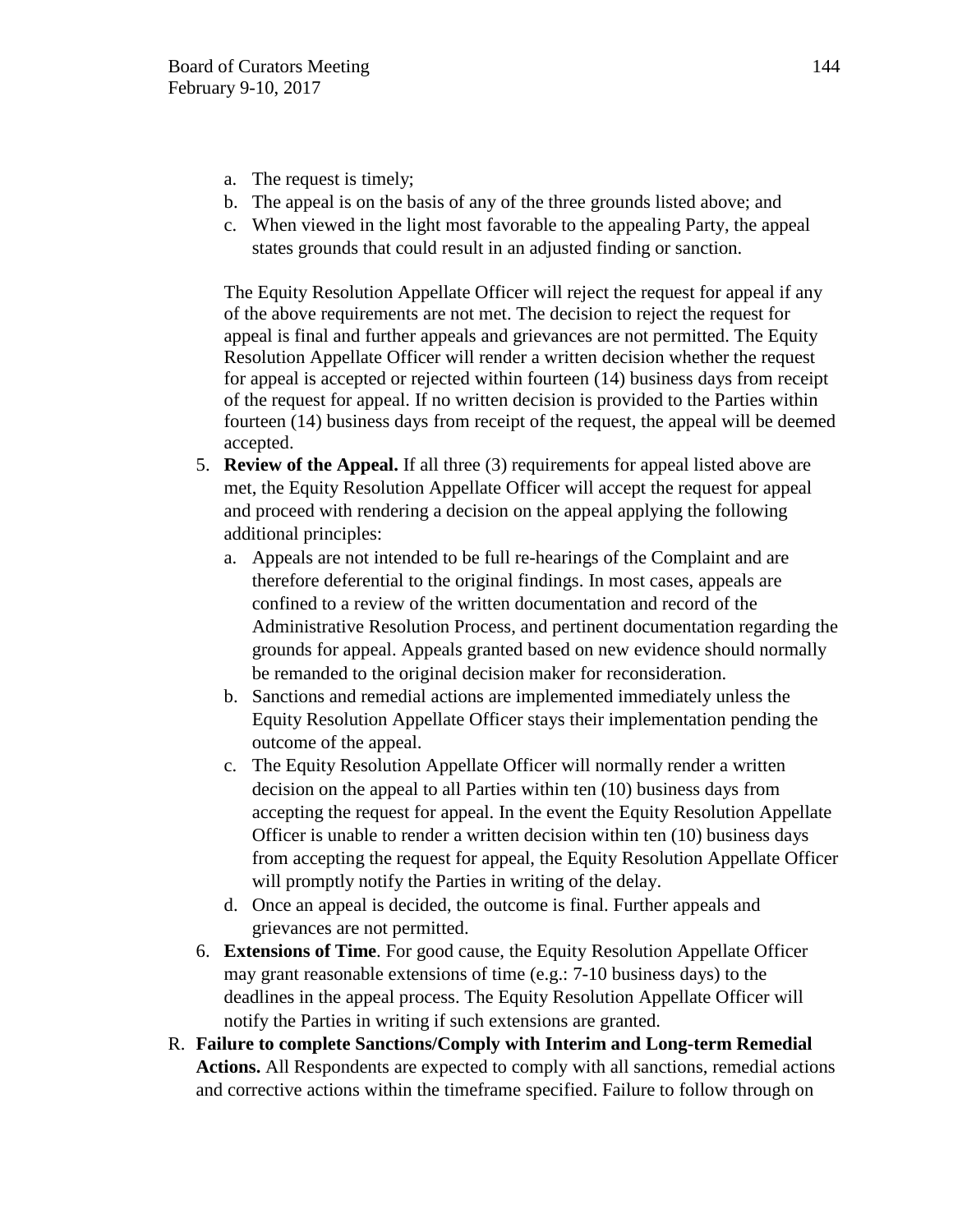these sanctions, remedial actions and corrective actions by the date specified, whether by refusal, neglect, or any other reason, may result in additional sanctions and remedial/corrective actions through the applicable process.

- S. **Records.** In implementing this policy, records of all Complaints and resolutions will be kept by the Equity Officer or Title IX Coordinator (depending on the nature of the Complaint). The "Record of the Case in the Section 600.050 Process" will include, if applicable, Letter(s) of Notice, exhibits; the finding on each of the alleged policy violations and sanctions by the Equity Officer, Equity HR Officer, and/or Title IX Coordinator; and the decision on appeal. The Record of the Case in the Section 600.050 Process will be kept for a minimum of seven (7) years following final resolution.
- T. **Retaliation.** Retaliation is any adverse action taken against a person because of that person's participation in protected activity. The University strictly prohibits retaliation against any person for making any good faith report of discrimination, harassment, or sexual misconduct or for filing, testifying, assisting, or participating in any investigation or proceeding involving allegations of discrimination, harassment, or sexual misconduct. Any person who engages in such retaliation shall be subject to disciplinary action, up to and including expulsion or termination, in accordance with applicable procedures. Any person who believes they have been subjected to retaliation is encouraged to promptly notify the Equity Officer or Title IX Coordinator. The University will promptly investigate all claims of retaliation.

#### **Collected Rules and Regulations 600.060**

# **Equity Resolution Process for Resolving Complaints of Discrimination, Harassment, and Sexual Misconduct against the University of Missouri (New)**

Created 2-9-17 with effective date of 3-1-17.

- A. **General.** The University will promptly and appropriately respond to any Complaint of violation of the University's Anti-Discrimination policies. The procedures described below apply to such complaints when the Respondent is not an individual actor, but rather the University of Missouri, one of the campuses within the University of Missouri System, or one of its or their educational programs, departments, or other institutional entities, except as noted herein. Further, this procedure shall not govern complaints alleging discriminatory denial of coverage under any University health plan, which complaints shall be processed pursuant to the University's applicable grievance process.
- B. **Jurisdiction.** Jurisdiction of the University of Missouri generally shall be limited to conduct which occurs on the University of Missouri premises or at Universitysponsored or University-supervised functions. However, the University may take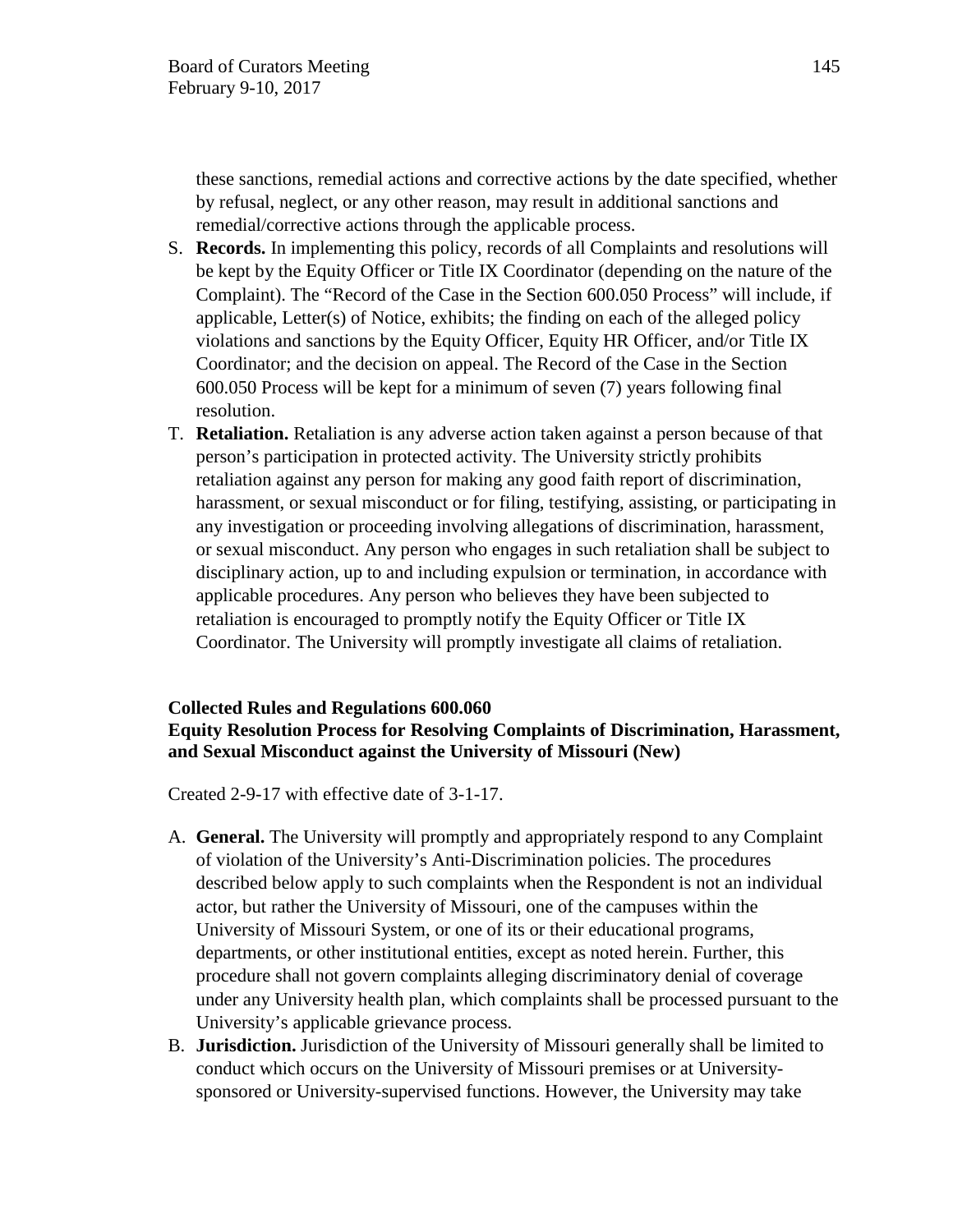appropriate action, including, but not limited to, the imposition of remedial actions under Section 600.060 of the Collected Rules and Regulations for conduct occurring in other settings, including off-campus, (1) in order to protect the physical safety of students, employees, visitors, patients or other members of the University community, (2) if there are effects of the conduct that interfere with or limit any person's ability to participate in or benefit from the University's educational programs, activities or employment or (3) if the conduct occurs when staff or faculty members are serving in the role of University employees.

If a Complainant simultaneously alleges or the investigation suggests that violations of the University's Anti-Discrimination Policies and disagreements arising from working relationships, working conditions, employment practices, or differences of interpretation of a policy, the University shall have the authority to investigate and take appropriate action regarding each of the Complainant's allegations pursuant to this Equity Resolution Process (i.e. the non-equity grievance procedures shall not apply). In conducting such investigations, the Equity Officer, Title IX Coordinator, and/or their Investigator may consult with and/or seek guidance from Human Resources staff or appropriate administrators as necessary.

C. **At-Will Employment Status.** Nothing contained in this policy is intended and no language contained herein shall be construed as establishing a "just cause" standard for imposing discipline, including but not limited to, termination of employment. Further, nothing contained in this policy is intended and no language contained herein shall be construed to alter in any manner whatsoever the at-will employment status of any at-will University employee.

# D. **Definitions:**

- 1. **University's Anti-Discrimination Policies.** The University's Anti-Discrimination Policies include the Equal Employment/Education Opportunity and Nondiscrimination Policy located at Section 600.010 of the Collected Rules and Regulations and the Sex Discrimination, Sexual Harassment and Sexual Misconduct in Employment/Education Policy located at Section 600.020 of the Collected Rules and Regulations.
- 2. **Complainant.** "Complainant" refers to the person alleged to have been subjected to discrimination, harassment or sexual misconduct in violation of the University's Anti-Discrimination Policies. The University may serve as the Complainant when the person alleged to have been subjected to discrimination, harassment or sexual misconduct in violation of the University's Anti-Discrimination Policies chooses not to act as the Complainant in the resolution process or requests that the Complaint not be pursued. If the University decides to pursue a claim of discrimination by a visitor, third party or applicant through the applicable equity resolution process, the University will act as the Complainant. Former University Faculty or Staff members may act as the Complainant in the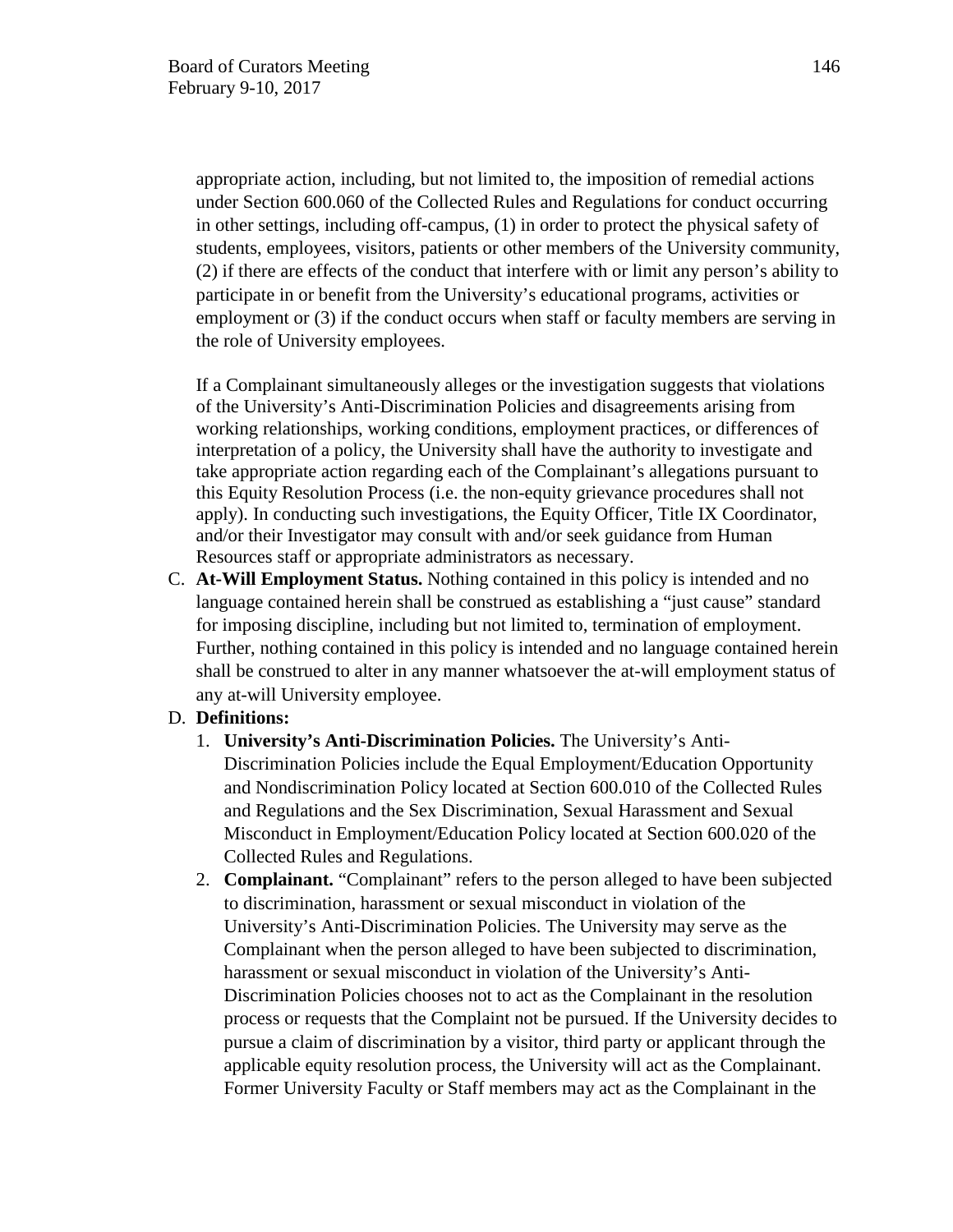applicable equity resolution process only when their employment is terminated and they allege that the termination of employment was discriminatory. For any other allegations of discrimination by former University Faculty or Staff members, the University will investigate and appropriately respond to Complaints of violation of the University's Anti-Discrimination policies and if the University decides to pursue a claim of discrimination through the applicable equity resolution process, the University will act as the Complainant.

- 3. **Respondent.** The University of Missouri, one of the campuses within the University of Missouri System, or one of its or their academic programs, departments, or other institutional entities, depending on the nature of the Complaint. The Equity Officer or Title IX Coordinator will designate the Respondent representative, consistent with the below guidelines:
	- a. For institutional complaints involving recruitment and admissions, the Respondent shall normally be represented by the Director of Admissions.
	- b. For institutional complaints involving treatment in educational programs, the Respondent shall normally be represented by the appropriate department head.
	- c. For institutional complaints involving nonacademic matters related to campus living and student life, the Respondent shall normally be represented by the appropriate administrative supervisor, department head, and/or director.
	- d. For institutional complaints arising out of employment, the Respondent shall normally be represented by the supervisor, department head, or director of the employing unit.
	- e. For institutional complaints relating to financial aid decisions, the Respondent shall normally be the Director of Student Financial Aid where the application for financial aid was originally filed or the award originally made.
- 4. **Complaint.** Any verbal or written communication or notice of an alleged violation of the University's Anti-Discrimination Policies.
- 5. **Advisors.** The individuals selected by the Complainant and the Respondent to provide support and guidance throughout the Equity Resolution Process. Each Party is allowed one Advisor.
- 6. **Investigators.** Investigators are trained individuals appointed by the Equity Officer or Title IX Coordinator (or Designee) to conduct investigations of the alleged violations of the University's Anti-Discrimination Policies.
- 7. **Equity Officer.** The Equity Officer is a trained administrator designated by the Chancellor or the President (or Designee) to receive and assist with the investigation and resolution of reports or complaints regarding violation of the University's Anti-Discrimination Policies. All references to "Equity Officer" throughout this policy refer to the Equity Officer or the Equity Officer's designee.
- 8. **Title IX Coordinator.** The Title IX Coordinator is a trained administrator designated by the Chancellor (or Designee) to receive and assist with the investigation and resolution of reports or complaints regarding violation of the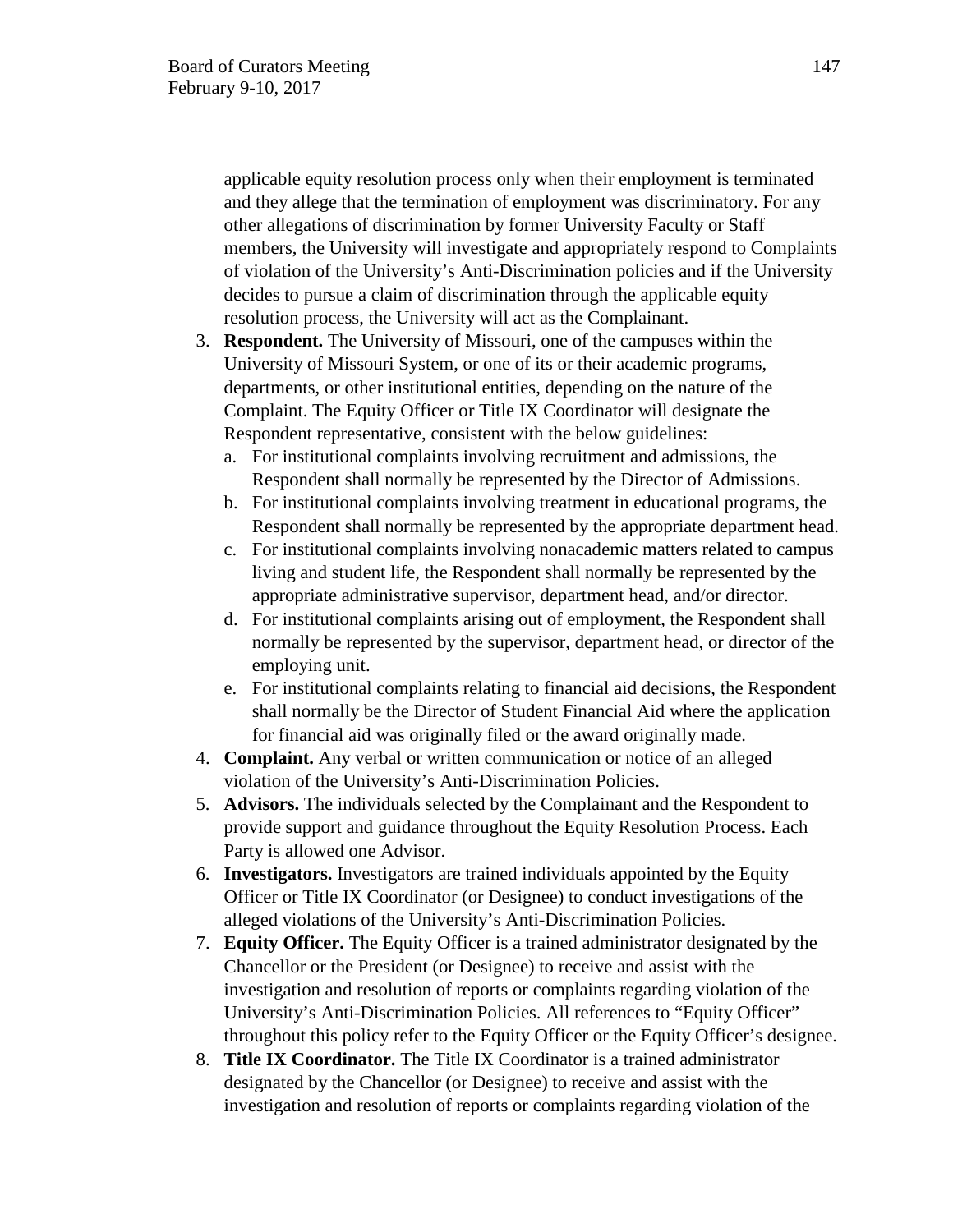University's Sex Discrimination, Sexual Harassment and Sexual Misconduct in Employment/Education Policy. All references to "Title IX Coordinator" throughout this policy refer to the Title IX Coordinator or the Title IX Coordinator's designee.

- 9. **Designated Administrator**. Designated Administrators are administrators selected by the System Chief Diversity Officer to assist in the administrative resolution process.
- 10. **Equity Resolution Appellate Officers.** Equity Resolution Appellate Officers are trained, senior-level administrators who hear all appeals stemming for the Equity Resolution Process and are designated by either the Chancellor or the President (or Designee).
- 11. **Summary Resolution.** Resolution of the Complaint upon the determination by the Equity Officer or Title IX Coordinator that there is an insufficient basis to proceed with the Complaint that the Respondent violated the University's Anti-Discrimination Policies.
- 12. **Conflict Resolution.** Resolution using alternative dispute resolution mechanisms such as mediation, facilitated dialogue or restorative justice.
- 13. **Administrative Resolution.** Resolution of a Complaint by the Equity Officer or Title IX Coordinator and Designated Administrator.
- 14. **Record of the Case in Section 600.060 Process.** The Record of the Case in the Section 600.060 Process includes, when applicable: Letter(s) of notice, exhibits; the finding on each of the alleged policy violations by the Equity Officer or Title IX Coordinator and Designated Administrator; and the decision on appeal, if applicable.
- 15. **Parties.** The Complainant and the Respondent are collectively referred to as the Parties.
- E. **Filing a Complaint.** Any student, employee, volunteer, visitor or patient who believes that the University of Missouri, one of the campuses within the University of Missouri System, or one of its or their educational programs, departments, or other institutional entities has violated the University's Equal Employment/Education Opportunity and Nondiscrimination Policy should report the Complaint to the Equity Officer. Any student, employee, volunteer, visitor or patient who believes that the University of Missouri, one of the campuses within the University of Missouri System, or one of its or their educational programs, departments, or other institutional entities has violated the Sex Discrimination, Sexual Harassment and Sexual Misconduct in Employment/Education Policy should report the Complaint to the Title IX Coordinator. Complainants may also contact campus police if the alleged offense may also constitute a crime. In order to foster reporting and participation, the University may provide amnesty to Complainants and witnesses accused of minor student conduct violations ancillary to the incident.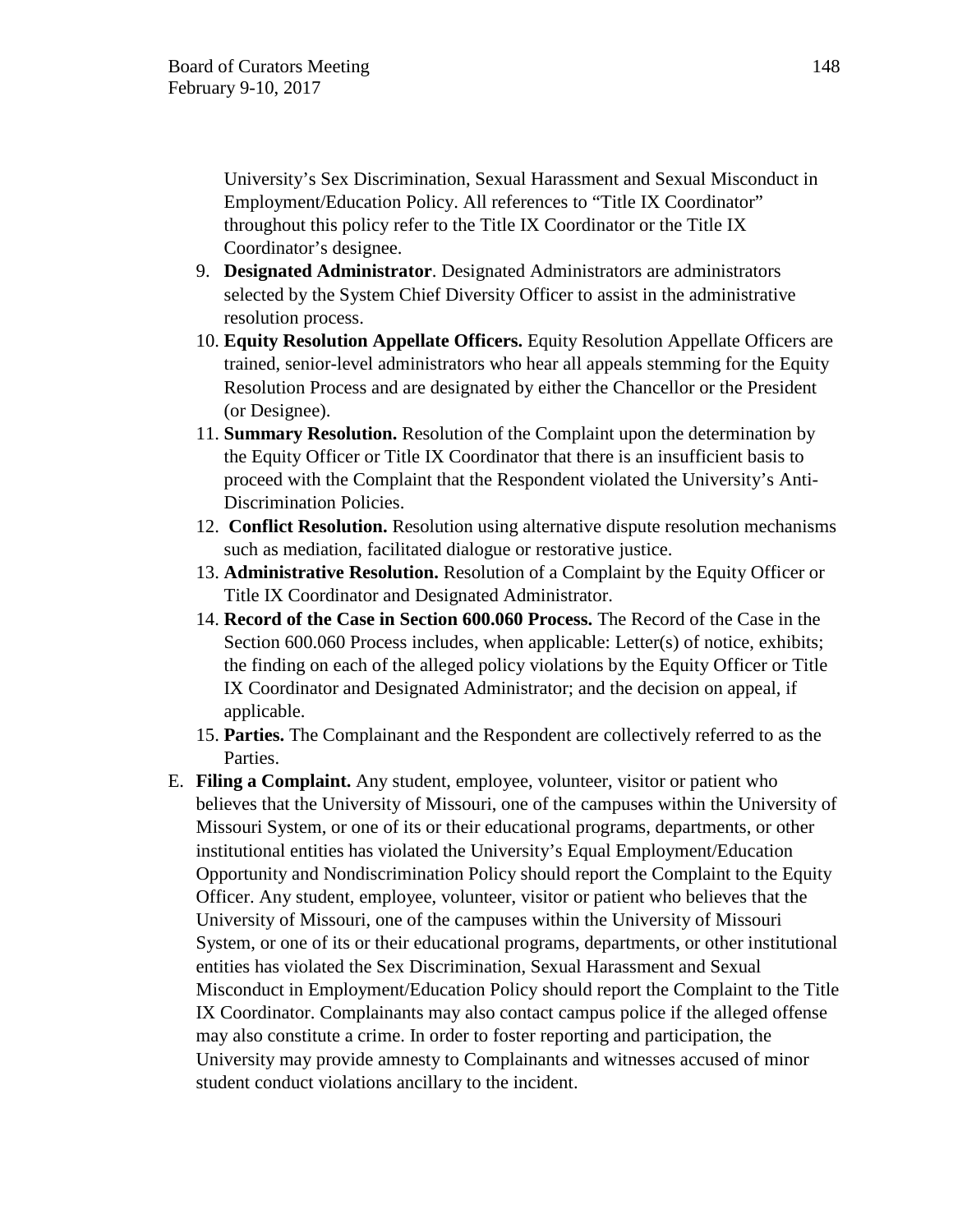F. **Preliminary Investigation.** Upon receiving the Complaint, the Equity Officer or Title IX Coordinator shall conduct a preliminary investigation. The purpose of the preliminary investigation is to gather enough information to make a threshold decision regarding whether the Complaint describes a possible violation of the University's Anti-Discrimination Policies. If the Complaint describes a possible violation, the Equity Officer or Title IX Coordinator will refer the matter to the appropriate procedural process and provide appropriate interim remedies. If the Complaint does not describe a possible violation, the matter will be referred to the appropriate non-equity process. Under those circumstances, the Equity Officer or Title IX Coordinator may counsel and suggest monitoring or training opportunities to correct for inappropriate behavior that does not rise to the level of a violation.

The preliminary investigation shall be conducted promptly (typically within 7-10 business days of receiving the Complaint). At the conclusion of the preliminary investigation, the Equity Officer or Title IX Coordinator will provide the Complainant with written information regarding the appropriate procedural process and interim remedies, if any.

- G. **Interim Remedies.** During the Equity Resolution Process and prior to a finding whether an alleged violation has occurred, the Equity Officer or Title IX Coordinator may provide interim remedies including but not limited to, one or more of the following:
	- 1. Referral and facilitating contact for the Complainant to on- or off-campus counseling, medical services and/or mental health services.
	- 2. Referral of the Complainant to victim advocacy and support services either on and/or off-campus.
	- 3. Adjusting the extracurricular activities, work schedules, work assignments, supervisory responsibilities, or work arrangements of the Complainant, as appropriate.
	- 4. If the Complainant is a student:
		- a. Referral of Complainant to academic support services and any other services that may be beneficial to the Complainant.
		- b. Adjusting the courses, assignments, exam schedules, etc. of the Complainant.
		- c. Altering the on-campus housing assignments, dining arrangements, or other campus services for the Complainant.
	- 5. Providing transportation accommodations for the Complainant.
- H. **Employees and Students Participating in the Equity Resolution Process.** All University employees and students must be truthful when making any statement or providing any information or evidence to the University throughout the process, including to the Investigator, the Equity Officer, the Title IX Coordinator, the Designated Administrator and/or the Equity Resolution Appellate Officer, and all documentary evidence must be genuine and accurate. False statements, fraudulent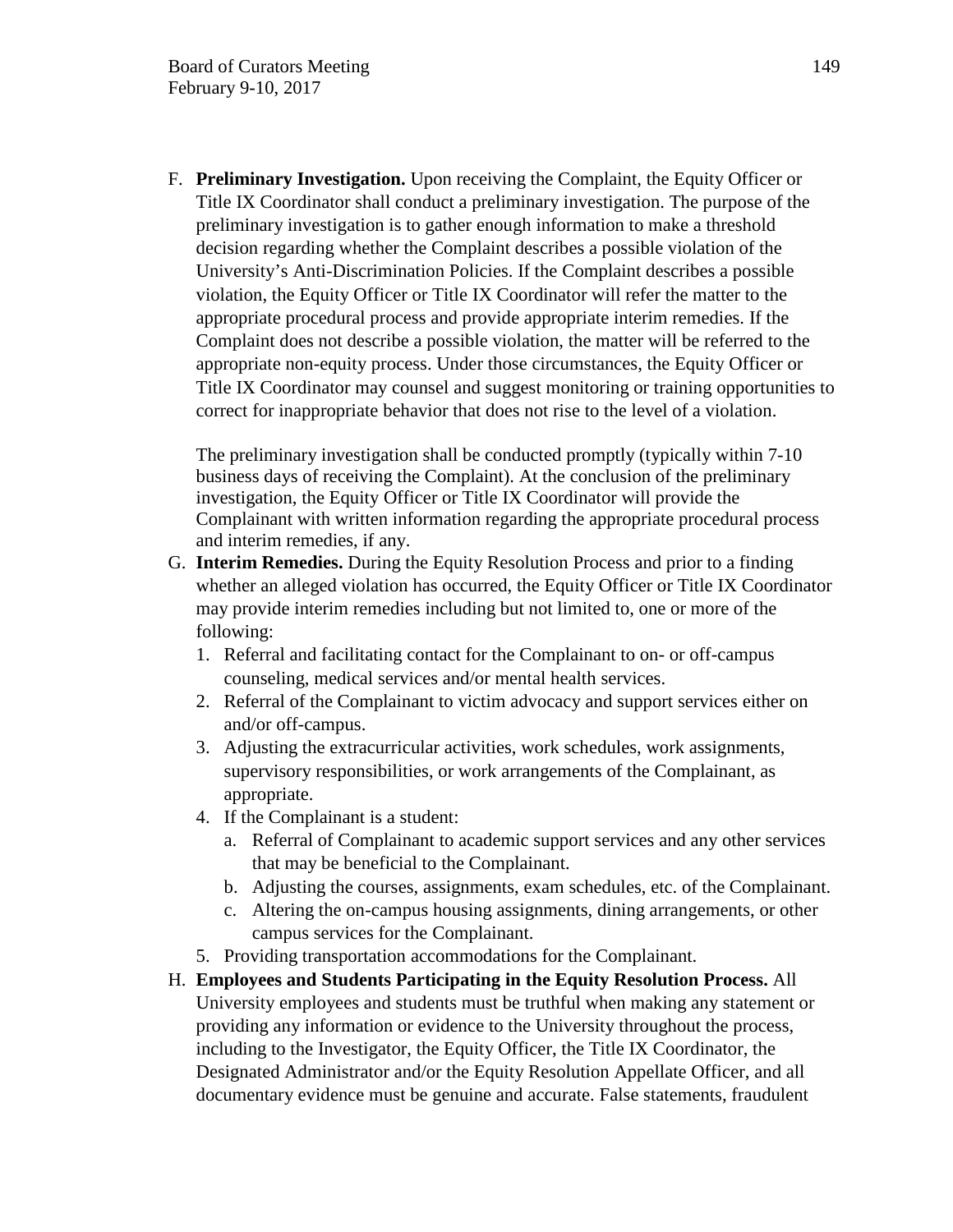evidence or refusal to cooperate with the Investigator, the Equity Officer, the Title IX Coordinator, the Designated Administrator and/or the Equity Resolution Appellate Officer by an employee may be the basis for personnel action or by a student may be the basis for student conduct action pursuant to Section 200.010.B.14 or other provisions of Section 200.010. However, this obligation does not supersede nor expand any rights the individual may have under applicable state or federal statutory law or the U.S. Constitution. Nothing in this provision is intended to require a Complainant to participate in the process.

No employee or student, directly or through others, should take any action which may interfere with the investigation. Employees and students are prohibited from attempting to or actually intimidating or harassing any potential witness. Failure to adhere to these requirements may lead to disciplinary action, up to and including expulsion or termination.

# I. **Rights of the Complainant in the Equity Resolution Process**.

- 1. To be treated with respect by University officials.
- 2. To be free from retaliation.
- 3. To have access to campus support resources (such as counseling and mental health services and University health services).
- 4. To have an Advisor of the Complainant's choice accompany the Complainant to all interviews, meetings and proceedings throughout the Equity Resolution Process.
- 5. To refuse to have an allegation resolved through the Conflict Resolution Process.
- 6. To have an opportunity to present a list of potential witnesses and provide evidence to the Investigator.
- 7. To have Complaints heard in substantial accordance with these procedures.
- 8. When the Complainant is not the reporting Party, The Complainant has full rights to participate in any Equity Resolution Process.
- 9. To be informed in writing of the finding, rationale and remedial actions.
- 10. To have an opportunity to appeal the findings.

# J. **Rights of the Respondent Representative in the Equity Resolution Process.**

- 1. To be treated with respect by University officials.
- 2. To have access to campus support resources (such as counseling and mental health services and University health services), unless removed from campus pending the completion of the process.
- 3. To have an Advisor of the Respondent's choice accompany the Respondent to all meetings and proceedings throughout the Equity Resolution Process.
- 4. To refuse to have allegation resolved through the Conflict Resolution process.
- 5. To have an opportunity to present a list of potential witnesses and provide evidence to the Investigator.
- 6. To receive notice of the policies alleged to have been violated.
- 7. To have Complaints heard in substantial accordance with these procedures.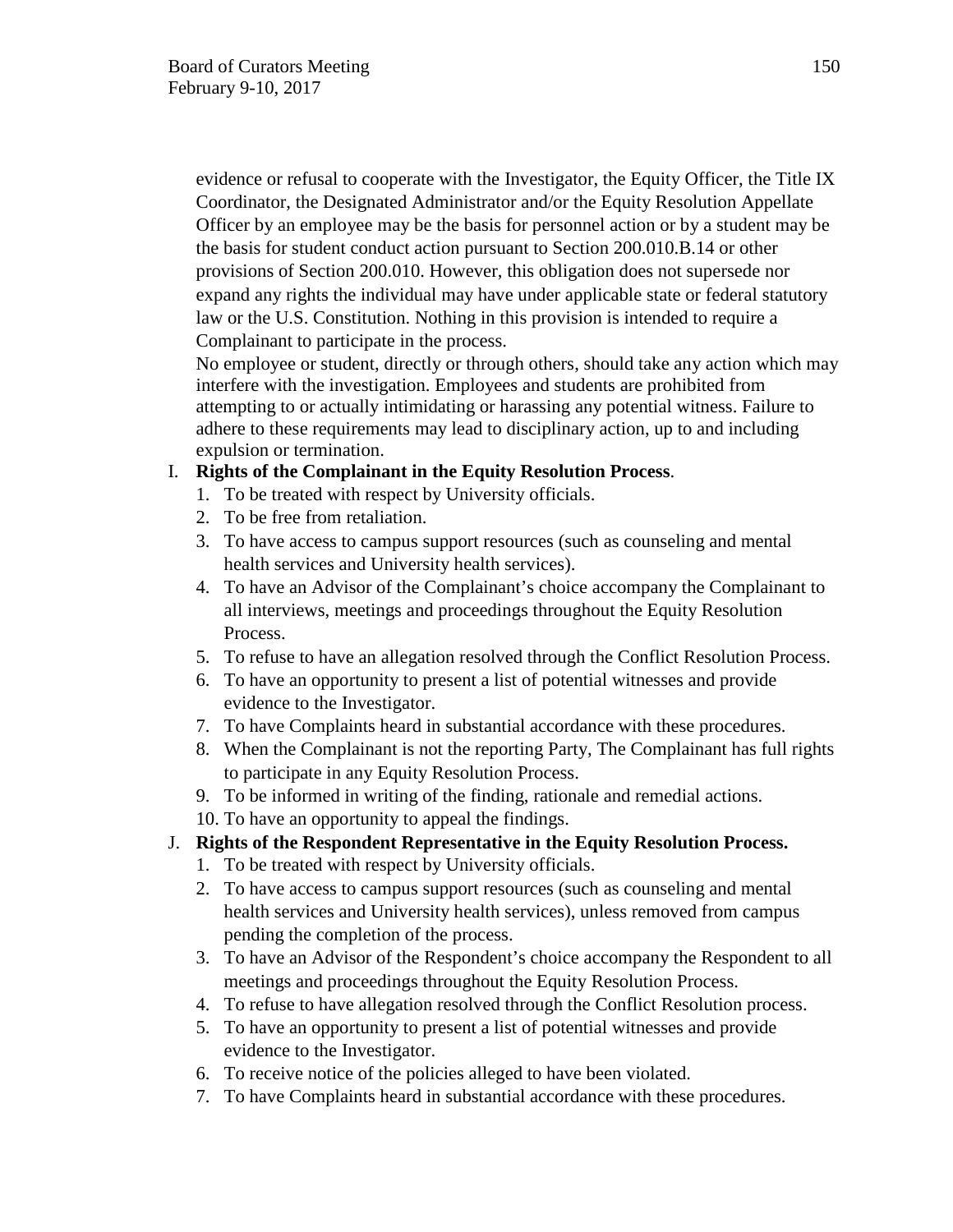- 8. To be informed in writing of the finding, rationale and remedial actions.
- 9. To have an opportunity to appeal the findings.
- K. **Role of Advisors.** Each Complainant and Respondent is allowed to have one Advisor of their choice present with them for all Equity Resolution Process interviews, meetings and proceedings. The Parties may select whoever they wish to serve as their Advisor, including an attorney. An Advisor is not required and any Party may elect to proceed without an Advisor.

If Complainant is a student, the student Complainant may request that the Equity Officer or Title IX Coordinator assign a trained Advisor to provide support throughout the Equity Resolution Process. University trained Advisors are administrators, faculty, or staff at the University trained on the Equity Resolution Process. The Complainant may not require that the assigned Advisor have specific qualifications such as being an attorney.

L. **Investigation.** If, following the preliminary investigation, a Complainant or the University wants to pursue a formal investigation, then the Equity Officer or Title IX Coordinator (depending on the nature of the Complaint) will promptly appoint a trained Investigator or a team of trained Investigators to investigate. Within ten (10) business days after the commencement of the formal investigation, the Investigator(s) will provide the Parties with written notice identifying the nature of the allegation(s) against the Respondent and stating that an investigation has commenced, either: (1) in person, (2) by email only to the Party's University-issued email account if the Party has consented in writing to receipt of all notifications by email; or (3) mailed to the mailing address of the respective Party as indicated in the official University records and emailed to the Party's University-issued email account. If there is no local address on file, mail will be sent to the Party's permanent address. Notice is presumptively deemed delivered, when: 1) provided in person 2) emailed to the individual (when prior consent – whether electronically or in writing – has been given to receipt of all notifications by email) or 3) when mailed and emailed.

The Parties are allowed to have an Advisor of their choice present with them for all Equity Resolution Process interviews, meetings and proceedings in which they participate. All investigations will be thorough, reliable and impartial. The Investigator(s) will make reasonable efforts to include interviews with the Parties and relevant witnesses, obtain available evidence and identify sources of expert information, if necessary. The Investigator(s) will provide an investigative report to the Equity Officer or Title IX Coordinator (depending on the nature of the Complaint). This report may include the Investigator's observations regarding the credibility of the Complainant, the Respondent representative, and any witnesses interviewed.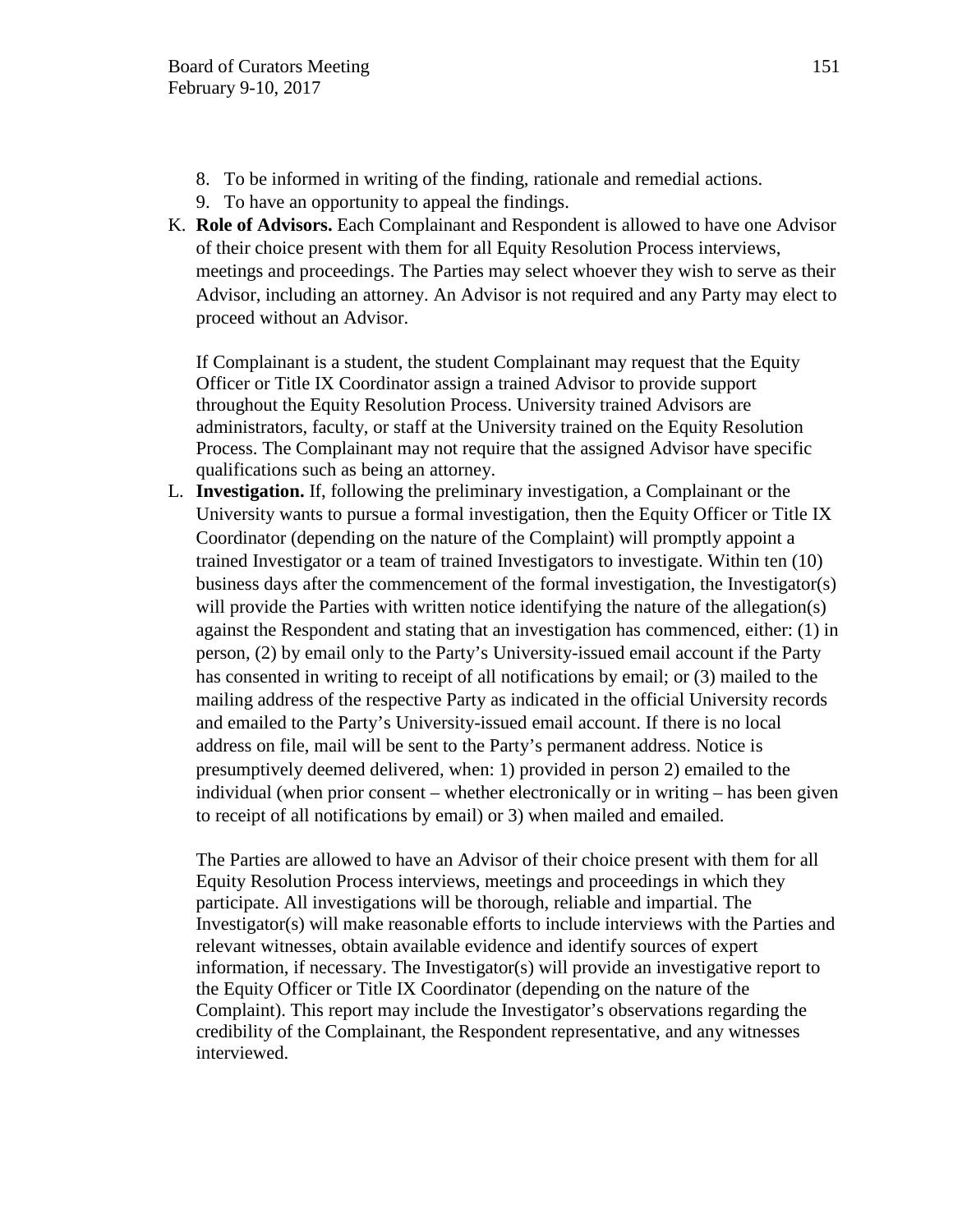The investigation of reported misconduct should be completed expeditiously, normally within thirty (30) business days of the Equity Officer or Title IX Coordinator's decision to accept a Complaint for formal investigation. Investigation of a Complaint may take longer based on the nature or circumstances of the Complaint. A delay may also occur when criminal charges on the basis of the same behaviors that invoke this process are being investigated, to allow for evidence collection by the law enforcement agency. University action will not typically be altered or precluded on the grounds that civil cases or criminal charges involving the same incident have been filed or that charges have been dismissed or reduced.

M. **Summary Resolution.** During or upon the completion of the investigation, the Equity Officer or Title IX Coordinator will review the investigation, which may include meeting with the Investigator(s). The investigative report is not provided to the parties during the Summary Resolution, but is provided to the Parties at the Administrative Resolution. Based on that review, the Equity Officer or Title IX Coordinator will make a summary determination whether, based on the evidence gathered, there is a sufficient basis to proceed with the Complaint that the Respondent is responsible for violating the University's Anti-Discrimination Policies.

If the Equity Officer or Title IX Coordinator determines that there is a sufficient basis to proceed with the Complaint, then the Equity Officer or the Title IX Coordinator will direct the process to continue. The Complaint will then be resolved through either: Conflict Resolution or Administrative Resolution. There is no right to request reconsideration or appeal the summary determination to continue the process.

If the Equity Officer or Title IX Coordinator determines that there is an insufficient basis to proceed with the Complaint, then the process will end and the Complainant and the Respondent will be sent written notification of the determination. The Equity Officer or Title IX Coordinator may counsel and suggest monitoring or training opportunities to correct for inappropriate behavior that does not rise to the level of a violation.

The Complainant may request reconsideration of the summary determination ending the process by filing a written request with the Equity Resolution Appellate Officer within five (5) business days of notice of the summary determination. If the Equity Resolution Appellate Officer decides there is a sufficient basis to proceed with the Complaint, the Equity Resolution Appellate Officer will reverse the determination ending the process and direct the process to continue. The Complaint will then be resolved through either: Conflict Resolution or Administrative Resolution. This determination to continue the process lies in the sole discretion of the Equity Resolution Appellate Officer and such determination is final. Further appeal of such determination is not permitted.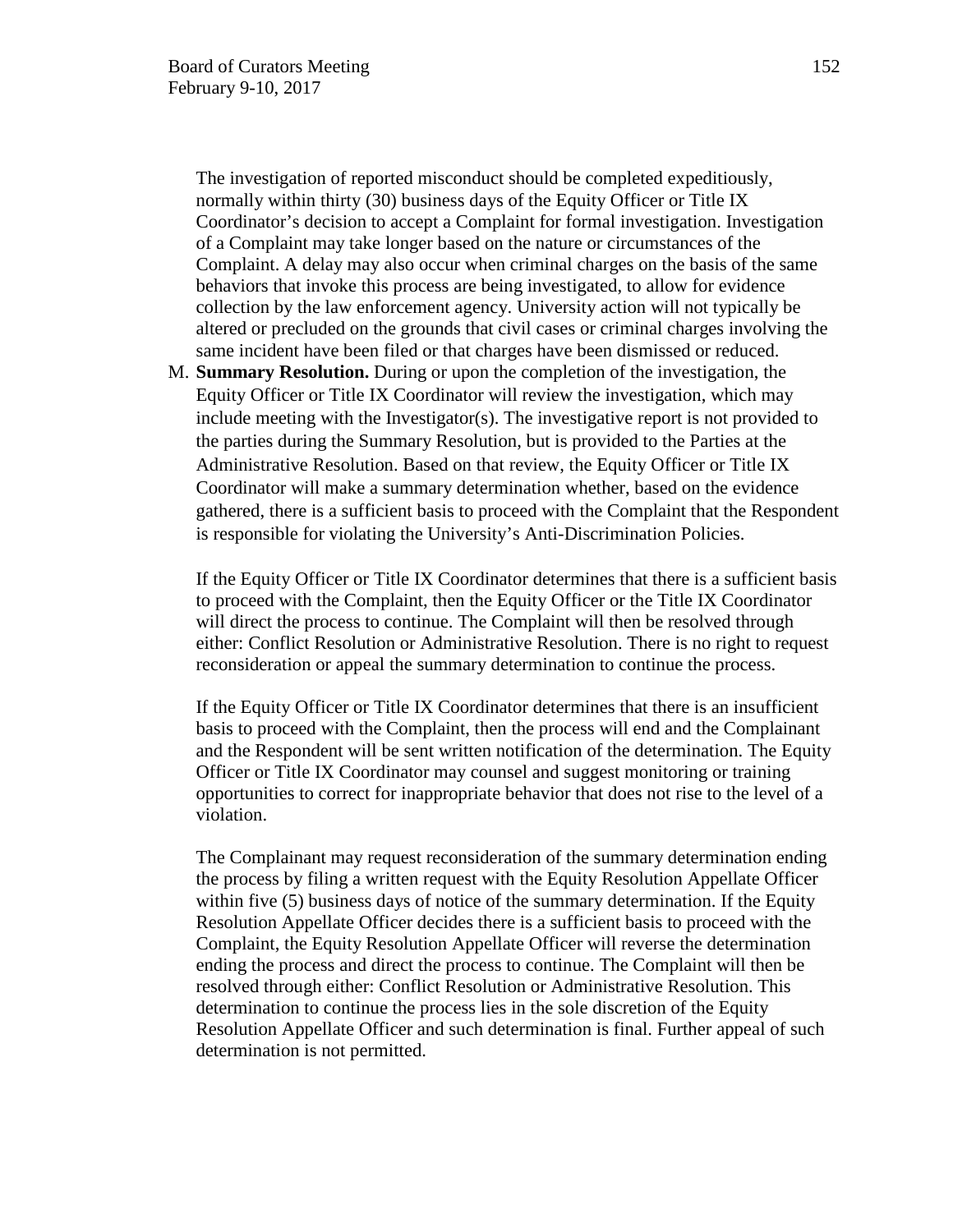If the Equity Resolution Appellate Officer agrees with the summary determination ending the process by the Equity Officer or Title IX Coordinator and that there is an insufficient basis to proceed with the Complaint, then the process will end and the Complainant and the Respondent will be sent written notification of the determination. This determination to end the process lies in the sole discretion of the Equity Resolution Appellate Officer and such determination is final. Further appeal of such determination is not permitted.

N. **Conflict Resolution**. Either Party may request Conflict Resolution at any time during the Equity Resolution Process, including during the investigation. Upon receiving such a request, or of their own accord, the Equity Officer or Title IX Coordinator will determine if Conflict Resolution is appropriate based on the willingness of the Parties, the nature of the conduct at issue and the susceptibility of the conduct to Conflict Resolution. Conflict Resolution is often used for less serious, yet inappropriate behaviors and is encouraged as an alternative to the Administrative Resolution process to resolve conflicts. It is not necessary to pursue Conflict Resolution prior to pursuing the Administrative Resolution process and either Party can stop the Conflict Resolution process at any time and request the Administrative Resolution Process.

In a Conflict Resolution meeting, a neutral, University-assigned facilitator will foster dialogue with the Parties to an effective resolution, if possible. The Complainant's and the Respondent's Advisor may attend the Conflict Resolution Meeting. The Equity Officer or Title IX Coordinator will keep records of any resolution that is reached, and failure to abide by the agreed upon resolution may result in further actions. In the event the Parties are unable to reach a mutually agreeable resolution, the investigation will be referred to the Administrative Resolution process. The content of the Parties' discussion during the Conflict Resolution process will be kept confidential in the event the matter proceeds to the Administration Resolution process. The Parties' agreement to participate in, refusal to participate in, or termination of participation in Conflict Resolution shall not be factors in any subsequent decisions regarding whether a policy violation occurred.

## O. **Administrative Resolution.**

1. Procedural Details for Administrative Resolution.

For the Administrative Resolution Process, which is described in more detail below, the following will apply:

- a. The standard of proof will be "preponderance of the evidence," defined as determining whether evidence shows it is more likely than not that a policy violation occurred.
- b. The decision maker (i.e. the Investigator, Equity Officer or Title IX Coordinator, or Designated Administrator) has the discretion to determine the relevance of any witness or documentary evidence and may exclude information that is irrelevant, immaterial, cumulative, or more prejudicial than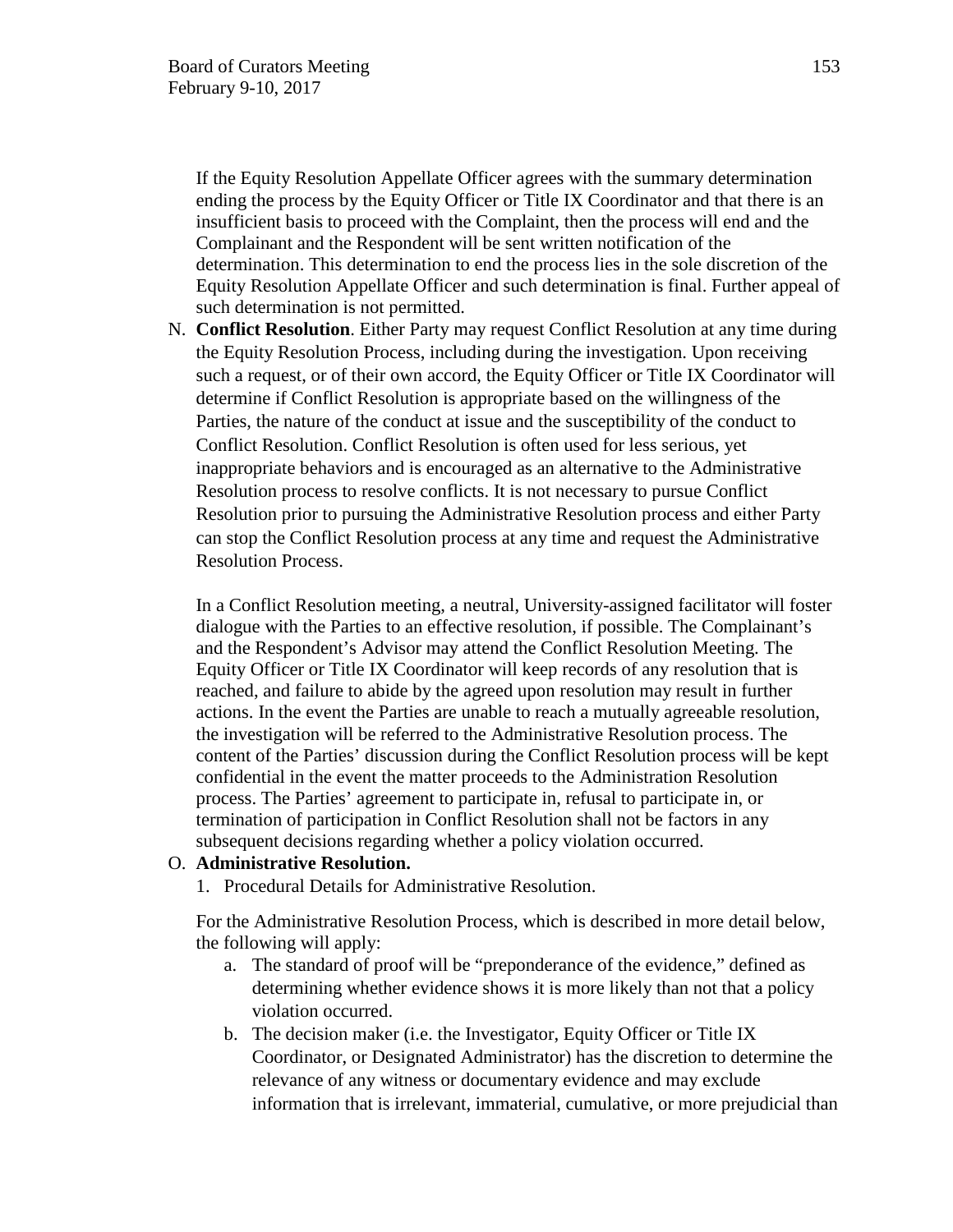informative. In addition, the following rules shall apply to the introduction of evidence:

- (1) Questioning or evidence about the Complainant's prior sexual conduct is not permitted, though the decision maker may grant a limited exception in regards to the sexual history between the Parties, if deemed relevant.
- (2) Character evidence is information that does not directly relate to the facts at issue, but instead reflects upon the reputation, personality, or qualities of an individual, including honesty. Such evidence regarding either the Complainant or the Respondent's character is of limited utility and shall not be admitted unless deemed relevant by the decision maker.
- (3) Incidents or behaviors of the Respondent not directly related to the possible violation(s) will not be considered unless they show a pattern of related misconduct. History of related misconduct by the Respondent that shows a pattern may be considered, only if deemed relevant by the Equity Officer or Title IX Coordinator.
- c. The Respondent and the Complainant may provide a list of questions for the Investigator(s), Equity Officer or Title IX Coordinator to ask the other Party. If those questions are deemed appropriate and relevant, they may be asked on behalf of the requesting Party.
- d. The Administrative Resolution Process will normally be completed within sixty (60) business days of the Equity Officer or Title IX Coordinator's decision to accept the Complaint for formal investigation. Deviations from this timeframe will be promptly communicated to both Parties.
- e. The Equity Officer or Title IX Coordinator may, in their discretion, grant reasonable extensions to the timeframes and limits provided.
- 2. Administrative Resolution: Resolution by the Equity Officer/Title IX Coordinator and Designated Administrator.

Administrative Resolution by the Equity Officer or Title IX Coordinator and Designated Administrator can be pursued for any behavior that falls within the University's Anti-Discrimination Policies.

The Administrative Resolution process consists of:

- a. A prompt, thorough and impartial investigation by the Investigator;
- b. A joint finding by the Equity Officer or Title IX Coordinator and Designated Administrator on each of the alleged policy violations; and
- c. A joint finding by the Equity Officer or Title IX Coordinator and Designated Administrator on remedial actions for findings of responsibility.

At least fourteen (14) business days prior to meeting with the Equity Officer or Title IX Coordinator and Designated Administrator or if no meeting is requested, at least fourteen (14) business days prior to the Equity Officer or Title IX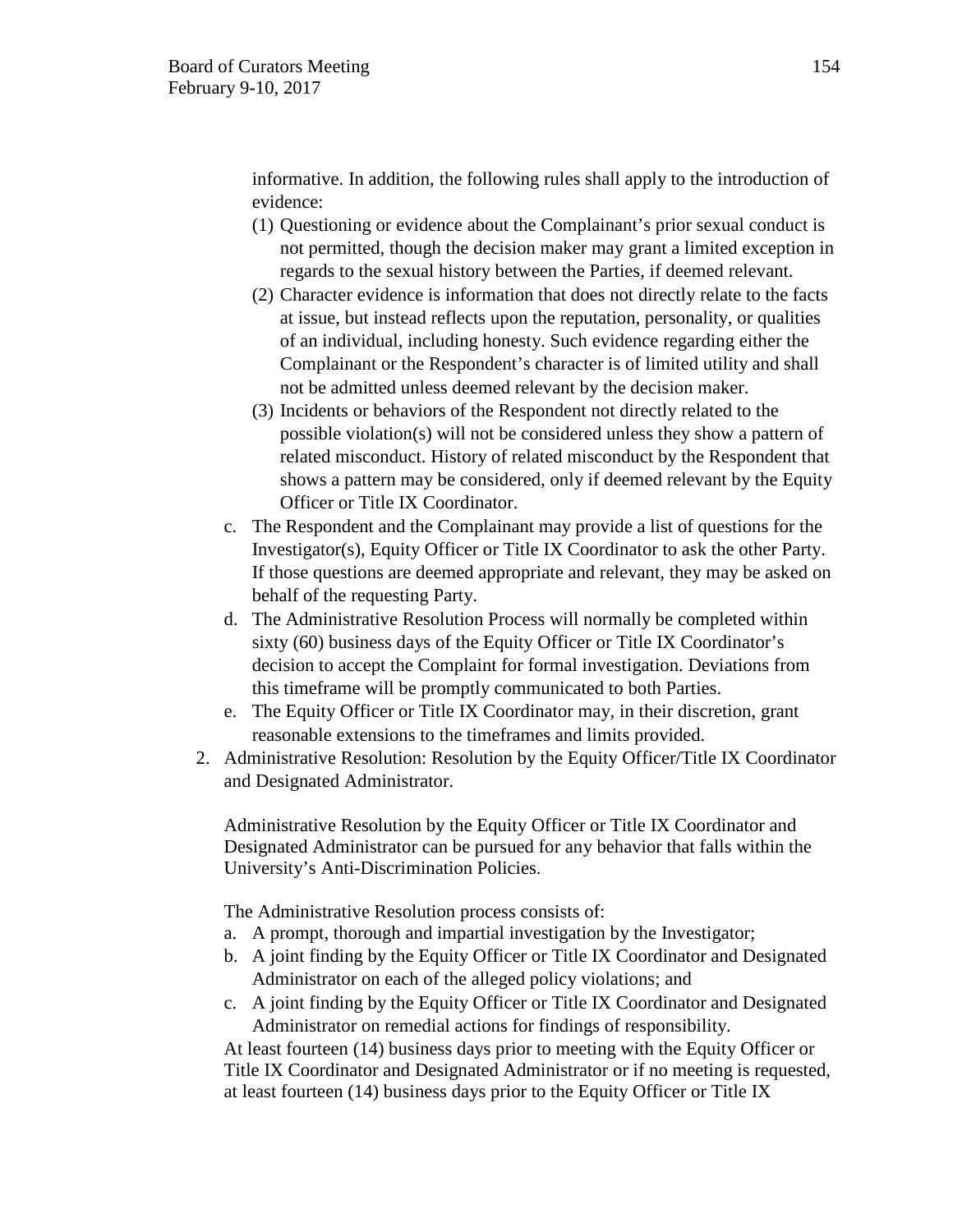Coordinator and Designated Administrator rendering a finding(s) (or as far in advance as is reasonably possible if an accelerated resolution process is scheduled with the consent of the Parties), the Equity Officer or Title IX Coordinator and Designated Administrator will send a letter (Notice of Administrative Resolution) to the Parties with the following information:

- (a) A description of the alleged violation(s) and applicable policy or policies that are alleged to have been violated.
- (b) Reference to or attachment of the applicable procedures.
- (c) A copy of the investigative report.
- (d) The option and deadline of ten (10) business days from the date of the notice to request a meeting with the Equity Officer or Title IX Coordinator and Designated Administrator.
- (e) An indication that the Parties may have the assistance of an Advisor of their choosing at the meeting, though the Advisor's attendance at the meeting is the responsibility of the respective Parties.

The Investigator(s) will provide an investigative report to the Equity Officer or Title IX Coordinator and Designated Administrator and Parties.

The Equity Officer or Title IX Coordinator and Designated Administrator can, but are not required to, meet with and question the Investigator(s) and any identified witnesses. The Equity Officer or Title IX Coordinator and Designated Administrator may request that the Investigator conduct additional interviews and/or gather additional information. The Equity Officer Title IX Coordinator and Designated Administrator will attempt to meet separately with the Complainant and the Respondent to review the alleged policy violations and the investigative report.

The Equity Officer or Title IX Coordinator and Designated Administrator will render a joint finding utilizing the preponderance of the evidence standard. The Equity Officer or Title IX Coordinator and Designated Administrator will also render a finding on appropriate remedial actions, if applicable. The findings are subject to appeal.

The Equity Officer or Title IX Coordinator will inform the Respondent and the Complainant of the joint finding on each of the alleged policy violations and the joint finding on remedial actions for findings of responsibility, if applicable, within five (5) business days of the findings, without significant time delay between notifications. Notification will be made in writing and will be delivered either: (1) in person, (2) by email only to the Party's University-issued email account if the Party has consented in writing to receipt of all notifications by email; or (3) mailed to the mailing address of the respective Party as indicated in the official University records and emailed to the Party's University-issued email account. If there is no local address on file, mail will be sent to the Party's permanent address. Notice is presumptively deemed delivered, when: 1) provided in person 2) emailed to the individual (when prior consent – whether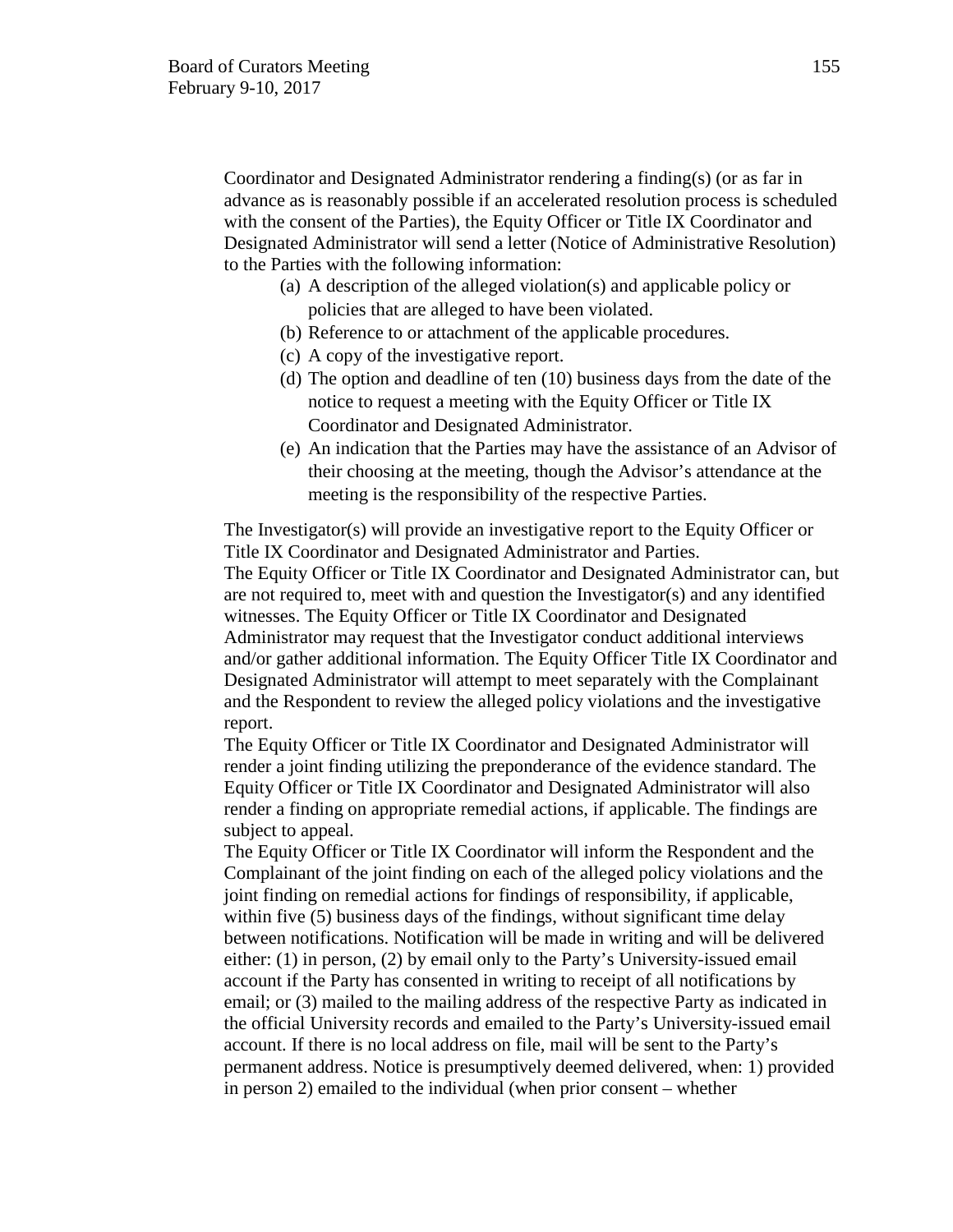electronically or in writing – has been given to receipt of all notifications by email) or 3) when mailed and emailed.

# P. **Remedial Actions.**

1. Factors Considered When Finding Remedial Actions. If the Respondent is found responsible for a violation of the University's Anti-Discrimination Policies, the Equity Officer or Title IX Coordinator and Designated Administrator will determine remedial actions.

Factors considered when finding a remedial action may include:

- a. The nature, severity of, and circumstances surrounding the violation;
- b. The need for remedial actions to bring an end to the discrimination, harassment and/or retaliation;
- c. The need for remedial actions to prevent the future recurrence of discrimination, harassment and/or retaliation; and
- d. The need to remedy the effects of the discrimination, harassment and/or retaliation on the Complainant and the University community.
- e. Any other information deemed relevant by the Equity Officer or Title IX Coordinator and Designated Administrator.
- 2. Remedial Actions

The following remedial actions may also be imposed to address the effects of the violation(s) of the University's Anti-Discrimination Policies on the Complainant. Such remedial actions may vary depending on the circumstances of the policy violation(s), but may include:

- a. Where the Complainant is a student:
	- (1) Permitting the student to retake courses;
	- (2) Providing tuition reimbursement;
	- (3) Providing additional academic support;
	- (4) Removal of a disciplinary action; and
	- (5) Providing educational and/or on-campus housing accommodations.
- b. Where the complainant is an employee:
	- (1) Removal of a disciplinary action;
	- (2) Modification of a performance review;
	- (3) Adjustment in pay;
	- (4) Changes to the employee's reporting relationships; and
	- (5) Workplace accommodations.
- c. In addition, the University may offer or require training and/or monitoring as appropriate to address the effects of the violation(s) of the University's Anti-Discrimination Policies.
- Q. **Appeal.**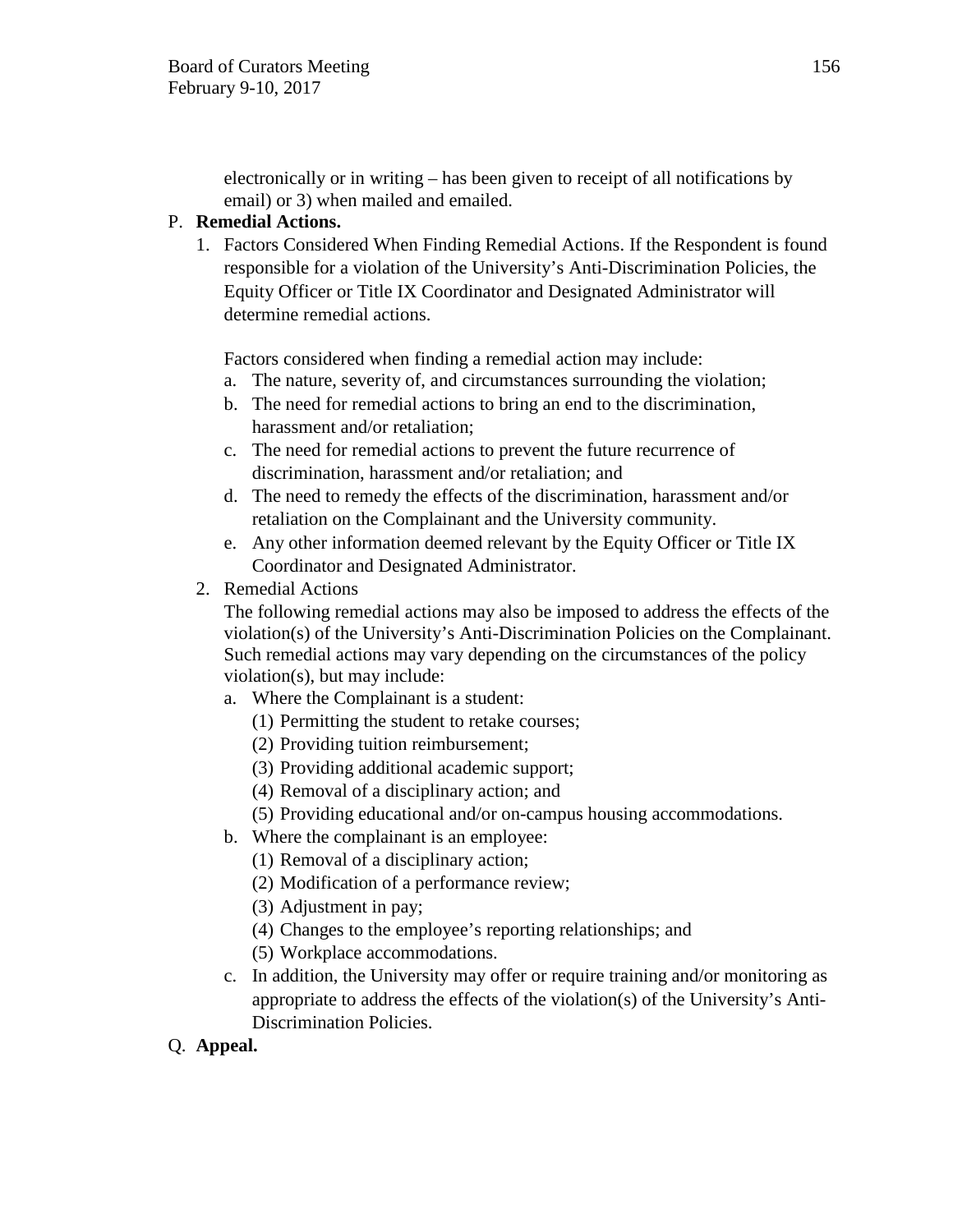- 1. **Grounds for Appeal.** Both the Complainant and the Respondent are allowed to appeal the findings in the Administrative Resolution Process. Appeals are limited to the following:
	- a. A procedural error occurred that significantly impacted the outcome of the Administrative Resolution Process (e.g. substantiated bias, material deviation from established procedures, etc.).
	- b. To consider new evidence, unavailable during the original Administrative Resolution Process or investigation that could substantially impact the original finding or remedial actions.
	- c. The remedial actions fall outside the range typically imposed for this offense, or for the cumulative disciplinary record of the Respondent.
- 2. **Requests for Appeal.** Both the Complainant and the Respondent may submit a request for appeal to the Equity Resolution Appellate Officer. All requests for appeal must be submitted in writing to the Equity Resolution Appellate Officer within three (3) business days of the delivery of the findings. When any Party requests an appeal, the other Party (Parties) will be notified and receive a copy of the request for appeal.
- 3. **Response to Request for Appeal**. Within three (3) business days of the delivery of the notice and copy of the request for appeal, the non-appealing Party (Parties) may file a response to the request for appeal. The response can address that sufficient grounds for appeal have not been met and/or the merits of the appeal.
- 4. **Review of the Request to Appeal.** The Equity Resolution Appellate Officer will make an initial review of the appeal request(s). The Equity Resolution Appellate Officer will review the request for appeal to determine whether:
	- a. The request is timely;
	- b. The appeal is on the basis of any of the three (3) grounds listed above; and
	- c. When viewed in the light most favorable to the appealing Party, the appeal states grounds that could result in an adjusted finding or remedial actions.

The Equity Resolution Appellate Officer will reject the request for appeal if any of the above requirements are not met. The decision to reject the request for appeal is final and further appeals and grievances are not permitted. The Equity Resolution Appellate Officer will render a written decision whether the request for appeal is accepted or rejected within fourteen (14) business days from receipt of the request for appeal. If no written decision is provided to the Parties within fourteen (14) business days from receipt of the request, the appeal will be deemed accepted.

5. **Review of the Appeal.** If all three (3) requirements for appeal listed above are met, the Equity Resolution Appellate Officer will accept the request for appeal and proceed with rendering a decision on the appeal applying the following additional principles: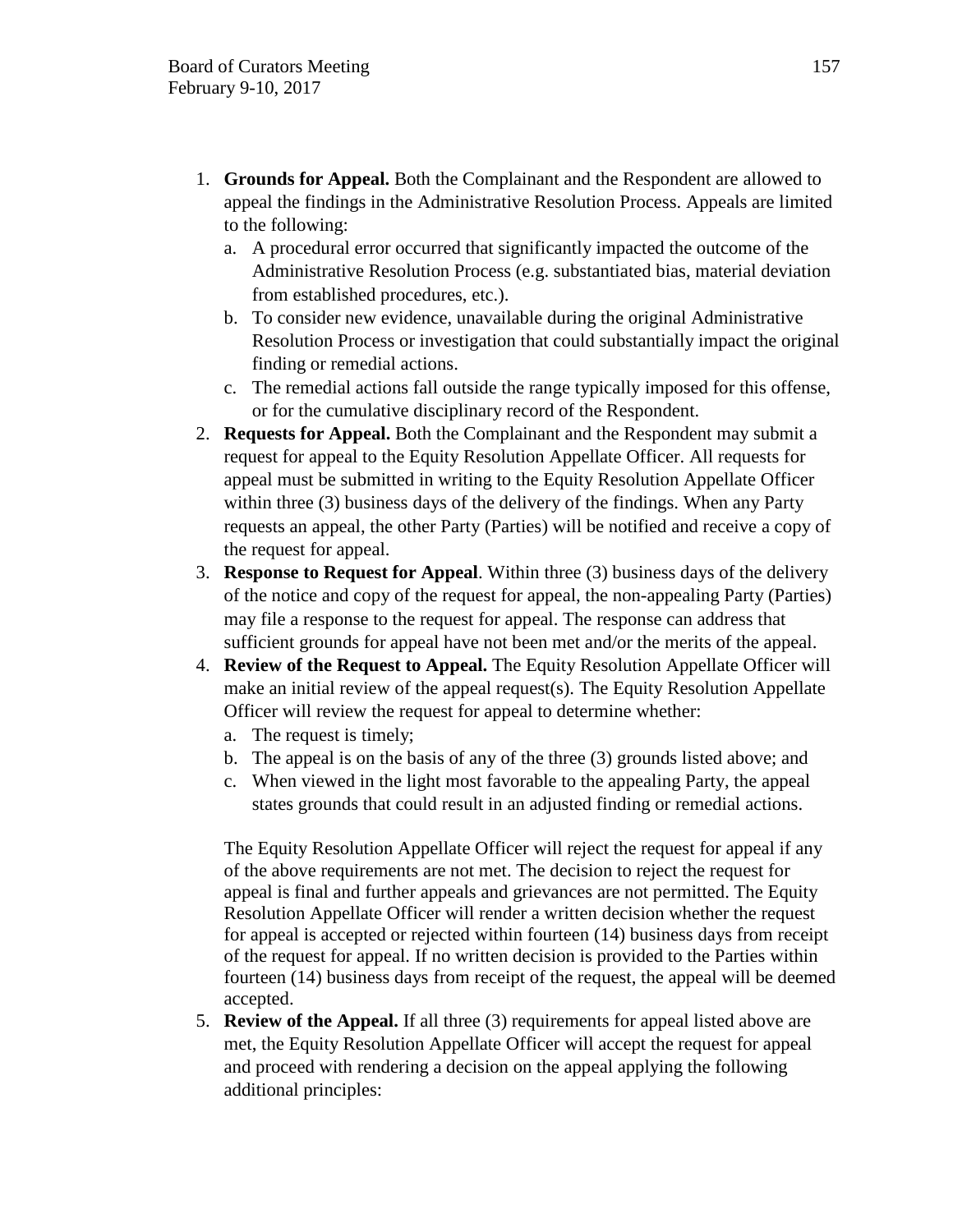- a. Appeals are not intended to be full re-hearings of the Complaint and are therefore deferential to the original findings. In most cases, appeals are confined to a review of the written documentation and record of the Administrative Resolution Process, and pertinent documentation regarding the grounds for appeal. Appeals granted based on new evidence should normally be remanded to the original decision maker for reconsideration.
- b. Remedial actions are implemented immediately unless the Equity Resolution Appellate Officer stays their implementation pending the outcome of the appeal.
- c. The Equity Resolution Appellate Officer will normally render a written decision on the appeal to all Parties within ten (10) business days from accepting the request for appeal. In the event the Equity Resolution Appellate Officer is unable to render a written decision within ten (10) business days from accepting the request for appeal, the Equity Resolution Appellate Officer will promptly notify the Parties in writing of the delay.
- d. Once an appeal is decided, the outcome is final. Further appeals and grievances are not permitted.
- 6. **Extensions of Time**. For good cause, the Equity Resolution Appellate Officer may grant reasonable extensions of time (e.g.: 7-10 business days) to the deadlines in the appeal process. The Equity Resolution Appellate Officer will notify the Parties in writing if such extensions are granted.
- R. **Records.** In implementing this policy, records of all Complaints and resolutions will be kept by the Equity Officer or Title IX Coordinator (depending on the nature of the Complaint). The "Record of the Case in the Section 600.060 Process" will include, if applicable, Letter(s) of notice, exhibits; the finding on each of the alleged policy violations and remedial actions by the Equity Officer or Title IX Coordinator and Designated Administrator; and the decision on appeal. The Record of the Case in the Section 600.060 Process will be kept for a minimum of seven (7) years following final resolution.
- S. **Retaliation.** Retaliation is any adverse action taken against a person because of that person's participation in protected activity. The University strictly prohibits retaliation against any person for making any good faith report of discrimination, harassment, or sexual misconduct or for filing, testifying, assisting, or participating in any investigation or proceeding involving allegations of discrimination, harassment, or sexual misconduct. Any person who engages in such retaliation shall be subject to disciplinary action, up to and including expulsion or termination, in accordance with applicable procedures. Any person who believes they have been subjected to retaliation is encouraged to promptly notify the Equity Officer or Title IX Coordinator. The University will promptly investigate all Complaints of retaliation.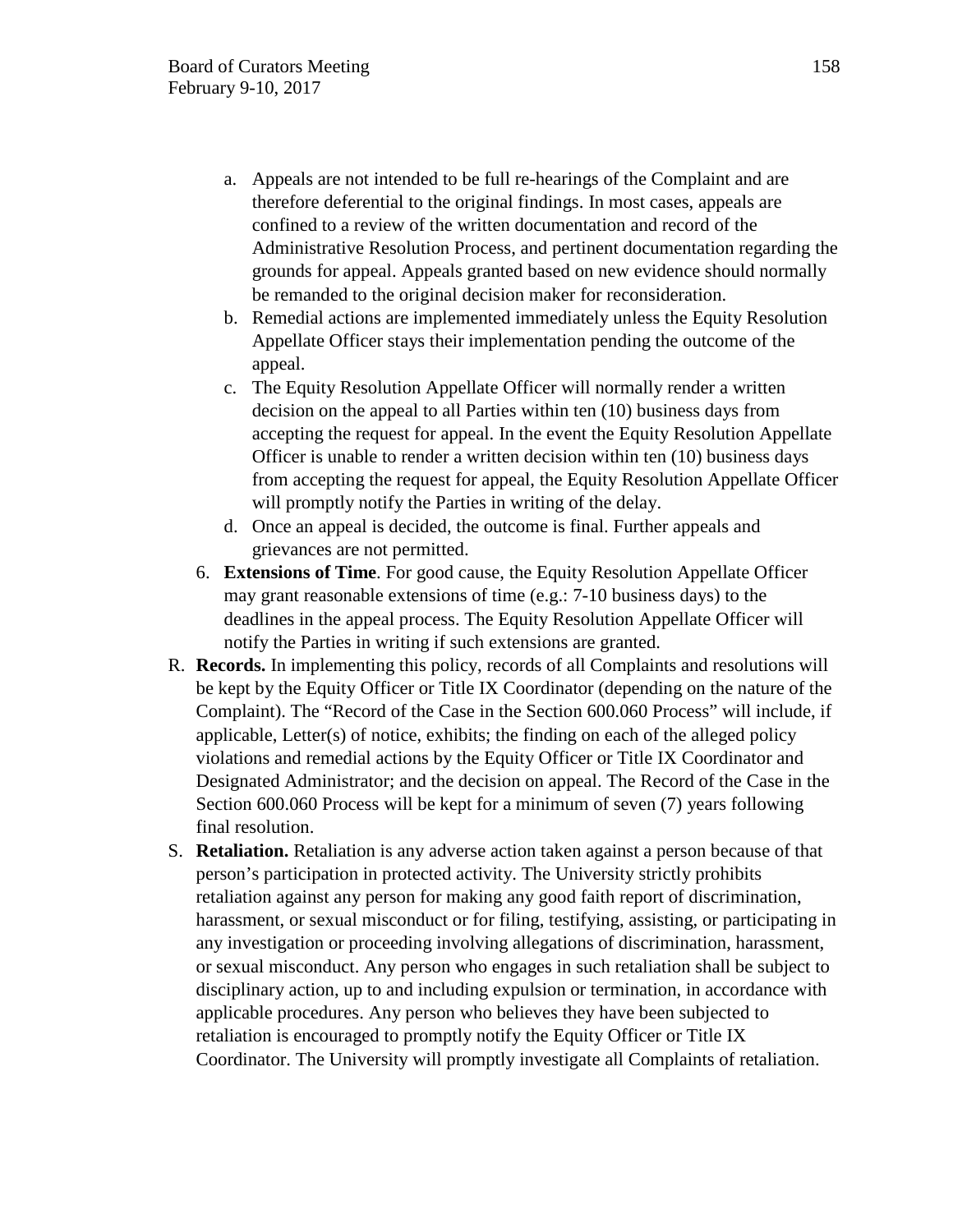## **Collected Rules and Regulations 600.070 Policy Related to Students with Disabilities (previously 240.040)**

Executive Order No. 21, 11-1-84; Amended 2-25-97; Amended 2-9-17 with effective date of 3-1-17.

- A. **Equality of Access** The University of Missouri strives to assure that no qualified person with a disability shall, solely by reason of the disability, be denied access to, participation in, or the benefits of any program or activity operated by the University. Each such qualified person shall receive reasonable accommodations to provide equally effective access to educational opportunities, programs, and activities in the most integrated setting appropriate unless provision of such reasonable accommodation would constitute an undue hardship on the University or would substantially alter essential elements of the academic program or course of study or would otherwise compromise academic standards. This policy shall apply to all programs, services, and activities of the University, including but not limited to recruitment, admissions, registration, financial aid, academic programs, advising, counseling, student health, housing and employment.
- B. **Federal and State Laws** This policy is intended to be consistent with Section 504 of the Rehabilitation Act of 1973, which states that no recipient of federal financial assistance may discriminate against qualified individuals with disabilities solely by reason of disability. This policy is also intended to be consistent with the Americans with Disabilities act of 1990 and the Missouri Human Rights Act.
- C. **Facilities** Each program or activity, when viewed in its entirety, shall be accessible to otherwise qualified and eligible students with disabilities. Facilities, or parts of facilities, constructed or renovated for the University's use will be designed and built so that they are accessible to and usable by persons with disabilities, in accordance with the ADA Accessibility Guidelines or other accessibility standards properly adopted by the campus. Accessible on-campus housing and food service will be provided at the same cost and with the same program options to qualified students with disabilities as are afforded to non-disabled students. When any University classes, programs or activities are held in private facilities, thorough efforts shall be made to obtain facilities which are accessible.

## **D. Coordination of Programs and Services for Students with Disabilities**

1. Campus disability support service (DSS) offices or other designated campus units are responsible for coordination of programs, services, and classroom accommodations for qualified applicants for admission and qualified enrolled students with disabilities. Such coordination relates solely to disability issues. Determinations as to whether a student is otherwise qualified often will be based on the academic requirements developed by the faculty. Specific services available to qualified students with disabilities will be provided by the University in conformity with the requirements of federal and state law.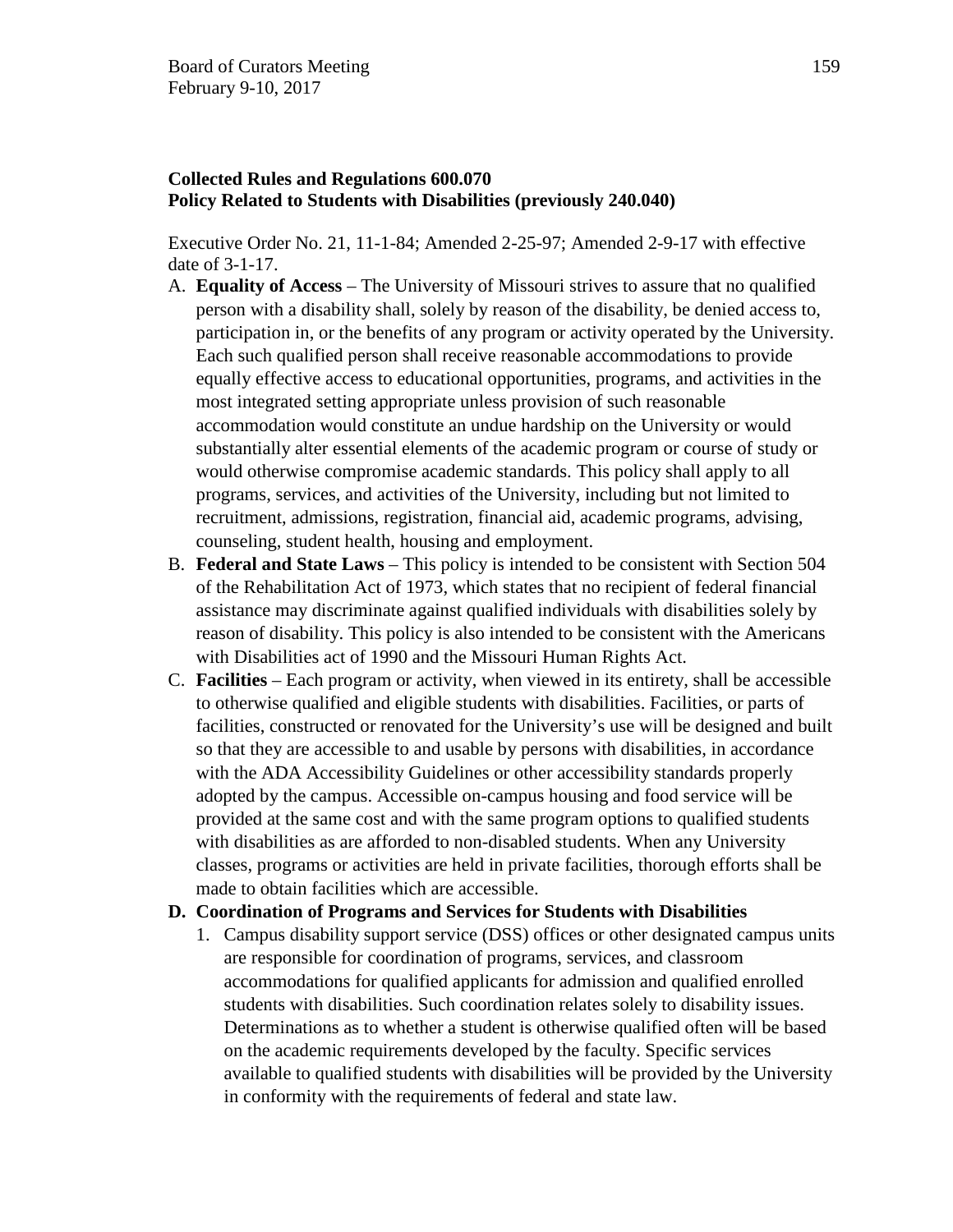- 2. All applicants and students seeking disability-related services and/or accommodations must disclose the presence of a specific disability to DSS. Before receiving requested services and/or accommodations, the student will be required to provide the DSS office with current medical or other diagnostic documentation of a disability from a qualified physician or other qualified diagnostician, as well as current documentation of the need for accommodations. In cases where existing documentation is incomplete or outdated, students may be required to provide additional documentation at the student's expense. All documentation related to an applicant or student's disability shall be kept confidential and retained by DSS. The DSS file shall be maintained separately from other student records maintained by the University.
- 3. It is the applicant/student's responsibility to self-identify, to provide current and adequate documentation of a disability, and to request accommodations, through the DSS office. The appropriate documentation must be provided in a timely manner to ensure full resolution of accommodations prior to the student's entrance into the program or course of study. However, a request can be made at any time. Documentation review and accommodations planning by DSS, including consultation with faculty and/or other campus entities that may be affected in providing accommodations, will be done on an individualized case-bycase basis.
- 4. Reasonable classroom accommodations will be provided to otherwise qualified and eligible students with disabilities who have self-identified and who have provided satisfactory documentation in support of their timely request for such accommodations, in compliance with federal and state mandates. These accommodations shall not affect the substance of the educational programs or compromise educational standards.
- 5. In addition to providing accommodations needed to ensure nondiscrimination in access to educational opportunities by otherwise qualified students with disabilities, the University is responsible for ensuring that no qualified disabled student is denied the benefits of or excluded from participation in a University program because of the absence of auxiliary aids, services, and/or other reasonable accommodations. Auxiliary aids, services, and/or other accommodations include but are not limited to interpreters (sign or oral), readers, scribes, adaptive equipment, and other appropriate services or equipment necessary for course or program accessibility.
- 6. Determinations as to whether and what reasonable services and accommodations shall be provided to qualified applicants for admission and qualified enrolled students with disabilities will be made initially by the coordinator of DSS (hereafter "the Coordinator"). The Coordinator will communicate with appropriate faculty members regarding the provision of services and/or accommodations and discuss appropriate methods for implementation of the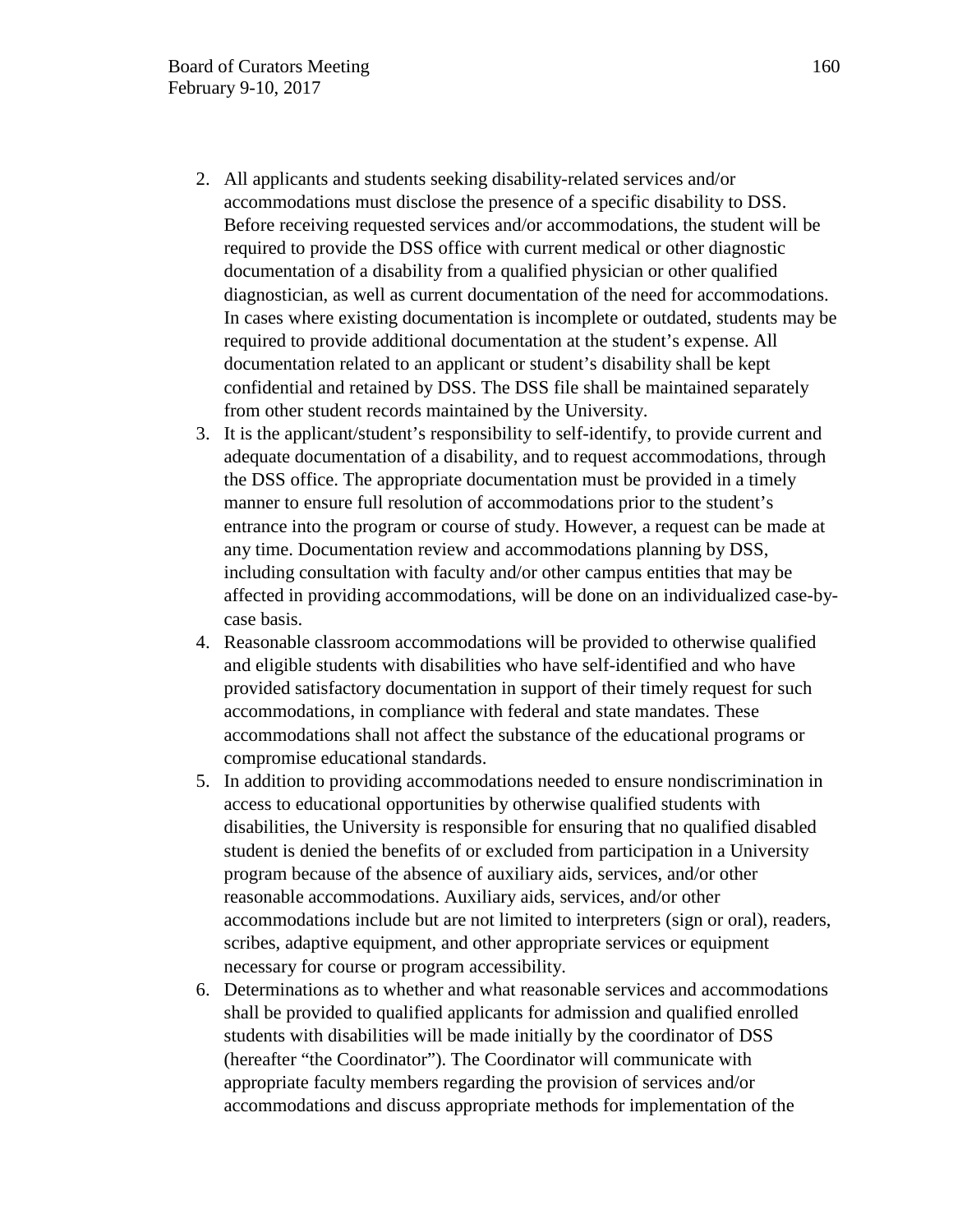same. If the Coordinator and faculty member(s) are unable to reach agreement regarding the determination of whether and what reasonable services and accommodations shall be provided and/or the implementation of those services and/or accommodations, such disagreement shall be described in writing promptly and submitted to the Chancellor or Designee for resolution in a prompt manner.

- 7. Initial determinations and any disagreements submitted to the Chancellor or Designee (hereafter "the Chancellor") will take into consideration all relevant factors including, but not limited to, the following:
	- a. Current documentation of the specific disability and of the need for the requested services or accommodations;
	- b. The essential elements of the academic program or course of study being pursued;
	- c. The fact that the law does not require a University to substantially alter essential elements of its academic program or course of study or to otherwise compromise its academic standards.
- 8. While funding for accommodations to ensure equally effective access is provided by the University, funding for auxiliary aids, accommodations, and/or services in some instances may be shared with state vocational rehabilitation agencies. The law does not require and the University does not provide prescription devices or other devices/services of a personal nature (e.g. personal attendants) for students with disabilities.
- E. **Establishment of Campus Policies** Chancellors are directed to establish campus policies and/or procedures consistent with this order. These should cover, at a minimum, treatment of disability-related information and appropriate regard for confidentiality, responsibilities of students in applying for services through DSS, time lines to assure that students make accommodation requests in a timely manner, guidelines to assure that disability documentation is reasonably current, a description of the process of individualized assessment of each student's disability documentation and accommodation request(s), the role of faculty in determining the essential elements of the academic program or course of study and the academic standards involved in the accommodations planning and review process within the context of academic program requirements. Any complaints of disability discrimination or failure to accommodate should be processed through the appropriate Equity Resolution Process (*See* Sections 600.030, 600.040, 600.050, and 600.060).
- F. **Retaliation** Retaliation is any adverse action taken against a person because of that person's participation in protected activity. The University strictly prohibits retaliation against any person for: seeking an accommodation pursuant to this policy, filing a Complaint of discrimination based on disability, or participating in an investigation or proceeding concerning allegations of discrimination based on disability. Any person who engages in such retaliation shall be subject to the disciplinary action, up to and including expulsion or termination, in accordance with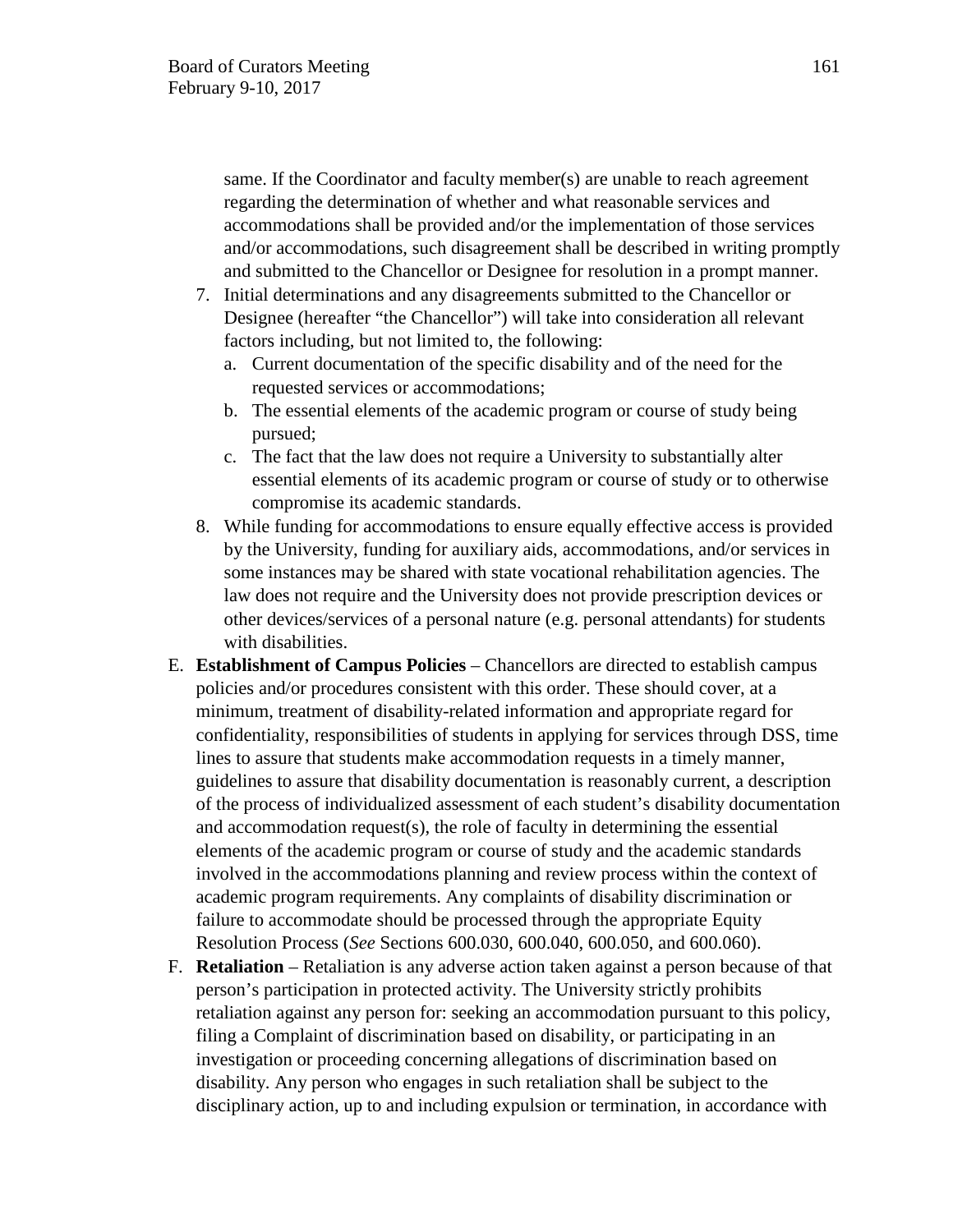applicable procedures. Any person who believes they have been subjected to retaliation is encouraged to promptly notify the Equity Officer or Title IX Coordinator. The University will promptly investigate all complaints of retaliation.

# **Collected Rules and Regulations 600.080 Policy Related to Employees with Disabilities (New)**

Bd. Min 2-9-17, effective 3-1-17.

- A. **Summary.** The Americans with Disabilities Act of 1990, as amended, and other federal and state laws protect employees and applicants for employment from discrimination on the basis of disability in the terms and conditions of employment. Disability discrimination includes not making reasonable accommodation to the known physical or mental limitations of an otherwise qualified individual with a disability who is an applicant or employee, barring undue hardship.
- B. **Scope.** This policy applies to all Academic and Administrative, Service and Support employees of the University.
- C. **Definitions:**
	- 1. **Disability.** Disability means a physical or mental impairment that substantially limits one or more of the major life activities of an individual; a record of having such an impairment; or being regarded as having such an impairment.
	- 2. **Essential Functions**. Essential functions means the fundamental job duties of the employment position the person with a disability holds or desires.
	- 3. **Major Life Activities.** Major life activities include, but are not limited to caring for oneself, performing manual tasks, seeing, hearing, eating, sleeping, walking, standing, lifting, bending, speaking, breathing, learning, reading, concentrating, thinking, communicating, and working; as well as the operation of a major bodily function, including but not limited to, functions of the immune system, normal cell growth, and digestive, bowel, bladder, neurological, brain, respiratory, circulatory, endocrine, and reproductive functions.
	- 4. **Qualified Individual.** A "qualified individual" is a person who has the requisite skills, experience, education, and other job-related requirements of a position held or desired, and who, with or without reasonable accommodation, can perform the essential functions of the job.
	- 5. **Reasonable Accommodation.** A reasonable accommodation means a change in the job application process or work environment that enables a qualified individual with a disability to be considered for the position the individual desires, perform the essential functions of that position, or enjoy terms and conditions of employment that are enjoyed by similarly-situated individuals without disabilities.
	- 6. **Undue Hardship.** With respect to the provision of an accommodation, undue hardship means significant difficulty or expense in light of nature and cost of the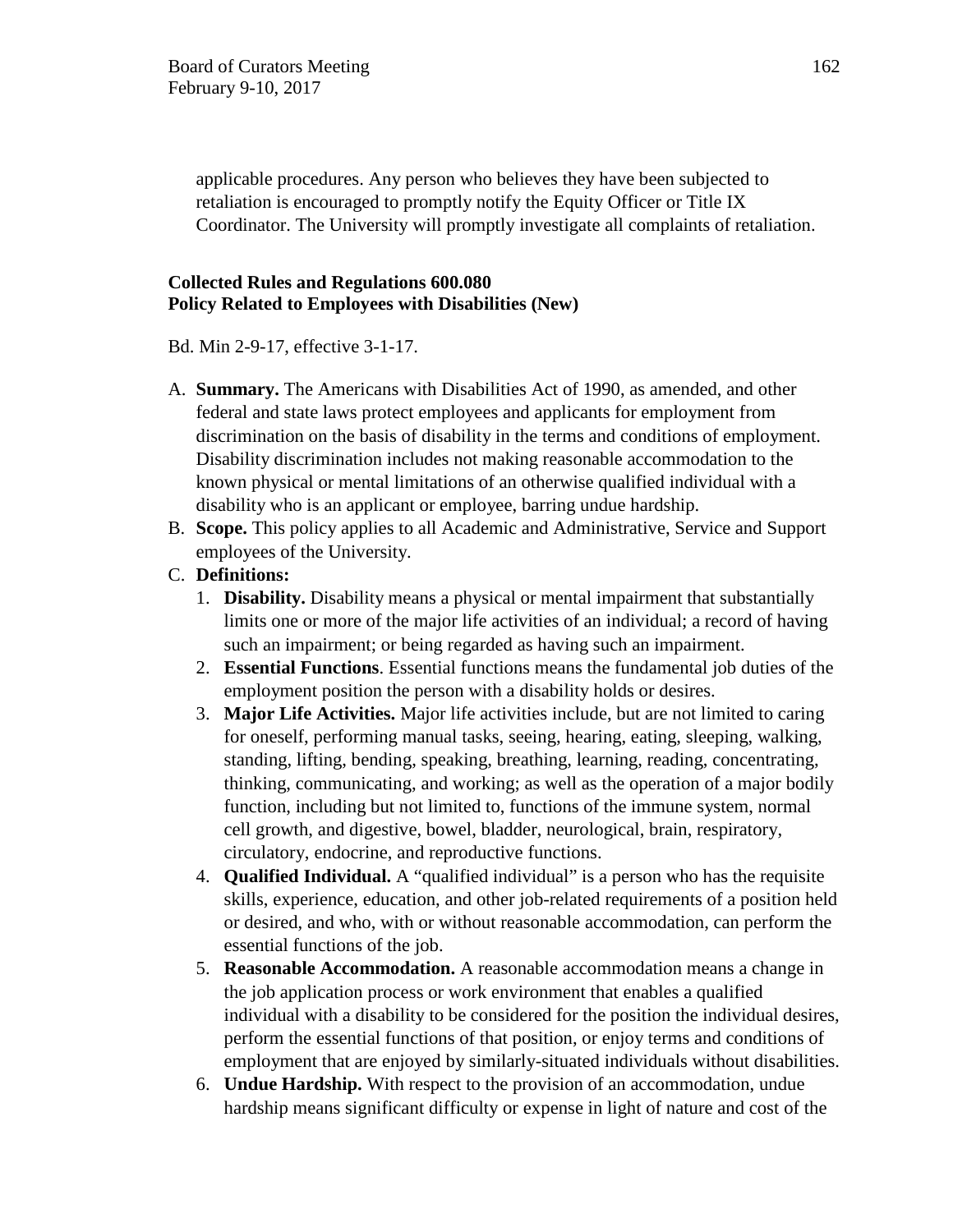accommodation and the resources and circumstances of the University, campus, and department.

D. **Policy.** It is the policy of the University to provide equal employment opportunity to employees and applicants for employment without unlawful discrimination on the basis of disability.

The University will seek to provide reasonable accommodation to the known physical or mental limitations of a qualified individual with a disability who is an employee or applicant for employment, unless the accommodation would impose an undue hardship on the University.

The University prohibits discrimination against or harassment of employees or applicants for employment on the basis of disability, including because the individual has requested a reasonable accommodation or made a complaint of disability discrimination.

1. **Requesting a Reasonable Accommodation.** An applicant or employee with a disability may request an accommodation from the campus human resources office. Current employees may also request an accommodation from their supervisor, campus human resources office or equity office. Upon receiving an accommodation request, an informal interactive process will be initiated to clarify the workplace barrier and identify possible accommodations. In some instances, medical documentation may be required regarding the disability. Medical information will be treated as confidential and disclosed only as permitted by law, but supervisors and managers may be informed regarding necessary restrictions and accommodations, and first aid and safety personnel may be informed, when appropriate, if the disability might require emergency treatment. Disability related information will not be placed in the employee's personnel file.

A request for reasonable accommodation may be denied if it would impose an undue hardship. The University will not approve accommodation requests when the applicant or employee's disability would impose a significant risk of substantial harm to the health or safety of the individual or others that cannot be eliminated or reduced by reasonable accommodation.

- 2. **Complaint Procedure.** Any complaints of disability discrimination or failure to accommodate should be processed through the appropriate Equity Resolution Process (*See* Sections 600.030, 600.040, 600.050, 600.060).
- 3. **Retaliation.** Retaliation is any adverse action taken against a person because of that person's participation in protected activity. The University strictly prohibits retaliation against any person for requesting a reasonable accommodation, making a complaint of disability discrimination, or participating in an investigation or proceeding concerning allegations of disability discrimination. Any person who engages in such retaliation shall be subject to disciplinary action, up to and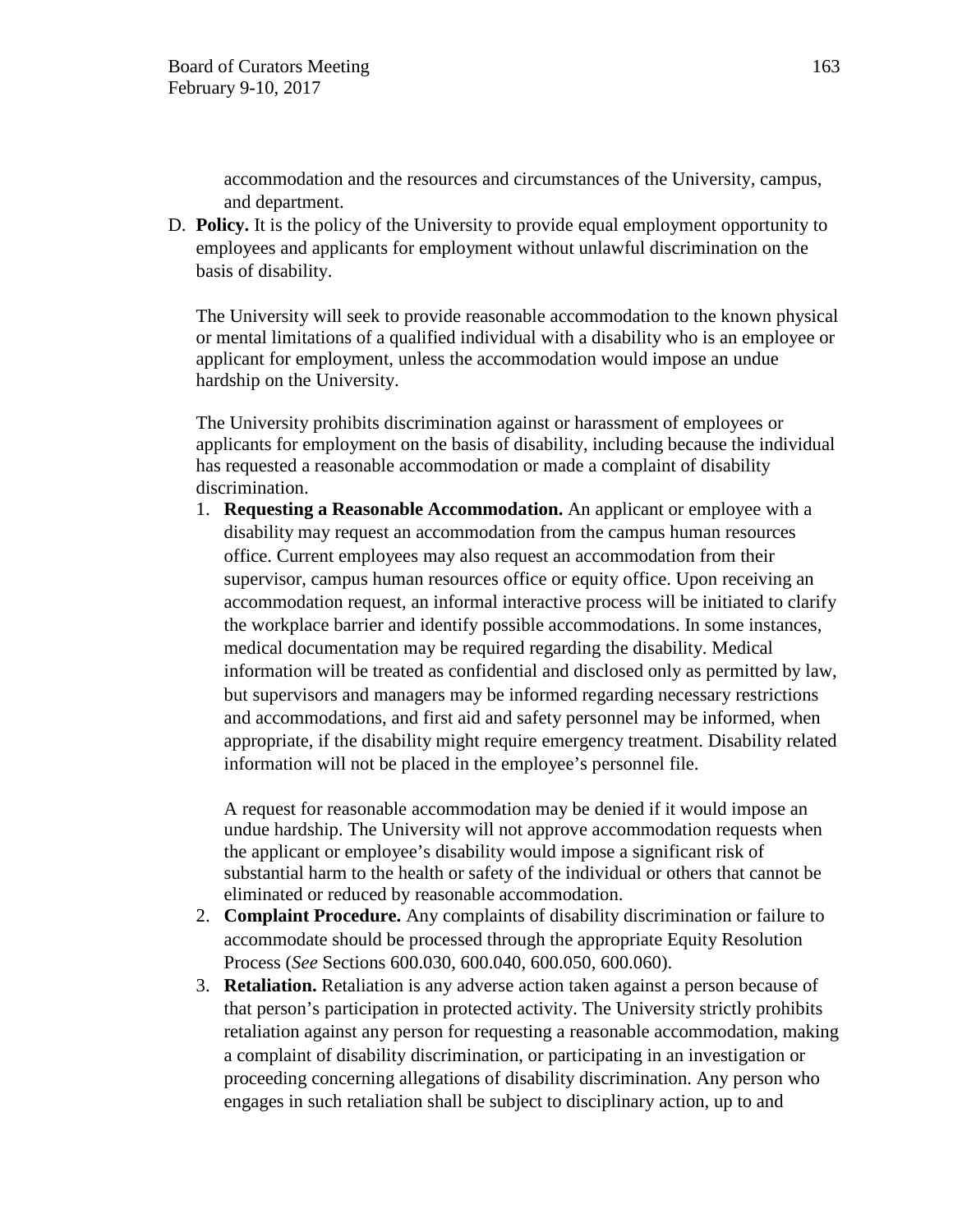including expulsion or termination, in accordance with applicable procedures. Any person who believes they have been subjected to retaliation is encouraged to promptly notify the Equity Officer or Title IX Coordinator. The University will promptly investigate all complaints of retaliation.

### **Academic, Student and External Affairs Committee**

Chairman Snowden provided time for discussion.

Information

1. 2016 Board Engagement with Student Leaders Report – presented by Chair Graham

Degree Recommendation, Bachelor of Science in Public Health, UMKC – presented by Senior Assistant Vice President Steve Graham (information on file)

It was recommended by Interim Vice President Robert W. Schwartz, endorsed by

Interim President Michael A. Middleton, moved by Curator Snowden, seconded by Curator

Phillips, that the following action be approved:

that the University of Missouri, Kansas City be authorized to submit the attached (and as on file with the minutes of this meeting) proposal for a Bachelor of Science in Public Health to the Coordinating Board for Higher Education for approval.

Roll call vote of Board:

Curator Cupps voted yes. Curator Graham voted yes. Curator Henrickson voted yes. Curator Phillips voted yes. Curator Snowden voted yes. Curator Steelman voted yes.

The motion carried.

#### **Audit Committee**

Chairman Graham provided time for discussion.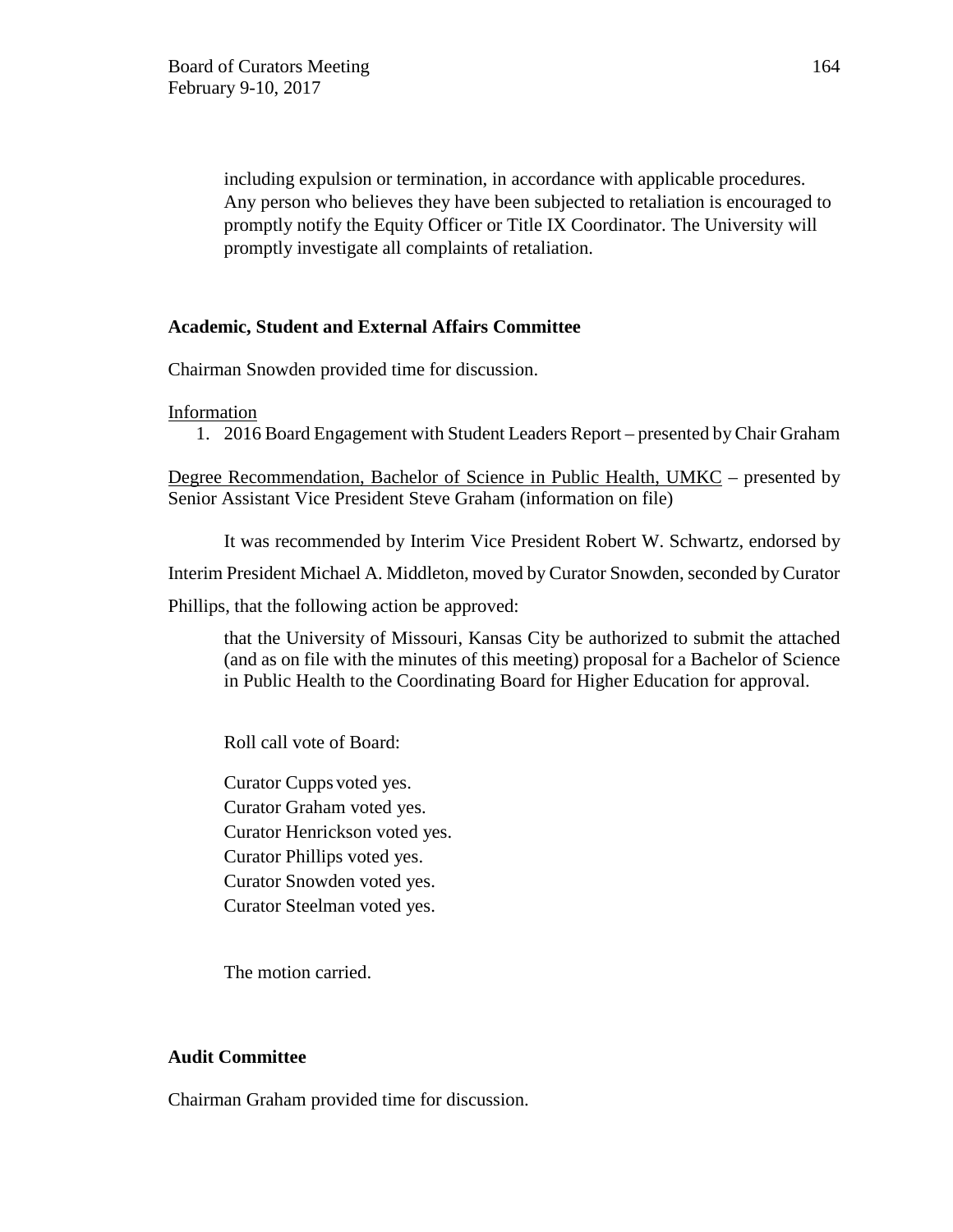Information

- 1. Internal Audit and Consulting Quarterly Report, UM (information and slides on file)
- 2. Ethics and Compliance Hotline, Annual Report 2016, UM (information and slides on file)

Engagement of Independent Auditors and Related Fees, UM – presented by Interim Vice President Rapp (information on file)

It was recommended by Interim Vice President Rapp, endorsed by Interim

President Middleton, moved by Curator Cupps, seconded by Curator Snowden, that the

following action be approved:

that the Interim Vice President for Finance be authorized to employ the firm of BKD LLP to provide audit services to the University of Missouri for fiscal year ending June 30, 2017 for fees of \$654,461.

Roll call vote:

- Curator Cupps voted yes.
- Curator Graham voted yes.
- Curator Henrickson voted yes.
- Curator Phillips voted yes.
- Curator Snowden voted yes.
- Curator Steelman voted yes.

The motion carried.

The public session of the Board of Curators meeting recessed at 2:50 P.M.

# **Board of Curators Meeting – Executive Session**

A meeting of the University of Missouri Board of Curators was reconvened in executive session at 3:40 P.M., on Thursday, February 9, 2017, in South 304 of the Memorial Student Union on the University of Missouri campus, Columbia, Missouri, pursuant to public notice given of said meeting. Curator Maurice B. Graham, Chair of the Board of Curators, presided over the meeting.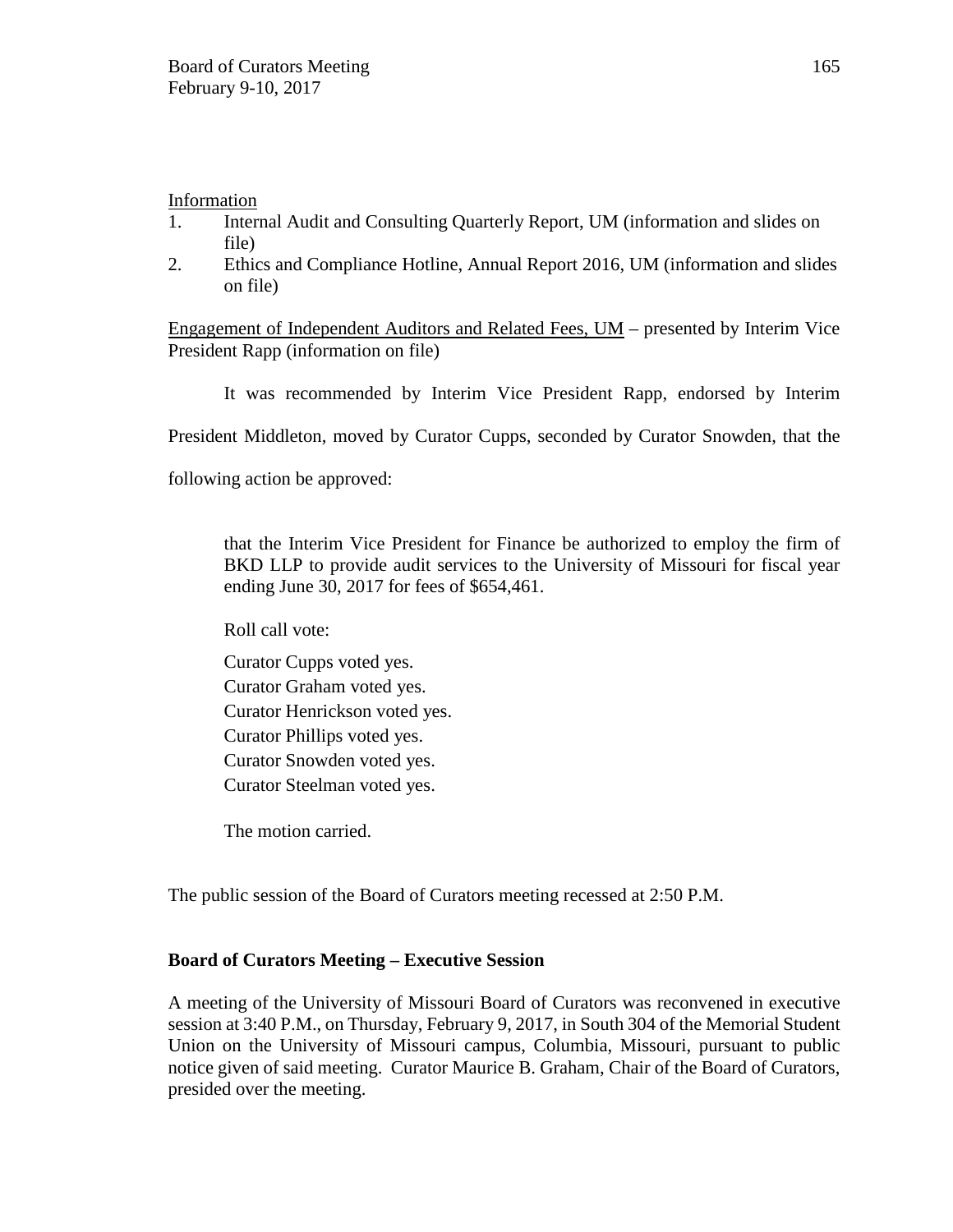Board of Curators Meeting 166 February 9-10, 2017

Present The Honorable Donald L. Cupps The Honorable Maurice B. Graham The Honorable Pamela Q. Henrickson The Honorable John R. Phillips The Honorable Phillip H. Snowden The Honorable David L. Steelman

Also Present Mr. Michael A. Middleton, Interim President Mr. Stephen J. Owens, General Counsel Ms. Cindy S. Harmon, Secretary of the Board of Curators

#### **General Business**

General Counsel's Report – presented by General Counsel Owens.

Litigation Report – presented by General Counsel Owens.

#### **Health Affairs – Executive Session**

Mr. Ron Ashworth and Ms. Teresa Maledy joined the meeting as members of the Health Affairs Committee.

Report on personnel and contracts – presented by Interim Chancellor Foley and Mr. Jonathon Curtright.

Dean Delafontaine, Mr. Robert Hess and Interim Vice President Rapp joined the meeting.

Extension of Participation in the MD Anderson Physicians Network Certified Member Program, MUHC – presented by Mr. Curtright (information on file)

It was recommended by Interim Chancellor Foley, endorsed by Interim President

Middleton, moved by Curator Henrickson and seconded by Curator Snowden, that the

following action be approved:

that the MU Health Care (MUHC) be authorized to purchase the Extension of Participation in the MD Anderson Physicians Network Certified Member Program from MD Anderson at a total cost of \$4,100,000.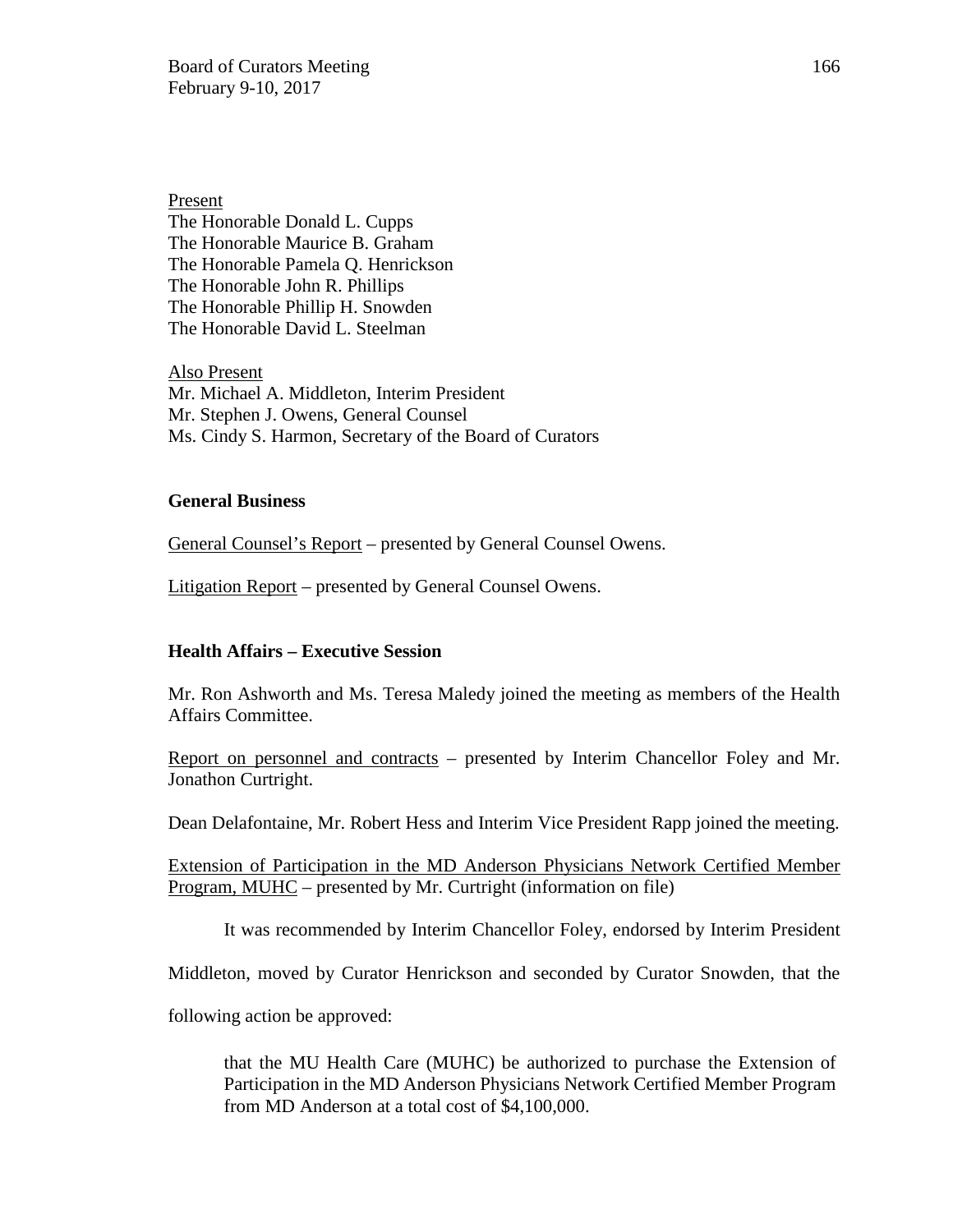Funding is as follows: Ellis Administration Operating Funds H0642-750000

Roll call vote:

Curator Cupps voted yes. Curator Graham voted yes. Curator Henrickson voted yes. Curator Phillips voted yes. Curator Snowden voted yes. Curator Steelman voted yes.

The motion carried.

Interim Chancellor Foley, Mr. Curtright, Dean Delanfontaine, Mr. Hess and Interim Vice President Rapp excused themselves from the meeting.

#### **Consent Agenda – Executive Session**

It was endorsed by Interim President Middleton, moved by Curator Steelman and seconded by Curator Snowden, that the following item be approved by consent agenda:

MU Head Baseball Coach, Steven R. Bieser, Contract for Employment Terms as presented to the Board of Curators on February 9, 2017.

Roll call vote of the full Board:

Curator Cupps voted yes. Curator Graham voted yes. Curator Henrickson voted yes. Curator Phillips voted yes. Curator Snowden voted yes. Curator Steelman voted yes.

The motion carried.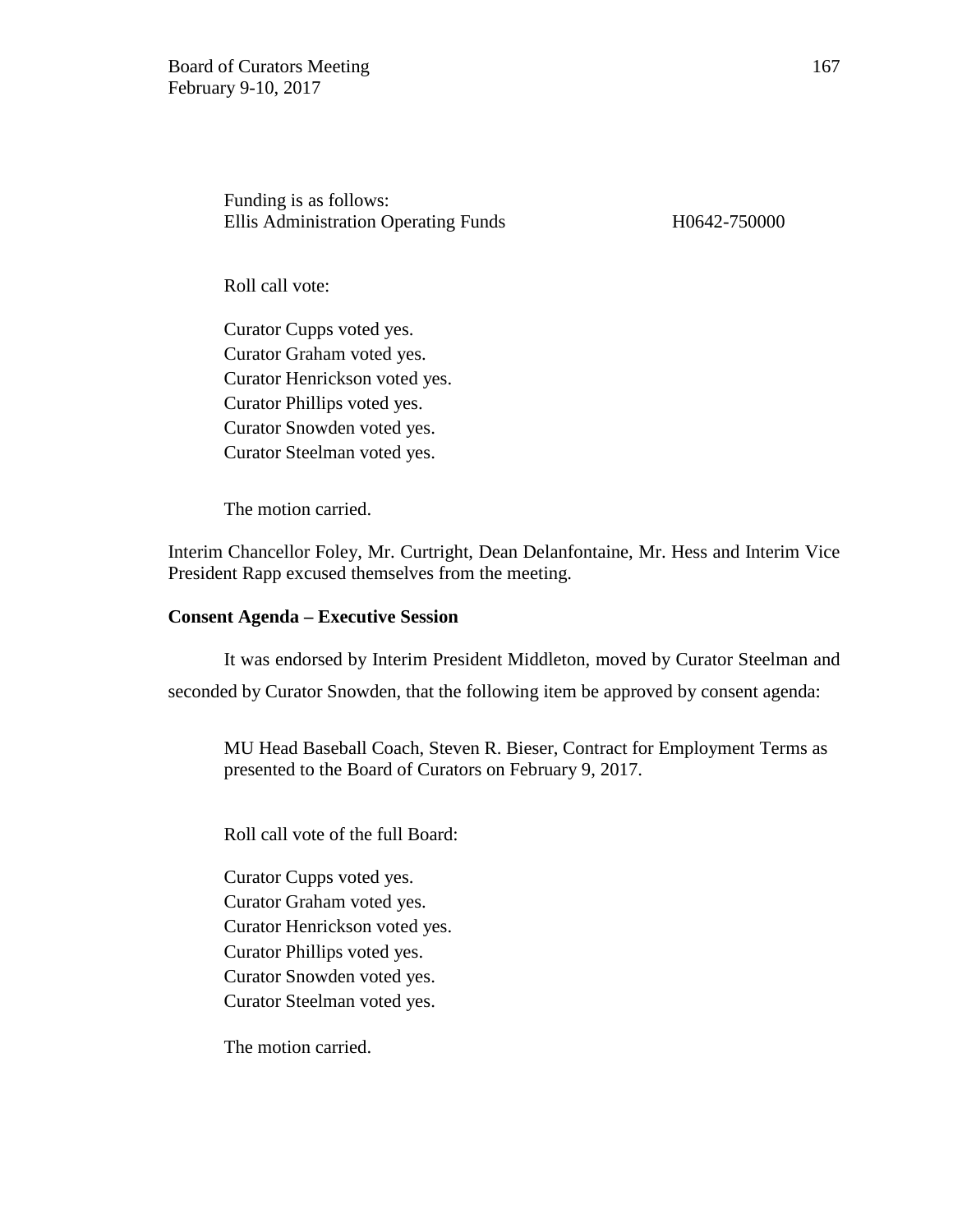## **Audit – Executive Session**

Presentation of Draft Audit Report – presented by Interim Chief Audit Executive Piranio and Vice President Allen

No action taken by the Board.

## Performance Goals, Interim Chief Audit Executive, Michelle Piranio

It was moved by Curator Cupps and seconded by Curator Steelman, that the performance goals for Interim Chief Audit Executive Piranio for the period November 17, 2016 – June 30, 2017 be approved as attached (and as on file with the minutes of this meeting).

Roll call vote of the Board:

 Curator Cupps voted yes. Curator Graham voted yes. Curator Henrickson voted yes. Curator Phillips voted yes. Curator Snowden voted yes. Curator Steelman voted yes.

The motion carried.

President's Report on Personnel and Contracts – presented by Interim President Middleton.

The Board of Curators meeting recessed at 6:00 p.m.

### **Reception and Dinner by Invitation for the Board of Curators, President and General Officers**

| scherm onneers             |                                                                    |
|----------------------------|--------------------------------------------------------------------|
| $6:30 - 8:30$ P.M.         |                                                                    |
| Thursday, February 9, 2017 |                                                                    |
| Hosted by:                 | Interim Chancellor Foley and Dr. Foley                             |
| Topic:                     | The Future of Engineering in Missouri                              |
| Presenter:                 | Dean Elizabeth Loboa                                               |
| Location:                  | Bond Life Sciences Center, 1201 Rollins Street, Columbia, Missouri |
|                            | 65211                                                              |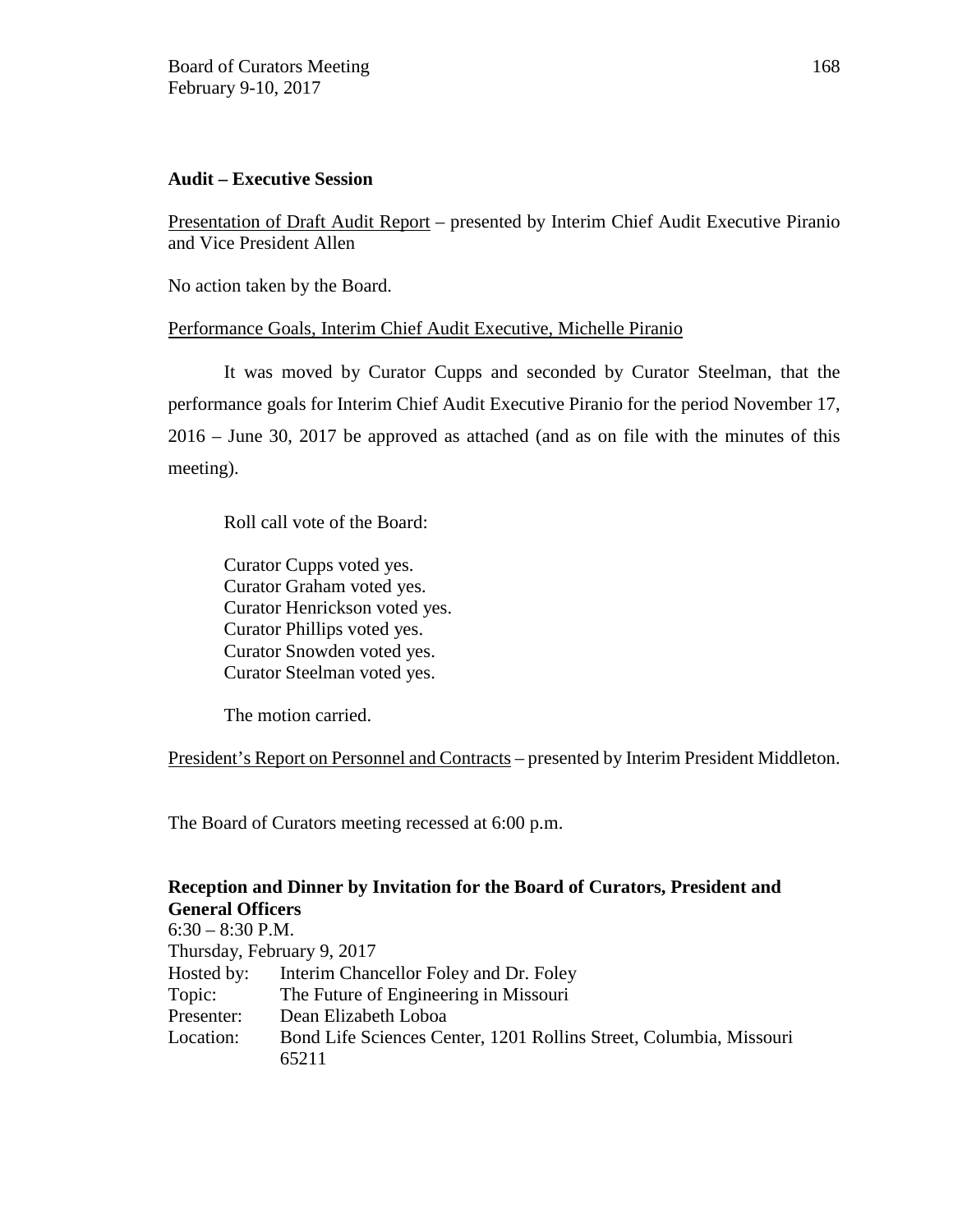# **BOARD OF CURATORS MEETING – PUBLIC SESSION**

# **MU Faculty Council Breakfast and Presentation with the Board of Curators**

| $8:00 - 8:45$ A.M.        |                                                    |  |  |  |
|---------------------------|----------------------------------------------------|--|--|--|
| Friday, February 10, 2017 |                                                    |  |  |  |
| Topic:                    | Recognition of Outstanding MU Students             |  |  |  |
| Presenters:               | Taylor Cofield, Nicholas Bira and Jessica Anania   |  |  |  |
| Location:                 | Mark Twain Room, Memorial Student Union, MU Campus |  |  |  |

A meeting of the University of Missouri Board of Curators reconvened in public session at 9:05 A.M., on Friday, February 10, 2017, in Stotler Lounge of the Memorial Student Union on the University of Missouri campus, Columbia, Missouri, pursuant to public notice given of said meeting. Curator Maurice B. Graham, Chair of the Board of Curators, presided over the meeting.

### Present

The Honorable Donald L. Cupps The Honorable Maurice B. Graham The Honorable Pamela Q. Henrickson The Honorable John R. Phillips The Honorable Phillip H. Snowden The Honorable David L. Steelman

## Also Present

Mr. Michael A. Middleton, Interim President Mr. Stephen J. Owens, General Counsel Ms. Cindy Harmon, Secretary of the Board of Curators Dr. Gary K. Allen, Vice President for Information Technology

- Dr. Henry "Hank" Foley, Interim Chancellor for University of Missouri-Columbia
- Dr. Thomas F. George, Chancellor for University of Missouri-St. Louis
- Mr. Stephen C. Knorr, Vice President for University Relations
- Mr. Leo E. Morton, Chancellor for University of Missouri-Kansas City
- Dr. Robert W. Schwartz, Interim Vice President for Academic Affairs, Research and Economic Development
- Ms. E. Jill Pollock, Interim Vice President for Human Resources
- Mr. Ryan D. Rapp, Interim Vice President for Finance and CFO
- Mr. Walter Branson, Vice Chancellor of Finance and Administration, Missouri S&T
- Dr. David R. Russell, Chief of Staff, UM System
- Mr. John Fougere, Chief Communications Officer, UM System
- Media representatives

## **General Business**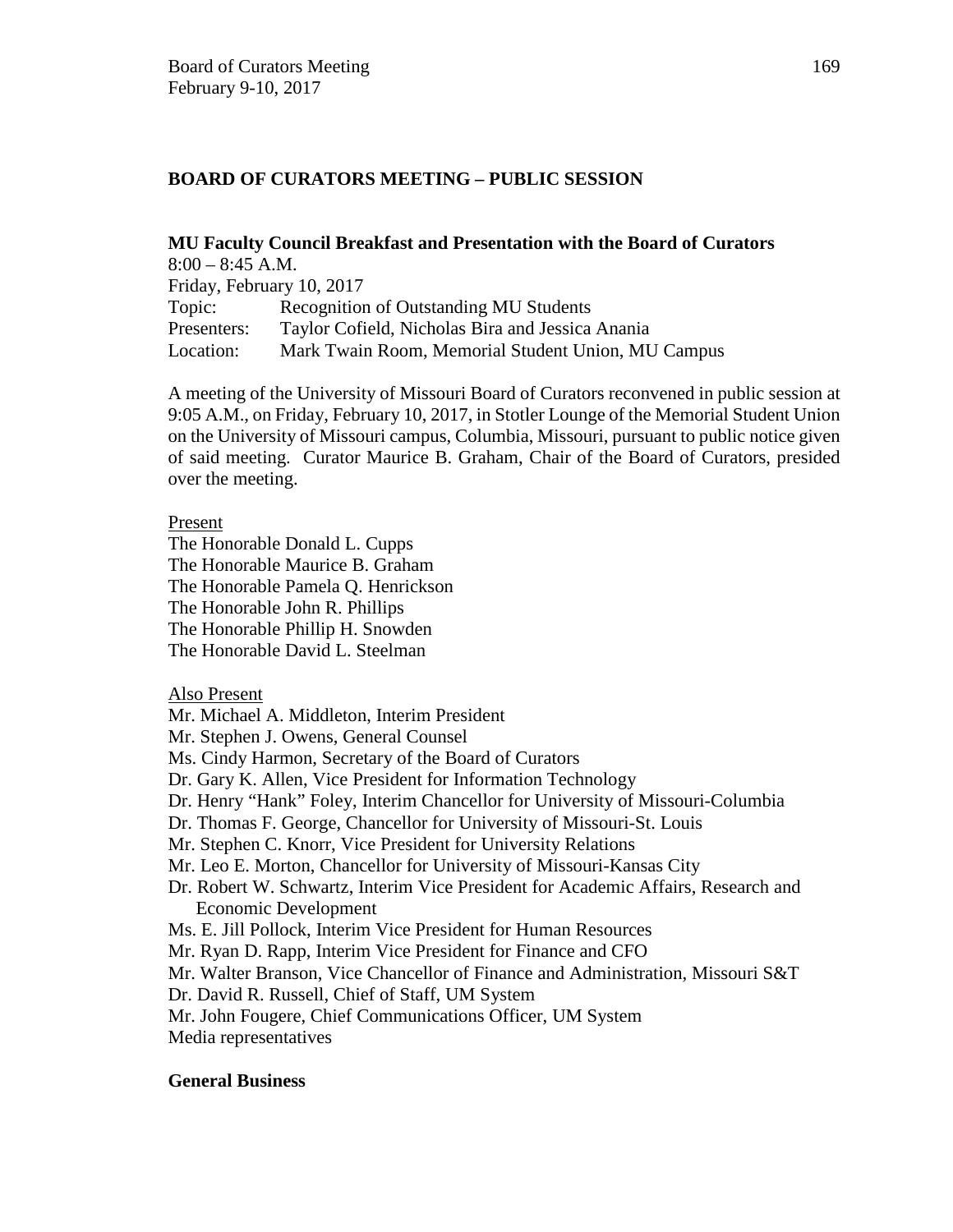University of Missouri System President's Report – presented by Interim President Middleton

Interim President Middleton presented an overview of his service leading the University of Missouri System.

University of Missouri – Columbia Strategic Highlights – presented by Interim Chancellor Foley (slides on file)

Interim Chancellor Foley presented areas of challenge for the campus.

### **Consent Agenda**

Chairman Graham asked Curator Cupps to present his concern regarding consent agenda item #5. Curator Cupps was able to have his question answered and is fine with this item remaining on the consent agenda.

It was endorsed by Interim President Middleton, moved by Curator Cupps and seconded by Curator Steelman, that the following items be approved by consent agenda:

## **CONSENT AGENDA**

- 1. Minutes, December 8-9, 2016 Board of Curators Meeting
- 2. Minutes, December 8-9, 2016 Board of Curators Committee Meetings
- 3. Minutes, December 14, 2016 Board of Curators Special Meeting
- 4. Minutes, December 1 and 8, 2016 Health Affairs Committee Meetings
- 5. Amendment, Collected Rules and Regulations 220.030, Honorary Degrees
- 6. Sole Source, Revenue Cycle Software System & Support, MUHC
- 7. Sole Source, daVinci Xi Surgical System, MUHC
- 8. Sole Source, TeleTracking Expansion for Bed Tracking/Patient Throughput, MUHC
- 9. Naming Opportunity, Landscaped Plaza at the Agriculture Building, MU
- 10. Project Approval, Power Plant-North Deaerator and Building Enclosure, MU

Roll call vote of the full Board:

Curator Cupps voted yes. Curator Graham voted yes. Curator Henrickson voted yes.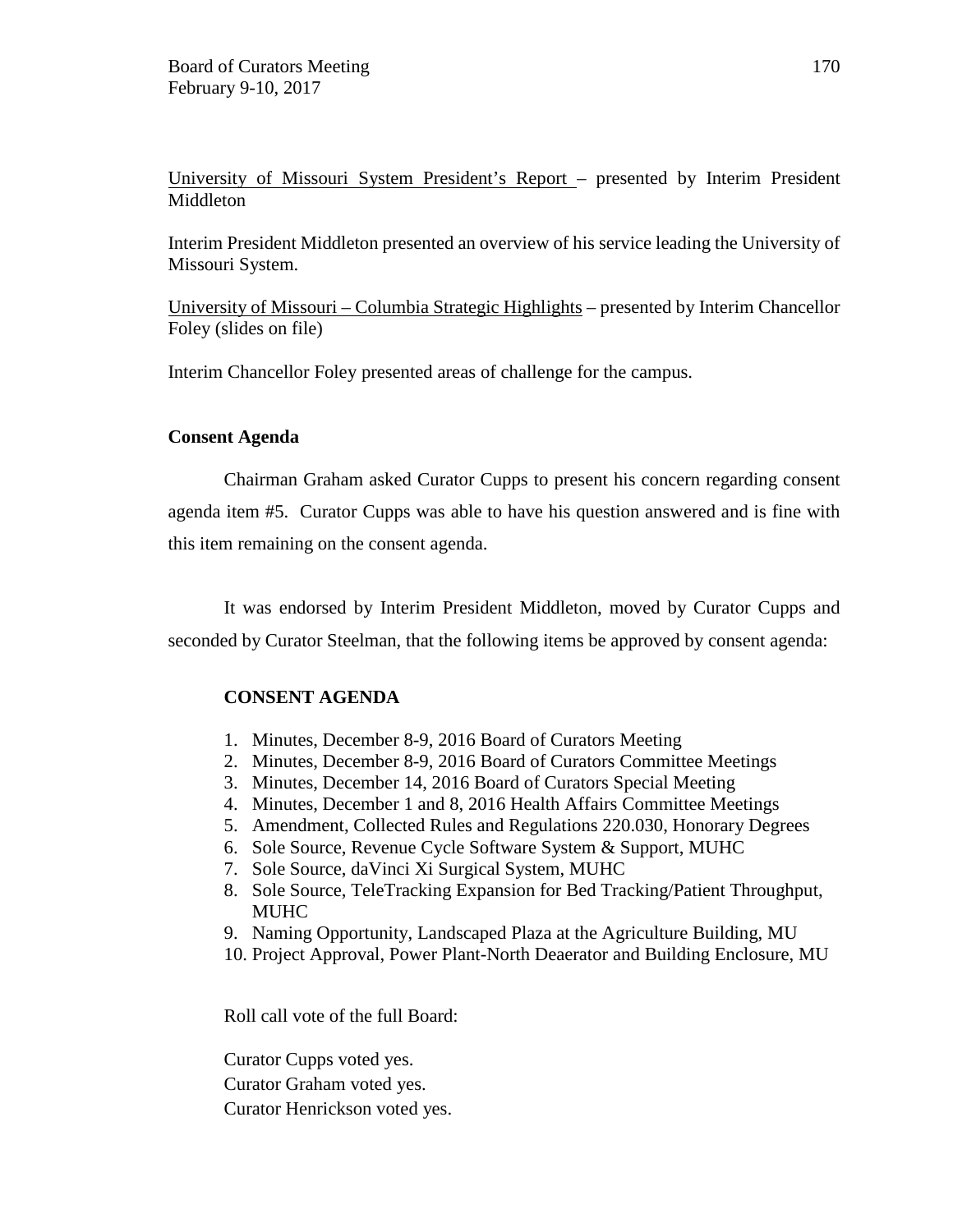Curator Phillips voted yes. Curator Snowden voted yes. Curator Steelman voted yes.

The motion carried.

- 1. Minutes, December 8-9, 2016 Board of Curators Meeting as provided to the curators for review and approval.
- 2. Minutes, December 8-9, 2016 Board of Curators Committee Meetings as provided to the curators for review and approval.
- 3. Minutes, December 14, 2016 Board of Curators Special Meeting as provided to the curators for review and approval.
- 4. Minutes, December 1 and 8, 2016 Health Affairs Committee Meetings as provided to the curators for review and approval.
- 5. Amendment, Collected Rules and Regulations 220.030, Honorary Degrees

### **Chapter 220: Degrees, Diplomas and Honors**

#### **220.030 Honorary Degrees**

Bd. Min. 4-7-67, p. 33,191; Bd. Min. 10-12-73, p. 36,842; Amended Bd. Min. 2- 12-82; Bd. Min. 6-19-87, 3-18-93; Amended Bd. Min. 12-13-96; 5-26-05; Amended Bd. Min. 12-7-12; Amended Bd. Min. 2-10-17.

- A. General Guidelines
	- 1. The University of Missouri shall grant no more than one honorary degree to an individual bearing the designation of a given campus. A different campus may consider an individual eligible for another honorary degree following a lapse of five years from the date the previous honorary degree was conferred. Names of previous honorary degree recipients, along with any other consideration, are on file in the Office of the Secretary of the Board of Curators.
		- a. The authority to award honorary degrees rests with the Board of Curators.
	- 2. Initial nomination of any person for an honorary degree may be made by any member of the University of Missouri community.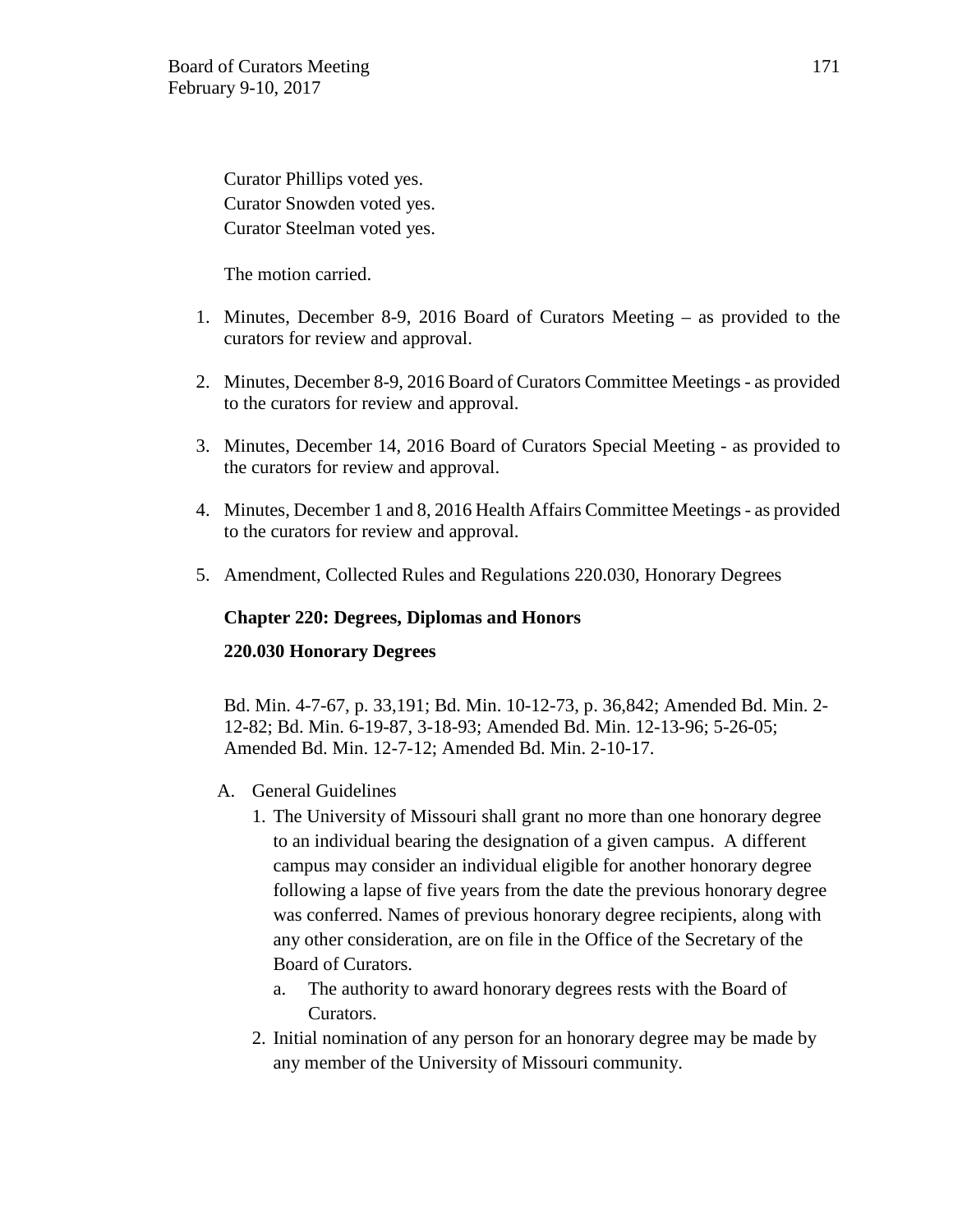- a. Initial evaluations of nominees will be by the Faculty Senate or Faculty Council of the campus, or by a committee appointed by the Chancellor from nominees provided by the Faculty Senate or Faculty Council. The Committee, if appointed, will forward its recommendations to the Faculty Senate or Faculty Council. The Faculty Senate or Faculty Council, or the Committee where one is appointed, shall consult with faculty in the relevant academic unit(s) as part of the evaluation process.
- b. The Faculty Senate or Faculty Council will forward names and pertinent information regarding candidates receiving its positive recommendation to the Chancellor.
- c. The Chancellor will forward names of candidates receiving her or his positive recommendation to the President.
- d. The President will forward names of candidates receiving her or his positive recommendation to the Board of Curators.
- e. With the Board's approval, the President will notify the awardee.
- f. The Chancellor of each campus will be responsible for scheduling the occasion for the awardee to receive the degree. Should an individual be unable to accept the degree in the year the degree is offered, the degree may be conferred at a later time.
- g. Prior to public announcement by the President and Chancellor, all matters relating to honorary degrees are treated as confidential.
- 3. The format of the honorary degree itself is to be the same as that for degrees awarded students on the campus.
	- a. Degrees should be granted only in the name of the University of Missouri with the campus designation appearing in the body of the certificate as a means of specifying the campus where the degree is conferred.
- 4. Any honorary degree shall not be awarded in absentia or to a deceased person unless specifically recommended by the faculty and approved by the President and the Board of Curators.
- 5. The following guidelines are suggested in selecting honorary degree recipients:
	- a. Persons who have rendered distinctive service to the University.
	- b. Persons who have rendered distinctive service to the State.
	- c. Graduates or former students who have achieved distinction.
	- d. A person of high distinction, from this country or abroad, who is not necessarily associated with the University or the State.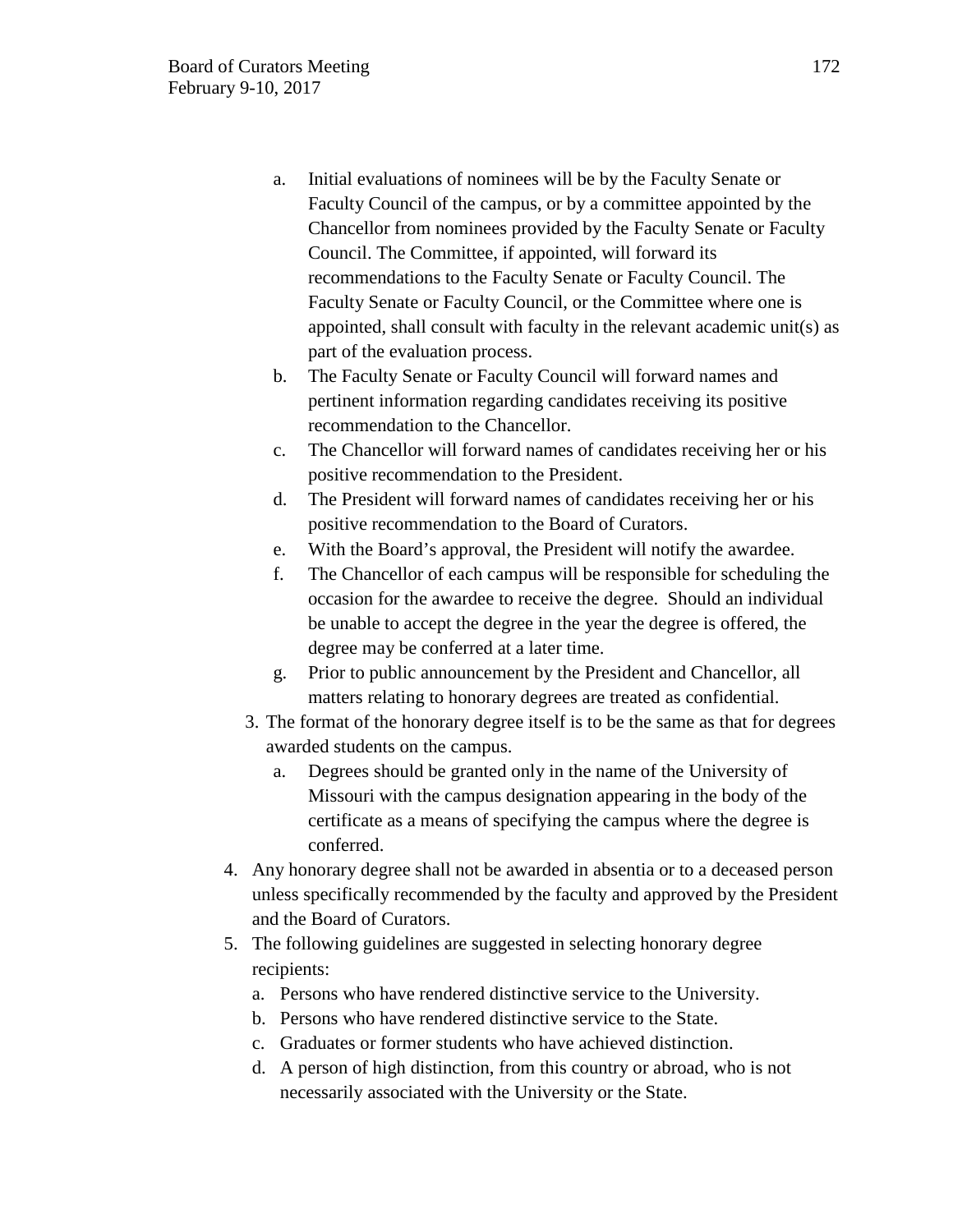- e. As a general policy, honorary degrees shall not be awarded to active members of the University faculty or staff, or retired faculty members for career distinction achieved at the University of Missouri nor to political officials unless retired from political life.
- 6. The Board of Curators, on the recommendation of the Faculty Senate or Faculty Council of the relevant campus, may revoke the Honorary Degree of a living person after consideration of documented evidence that the individual has engaged in activities that are incompatible with the honor.
- B. **Notification**—All recipients of Honorary Degrees at any campus of the University shall be notified of such honor by the President of the University
- 6. Sole Source, Revenue Cycle Software System & Support, MUHC

That the MU Health Care (MUHC) be authorized to purchase Cerner Revenue Cycle Software from Cerner Corporation, at a total cost of \$10,187,000.

Funding is as follows:

| MUHC IT Electronic Medical Record Capital Fund H3137 777200 \$ 808,388 |                          |  |
|------------------------------------------------------------------------|--------------------------|--|
| <b>MUHC IT Business Applications Operating Fund</b>                    | H2788 739800 \$9,297,612 |  |
| <b>MUHC IT Business Applications Operating Fund</b>                    | H2788 740100 \$ 81,000   |  |

7. Sole Source, da Vinci Xi Surgical System, MUHC

That the MU Health Care (MUHC) be authorized to purchase a daVinci Xi Surgical System from Intuitive Surgical, Inc., at a total cost of \$3,283,380.

| Funding is as follows:                         |                          |  |
|------------------------------------------------|--------------------------|--|
| University Hospital da Vinci Xi Equipment Fund | H3757 777400 \$2,497,700 |  |
| University Hospital Operating Room Fund        | H0266 733100 \$ 785,680  |  |

8. Sole Source, TeleTracking Expansion for Bed Tracking/Patient Throughput, MUHC

that the MU Health Care (MUHC) be authorized to purchase TeleTracking Expansion for Bed Tracking/Patient Throughput from TeleTracking Technologies, Inc., at a total cost of \$1,877,804.

Funding is as follows: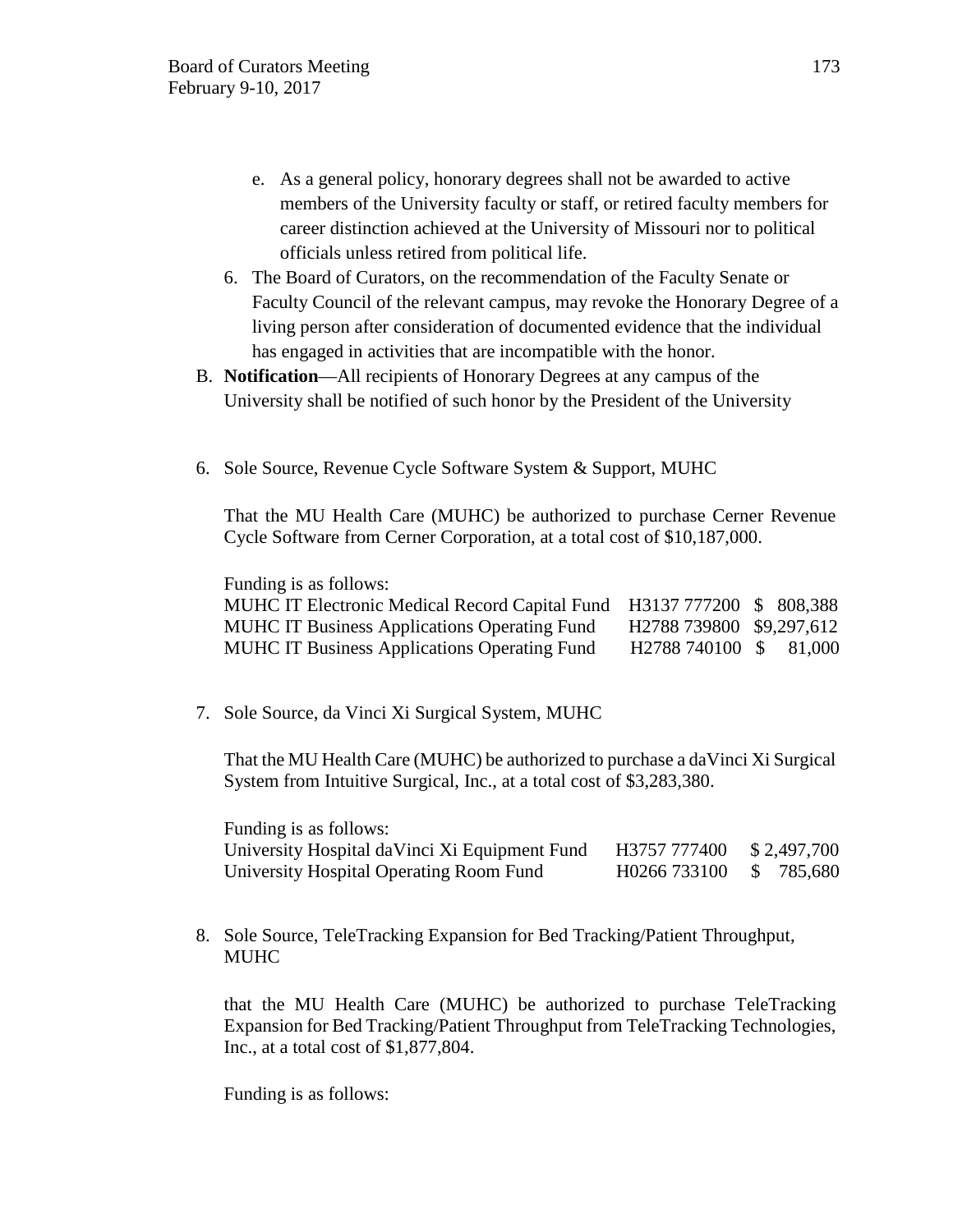| <b>MUHC IT Equipment Fund</b>                | H3730 777200 \$1,200,000.00 |  |
|----------------------------------------------|-----------------------------|--|
| <b>MUHC IT Ancillary Apps Operating Fund</b> | H2789 739800 \$ 677,804.00  |  |

9. Naming Opportunity, Landscaped Plaza at the Agriculture Building, MU

That Landscaped Plaza at the Agriculture Building named the Thomas L. Payne Plaza in honor of Thomas L. Payne, retired Vice Chancellor & Dean of the College of Agriculture, Food and Natural Resources be renamed the Tom and Alice Payne Plaza.

10. Project Approval, Power Plant-North Deaerator and Building Enclosure, MU

the project approval for Power Plant – North Deaerator and Building Enclosure, University of Missouri – Columbia.

Funding of the project budget is from: MU Campus Utility Funds  $$6,701,167$ 

Overview of University of Missouri System Commission Report – presented by Review Commission Chair Jeanne Sinquefield and Vice-Chair Gary Forsee

Ms. Sinquefield and Mr. Forsee presented an overview of the Review Commission's findings and recommendations.

Critical Issue Discussion – Leading in a Changing Fiscal Environment for Missouri Higher Education

Interim Vice President Rapp presented history of state funding for higher education and university enrollment (slides on file).

Chairman Graham opened the floor for discussion among the Curators and General Officers. No action taken by the Board.

#### Good and Welfare

Draft April 27-28, 2017 Board of Curators meeting agenda – no discussion (on file)

It was moved by Curator Henrickson and seconded by Curator Cupps, that the

public session of the Board of Curators meeting, February 9-10, 2017, be adjourned.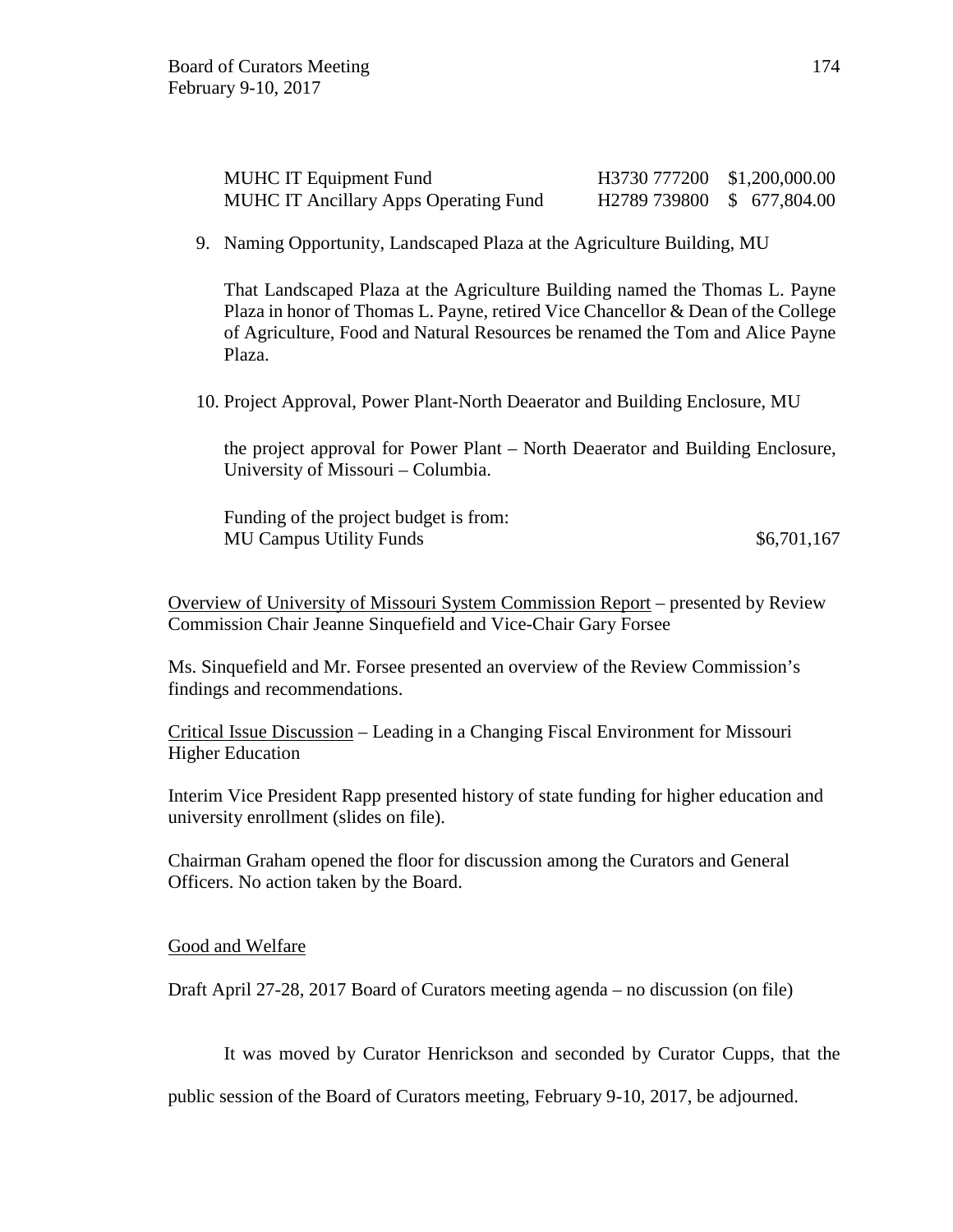Roll call vote:

Curator Cupps voted yes. Curator Graham voted yes. Curator Henrickson voted yes. Curator Phillips voted yes. Curator Snowden voted yes. Curator Steelman voted yes.

The motion carried.

There being no other business to come before the Board of Curators, the public session meeting was adjourned at 12:15 P.M. on Friday, February 10, 2017.

### **Board of Curators Meeting – Executive Session**

A meeting of the University of Missouri Board of Curators was reconvened in executive session at 12:50 P.M., on Thursday, February 10, 2017, in Room 304 South of the Memorial Student Union on the University of Missouri campus, Columbia, Missouri, pursuant to public notice given of said meeting. Curator Maurice B. Graham, Chair of the Board of Curators, presided over the meeting.

Present

The Honorable Donald L. Cupps The Honorable Maurice B. Graham The Honorable Pamela Q. Henrickson The Honorable John R. Phillips The Honorable Phillip H. Snowden The Honorable David L. Steelman

Also Present Mr. Michael A. Middleton, Interim President Mr. Stephen J. Owens, General Counsel Ms. Cindy S. Harmon, Secretary of the Board of Curators

#### **General Business**

Interim Vice Presidents Rapp and Pollock joined the meeting.